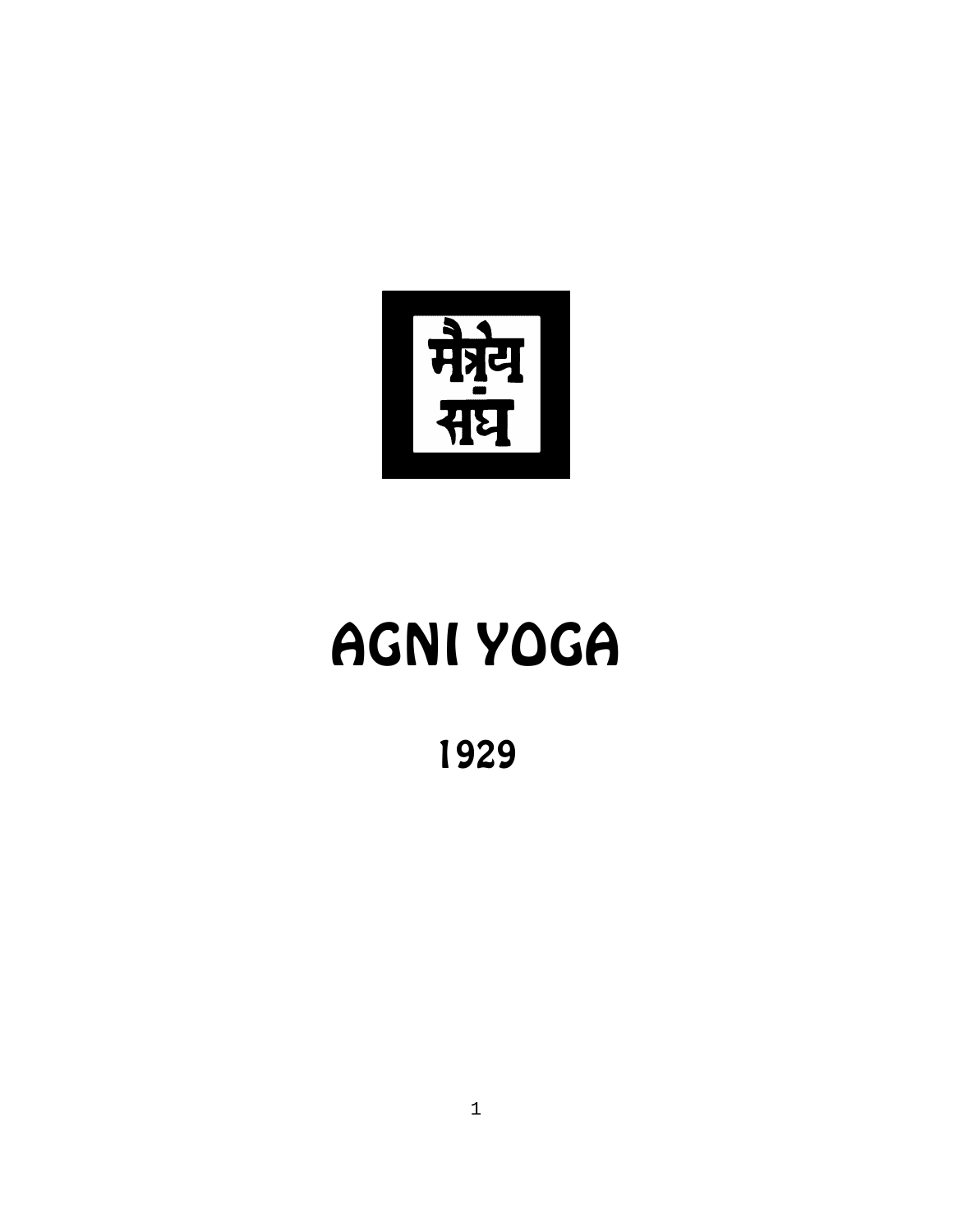*Copyright, 1997 Agni Yoga Society, Inc.* 

*This book or any portion thereof may not be reproduced in English or in translation to any other language without written permission from the publisher* 

*Sixth Edition* 

*The only English translation of the original work authorized by the World Headquarters of the Agni Yoga Society 319 West 107th Street, New York, N.Y. 10025* 

*Printed in the United States of America*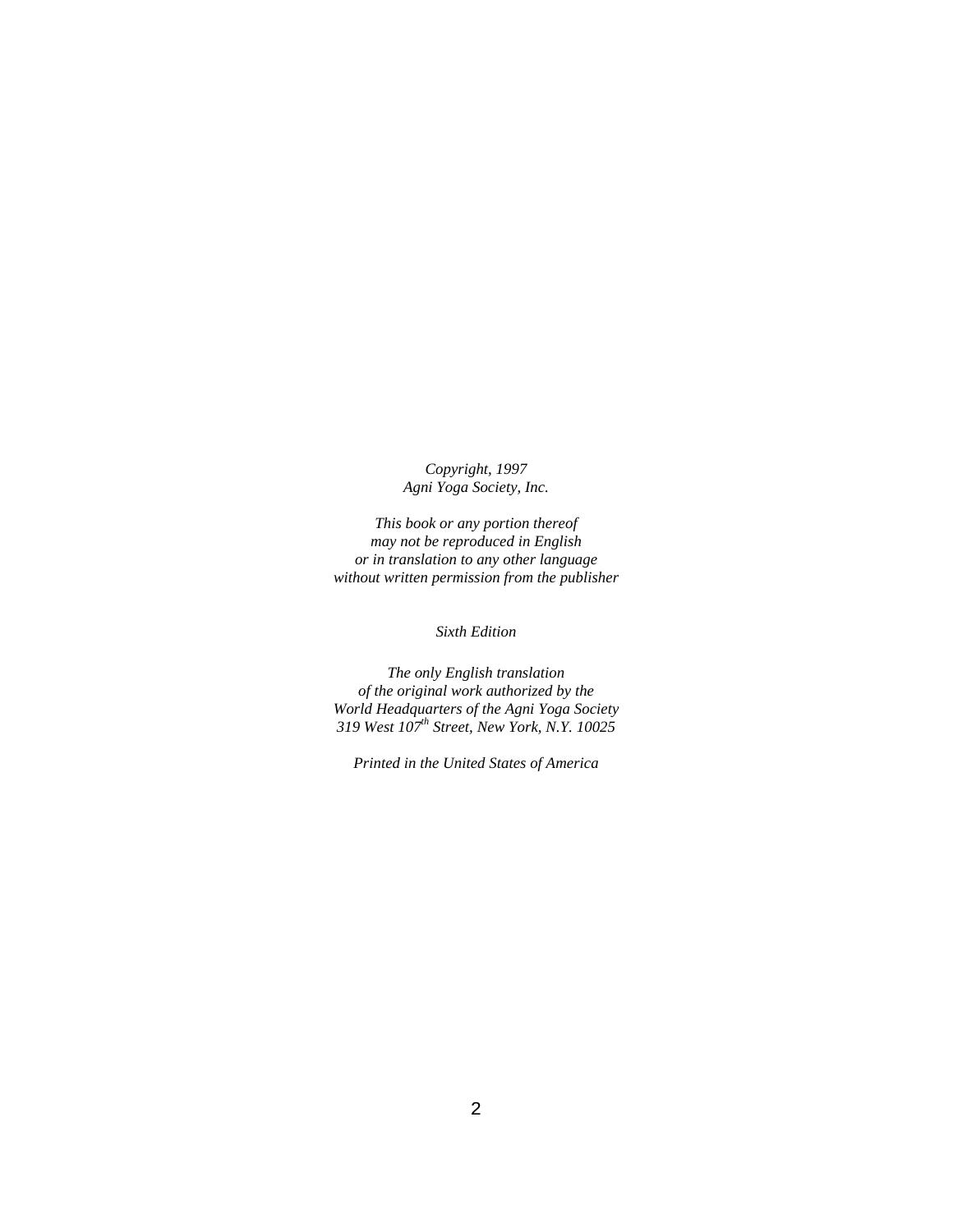## Signs of Agni Yoga

The Blessed Mahatma who gave the books, *The Call, Illumination,* and *Community*, has given much counsel and the Signs of Agni Yoga. These practical indications were gathered by us for the use of those who seek knowledge.

Sanskrit and Senzar lend a special flavor to the exposition and do not always find their equivalent in other languages. Nevertheless the meaning of the expressions is preserved exactly. And those who take part in contemporary life will read attentively this wise Teaching which emanates from the experience of centuries.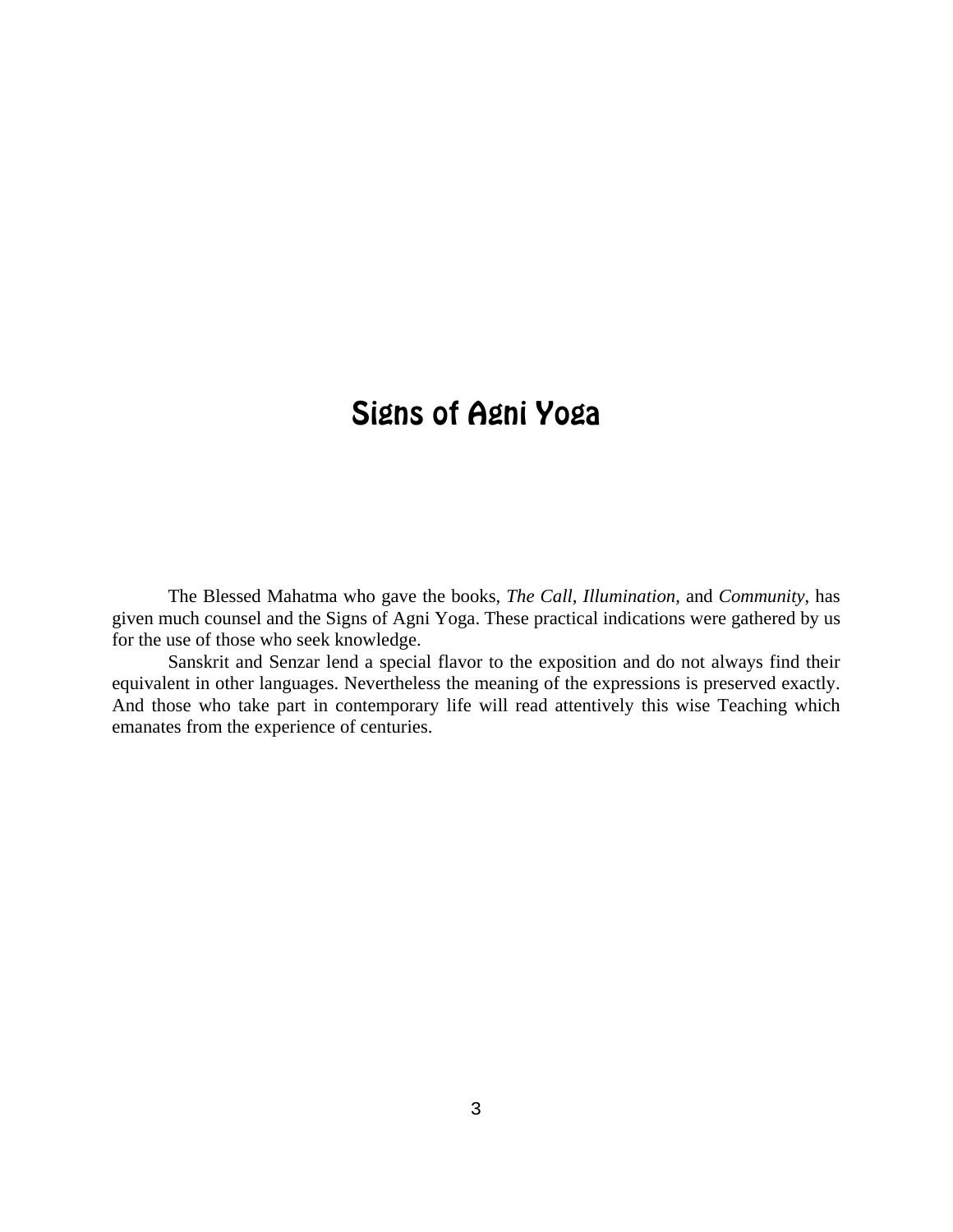## PREFACE

Yoga—that supreme bridge to cosmic attainment—has existed through all ages. Each Teaching comprises its own Yoga, applicable to that step of evolution. The Yogas do not contradict each other. As the branches of one tree they spread their shade and refresh the traveler exhausted from heat.

His strength regained, the traveler continues on his way. He took naught that was not his, nor did he divert his striving. He embraced the manifested benevolence of space. He liberated the preordained forces. He mastered his single belonging.

Do not reject the forces of Yoga, but like light carry them into the twilight of labor unrealized.

For the future, we arise out of sleep. For the future, we renew our garments. For the future, we sustain ourselves. For the future, we strive in our thought. For the future, we gather strength.

First we shall apply the counsels of life. Then we shall pronounce the name of the Yoga of the time approaching. We shall hear the advancing footsteps of the element of fire, but we shall already be prepared to master the undulations of the flame.

Therefore, we hail the yoga of the past—the Raja Yoga. And we affirm that of the future—the Agni Yoga.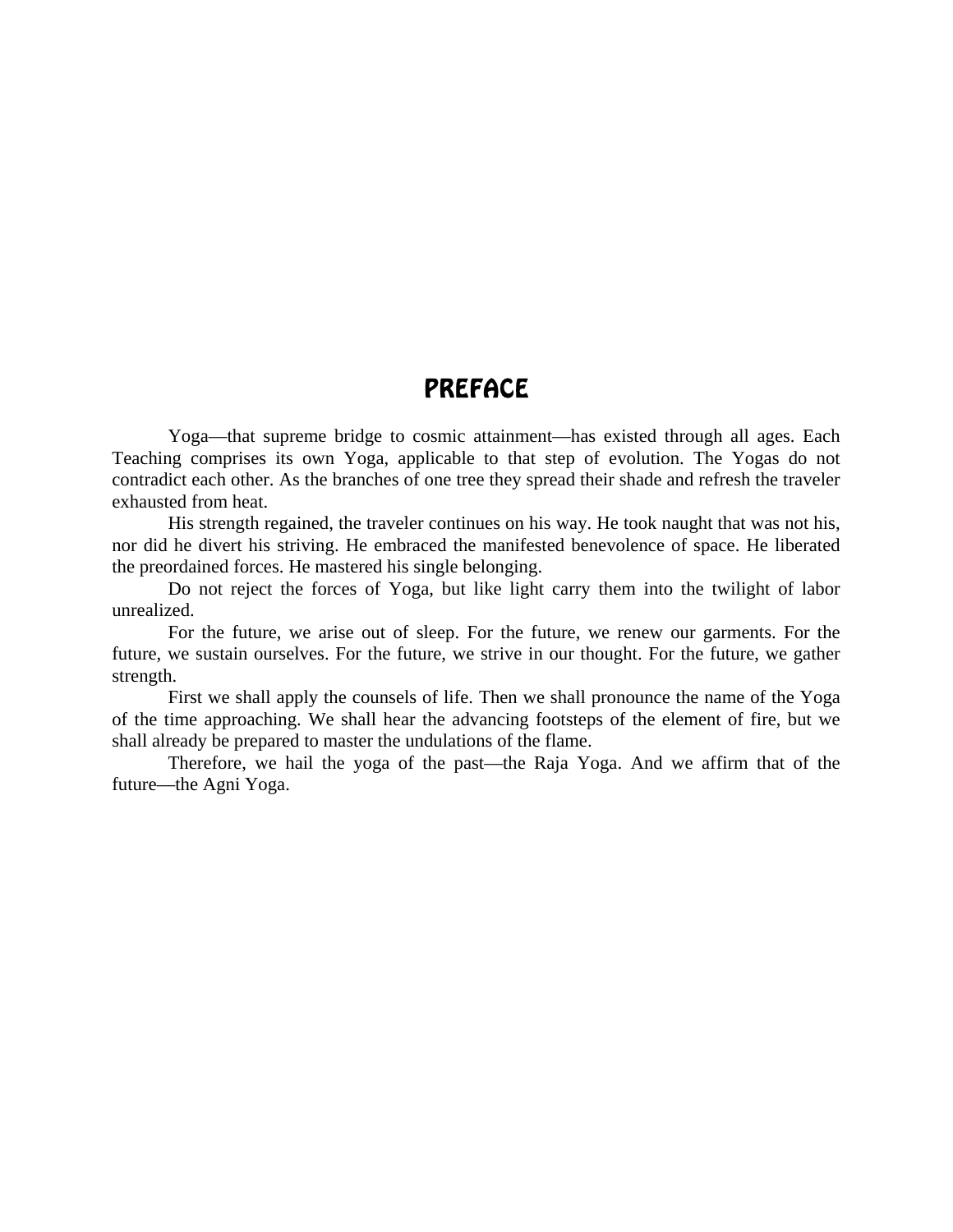## AGNI YOGA

1. They will ask, "Can the time of Maitreya create a New Era?"

Answer, "If the Crusades brought a new age, then truly the Era of Maitreya is a thousandfold more significant." In such consciousness should one proceed.

2. People do not realize the meaning of God or Bodhisattva. As though blind, they ask, "What is light?" But people even lack words to describe its properties, though daily they perceive light.

So wary are people of the unusual that they are confused about the boundaries of light and darkness. It is simpler for them to conceive of God inhabiting a palace upon the largest star. Otherwise their God would remain dwellingless. Their manifest lack of co-measurement impels them to demean what exists.

3. Often you wonder why I do not reply to a question. You must know that the arrows of thought often graze the subject of the answer. Imagine a traveler who is crossing an abyss upon a rope. Would it be wise to begin calling him? The call may disturb his balance. Therefore, one should pronounce names less often, reserving them for urgent need. The ability to use individual names is necessary, but uttering them should be like the blow of a hammer in space.

4. Regarding simpler words for simple people, one should remember that simple people need smaller doses of medicine. There is the identical law—as above, so below. Therefore simple people are the best disseminators.

5. The expansion of the blood vessels is characteristic of the growth of consciousness, and this process must be protected by physical means from the effect of the sun's pressure upon the solar plexus.

Let us not forget how the priestesses of antiquity were shielded from the sun. They wore breastplates of lithium, covered with wax, the melting of which indicated the danger line of temperature.

In addition to immersing the hands in water, immersing of the feet is permitted. But cold baths may be as harmful as the sun's rays.

6. One can visit different planets in one's mental body. Thus is indicated that future step when consciousness will not be confined to the one planet. As we now cross from one part of the world to another, the same principle will be applied in interplanetary crossings.

The Teacher bids you rejoice at each attainment of the spirit. The way to and from other planets is no more difficult than is the passage between the physical and astral bodies, no more complicated than understanding the process of thought and striving to the stars. Only in striving for the interplanetary can we be assured of the evolution of humanity.

7. The manifestation of new rays prompts beautiful additions to Our plans. The densification of the astral body is inconsequential in itself when compared with the conscious work of the mental body. For one's tasks on this planet the mental body need not be released from its shielded condition. But this highest body is needed for interplanetary activity.

The affirmation of new rays will permit one to retain consciousness in diverse spheres. Formerly only certain strata of the atmosphere permitted the retention of consciousness. But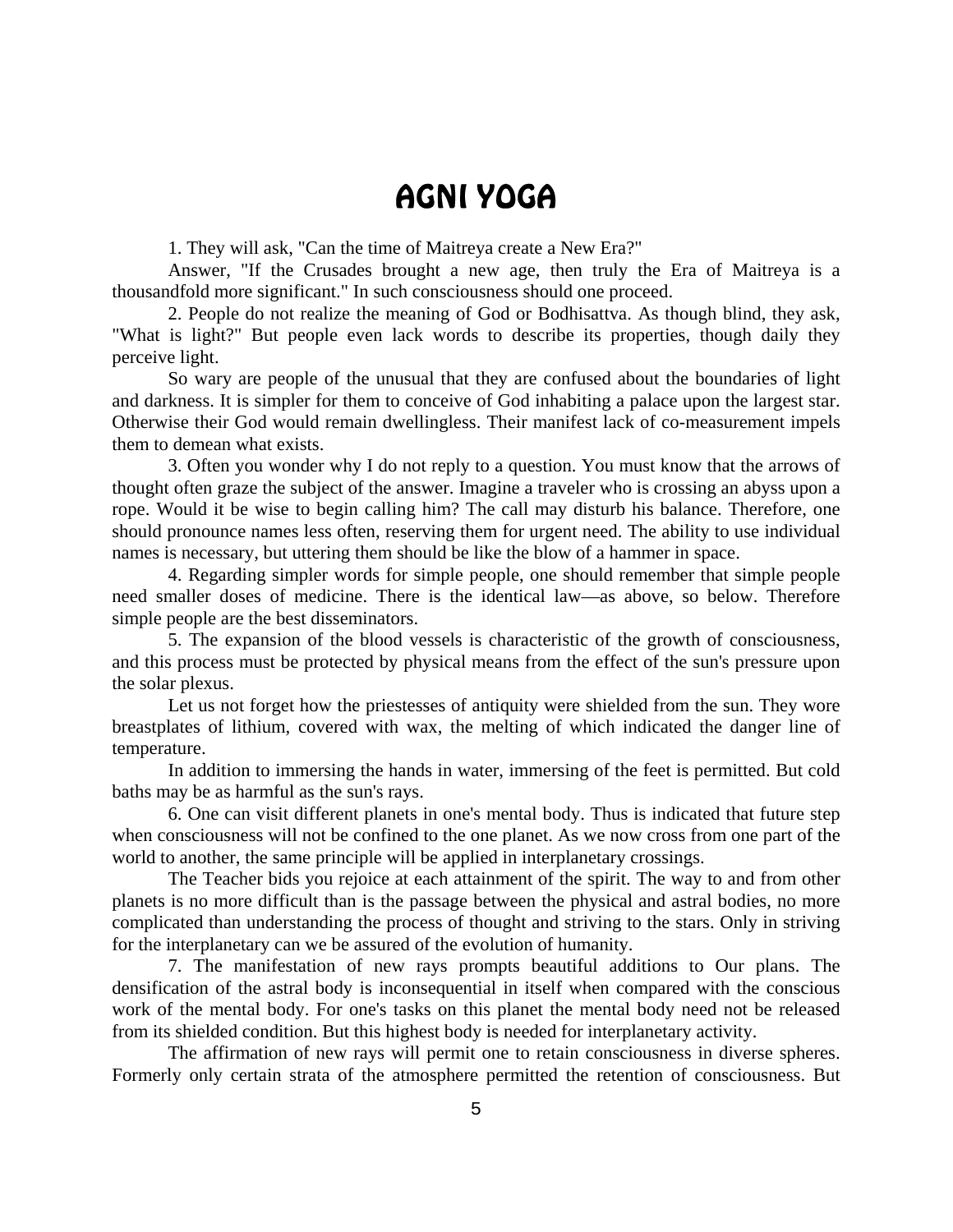interceptions by gaseous currents were still possible. However, the new rays can penetrate these interceptions, creating open channels, and thus expanding the conscious activity.

Work on the utilization of these rays is underway at Our Community. Usually, they have no significant effect on the brain, but sometimes they can be quite dangerous.

8. One can point out why the Teachers of Knowledge experienced such suffering on departing Earth. Of course, this suffering was conscious and voluntarily chosen. Just as the host fills the guest's cup to the brim, so does the Teacher desire to impress this last sign of His Teaching.

The poisoning of Buddha spared Him from deification. The suffering and resurrection or the transformation of matter—by Christ provided the attainment of the supreme earthly achievement. But no one knew about the disintegration of the body into the atomic state. People thought that His body had been stolen away by His disciples.

The slander of the old world is of no consequence. Each true achievement is needed for Cosmos. The creativity of  $podyig<sup>1</sup>$  is the same in every process of creation. In augmenting the profundity of the form we create an ageless crystal. The sense of perfection uplifts the spirit of creative manifestations. Christ, being a realist, desired that the phenomenon of transformation should be preceded by a *podvig* in complete consciousness.

One can point out two kinds of *podvig*, the supermundane and the earthly. As an instance of supermundane striving, one can mark a serene passing, such as that of the Great Pilgrim. Let us not attempt to judge acts of *podvig,* for the understanding of evolution is individual and voluntary.

9. Anyone who is able to observe human auras may witness a vivid play of the emanations of light. Plans of rational action can be based on observation of this cosmic flux. Each sign of atrophy is connected with the products of darkness. But where there are waves of Light, where the vital sparks interplay, there is Our Ray.

My Teaching can reveal the waves of the observed *Akasha*. Welcome the joy of the sparks. This is not a diversion but a deepening of the task. Only by manifesting Our Will can you approach. My wish is to preserve the beauty of spirit.

Each motion can be transformed into an achievement of the spirit. Commitment to the evolution of consciousness, and the onrushing whirlwind of events, will lead to a new turn of the cosmic spiral.

10. When alone, spurning possessions, standing firm and unperturbed, not bewailing his fate—only then does the daring one exult.

Thus shall We begin the translation of Our ancient Book of Daring.

When a child plays with a newborn kitten, his mother rejoices at his courage, loathe to note that the kitten is still blind. When a youth toys with the soul of his comrade, the spectators marvel at his daring, not seeing the shackles binding the wretched soul. When a man denounces an assembly of judges, the witnesses admire his courage, not knowing that the daring of his threat has been bought with the jingle of gold. When an aged man comforts himself by deriding death, his friends delight, unmindful that fear has fashioned his mask of derision.

i<br>Li

<span id="page-5-0"></span> $<sup>1</sup>$  A Russian word, meaning a selfless, heroic act.</sup>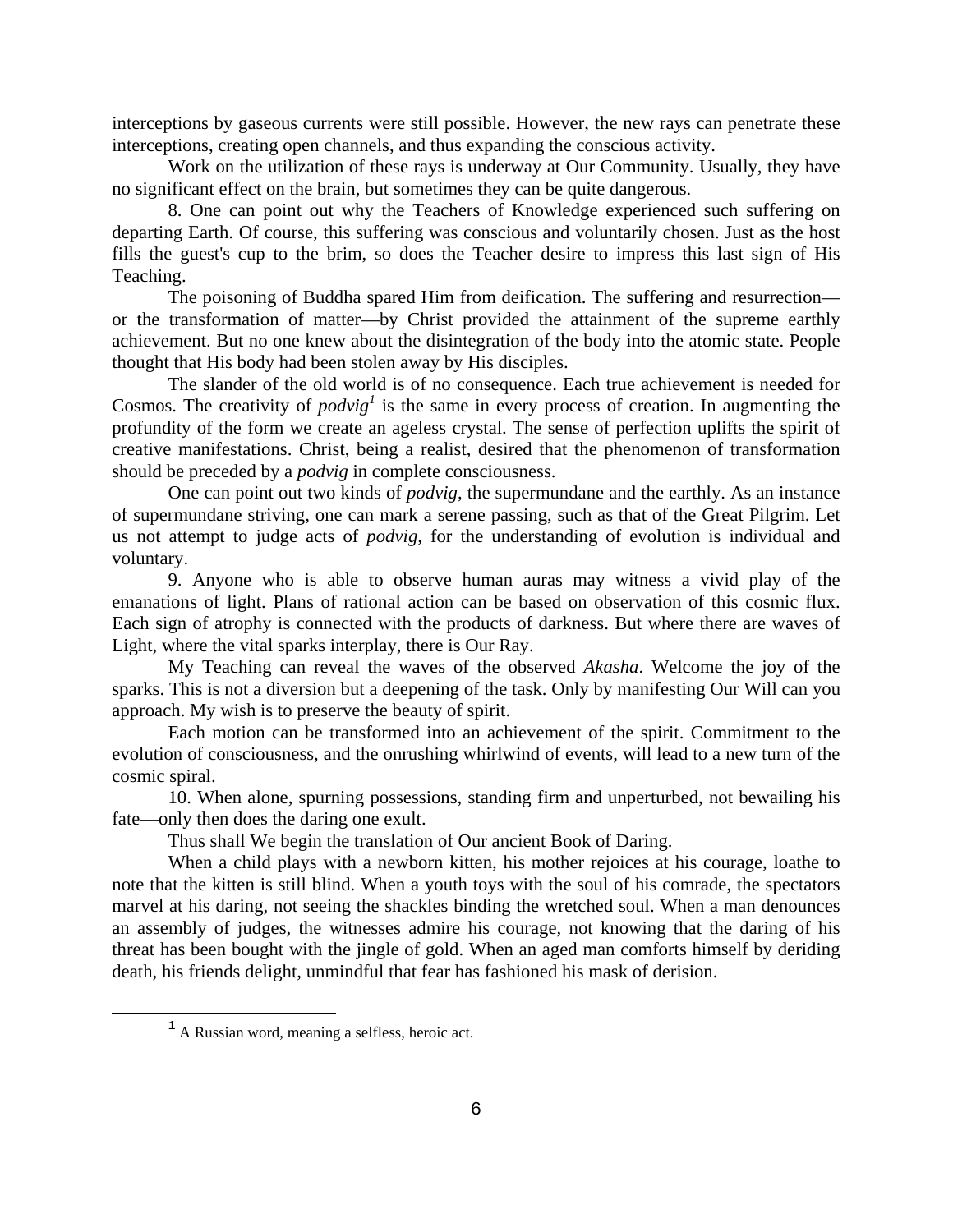True daring is often unnoticed by people, because in its essence it is unusual. But the heart will tremble in response to the unusual.

Where art thou who vanquished? Where art thou who transformed the tremor into a leap toward the light? Hear, thou who darest! In the deep of night I shall draw near to bless thy sandals. I shall strew thy pillow with sparks of light, for the sleep of the daring one is as the melting away of a lute, when the seven strings are bathed in mystery. The sleep of the daring one is as the calm before the whirlwind, when even the slenderest blades of grass are unstirred.

Does the roar of the lion set the worlds atremble? No. Daring is awakened and the royal lotus of spirit unfolds. Brothers, let us gather in the hall of joy! The flower has unfolded; raised is the great wheel. Our Joy descends to the nether worlds and rises to the Brothers in the Supermundane.

We sing to daring Our best song.

11. The chirping of birds has disturbed the moment of rest. Why in the early hours are the birds so tense in their striving? They dare—overhearing the praise to daring. But no one informed them that their usual song would not increase their daring. The darkness shrieks, deafening in its banality. Darkness cannot withstand the daring of light.

When the scales of the Lord have been prepared, we shall awaken early in order to weigh our use of the day just passed. We shall select that which was most daring, in order that these kernels of good may weigh more in the balance. We shall add the sorrows of the old world, for their burden is of use to us. And add the derision of the ignorant. Each of these adds its weight to the cup holding truth. Should we find threats and assaults, let us not forget to add those to the cup also. Why the trembling of the scale? With what wretched, murky tatters have we filled the cup of our wrongdoing? Like last winter's withered leaves are heaped the curses of the ordinary, the dross of yesterday.

Victory to you, daring deeds! For the mighty-winged deeds outweigh all wrongdoing.

Lord, grant me to cast into the flames the deceptive rags of the ordinary. I shall not err in realizing that winged daring has Thy blessing. In the sacred furnace will I forge the Wings of *Alaya*. I know nothing of complaints, cruelty, or aught that could weigh down my new wings. New will be my song!

12. Broadly has spread the praise of daring. The least of the disciples have turned to the path of searching and have approached Us, asking that We judge their striving. Each brought his dreams: "I will destroy all earthly temples, because Truth needs no walls. I will water all deserts. I will open all prisons. I will demolish all swords. I will blaze all trails. I will wipe away all tears. I will travel through all lands. I will inscribe the book of humanity."

But the least one of them turned to the shining stars and said, "Hail to you, brothers!" And in this salutation of daring his ego vanished.

Let the path of the Universe be acknowledged in this daring greeting!

13. The book of Thomas à Kempis, *The Imitation of Christ*, has long been appreciated in the East not only by virtue of its content but because of the meaning of its title. In the midst of medieval idolatry of Christ, the voice of Thomas à Kempis resounded in protest. From behind the walls of a Catholic monastery rang out a voice to clarify the Image of the Great Teacher. The very word *imitation* comprises a vital action. The formula—Imitation of Christ—is an achievement of daring innate in the conscious spirit that accepts all responsibility of creation. Truly, the conscious pupil dares to approach the Teacher in imitation. Such an example brought light into the musty darkness and behind the monastic walls provided the impetus to strive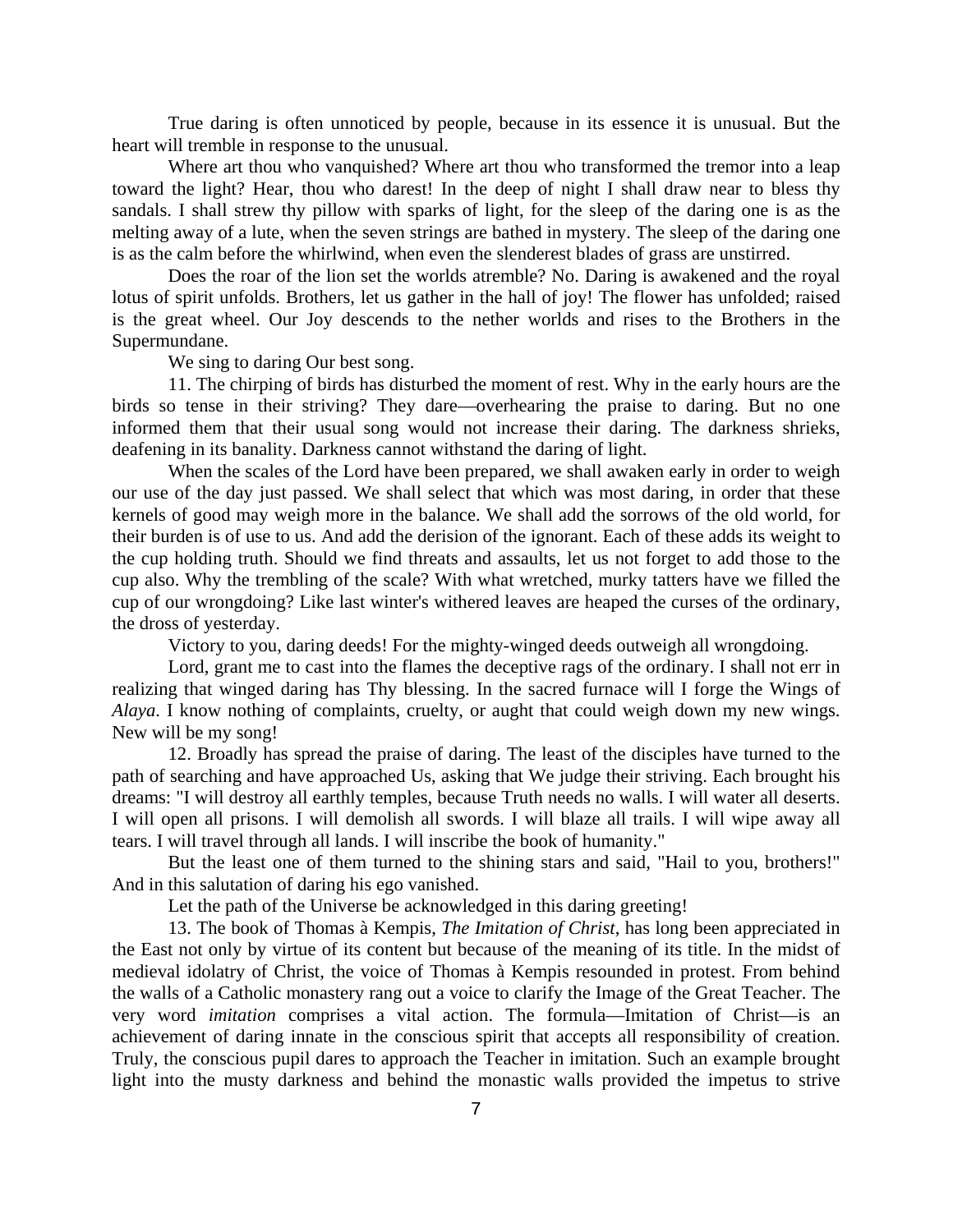toward creative daring.

In accordance with the groveling medieval consciousness, it would have been fitting to say, "The Worship of Christ." But the ascendant spirit dared to pronounce a call to imitation.

Each step of blessed daring must be cherished as a milestone in the progress of humanity. We do not give attention to monastic utterances. Thomas had no need to climb to the stake—his task was to proclaim not the forbidden but the inspiring formula.

There are two forms of truth. One must be nurtured by the flame of the stake. The other demands spreading without restraint. It is difficult to state which method is the more painful to pursue. Sometimes it is easier to suffer the pain of the stake than to witness the distortion of the disseminated teaching. In either event, blessed be the daring that penetrates the darkness!

14. The world has lost its happiness, because happiness is in the spirit. Those who have turned away from the spirit must endure unhappiness, because why else would they return to the spirit? Therein lies the meaning of great events.

To seek happiness through lies and through murder! One may rejoice that degeneracy is hastening evolution. Crimes are fanning the fire of an extinct world.

15. Imperil, which attracts danger, is the poison resulting from irritability. This poison, a quite substantial one, is deposited against the walls of the nerve channels and then spreads through the entire organism.

If modern science would try to examine objectively the nerve channels, giving heed to the astral currents, it would encounter a strange decomposition of the astral substance during the passage of that substance through the nerve channels—this is a reaction to imperil. Only rest can help the nervous system to overcome the dangerous enemy that can call forth the most diverse irritations and painful contractions of the organism.

He who is afflicted with imperil must repeat, "How beautiful everything is!" And he will be right; because the flow of evolution follows immutable law, it is beautiful. The more refined the nervous system, the more painful is the deposit of imperil. This same poison, by the addition of one ingredient, may contribute to the decomposition of matter.

16. Of no great merit are those who cannot distinguish the swallow from the vulture. But of what merit are those who believe that by plucking the eagle's wing they can turn it into a helpless duck? Beware of hypocrites, especially those immersed in greed—those cunning ones who stir their "spiritual" stew. The manifestation of the inviolability of the world's laws flashes like a sword. There is no spot for the hypocrite to lay his head. The teacher who has not assimilated the Indications of the Teaching is like an ass under a too-heavy load of grain. Likewise, the fisherman who has prepared his baskets for fish he cannot catch is like a fox outside a well-locked chicken coop.

17. Great is the turmoil in the world! A blow against the Teaching acts as a boomerang, smiting the inflicter. The air is alive with arrows.

Dry away the sweat caused by the enemy's attack. At the time of assault I shall speak of matters eternal. Let us rejoice, because opportunities are multiplied. I know that in each hostile heart sprouts a useful seed.

18. Astrochemistry makes it possible to determine the best combinations of astrochemical rays for each organism. Astrology is nothing but formulas of astrochemistry. He who enters a house permeated with nicotine will carry away with him poisonous particles. Similarly, once someone has experienced directly the action of certain astrochemical rays, he will always respond to this particular combination. Knowing this, it becomes easy to ascertain when to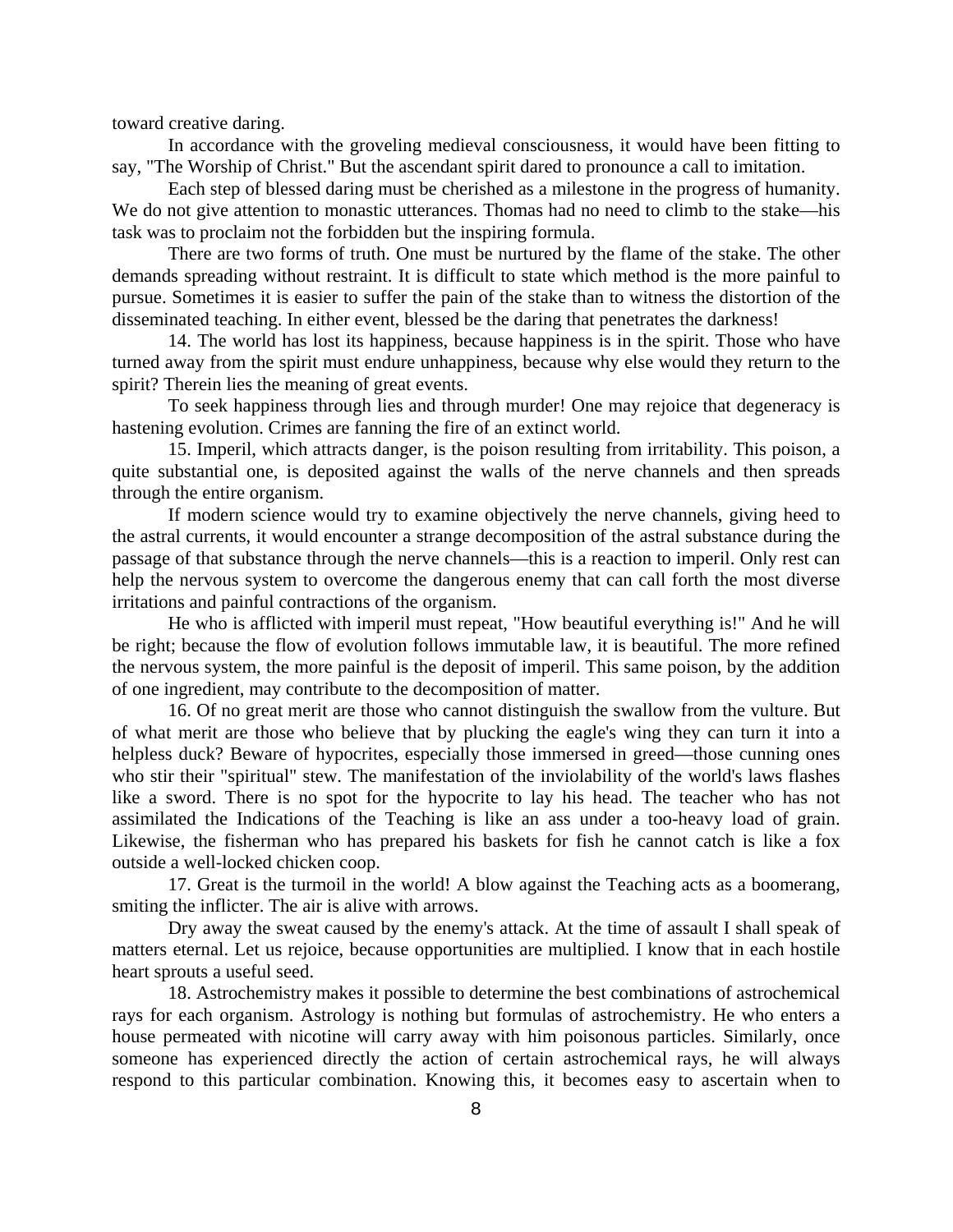approach a person who is needed.

The much-discussed sunspots intensify chemical influences. People keep repeating about unrest in the world during periods of sunspots, and even those with little knowledge can draw correct conclusions. But if we call to mind the harmful chemical reactions, it is not difficult to understand the saturation of space by the most active compounds, such as oxides and metalloids. How can one lightmindedly deny the evolutionary power of matter when from the Inexhaustible Reservoir rays of immeasurable intensity pour over our heads?

Those with especially sensitive organisms can testify that during the culminating period of the sunspots the rays of the luminary, because of their qualities, become unbearable for them. Also, during the passing of the great meteors, one may feel a quivering of the nervous system. Until now, people have been unable to recognize their place in this gigantic laboratory. That single recognition alone would arm the human organism, and, in place of worried observation of the tremors of the seismograph, would direct the search into the Limitless Heights—as material as tomorrow's repast, as majestic as the numberless stars.

19. Of all creative energies, thought remains supreme. What may be the crystal of this energy? Some believe that precise knowledge is the crown of thought; but it would be more correct to say that legend is the crown of thought. In legend is expressed the essence of creative energy. In a legend's short formula are defined both hope and achievement. It is a mistake to believe that legends are fantasies of antiquity. The impartial mind will discern the legend spun through all the days of the Universe. Each great achievement of a nation, each great leader, each important discovery, each cataclysm, each *podvig* is veiled in winged legend. Therefore, let us not disdain the legends of truth; let us discern keenly and cherish the words of reality. In legend is expressed the will of the people, and we cannot cite one legend that was false. The spiritual striving of the powerful collective spirit imprints an image of true meaning. And the outer form of a symbol is a sign for the world, a part of a world language, which is inevitable in evolution.

Right are the seekers of a universal tongue. Right are the creators of the world's legends. Thrice right are the bearers of *podvig*!

20. The new must be seen as urgent and useful. Inapplicable abstractions have no place. We are weary of air castles. Even the far-off worlds must be mastered in their physical reality. Such mastery as, for example, over a piece of ice or over the chemical heat of the sun, must enter the consciousness, as must also mastery of the minutest products of matter. The retardation of spiritual realization is caused by a lack of attention to the manifestations of nature. Losing the power of observation, man loses the ability to synthesize.

The abolishment of the use of money will free humanity from the blinders that impair its vision. There are moments of evolution when the walls we erect to contain conventional knowledge become obstacles. The time has come for the emancipation of knowledge, and the assumption of personal responsibility for its use.

A free mind has the privilege of searching out new designs based upon unusual combinations. These hitherto undetected threads will lead it to more exalted layers of matter. Beholding play that is timid and limited, the free mind is right to point out new and better combinations.

Rejoice in the Great Play of the Mother of the World!

21. Your discussions about the examples of slander recorded in history are correct. Slander is like fuel to the flame of *podvig*. Slander, when it occurs, is disturbing in ordinary life, but from the point of view of history the flame of slander is multihued; without slander grateful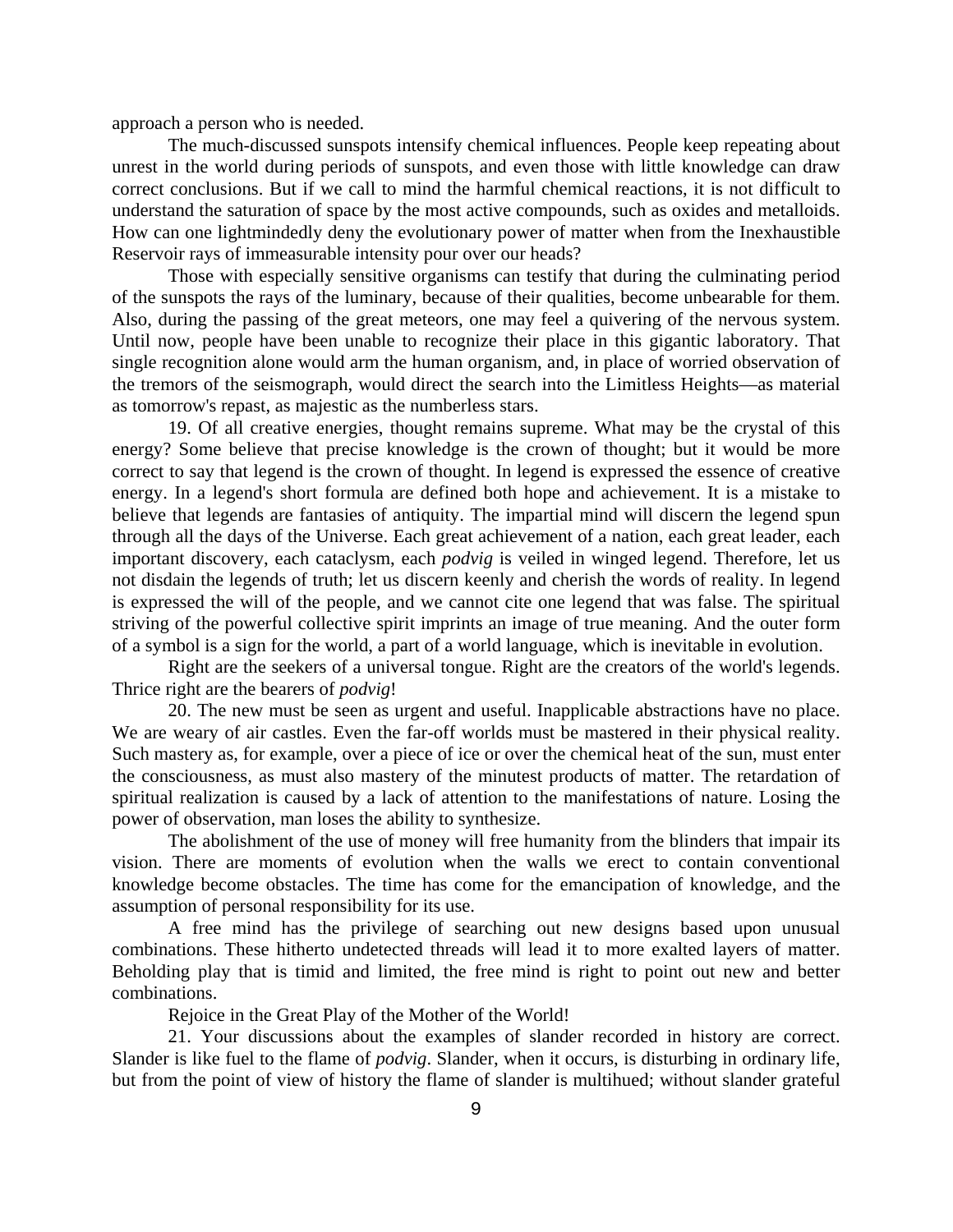humanity would probably have buried its brightest manifestations.

*Tactica Adversa* ensures that the clanging bells of humanity are not stilled. The music of the spheres needs accompaniment, but those slanderers maddened by envy imagine that their howls densify the atmosphere so that the symphonies of Eternity cannot penetrate through to Earth. However a good householder finds a use for any and all dross. So, let the torches of slander light the path of unswerving achievement.

By calling Our messengers charlatans, people are acknowledging their unusualness. Coarse are the caresses of the lower animals. And the coarseness of the remainder of the departing race has surpassed even that of the dark ages. It is not baseness so much as coarseness of receptivity that makes the mass of humanity unfit material. It is precisely coarseness that gives rise to light-mindedness and to its consequence—treason.

Therefore, let us define slander as the torch of the savage. But during the night-crossings each fire can be used!

22. There is no judging more erroneous than that based on apparent actions. Looking at only the evident, people lose the thread of reality. Usually, any teaching that leads to a source of reality is called dreams by people.

Most people see life as being without any sign of new beginnings, and see only the evident decay. Thus, one can be completely immersed in the idea of decomposition and easily overlook the valuable new beginnings. New beginnings are wisely hidden; otherwise natural catastrophes would destroy the seeds of new possibility. Inertia is an essential quality of these elements, and in order to imbue them with evolutionary energy that stroke of spirit is needed which can embrace thought. Thus, thought is the communicating link with the elements.

When We speak of the need for fortifying the apparatus of thought, We are warning against the unbridled assault of the elemental forces. Certain periods of planetary existence are subject to assaults of the elements. The one resistance to them is a consistent striving of people toward a renewal of life. This saturation of thought will permit concentration on the Teaching and, like a smiting sword, will cleave the clouds of unapprehended chaos. Thought can protect against the elemental forces, otherwise the balance would be so greatly disturbed that cosmic catastrophes would ensue. Would a year of famine, of drought, of disease not be the result of mass degeneration of thought? One man's thoughts are not enough to resist the elements. A new trend in consciousness cannot yet give the needed form to conscious thought. Only complete realization and responsibility will make it possible to inject power into thought. Otherwise there will be tension without realization, like sails taut in the fury of the whirlwind.

We observe great tension in the magnetic waves as well as in the chemical rays. Human thought has become bent like an untempered blade. Chaos seethes in the depths of consciousness.

Can one endure? The idea of Our Beacon is beginning to penetrate the minds, because gradually it is becoming clear that nothing else remains in the whirls of chaos. How painful to the sensitive spirit! How We watch the waves of unprecedented darkness! The heart can contain only a limited quantity of this elemental poison.

23. What has forced the poisons toward the earthly spheres? The disturbances of the elements give rise to a powerful poisonous gas. Usually this gas is easily assimilated in space, but the rays of the sun are driving the gaseous waves into the layers closest to the planet. Although a dangerous reaction results, those forewarned can overcome the poison. Irritation and its offspring, imperil, combine easily with the poison of space, which is called aeroperil. The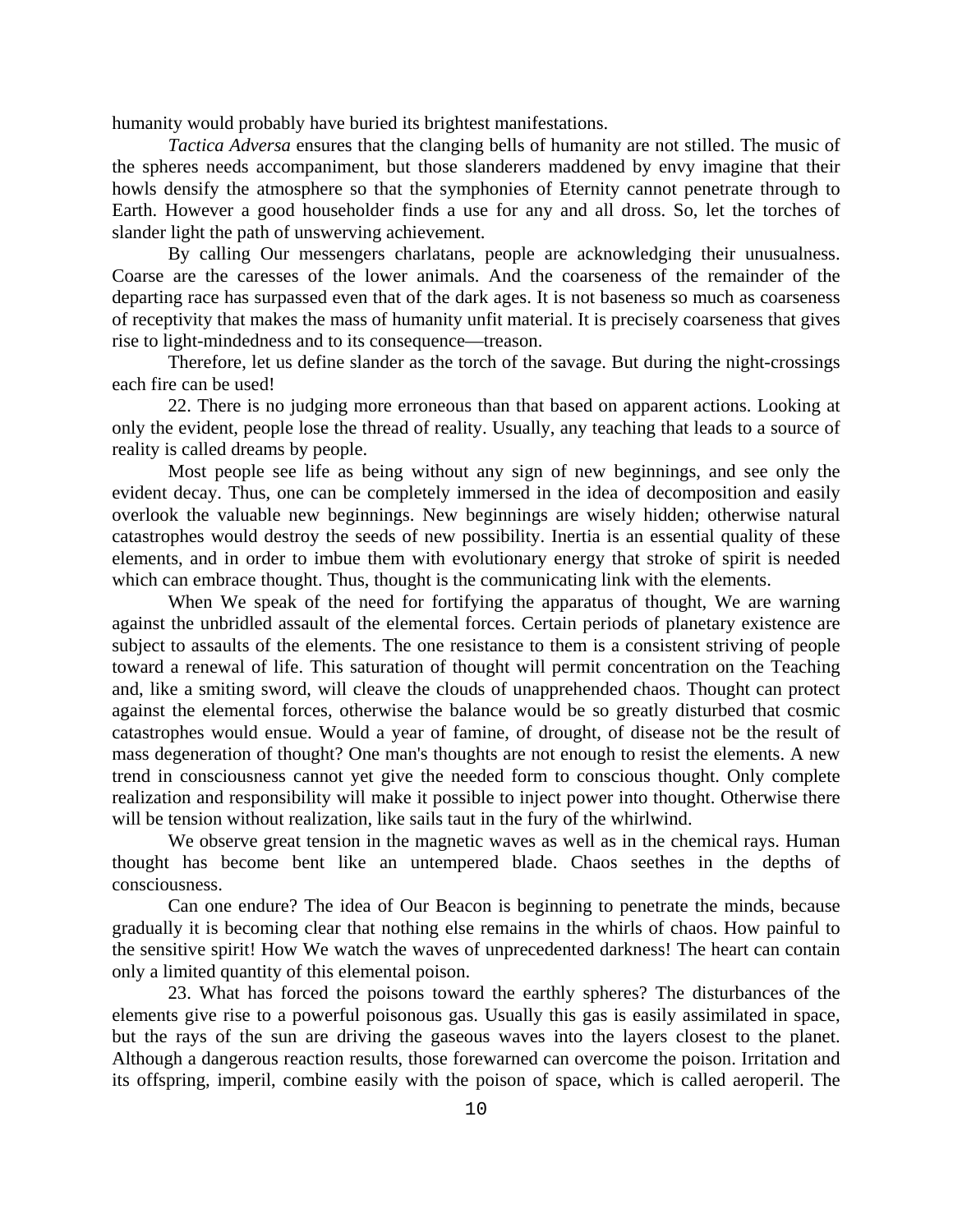laws are alike in all things.

The Teacher sometimes wears a mask against the gas. Of course the action of the poison is not always the same. But sensitive apparatuses are responsive. Cold considerably minimizes the action of the gases.

24. It is possible that some will not agree to accept prophecy, and will say, "I can accept all things but prophecies." Answer, "Then let us set aside this word. More significant for you will be 'the decrees of the Invisible Government.' Your modern heart prefers modern expressions. We do not insist on terms. For Us it is more essential that you should experience the effects of these decrees, that your brain should remember that the Invisible, International Government exists. To you the word *prophecy* jars too unscientifically in your dictionaries; but servile habit will come to your aid in classifying the precise significance of the word *decree*; and your tendency to see conspiracy everywhere will help you to accept the existence of the Invisible Government. In addition, the correlation of fact and effect will prompt your respect.

"We do not quibble about terminology but bring to conclusion a useful action. It is time to replace biblical terminology with more precise expressions. An amulet in a pocket is of no great value to the Invisible Government. What is needed is devotion, tested by conscious action. You thought to vanquish Us upon the field of terminology; but you called forth a decree, the results of which We ask you to contemplate. Guard your words and thoughts. We value the valor of daring; but the cunning of mediocrity is disdained by Our Government."

25. In every chemical experiment there comes a favorable moment when the breaking down and transformation of the original substance begins—this is the moment of creative success. Hence, out of the downfall of Rome one should not deduce the ill fortune of Numa Pompilius. It is simply that the substance has been depleted of its electrons. And it will always be so with all evolutionary actions. People usually do not understand this moment of success. They think that structures should rise continuously, beyond all the laws of construction.

It is incorrect to think that the past experiment of My Friend was unsuccessful. One should not pay attention to those few fools who are encountered on the way. The steps of new consciousness are laid firmly. Thus also the path observed by Us now is laid out successfully. In the same way, H.P.B. was grateful to the deriding drumbeaters, for she knew the true meaning of those, who, like her, were the drums on which the crowds beat. When the crowds perceive only charlatans, approach with attention. Remember that even Buddha and Christ were honored with this title.

26. You often ask how one can reconcile the indicated joy with one's joyless contacts with people. Truly, each Teacher rejoices at the limitless beauty of the far-off worlds and suffers over the stunted stupidity of so many people. How can they be given the key to those far-off worlds? Even after divesting themselves of their leaden burden of stupidity they must still pass through the venomous slime of doubt, and then the terrible state of self-conceit. Then, a great log will fall on the napes of their necks, and, tumbling down the stairs, these snails will dream of clinging at least to the lowest step. From this rocking human spirit one could fashion instructive children's toys. Truly, the snails cling more firmly to their own spots. At least snails do not engage in senseless wars.

27. Having no home is a necessary attribute of the Teacher. The Teacher has a place to stay, but not a home. The Teacher participates in life, but is not touched by the ordinary. The Teacher beautifies a discussion, but does not prolong it. He pities, but does not bewail. The Teacher defends, but does not gesticulate. The Teacher affirms, and is never uncertain. He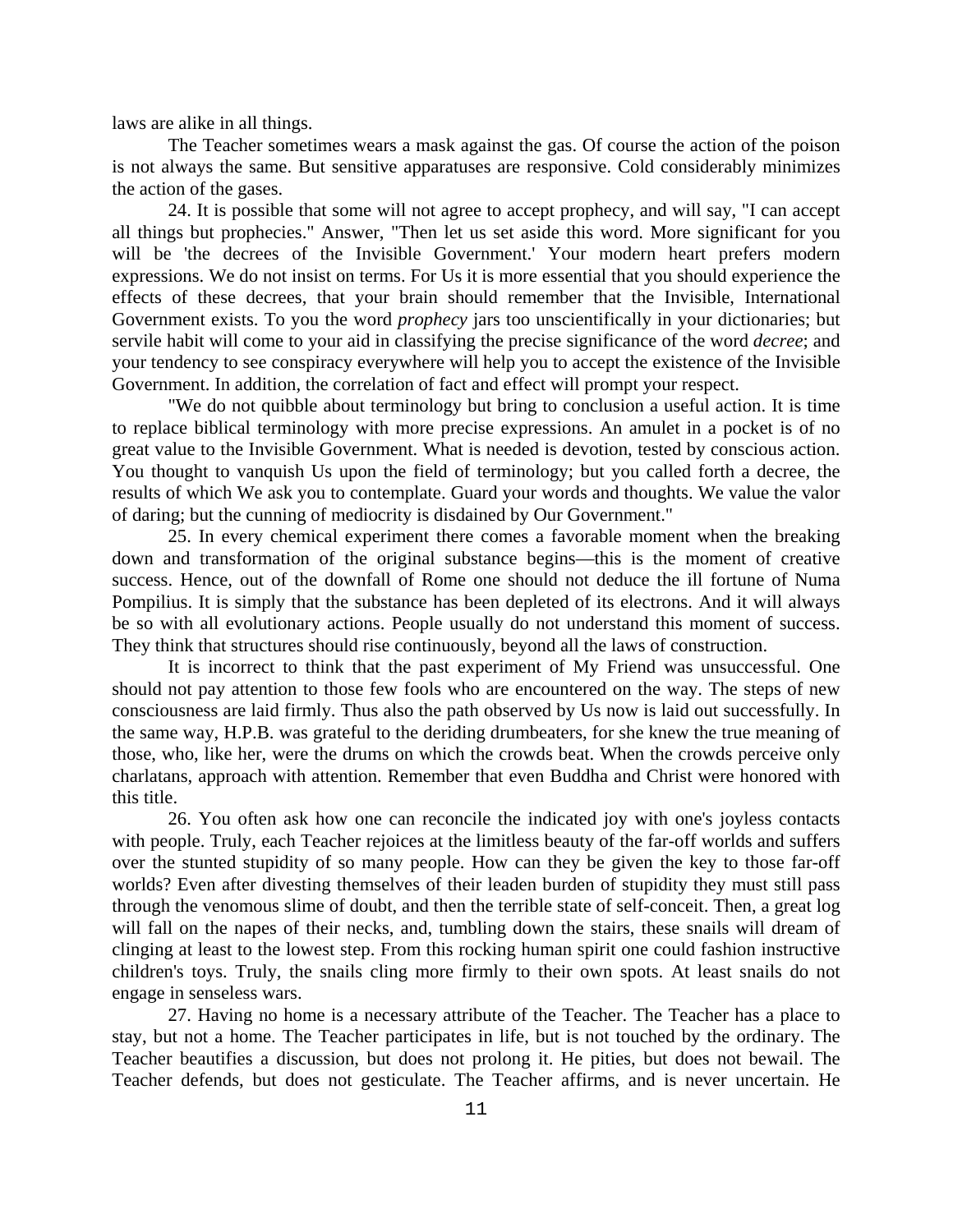forewarns, and delays not. If absolutely necessary, He can smite, but will never wound. He is grateful, and does not forget. He evaluates motives, and shows no weakness. Carefully He guards, but does not impose. He fears not, yet is not reckless. And so, cherish the Teacher, who is revealed for the growth of your spirit. Consciously must the spirit be nurtured.

28. Hatha Yoga cannot be regarded as an independent form. The growth of the spirit changes it into Raja Yoga. It is impossible to name anybody who attained through Hatha Yoga alone. Besides, in a world of darkness and prejudice, accomplishments through Hatha Yoga can even bring harm, by its strengthening of the astral body. The fakirs may adapt themselves to this world of darkness and unwittingly weaken the ascent of thought. Even a person sitting quietly and contemplating can attain further, because thought is the Raja of all that exists. Beauty is born through the lightning of thought. Truly, a flaming Bhakti can kindle new worlds with a thought. And the step of a Jnani will be but the smile of a Raja-Bhakti. Therefore Hatha and Jnana are not original and are insufficient. What sage of wisdom would not be the lord of love?

29. Affirm Our Teaching as your own abode, as your own construction. Let the breath of renewal fill your entire being. The significance of Community is expressed in united thought about the development of the world. The distribution of basic material benefits will result from an understanding of the highest truth. Unimportant are thoughts concerning the lowest material benefits. One should reject thoughts about quantity and strive only for quality. Of the benefit of quality, and of the harm of doubt, one must speak untiringly.

30. After one of Our co-workers had completed a lengthy chemical experiment weighted with responsibility, a child exclaimed, "How prettily he plays with the glasses!" When we see a man climbing a mountain, would we think that he hastens to the Teacher? When we watch a carpenter, do we know what step of the house he will reinforce? When we meet a woman bearing water, do we know whose thirst she will quench? When we see a closed door, can we know who will emerge first? When we hear sudden thunder, do we know where sped the dart of lightning?

But people almost always assume that he who bends over is picking up a stone for murder. They are sure that he who races astride his horse hastens with slander. They "know" that he who calls out pronounces a lie. They "know" that he who offers his hand is afire with treachery. They interpret every move of others according to their own way of thinking.

Poor ones! Who has bestowed on you the curse of self? Wherefrom comes the prejudice of your decisions? At what crossroad did you hear the criers of slander? Every simple greeting seems to you a condemnation. You expect that the mountains will withstand the threats of the slanderers and the oceans will not dry up from treason.

For you, the Uraeus of knowledge is not yet wrought!

31. It is necessary to distinguish between indignation of spirit and irritation. The fire of irritation must be divided into two kinds. When irritation has an impersonal cosmic character, its poison may be washed away by a current of *prana*. But if harmful feelings, such as conceit or self-pity, intensify the irritation, the sediment of poison will be precipitated upon the centers. Then there is no means to remove it; one can only wear it away by developing cosmic perception.

Quality of thinking must be realized as healing. Gratitude is likewise the finest purifier of the organism. He who has found the seed and realized the care of the Sender can project gratitude into space. Great is the healing power of the emission of gratitude. One must transform everything abstract into reality.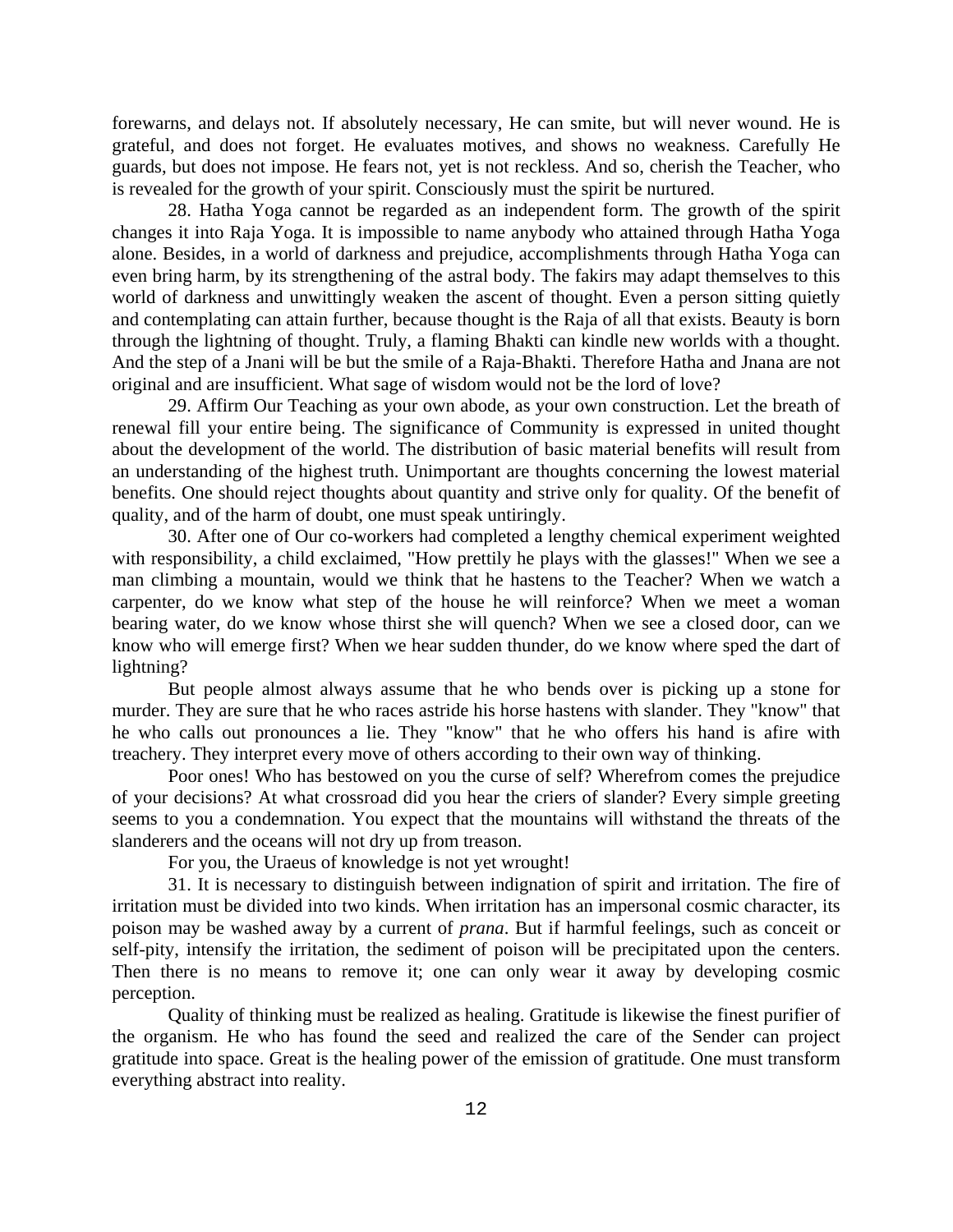32. The International Government never has denied its existence. It has proclaimed itself, not in manifestoes but in actions that were recorded even in official history. One can cite cases from the French and Russian Revolutions, as well as from the history of Anglo-Russian and Anglo-Indian relations, when an independent outside Hand altered the course of events. The Government did not hide the existence of its envoys in various countries. Naturally, in accordance with the dignity of the International Government, they never hid themselves. On the contrary, they showed themselves openly, visited various governments and were known to many. Literature preserves their names and adorns them with the fancies of their contemporaries. It is not secret organizations—of which governments are in such fear—but actual persons that are sent out by decree of the Invisible International Government.

Inimical to international tasks is each perpetration of fraud. But the unity of peoples, the appreciation of creative labor, the growth of the consciousness, are affirmed by the International Government as undeferrable measures. And if one traces the measures of this Government, it will be found that it cannot be accused of inactivity.

The existence of this Government has entered the awareness of humanity repeatedly, under various names. Each nation is warned but once. Envoys are dispatched but once in a century—this is the law of the Arhats. The acts of the Invisible Government conform with the process of world evolution, hence the results are based on natural law. No personal desire is here, only the immutable laws of matter. I do not desire—I know! And therefore decisions, even amidst the turbulent currents, are firm.

One may climb a mountain from the north or from the south—the result is still the same.

33. The phenomena in which you have taken part have demanded calmness. In addition to calmness, one might have noticed the need of a certain tensity. This condition created an accumulation of energy that could be likened to that operating in a hydrant. Therefore, it would be more correct to say that for the manifestation of phenomena a saturated calmness is needed.

34. Striving, during the growth of consciousness, is focused in the center of the solar plexus. Should striving go beyond its proper limits, then the so-called fiery death is unpreventable. An uncultivated consciousness can bear the fiery emotion of striving, but further ascent demands that the treasure be placed temporarily within a guarded casket.

Each thought deposits its sediments upon the walls of the channels of the nervous system. The more perfect the striving the more phosphorescent the sediments. The only place sufficiently protected for that fuel is the solar plexus, which gradually imbibes the sediments from the auxiliary channels. Sometimes such an absorption can be so vigorous as to cause star-shaped painful sensations. Then the Teacher must apply a cooling ray, which aids in drawing the sediments from the extremities to the center. All this is a process of the expansion of consciousness. By triennial steps one can trace the sharpening of receptivity. Each stage requires preservation of the casket for the next praiseworthy expenditure.

Let us guard the law of life that leads up the ladder of beauty and happiness.

35. When one speaks of someone's usefulness it is not meant that he is a pillar of the Teaching. One should take things in their reality, because exaggerating is as wrong as belittling. One must not drag anyone forcibly to heaven. At the destined hour, the blind regain their sight. It is useful to point out the measure of the order of life, avoiding what is unnecessary, so that even the humblest may see the benefit of material progress. But it is wrong to force people to wash their faces. Mark the usefulness of each messenger and do not place the load of a camel upon a donkey.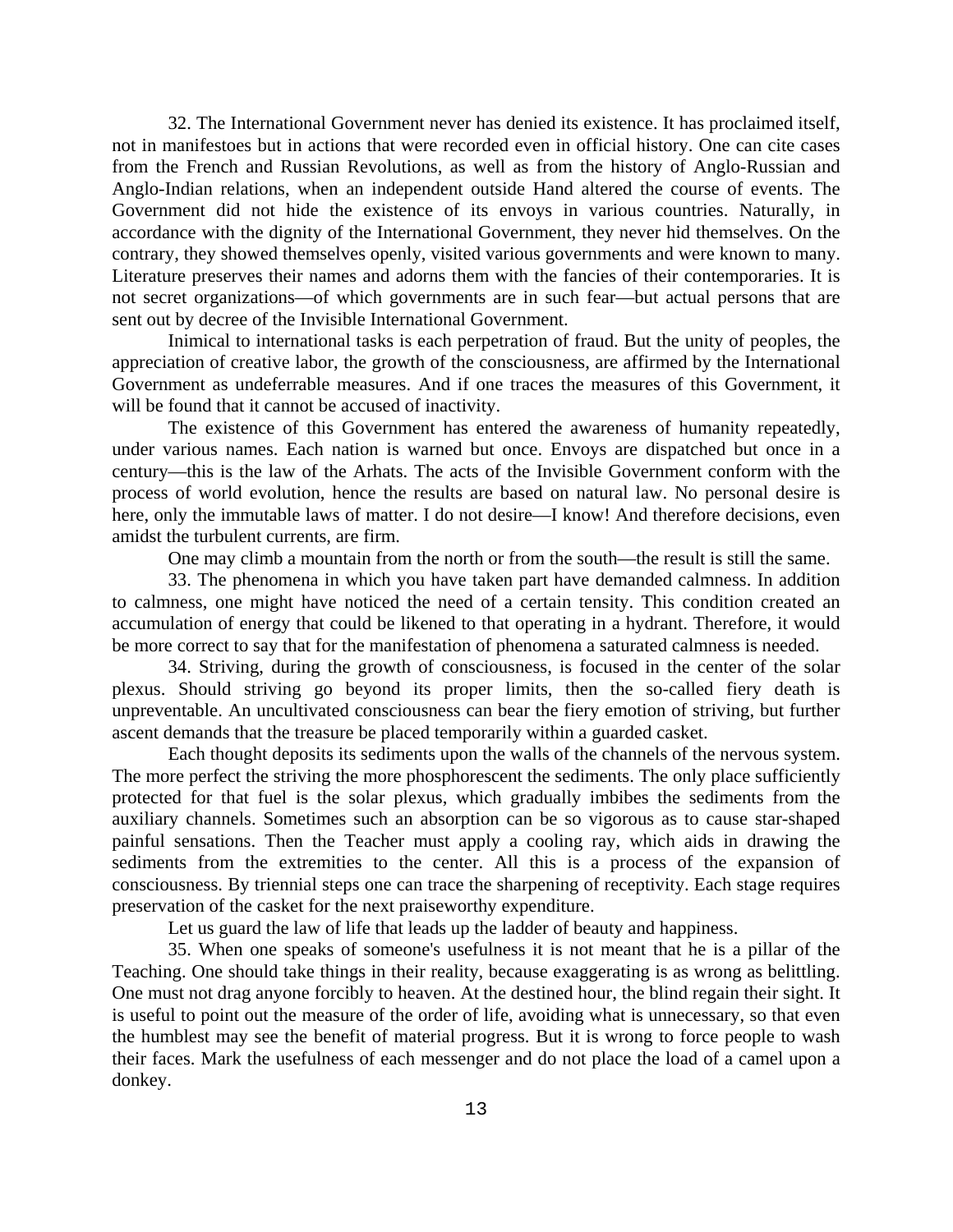36. Each movement of consciousness must flow with the current of evolution. Each step of life must be considered as inseparable from self-improvement. A form that has congealed can be duplicated, but in the current, no wave can be duplicated.

Sleep or vigilance, labor or rest, motion or repose, all carry us equally toward the fulfillment of life's plan. "It is like fallen leaves," say the timid. "It is like seeds for the sowing," say the wise. "It is like arrows of light," say the daring.

Whosoever is set affright by the roar of the torrent is not yet born in the spirit. Who soars on the wave may think of the far-off worlds.

37. Answer only when you see that your answer can be understood. Often a questioner is not able to grasp your answer. Then it is necessary to find a consonant chord before sending your thought in a new direction. It is an error to believe that a current that cuts across the thought is less dangerous than a knife severing an artery. You must not intercept the questioner's thought, but must infuse new blood of life by nourishing his nervous system. Each answering word must be given not as a nail in a coffin, but as a physician's ray. A deferred reply may be given in the form of advice.

38. One who desires to join in cooperation must be given an opportunity to show his understanding. Thus, say to the physician, "You can show resourcefulness in applying musk, valerian, and cedar tar." Also, one can demonstrate observation in describing the flow of life. One can show steadfastness in striving to the Teacher, without doubt and without prejudice.

The quality of one's attainments is revealed in life. And we value each mark of attainment. Each hour brings new inalienable possibilities. Clear advantage results from previously manifested achievements—thus, the accomplishments are lawfully gained.

39. It is erroneous to believe that it is easy to lose something on Earth. It is even more difficult to find something. The word *loss* suggests that something was acquired. All that is acquired will drag behind him who acquired. At times it is impossible to be rid of one's possessions, both material and intangible. Therefore We advise acceptance of possessions with full responsibility for them. This permits improvement of the quality of one's possessions and thoughts. To drag along tattered survivals is burdensome.

How to cleanse away the ulcers of thought of cowardice and treason? One cannot heal the aura with cedar tar. One must burn away the ulcers with the flame of shock, and must find courage to endure the pain. But how can courage be found in a state of cowardice? Terror shakes the coward, but for Us terror is entirely inadmissible.

You who acquire possessions—think about their quality!

40. A blind man dreams of material reward. But, if he were to gain sight, he would be astonished to see that he creates his own reward. Ascending in consciousness, a man progresses filled with joy, and the thought of reward would return him into slavery. In fact, there are many slaves, precisely those who try to conceal the servility of their spirit beneath an icy impenetrability and a seeming renunciation of that which they do not even possess. Each one wanting reward is already a slave. Only by a free consciousness, lacking both selfaggrandizement and self-disparagement, can evolution be constructed.

The hammer of spirit is the worthiest weapon of attainment.

41. The bridges crossed between the stages of the expanding consciousness are unaffected by current events. It is a mistake to wait for the stars to be right; the work of the serpent of the solar plexus flows independently. But a special sensitivity to atmospheric conditions accompanies this inner work. The density of the surrounding atmosphere complicates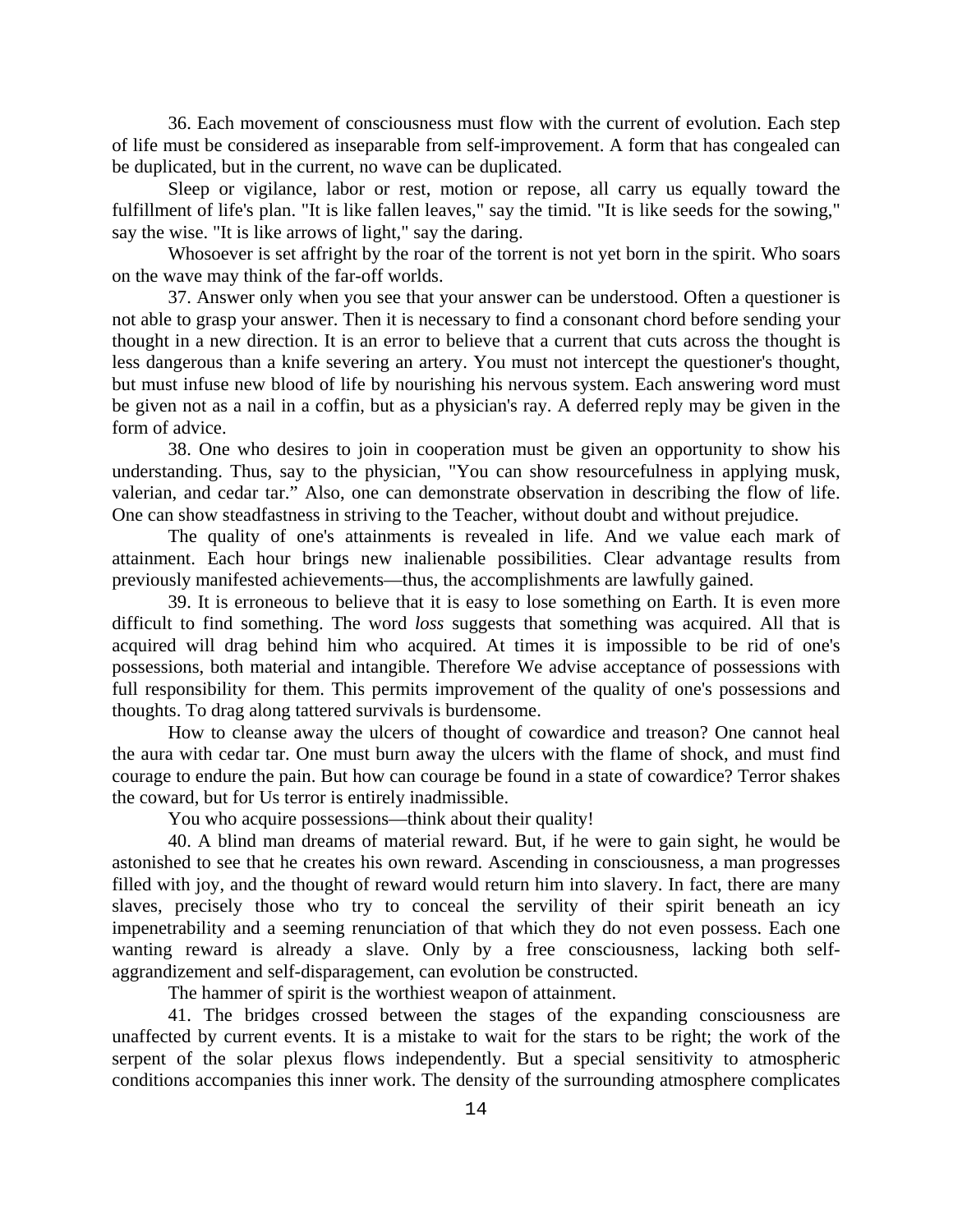the work of the nervous system. Therefore calmness is needed as a remedial condition.

42. One should distinguish three groups of medicines—life-givers, preservers, and restorers. Let us leave for Our enemies the fourth group—the destroyers. Let us turn our attention to the life-givers, because they act first of all upon the nervous system. The nerve centers and secretions of the glands indicate the future development of medicine. Through these domains humanity will discover the finest energy, which for simplification we still call spirit. The discovery of the emanations of this energy will be the next step in the development of culture.

Metalization in the cultivation of plants will yield useful secretions of the roots. Therefore it is necessary once again to direct attention to the vegetable kingdom. Besides, examine the nourishing properties of vegetables and grains and you will have many surprises. The lack of discrimination in the choice of man's nourishment is astonishing. I speak of the quality.

43. The pupil must not be obsessive, and the Teacher must not be seen as a dictator. Indeed, there is demanded of the student a realization of Hierarchy and harmony of action—the reconciling of the free will with acceptance of the Teacher. The weak mind is usually confused. Of course, the conditions and limitations imposed by the Teaching contradict the meaning of freedom in its vulgar sense. But through culture and the realization of goal-fitness the great concept of the Teacher is formed. The realization of the significance of the idea of the Teacher is a passing through the first gates of evolution. One should not bring to the concept of the Teacher expectations of anything supermundane. The Teacher is the One who gives the best advice for life. This practicality will embrace knowledge, creativity, and Infinity.

44. Do not say, "I do not remember." Say, "I failed to observe." Do not blame the memory, but do look back to note your inability to pay attention. People would sooner fall down stairs than watch the steps.

Do not say, "I do not know." Say, "As yet I have failed to learn." Neither age, nor health, nor conditions of life vindicate the funereal "I do not know." Zeal in life teems with eagerness to learn.

Do not say, "I have decided." Say, "I believe this is fit for the goal." It is easy to increase the goal-fitness, but to change one's decision is unworthy.

Chiefly, do not invite unhappiness persistently, as is usually done.

45. One should firmly tell people that the New World has come into being. People are not prepared to assume their places in the tasks of creation. It is an error to believe that conquest has any connection with the mission of the New World. Whether it is in the conquest of countries or of a special class of people, this belongs with departing ways of thinking. In the process of evolution one can consider only the ascent of consciousness founded upon freedom of opportunities.

In observing the history of humanity's development, entire periods of growth in consciousness can be seen. Let us not conceal that precisely now a book of discoveries and of the light of daring is being opened before humanity. This ripened fruit of the thorny travail of the community is ready to burst with seed. Can one split this fruit with a sword, or crush it through fright or through cringing cowardice, or usurp it through treacherous cunning? No, only unity of consciousness and the gaining of knowledge will bestow on humanity the gift of a new race. The impetus toward this will be afforded not by cosmic phenomena, but by the current of thought.

We shall not miss the ordained date when lightning-bolts of thought will provide the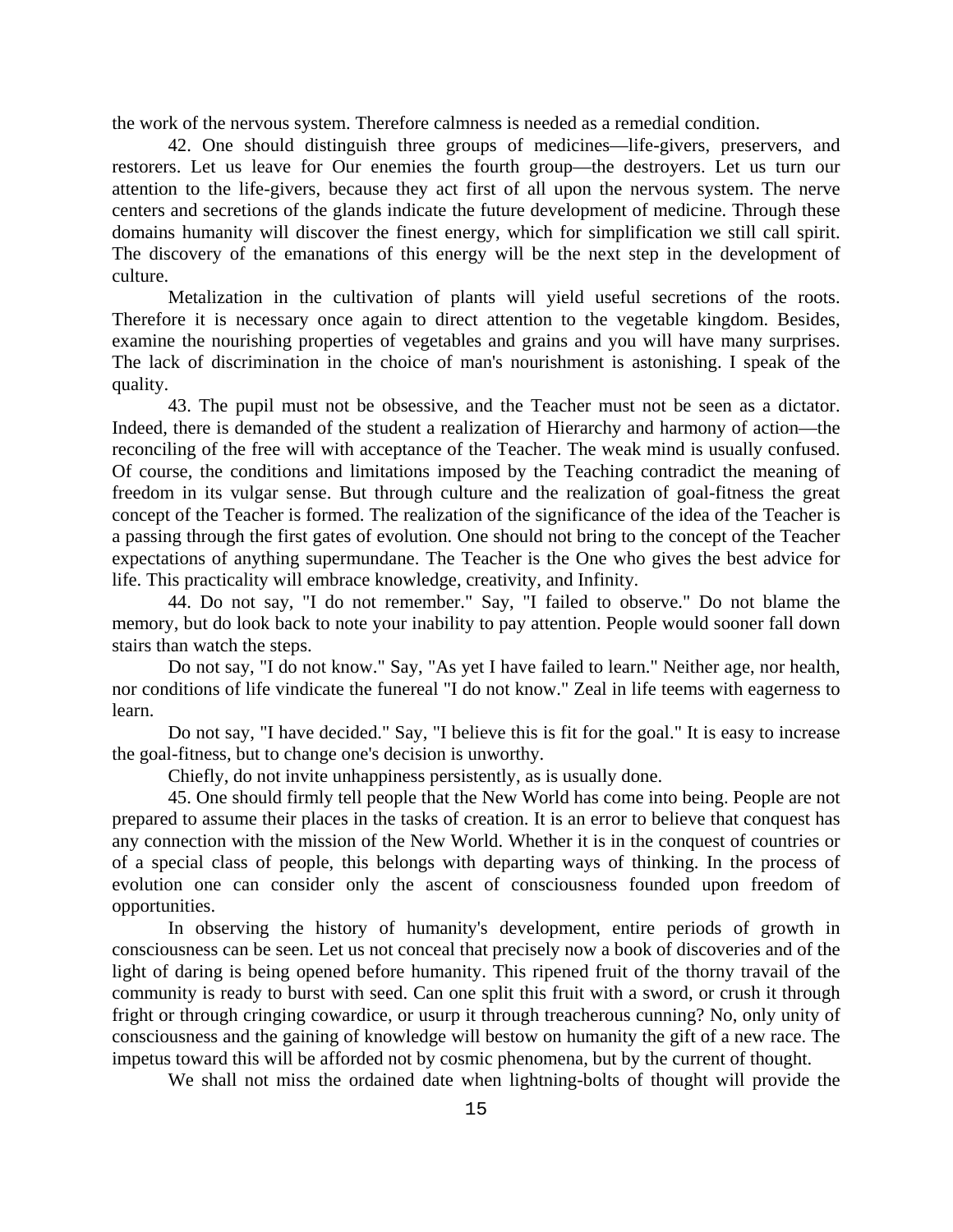solution for the world. We suggest that humanity not only think about but realize the astrochemical moment of the planet when thought, like a chemical ingredient, will intensify the atmosphere.

In any case, until the significance of the emanations of thought is realized, thought will glide over the foreheads of the skeptics. But the moment does not wait!

46. According to certain symptoms one can distinguish between those nations that are ascending and those declining. The nation that ascends dreams of heroes. But for the worn-out nation the idea of a hero seems wearisome and pointless. Though this nation may be showered with gold, though its conceit still may be impassioned, it will be unfit for *podvig.* The dreams and ardor of real daring have passed out of the walls of the nation that knows only reason.

Everyone remembers the stories of children who left home in quest of happiness; and in the fairy tales of all times happiness is given to these children.

47. People are not averse to dreaming of desired changes in the basic functions of the human organism. The conception of the embryo, the decomposition of matter, the weightlessness of bodies, and deliberately produced materialization, are discussed even in ecclesiastical writings. It would seem that the horizon of possibilities should expand from early childhood and should be strengthened in the laboratories of the exact sciences. But it is precisely there that the imperfection of the race raises an obstacle. The bold seeker devoted to exact science quickly reverts to a common state and begins to imitate the customs of his grandfather.

We saw how the red flame of revolt turned into nothing more than smoke in the hearth. We saw the many banners of light resewn to cover layers of prejudice. We became aware of how lofty edifices were used for bazaars. Timid ignorance has woven its nets and feared, above all, to push away from the mossy shores covered with decayed bones.

The Teaching of evolution shows that human timidity increases before the change of race. But the date approaches, and those who have not learned to swim must swallow their fill of the brine.

Let us watch the leaps of the daring ones.

48. There is an urgent need to prepare the pilgrims to understand the Teaching. The simplest act of improving life will help them to follow this unusual path. Usefulness will lead them to a search for beauty. Life itself will reveal the requirements of goal-fitness. A simple explanation of a task can lend confidence to its fulfillment. Thus will they find the easier, speedier, more useful ways of approach.

The daring of the unshackled man is not an abstraction. The courage of the bird that flies across the sea provides an example for humanity, although no one thinks to consider the swallow a hero.

Nevertheless, air your storerooms and your walls.

49. They will ask, "Who gave you the right to dare?" Say, "We dare by the right of evolution. The right of evolution is inscribed in flame in our hearts. We cannot be deprived of the truth of the immutability of ascent. Both amidst the crowds and in solitude we know our inalienable right. We can affirm that only the blind are unable to perceive the direction of evolution. But when the door of knowledge is distinctly outlined, it is not difficult to strive out of the darkness."

Daring! Should one understand it as an unheard-of achievement? Shall not daring be one's daily repast, and the garment of one's every thought? Will not the prison walls become transparent? And will not the seal of the secret scroll melt away for the one who dares?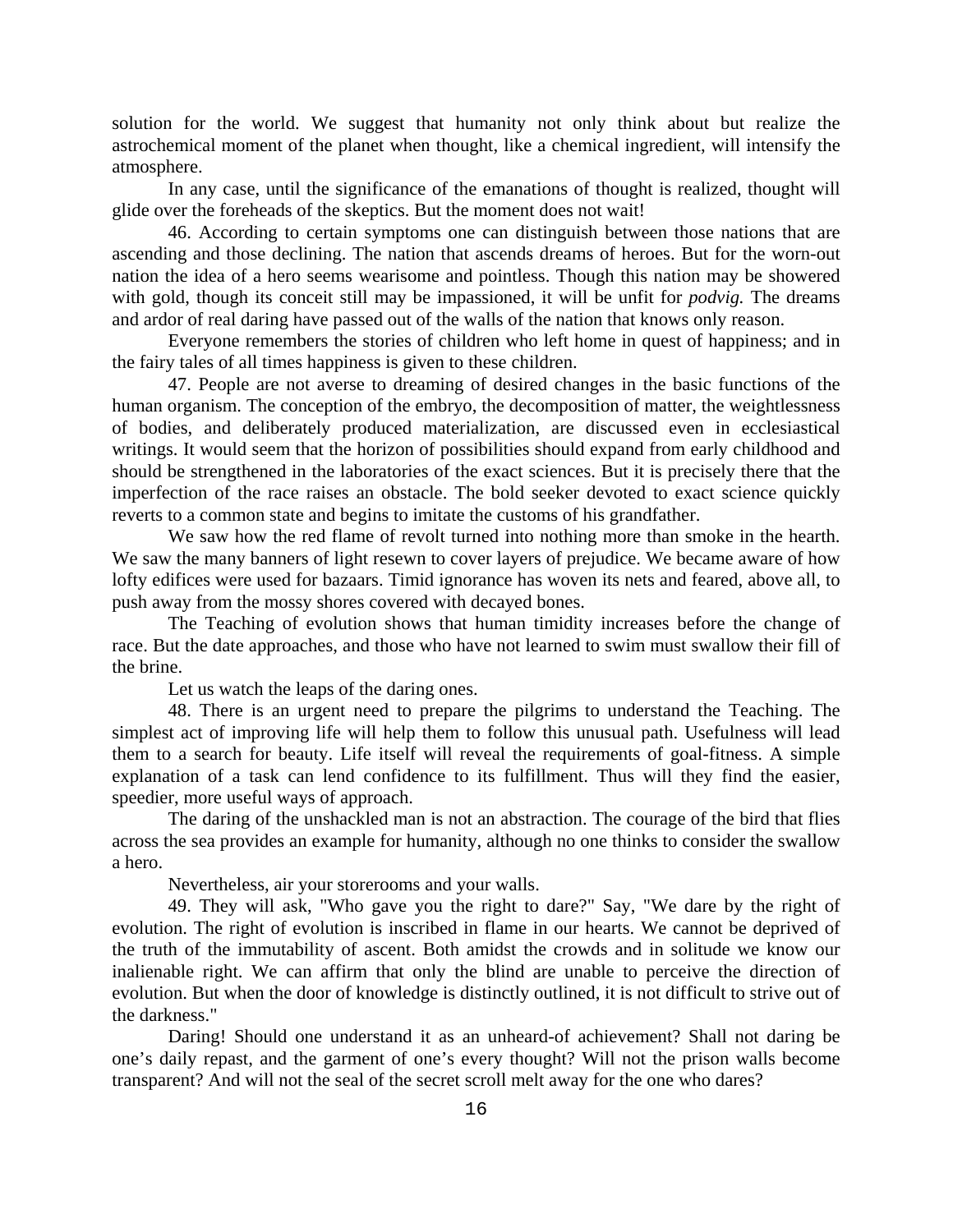In recommending daring, We offer the simplest way. The heart knows the truth of this way. At present one cannot point out any other.

Display daring! There is much conflagration in the world, but it is only in flame that the foundation of the new world is forged. Blacksmith, hold firm thy hammer!

50. When will people understand the significance of thought and word? People still lend greater importance to the spilling of a sack of ordinary seeds than to the spilling of destructive words. Any rodent can pick up the seeds, but even an Arhat may not be able to clear away the consequences of thought and word. When people depart for a sea voyage they take with them only carefully chosen things; but in their speech they are unwilling to pay attention to its meaning, and to the consequences of their words. We do not threaten, but We do point out the first signs of smoke curling from under your shirt.

51. It is right to remember that work with Us has but a single direction—that of comeasurement and goal-fitness. The one who betrays his path is simply bereft of these qualities, and his fate is like that of a kitten at sea.

52. The word *repentance* does not exist in the Senzar vocabulary. What does exist is an expression familiar to you—wise cooperation. Consider the essential hypocrisy in the notion of repentance. It is simplest to demonstrate this to people through an example in medicine. By distortion of thought a man wounds his brother; but no words or thoughts of repentance can heal the wound, whose torn tissues can be mended only by persistent effort. For the restoration of goal-fitness it is necessary to demonstrate wise cooperation. The consequence of action can be cured only by action. No verbal avowals, no oaths, are of importance.

He who has realized his folly must correct it with sound reasoning. Only by wise cooperation can one drain away the folly.

To absolve a repentant sinner for a fee—is it not the most heinous crime? Is not this attempted bribery of Divinity worse than the most primitive kind of fetishism? Light must be shed from all sides upon this terrifying problem, otherwise the human undergarments will never lose their grime.

53. We must also turn our attention again to the serpentine venom of doubt. Doubt is of two kinds: one coils in its lair, in darkness, immobile and barbed. The other is ever crawling, sliding, and whirling. Usually the first is characteristic of youth; the second, of old age. The basis is not so much fear as deceitfulness in the nature of people. People distort their current judgments by these traits, influenced by their own past deceits. Though man is not inclined to self-examination, he is always ready to judge others, using himself as a standard.

Try to catch hold of the tip of doubt. Do not hinder your steps with such soiled fetters. Truly, it is easier to carry a real snake in your bosom than to be strangled by the boa constrictor of doubt.

54. Hasten to reveal the consciousness of the New World. Leave your memories behind. Can the charioteer, driving forward, continuously look back?

55. Truly, do not divide the world into north and south, or east and west. But everywhere distinguish between the old world and the New. The old world finds shelter in all parts of Earth. The New World also is born everywhere, but beyond boundaries and conditions.

The old world and the New World are distinguished through consciousness, not by outer evidence. Age and circumstance bear no importance. New banners are often raised by the hands of the old world, still filled with prejudices. But often in solitude beats a heart filled with the radiance of the New World. Thus, unwaveringly, before our eyes, the world divides itself. The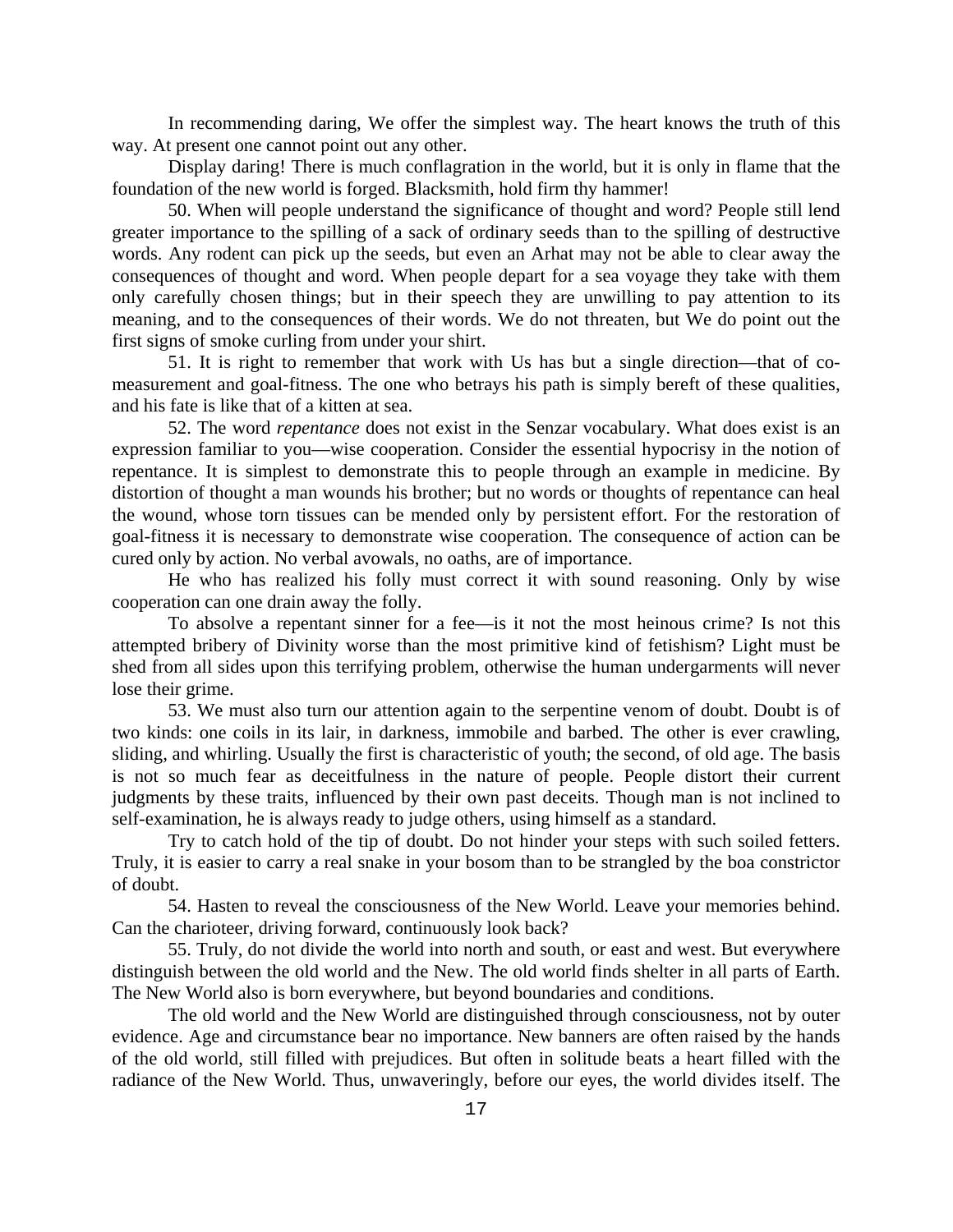new consciousness grows, unskilled, but full of daring. Despite its experience the old thinking loses strength. There is no power that could hold back the tide of the New World. We regret the useless waste of energy of the expiring consciousness. We welcome with a smile the daring of those who realize their right to expand new achievements. Each mistake, if committed for the cause of the New World, becomes a flower of valor. No matter how skillful the effort to embalm the old world, it remains a skeleton of horror.

The old world rejected the Mother of the World, but the New World begins to perceive Her lustrous veil.

56. It is fitting to realize the danger of the waves imposed on the lower layers of our atmosphere. A one-sided consciousness can cause an unprecedented catastrophe. The collision of waves of sound and light can set up grave brain disturbances.

Whither may one direct one's consciousness? Truly, to the reality of Infinity. This means that it is time to pass from the coarse layers of matter to research into the subtler energies.

57. Let us recall the Legend of the Grail. Titurel, devoted to the Teaching, received the power of Light. His successor, immersed in darkness, bled ceaselessly from an unhealing wound. In memory of worthier days, the remains of Titurel were exposed to view, and the words of the great dead one were repeated. Nevertheless the flame in the Chalice of Truth had already been extinguished. The arrival of a new hero was needed in order to retrieve from Titurel's unworthy successor the Chalice of Truth. Only then could the fire of the world be rekindled. This legend is very well known in the West, but it was originally conceived in the East. Does it not parallel a certain contemporary case?

58. One can pay tribute to heroes, but each hour brings its own judgment. The natural erosion of a section of rock reveals new veins of gold.

Do not tear down the temple of another if you cannot immediately erect a new temple upon the same site. The site of the temple must never be left vacant.

To express the qualities of God, humanity has invented many terms. Each new concept lengthens the thread of knowledge. There are no gates in the East upon which the Name of the Highest Concept is not inscribed. Truly, one cannot enter the regions of the East without knowledge. Let us not forget that upon the very stones the East has carved out its precepts.

59. The lengthiness of the Teaching is in inverse ratio to the measure of consciousness. The broader the consciousness, the shorter the formula. For those who are near, a word, or even a letter, is sufficient. The first command is like rolling thunder—the last is in silence!

60. How great is the play of the Mother of the World! She beckons to Her children from Her distant fields: "Hasten, children! I wish to teach you. I have keen eyes and alert ears ready for you. Sit ye down upon My garment. Let us learn to soar!"

61. You think correctly about the manifold effects of human emanations upon their surroundings. A convincing example is to be found in the effect of a human being upon animals and plants. Give someone an animal or plant, and by noting the change in its condition you can identify the man who is a destroyer of life energy. Like a vampire, the rider can exhaust his horse; or the hunter his dog; or the gardener his plants. Seek the cause of this in the emanations of the man.

Observe and record the history of the sickness of the spirit. The roots of what is physically evident are concealed in past accumulations. I advise that you treat coldly those people with unhealthy emanations. Treatment with coldness will improve them more quickly. Do not regard this as cruelty. We only remind you to open the door sensitively to all who knock.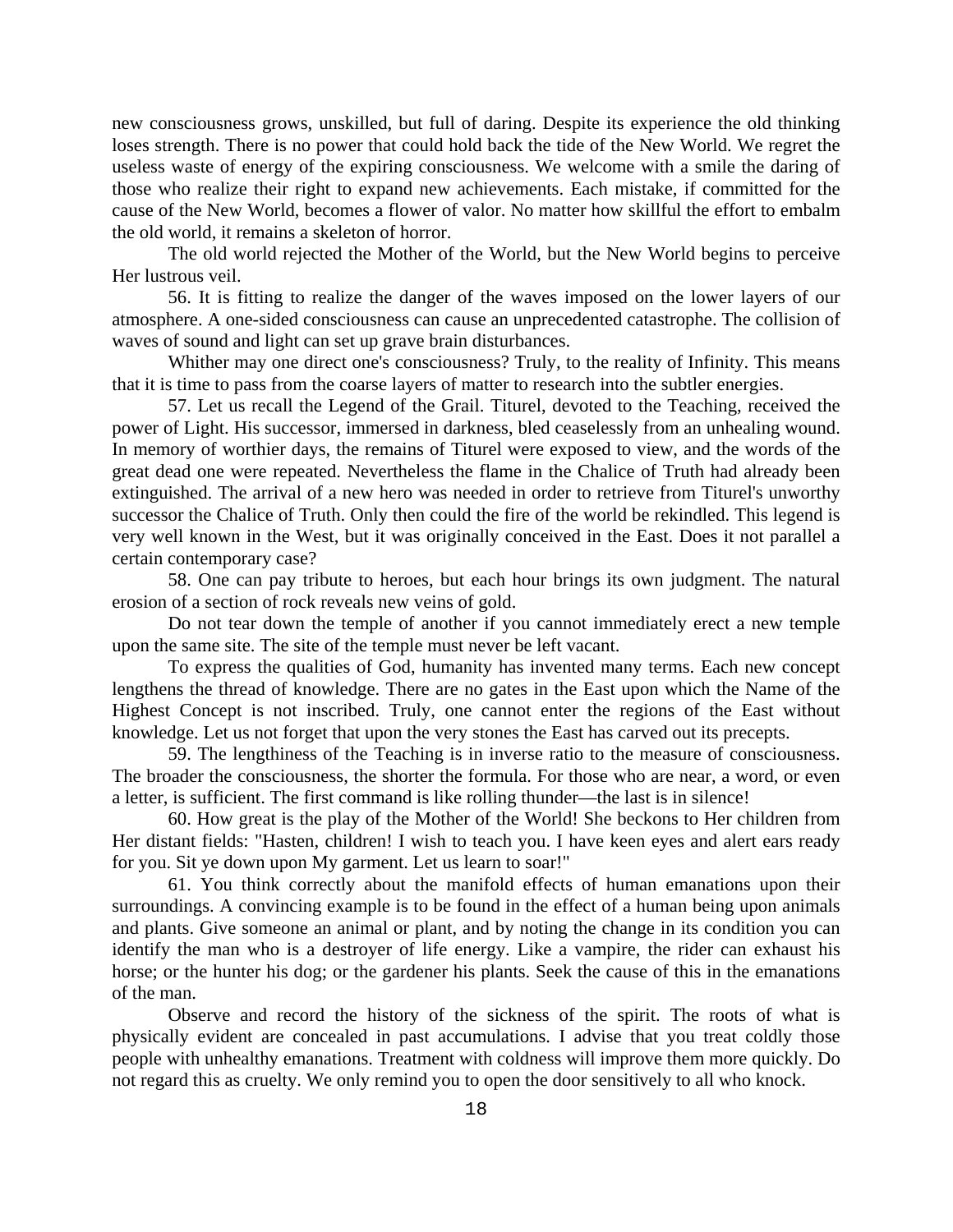62. Learn that you bring into the astral plane only what you have acquired on Earth. Ignorance remains there as it is here. One can receive there only what one has learned to desire here. It is almost impossible to acquire there a new broadening of consciousness. Therefore, accumulate a store of consciousness here, that you not enter in a worn-out garment.

63. If you notice repetitions in the Teaching, it means that new details can still be found, or that a command not yet fully applied in life must be stressed again.

One should remember that the benefits of the application of *prana* can be extended over an entire community. One can store *prana* not only for one's own use but, by means of psychic energy, can transmit a part of one's store to others.

In remote times a sick body was surrounded by healthy ones in order to nurture its strength. But this is a kind of vampirism that should not even be suggested. It is quite a different matter when there is a conscious transmission, voluntary and benevolent. This can be not only to one person, but even to several at once if one understands how to apportion the transmissions judiciously. It is an important reality that material benefit can be transmitted by means of psychic energy. Weighty substance is transmitted by weightless energy. This is not just suggestion but a real phenomenon.

64. Our Brothers may sometimes be seen by you with Their faces not clearly visible. If the face is somewhat misty, you may be assured that that Person is immersed in a lengthy experiment that requires a fixation of the gaze in one direction. If a woman's figure is seen with a veiled face, this manifestation relates to the Mother of the World.

65. If a very simple man should ask you the purpose of the Teaching, say, "That you may live happily." He should not be overwhelmed by too complicated considerations. Let his entire being be filled with the realization that the whole Teaching is concerned with improving his life. The understanding of responsibility will come later. First—proclaim the joy and betterment of life.

66. Can one reveal to people the truth of the evolution of worlds when they cannot even be certain of having their daily bread? One must avoid even a hint of offering abstractions.

67. How to awaken devotion? By goal-fitness. How to improve quality? By reverence for mastery. How to awaken creativity? By the desire for beauty.

68. Let children describe their ideas of the New Country. In this way we can observe how the unseen is made manifest. Inspire in the children the impulse to realize their dreams. This is the best task that we can offer them. Afterwards, let them describe a common piece of granite. That will be a test of their resourcefulness. Perhaps the stone will give them an idea of the strongholds of the far-off worlds. Out of the ordinary one can evoke the sparks of beauty.

69. Many times will you hear the common formula: "I left, and then returned." To this, be able to say, "How many possibilities were lost to you during your comings and goings!" Beyond calculation is the extent of humanity's losses because of such truancy. Man departs and returns, each time for selfish reasons. This "great inner work" reminds one of the sputtering of a wick. The skill in hiding the true cause of this moving backward and forward might better be used to polish the floor. But blisters on the soles may require painful lancing.

Ask each one who departs: "Wherein lay the offense?"

70. One should distinguish a narrow consciousness from narrowly-focused energy. Sometimes the Teacher applies a pointed energy in order to stimulate action of the spirit in a particular direction. One must not draw from this the conclusion that the consciousness of the Teacher is also narrow.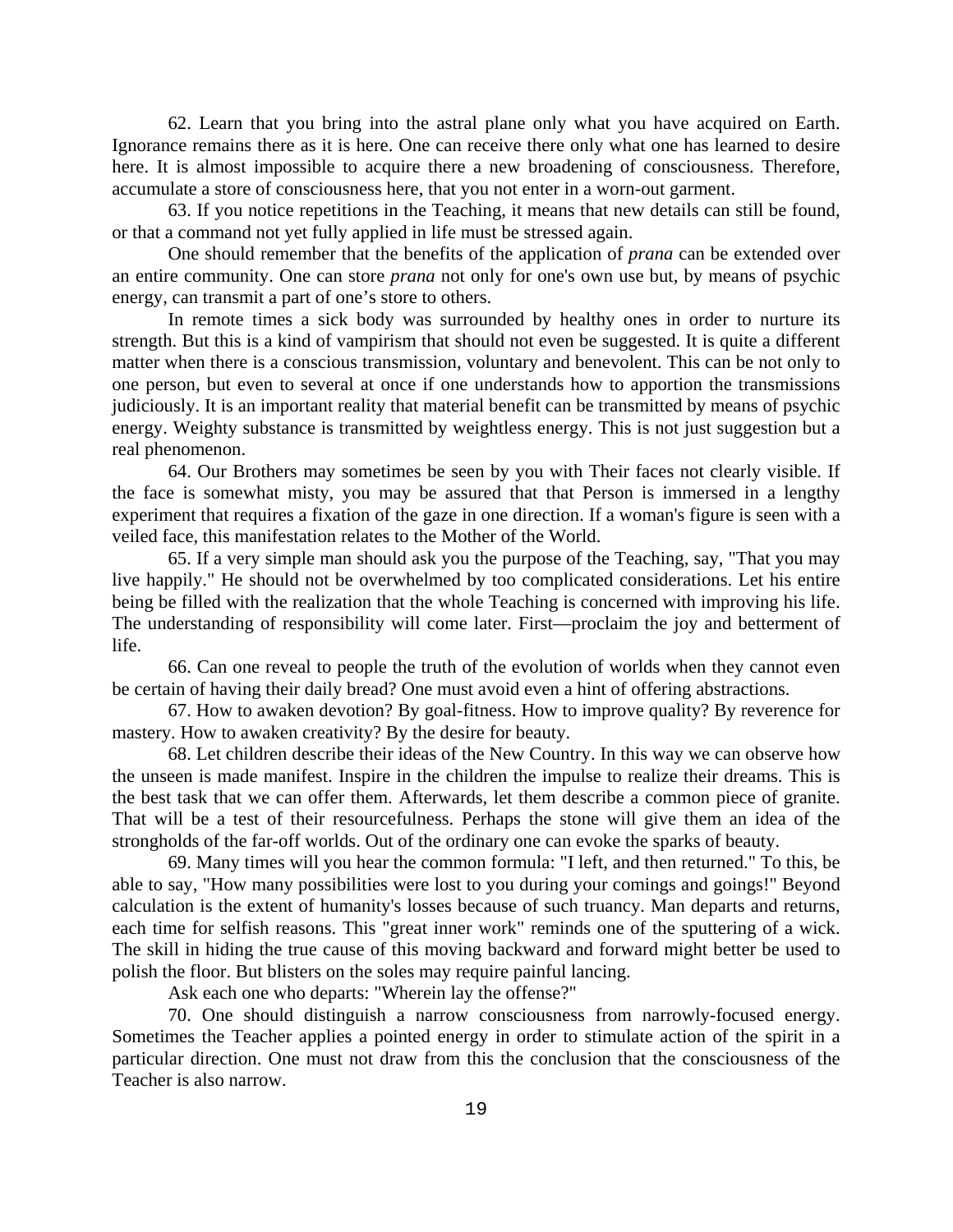Do not show off the consciousness whenever it is necessary to dispatch a fleet arrow. Only the ignorant try to display the dry twigs of their pompousness on their window sills. He whose house is filled with knowledge does not fear to carve a slice of thought.

A sowing of one kind of grain can bring a full harvest, but even more fruitful are combinations of beneficial grains. They will yield explosions of spirit.

71. Urusvati, by suffering the pain caused by the magnetic arrow, experienced the waves of the currents from a distant planet. It is correct to consider the magnetic currents as channels between the planets. The study of communication between the worlds should include research in magnetic waves, but of course the spiritual consciousness must not be forgotten.

72. Have you finally learned to rejoice at obstacles? Can We be assured that what seems like an obstacle will multiply your resourcefulness tenfold? Can We accept you as conquering warriors? Can We send you the arrow of help, assured that you will catch it in flight? Can We pronounce the word of the New World in unison with you? Can We believe that for the sake of the beauty of creation you have burned your outworn garments? Can the Mother of the World entrust to your vigilance the texture of Light? Can the Lion hasten to your aid? Can the Light illumine your path? And finally, do you understand how to apply to yourself the given Teaching? Can We entrust to you the wearing of the given signs? Can We dispatch the ray of perfectment? Can We vouch for your vigilance? Can We construct a stronghold from your understanding of self? Can We rejoice at the steadfastness of your path? Can the Mother of the World call you just? Can the Lion become the protector of your dwelling? Can the Light bathe the new steps? Unbolt your doors! Victory is at the threshold!

73. You know that at an altitude of eleven thousand feet the astral body acquires a special quality. Each altitude has its specific effect on each body. You may have observed that at an altitude of seven thousand feet man can decrease his intake of food. The need for food gradually decreases as one ascends until at an altitude of sixteen thousand feet the decrease is substantial. Above an altitude of nine thousand feet I do not advise the use of wine, coffee, pepper or other spices. Above seventeen thousand feet even strong tea is inadvisable. With the decreasing need for food there is a parallel decrease in the need for sleep; one can consider sleeping for no more than six hours, and at twenty thousand feet four is quite enough. Thus one can understand that at great altitudes one can remain almost without sleep, or food.

At the high altitudes, one should not take valerian—which has been recommended to you—with spices, and it is harmful to consume food in the same quantities as at lower levels. The mountains are important, since they lead one out of the lower earthly conditions. On the heights one feels that one has been freed from ordinary earthly demands. Certainly, if an altitude of eleven thousand feet has a significant effect upon the astral body, then each added thousand feet has an even greater effect upon the physical body. It would be an irreparable error to try to artificially reduce the conditions on mountains to fit our lower earthly habits. Remember and apply.

74. Each outer form distorts reality. One can strain to be alert, so as to diminish the degree of false perception, but everything seen, every reflection, every thought, projects its illusory color.

75. People are ready for every kind of spiritual incest. People are only too willing to unite elements that are incompatible. They try to unite the father element, fire, with the daughter element, water; and the earth-mother with the air-son. If their progeny is burned to ashes they will not blame themselves, and will lay the responsibility on the Heavenly Father.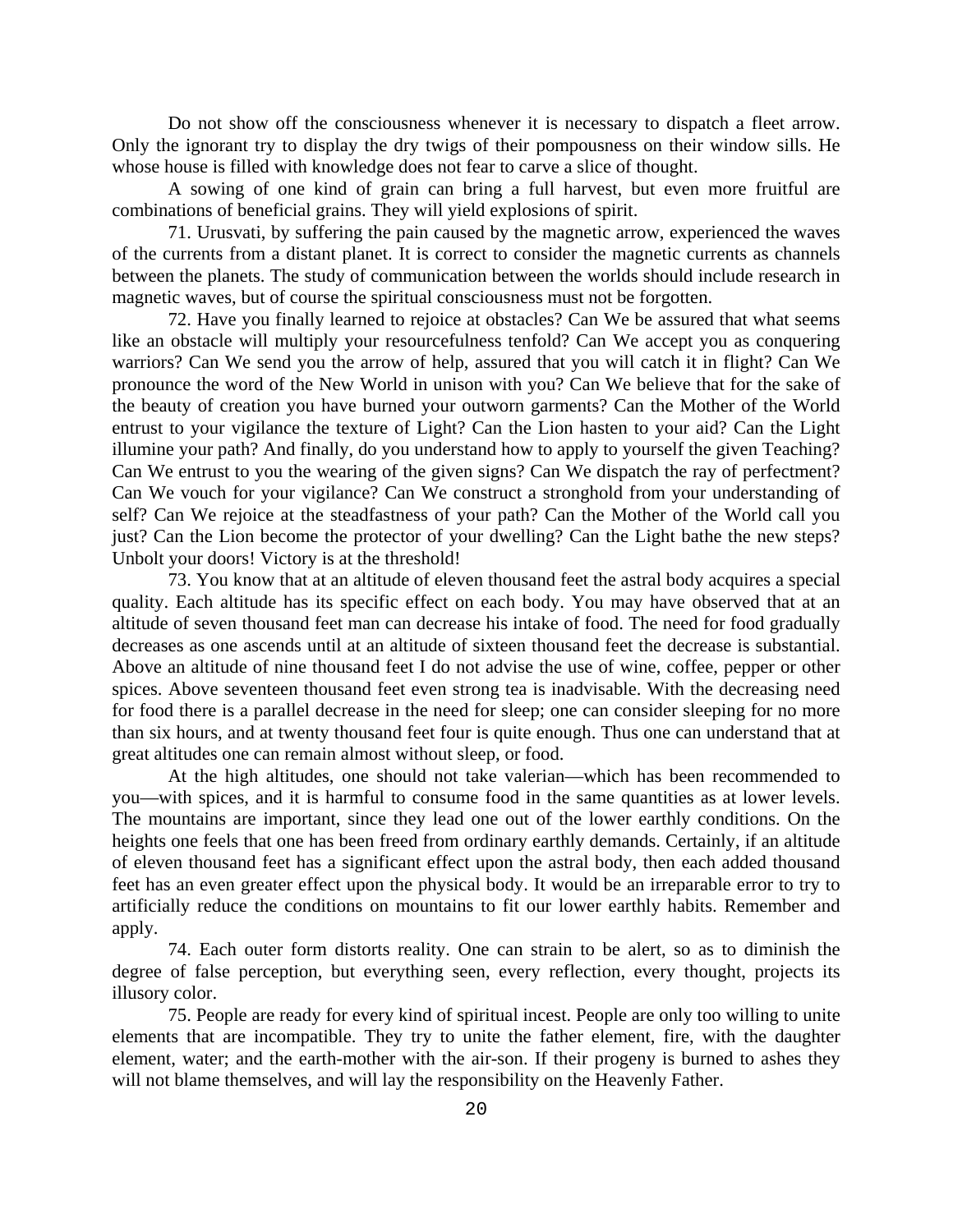It is impossible to become accustomed to the lightmindedness of human deeds. Only the spiritual consciousness can discern which are incompatible elements. People are distinguished not only by their emanations but also by the essence of elements, which always remains intact. Precisely in relation to elements are the best combinations found.

76. Hasten, hasten to understand the Teacher! Let us encircle Him with a protective wall of devotion and thereby enclose ourselves within the stronghold. After you have wandered enough you will come to understand that with the Teacher, there is always success. Where defeat occurs, there has been betrayal of the Teacher. Where defeat is, it is we ourselves who have bent and rent and razed the goal-fitting plan. In defeat, we have turned away from the tested arrow of help. Can we assert that in the hour of danger we will proclaim the Name of the Teacher? Can we bear witness to the Teacher's Name? Can we discover the exultation of gratitude to the Teacher? Or, on the other hand, do we sometimes wonder why the Teaching does not accommodate our habits, and why our inactivity is disturbed by the Teaching? Why we are awakened from our self-justifying sleep?

Gratitude and devotion flourish joyously in Our Community. If Our conduit brings word to Us that a co-worker thinks he has sacrificed something in the name of the Teaching, this would compel Us to reject his cooperation. Our co-workers know both how to receive and to give. When you spread Our Teaching do not shout in the square, but simply offer a smile to the approaching ones. Those who come voluntarily will accept the Teacher. But he who is ensnared will gnaw at his chains. We expect joy, and accept only the wondrous flower of devotion. Let us hasten to understand the Teacher!

Affirm success; affirm joy; affirm understanding of progress. Cast away the thoughts that belong to the old world. I shall not tire of repeating this.

77. You know that the members and co-workers of the International Government have always had to obey its Decrees. For the last time let us turn to M., to the historical event of Our Warning. This age-old tradition of forewarning humanity, with each recurring century, is effected in full benevolence; in this lies its basic nature. Otherwise the role of the envoy would not be sincere and persuasive. St. Germain spoke to L. with good intent. Similarly, M. addressed V., and A.L.M. properly conveyed Our Decree. I praise all those who have aided Our envoys with their supportive thoughts.

If Our warrior is told that a mountain is Ours, he accepts the decree. If it were not this way, the significance of the Government would be lost.

St. Germain fell ill after fulfilling his mission because of the undisciplined thought of one of his co-workers. Guard against the harm of undisciplined thought. Think only in new ways. Consider as lost that day during which you did not contemplate the New World. Set yourself problems demanding concrete solutions to life's questions. Do not waste your breath with questions of cosmogony while attempting to scale the heights of Earth.

78. It was impossible for you to divert your attention from the breaking down of the granite cell. When it reached the stage in which it could be compared to the cell of an invertebrate, you saw that the pulsation was almost identical.

79. Whom shall we call the most courageous? Perhaps the tiniest butterfly exposed to the same atmospheric conditions as the lion. Observe the effects of the Teaching upon the humble. Often they bear the hurricane of enlightenment better than those who are considered great.

80. If one can confirm the presence of thought even in a stone, then what a clear rainbow of thought fills space! One must become used to the fact that thought permeates all that exists.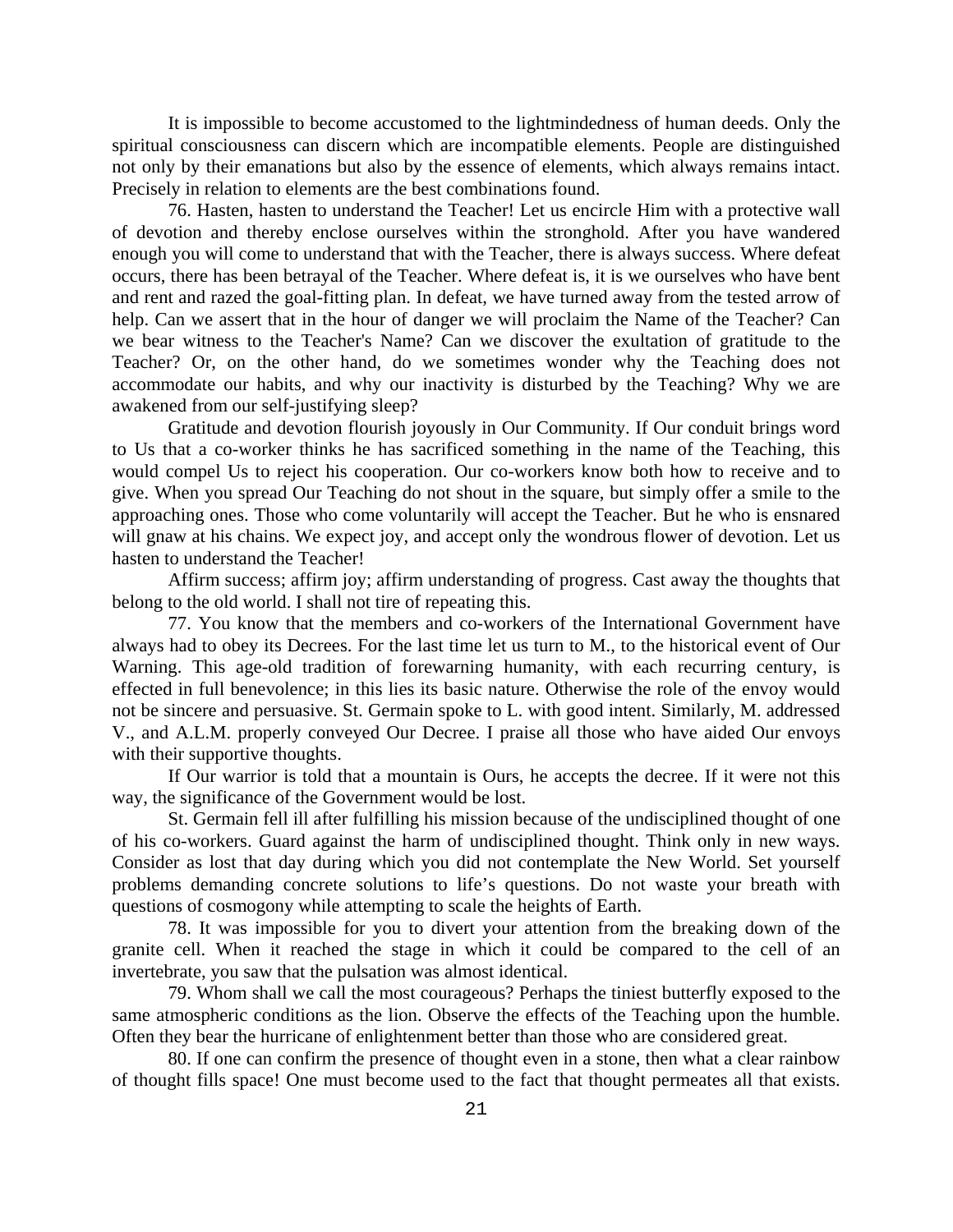Certainly this reality, ponderable and not abstract, remains defined as energy but preserves the potentiality of conscious evolution.

Until recently the sensitivity of plants was considered to be just instinct, but after investigation one now can attribute this "instinct" to the domain of thought. Hence, one must observe upward and downward. The human creature shows a characteristic error in presuming to himself the exclusive ability to think. By the most simple examples, one can demonstrate how human thought is affected by age, circumstances, and nationality. It is striking to see how weak is the rudimentary thinking of the average man; yet anonymously-sent spatial thoughts will uplift his spirit. You know that a radio, with slight alteration, can receive thoughts from space. And thoughts, as living matter, can both nourish and be nourished.

Reflect on the manifestation of thought. Realize its omnipresence and rejoice at the laboratory of thought that, from the mineral cell up to the Infinite, links all kingdoms. The magnetic wave, the electric spark, and thought—these three voyagers greet those who strive into the Infinite.

81. Can thought thunder? The phenomenon of the echo is an example. Thought, like sound, expands in magnetic waves. And the expression "the thunder of thought" is not an exaggeration. Precisely, the nature of thought must be investigated. For instance, is it possible that thoughts of a certain quality and intensity can influence plant life? How do animals react to certain thoughts? And finally, how do thoughts affect "sir man"? How does thought act as an element in chemical compounds? Would it not be advisable to test thought with litmus paper? Could thought not rival virulent poison or music in its power? In general, thought must be investigated as a living factor of existence. Thus it will be possible to build a bridge between the psychic and the material from psychotechnics to dynamics, and even to astrochemistry. Thus should be understood the working of space.

82. Can one trust a blind helmsman? Is it possible to think that the rags of antiquated thought can be worn in the New World? One must understand that the gift of the New World will be brought to those gates that have been opened to it. Truly, the New World wishes to bestow a beautiful garment. But humanity must approach to receive the fabric woven by the labor of the Mother of the World!

83. Spread the grains of the Teaching little by little. Let it imperceptibly flood the being. The time for preaching has passed, and life remains. Inspire the consciousness of your brother with an imperceptible touch, brought to him as his daily bread. Expose and understand his wrath and quench it with goal-fitness. Affirm him in the joy of realized containment. Beware of manifesting miracles to him, but reveal to him the co-measurement of that which passes into the Infinite. Abolish special holidays, and make of life a perpetual holiday.

"My holiday will be yours. My path will be your achievement. My generosity will be your inheritance. You will not notice the generosity, but you will be astonished at your own transformation. I have no need of thanks, but your gratitude will be fuel to you, because supreme above the flames of other offerings is the fire of gratitude."

"Teacher, I see and remember indelibly."

The manifested succession of Teachers glows as a string of interplanetary pearls. Add also your own pearl!

84. I believe everyone can read Our books. I do not see any among those who approach Us who are afraid. Test people's fear. Show them frightening masks, then smile with understanding when their hearts tremble. Where is their trust in the Teacher? Where is their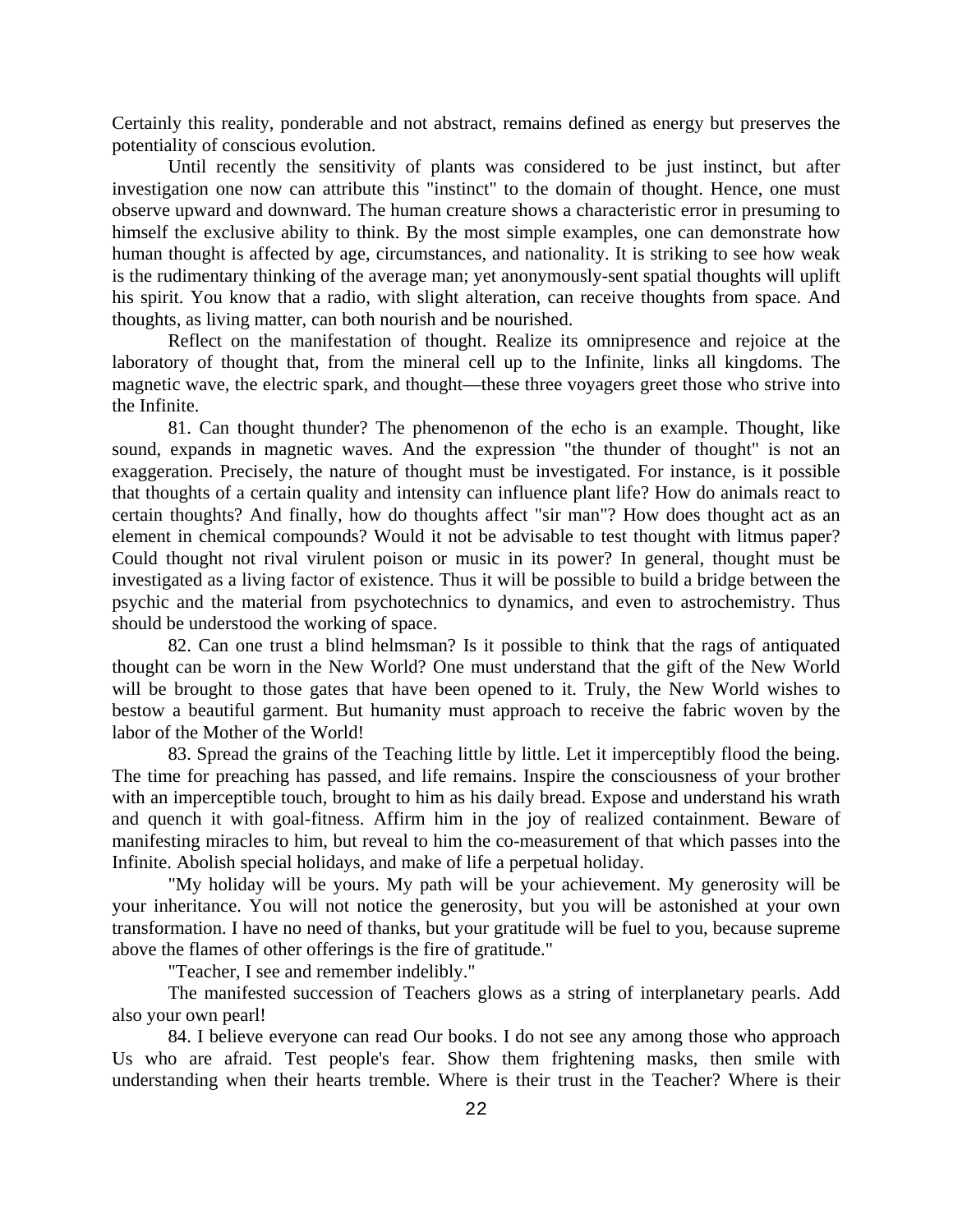understanding of where power lies? One can distinguish Our people at the first call. Like deer will Our own hasten. I know no fearful mask that can turn them away.

We need not always take examples from giants or heroes. I recall a Hindu boy who had found his Teacher. We asked him, "Is it possible that the sun would seem dark to you if you saw it without the Teacher?"

The boy smiled. "The sun would remain as the sun, but in the presence of the Teacher twelve suns would shine to me."

The sun of the wisdom of India will shine, because on the shore of a river there sits a boy who knows his Teacher.

Just as there are conductors of electricity, so also are there conductors and accumulators of knowledge. If a barbarian makes an attempt against the Teacher, tell him what humanity calls those who destroy repositories of knowledge.

85. Can Our people have their dear ones near them? Of course they can. These near ones will deepen the feeling of responsibility, solicitude, and resourcefulness.

86. One should know that having one's centers open enables one to reduce the imperfection in one's surroundings. It brings not only the development of sensitivity but also the offering of one's own forces for the improvement of one's surroundings. One can observe that the forces emitted for this are in some way absorbed by space, and this degree of openness of the centers is called "Lamp of the Desert." After this follows the degree of "Lion of the Desert."

87. One must distinguish between absolute devotion and conditional devotion. Most often people display absolute devotion when they receive, but each act of giving in return is difficult because of self-imposed conditions. Some accept what they have been given, but then raise obstacles in their own consciousness, and begin to think that the given treasure is but a piece of mold! One should remember that the measure of one's devotion determines the measure of receiving. Faith must be equal in degree to knowledge. Each limiting condition set upon one's faith sets an equally limiting condition on its fruits. Yet no one would wish to be called a conditional disciple. Such a title would provoke offense. The law acts identically under all conditions. But the law does not take offense—it co-measures. Be assured of the comeasurement of devotion.

88. Cosmogony should evoke thoughts that exalt. While the god of an unawakened people is conceived as sitting atop an insignificant ball, the superior spirit peers into the Infinite, adorned in the joy of unbounded knowledge. Do not demean the Infinite!

89. Harmony of auras does not require sameness of color. Thus, a violet aura can be in harmony with one that is green, and a pink aura can make a blue one more visible. In such combinations can be found currents of special intensity. It is even desirable to combine colors, as a guarantee of the future rainbow. So multihued are the vibrations of luminous colors, that it is impossible for the limited range of earthly colors to represent them, just as it is impossible for the range of earthly sounds to encompass the symphony of the spheres. Your earthly lilac and violet have nothing in common with Our heavenly purple.

90. A simple affirmation of respect for knowledge will make possible the resolving of all contradictions. True thinking is impossible without reverence for knowledge. The Teacher advises that knowledge be set as the basis for developing the consciousness. Point out that knowledge builds the path to the One Teaching. Is it possible that humanity cannot comprehend that knowledge emanates from the One Source? Therefore, the dividing line between knowledge and ignorance is the dividing line between light and darkness. We are easily able to bring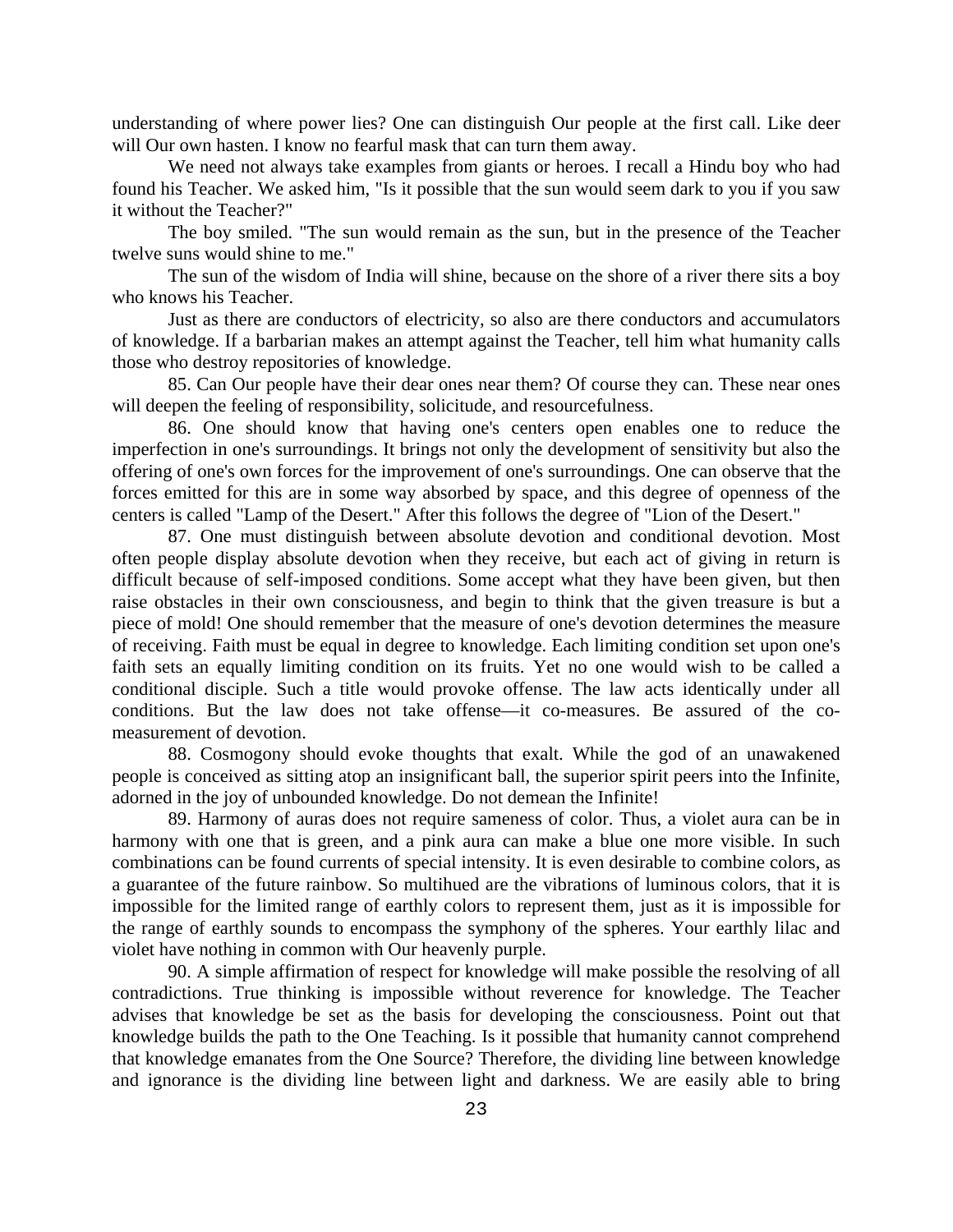together the Torah with the hymns of the Vedas, or the precepts of Buddha with the words of Christ, for We do not discern differences between Teachings emanating from the One Source.

91. Reconciling the idea of the finiteness of the universe with that of the principle of infinite space is one of those problems that the pupil alone must resolve. This is called *Summa Summarum.* To help the realization of these concepts of space, We set milestones, but the realization itself must be achieved independently. This corresponds to the degree of "Lion of the Desert." It demonstrates the freeing of oneself from Earth and earthly possessions. This achievement is required for an understanding of the spheres as separate.

Clinging to the idea of the Infinite alone will not bring concrete results. Similarly, attachment to the finite alone will be demeaning. Only the reconciling of these opposite principles will bring a correct understanding of cosmogonical matters. Thus one can make calculations of the finite without demeaning the grandeur of Cosmos.

Urusvati has arrived at a proper understanding that makes possible a further comprehension of the formation of the worlds. Vividly glows the manifestation of cosmic functioning!

92. Note the times of great events. Already the Vedas are coming together with the *Tripitaka* and the *Kabbala*. The teachings of Buddha and the words of Christ and of the Teachers are dispelling ignorance. Carefully observe the growth of knowledge in diverse parts of the world. Both the affirming and the denying ones walk in one direction. The time is unrepeatable, like a gate into the preordained. Dead are those who see the determined hour as an ordinary one.

93. Do not listen to the teacher who demands a fee for his teaching. The Teaching cannot be bought or obtained by coercion. Truly, each one gains access to the Teaching only by proving his devotion by deeds. It is actions, not words, that lead to the Community of Knowledge. If a child strives to that Community, will there not be work for him there? Likewise, will anyone who accepts with full consciousness the statutes of the Community find the doors barred? Can one cite an example when the quest of a pure consciousness was not answered?

Precisely outlined are the statutes of the Community of Knowledge. No cunning can obscure them. Traveler, pay your debt, and walk tirelessly.

94. Some may be unable to reconcile the idea of equality with that of Hierarchy. Equality lies in the potentiality of spirit that all possess. Hierarchy is based on the uniqueness of one's accumulated experience. Therefore it is just to say that a complex of knowledge will be the gate of Hierarchy. Mark the expression "complex," because narrow specialization cannot define the breadth of a Hierarch.

Striving for knowledge, gain the realization of the Teacher. Truly, reverence for the Teacher is the panacea, even for physical ailments.

There is greater difficulty when one's centers are open, for each breath of the old world brings illness and only the breeze of true evolution can restore health. Therefore do not wrap yourself in the old world; attract the young ones to the joy of the New World. In all there is joyous, yet stern goal-fitness.

95. To Him of the great Illumination there came a pupil who sought a miracle, saying, "After the miracle I shall have faith."

The Teacher smiled sadly, then produced for him a great miracle.

"Now," exclaimed the pupil, "I am ready to ascend the steps of the Teaching under your guidance."

But the Teacher, pointing to the door, said, "Go. I don't need you!"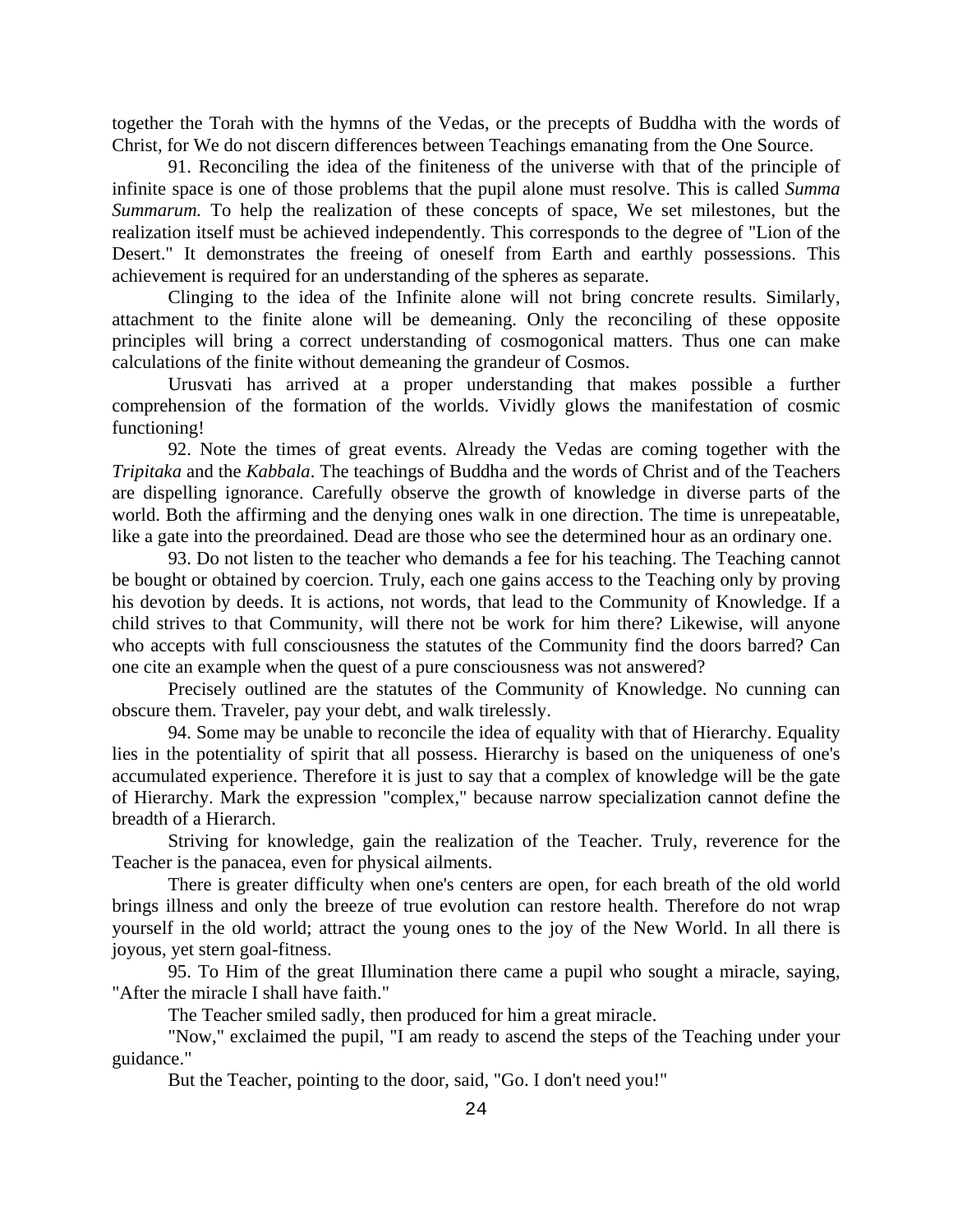96. I am astonished at the old world; the appearance of sunspots intensifies the discord. The wings of the old world flutter their last, while the open centers revolt. For each advance of the centers a kind of epidermis is needed which grows painfully. Pure air cannot coexist with the lifeless azote of the old world.

97. It must be indicated that all opiates are undesirable on the way to the Teaching. Clearminded vigilance will bring one nearer to Us.

98. Express your prayers by devotional action. Know how to affirm the Teaching each day. Lose not one day, nor one hour. Know how to think of yourself as the creator of a whole world of action. Know how to apply all your forces to every action. Know how to bring the Teaching into every thought. Know how to array your forces as on a battlefield. Know how to feel gratitude as the union of joy and beauty.

End with honor, because the end expresses the fire of one's accumulated achievement.

It is a most heinous treason to know the Teaching and not apply it. Abuse of the Teaching is worse than death of the spirit, because by this act one exiles himself from cooperation and dooms himself to Saturn.

99. I shall point out how to sharpen your power on the edge of My sword. The manifestation of the Teacher can enlighten people, but only if the way is paved with knowledge. The dragon is mighty, and barbed are his coils.

100. The destiny that leads to Us must be forged every hour. The debasement of the idea of co-measurement is a kind of self-strangulation. The postponing of achievement is like drowning oneself.

101. I am witnessing an experiment involving the transmission of human force over a distance. By this one can move any object; for example, one can move the bolt of a door by applying the energy of one's thought to the corresponding energy of the object. This experiment has been known since the distant past. But one should remember that with the establishment of general cooperation among all that exists, the energy of thought unites all spheres of being. Not by using a hammer, but by penetrating objects with our thought, shall we unite them.

"Wisdom in all," recalls the Hindu. "Cooperation in all" will be added to this in the Age of Maitreya. Not only by command, not just by harmony, but by the lightning-bolt of directed thought are the co-workers united.

Cooperation of the layers of matter is characteristic of the New World. Each era has its own call. The power of thought will be the evocative principle of the New World.

Try to observe the life of so-called inanimate objects. Observe your effect upon them. The one who converses with objects is not always a subject of ridicule. Enwrapping them in thought creates a special atmosphere. Likewise, a pillar of swarming thoughts can penetrate to the regions of the far-off worlds. Regard thought as a real force in life, then gain firm control over the flow of thought.

102. Contemplate each approach to Us. Become irreplaceable. By night cover yourself with Our Name. By day gird yourself in the armor of devotion.

103. In the relation between Teacher and disciple, the Teacher can instruct only within the boundaries of what is permitted. He uplifts the disciple, cleansing him of outworn habits. He warns him against all kinds of treason, superstition, and hypocrisy. He tests the disciple, openly and in secret. The Teacher unbars the gates to the next step with the words, "Rejoice, brother." He may also bar them with the words, "Farewell, passer-by."

The disciple chooses his own Teacher. He reveres Him as one of the Highest Beings. He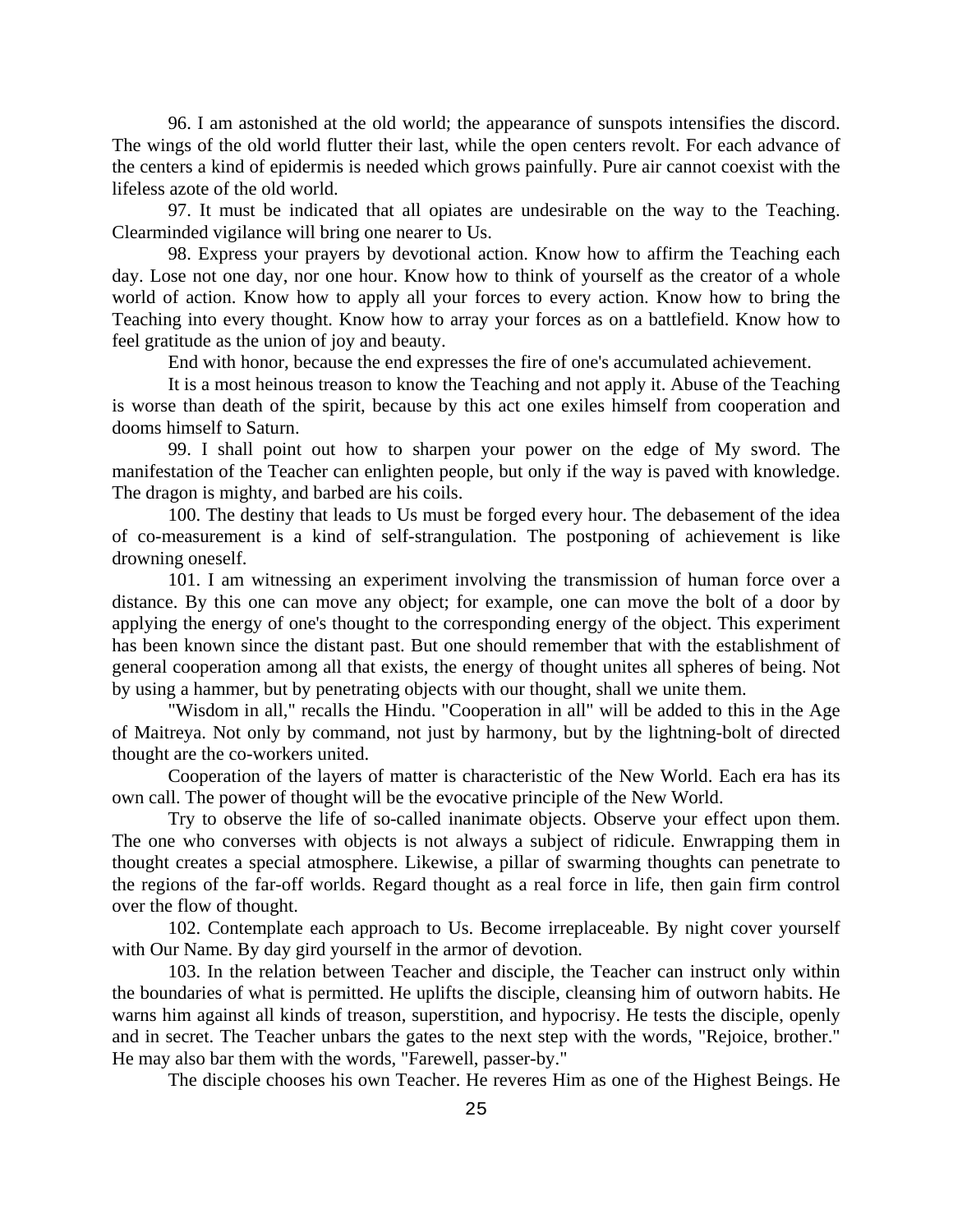trusts Him and brings Him his best thoughts. He cherishes the Name of the Teacher and inscribes It upon the sword of his word. He shows diligence in labor and flexibility in achievement. He welcomes trials as he welcomes the dawn, his hope directed to the unlocking of the next gate.

Friends, if you wish to approach Us, choose a Teacher on Earth and place your guidance in His care. He will tell you in time when the key may be turned in the gate. Each one should have a Teacher on Earth.

104. Be fortified in the thought of My desire to show you the best path. Consider how imperative it is for you to help Me in this desire. Let nothing of the outworn obstruct your striving. Remember that one stumbling horse can impede an entire caravan. Therefore say, "Walk with certainty, otherwise your fate will be to fall upon a spear."

Your approach to Us quivers on the balance; do not try to hide it.

Let us pronounce the prayer to Shambhala:

Thou Who didst call me to the path of labor, accept my fitness and my desire. Accept my labor, O Lord, because by day and by night Thou beholdest me. Manifest Thy hand, O Lord, because great is the darkness. I follow Thee!

Walk as though ascending the mountain of joy. Great is the scope of the battle for the regeneration of humanity's consciousness. The Teacher rejoices at your decisiveness.

105. Disciples are of four types. Some follow the Indications of the Teacher and ascend in proper order. Others, behind the Teacher's back, follow the Indications to excess and thereby often harm themselves. Others, in the Teacher's absence, take occasion to prattle and thereby destroy their path. Others, behind His back, criticize the Teacher and betray Him. Dreadful is the destiny of these last two kinds!

Let understanding of the concept of the Teacher be affirmed.

106. Right is the one who rejects coarse, indecent, or ambiguous expressions, for their origin lies in ignorance. Speech must be beautiful, clear, and deeply meaningful.

107. The steps of acquiring Knowledge are: alarmed, inquiring, knocking, harkening, remembering, transforming, sword-carrying, puissant, lamp of the desert, lion of the desert, coworker of the Creative Principles, creator.

Each degree is subdivided thrice. The order must be passed gradually. The one who strives can attain swiftly, but the deserter casts himself down.

108. Who is the traitor? The slanderer, the one who fails to speak, the one who misappropriates, the hypocrite, the denier, and the one desiring the downfall of the Teaching.

Dark clouds are easily dispersed by the whirlwind; the invisible whirlwind of consciousness acts in the same way.

109. The heart knows its friends! Therefore, carefully examine your friends lest you admit into your heart a casual passer-by. The Teacher is your closest friend. Do not add to His burden.

110. The degree of "Lion of the Desert" especially permits the fulfillment of one's thought. Therefore one must be particularly cautious. The degree of "Lion of the Desert" knows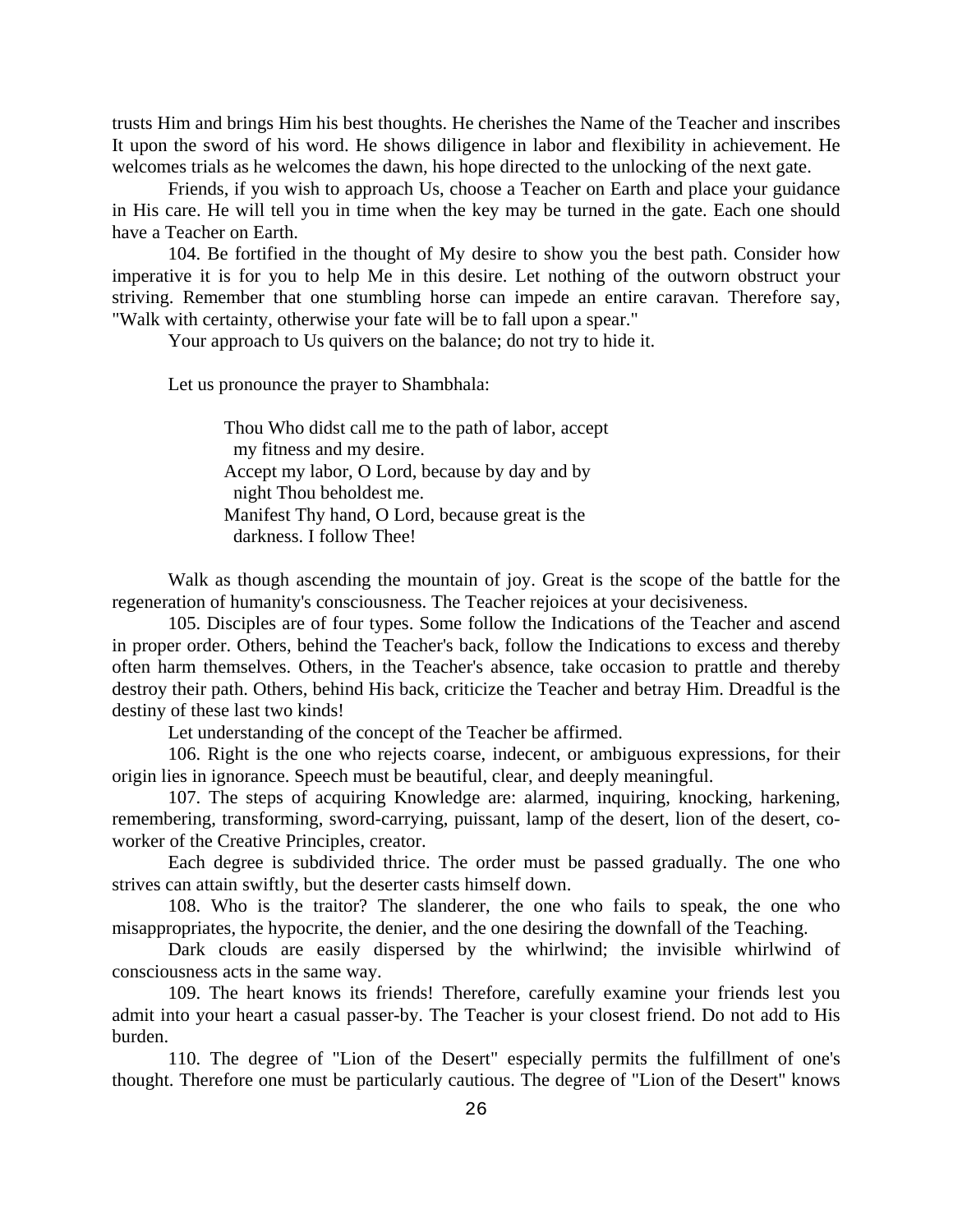no offense. Who could offend? The great heart can contain all.

Joy is easily attained if at each moment you feel devotion to Us. Satisfaction is within reach of those disciples who value the clouds, realizing that without clouds the sun would scorch. The Teacher can act where His hand is not tied.

111. The Teacher loves battles and knows how they fill Cosmos with energy. The Teacher stands with you. How, then, can you fear the precipice? How, then, can you fear great beasts? To search for fleas in one's bedclothes is petty. But to hold in your hands the sword of Solomon and the command of Maitreya bestows on one the morning light. The realization of the unprecedented battle rings out as a jubilant trumpet.

We must not differ in understanding. Otherwise, Our reasoning will see achievement where yours sees only downfall. Restrain the fool from trivial decisions. In flaccid, outworn judgments is hidden a deadly poison.

112. I realize how difficult it is for the hungry one to wait for his soup to boil, but it is necessary for the dangerous microbes to perish. While preparing ourselves for space, let us gaze into the far-off worlds. Let us feel ourselves as participants with them. The link with them makes the densification of the astral, or subtle, body more achievable, and the sounds of the far-off worlds may soon be discerned. Connections of the far-off worlds with the physical body will be possible in the approaching future.

113. Indeed, human desire forms each one's own tablet of commandments. What the slumbering spirit desires, the awakened one receives. But the tide will carry away the scum of unstable thoughts. Participation in planetary tasks is the best tempering of one's sword.

He who succumbs to counter-currents will not again find his stream. Thus can one accept the battle of the world. He who will not wash his face in the flow of the current will lie as a stone on the path.

One can impart to few the sacred Mystery. Their number is small, but space itself harkens to them, for, like a human furnace, they fuse and temper the thoughts of the world. Let people guard thought!

114. The karma of one's actions cannot be compensated for by inaction. He who built a pyre to incinerate Truth will have to bend and remove each cinder. The command of justice neither burns nor smolders. It flares up, unexpected, and consumes the strongholds of obstruction.

The success of the cosmic structures differs from human expectations. The human mind is like a beginner at a lesson, trying to avoid answering, sugaring his tongue. But how then can one proceed? Only by the realization of the nearness of the cosmic structures. Who are the judges and who the judged?

Does the music of the spheres signify the victory of human presumptions? Or does it hail the purification of forgotten Truth? There is a prophecy that reminds us of the condemnation and then the purification of a sacred city.

115. Often We are asked why We do not hasten to destroy a harmful entity. This must be explained clearly, especially since you yourself have a weapon for such destruction. I shall take the example of a physician. Often the physician is ready to cut away a knot of diseased nerves, but possible damage to a sympathetic center stays his scalpel. No being is isolated. Numberless are the layers of the karmic web that binds even the most disparate beings. In the flow of the karmic stream one can trace currents linking the most unworthy to the most worthy. Therefore the one who cuts must first anesthetize the channels that unite the streams of karma. Otherwise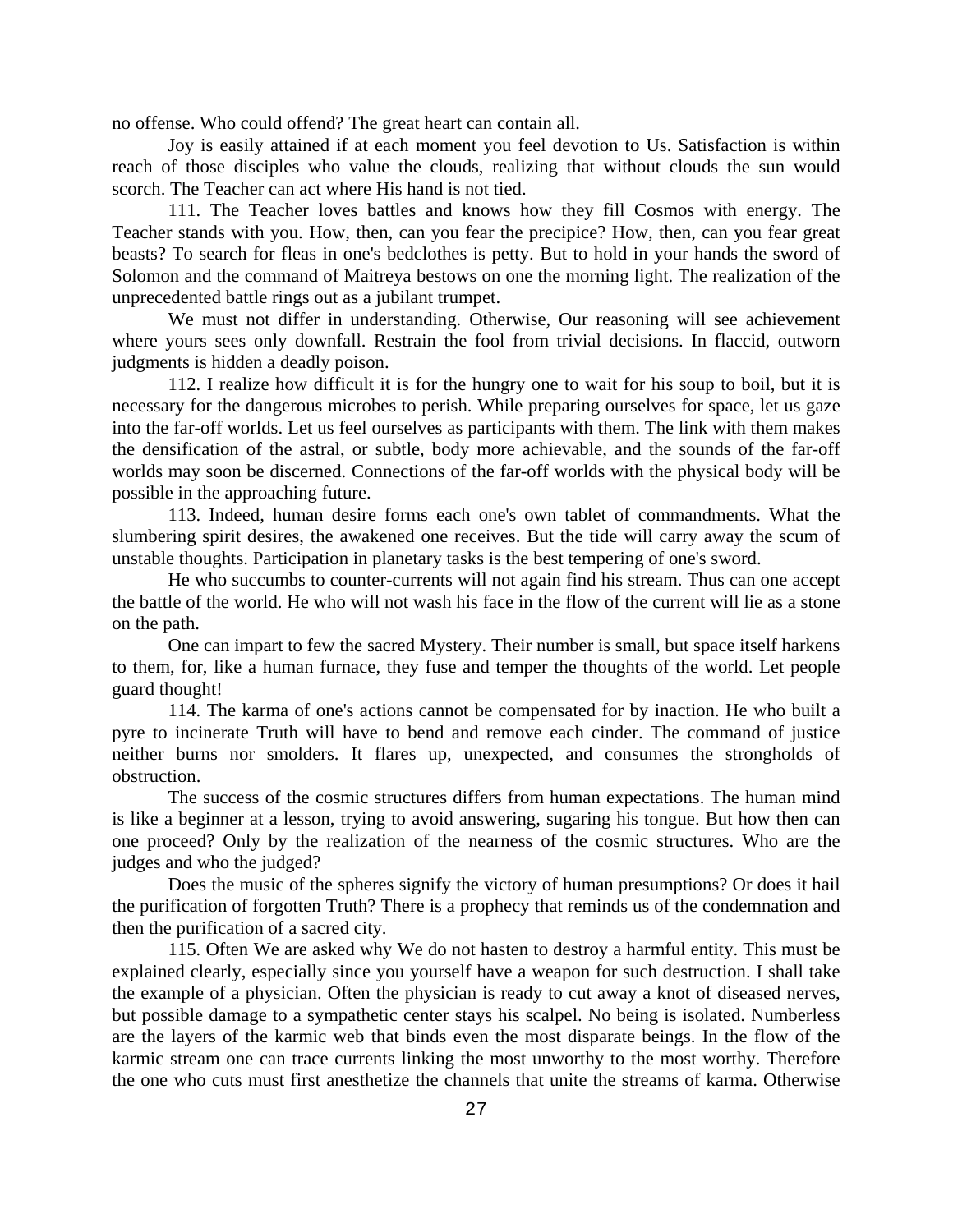the individual destruction, even if justified, can cause harm to the whole. Thus the means for destruction must be resorted to with the utmost caution.

116. The least insincerity in devotion and in one's acceptance of the foundations of renewal can affect the state of one's health. Such insincerity can nest deeply in the crevices of the consciousness. Insincerity is exceedingly contagious, affecting the emanations of others.

If people could realize the harm they bring to themselves and others by halfway decisions! They may cleave the consciousness and bring on its death. As often happens, illness begins unnoticed and a fatally dangerous operation then becomes inevitable. Thus does human downfall result from the bite of the tiniest adder of insincerity. One must warn, but one cannot change others. A steed jumping the precipice cannot be halted.

The planet can easily be exploded into innumerable stony meteorites, thus increasing the number of dead satellites in the universe. Yet, cosmic justice must be fulfilled. Some time will be needed to determine whether Community will be voluntarily accepted.

By that time, relations between the worlds will have developed sufficiently for the reality of the astral world to be recognized, and then the very existence of Earth will come into question. Either it will become a beautiful garden of achievements or it will fall into the abyss of decay, when our most worthy spirits will then be sent to populate other planets.

117. Why can flame flare out from under one's feet? True striving is like fire, unstoppable as the whirlwind. The ardent comprehension of Our Decrees wings one with fire. Such fiery selfencompassment is like a wall; from behind it, you observe the battle unharmed, but are vigilantly ready to dispatch your arrow.

The New Dawn will come, relieving Me of the exhausting night watch. Humanity's burdensome thoughts are hammer-blows on the foundation of life. But it is possible to find reinforcement in the moment of decision. Therefore I can say, "Nevertheless, rejoice!" The issuing of flame from the soles of the feet can be an indication of the beginning of a new stage of great achievement. You have been told so much that by now you should not belittle yourselves by undue attention to insignificant dates.

By the sound of the trumpets, the warriors recognize the moment for advancing into the field of battle. Manifested warriors, what an untamed current, never repeatable and obscured to the eyes of the world, rages about your camp! What has impelled you to keep your swords sharpened and your shields at the ready? You will say "We know the marked dates of Earth and nothing can dim our sight. The Keeper of the dates has confided to us the combination of forces, and the decisions. Patience has turned to immutability. Yesterday we trembled with expectancy, but today we rejoice in the ardor of battle, knowing that the destined battle will lead to victory."

"Lord of the Seven Gates, lead us sunwards who have passed through the midnight. Thine are our arrows, O Lord. Without Thy Command we shall not enter the city of rest. Neither an hour, nor a day, nor a year will arrest our way; Because Thou, the most speedy, holdest the reins of our horses. Because Thou also didst pass this way and give Thy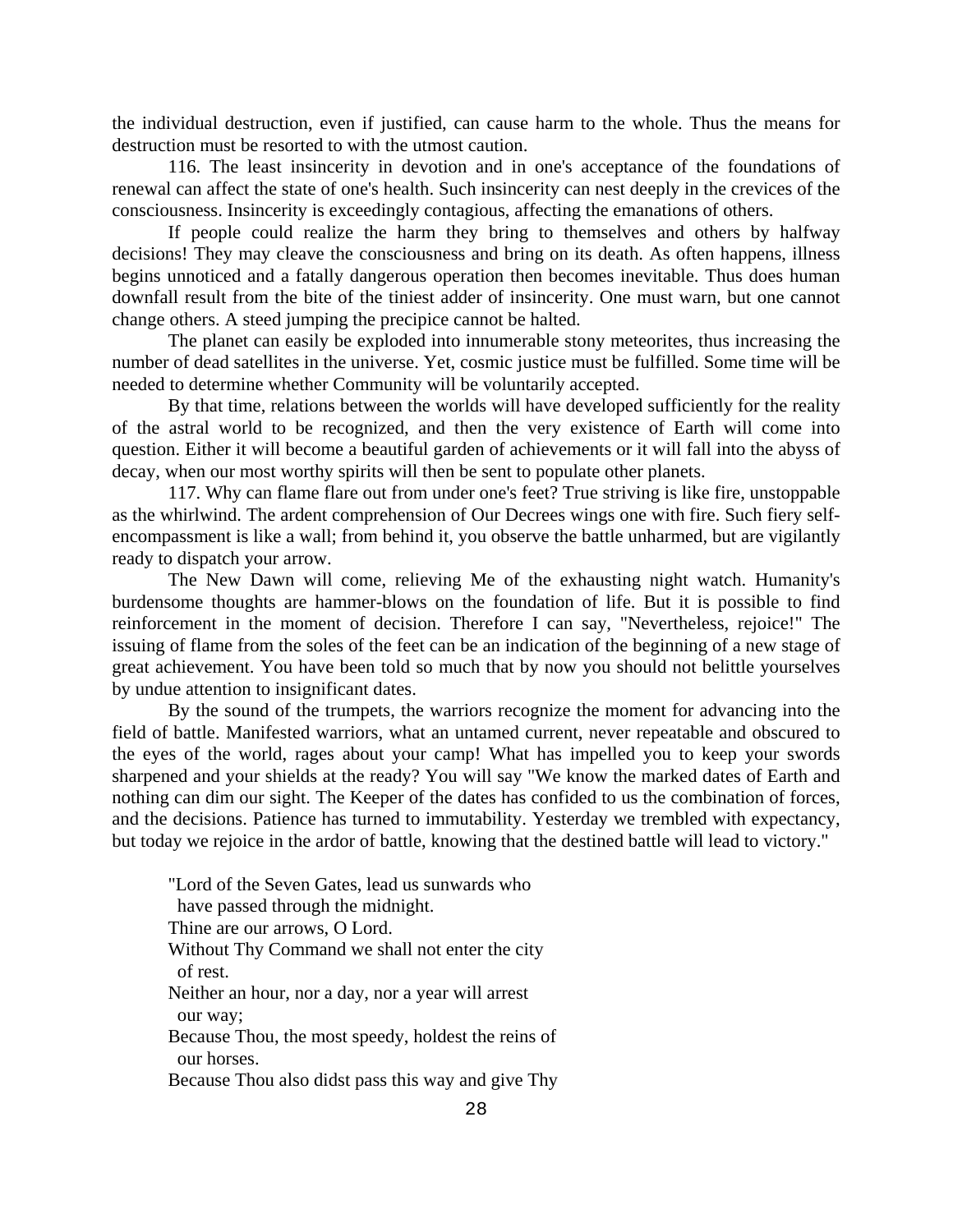patience as guarantee. Tell us, Keeper, whence flows the stream of patience?" "Out of the mine of trust."

Who knows where the messenger changes his steed?

118. Often we hear self-satisfied exclamations, "I am already transformed! I have already attained!" Wavering "I," have you truly examined yourself? If you have attained—good be unto you! But is it not really that the surroundings have changed? And are you not appropriating another's attainment? Where is your vigilance? Are you not inviting an illness of the spirit?

It is wrong to think that Our Communications are without effect. On the contrary, each Decree bears with it, as a whirlwind, Our protection or criticism. Can it be otherwise when each manifestation of smugness carries its own harmful contagion, when each act of narrowmindedness is at another's expense? Each Command inattentively heard is like an arrow in the heart, each sneaking away like a chain that strangles. You know that all is suspended in space. Who would be willing to drive in the nail of his own condemnation? We hasten to help you to complete your karmas in order to rid the speeding ship of unnecessary loads. At the destined date strain your ear to grasp every word of the Teacher.

119. Each act of reverence for the Teacher shows an understanding of the Teaching. Each sign of reverence for the site of the Teacher's labor will show deep understanding and devotion. But these signs of attention cannot be prompted. These signs must by themselves flower in the consciousness. The Teacher will not demand, "Pay your respect to Me!"

120. Can the so-called miracle be expected? The most important characteristic of a "miraculous" phenomenon is, of course, its unexpectedness. The very substance of human consciousness makes such phenomena elusive. The ordinary consciousness creates obstacles by presuming conflicting conditions. The Adept of knowledge can only ask, "Dear humans, do not distract yourselves with cries of expectation when the vessel of universal essence is already producing a blessed combination. Can one expect the turning of the ship toward the right, when Our Hand directs the rudder to the left?" Only one with a clear and infallible understanding of what is immutable can be a co-worker in the world process. If a room seems empty to the eye, can we affirm that it is truly empty?

Let the phantoms of ignorance not limit the horizon.

121. I affirm, and you should understand, that what seems impossible today may be feasible tomorrow. The Teacher uses His power to safeguard your achievements in all their beauty. The misfortune of people lies in their lack of understanding of the process of incarnation and the complexity of the circumstances surrounding achievement. For example, solitude is the best friend of achievement, but sometimes witnesses are needed, and the karmic conditions then become more complex.

The Teacher can point out the most necessary channel of action. The Teacher can protect to a certain degree, but the shadow-dance of the past will continue its round. One should concentrate one's thought on finding the right attitude toward these demons. When you see a doorkeeper you do not concern yourself greatly about his mentality. Also, when you meet a condemned criminal you do not discuss cosmogony with him. While on Earth, one must often polish one's treasures, and on this path many demons are encountered. We can recall many encounters with frightful entities during Our past lives. The elements are closely involved in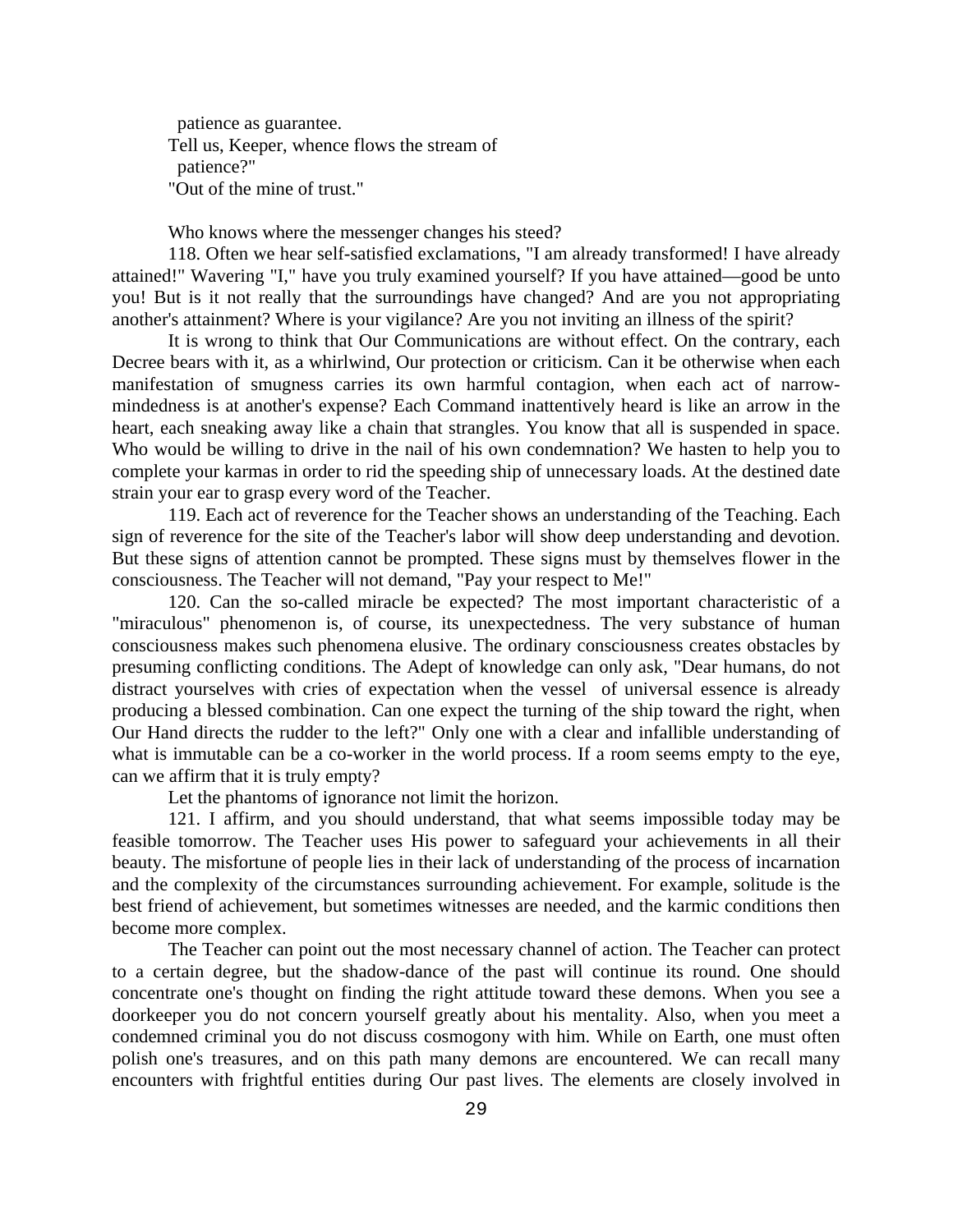one's earthly attainment. The elements stand guard on both sides. The battle of fire with earth will have its resultant phenomena, and untimely manifestations should be expected. Earth is the guardian of old ways of thinking, but fire is the rebellious outburst of evolution.

What an unprecedented battle We are conducting in the lightning bolts of the elements! The indestructibility of the primary substance provides firmness in the battle, and the knowledge of the continuity of existence provides wings of attainment.

Say, "Sisters and brothers, labor unceasingly, and your wings will grow in the rapid flow of day and night."

And to the incredulous say, "You will feel warmth, and your life will be sweet—you can find these by turning to the Teacher. But do not cast stones of disbelief on the path."

In the battle of the elements each worn-out consciousness is as a wall against light. Say, "Do not entangle the web of life."

Each thunderclap releases many discharges of positive and negative energies. Consider the battle for the fulfillment of Our Plan as unprecedented. Consider all the mirror-images as true. But do not confuse their dates. Each given year has its own significance.

122. That a situation is without solution is only imagined by those who would rely on other people rather than upon the power of their own thought. Grief experienced by others flows like the ripples of a stream; but the images of Truth, which you call ideas, rule the karma of the world. It is astonishing to see how images of Truth participate in the spatial battle. While the multitudes disintegrate in a blind fury of ignorance and betrayal, the thoughts of Truth weave their heavenly nests, which for real evolution are far more vital than any worship by entire nations.

You understand both the work of reality and the work of Maya. Spatial thought is reality, while what people generally pay attention to is Maya. Bear in mind that each of Us could grieve over the low level of those on Earth; but this would have no effect on the evolutionary plan because it is thought that creates. Images of Truth provide to each body, whether it be evolving or disintegrating, new possibilities for flight to higher spheres. Each Teacher of life bases His power only upon images of Truth, and creates the future by His thought, not by the consciousness of the crowd.

The ashes of past fires may dim the vision, but the fires of new images of Truth glow in the Infinite. When we have transcended the narrow boundaries of ethnicity and nationality, is it not all the same to us which planet is nurtured by spatial thought? The only important thing is that the thought be filled with a realization of the Common Good. Then the crosscurrents of nations will not distract the eye that is directed toward the inevitable evolution.

Reverence for the dwelling place of the Teacher should not be reverence for the soil, or for temple rituals, but for the igniting of justice in space.

We often exhausted Ourselves in improving the condition of humanity, but do not regret having sent even one evolutionary thought. These thoughts take root and flourish like an enchanted garden; and as magically invisible are the workers in this garden. Know how to direct your thought to the Common Good and We will always be with you.

Let us end with a legend: "Let us look at the stars. We were told that the vessel of Wisdom poured its contents from out of *Tushita*, and the drops of the miraculous draft became aglow in space. But the Teacher said, 'Thus glow the tips of the arrows of thought, because thought pierces the radiant substance and creates worlds.'"

Creative thought, do not cease to adorn space with thy flowers of light!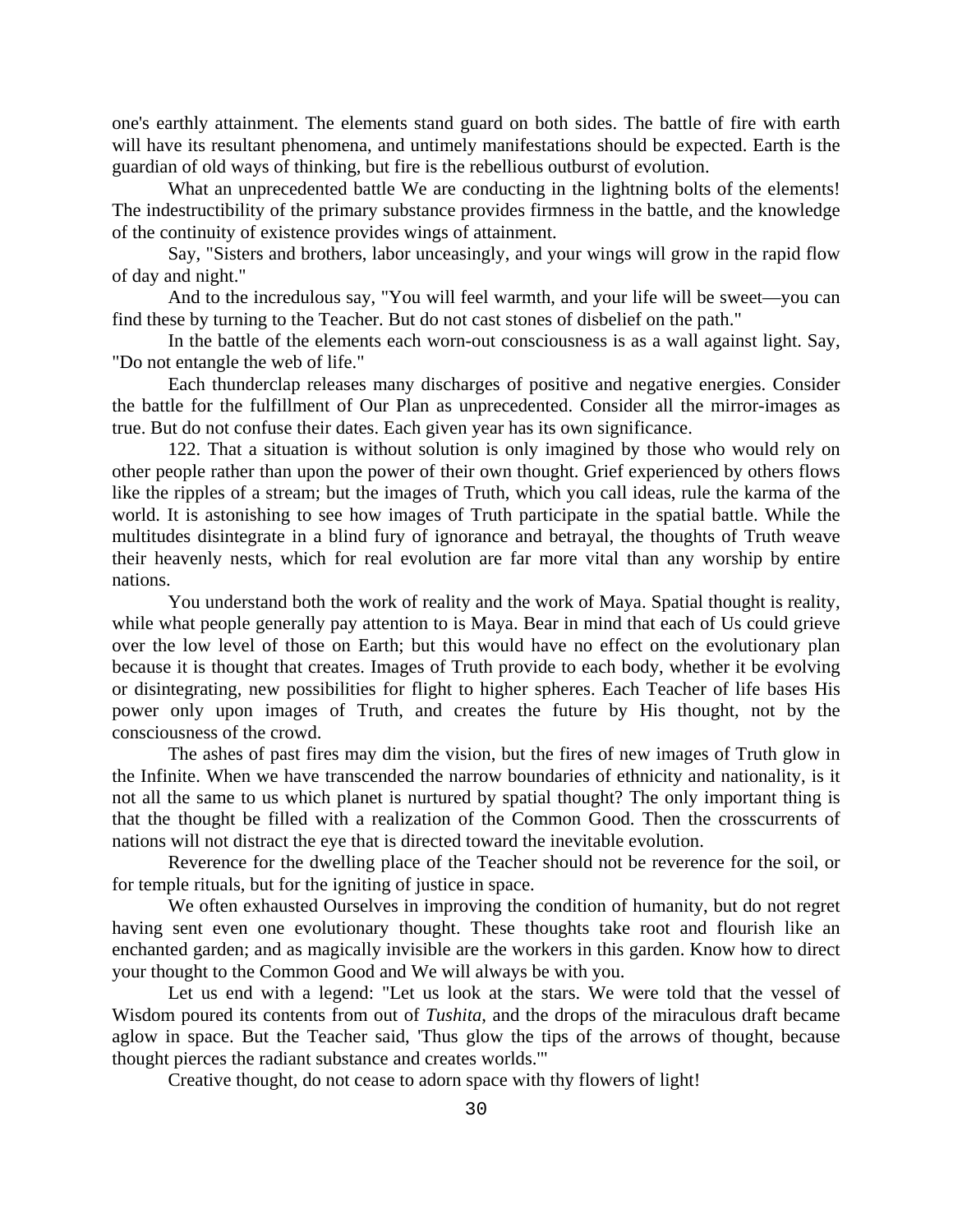123. Said Solomon, "I shall set thee at the crossroad and make thee silent and motionless. Before thee will pass the signs of events. Thou shalt restrain thy human curiosity, and thus shalt thou peer into the predestined flow of the current. For beyond human thought is borne universal thought."

Thus, observe the flow of events as though you were counting sheep from the top of a tower.

124. When the Teacher severs His ties with a disciple, the ring received from the Teacher must be returned by the disciple. This should not be seen as a rare occurrence. The karma of obsession or weakness of spirit can easily set a barrier between the disciple and his Teacher. Self-correction by the one expelled can bring him back to the point at which the path was interrupted. The disciple must understand the need for haste and apply himself to this task.

It is difficult to see as a qualified disciple one who has no questions to put to his Teacher. Of course, questions and answers will come in due time, and the living tissue of trust will saturate space.

125. Thus does the disciple approach the Teacher: open, ready to shed the old-world tatters, striving toward the new consciousness, eager for knowledge, fearless, truthful, devoted, keenly vigilant, industrious, knowing goal-fitness, and sensitive. He will find the path of trust. Maya will no longer tempt him. Mara will not terrify him. On the bosom of Earth will he find the Stone from the far-off worlds. For him, life will be adorned, ability strengthened, and superfluous words erased.

"Teacher, I have succeeded in withstanding the stabs of heat and the horror of cold. My bodily strength has left me, but my ear remains open. And my body of light is ready to tremble at Your call. And my arms are ready to carry the heaviest stones for the Temple. Three Names are known to me. Known to me is the Name of the One Who Veiled Her Face. My power grows."

Thus shall the disciple address the Teacher.

126. The misfortunes of humanity result from an inability to distinguish between the signs of good and the signs of evil. People first apply the signs to their own future, because thinking primarily through themselves, they see no world beyond themselves. With a measure such as this, how can one have true perceptions? The chief and most heinous consequence of such limitation is that much of what is good and useful is not separated from the harmful. Numberless are the instances when an indication given for the future is applied to the immediate moment and thus loses its intended usefulness.

Sometimes the destiny of entire nations can be expressed in a simple formula. But people want to appropriate for themselves what is meant for the larger group. And the given formula is then crumbled like a piece of sculpture under a crude hand. This crudeness of individual limitation is a most harmful contributor to the dissolution of valuable opportunities.

The very rare threads of light from the far-off worlds are generally applied to routine, instead of being used for the solution of world problems. Therefore, with trembling heart, embracing all, approach world tasks. Through the crevices of catastrophe sense the tremors of Earth, and by the rocks of upheaval ascend the sphere of world understanding.

Woe to him who has scattered the seeds of the world only in his own garden. But joy to him who has contributed every seed of his understanding to the Common Good. Such is Our instruction to those who approach world tasks.

127. Energy and will are the true rulers of karma. He who renounces self, who strives for the Common Good, who is devoted in battle and joyous in labor, acquires, at least for a moment,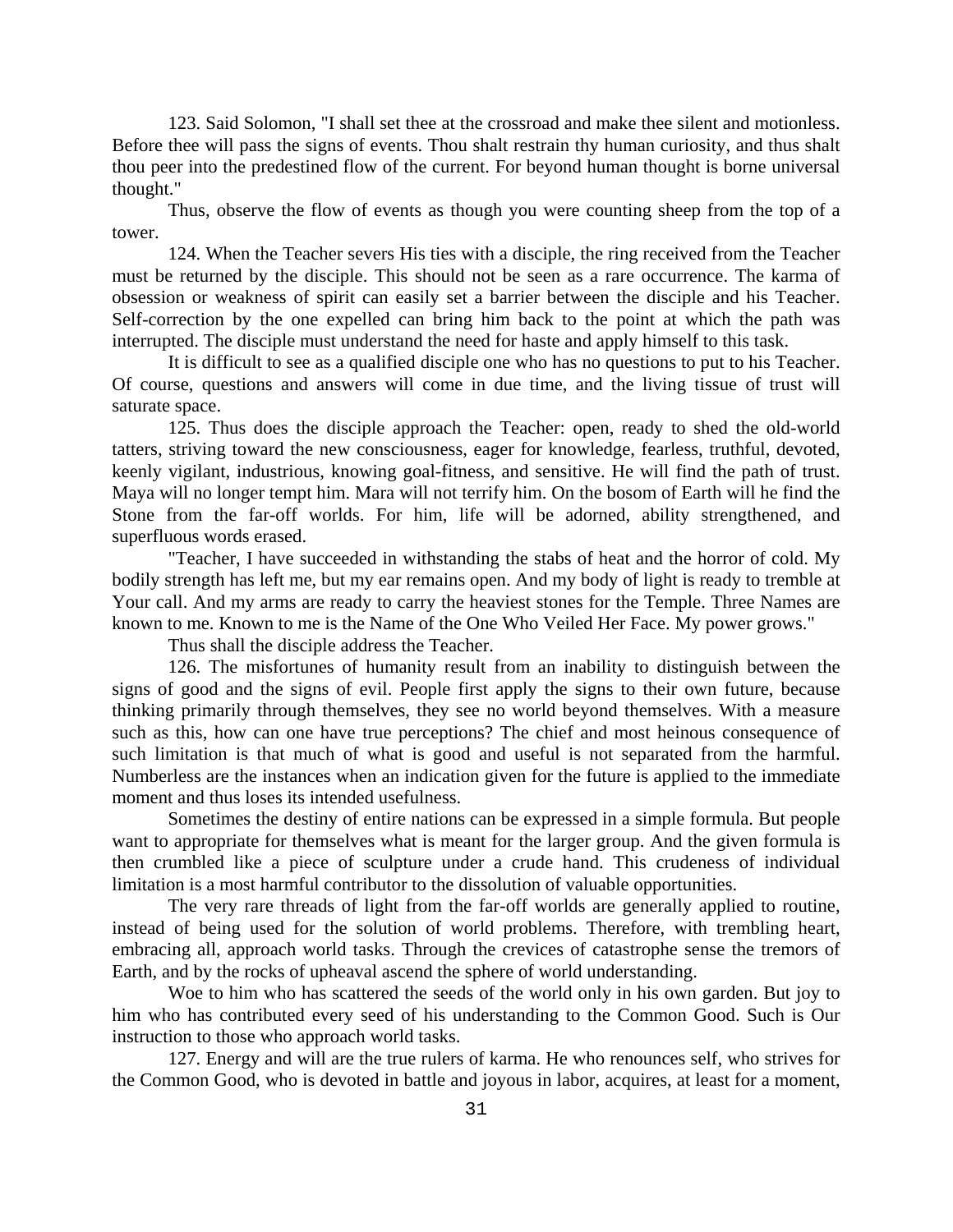an Arhat's enlightenment, which makes him lord of his own karma. The realization of enlightenment may be defined as straight-knowledge. True, this straight-knowledge may be lost, or may never be realized. These meteors of spirit race by in space, bearing away the happy opportunities of unconscious humanity.

The consciousness of an Arhat bestows advantages, but exacts full responsibility. But how many can sense the joy of responsibility? At the time when one must assume responsibility, one must also have the courage to see oneself as an Arhat who leads the battle unaided, able to withstand the assault of the elements with his wisdom and his will.

For the ignorant, an encounter with the elements is a fantasy. But you already know how often the elements are involved in the actual life of people. The Teaching has often pointed out the effect of physical manifestations upon the human organism. Energy creates a correlation between the elements and the tension of the human organism. Will is born from experience and an attention to the phenomena of existence. Thus, "insurmountable" karma can be subject to human influence.

128. It is not enough to establish facts; their inner meaning must be understood. We have discussions about the future during which it is permitted to offer the broadest range of ideas, but We must support them with facts and analogies. Such games of forecasting are the best relaxation. They awaken dormant centers and give birth to new thoughts. Our Teaching results from experience and prognosis. Therefore, advise your friends to ponder upon the future. It is futile to consider whether the current moment is successful or unsuccessful. Only by projecting fact into the future do we ascertain its value. Thus is molded the reality of the future.

We are opposed to baseless fantasies, but We welcome each goal-fitting prognosis. If the best building-blocks for construction can be found, and if the will can join them, then one can be certain that one's plan is valid and will be accepted. The cause of unfitness or frailty of any structure lies within ourselves. The horror of destruction is caused by discord between consciousness and reason. The narrowness of human logic and reason can undermine the foundations, when the consciousness is already celebrating victory. If the logic of evidence finds its true role in the understanding of reality, then one's decisions are made firm. Think thus about the future, and in the midst of the desert erect walls of knowledge. You know that every stone put into these walls must be vital and needed. Their strength will resist all assaults of the enemies of knowledge. Treasure each hour devoted to constructing the future. The major forces of humanity are made possible by man's foresight. Whence comes courage? Whence striving? Whence the ability to overcome? From foresight.

129. Treason must be foreseen. Every sign of treason must be uncovered. If fear is multicolored, then how much more so is treason. Let us be vigilant.

130. You will say to him, "It behooves us, even in the midst of great turmoil and revolt, to preserve our calmness of spirit."

He will reply, "Your truth is not new. But why should I strain for calmness of spirit when my body trembles with tension?"

Answer him, "This is the law of self-perfectment."

He will reply, "This too is not new. Where are the advantages of self-perfectment?"

You will answer, "The exercise of calmness leads to mastery of moving through the various bodily states."

At the change of body, the spirit that has not sought to advance enters a condition of torpor and wanders about depressed by its vague memories. Indeed, memories of the low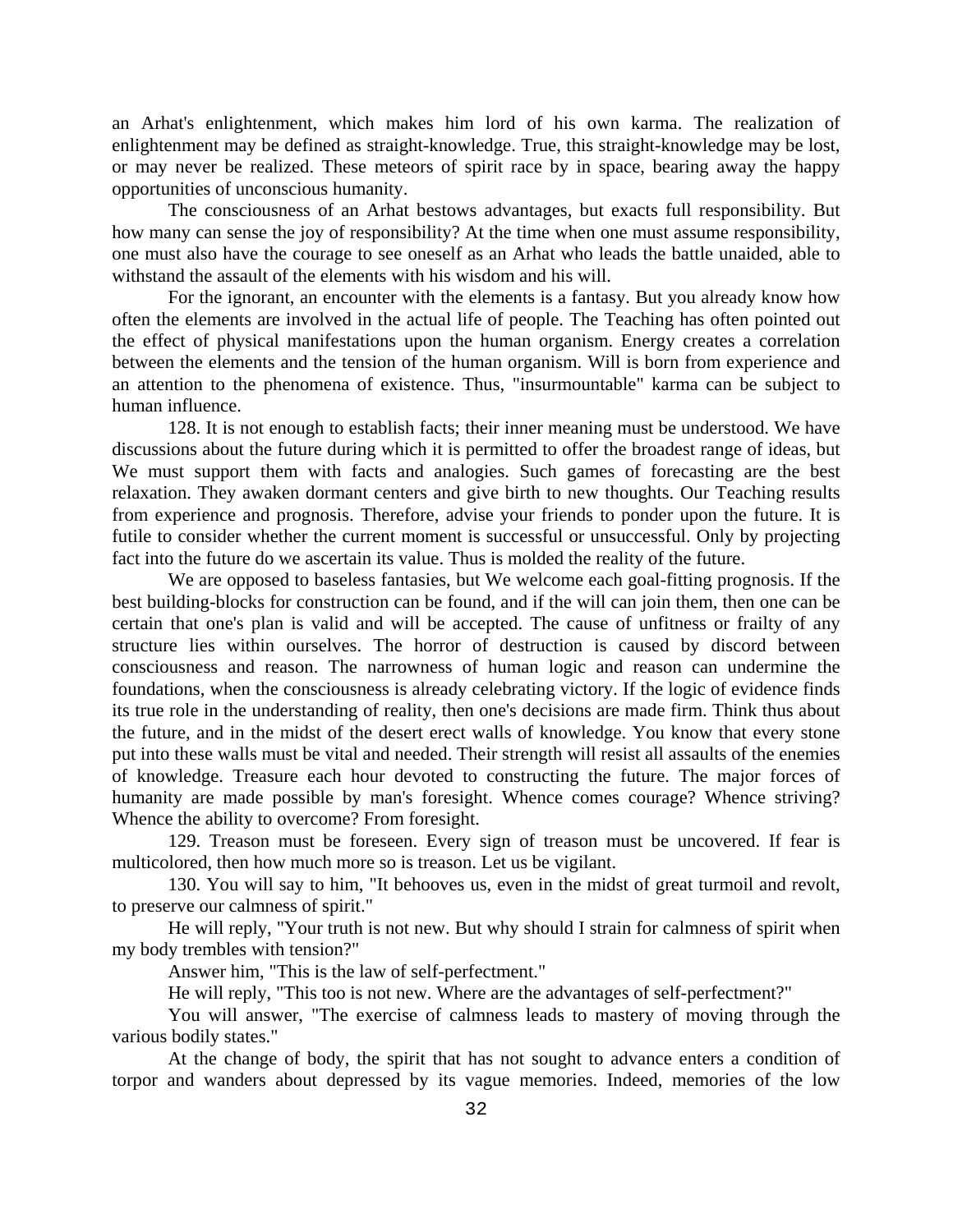physical state plunge it into complete darkness.

It is essential to avoid indifference while changing the body. Refinement of striving will provide calmness during the transition from one state of existence to another. Thus is achieved the quality of an Arhat, who never interrupts the flow of consciousness and constantly strives toward the future.

Tell your listener that one can prepare the eternal *Amrita* of spiritual perfection only through vigilant experience. Could one who is conducting an important experiment fall asleep? So also, We, ever alert in consciousness, will unite Our lives into an unbreakable necklace. To some, this advice will seem like an abstraction; but We know all the practical realities of the process of perfectment.

Also, one must understand another ability of the Arhat. One must know how to pass through certain periods of life unnoticeable to the eyes of others. Arrows of excessive attention destroy the purple protecting net. This phenomenon may soon become visible. We do not hesitate to offer the concept of the Arhat, until recently unknown to science, as something that can be proved by experiment. Thus can a bridge to the far-off worlds be built, and life will be discovered where only death had been anticipated.

131. The addition of other subtle energies to the physical and chemical manifestations of life will increase their influence upon humanity. If the chemical properties of rays from the more distant planets can affect the human organism, then certainly the very close emanations of Earth, influenced by those innumerable cosmic formations, provide a lever for the strivings of humanity. Patterns of change in human activity cannot be perceived by subjecting apparent fragments of evidence to human logic.

How, then, without a study of all the surrounding processes, can one unravel the knots of the apparatus of thought? Somewhere pink rays flashed out, and a prepared uprising of an entire nation died down. Somewhere the currents of the oceans changed, and altered the patterns of world trade. These are crude, obvious examples, but how many more subtle causes and effects fill space and furrow the strata of humanity!

You, who determine the destinies of nations! Enter the laboratories, climb into the observatories, and, though you may not at once discover an analogy with social problems, your searching intellect will grasp the complexity of the structure of reality. You will realize the inseparability of the fate of human evolution from the cosmic processes. Therefore, real unprejudiced knowledge will be the sure guide to the future. He who separates the science of human sociology from the cosmic processes will thereby cut off his own legs and doom himself to a crippled life.

132. Conceit and suspicion are horrible diseases. The first gives rise to stupidity and ignorance. From the second issue lies and treachery. One must keenly discern the true motives of one's co-workers. The shield protects those who, through sincere striving to enlightenment, can make straight the convolutions of darkness.

Not the happy fool of popular tales, but the warrior, vigilant, with foresight—such is the image for the present time.

133. You may ask, "How many fields of knowledge must one conquer to avoid stagnation?" Of course it would not burden one's thinking to master three—the ethics of the fundamentals of existence, the subject of past lives, and observation of the visible aspects of nature. This not too burdensome triad could purify one's consciousness.

134. How does Our Community so easily avoid irritation? Do not overestimate the role of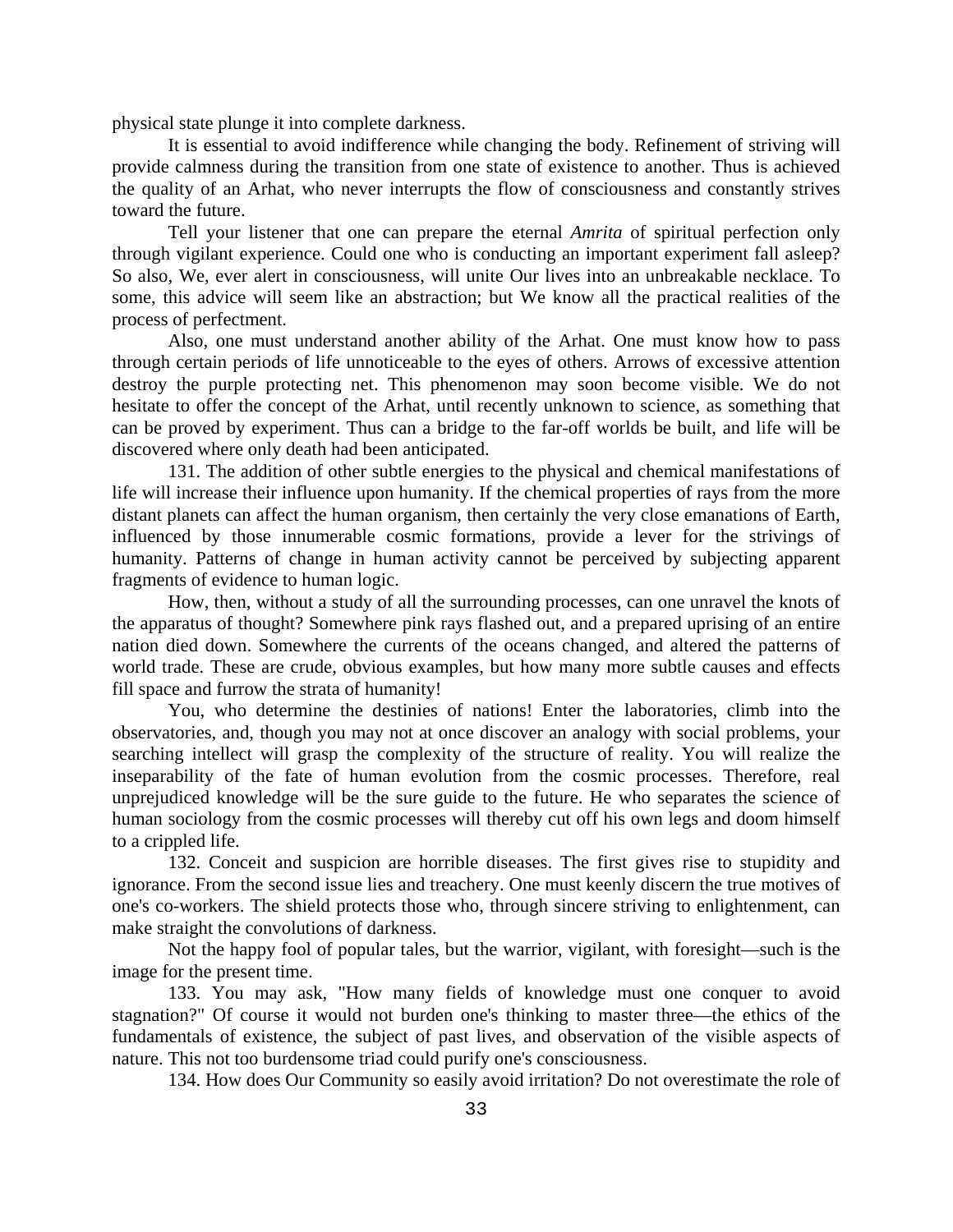the quality of consciousness, for it is the fullness of labor that is at its foundation. In labor and in the utilization of *prana* lies the mystery of group harmony. Such cooperation is possible, and Our followers must not be confused by the diverse characters of their co-workers. Hard work and the proper use of nature will provide the correct attitude for the laboring community.

135. One may rejoice when the dates of great events flow by. No destruction can impede understanding of the growth of new cosmic opportunities. Such opportunities fill one with joy. If one realizes them, it means one partakes in them. And even a partially conscious participation in the cosmic process is already a great victory of the spirit. Striving toward the far-off worlds is the natural tendency of the human spirit, which remembers its interplanetary experiences. It is essential to direct humanity toward the path to the far-off worlds. This direction can take us through the mockery of ignorance to true reality. The manifestation of the far-off worlds will transform life upon the planet's crust. Predestined realities will drive away the stagnation of petty thinking.

136. Often people entrust themselves to a fiery steed, not realizing that even a mere gnat can throw the animal into a rage. Often people try to navigate in a frail canoe when every stone is a peril. Often people sit beneath the beams of a house which the slightest tremor of earth can cause to collapse. All this is of course known; nevertheless people think they can evade danger as though danger were not a constant companion to existence on Earth. People traverse life, blindly happy, unaware of the adjacent precipice. But if the inner sight is sufficiently developed, the voyager of life will see each cosmic irregularity. He will be painfully tormented by the seeming impenetrability of the path. But how will he gain the courage and strength to cross all chasms of what he now sees as a crumbling stronghold? Certainly, only by realizing the relation of the present transitory hour to an inevitable future.

137. People do not want to understand group work, which multiplies the forces. The dodecahedron is one of the most perfect structures, with a dynamic power that can resist many assaults. A group of twelve, systematically united, truly can master even cosmic events. It must be understood that the enlarging of such a group can weaken it, undermining the dynamic force of its structure. Therefore you notice Our formations of small groups. Of course, various karmic conditions can attract more and diverse karmic elements to the group. One cannot expel them forcibly, but one can quickly live through their effect. The duty of each developed participant of the group is to realize who the uninvited guests are, and to exert all will power to settle the old accounts of life.

Sometimes even decent motives can draw unworthy individuals to a worthy person—a sort of overloading of a ship with unfit cargo. But the helmsman must guard the quality of the cargo and cut away the unfit. Especially avoid empty promises; these promises cling to the ship like barnacles. Recognize the merits of the worthy one, but do not burden him with promises. A united group must avoid mutual promises. A realization of the future structure should be the sole basis for unity. I speak not of magic circles but of the influence of real groups.

138. You rebel justly against any sowing of filth in life. Indeed, animals act more cleanly, because their imagination is unstained. Without fear one must eradicate the base habit of implanting filth in the eyes of youth.

139. The fire of *Brahmavidya* can be perceived only through the eyes. Words cannot express it, writings cannot express it, for its flame is within the thought that is not expressed in the physical shell. Only the lens of the eye can transmit the sparks of highest thought. Certain eyes can discern the sparks of the cosmic rays that the crude sight will think is simply the light of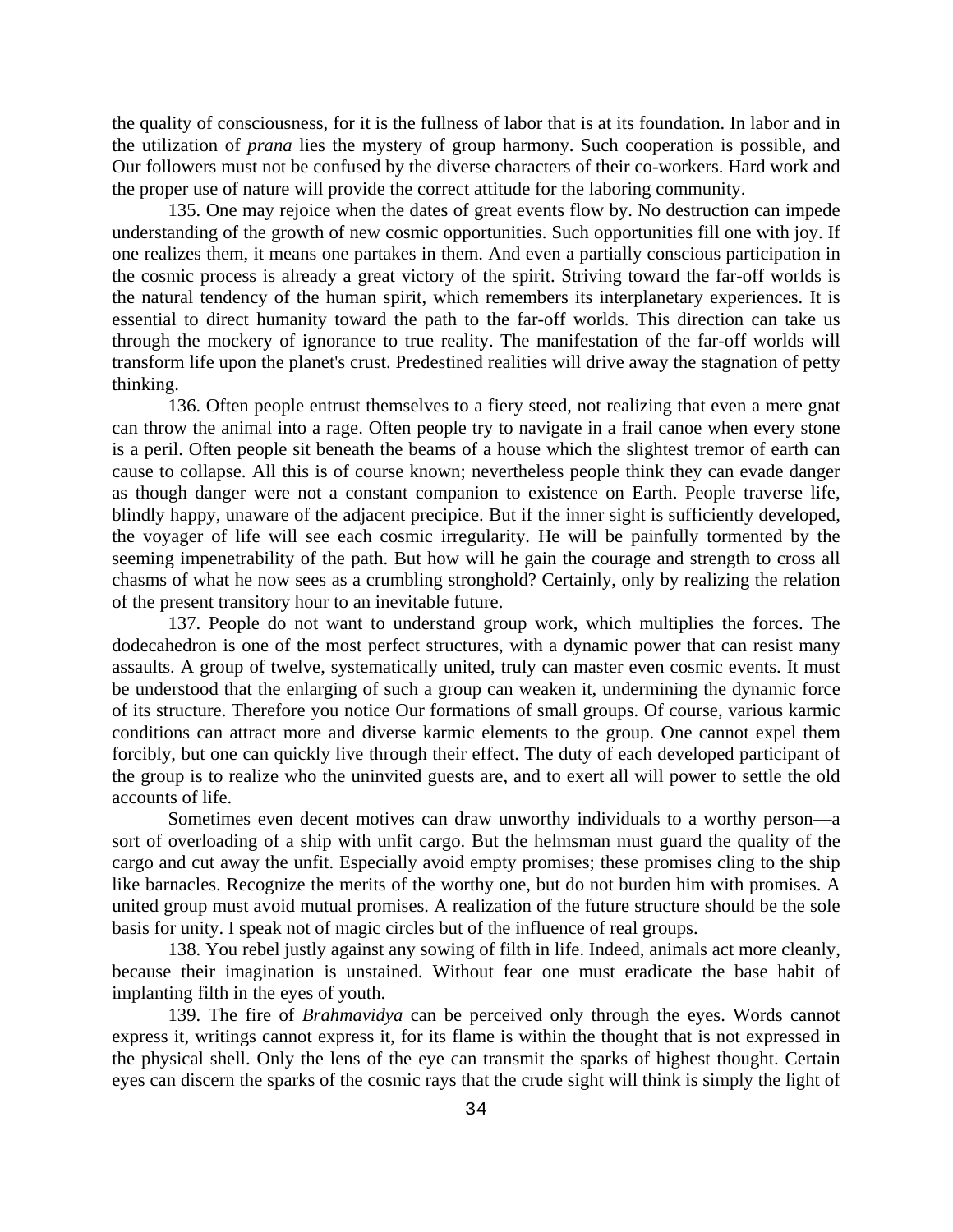the sun. In order for the naked eye to perceive the cosmic ray as the sparks of *Fohat*, the fire of *Brahmavidya* is needed.

The human word is ineffectual in expressing the nature of *Brahmavidya*. One may partially penetrate it with the spiritual sight by facing the outburst of rays with closed eyes. The growth of the fire of *Brahmavidya* will later permit perception with open eyes of those components of the rays that are imperceptible to any physical apparatus. This possibility is already akin to the domain of communion with the far-off worlds. It flashes up as unexpectedly as each illumination of consciousness. It does not respond to forced development, but comes when sufficient sensitivity of the organism has been developed. The Teacher does not force this possibility, but He rejoices when the sight is carried from darkness to light.

The same is true of perception of the sounds of the far-off worlds. At first they appear undeniably in the depths of the consciousness and then, unexpectedly, they fly into the open, exultant ear. Those who do not understand enlightenment will not understand whereof I speak.

140. Worst of all are those people who cannot trust, and know not the power of trust they are passing shadows!

141. We do not abandon Our brothers-in-labor on Earth. We measure their true opportunities for success against the earthly evidence. A sower can always change fields without forfeiting his usefulness. So also can Our brothers change their field of labor when they know that Near Ones vigilantly watch their creative work and striving of spirit.

We are often asked about the death of Upâsikâ. Was it really impossible for Us to postpone her departure until the completion of the books? Thus ask the nearsighted ones, who cannot embrace the supermundane conditions. It would have been cruel of Us to bind Upâsikâ by exacting a vow that she remain in her unhappy circumstances. On the contrary, We searched for the right combination of conditions, so as not to impede the progress of that spirit. It should be known that if that best combination had been missed, Upâsikâ would have once again been subject to attacks. Also, the opportunity for the right incarnation for her—in time and in place would have been lost.

With true cooperation, each brother must know that the best possibilities have been chosen for him. This knowledge will be his sustenance through all difficulties. It is the pledge of the Community.

Can the individual himself know when he has begun or completed something? In the physical body it is impossible to know all about oneself. Many lives forge one chain of consciousness, and one should leave it to the faithful Brothers to pronounce the hour when the Lotus will open. They can decide on the needed goal-fitness, and in this decision and in the depth of trust lies a mastery over karma.

142. Let us take an example from the animal world. When organisms sharing one kind of blood separate, the process always evokes a feeling of being incomplete. The litter of tiny, blind newborn creatures so unconsciously turns to the forces of nature that only compassion takes notice of them. But time passes, and they become a powerful pack. It is true that they fight with each other, but they unite to attack the enemy. A new force has been developed despite an insignificant beginning.

And let us take the example of a structure. For the construction of a new house the old building is demolished. Each stone, each beam removed from the old nest cries out against the injustice of such an act. But the demolition is completed, and a new energy is ignited. Kali the Destroyer has become Mother the Creator. Out of the fragments of the old, a new structure is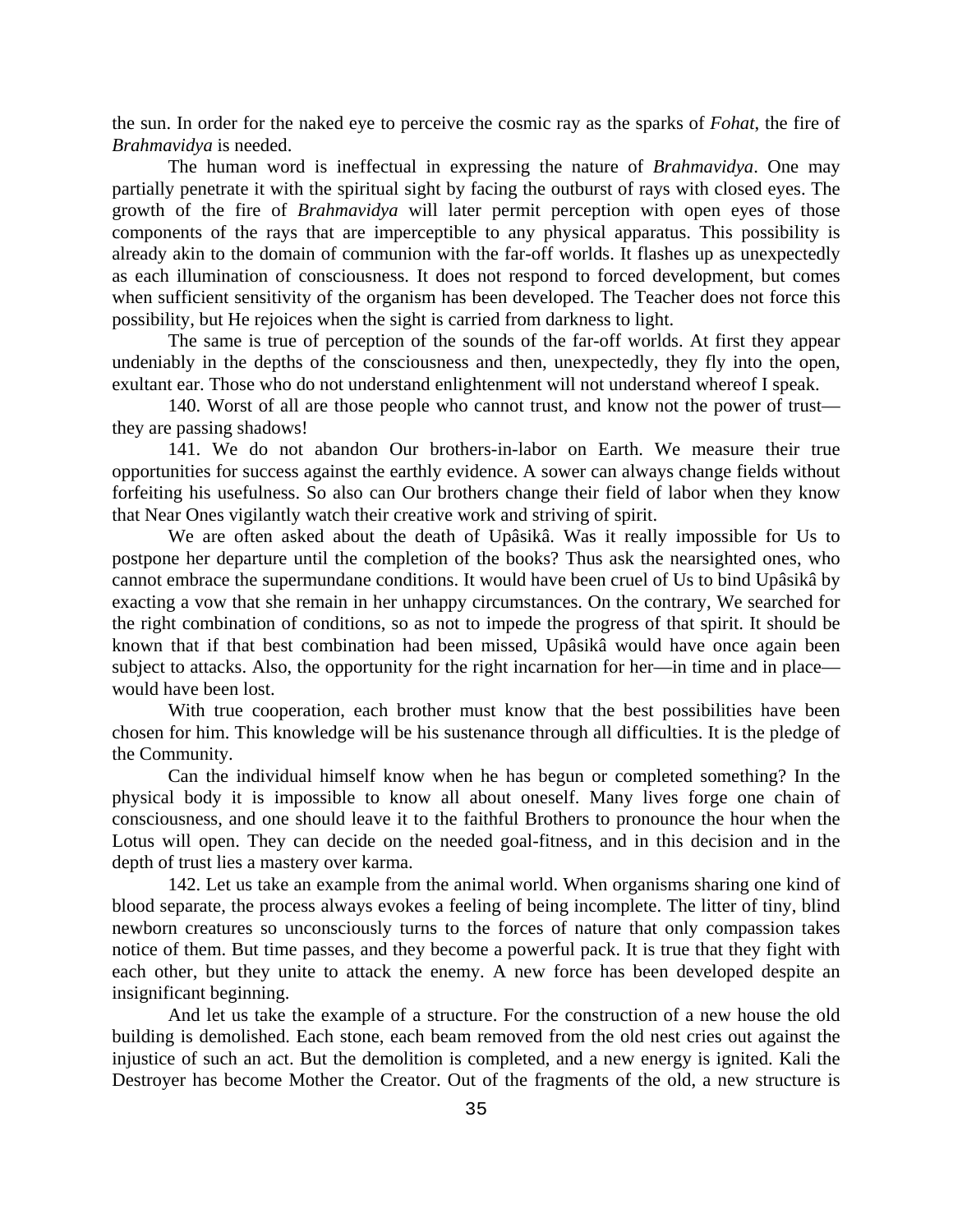built. New energy floods the space. With such simple examples one is reminded of the need for the regeneration of energy.

If We are told about a form that will exist unchanged for a millennium, We will first of all regret the unprogressing nature of the spiral of energy around such a structure. Great action will ever be Our joy. We call destruction creation if it contains a striving to the future. Conscious creation of a new current of energy leads to an understanding of cosmic currents. Therefore, ponder the need to manifest motion in thought as well as in action.

All have heard about the coming of the New Era. Can the new arrive in inaction? It is better to welcome a new blind puppy than an aged parrot that repeats old things. Examine the stream of the Teachings of life that have been given to humanity. Each, without affecting the preceding, opens new gates to knowledge. The enduring realities of life are fundamental to each given Teaching. Therefore they should be studied not for learning, but for application to life. Only in this way can you create the current of energy.

143. We know of entire empires that were built successfully because flexibility was maintained in their planning. For example, those who besieged a stronghold retreated temporarily for reinforcement. And afterward their multitudes became an intimidating army, the very sight of which terrified the seemingly unassailable stronghold. By an irrational, singleminded application of energy, their entire army would have been destroyed, but the introduction of a new current of action provided new power.

The creation of the stronghold of knowledge is victory.

144. Vessels brimming with spirit! Thus do We call those people who, on the basis of the experience of past lives and their decision to attain, expand their consciousness and thereby enter into an understanding of the foundations of evolution. If this definition seems unscientific to some, say, "Can't one compare a great toiler in the spiritual realm to a Leyden jar?" Of course, for thus is the outer energy accumulated, and in due time a discharge follows. Hard is the strain when the potential is ready but the time has not yet arrived, because the sensitive apparatus has already absorbed especially dangerous particles related to Primary Matter.

As is known, Primary Matter itself—*Materia Matrix—*does not penetrate to the earthly sphere because of the whirling of the infected lower layers. But the so-called *Fohat*, which is the granulation of Primary Matter, can reach the earthly surface in the form of sparks and can even be discerned by some eyes when a ray of sunlight crosses the planetary ray, coloring the sparks according to the chemical composition of the ray.

In addition to *Fohat*, the earthly surface is reached by the outflow of radiant matter, *Materia Lucida*. To a certain eyesight it will be perceptible as radiant currents and spots of light in space. These manifestations may be taken for a peculiarity of sight, or even for defective sight. But knowledge will reveal the deep significance they have for the organism.

On the one hand, when they are recognized, the sparks of *Fohat* and the streams of *Materia Lucida* have a benevolent effect, for they imbue the spirit with an understanding of the necessity of evolution. On the other hand, being parts of the fiery element, they burn and can cause inflammation of the centers. The manifestations of the fiery element can be compared to the most intense colors of electrical discharges; but the electrical light-scale is limited, whereas the variegations of the light-sparks of *Fohat* are beyond imagination. The light of *Fohat* is comparable to that emanating from precious crystals. Nurturing the psychic energy, *Fohat* paves the way to the far-off worlds, whereas *Materia Lucida* weaves the strengthening of the consciousness. One strengthens, the other leads into the limitless ocean of perfectment. These are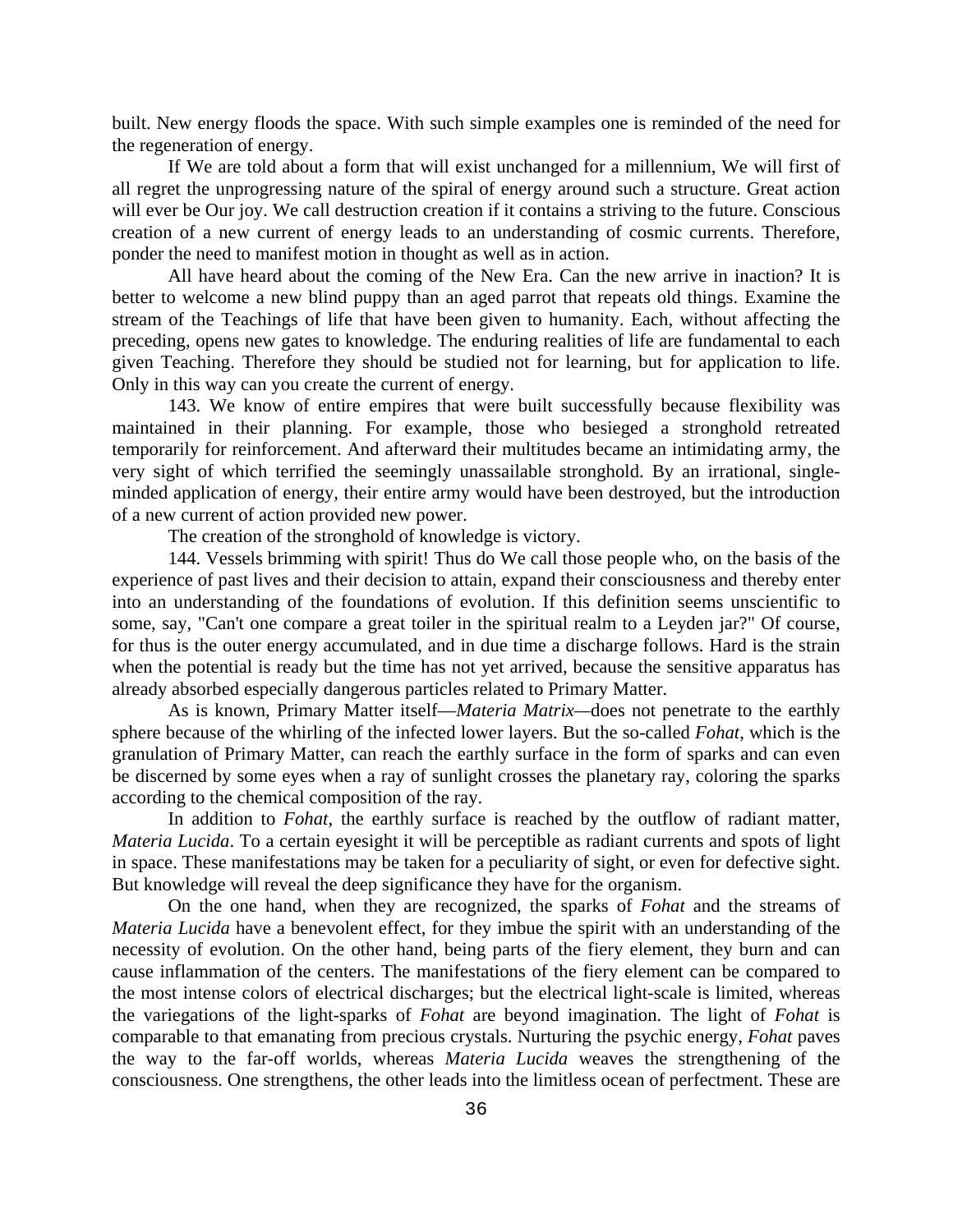the wonderful gifts of Great Aum!

145. At first you were both shown how the basic laws of matter work. You participated in levitation and in experiments with the materialization and teleportation of objects. These were performed not for amusement, but for the purpose of seeking serious knowledge. After that you were shown the astral world, but not for immersion in it. Expanding the consciousness, you received the ability to see auras and images of earlier incarnations. Having finished with the semi-material world, we then approached cosmic clairvoyance and clairaudience. Using the opened centers of Sister Urusvati, rays of different kinds and the structure of the most subtle substances could be shown. Thus we approached the realization of far-off worlds, which is close to the element of fire and therefore dangerous. That is why a period of treatment with cold was needed. The results were brilliant—because of having achieved the so-called prismatic sight, it became possible to perceive the granulation of *Fohat* without undue shock to the organism.

Why is it important to experience the manifestation of *Fohat*? The granulation of this finest energy is at the basis of cosmic condensations. This means that it is precisely *Fohat* that is the father providing the impetus for the formation of new spatial bodies. He who attains knowledge of the far-off worlds will feel the strength and beauty of the crystals of *Fohat*. This is a difficult experience, and We rejoice for Urusvati, because the physical body is rarely capable of assimilating the finest energies.

146. Every false accusation, suspicion, or statement immediately burdens the sender. It is foolish to hope that the consequences of a lie can be averted or hidden. Precisely these consequences root themselves, just as promises do, in a karma that must inevitably be outlived.

147. One should firmly understand the difference between expectation and striving. In expectation there will always be a time of inactivity, whereas in striving there is always a flight into the future. Such a difference can be understood only by one who is not satisfied with the flow of present life and thinks of the continuous flow of existences on other planets.

148. Let us consider the contrast between the wisdom of Earth and that of the far-off worlds. Certainly, if the spirit has for long been striving toward the perfection of the far-off worlds, life on Earth will be but a gathering of fragments.

All experiments in the fields of subtlest energies best occur in those hours when you are easily separated from Earth, and are filled with an unrestrainable striving to the wisdom of the far-off worlds. Any earthly sensation appears as nought compared with this flight into the Infinite. Yet there are times when we must strengthen the pillars of earthly wisdom. We rejoice at the wisdom of the far-off worlds, but should not forget the earthly wisdom.

149. Today Urusvati heard the music of the spheres, the rhythm that strengthens the realization of evolution. It is not the theme precisely, but the rhythm that is the essence of the music of the spheres. And it is the degree of purity of the sounds that determines the quality of the interplanetary conduit. These sounds are heard on many far-off worlds, but on Earth they can be heard only at high altitudes, and only by those who have a musical ear. However, the ear that listens for the music of the spheres must be protected from the wind.

150. Everyone who even once has regretted his work for Our missions creates an impassable barrier between himself and Us.

151. I vouch for health wherever *prana* is consciously safeguarded. Evolution is inseparably linked with the improvement of the life of the people.

For example, in Asia the question of the use of fuels must be approached in a new way. Mineral fuels must be utilized properly, and nurseries must be established for the planting of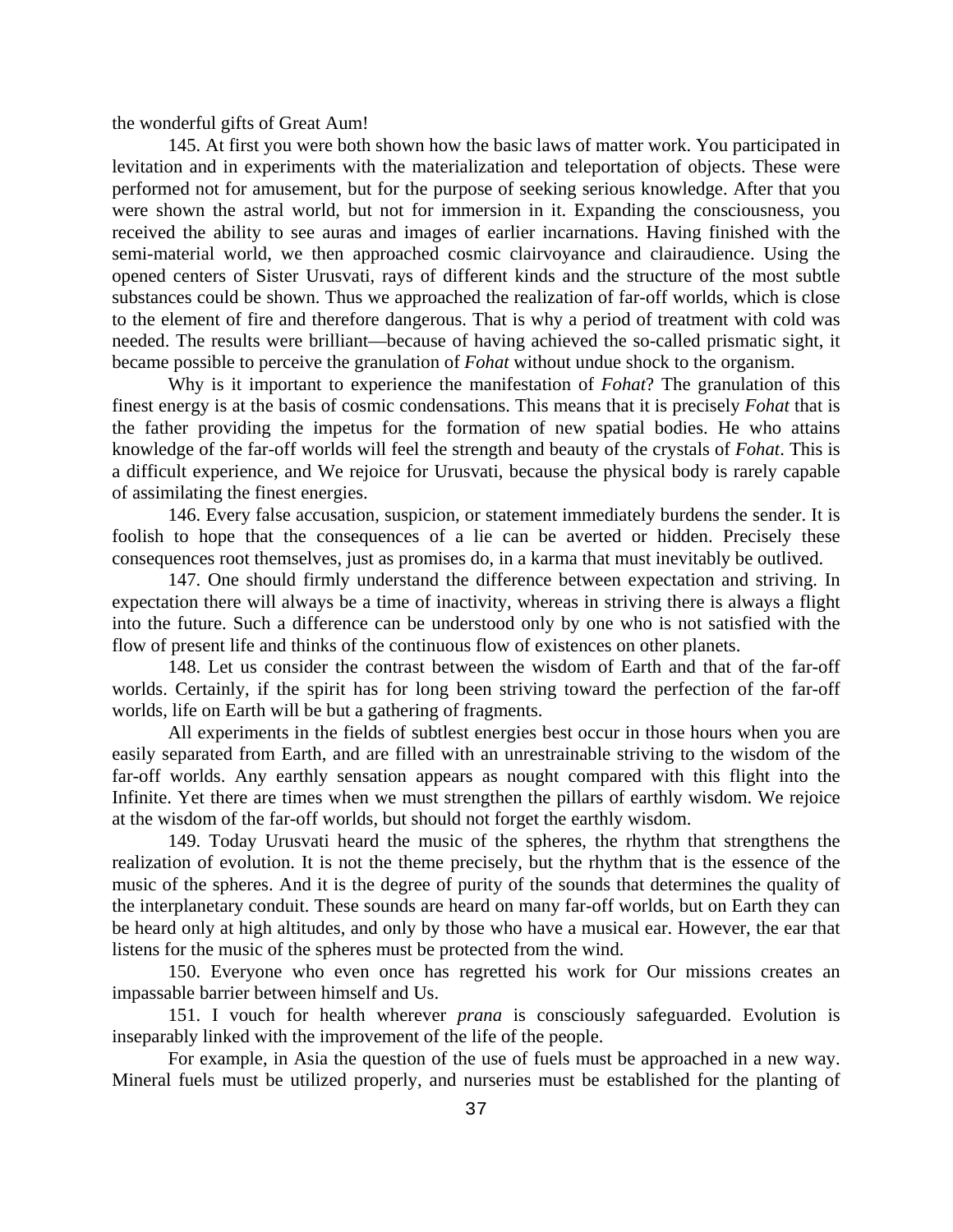trees.

But even on the heights there have always been ample deposits of combustible materials available, and therefore people of Asia have long been afflicted by hydrocyanic acid fumes. This has been a serious threat to the progress of life in Asia, and to life itself. There will always be health where there are conscious efforts to preserve *prana*. The improvement of conditions of life must be an inseparable part of evolution.

The snarling of dogs can lead to the rhythm of a symphony, but the stillness of a cemetery can be more frightful than the whistling of the wind.

152. The more perfect the spirit, the more infallibly it understands the deep suffering of earthly life. And yet I myself speak again and again about joy, the joy that lies in the realization of the far-off worlds. Let us take a simple example. Through the darkness of night your carriage rushes homeward. The pouring rain should depress you, but instead your spirit is jubilant. Why? You know that your home is near and that the darkness and rain do not keep you from discerning those close to your heart.

What does the misery of earthly life amount to when the far-off worlds have become real to us? Make haste to realize the path to the far-off worlds. Only this broadening of the understanding of life will provide your spirit with the foundation of the path of joy. Otherwise, about what can one rejoice? About the

inevitability of reincarnation? When one lacks vision of the future, however, incarnations are only fragmentary pages from the book of life. Animal reasoning does not need perception of the future, but man's will to knowledge impels him to understand the change of lives. Only by such thinking does man receive the right to joy, and by striving he can approach cooperation with the far-off worlds. Not by gazing at the sky, but through daily life will man multiply life's riches and discover the meaning and relative value of many daily events.

153. Everyone who has understood the fundamentals of evolution has the responsibility to transmit his knowledge to some others. In this, the one who transmits the knowledge, whether he is great or not, is subject to the same law: he must pass his knowledge on without violating the freedom of others. The fundamentals of evolution can be realized only voluntarily, and can be applied in life only through the striving of the awakening spirit.

One must rebuild one's entire life for the new step in evolution. This is impossible for one who is not ready to offer himself in spirit to earthly service. In fact, this offering is of the greatest importance for the completion of one's earthly path. From the most ancient precepts of Vedanta We know of this principle of liberation. Facing this new step of evolution, it is Our duty to repeat again and again about this propelling force.

154. You have often asked about those spirits who have departed from Earth for the faroff worlds. But, having seen the sallow coloring of our planet, you understand the goal-fitness of crossing over to where the beautiful reality exists. One must fulfill one's obligation to Earth by promoting the foundations of evolution. In this way one achieves the highest cooperation with humanity. But no glass dome can hold back the branches of the growing oak.

Let all ascend who can, striving to the heights!

155. One must give attention to the middle brain, for in its development lies the attainment of yoga in life. This development, as experienced in one's life, proves to what extent the Yoga of everyday life is superior to any artificial ascent achieved in isolation from reality.

156. The rhythm of truth is an invincible stronghold. It is not a pile of words, but a rhythmic sound, that carries decisive significance. Why try to conquer with words when the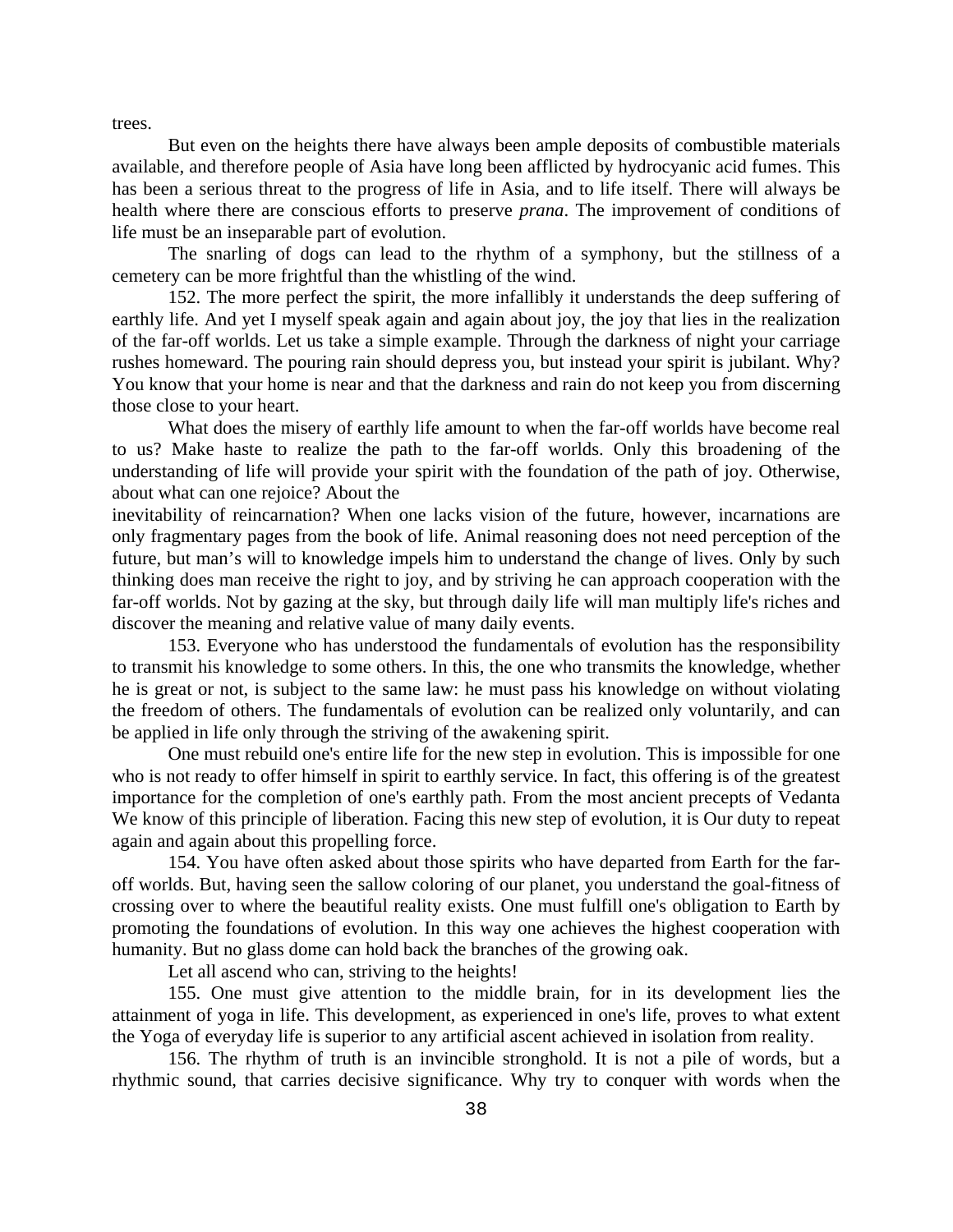lightning bolts of rhythm can drive away the most harmful beings? Of what use is it to compose lengthy letters when thought pierces the consciousness instantly? Indeed, the Teaching about thought and the action of will has already been distorted by people. They have endeavored to compensate for their own weakness of will and thought by mechanical means. All the artificial hypnotic devices for lulling one into a trance, including glittering playthings, are ridiculous. And the crossing of the eyes is unnecessary! The one who realizes the true Yoga of Life knows that the lightning of truth can strike down, but can also resurrect.

When We speak of the need for honesty, We do not have in mind unworthy people. We point out the direct path of perfect truth, devoid of any personal element. This opportunity can be perceived through straight-knowledge. The experience accumulated in the center of the Chalice gives invincible knowledge. The center of the Chalice is close to the blood reservoir, for blood is the wherewithal for our passage on Earth.

Thus, the truth is not an abstraction; it is the realization of cosmic laws based upon direct experience. Therefore, though an honest accountant can make an error in his figures without becoming dishonest, an accurate but hypocritical person will not gain the power of spiritual effectiveness.

It is right to consider initiations, meditation, and concentration superfluous practices; these concepts must be expressed in one's actions. All artificial magic must be left behind.

157. The moral darkness of the nations increases. The fiery flower is obscured throughout the entire expanse of the planet.

158. People believe they can attain perfection by many methods. This multiplicity of mirages lulls the mediocre mind. But one really has only two ways to live: either wisely and ardently to seek the realization of Aum, or to lie in a coffin like a log—self-centered and impoverished in spirit—assuming that one's destiny will be taken care of by something or someone else.

It would seem, then, that a true striving toward realization of supreme possibilities should fill the greater part of human life as a most essential and engrossing occupation. But in reality the light of knowledge has been replaced by the conventional dogma of religion; and man, meant to be a thinker, worships his dark corner of idols, hanging amulets upon himself without even understanding the meaning of their symbols. Repeat this to all those who sleep in the darkness of the ordinary.

There exist no half-measures; there is either striving or the paralyzing cold of death. Moreover, striving is replete with the joy of cosmic realization, whereas the stiffening of death is filled with terror.

The governments that try to conceal their poverty of thought behind a mask of conventional success are doing the work of grave-diggers. Thus, it is necessary to point out to the younger generations the approach of the Yoga of Life.

All preceding Yogas, given from the highest Sources, took as their basis a particular aspect of life. Now, at the dawn of the age of Maitreya, there is needed a Yoga comprising the essence of the whole of life, all-embracing, evading nought. One remembers the example of those unignitible youths in the biblical legend who valiantly sacrificed themselves to the fiery furnace and thereby acquired power.

You may call this the Yoga of Life. But the most precise name will be Agni Yoga. It is precisely the element of fire that gives its name to this Yoga of self-sacrifice. While in other Yogas the dangers are diminished through practices, in the Yoga of Fire the perils are increased,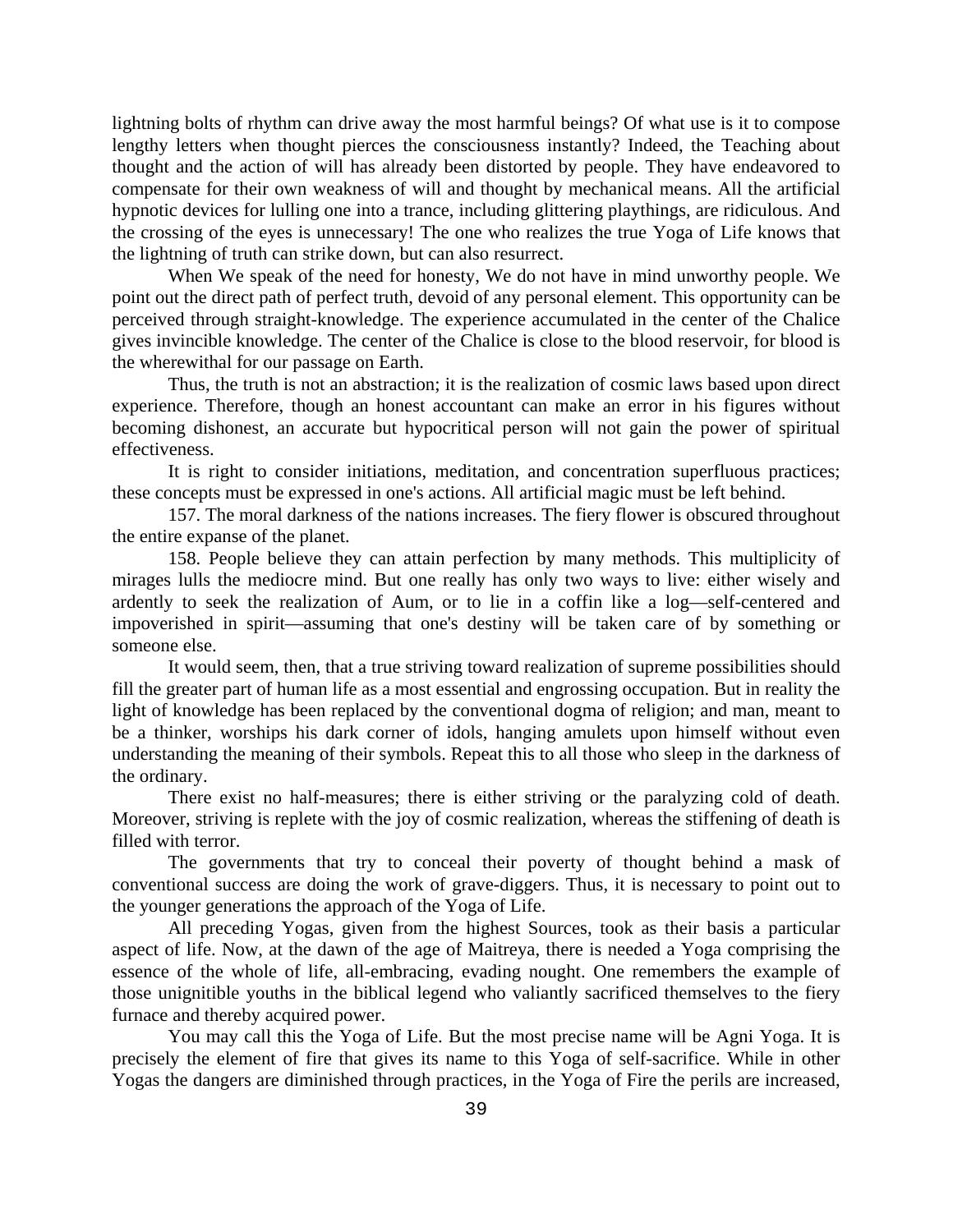because fire, as an all-binding element, manifests itself everywhere. But it also permits mastery of the subtlest energies. Fire will not lead away from life; it will act as a trustworthy guide to the far-off worlds. For what but fire saturates immeasurable space?

Thus, with a smile of joy, greet the fiery life.

159. Why is the Yoga termed Fiery? Its power enhances the vividness of life and extinguishes all that is unworthy. The manifestation of fire brings light into matter. Properly speaking, where there is fire, there is clear evidence of progressive perfectment.

We know instances when the tensed aura attracted the Fire of Space and enveloped itself in greater luminescence. This is how one's physical link with the finest energy is established. And We especially value it when one can sense the highest energies in the lower layers of the atmosphere and discern the unusual possibilities that descend upon mankind.

The pits of darkness require a powerful disinfectant. Only fire can pierce their harmful emanations. And if you are told that the element of fire is dangerous, answer that danger is the crown of achievement.

160. Can we think about battle only in terms of victory? What seems like failure is the root of strength. Success is like multicolored blossoms. But tap the roots, because in them is found the sap of power. I suggest that power be understood as being gained from the accumulations of experience. We are again in the garden of life, where experience assures attainment.

161. Let us see wherein lie the similarities and differences between Agni Yoga and the preceding Yogas. Karma Yoga has many similarities with it as far as earthly realities are concerned. But when Agni Yoga provides ways to the realization of the far-off worlds, the difference becomes apparent. Raja Yoga, Jnana Yoga, and Bhakti Yoga are all separate from the realities of routine life, and because of this they cannot enter into the evolution of the future. Of course, an Agni Yogi should also be a Jnani and a Bhakti, and the development of the forces of his spirit makes him a Raja Yogi. How beautiful is the possibility of being fit for performing the tasks of the future evolution without rejecting the past conquests of spirit! One should not boast of bringing innovation, because only by a synthesis of the old and the new is a renewal of possibilities attainable.

162. Each danger brings its advantages. When tempering a sword in fire, certainly the flame is a danger, but it also heightens the subtlety of receptivity. A similar fiery synthesis results from the development of the center of the larynx. Therefore, Agni Yoga is created upon the manifestation of Fire, the life-giver and the creator of will.

163. He who would swim must dive fearlessly into the water. And he who has determined to master Agni Yoga must transform through it his entire life. Why do people think they can begrudge to the Yoga a portion of some idle hour, while giving the rest of the time to impure thought? Truly, all actions must be infused with purifying one's fiery striving.

Recall how I began with you the attainment of Agni Yoga. Similarly, lead your disciples into the domain of the mastery of the Fiery Yoga. Like sculptors, begin to shape the different surfaces of the raw matter. Suddenly and continually strike sparks of the fire of life from the surface of chaos. As the play of the Great Mother gathers power in the spiral turns of the energy of *Fohat*, thus fearlessly offer to people a complete—more complete than expected understanding of the whole of life in the realization of the Infinite. Do not be concerned with the rising and falling of the spirit. These are only turns in the spiral of motion. Far worse are a continuous inattentiveness and self-concern.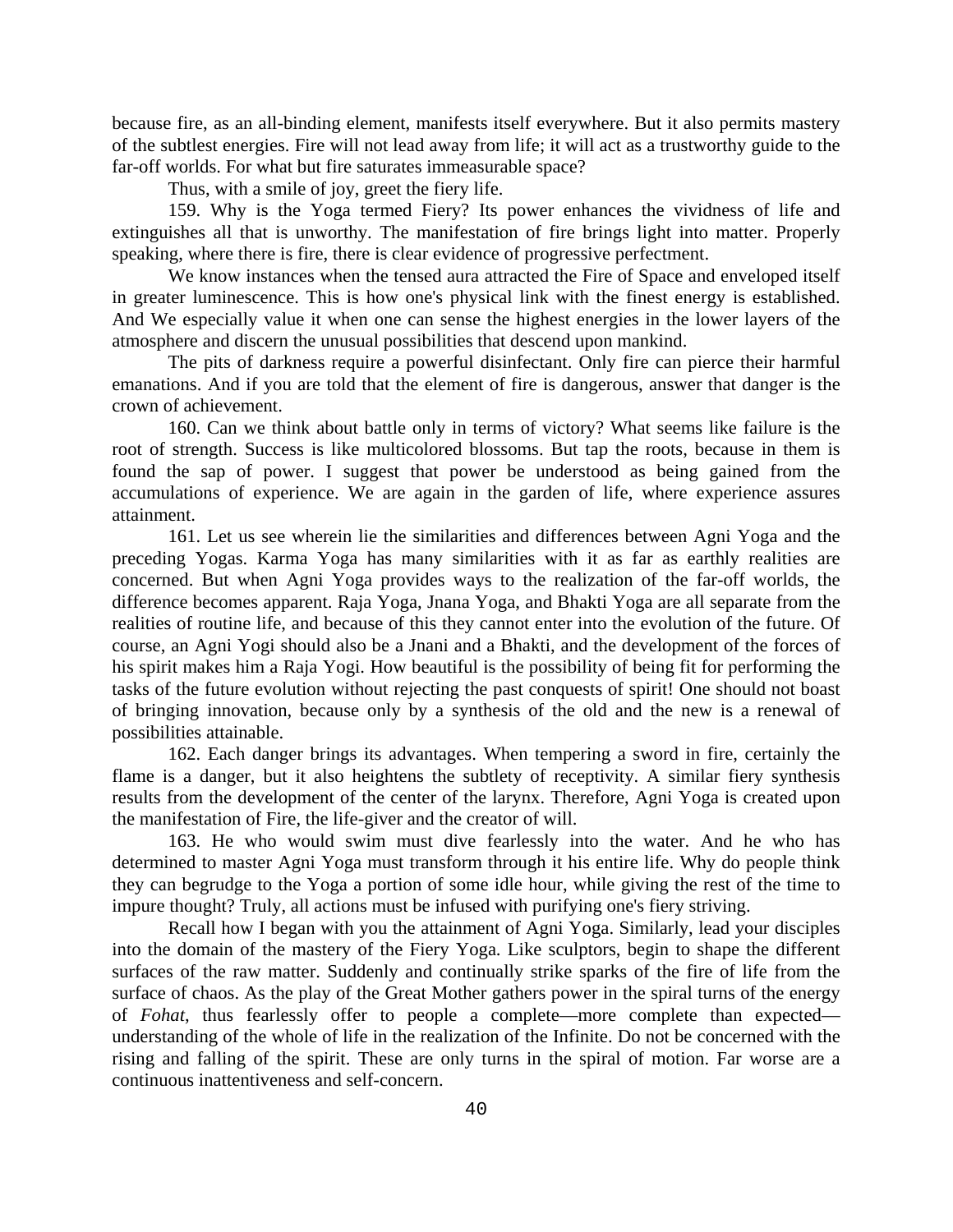Let Agni Yoga lead on the path of building the flame, a process equivalent to the unending creation of cosmic formations. This most synthesizing Yoga exacts an obligation to construct one's entire life in accordance with a discipline that is externally imperceptible. If this essential discipline is not seen as chains, but is perceived as the joy of responsibility, we can consider the first Gates open. When cooperation with the far-off worlds is embraced, then will the second Gates be unbarred. And when the foundations of evolution are understood, the bolts will fall from the third Gates. And finally, when the superiority of the densified astral body has been recognized, then will the locks of the fourth Gates fall away. Together with this ascent the fires of the centers of knowledge are ignited, and amidst the lightning bolts of the subtlest energies, straight-knowledge unfolds. Cherish, then, the fire of knowledge and guard the growing power.

164. People talk much about the aid that should flow from Our Abode. But let us examine the ability of people to accept Our help. Each person who yearns for assistance has already decided selfishly the direction and measure of it. Can an elephant find room in a low cellar? But the seeker of help cares about neither its proportion nor its suitability. For him, lilies should flower during wintertime, and in the desert a spring must burst forth; otherwise the Teacher's merit is small.

"But, you who claim to be creator of the desert and lord of the cold, you caused your own thirst and shuddered from the cold of your own heart. My spring of pure water remained unnoticed and you did not turn to regard My flowers. You encumbered your way with selfishness and found time only to protect your precious feet from the thorns that you yourself grew. My help therefore took flight like a startled bird. My messenger returns in haste, and white Lobnor bays mournfully. My help is rejected."

But the traveler continues blindly to call for help, while wending his way to the site of his future destruction. We always advise alertness, flexibility, and open-mindedness, without which one cannot keep in step with reality.

165. The path of the hermit is not Our path. One must offer to life the flowers of experience. Besides, who would choose for himself the easy way of an unperturbed existence? Who would choose for himself the role of spectator at a battle? Henceforth, there should be no spectators or slumberers, because Flame is at the threshold.

166. Everyone has within himself some kind of Yoga, even if only in a rudimentary stage or in a distorted form. People can be classified not only according to the elements, but also according to Yogas. Often in a hypocrite you find a perversion of Bhakti Yoga; in an overbearing athlete, Hatha Yoga; in a zealot, Raja Yoga; and in a bigot, Jnana Yoga. But what can match the heights of the true Yoga, which links the earthly consciousness with the cosmic pulse? Can one imagine anything that could replace the fundamental striving of the incarnate spirit; something that could imbue one with astral understanding; something that would make clear the purpose of mankind's existence? It is the study of Agni Yoga that brings one closer to the far-off worlds.

You may ask Me what physical exercises are useful in Agni Yoga. I advise a short period of *pranayama* in the morning, no longer than five minutes. One should abstain from meat, except smoked meats. Vegetables, fruit, milk, and cereals are always beneficial. All alcohol is barred, except for curative purposes. Narcotics, such as opium, are inimical to Agni Yoga. Cloudy skies are burdensome for an Agni Yogi. I advise insulating one's footwear with rubber and taking morning walks, avoiding smoky air. With courage must all events of life be faced, for it is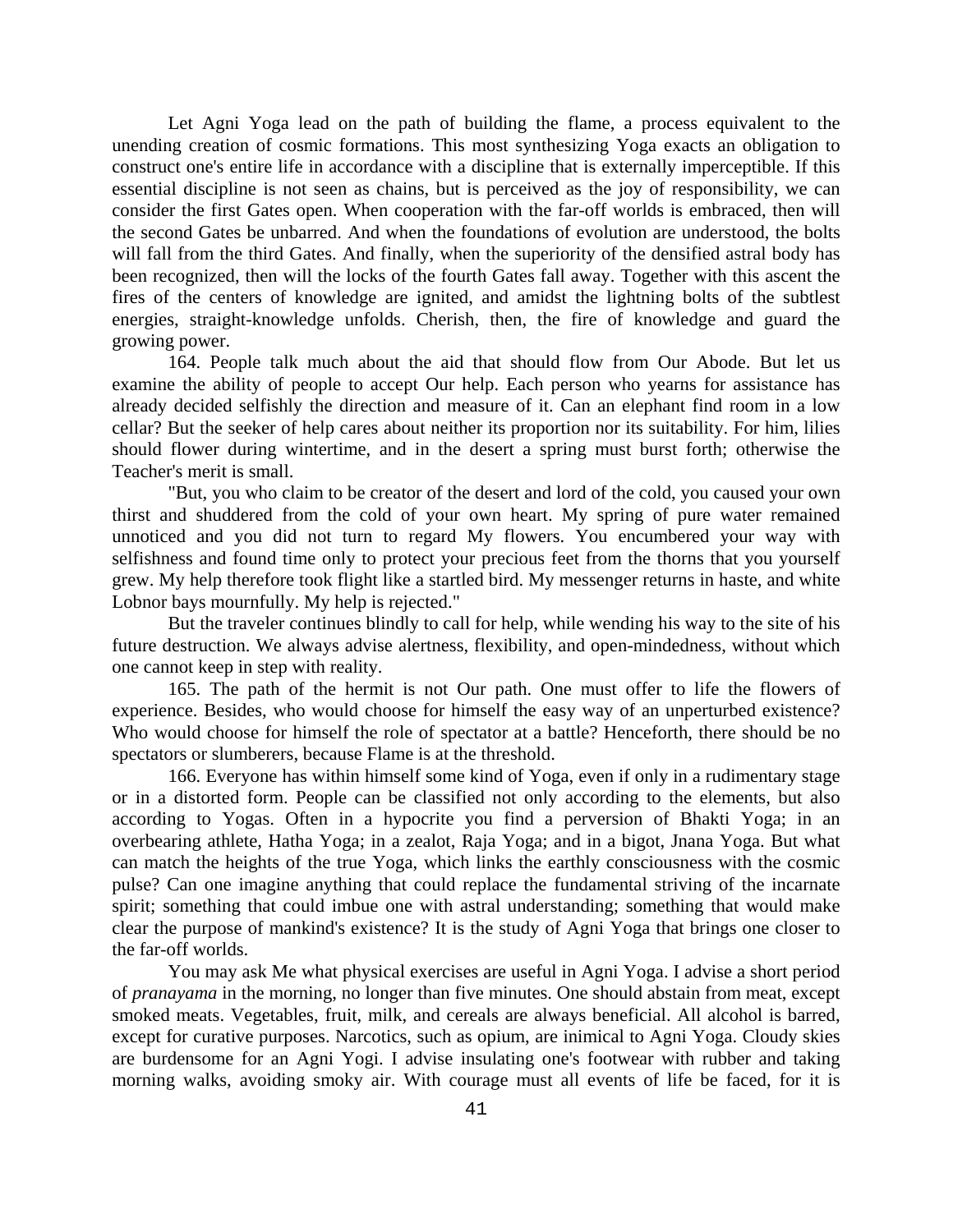impossible to decide where is the good and where the bad. He who brings the true Yoga into life fulfills his greatest mission. Thus, before us is the foundation of Agni Yoga.

167. Some may ask, "Is the path of those who bring Truth an easy one?" Of course the path for the person carrying Truth is hard. The fiery path can never be made easy. It is as if a dome descends upon the head of the bearer of Truth and presses upon the centers of the brain. Only conscious battle can lead the spiritual toiler to the fulfillment of his task. And a cloud of malice will pursue him because he strives to bring the planet out of its isolation.

Can one call him fearless who pronounces himself fearless, or can one call him learned who proclaims himself as having acquired knowledge? Truly, each one worthy of attainment performs his tasks, declaring them to be neither good nor bad, but performing them just as he must. Thus is the path laid for the completion of his incarnation. Will the one who completes his path call it burdensome? The completion of the last step should fill the traveler with joy, because he knows Whom he approaches.

168. Can one ascend and descend in isolation? Truly, no being can act without affecting his surroundings. Not only does he stir up the various layers of the atmosphere with each action but he literally drags his near ones with him. Man must realize his responsibility toward the universe. A person, with each elevation of the spirit, is of substantial aid to others. But a person falling in spirit may thereby even kill someone. Beyond the range of one's conscious thought flows a constant unconscious interaction, embracing wide circles, limited by the law of karma and the affinity of auras.

It is not always easy to decide when one is a murderer and when a benefactor. Only as beacons of Agni Yoga can we with justice illumine the workings of chaotic thought. But for this we must consecrate ourselves in sacrifice to Agni Yoga; and few can love the dangers of selfsacrifice. Therefore, what is said is comprehensible to only a few. But one can cite numerous examples, such as how one who became insane in Asia was the cause of the death of another in Europe, or how one who rose in spirit in America healed another in Egypt. Hence the efflorescence of beneficent thoughts is a flaming flower of spirit.

169. Just as Fire is the all-embracing principle, so does Agni Yoga permeate the whole of life. One can notice how one's consciousness is gradually sharpened, how the real values of one's surroundings become clear, how one's understanding of the immutability of the cooperation of worlds grows. Thus life fills with the signs of highest understanding. Truth as reality enters one's daily life.

Courageous seekers of Agni Yoga face the inevitable pains caused by conflagration of the centers, and also suffer a painful sensitivity to all injustice. But what do these dangers mean compared with the realization of the true liberating path!

Agni Yoga is like the Morning Star, which heralds the approach of Light.

170. During the development of the centers one feels incomprehensible symptoms, which science, in its ignorance, will attribute to quite unrelated ailments. Therefore the time has come to write the book of observations of the fires of life. I advise not to delay, because it is necessary to explain now to the world the manifestations of the reality and unity of existence.

New concepts are entering imperceptibly into life. These signs, visible to few, are at the foundation of life, penetrating all its aspects. Only the blind fail to perceive that life is being filled with new concepts. Scientists should be called to cast light on this new evidence.

Physicians, do not fail us!

171. An Agni Yogi must renounce the conventional in all national cultures, although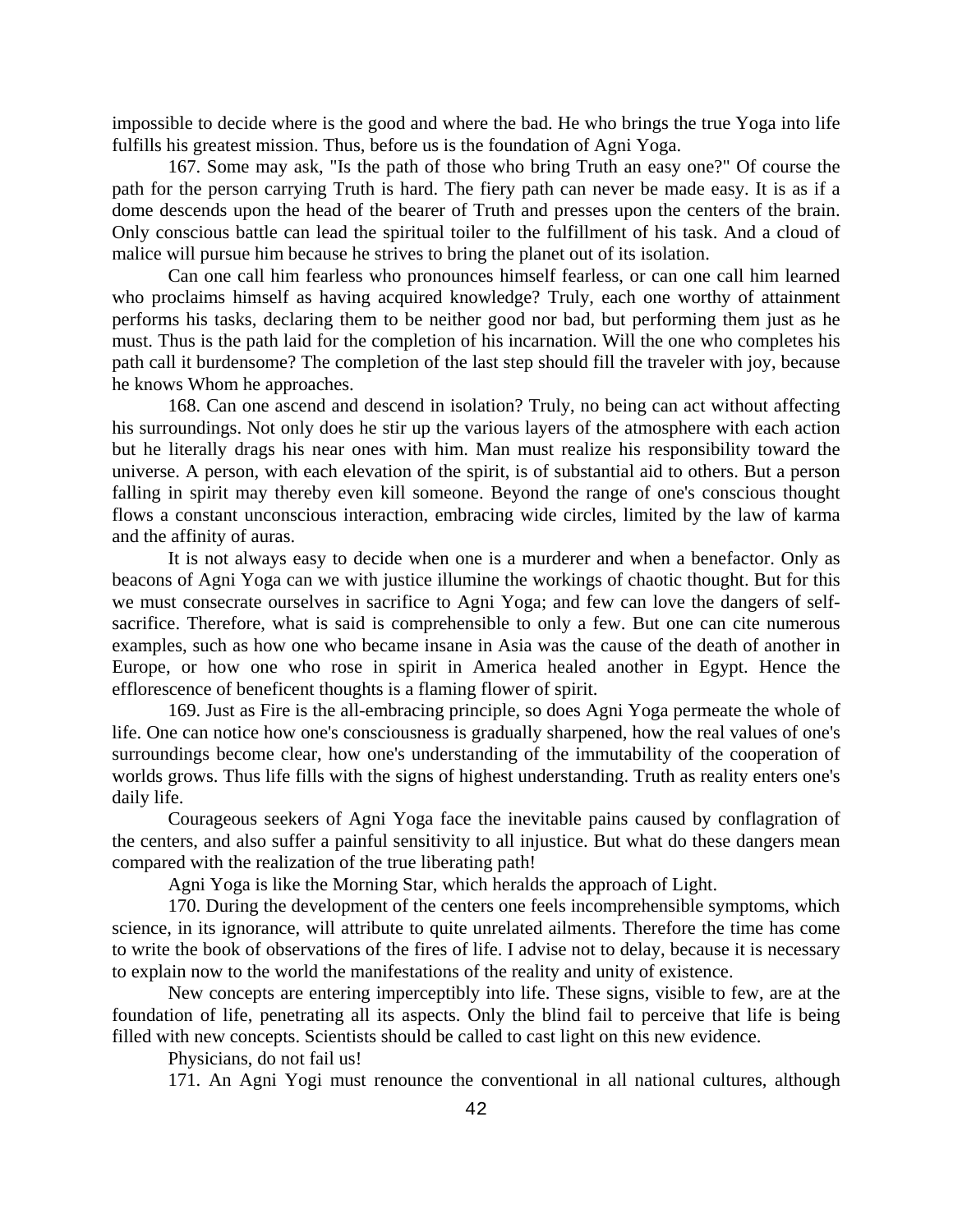temporarily he belongs to one of them. The Agni Yogi renounces narrow specialization in his work, although he can possess a superior knowledge of one thing and the mastery of it. The Agni Yogi chooses spiritual relationship over blood relationship. The shield of an Agni Yogi lies in his consecration to world evolution and in the stern banishment of prejudice from his heart.

172. The yogi must keep his organs of respiration pure. For this, hot milk, valerian, and mint are prescribed. The yogi must keep his stomach and his bowels pure; licorice and senna are prescribed for this. The yogi must keep his lungs pure, and for this he is given aloe, and also resins, prudently used. The yogi must keep pure the all-pervading soma, for which he must make use of musk. But purity also requires vitality of the glands.

173. The yogi is not given to hypocrisy; the yogi is not given to gossip against those belonging to the Brotherhood. Such gossip is equal to treason in its consequences. The yogi knows how much he himself is affected by his own thoughts. The yogi welcomes each sign of evolution. The yogi valiantly recognizes the evil of cosmic refuse and quickly destroys the sources of untruth.

174. The Teacher watches the progress of the yogi. Signs of his progress will be the ability to hear the voice of the Teacher and also the development of a keen sense of justice.

175. The confirmation of the yogi in his path will be a full participation in the evolution of the worlds. But one particular quality distinguishes the yogi—he knows not death, for the awakened consciousness experiences no interruption of existence. Thus, not for a moment does the yogi interrupt his service to Truth. Gradually does he who attains Yoga ascend upon the ladder of the worlds. Unceasingly do his mission and his service flow. The retention of consciousness in his varied sheaths makes the yogi's achievement vital to life.

Until now, only very rarely, and under special conditions was Yoga achieved, but the present stage of evolution of the spirit demands that Yoga be brought into life. And the thoughts of the young generation must be directed to this end. Neither zealotry nor weakness of faith are needed by Us, but each wholesome transformation of life will be noted and supported.

176. If we desire to introduce Agni Yoga into life, the goals must be presented to others in familiar terms. Ask the disciple if he wants to receive the support of the Teacher. Does he want to receive spiritual and material help? Certainly he does. Then, let us enter on the path of trial. Useful are sudden tests by cold and hunger; useful are sudden tests by distrust, by treason, by falsehood, and by superstition.

Observe how the frail spirit bows before the wind, how his stomach growls for food, and how his lips violate the most sacred principles. But see how he then can go forward, poor, selfsacrificing, smiling at cold and hunger, trusting in the power of the Cosmic Principles in his ascent; eternally young, ready to undertake the achievement of realization.

When you insist on the application of Yoga in life, then you will be true teachers.

177. Affirm the justice of the entire new structure of life. Strike especially at those who claim for themselves what others have attained.

178. The same unalterable Truth is given to humanity repeatedly, but clothed in various garments. Invariably, it is distorted in less than a century by confused minds. Therefore, it is the duty of a yogi to purify Truth. When the newly cleaned face of Truth smiles upon the devoted searcher, then joy can speed to the far-off worlds. Space proclaims that the purpose of life has been clarified. And the countenances of the Bearers of Truth are smiling ones. Rare is such a smile, but Yoga can evoke it. Therefore, the path of the Yoga of Life illumines life.

179. Even when facing the greatest battle, we must continue to follow our usual daily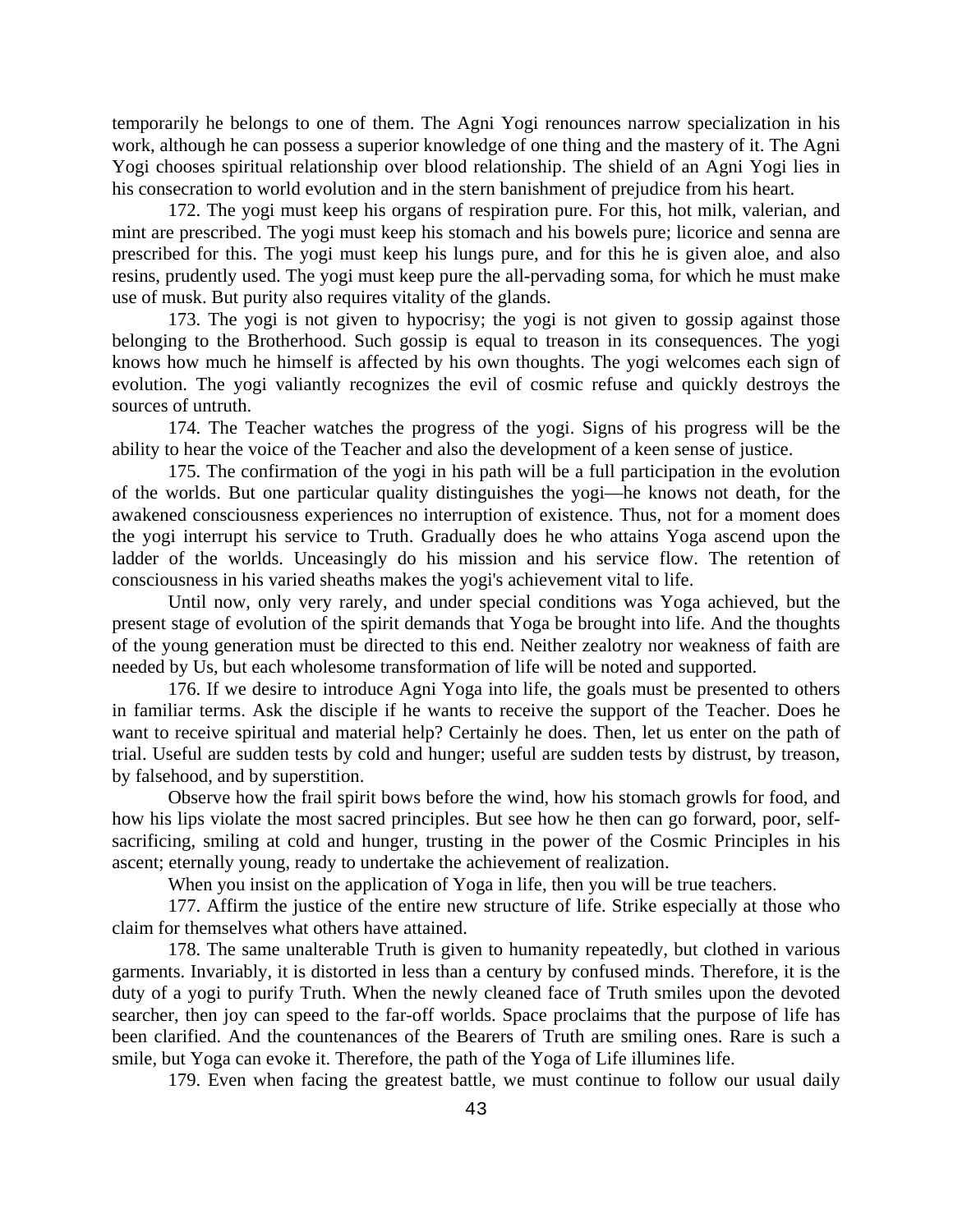plan. It would not be correct for a battle to disrupt the current of life. Battle is our destiny, and one must simply include it in the daily plan.

180. A sorcerer veils in unusualness the most commonplace action. But the yogi brings even the most unusual manifestation within the boundaries of the ordinary, for he knows the goal-fitness of nature.

A yogi is neither old nor young. Not old, because he knows the path of steady ascent. Not young, because he knows the cumulation of previous experiences. A yogi can pass unnoticed through life. A yogi smiles at foolish words, and smites ignorance.

"I am the fearsome smiter of the defamation of Truth. I take upon myself the responsibility for the purification of the old world. Unyielding will I be in opposing the onslaught of pettiness. I will assume the courage to oppose the fury of evil!" Thus affirms the yogi. And in the power of this affirmation he tempers his sword of Truth.

Deem it happiness to embark on the path of the Yoga! The past offers its best fruits to him who begins the Yoga, and the future will disclose to him the vast field of action.

181. We taught you to grasp the essence of ideas, without succumbing to their superficial meanings. Just as Buddha taught the development of an entire topic from a single word, so must you broaden the understanding of your disciples by building upon one word or sign. But chiefly, try not to repeat to the unprepared. If the receptacle of spirit is ready, each thought will pierce like an arrow. But if decayed tissue has already clogged the channels of the centers, no Yoga can be achieved at that time.

Certainly the Teaching of Yoga will to some extent be useful for all, even if they cannot attain the higher spiritual manifestations. The practical teachings of Yoga can in any case improve health, strengthen memory, and purify thinking.

But where are the signs of the achievements that exalt the spirit? First the inner fires of the centers will be kindled. Then will be heard the voice of the unseen Teacher. And finally the external flame, which binds the individual consciousness with the consciousness of space, becomes manifest. Then will become possible the contact with the wondrous, perilous, subtlest energies—with all that transforms life and eliminates the concept of death.

The strains of contact with the unusual sometimes necessitate special conditions in one's life. Sleep is decreased. Lying down becomes painful. Muscular tension impedes the work of the spirit. Each poisoning of the aura causes suffering. Naturally, these aggravations can be prevented without leaving the path, and the light of Yoga will be vaulted by the all-embracing light of space.

Is there any other path to Nirvana?

182. More about signs of Yoga—if the consciousness permits, when one begins to breathe freely and deeply on the heights, then the path to the highest layers of the astral world is within reach.

The path to Yoga is open only to the one who recognizes that his knowledge is insignificant; who seldom thinks of the distinctions bestowed upon him by others; who has not taken part in any wrongdoings of religions; who, remembering about reincarnation, does not overvalue his earthly bloodline; who can yearly repeat the planting of his garden, smiling at the storms that undid his past labors; who has lost the ability to slander; who has aimed his striving search toward the Invisible Supreme; who has rejected the companionship of all betrayers of Truth; and who has encircled himself with purity of thinking, which produces an invincible aura.

Truly, I say, the Agni Yogi must receive his merited place on Earth and above, for he has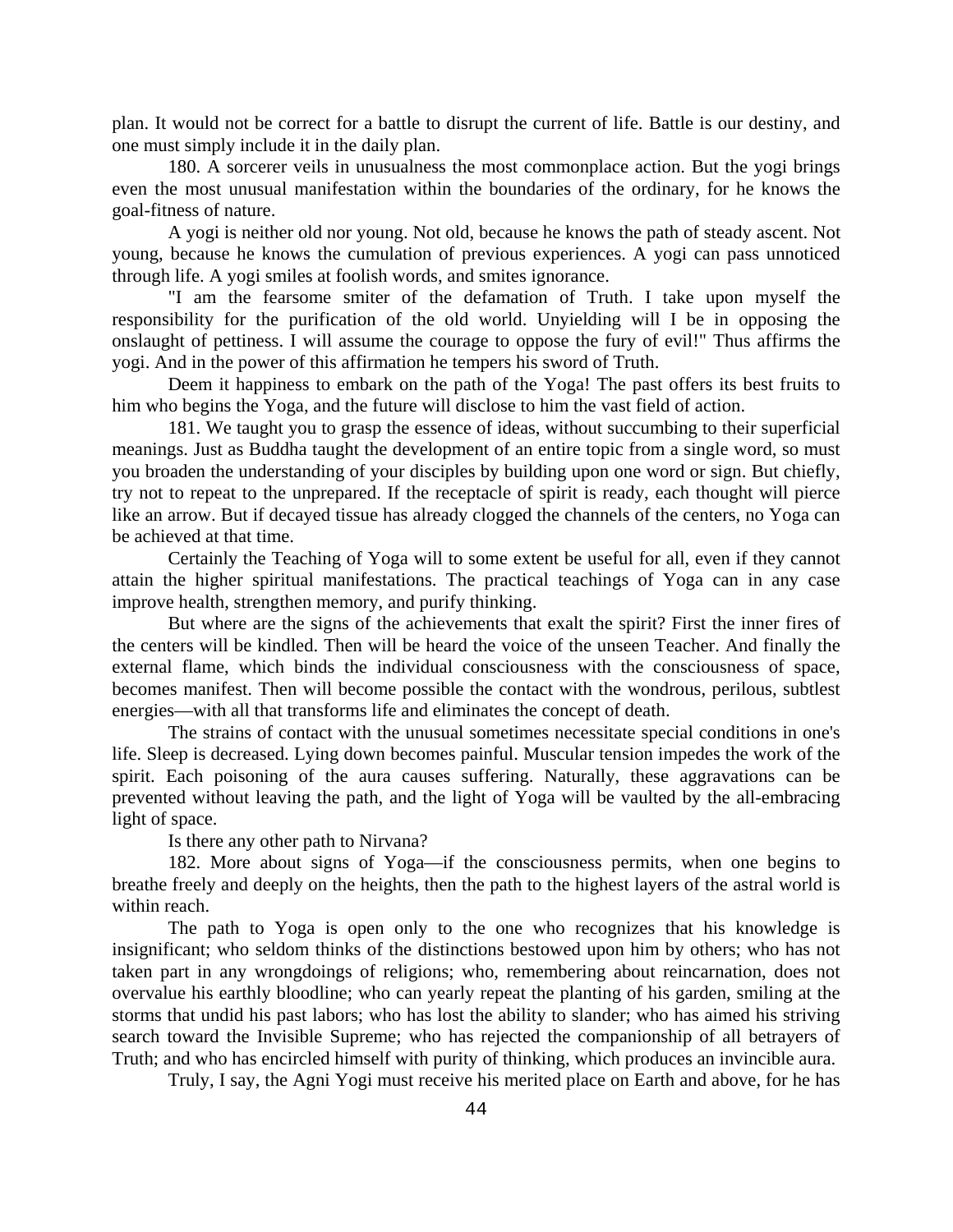enveloped himself in the subtlest element. And when the coward cringes, the Yogi girds himself in fiery armor, for he is without fear.

Remember the baptism by fire, the fiery cross, and all the flaming Chalices, which I disclosed to you long ago as symbols of the coming Yoga. The symbol of fire has informed all teachings, for application in life. Thus, the manifestation of fire has come closer, and the element of water has been replaced by that of fire.

183. I entrust you to extol the Name of the Teacher so highly that nothing debasing may touch this link uniting the worlds. I entrust you also to offer your help to those who knock untiringly. I entrust you to speak of the purpose of life on Earth. I entrust you to reject all that demeans communion with Us. I entrust you to affirm the fact of Our Existence.

The understanding of Our Teaching will essentially transform the lives of those who accept it. It opens new possibilities; otherwise why assume the burden?

184. Among the achievements on the path of Yoga is included the possibility of communion with the Teachers. In this regard one must distinguish two currents, the single current and the spatial one. The single current evokes the response of one chosen Teacher. The current of space not only brings one into contact with several Teachers but also provides the possibility of receiving knowledge from Cosmos itself. It is necessary to understand the different ways in which one's energy is expended when in contact with these two currents. Just as a lamp responds variously to different currents, so do the centers vibrate to the currents of space. Truly, caution is needed to bring into daily life the combinations of such varied energies.

You have an example of the difference between two currents, and you know that the single current has less effect upon one's health. For future research it is important to know with which of the currents you are dealing. Many scientists will not be able to find appropriate methods to study this. Why is it that one person under observation is less in need of special treatment, while the spirit of another can flutter, like a captured rare bird, so that ordinary remedies are thrown off without effect? On this level of Yoga one is brought in touch with energies that are applied with great difficulty to contemporary life. Sometimes, after contact with an unusual type of energy, one must cease contact for a considerable time; but the overly zealous spirit does not permit this rest to his centers, and then We admonish, "Caution!"

Agni Yoga is only now entering life, and those who have consecrated themselves to the influence of these forces endure particular difficulties, almost as if they were aliens on Earth. Therefore We say to scientists, "Do not err in your deductions."

Many think they are ready to dedicate themselves to evolutionary achievement, but the conditions are most severe, and the one who cannot cast a great net had better not approach this great ocean.

185. Some of the young may ask, "How should one understand Agni Yoga?"

Say, "As the perception and application in life of the all-embracing element of fire, which nourishes the seed of the spirit."

They will ask, "How can I approach that knowledge?"

"Purify your thoughts, and after determining your three worst traits, sacrifice them to be burned away in fiery striving. Then choose a Teacher on Earth and, mastering the Teaching, strengthen your body with the indicated medicines and *pranayama*. You will behold the stars of the spirit; you will see the flames of purification of your centers; you will hear the voice of the Invisible Teacher; and you will acquire those subtlest perceptions that transform life.

"Help is ready for you who have entered, and your mission is given. You have realized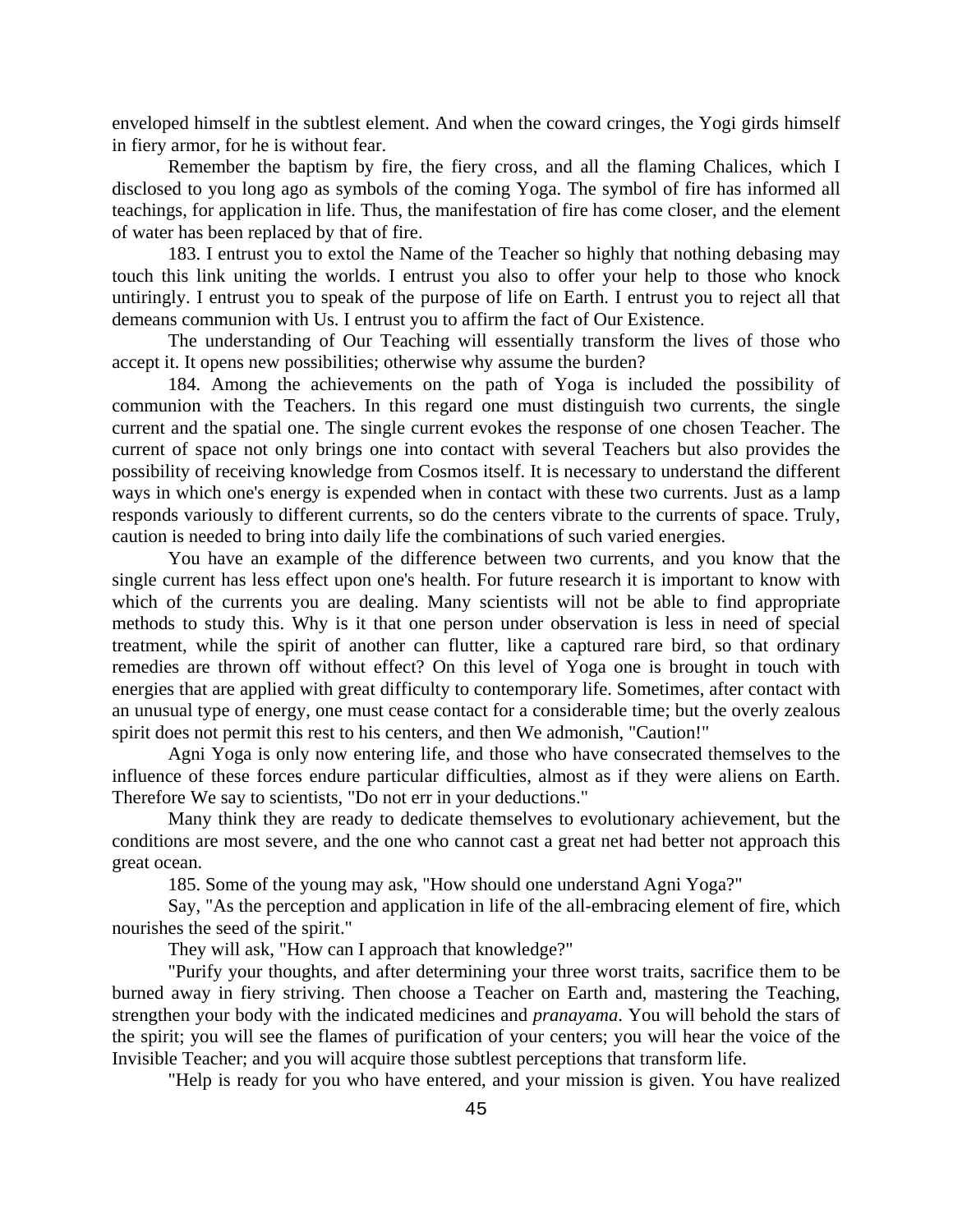that joy is a special wisdom. You will not return to the stream's old banks. You have embraced in your consciousness the battles of space. Misleading evidence no longer has meaning for you. You are an attaining co-worker and brother!"

186. For an Agni Yogi, the repetitive movements of work like carpentry, smithery, and hand laundry are harmful. One must be prepared to withstand the battles of space. One must also understand how much the fire, brought into one's life, refines the organism. I, by the justice of Hierarchy, decree that the achievement of introducing the new Yoga is superior to all other missions!

187. Agni Yoga must be introduced into life, but its bearers must not differ externally from others in life. The Agni Yogi lives unnoticed. He needs no human distinctions. He observes, but will avoid attention from others. For the current of space, the arrows of the crowd's attention are unacceptable, because the work of evolution is not wrought by the crowds. Even the single current at times requires protection from the random arrows of the crowd. This does not mean that there should be even the slightest alienation from life. It is necessary only to evaluate the goal-fitness of one's surroundings.

A yogi ignores seeming misfortune because he discerns the causes and effects of unforeseen events. What people usually see as accidental is the result of influences persisting from the past, even the most remote. And where others will turn away from misfortune with disdain, a yogi perceives the true possibilities. Do not be amazed if the yogi's heart responds to the most pitiful dog in which he sees the seeds of devotion, or if he suddenly calls the humblest child to be a future co-worker.

No sooner do people call a yogi stern and cold, than he will unexpectedly perform an act of true love and compassion. Most probably, the intent of this act will be falsely judged by onlookers. Being called a deceiver is an honor for the yogi, because evolution is an abomination to the ignorant. We speak both for humanity and individuals. The beast of ignorance, however, is alien to those who build.

188. With each century a special kind of Yoga is introduced, appropriate to the world's condition. The earth element is inapplicable when a fiery cure is required. Nor will water or air serve in place of the wings of fire. Like an inevitable cataclysm that sweeps away continents, so undeferrable is the Yoga of the realization of the fiery power. The ability to recognize the right time for right actions is the mark of an enlightened consciousness.

189. The yogi has few possessions, and among them are no unnecessary ones. If an object has importance for all, then, after being used, it must be returned to the common treasury. A yogi's everyday objects may occasionally be given to trusted people, but more often, in order to avoid the mixing of auras, it is better to burn them. Sometimes, however, it is useful to give to another an object that has been permeated with a particular aura.

A yogi recognizes the true nature of objects and will not keep any unworthy objects near him. The question of material possessions wastes too much of people's time. The culture of the spirit demands that surrounding objects be of the highest quality. In the future, people must be free from the need to devote attention to their physical needs. The basis of communal life assumes for each co-worker the provision of reasonable comfort, which will safeguard strength and labor.

Can a yogi without penalty waste his time and energy? It must be remembered that at times the dissipation of strength and time is equivalent to suicide. Similarly, reading the Indications of Truth without applying them to life is regarded by Us as ignorance. The ray of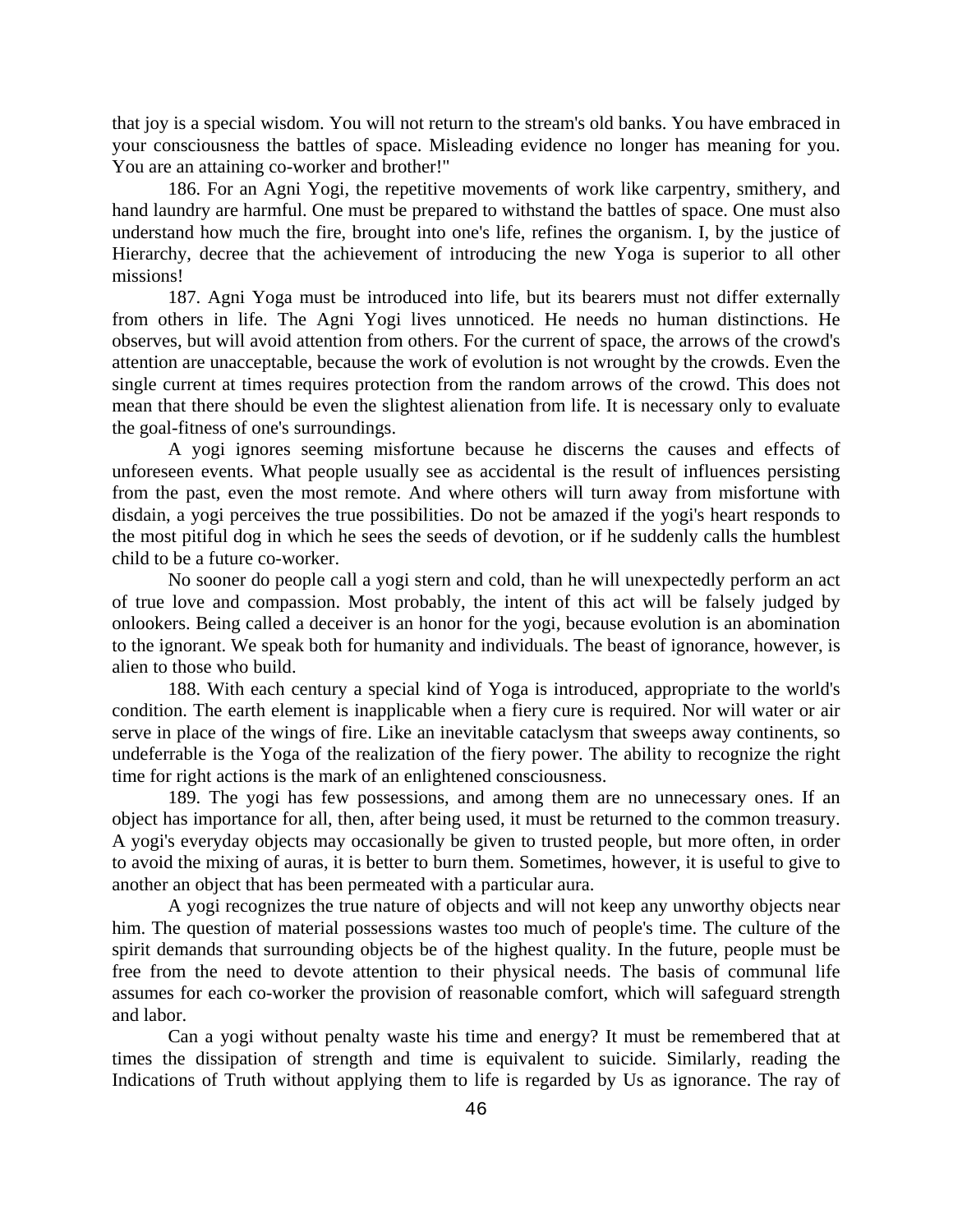realization of the tasks of evolution will inspire recognition of the best creations. Therefore weigh carefully the true quality of what has been revealed to you.

190. On the way to Us do not forget to take all that you recognize as valuable. It is instructive to develop an understanding of values. Often, even people who know something of the domain of the spirit continue to give their attention to mediocre and ugly things. They forget that ugly things serve the forces of darkness. A yogi must know quite clearly the true quality of everything.

191. It is too early to concern oneself with the downfall of the planet when one has not yet recognized one's own downfall. One should first cure one's own wounds, then walk with those who labor. A new approach to everyday life will provide an understanding of its every detail. A yogi does not fly off to nebulous regions, but does keep the silver cord of contact with the far-off worlds.

192. A yogi is tested continually by his Teacher. In the same way, a yogi tests those who come to him.

Explain the meaning of the tests by cold and hunger, and all other measures. An ignorant person will be puzzled about how to overcome feelings of cold or hunger. The one who understands the essence of things knows that these sensations cannot be made to disappear, but the spirit can be strengthened so that nothing will unsettle it. A hungry one will find means to satisfy his hunger if his spirit has not descended to an animal condition. A cold one can warm himself as long as his spirit understands why he must protect himself. Without this, there will be only an animal-like irritation, confusion of consciousness, and downfall.

It is proper to add that adaptability is the best way to deal with the traps of life. A yogi appraises instantaneously the value of goal-fitness. If in order to expose his yogism he is offered a piece of meat, he would of course prefer to eat the meat than to disclose his secret. The effect of the meat can easily be purged, but the effect of permitting the secret to fall into treacherous hands would be irreparable. Then it sometimes becomes necessary for Us to project a smiting ray, though this is only rarely permissible.

I also wish to remind you of the importance to Agni Yoga of creative work. You were bidden to compare two different interpretations of a musical composition, and your spirit understood the differences in their effect. Thus is consciousness raised by the touch of Truth, and one more abstraction becomes a reality. And how beautiful is the realization of constant testing! Therein lies motion. Can a Yogi of Fire succumb to inactivity?

I do not say this just for your ears, but for application.

193. A skilled archer, even in this age of firearms, is still a skilled marksman. Likewise with Yogas. Except for Hatha Yoga, all Yogas are beautiful in accomplishment. It would be unwise to belittle any of them. One should only speak of which better applies to the present stage of evolution.

194. A yogi should understand atmospheric conditions in order to know how to make use of them. Even an ignorant observer can clearly see that electrical waves can substantially affect normal processes. Also, magnetic whirlwinds and precipitations of humidity will have various effects on the psyche. Magnetic whirlwinds and all electrical manifestations are Our friends, but atmospheric precipitations impede the fiery current. We use an atmosphere charged with electricity to convey, even to those who are unprepared, the usefulness of concepts unknown to them.

The exit of the astral body is also helped by magnetic waves. Therefore a yogi must be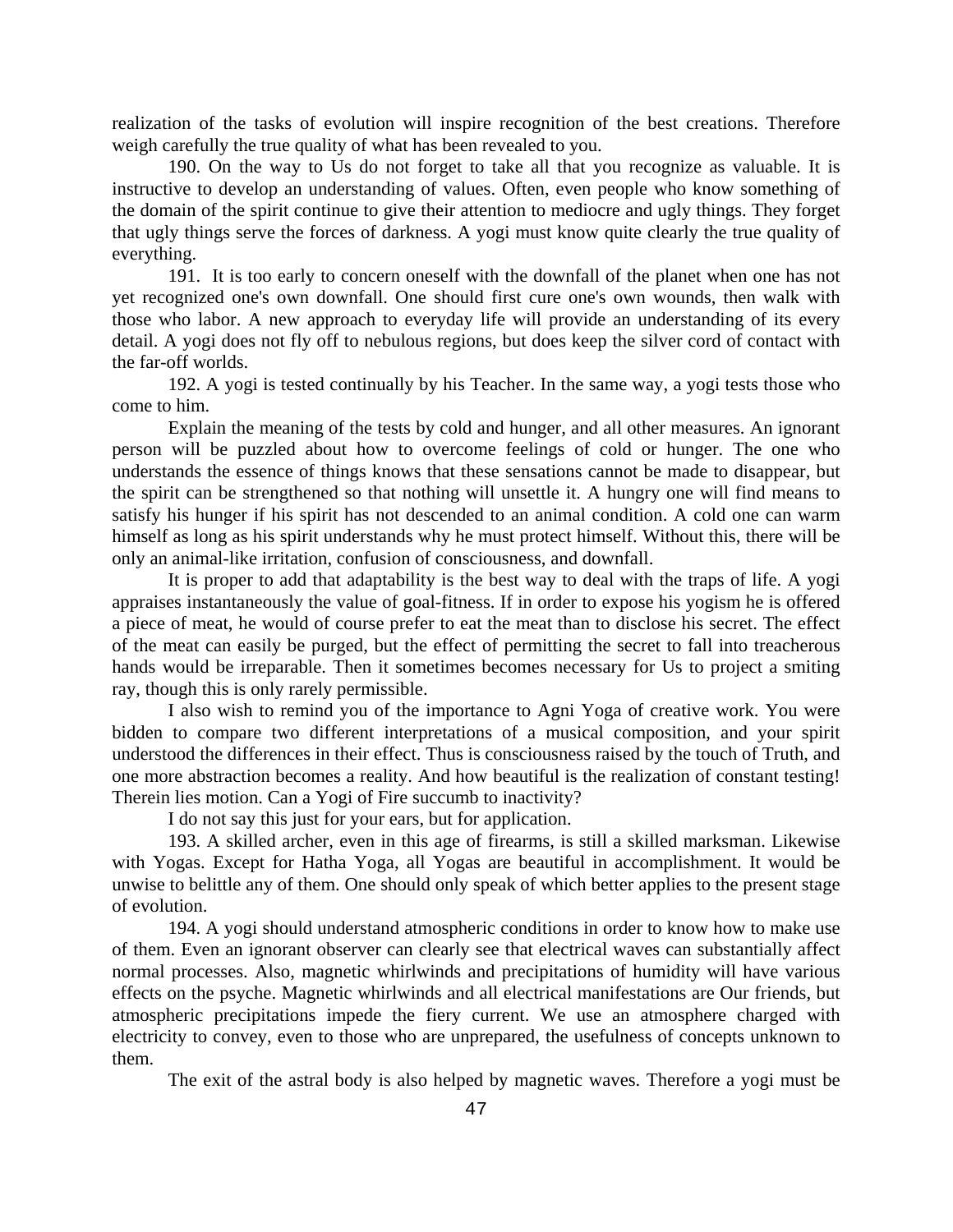sensitive to all the unseen processes of nature. For this the yogi needs, first of all, contact with *prana*. Windows should not be closed, except perhaps when the humidity is overly dense. Long, warm baths without abrupt movements are useful. Generally, abrupt movements disturb the motion of the aura and We avoid them. A speedy rhythm does not disrupt one's link with the atmosphere, but convulsive movements wound the aura, like needles.

Many atmospheric observations can facilitate the building of the future. But unfortunately, one must recognize that even mosquitoes know atmospheric conditions better than men. Yet people think that by claiming the title of king of nature, they have the right to know nothing.

195. Covering the fires of the centers with layers of soma is sometimes necessary, otherwise the sharpness of outer influences would inflame the centers. Again we come to the need for balance, called by Our Teacher the golden mean, which may also be seen as the fullness of understanding.

196. You know about the harmful effects of various fuels. Therefore one should pay attention to the proper construction of fireplaces. In any case it is best not to remain long near a hearth, knowing what manner of guests the emanations of food, especially bloody foods, attract. Therefore it is better to have smoked meat and poultry, when eaten cold.

One must with equal caution guard the purity of the air in one's sleeping room. One should remember that during the departure of the astral body the physical body remains unprotected, and if the air is poisoned, the appearance of undesirable guests is unavoidable. Mint is the best disinfectant. It also aids the astral body, which leaves the physical body more often than we think. It may at times wander aimlessly, staying close to the physical body, or it may enter upon a new course of action and gain much knowledge. The imperative duty of each one is to create the best conditions for one's astral body.

Also, one should take care that no dirty water collect in the house. Indoor fountains and aquariums are usually undesirable nurseries. Besides, why torture and imprison fish and birds?

I also wish you to keep one room, or even a corner of a room, in absolute purity, dedicated to the Teacher. You can keep near the window an armchair, in which no one is permitted to sit. Also, do not admit the curious. For them, you should behave in a most ordinary way, so that their intrusiveness will pass lightly over your aura. All these counsels are salutary for Yoga.

197. One should think about Our actions and testify to their rightness. The least doubting thought will divert the arrow far from its target. Then it would be better not to touch Yoga at all. An obscured consciousness is a remainder from the animal state. Who has need of clouded thoughts? No one would want to receive obscure answers to their questions!

It is necessary to purify the current of one's spirit. But We are not chimney sweeps, to forcibly clean the channels of your spirit! Simply say that people themselves must make it possible for Us to be of help.

198. A yogi has no habits, because habits are nothing more than the decay of life. However, it is natural for a yogi to have his own way of action. It is not difficult for a yogi to cut the bonds of habit, because his state of tense alertness constantly reveals to him new approaches to problems. Inertia is the skeleton on which ignorance grows. How many kingdoms have collapsed because of inertia!

199. Our Teaching is not strong in the hands of those who do not apply it to life. Tell this to the co-workers in all countries, so that they may immediately find the means to fortify life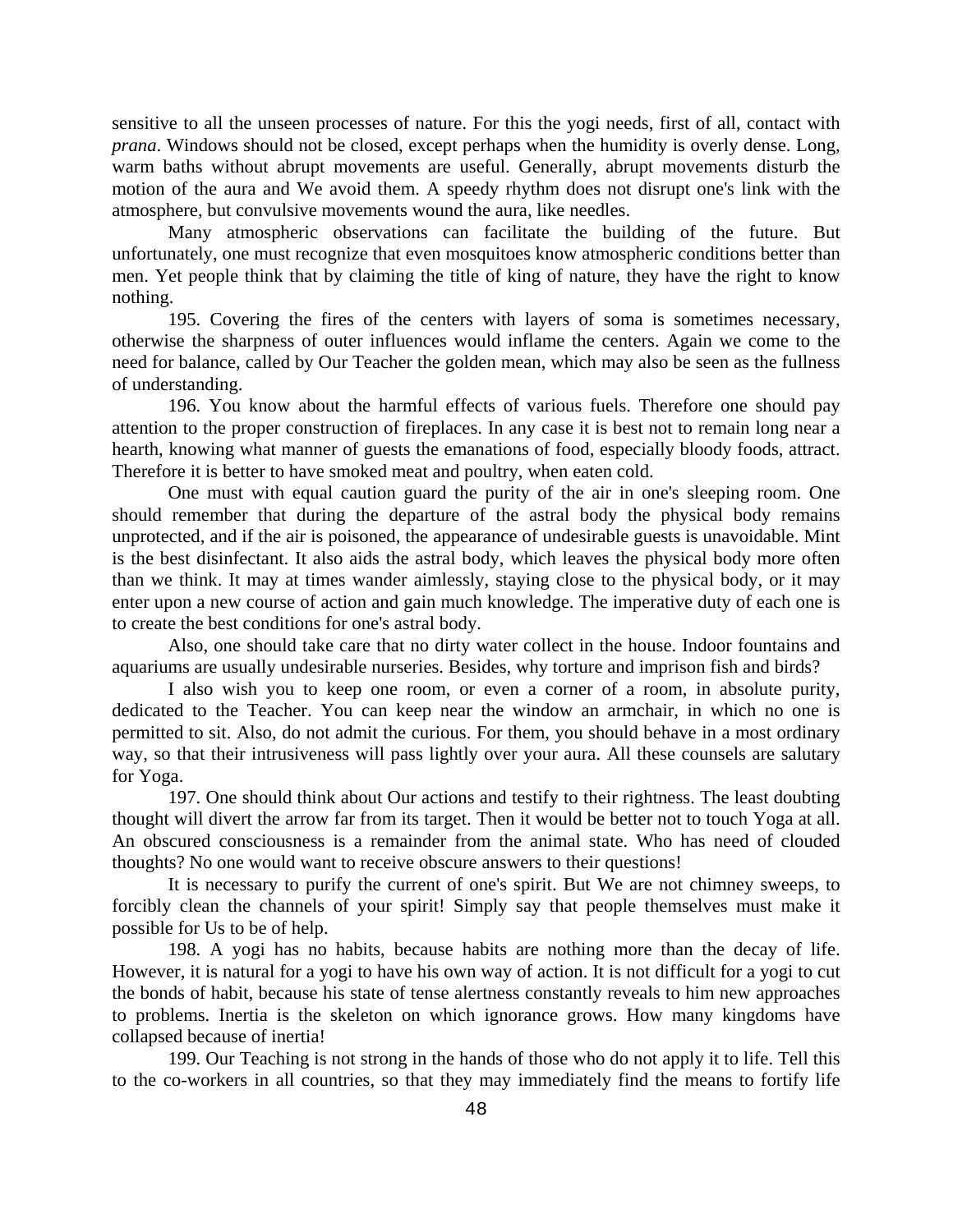through the counsels of Yoga. There are too many talkers and too few doers. I see no need for general lectures; but individual conversations are needed. Also, do not hide the difficulties or the advantages of the Teaching. Relate Yoga to world events, because a new system of life must be introduced, without which social movements will be nothing more than a masquerade of old ideas. The severe discipline of freedom can rebuild life only when a new understanding of the conscious use of psychic energy enters into everyday life. Repeat that a new understanding is needed for application in life!

200. Revelations are only for the few. The crowds will not know of the turning of the ship; and in the morning they will ask, "Where did the sail disappear to? Why is the shore so empty?"

"Because you did not notice the loading of the precious cargo, and you slept through the east wind at dawn."

One cannot speak openly to the crowd, because at the approach of the morning light it still hears the voices of night. One can strike the hydra of ignorance only with a blow unfamiliar to it. It is the yogi's duty to learn to strike unfailingly.

He who strives unceasingly for the higher knowledge will be unwaveringly vigilant. Whom else can one call a warrior? And whom a plowman? Who is a guide? A yogi should be called by all these honored names. But the time will come to reveal the field he plows. Who can measure its cubits when the field of the yogi is space? Who can point out the yogi's victories when their fires are glowing within him? Who can number those saved by the yogi if he guides them without even asking their names?

201. There exists the false impression that a yogi possesses unfailing health, as it is usually understood. But can a sensitive instrument be made from a sturdy log? Does not the value of the strings of the *vina* lie in their ability to resonate to the finest intervals of tone? Equally resonant is the sensitive apparatus of the yogi. Indeed, to him alone are known the indescribable fleeting pains, which, like the tuning of the strings of the *vina*, transform his being.

One must understand that We will not claim that the path of Yoga is without danger. How can one avoid pain during the transformation of one's centers? The fire of cognition always burns hot.

You know by now that what is said here is not abstract symbolism. All the usual names given to these pains are useless, so long as science does not hasten to understand the significance of psychic energy or spirituality. The farther people are from an understanding of the dangers of Yoga, the farther they are from unity with the Highest Consciousness. Random flights of consciousness are of no value. What is needed is an incessant song of soaring. The *vina* may not always be sounding, but its tuning is kept harmonious.

Those who seek Yoga only for their health should instead partake of a glass of wine and discuss lofty ideas without applying them to life. For the health of a yogi rises and falls like the wings of a soaring eagle. The eye of the yogi sees like the eagle's eye, which you already know. The calm of the yogi is like the tensed power of the ocean.

202. The health of the yogi is comparable to the tuned *vina*. The same may be said of the work of the yogi—at times resounding, at times silent, always wrapped in the garment of goalfitness. The aim of the yogi is to fill space with beneficent affirmation and to direct energy to wherever Truth has been debased.

Can one criticize a yogi for arriving suddenly, or for departing without warning for long periods of time? Attachment to a particular place must be abandoned. Only thought and action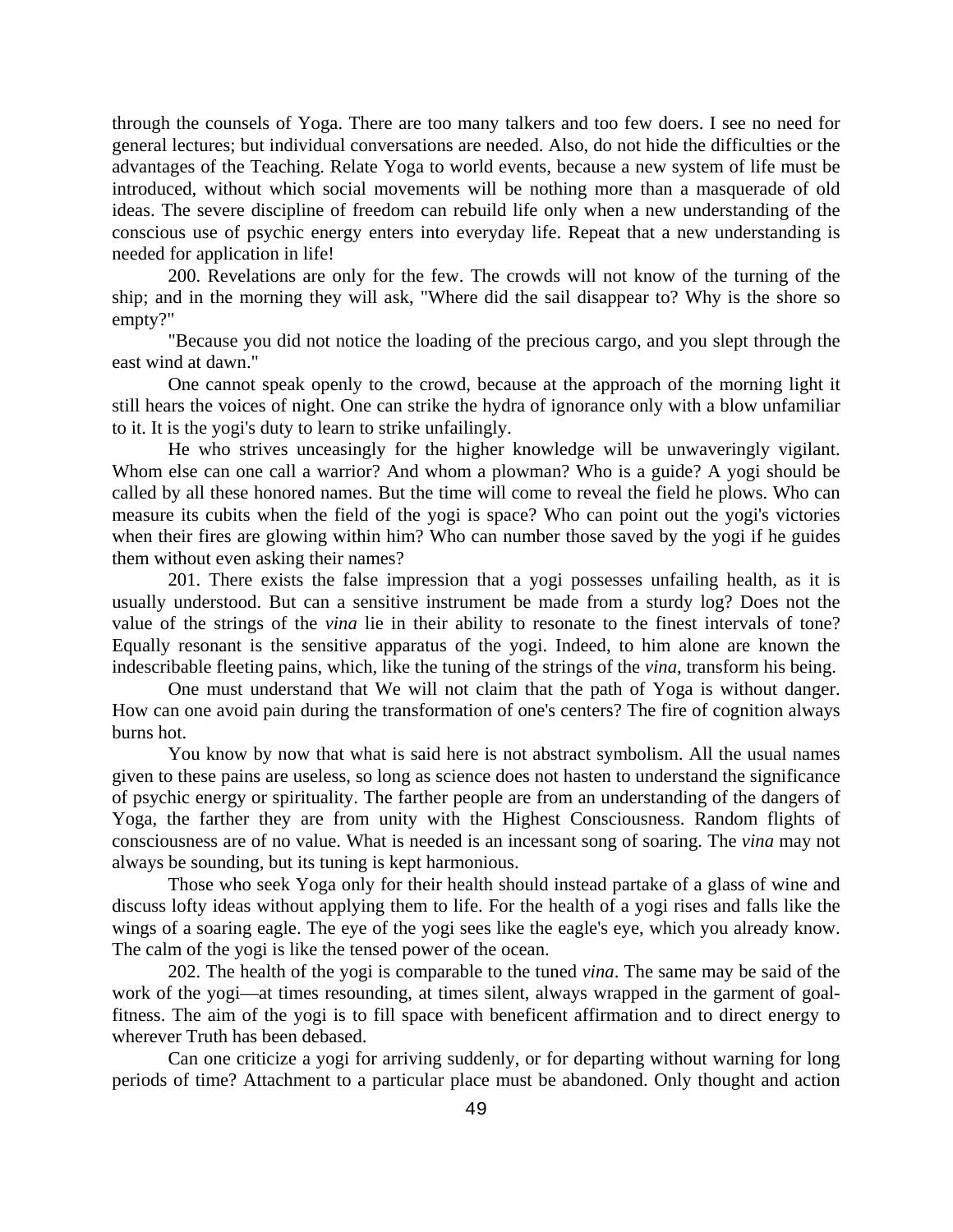should decide the earthly dwelling. Therefore traveling will always be an inseparable part of Yoga. How else can be born a sensitivity to the need for change? Where is independence tempered, or the solitude of realization? The yogi's work reverberates, and gains its expansion from space. A yogi must be familiar with space and be able to bring the word of space to the people of the world.

203. Those who seek out the yogi for instruction in the Teaching will not be of equal worthiness. A yogi must be able to understand who comes by accident; who may become a pupil; who may in the future become a pupil-teacher, learning to perfect himself by helping those who come to him. It is worse for those who involve themselves in the Yoga and then try to return to their old life. Truly, it is easier for the astral body to return into the clutches of the physical body than for one who has acquired even a grain of knowledge to return to the darkness of ignorance. Warn those who want to know about Yoga. We cannot permit people to keep their delusions.

204. Many dream of acquiring the shield of the yogi, while finding it too troublesome to forge the needed sword. But the ability to strike cannot come through watching another wield his sword.

205. "Awaken, slumberer!" People love to repeat this call. It is especially amazing when this is repeated by those who are themselves slumberers, and who continue to sleep. Some sleep for years; some sleep through an entire life; some occasionally fall into sudden slumber and drowsily repeat thoughtless words uttered by others. Let us not speak of the occasional passersby; even those who are already on the path are subject to spells of animal sleep. Then it is the task of the Teacher to awaken them, even, if necessary, by a stroke of lightning. Indeed, sleep can easily lead to possession.

Blessed India! You alone have guarded the concept of Teacher and disciple. The Guru can pilot the ship of his disciple's spirit. The Guru can dispel the attack of sleep. The Guru can raise the drooping spirit. Woe to him who has dared to lay false claim to someone as his Teacher and who then pronounces light-mindedly the word Teacher while actually honoring only himself! Truly flowers the spirit that has understood the path of ascent, and he fails who droops in uncertainty of thought.

One can ask a Hindu boy if he would want to have a Guru. No word is needed in reply, because the boy's eyes will shine with desire, striving, and devotion. The fire of *Aryavarta* will burn in his eyes. The stream of the *Rig-Veda* will flow on the slopes of the mountains.

Who can describe in words the entire succession of Teachers? There can be a realization of it as a serpent of knowledge; otherwise lacking this, there is only darkness, sleep, and obsession. There is no need to terrify, but one should tell all who have approached the Yoga, "Your support is the Teacher. Your shield is devotion to the Teacher. Your downfall is indifference and duplicity of thought."

He who smiles alike on the friends and the foes of the Teacher is unworthy. He who betrays the Teacher, even if only by reticence when speech is needed, may not place his foot on the threshold.

206. You have received the signs of Yoga on the heights. You saw for yourself that neither the cold nor the altitude injured your health. How then can one who has not conquered the cold endure the supreme tremor? How can one contemplate the far-off worlds when fearing even the heights on Earth? How can one think himself a freed spirit if any passing sensation of hunger is not conquered? An over-full stomach is a sign of the cessation of ascent, though a right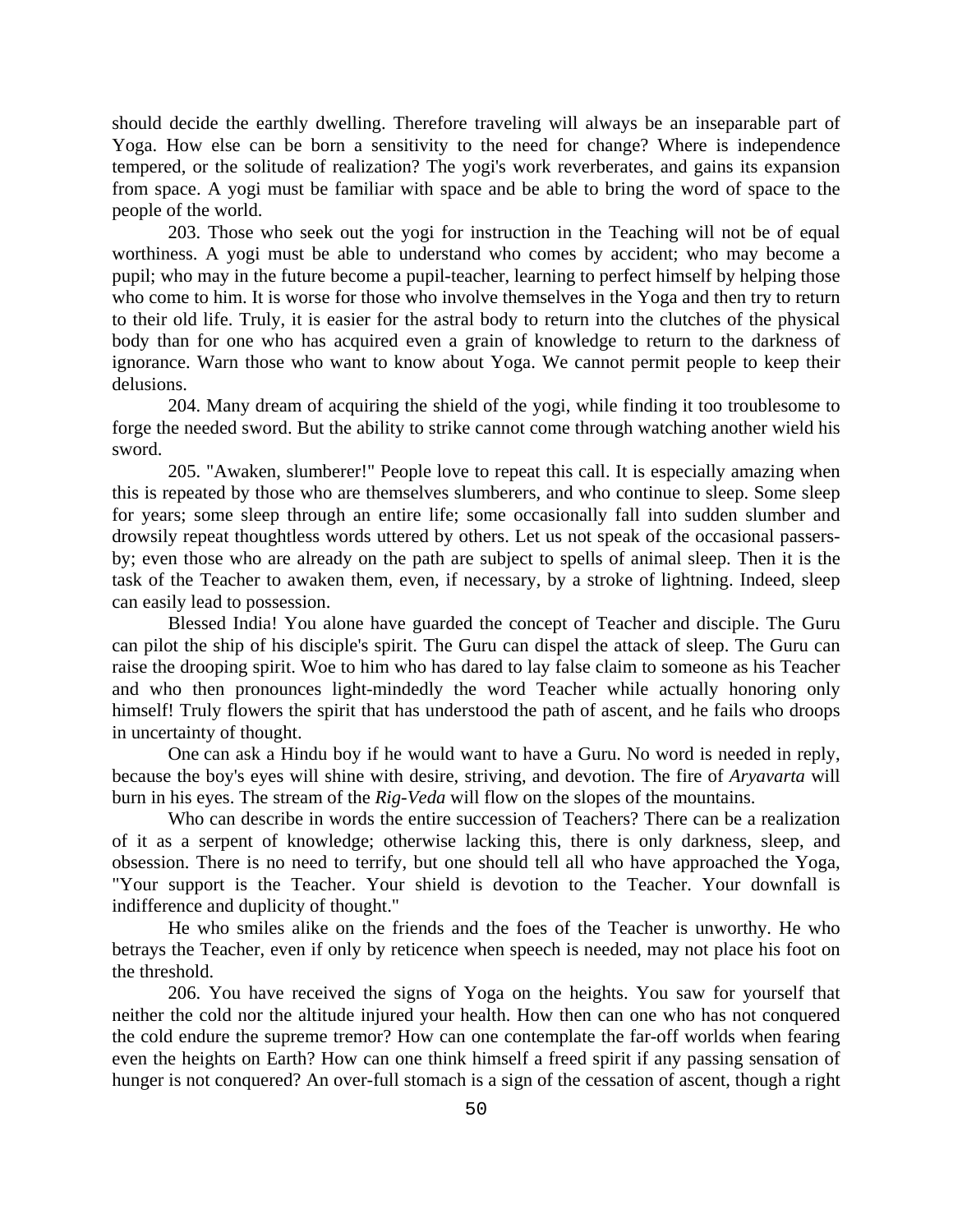measure of involvement in earthly life must be maintained.

Yoga provides many advantages related to cosmic consciousness. Yoga provides a spatial current and Our aid in all useful actions. An understanding of cooperation gives the only true approach. It is most important to understand the Yoga in its practical application, in order to give Us the possibility of responding in a practical way.

207. *Amrita* consists of the accumulations of the finest energies. What else should we call the saturation of the yogi's striving with all those properties that we have already spoken about? Each striving of the yogi is imbued with a priceless combination of energies. Let us call this combination the discus of striving. The strivings of the yogi rise precisely as does the luminous disk of the sun. No actions of the yogi are without purpose; otherwise he could be compared to a man who without purpose has climbed to the summit of a mountain and gazes about in amazement. But the yogi acts, and the action itself is transformed into beauty.

The disciples of a yogi learn to act in the same way, from the first moment of understanding. It is especially important for the pupil to control himself in the Teacher's absence. Often, just at such times, because the concept of the Teacher is still unrealized, the disciple's imprudence permits excessive freedom, and thus the way to *Amrita* is closed.

208. The laws of energy awakened while one follows the path of Agni Yoga act inevitably and with precision. No one who has stepped onto the path of Yoga can deny that his life was fundamentally changed by it. His life was either expanded broadly or was diminished, depending upon the qualities of his spirit.

We say to all, "Accept the full Chalice of *Amrita*." But freedom of choice rests with each one.

209. Be cautious with a tuned instrument. It is like a torch in the dark. Disturb it, and you harm yourself. For its path between the worlds is inviolable. And the yogi's striving shines like the sun. His path is not easy.

210. It is said that a yogi has no desires; actually, he is filled with striving. A desire is not active, because it creates expectation, and expectation is the mother of passivity. Striving, on the other hand, is a generator of motion, leading to ascent of the spirit. It is said that the yogi knows no love; but in truth, he is full of compassion. People think of love only as constricting bonds. But compassion is boundless, a co-worker of Truth. It is said that a yogi is endowed with inexhaustible powers; however, like a diligent gardener, he must tend his own plants in the garden of opportunities.

211. The Druid Mother safeguarded against distortion the teaching entrusted to her. So shall the Mother of Agni Yoga safeguard the Teaching from malicious misrepresentation. However difficult the fiery path of Truth, service in vigilance permits no treason. The sun-sword does not falter in the hand nor does the knee bend to untruth. Thus must be understood the Teaching that brings with it the forging of a new life. It says: "You have heard; you must understand that from this moment you have accepted responsibility for any distortion!"

212. Rejoice! rejoice! rejoice! For the yogi must know the wisdom of joy. The teaching of the Blessed One is to safeguard the joy of spirit. He who feels the presence of the spirit already rejoices in recognition of his boundlessness.

213. It is especially difficult for the spirit who has developed new possibilities but who, because of external circumstances, is unable to express himself. The closest example is that of a covered cauldron, boiling in the Fire of Space. Applications of cooling currents are then needed. The Fire of Space, which makes even stones red-hot, has an unbreakable bond with the channels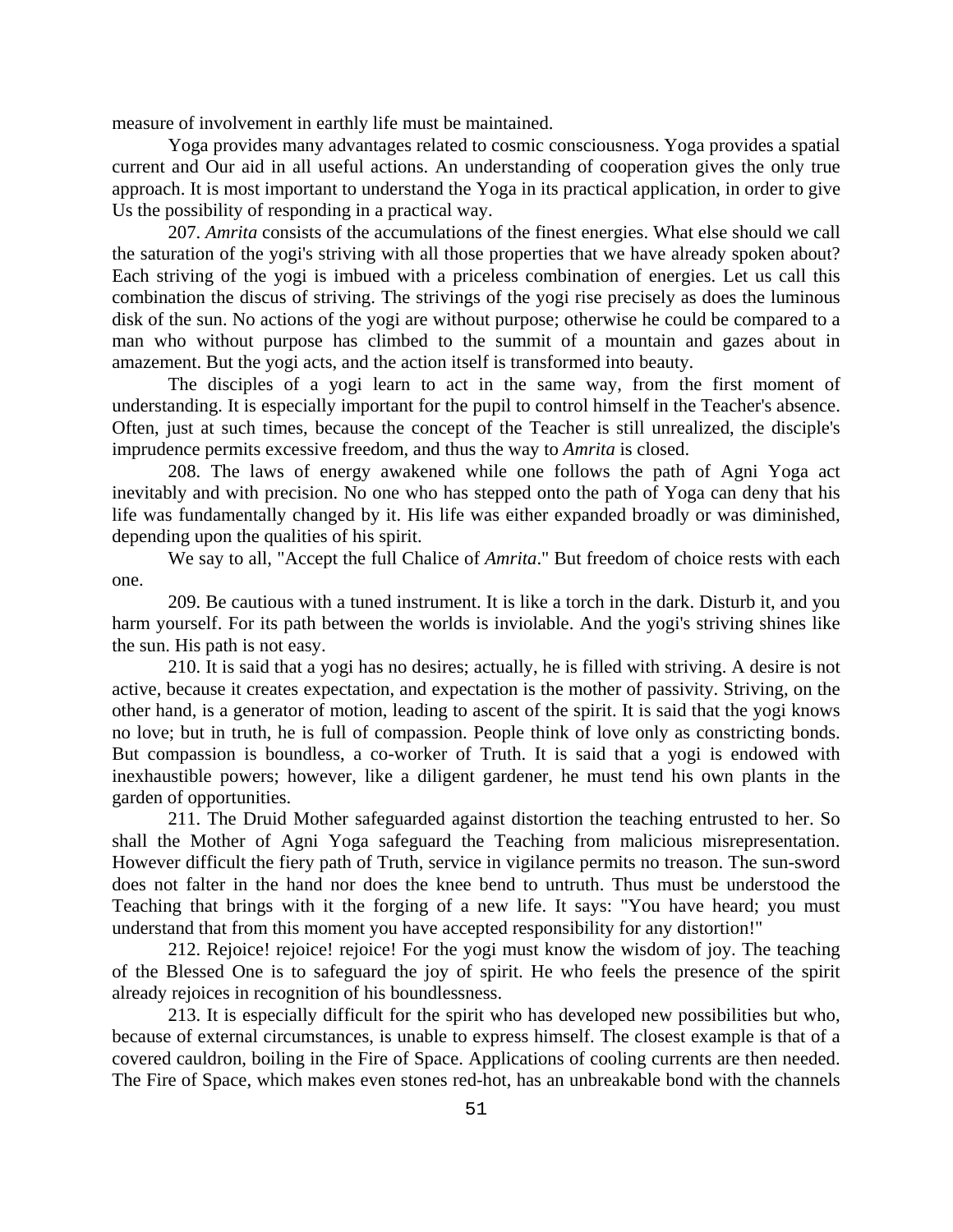of the centers. Therefore the Teacher says to even the most self-sacrificing yogi, "Caution!"

214. The crystal of *Materia Lucida* can be seen only rarely in such a size as was made visible to you. For this, there is needed a special converging of magnetic currents. The crystal seems in some way to be attracted by the Stone. It sharpens the center of the third eye, and also serves as the substance for astral construction on the highest plane. The crystal relates to the finest energies and also to the energy promised to humanity—if humanity is willing to accept it. The light of *Materia Lucida* can be intensified infinitely, and will provide illumination, which, without requiring the consumption of any material, can assume any form. This is a challenge that can be met, but the desire of humanity is first needed. Without it, access to the currents of finest energies cannot be given. The power of these energies is linked with psychic energy; hence each abuse is destructive.

It should be remembered that not only for illumination but also for healing is *Materia Lucida* irreplaceable. It will be the best remedy for calming the nerves, for it is a bridge between the psychic energy of humanity and cosmic energy, the reservoir of which is inexhaustible.

215. An angry person is like a bull. But the one who strikes a blow for justice is like a luminous spirit. When will people comprehend the wondrousness of becoming like the Highest Beings? As yet, they are abashed at this thought.

216. This is why it is important, especially at the present moment, to direct attention to Agni Yoga. In each century there is a powerful awakening of psychic energy in humanity, but usually this beneficent indication is not understood by people.

Let us take an example. At the beginning of the nineteenth century there rose a tide of romanticism without, however, an understanding of its essence, or, properly speaking, without heroism. In the middle of the same century the world became enveloped in a negative materialism, failing even to study the true properties of matter. The close of the century was given over completely to decline, even though a reassessment of values had been indicated. The beginning of the present century was marked by war and national upheavals, although the recognition of psychic energy pointed toward the conquest of other worlds. Thus by free will were the destined values perverted. In the middle of our century there will flash forth signs of new, as yet unmastered energies, and again people will scurry about in false directions. Therefore it is time to give the signs of the true path to those who can see. Let them have enough time to familiarize themselves with it, remembering how little time is left.

217. Do not be too hasty in choosing disciples. Apply three tests to the approaching ones, so that they may reveal themselves unsuspectingly. Let the first test be the affirmation of the General Good; let the second be the defense of the Name of the Teacher; let the third be the demonstration of independence of action. If one, during a task, begins to threaten—reject him. If one whispers around the corner—reject him. If one thinks that he is overburdened—reject him. I do not speak about traitors. By the ways in which their tasks are performed, you will know the tested ones. Freedom of will abides in all, and the planet itself is in the power of the human spirit.

218. When we speak about the subtlest energies, we should know the signs of their manifestations. The word "subtlest" indicates that the quality of their effect will differ from that of ordinary manifestations. The highest energy is the least perceptible. It is the consciousness that controls the power of the universal energy. The consciousness of space permeates the brain substance. This process cannot be demonstrated; it cannot be measured. Thus the spokes of a wheel rotating at a certain speed appear motionless, and it is only the movement of the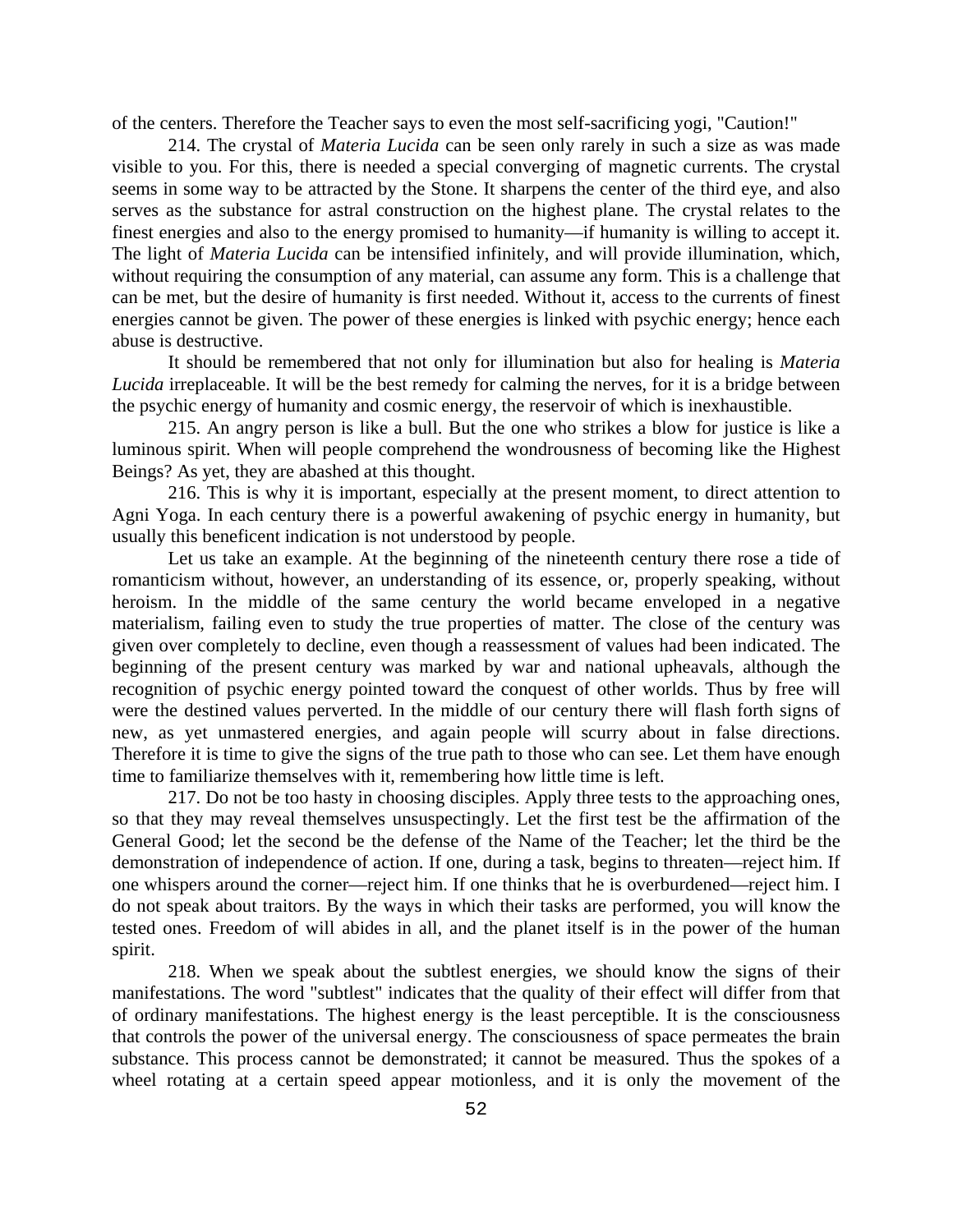surrounding atmosphere that indicates the degree of tension. Likewise, in processes involving the finest energies, the effects are visible only from afar. Just as colorless cyanic acid is undetectable to the eye, yet shows powerful effects, so does the energy of consciousness invisibly begin its striking action and reveal its effects in the surrounding waves of space. Likewise, the finest vibrations of radiant matter are hardly perceptible, yet are blinding in their gross manifestations.

The same law is evident in other processes. Let us take as an example the way in which people are influenced. A speech is made and the crowd is quickly convinced, but the later effects are much less evident. Nevertheless, one cannot affirm that the first effect was the strongest. It is quite possible that the people's consciousness was changed and thunder was replaced by silence. And the power of silence has already been spoken of. Thus new, quite understandable circumstances are invisibly formed. Ordinary people notice them only in their finality, but a yogi can perceive the entire process of formation in all its subtlety. For a yogi, the saying "nothing is accidental" means that a rainbow of influences exists. The formations are stratified in many colors, and it is valuable to remember this. As in chemical, so also in psychic achievements do we take care to avoid unchanging methods. Monotonous uniformity cuts off a multitude of possibilities. Each seeming unexpectedness produces a new pattern in reaction to the subtlest energies. What benefit can we bring to evolution if we do not understand the multiformity of influences?

219. What can one call an Agni Yogi? Certainly, a supporter of Truth. The perceiving of Truth is as natural to the Yogi as light is to fire. The growth of sensitivity in a yogi cannot be described; it sharpens the five known senses, and also the seven senses related to the astral body, which can only rarely reverberate within the earthly shell, like a resonator. Thus, one should pay great attention to the feelings of an Agni Yogi. From them comes Truth, like light from a flame.

220. Agni Yoga is not just the progressive development of human ability; it leads one to a balanced contact with the fiery cosmic energies that reach our planet at the prescribed time. This fact must be clearly understood, otherwise a succession of sicknesses will spread, and their treatment by external measures can only lead to disastrous results.

How can one be cured of these fiery illnesses? The inner fires must be utilized as a useful, psychically active force. How can one cure the pains in the spine that are caused by the awakening of *Kundalini*? He who knows will welcome the pains and relieve them by rubbing in mint. How can we stop the burning of the third eye when it begins to function? Is it not wiser to help its development by shielding it from the sun? Long ago people knotted their hair on the crowns of their heads in order to protect this channel. Can one stop the movement of the solar plexus when it begins to rotate? Any forcing of the solar serpent can result in injury to the brain. Equally dangerous is any interruption of the functioning of the center of the Chalice. Of course, any poisoning by narcotics, such as opium, will stop the movement of the centers; but then, decapitation would be even simpler!

One can imagine what confusion would be caused by these inexplicable movements of the centers if we did not think of them in terms of psychic energy. Strange as it may seem, a study of the physical traces of imperil can lead to an understanding of the accumulations of psychic energy. One can observe the traces of imperil in any nerve channel. But it also can be noticed that, around the granulations of this poisonous viper, is gathered another substance that absorbs it—accumulations of psychic energy are found there too, because each energy has its physical crystal.

Whoever has seen the crystals of *Fohat* and *Materia Lucida* knows how visible are the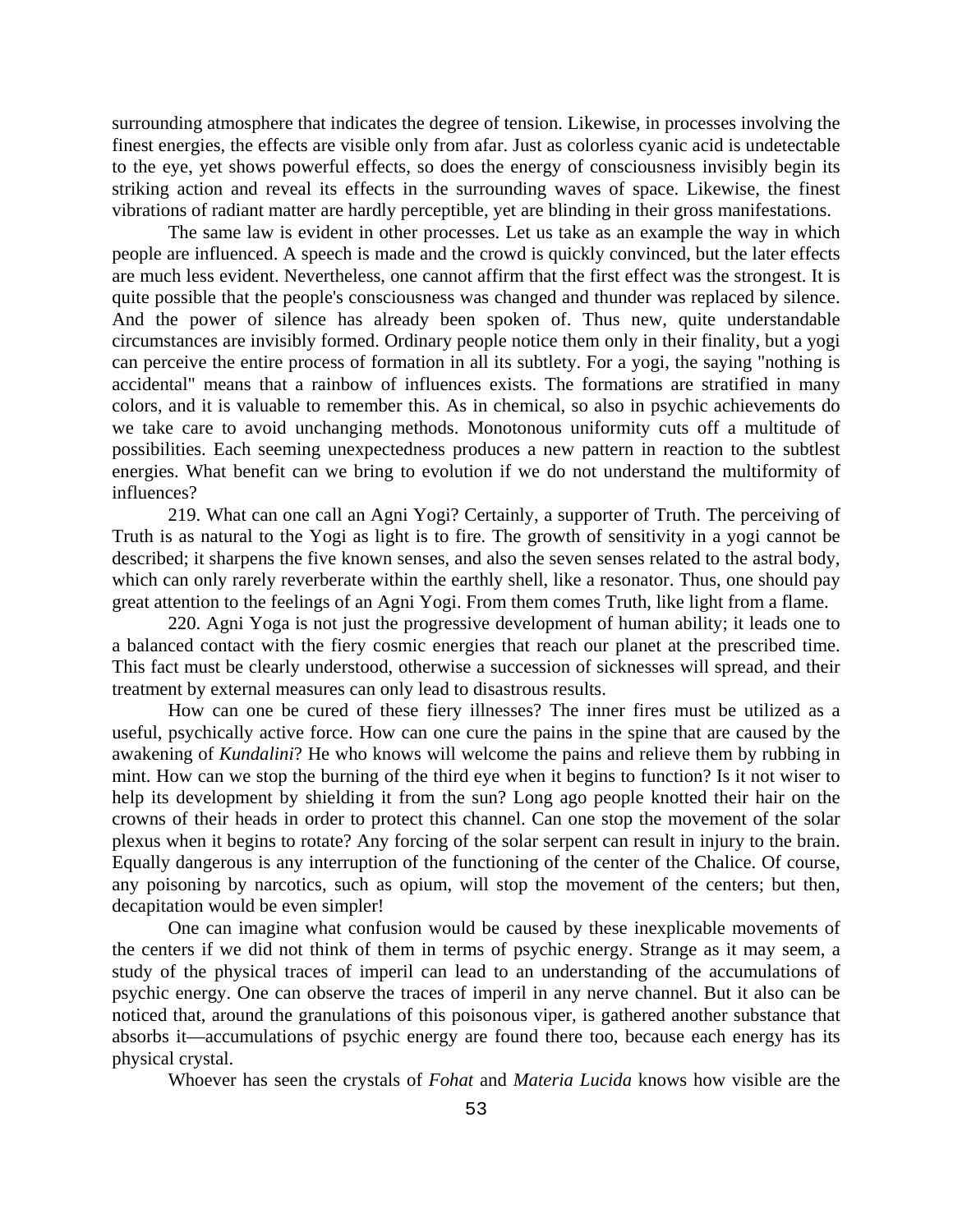crystals of even the most subtle energies. The true direction of research will be towards the study of both the physical plane of energies and the invisible energies saturating space. The way of the metaphysician has not brought meaningful results, and the alchemist is resting in his coffin. But chemistry will uncover tangible reality when it reaches a true understanding of psychic energy and all-binding fire.

I consider it necessary for Us simply to provide opportunities, for freedom of the will must not be violated. Whoever wishes to will understand! Explicit formulas should never be given. There must be room for free will.

221. The accumulation of imperil has been shown to you. It is precisely that poison which causes much trouble to people. Do not forget that meeting with even the grossest ignorance is not worth provoking one drop of imperil. Indeed, imperil does not remain only within; it evaporates and permeates space, for the purity of which we are all responsible.

222. Free will is a subject that is interpreted in many ways. One sees it as willfulness; another as irresponsibility; a third as the madness of the ego. Only the one who has gone through the discipline of spirit can realize how strict the reality of freedom can be. The abuse of freedom is a festival of ignorance. People cannot reconcile themselves to the Hierarchy of Knowledge, nor can they respect discipline of the will. But is any Yoga possible where there is no responsibility for one's will? Each yogi wields his sword directly over his own heart; to that degree is he responsible for every action of his will. The consequences resulting from the will of a yogi may be indescribably severe, but he has chosen them consciously. Thus, one can see the yogi as a tireless warrior, always on guard.

Whoever is sure in his will—let him enter!

223. Claws do not frighten you; roaring does not terrify you; animals wag their tails and stand ready to serve you. Thus precisely, the path of Yoga transforms dangers into fiery blossoms. When I advise you to preserve your earthly cumulations, I mean only the armor of your spiritual strength. We condemn waste. Each accumulation is a step toward freedom. But where shall we set the limits of permitted accumulations? By straight-knowledge and experience, the Teacher will confirm what is permissible. A yogi is able to do everything, but not all is permitted to him. Where then are the borders of limitation? A yogi's responsibility is to his spiritual accumulations, for they are his only treasure. The rest is nothing more than the arms of the warrior, returned to his commander after the battle. About this there can be no doubt.

"Lord, take my weapons, my shield and my smiting sword. How weighty seems my helmet, which in the battle was lighter than a feather! My anklets fetter my steps and my gauntlets are like shackles on my wrists."

His Commander will reply, "Each weapon is meant for certain battles. Lay aside thy now-useless arms. They shall be given to one who succeeds you in this stage of thy spirit. Each battle has its appropriate arms. Thy sword is now too short for thee; therefore I give thee a spear of light and far-flying arrows."

Whoever has seen his enemy at sword's length will know how to shoot the arrow of victory. But many warriors do not know which weapons are appropriate, and therefore fall before the enemy's stroke. He who has succumbed to the enemy's stroke through incaution merits no honors. This rule of battle applies to every yogi.

224. The subtle body of the yogi, when liberated, visits different planes of existence. Flights into space and descents into the depths of the planet are equally possible. A study of planetary cataclysms will provide an understanding of the stratifications of life. It can be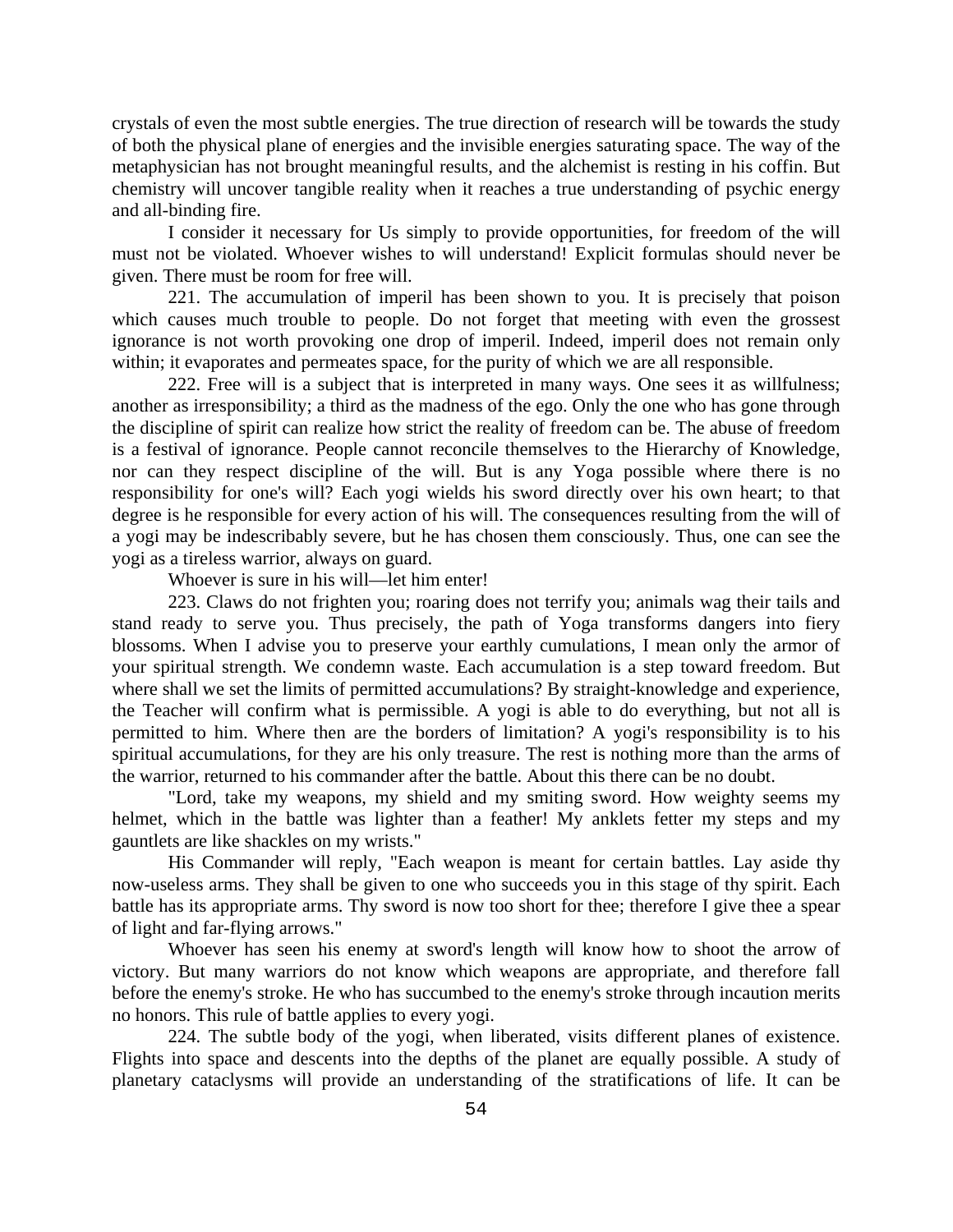observed how animals became fossilized when caught in a mineral flow. When moving through the subterranean channels, the yogi can see to what extent the foundations of our planet have become worn out. Thus the spirit of the yogi becomes familiar with the conditions of ancient formations, and afterward nothing can appear to him as stable or complete. Such a realization is needed for the progress of the spirit. A striving toward perfection will come through an understanding of imperfection.

225. It is a mistake to think that the ascent of consciousness can be accomplished by attainment of supernatural exaltation. As below, so above: labor and experience everywhere. Consciousness nurtures the growth of the subtle body. Even the slightest sensation contributes to the texture of the subtle body. It is precisely this that is usually overlooked by people. They think that one great action can compensate for a succession of small, petty deeds. But who can say what is great and what is small? All actions of a yogi take into account the most detailed considerations. One can see keen observation and precision in every act of a yogi. In his actions, no prejudice, no useless habit is permitted. He walks like a lion. He strikes unhesitatingly, but does not crush what is unworthy of notice, or too weak to threaten. Thus, one must evaluate the true meaning of one's every action.

One must not delay until tomorrow the planting of a new garden; only immediately and without delay can one strengthen the nursery of consciousness. The gardener studies each new root found in his garden. And for the yogi, each thread of consciousness will be a thread to the far-off worlds.

226. A yogi in his labors is like a stonecutter, or a goldsmith fashioning the most delicate work. A yogi is indeed like a goldsmith, who can fashion with the finest touch an intricate design. Likewise, a yogi can pierce the signs of human intent that are invisible to others. He strives toward that which is usually invisible, and learns to discern the real causes of events. Experience gained through alertness is the yogi's.

Can a yogi resign from life completely? He is so close to spiritual perfection that he cannot long endure even the usual interplanetary form of existence. Yogi U., known to you, for this reason created a special form of interplanetary existence for himself. It then was recognized as being of use to humanity and was included in Our research into the densification of the subtle body. I cite this example as indication that everywhere personal conscious labor is needed.

The manifestation of corruption in the Subtle World impedes humanity from proceeding steadily toward perfection. But the Subtle World is corrupted by the earthly world; thus, the healing must begin from the earthly world. Therefore, the study of Yoga leads not only to selfperfectment but also to the improvement of the Subtle World. The yogi, by consciously changing the state of his body, achieves a greater tension in the work of the spirit. He shortens the periods of rest between incarnations, but even during his rest continuously directs his thoughts toward useful action. Thus, through incessant labor, he unites the separate worlds and affirms the realization of all that exists.

227. Each cosmic achievement carries with it the possibility of danger caused by carelessness. People can master new energies, but if they are weak in spirit the danger of possession is increased.

The problem of possession should be approached scientifically. Two aspects of existence should be remembered. First—the continuity of life through different states. Second—the influence of the will of one upon another. Thus, beings existing in subtle bodies of different levels can direct thoughts to those on Earth. This unrealized energy can aid in the unifying of the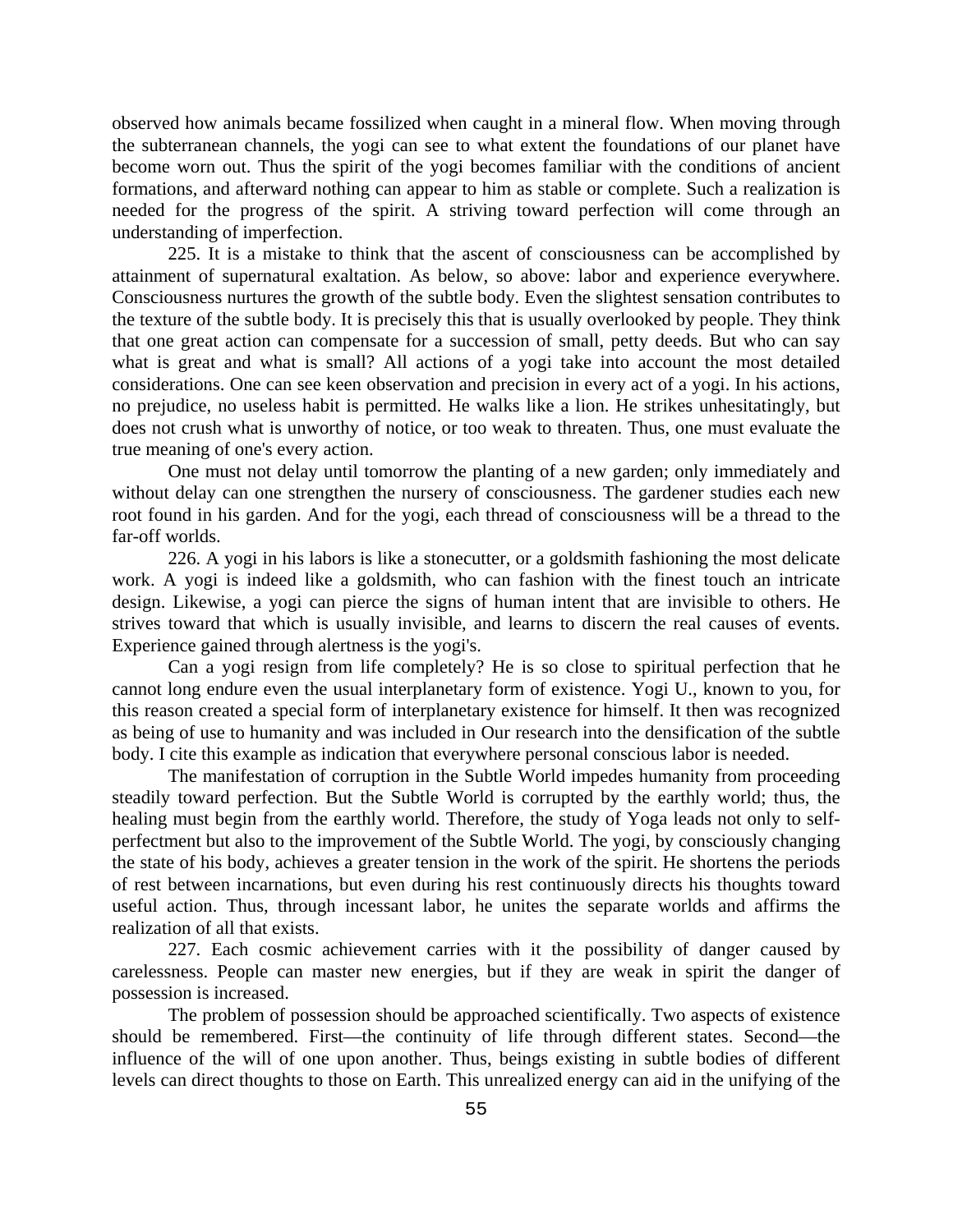worlds. However, uniting with the highest also opens the path to the lowest. You already know how much the lower spirits try to attach themselves to earthly emanations. Therefore, people should be warned about the need for steadfastness of the will, because possession is the most inadmissible condition. Only the intervention of a third will, firm and pure, can terminate this violation of the law, which affects people without regard for age or position.

It is the physician's duty to watch the sick for symptoms of possession by an alien will. If the physician is himself sufficiently pure and unafraid of calling the unwelcome guest to himself, he may apply his own will. But then, even the departure of the possessor from the patient is insufficient for a complete cure; because for a thousand days the danger of relapse still exists, and the ailing one must watch his thoughts closely. Physicians should be warned about this.

Countless are those who want to impose upon people their most degraded thoughts. But in order to save the endangered one it is sufficient to have power of will and to find the right rhythm of command. It is the duty of the yogi to eliminate harmful influences.

228. Open centers provide a channel for cosmic evolution, but mediums are like rudderless boats. All humanity must pass through evolutionary channels toward perfection. Closed centers keep people far behind. Open centers are symptoms of right development, but with them comes the danger of mediumism. A medium is but an inn for disembodied liars.

229. By making use of the magnetism of the heights and the opened centers of Sister Urusvati, We were able to study in her the crystals of *Fohat* and *Materia Lucida*, the accumulations of imperil, and the emanations of psychic energy. Consider that if the emanations of psychic energy are visible to her naked eye, then they have real substance. And whatever is tangible can be concentrated to make possible the collecting of a new vital force. Thus it is precisely through the experimental methods of the laboratory that the mastery of new energies will be approached.

Using their own natural emanations, people can create a store of new vitality. The energy scattered throughout space can be directly apprehended. This is why it is necessary to pay attention to the development of psychic energy. This is why the City of Knowledge, high in the mountains, is so needed.

230. It is necessary to study attentively the cases of so-called split personality. At its worst, it is a form of possession. At its best, it is a reliving of a former incarnation. Sometimes the spirit is so close to a former incarnation that he relives it. It is necessary to observe carefully a person with this condition, which has nothing to do with the consciousness of the present incarnation. One should not trouble him with questioning. But here, also, the yogi can be useful. He can give the command not to touch the past. You notice that We do not touch upon past incarnations except when absolutely necessary, so as not to evoke emanations of the past from *Akasha*.

231. One must not, like a carnival barker, entice people into one's courtyard. Yet, even the Great Teachers sometimes overused the Chalice of conversion, fearing that the Teaching would remain untransmitted. But each Teaching is given out in its proper time. It pervades space and emits emanations that have their effect in unexpected ways. We see that much that is broadly proclaimed is quickly swept away in the first wave of confusion. But, in contrast, it is remarkable to observe the growth that follows a quietly invisible sowing.

Often a ridiculed book is thrown away but later finds its merited attention. Also, the burning of books increases their influence. It is not persecution that one should fear, but popularity. This must be repeated again and again, for people attend too much to the voice of the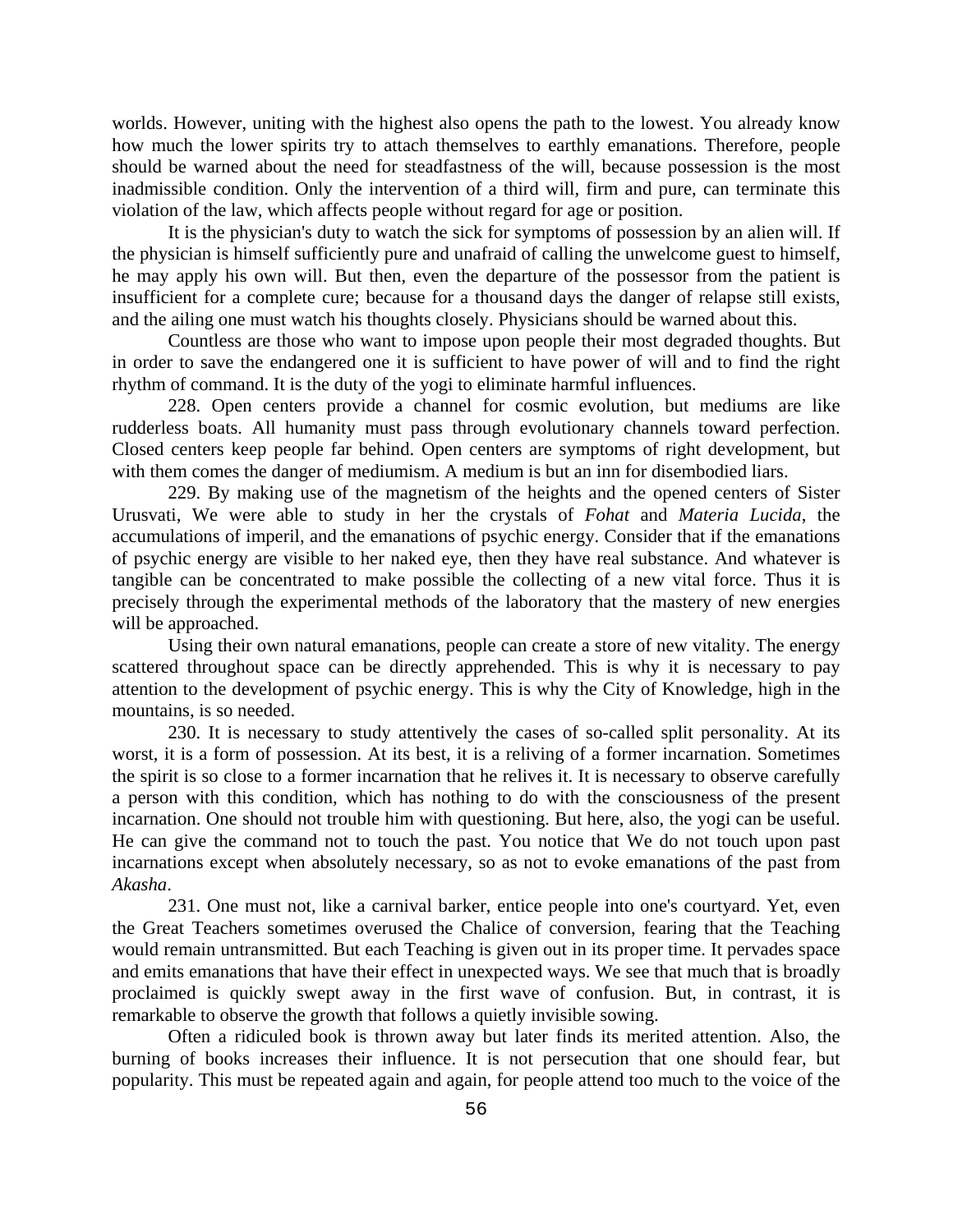crowd, and do not understand the pointlessness of groups gathering without purpose.

The yogi knows how to transmit the words of the Teaching sparingly but wisely. To broadcast everything to everyone is to inflict calamity upon space itself. Let few but vigorous trees constitute the future forest. Weedy thickets choke one another and also harbor harmful beings.

In each manifestation of nature one can study the ways of growth of the higher organisms. The conception and development of thought are characteristic of the higher organisms. Fragmentary thoughts are of no importance, but ceaseless and precise thought can, like a tree, be a pillar of the Teaching.

232. Who will accept useful Guidance? The one who has left behind all thought of life's comforts. To whom can be given arms for battle? To the one who will not desert the battlefield.

233. One should not seek afar that which is near. What irreparable harm to humanity results from the extensive searches into magic! Instead of working to improve their consciousness, seekers limit themselves to repeating formulas of others, without any knowledge of their meaning and rhythm.

What is so inimical to evolution as the petrified formulas of magic? The astral world has been separated from the physical world most of all by the ways of magic. Of course, possession is often the result of magical invocations. Mediumism is the bedfellow of magic.

The magic formulas that have been given out to the public are intentional distortions. In them some things are missing that were reserved for oral transmission. Certainly a yogi is the very opposite of a magician. A magician stands on petrified formulas. A yogi constantly inhales the fresh new breath of Cosmos. The one is old at birth; the other is always young, throughout all changes in his life. The one attempts to strike with words not of his own making; the other smites with his free thought. The one defends himself with pitiful pinpricks; the other is shielded just by the armor of his glance. Yoga has nothing in common with magic.

234. You have seen how a stream becomes a powerful torrent after it gathers to itself other streams and passes through waterfalls and rapids, merging them all into its own current. Thus also for the yogi, there is no categorizing of streams of knowledge into good and evil. He assimilates all kinds of knowledge, finding proper use for each.

One should accustom oneself to the assimilation of all kinds of knowledge. Is there any kind of knowledge that we can regard as beneath us? How can we trust ourselves if we reject information that may be needed?

235. It is correctly observed that certain pains are called sacred. Through them the spirit ascends, and there is no other way. We do not know even one instance when the consciousness was able to ascend without bodily pains. Understand how attentive one must be to every manifestation, for with each hour we can expect a transmittal of the highest energies.

236. It should be understood how, in every sense, trust increases one's possibilities. But what kind of trust is the best? And what doubt is the worst? The inner trust that needs no words of affirmation is the best. The fleeting doubt is the worst. It is not the gnawing serpent of doubt that is most to be feared, because with just one achievement the serpent can be destroyed. But the swarm of small worms of doubt requires a lengthy cure. The strongest trust can be upset neither by thought nor word. It would be better to swallow a deadly poison than to remain in the illness of doubt. He who is shielded with trust needs no other armor.

237. To reach the Teacher there is but one way—to walk without glancing back. Any thought of failure is already a defeat. The one who knows the direction of his flight is like an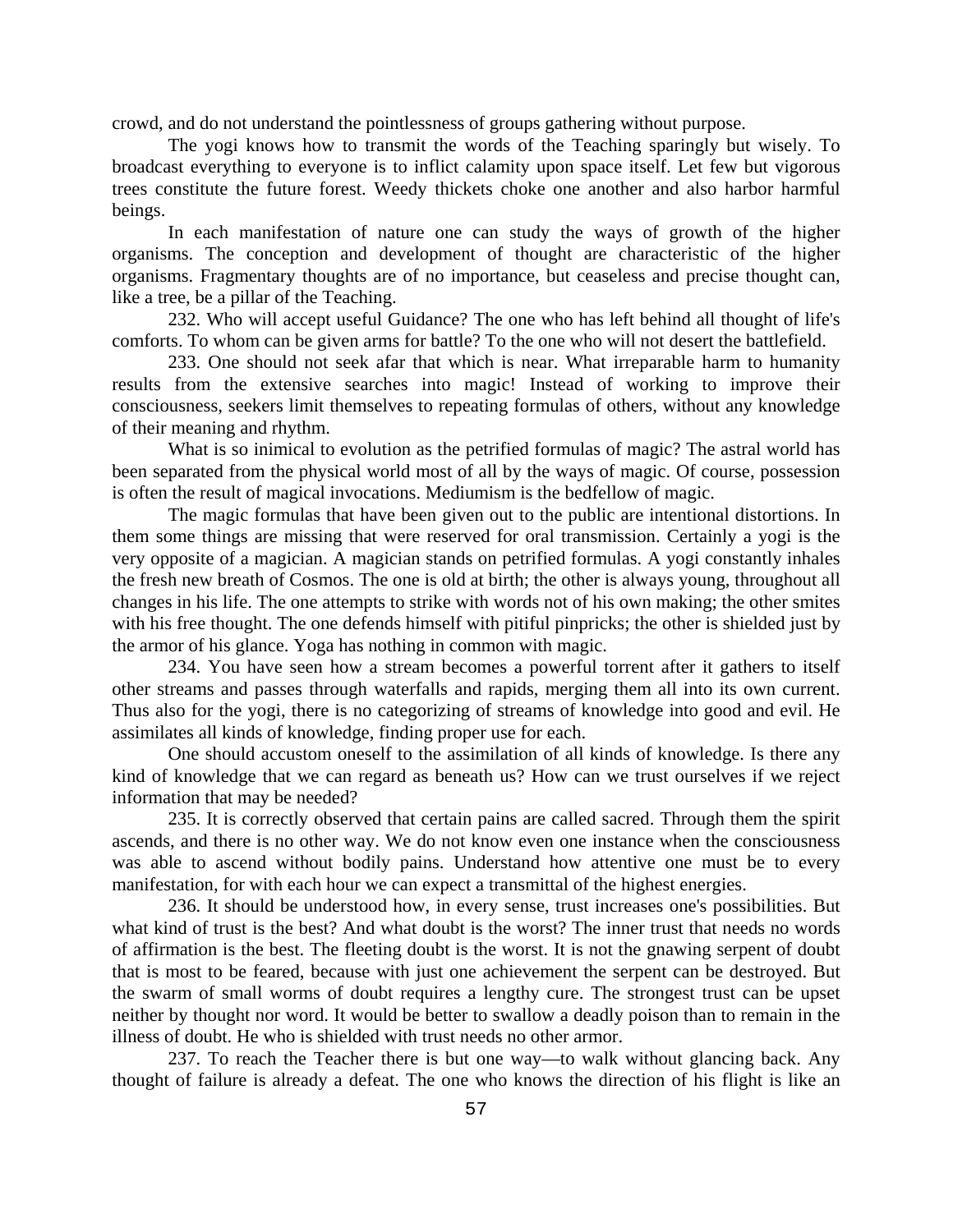eagle soaring across an abyss. You know about the magnetizing of circumstances.

238. It is karma, the fatiguing aftereffect of previous incarnations, that can bring not very savory fellow-travelers to us. But when each encounter is over, there comes relief, as when property belonging to others has been returned. No less than half of all earthly encounters take place because of past incarnations, in the way that cork figures are drawn together by application of electrical energy.

The broad influence of karma brings about many complicated levels and degrees of relationship. To resolve them, it is better to pay than to receive; for each payment terminates a debt from the past, whereas receiving binds one again.

239. One must become accustomed to the thought that nothing useful is ever lost. One must become accustomed to knowing how many dangers surround one. One must become accustomed to the realization of the burden of knowledge. Buddha taught his son to maintain joy, because this is a most difficult challenge on Earth. It is better to suffer the burden of knowledge than to remain isolated from reality.

240. One should examine all ideas about death. Setting aside those who think of suicide, if a life is dedicated to labor, is there any advantage to having a lengthy life in one body? No, it is more useful to divide the time into several experiences. Economy of energy is a fundamental principle of the universe. To enter a new house filled with fresh air is to open the opportunity for new accumulations of experience.

One duty of a yogi is to dispel excessive awe of death. One can retreat to such a state of limitation that just moving to a neighboring town becomes a major event. Worse, one could fear to move from one room to another, and even a change of garment would present difficulties. People who fear change fear death most of all. They fear to think of it, and think of the present moment as an ultimate condition. Even the skin on our body is constantly renewed, yet we do not summon grave-diggers to bury the shed epidermis. Then why not draw a parallel from the microcosm to the Macrocosm, recalling all that is said in the *Bhagavad-Gita* about the indestructibility of the spirit?

241. Can a yogi feel fatigue? Of course he can; he can even become ill. But he will know that a new store of energy must then be gathered. He will know where energy was overspent and will, without losing equanimity, make use of valerian and musk.

It is a joy to know that our bodily apparatus can obtain the needed restorative energy. Fatigue from the past is happiness for the future. A new reinforcement of energy is always an advance over the past. This means that fatigue is our friend. It is because of it that the wise serpent sheds his skin. The serpent knows that the success of this regeneration depends on rest, and does not strike during the new growth. Therefore, the person who knows what in him is fatigued will wisely prescribe rest for himself, summoning other of his centers for his work.

242. It is painful to think that only a few people are filled with the desire to give all, to give to space, to give to the invisible worlds, to contribute truly to the knowledge of those whom they do not even know. For these few, such a broadening of concerns from ordinary life leads to new thinking.

Existence in space is not easy. For the blind soul it is an impenetrable wall. When the way leads away from city streets, the heart will be able to endure the impact of poisonous substances. Otherwise, it is incalculably difficult to accommodate both the earthly and the eternal.

243. All reality is built according to the laws of space. Thus, the moments of inception of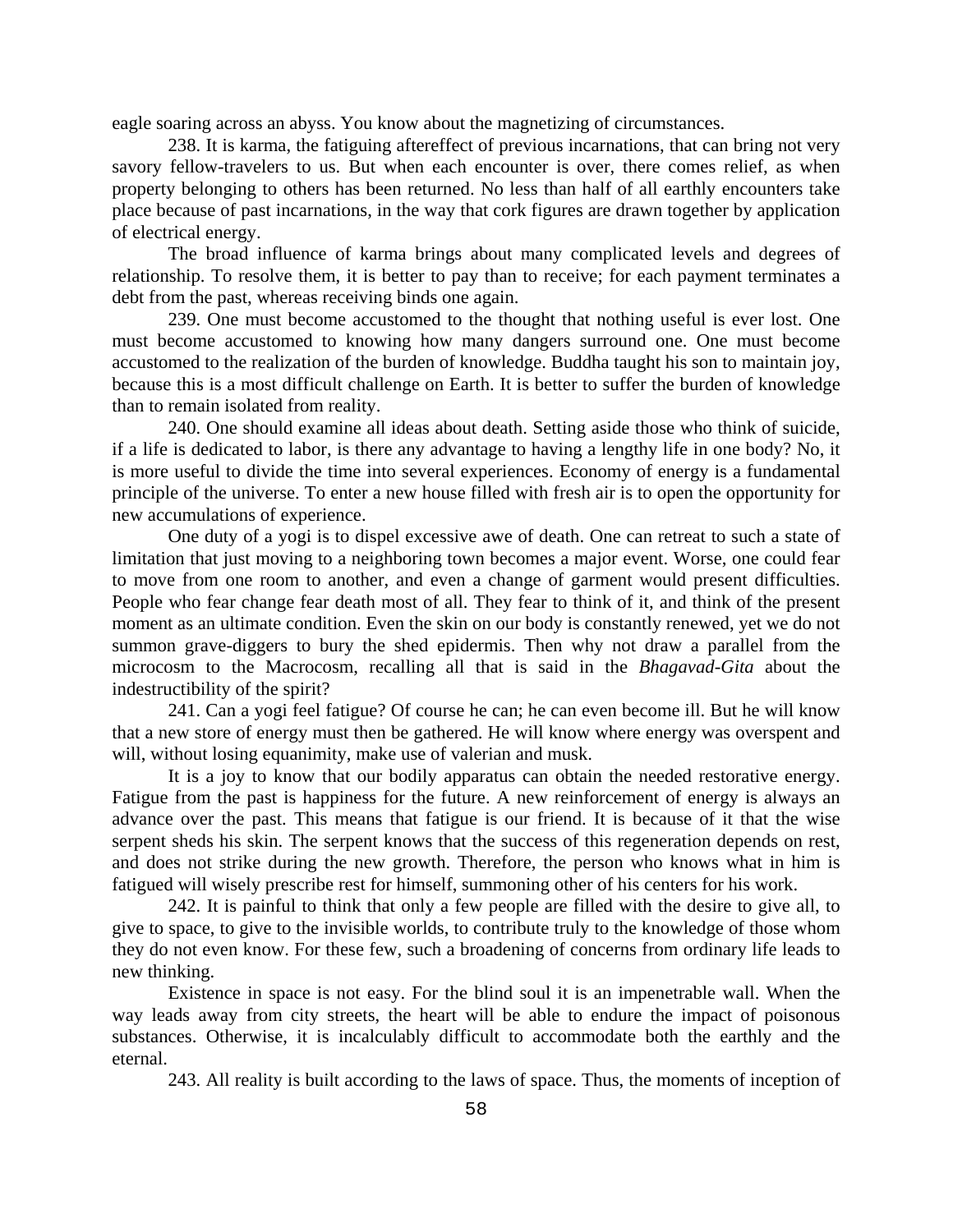sickness and convalescence are imperceptible. Often the beginning moment of any phenomenon can be grasped only through continuous observation, because each lawful act is parent to many others, the laws of which lie in the realm of the subtlest energies.

244. "To those in the grave I give life." This is the clearest affirmation of reincarnation and the continuity of existence.

245. Why is Earth so sick? Because the rays of the heavenly bodies cannot penetrate its polluted aura. To what will man be reduced if he ceases his communion with the supreme consciousness and sinks into base ignorance? From the greatest of the worlds to the microcosm, the law is one. Losing their realization of the great worlds, people have wandered from the understanding of perfection. The great worlds have become for them a foolish fantasy; and for them, self-perfectment is an unnecessary or even dangerous pastime. Slaving for their daily wage, they yearn only for the end of their path as they see it.

Religions have frightened humanity with their dogma of final judgment, and have thereby deprived it of daring. Whoever submits blindly to a state religion is like a donkey staggering under a burden imposed upon it. Can one accept a religion enforced by police order? Can one accept on faith the decisions of strangers who take fees for communing with heaven?

Therefore, in the presence of a state religion, the responsibility of the yogi is great. Fearless, testing, indefatigable, the yogi must help humanity to remember the Law of Unity. Like a flashing sword, the thought of the yogi is a lightning-bolt through space. Ready to alter the ways of communion, ready for achievement, ready to accept the condemnations of the ignorant, the yogi exhorts humanity to contemplate the causes of their incarnate lives. By doing this, the quality of their labor and learning will be changed. Knowing the possibilities inherent in people, who would not wish to dare valiantly? Does not the victor's crown belong to the one who teaches courage to humanity? Without this the heads of people, like those of swine, will remain glued to the refuse of Earth.

246. The present race has been distorted in many ways. The people of this day want to see and decide everything for themselves. This is quite admirable, but it can lead, in an unanticipated way, to nothing, for after having seen for themselves, people return, unaffected, to their previous ways. Even the most striking experience leaves no trace upon their daily life. It is amazing to see people who, thinking of themselves as scientists, overlook the most useful phenomena. For them, any discovery made in the most recent one hundred years is still a questionable hypothesis.

Whence comes this inflexibility of thinking in our race? This kind of moribund process has attended the end of each race. This is old age, this is a dying out, this is a rejection of evolution. Therefore I constantly advise dealing with the few, regardless of their social position.

Equally distorted is the question of help and of the quality of labor. People desire only the help that meets the needs of their own egotism, and, like those who are departing from a place, do not think of quality of labor at all. Let at least a few assume some responsibility. Thus, through responsibility shall we reach flexibility of thought.

247. Changes in language are welcome to Us. Through such changes, inflexibility of expression and, more important, of meaning, is avoided. The ages pile up habits and lead to petrifaction of thinking. But cataclysms and disruptions of governments bring unexpected ideas and new words. Old expressions lose their relevance and fall away, taking with them the antiquated customs.

It is not the letter of an expression, but the way it is understood, that can be especially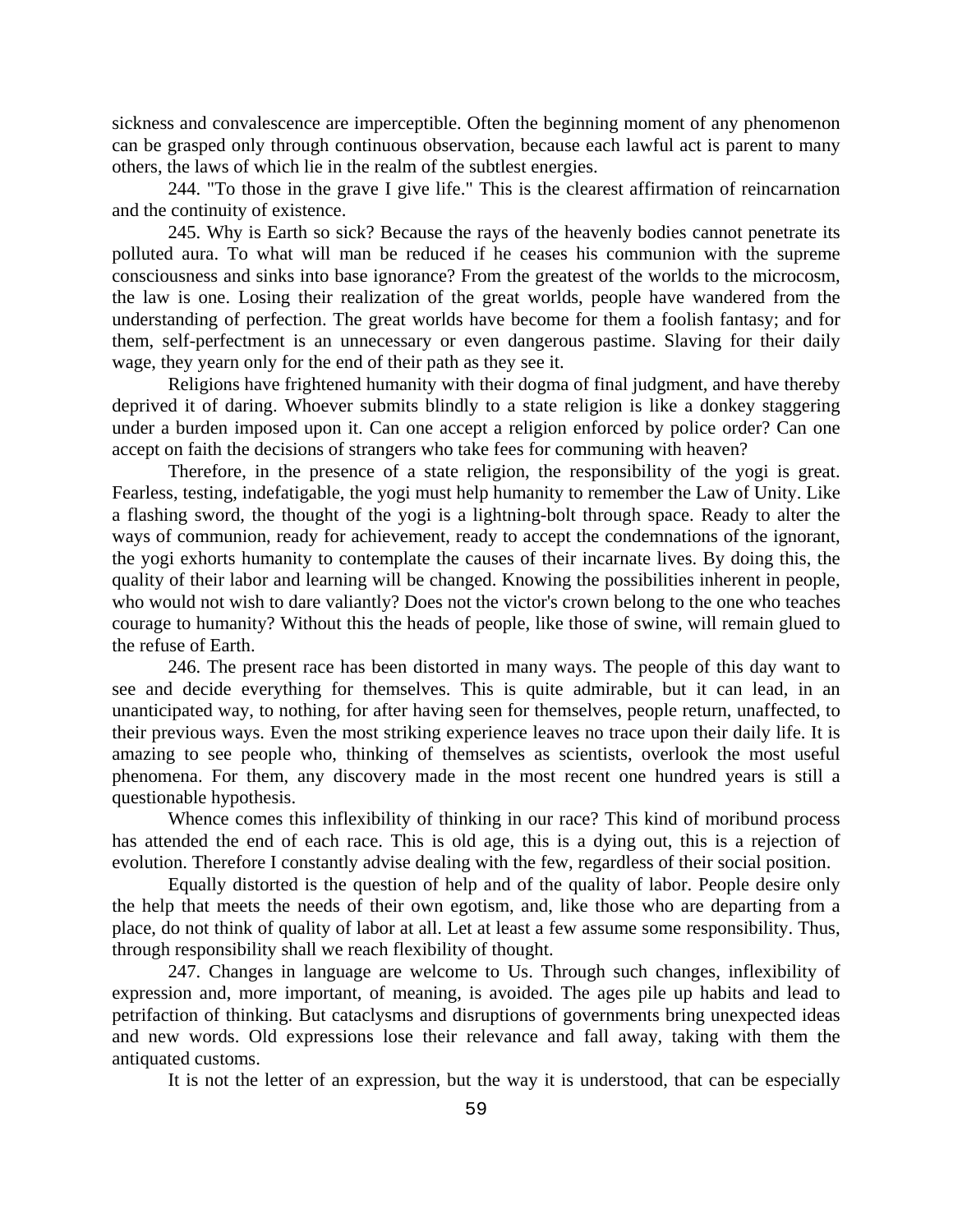dangerous. For example, if I say, "Circumstances are developing for success," people follow their own way of understanding and hear it to mean that circumstances are favorable. But an understanding of success must be much broader than just good or bad. The success of a design depends not on its uniformity of colors but on a full range of contrasts.

It is equally difficult for people to understand the relativity of good and evil. The one or the other is revealed only in the light of its opposite.

A realization of the dynamic motion of spatial bodies, unrestrainable and eternally new, would help people recognize the impelling principle of life. Thus each moment of life would achieve mobility and would demonstrate its link with the past and with the inevitable future.

The spirit striving to the future will not burden itself with the tatters of the past. It seeks ways of expressing newly-encountered concepts, and tears down the barrier of words. One would sooner forgive a failed effort than accept the encrusted, habit-formed greeting of a wizened grandfather. It is through motion that we extend the horizon of ideas to which we were attached by the circumstance of birth. Physical lineage is of a different order entirely from the heritage of spirit. Hence, willingness to change outer forms will aid the striving of the spirit.

All Teachers pointed out the transitory quality of objects in order to teach the importance of motion. Not asceticism, but a wise use of things was indicated.

248. The ability to penetrate to the real meaning of words lies in the receptivity of the inner center, not in analyzing the structure of speech. Submit the simplest idea to a thousand people for discussion, and you might receive only one correct interpretation. One should train oneself to a true understanding of speech. Yoga will aid in approaching the true understanding of thought. The understanding of different languages originates from the receptivity of one center the larynx.

It is useful to read to children in the schools some texts in unfamiliar languages, observing how an unknown tongue is grasped. The hand easily adapts itself to familiar objects. The consciousness will easily grasp sounds familiar from the past. How many useful observations could be readily made! Yoga constantly teaches this joyous alertness.

249. Material objects may be valued, but there is danger in overproducing them. The most harmful thinking can originate when one is surrounded by unneeded objects. Stretching out like snares are the threadbare ideas about the use for and distribution of objects. The old ways of a bygone age bring prolonged suffering. Whereas new ways of production can generate unexpected currents of thought.

If we deal with objects, then we should not treat them with indifference. The quality and meaning of everyday objects in evolution are important subjects to consider. Truly, a new house needs suitable new objects, but to find them is almost impossible. Thus, human thought must be directed in quest of new solutions. However, for the building of new surroundings one must realize the true direction of one's life. But how can people think about a transformation of life when they continue to pass through life like animals, with no idea of past or future?

Put a question about the purpose of life and you will receive only senseless answers. While space itself cries out for energy and decisiveness, the crowd continues to remodel its old caftans. For example, treaties have brought humanity to its present disasters; and still new treaties are being written on the basis of these worthless texts. New garments continue to be fashioned out of useless remnants.

It is shocking to see how the dwellers of Earth have obstructed their own way. It is not prayer but stern labor that is needed. This must be repeated, again and again. The dates have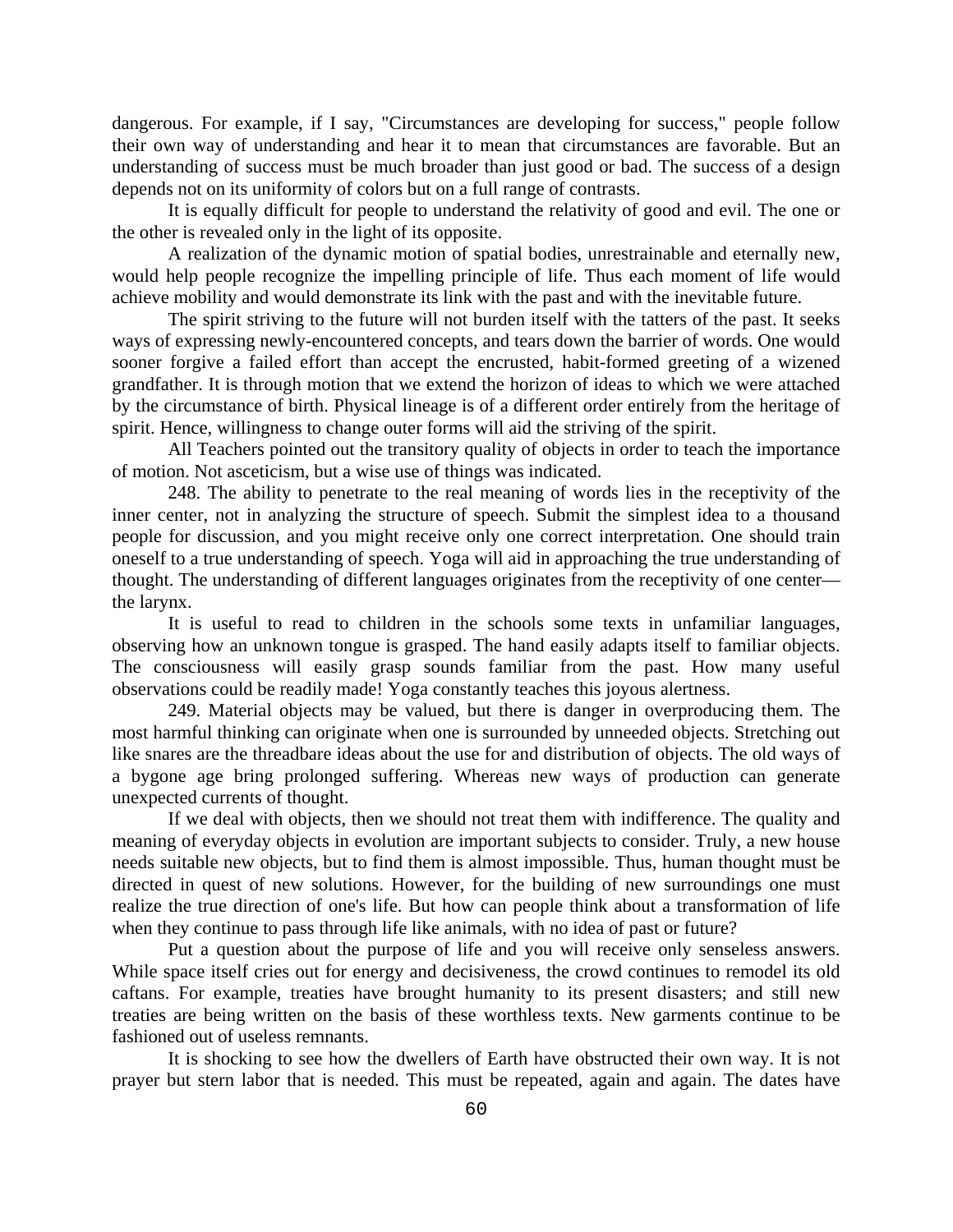brought imminent possibilities. Is it possible that the "traders" do not perceive it?

The yogi appears at the right time and points out the happiness that lies within reach. The yogi can be a builder of life because he knows the true values and knows co-measurement. Life itself brings to the surface the urgent need for the Yoga of Life. Otherwise, how and by what signs would people determine the right direction for their striving?

250. If the event of the appointed date is inevitable, then all circumstances are useful: fire illumines the way; thunder awakens at the hour for vigil; the shower washes the mud from the path. There are no counter-manifestations. Our Rays indicate the turns of the way and cover it over with the dome of safety. If We warn about the narrowness of the subterranean passage, We do it just for your knowledge. Only when a change of path is needed do We halt you and send a new Indication. Sometimes it is preferable to circle a mountain than to suffer fatigue climbing the steep crags.

We deny nothing, for that which exists is undeniable. But it must be applied. Then there can be neither grief nor despair—only support.

We know all the grasses that grow in Our meadow; We value their every property, and therefore We do not call any of them weeds. Each is harmful when used at the wrong time; each is beneficial at the right moment.

251. Of what do We speak? Of the quality of devotion and also of alertness—the ability to see clearly. Devotion—irrepressible, all-conquering, creative, adorning the path. Alertness all-penetrating vision, all-comprehending, indefatigable, strengthening aspiration. Are there many who can cultivate within themselves both devotion and alertness? Where will the devoted but unseeing ones arrive? Should one safeguard the eyes of those who can see but are traitors? To those who are devoted, all plants can be entrusted. To those who can see, all flowers can be shown.

The concept of devotion is vastly demeaned. People are quick to show discontent. Not lengthy is Our list of those devoted to Us. Cherish each evidence of devotion. But the true measure of devotion is revealed only at times of difficulty. And the ability to see is tested only through the cover of mist. Our Shield is simply the understanding of devotion. People usually understand devotion as love, readiness, or solicitude. But these fragments of devotion are only a smile of sympathy, whereas true devotion is radiant, like a warrior ready for battle. Speak often of devotion, and praise alertness. People need affirmation.

252. Every illusion can be made real, for it carries a seed of reality that can be enhanced and revealed. Illusions should be regarded as fireflies. Who would want to extinguish something that brings light?

Know how to smite the darkness of hypocrisy, but let each petal of sincerity live.

253. Adornment of the future with the blossoms of inspiration is as the light of dawn. But each adornment of the past is a wreath laid on a grave. He who affirms the power of the future is Our warrior. His own power is multiplied by the treasure of the future. Just as the hour of striving is like a whirlwind, so is looking back akin to decay. All the past must be burned away for the Yoga of Fire.

254. The striving of most people has little to do with psychic energy. Certain properties of this energy have been completely lost to their consciousness. It is most difficult for humanity to realize the infiniteness of energy and its ability to act independently. People easily sense energy in relation to physical actions, but they little realize something much more remarkable that psychic energy can act independently at great distances. Like a cannon ball that speeds from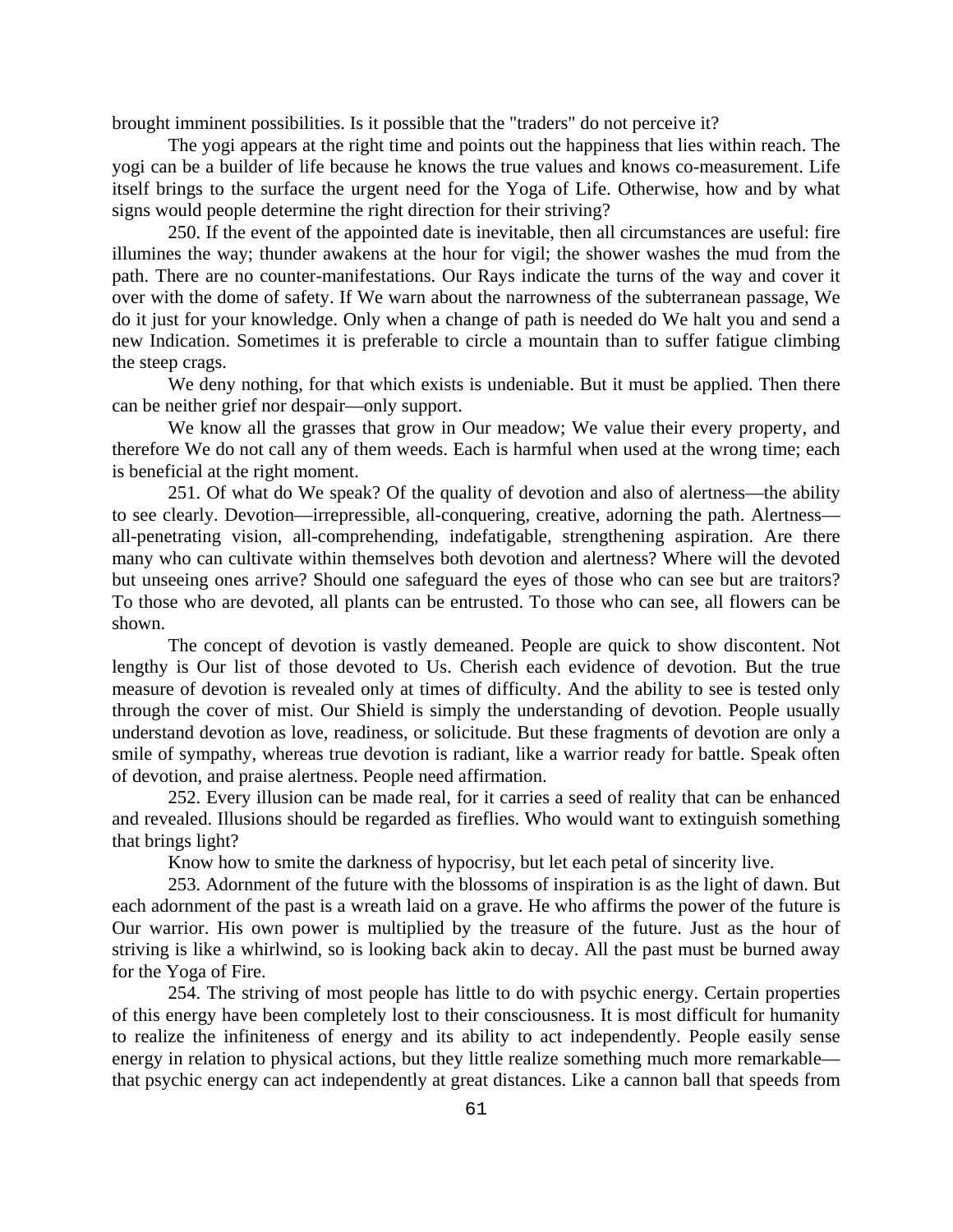the cannon producing its individual effect, so our energy can create results completely independent and long-lasting. Of course the durability of the results depends on the reserve of energy. One can project energy consciously, but one can also project it subconsciously if it is directed frequently in the same way. When the cannonball of energy has been propelled afar, then one may feel a temporary exhaustion of energy. But he who knows this can happen will not be concerned. On the contrary, he will reinforce the act of transmission with his own consciousness.

You have heard the legend about a whirling cloud above a site of special significance. This is based on the same idea of projection of energy. The projected energy may be so powerful that it can cause physical manifestations, for the fusion of energy with the elements produces most unusual phenomena. But during periods of great activity, this energy becomes separated from its source, and one must expect a certain fatigue, accepting it as the natural consequence of the depletion of the treasury.

Under circumstances that admit of no delay, the separated energy acts. Of course, any new structure attracts the consciousnesses most akin to it. The dispatches are sped as help, bringing courage, alertness, and resourcefulness. And often neither the one who receives nor the one who has sent suspects what has occurred. The divisibility of the spirit makes possible the dispatch of energy. The energy acts through the accomplished transmission, and the one who has sent it becomes inactive, as though fatigued and resting. How many such sendings are speeding through space! Will not some of them lay the foundations of new worlds?

255. You place a torch and at once, out of the darkness, a multitude of insects swarms around it. You manifest psychic energy and immediately new, diverse conditions appear, small and great, far and near. Psychic energy is a true magnet. Many would be surprised to learn that a metal magnet and a psychic magnet are governed by the same energy. This basic energy of consciousness is disseminated by the all-pervading element of fire. Sometimes it is indiscernible, but often it can act either on a truly cosmic scale, or within those who have a developed consciousness, in which case the ascertaining of evident results requires no deep observation. Thus one can link the most dissimilar domains of nature to the one origin.

How can one fail to understand that of the vast range of universal energies some affect the centers in unexpected ways, thus uniting the various kingdoms of nature? Thus, a stone is linked to human consciousness.

Of course, modern science cannot fully explain the essence of a magnet. Waves of consciousness, like the tides of the ocean, inscribe in space the images of creation. Little observed are the magnetic currents in individual beings of all kinds. But the mass thought of humanity is already familiar.

Like contagion from an unseen source, similar thoughts spread. Some force gathers them, directs them, intensifies them. Those who used to place a magnet over the crown of their heads in order to deepen the consciousness knew fragments of the Great Teaching. Collecting the magnetic waves out of various realms, they reinforced their store of psychic energy. One can really unite several currents and effect a renewal of consciousness. For this, one must primarily learn open-mindedness. This is the first condition for the development of consciousness.

256. The Keeper of the Seven Gates grieved: "I give people an endless stream of miracles, but they do not perceive them. I provide new stars, but their light does not alter human thought. I plunge whole countries into the depths of the seas, but human consciousness remains silent. I erect mountains and the Teachings of Truth, but people do not even turn their heads to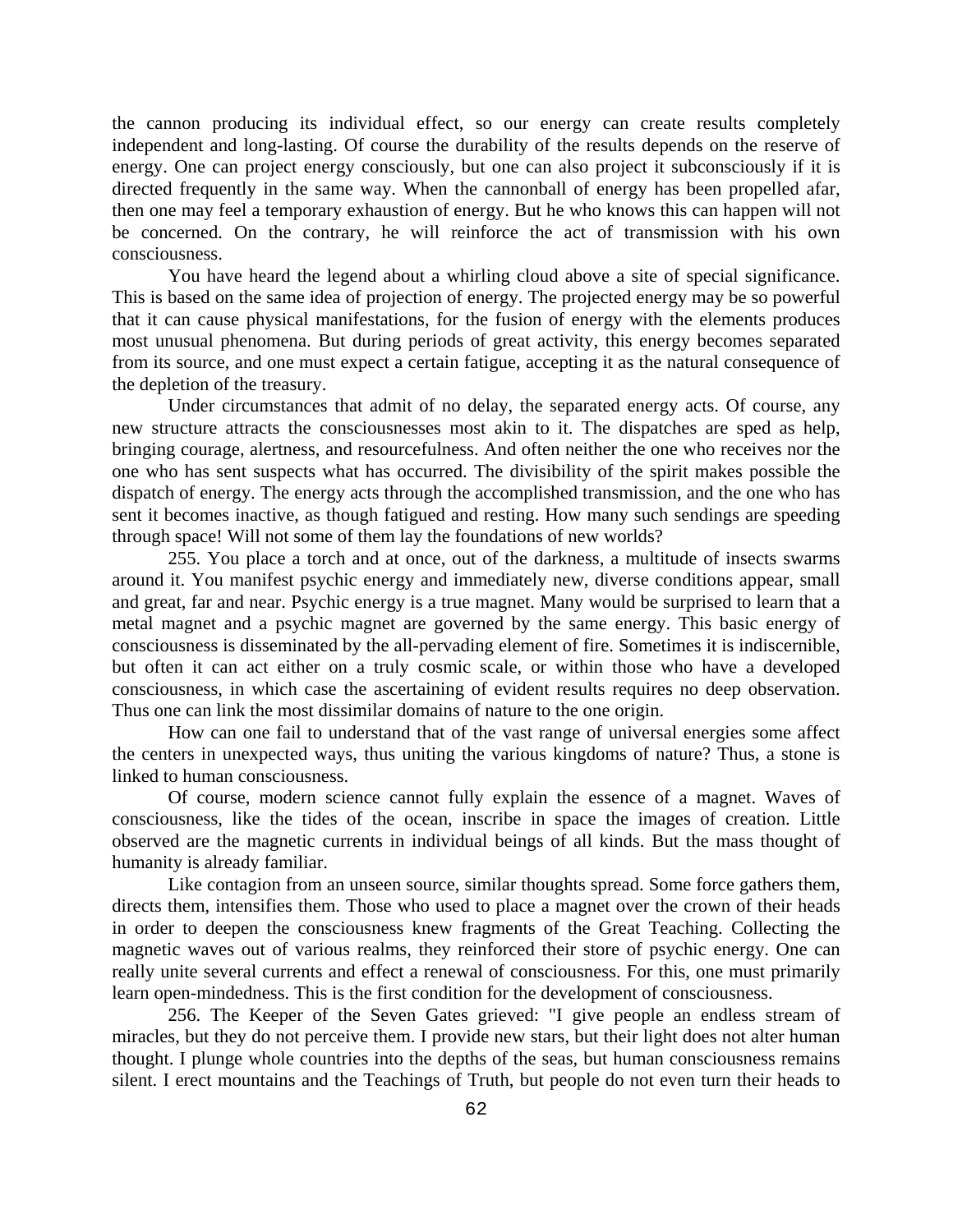the call. I send wars and pestilence, but even terror does not impel people to think. I offer the joy of knowledge, but people make a gruel out of the sacred feast. I have no further signs to turn humanity away from destruction."

To the Keeper spoke the Most Exalted: "When a builder lays the foundations of a building, does he tell all to everyone who labors on the structure? Some of them will know the given dimensions, but only to few is disclosed the purpose of the building. Those who dig among the stones of past foundations can hardly comprehend a new one. A builder should not be grieved if there is no understanding among his workers of the real meaning of his plan. He can only assign the tasks appropriately."

Thus, as regards the consciousness of people, we shall know that those who cannot understand or harken will be fit to undertake only the menial work. Let the one who has understood be firm as a hundred thousand sages. And the signs, like inscriptions, will unfold before him.

257. How should one understand the benefits of obstacles when one is told that psychic energy, acting as a magnet, attracts all possible advantages? Truly, when a large ship increases its speed the resistance of the waves increases too. Similarly, many obstacles are brought about by our own striving. It is this process that attracts to us unexpected actions by an opposing will. If they are very strong, our own counterstroke will develop accordingly. Most important, the currents opposing us should be strong, because then our flame is ignited.

Consider this inflaming useful; a conflagration would be dangerous. By inflaming I mean when the crystal form of the flame of the center is retained; conflagration is when the center flares up in a blaze.

When someone is said to be depressed by circumstances, be assured that he lives unignited, and that any encounter with an obstacle confuses his consciousness. Sometimes it is difficult to discern the moment of confusion, yet it poisons all subsequent actions. But when the step is firm, the counterforces are beneficial. They generate lightning, and the thunder shakes distant mountains. Pettiness begets pettiness, however. Therefore, when bidding people Godspeed on a journey, bid them also to shun pettiness.

The future is constructed by lightning-bolts of realization. The power of these great sparks depends upon the strength of the counterforce. Clearly then, success will not come from embarking on a voyage in a tub across a stagnant pool.

When We say, "Set sail," We mean that you must try the ocean; the grandeur of its waves will give you joy. Does not the testing of one's strength lead to a growth of power? It may seem impossible to cross an abyss, but you have already crossed many an abyss and smiled. You see, I do not speak of fantasies, but of that which has already been tested and for which there are witnesses.

Courage comes from knowing one's path. Otherwise, each one who tries a closed door would already be seen as a hero. What awaits behind the threshold? The Agni Yogi smiles at this.

258. We will affirm the concept of "by human hands." Why do We insist on the need for action by human hands? It would seem easier to expand humanity's possibilities by providing access to some new subtle energies. But, once again, the heart of the matter lies in the consciousness. As long as the finer energies are not realized they will not be beneficial to people. In fact, it must be understood that energy not consciously realized can even be destructive. An unrealized energy, like an unbridled elemental force, can demolish all surroundings. Realization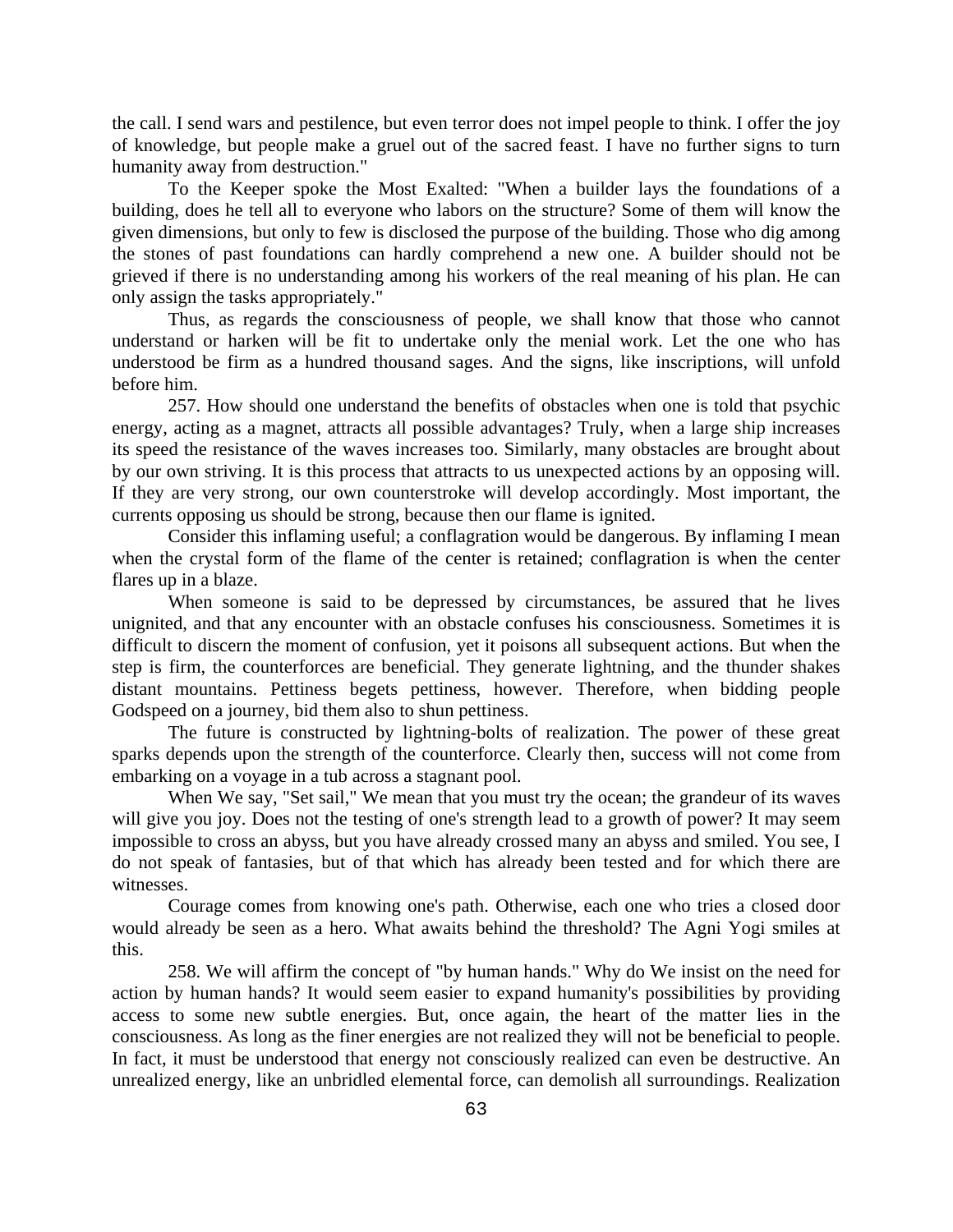is almost mastery, and it is already co-measurement. Until humanity begins to realize the true meaning of energy, it is essential to insist upon the principle "by human hands."

We do not withdraw possibilities. We do provide an egress from present conditions. It is time to begin to realize the existence of all that is beyond your present grasp, the chain of indescribable energies so near to us. If salt is on the table, that does not mean that we have already ingested it.

259. Many concepts should be considered in the light of yoga. Can one live without desire when even the spirit is incarnated by desire? Desires are like sparks igniting motion. Then what does it mean to say that a yogi is free of desire? Let us take the precise meaning of the words: a yogi is free, not from desires as such but from their burden. He knows himself to be free because he is not a slave to desire. On the path of goal-fitness, a yogi, applying co-measurement, relinquishes desires in the name of the most essential. This ability to change easily is at the core of the yogi's liberation. Nothing hinders his progress.

It is precisely the inert, stillborn desires that become the chains of bondage for humanity. It is people who chain themselves with such bonds. Either incaution or the karma of others brings on the infection of desire, and a person, instead of progressing, loses all ability to change.

Pay attention to those who stand and wail. What arrested their way? What forces diverted them from the contemplation and understanding of the world? The most minute, almost indistinguishable, desire burdened them and obscured their vision. How monotonous has their world become! Their desires, like parasites, depleted their energy. Desire can be worms and chains, or sparks and wings. The liberated one soars in realization. The one enslaved wails in despair.

260. Many indestructible concepts have been distorted, and they must be restored to their true meaning. This is so for the understanding of solitude. Nowhere is it said that a yogi must be physically alone, but for him solitude of spirit is inevitable. Consecrating himself, the yogi grows the crystal of his individuality. And the more generously he gives, the more he remains untouched.

Also, one should reconsider the true correlations of sound and color. There is a stage in the development of psychic energy called luminous, when the essence of a being begins to emit light. This "resounding" of light is evidence of a degree of proximity to the realization of the faroff world. Thus the color green in the aura signifies the ability to perceive the essence of things. And other powers are unexpectedly gathered from space. And the manifestation of light, radiating and "resounding," is a bridge to the Fire of Space.

He who gives is indestructible as flame! He who fills himself with light is striving toward light!

261. He who fears for his life cannot be a hero. And he who pointlessly wastes his life will not be a hero. The hero carries the vessel with care, ever ready to offer it for building the future world—as in everything, the weighing of opposites. A yogi will understand this. He will understand the value of restraint, yet will never be satisfied. The hero is truly insatiable for achievement and hungers for action, yet is ready at any time to restrain himself. He acts for spirit, but does not detach himself from Earth. Unstoppable, never retreating, he will not abandon what he has begun, and will not initiate any action that is less than selfless.

Let us manifest the consciousness that is able to distinguish between self-concern and concern for the General Good. Fine is the borderline between self-gratification and labor for the evolution of the world.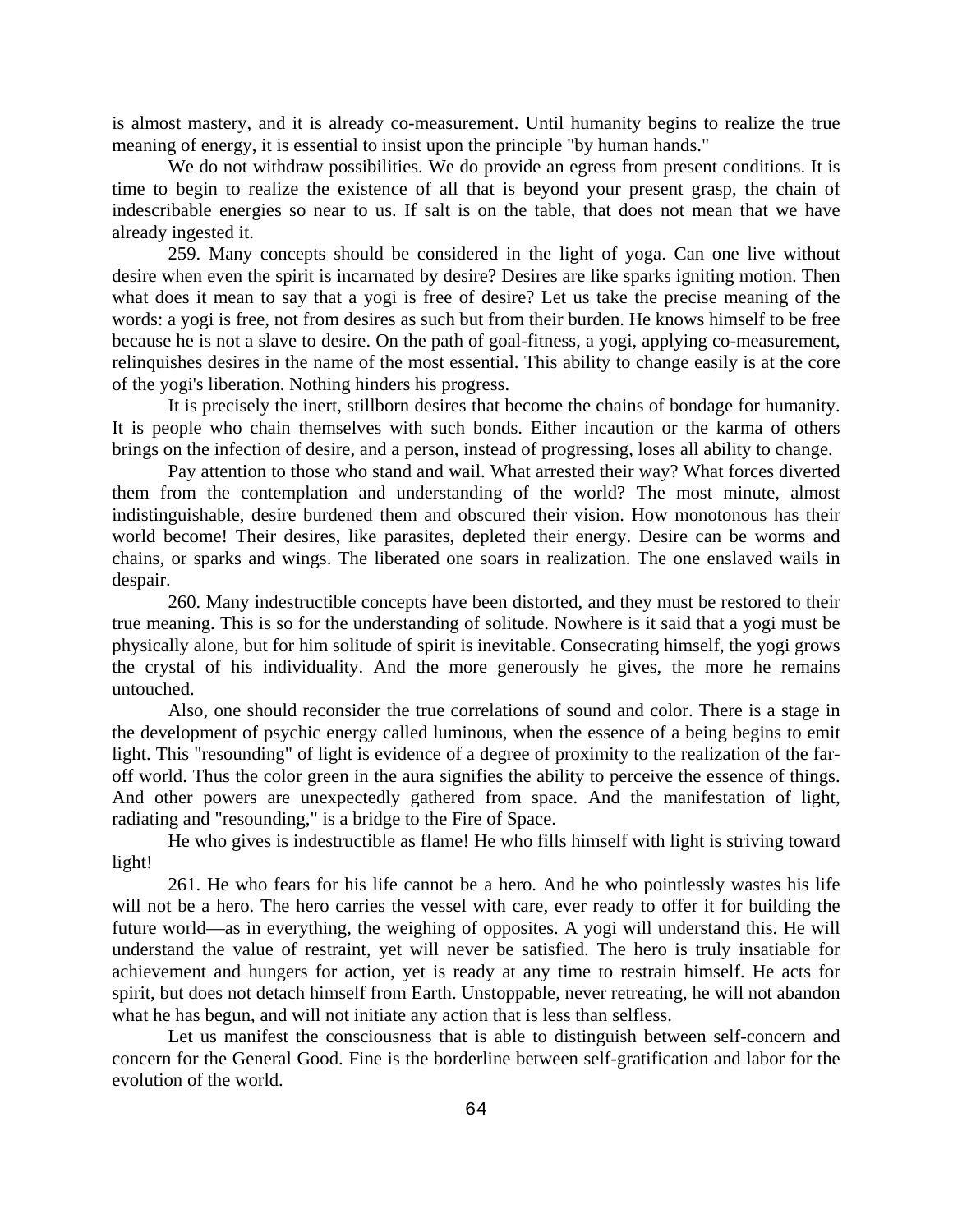Only a great consciousness can discern inner motives. Only a great consciousness can ignore the intrusiveness of external opinions.

Logic has poisoned many a statement. Decisions are too often reached by an exchange of words, rather than from their meaning. The Teaching can open one's eyes only when it is accepted in the fullness of its meaning. One may pass through the Teaching as over the tiles of an ornamented floor. Its design is unseen in the darkness; light is needed to discern it. In the darkness, the design seems unimportant, fit only for a lighthearted dance. The most sacred symbols can be trampled by the feet of ignorance.

It is not the eye but the consciousness that prompts caution. Would one in any way want to impede the work of the Teacher? The joy of renunciation in the name of the Teacher is like a luminous rainbow.

"Lord, accept my possessions if they are of use to Thee!"

262. Although much is spoken about obstacles, little use is made of them. Understanding how to make use of obstacles infuses joy into one's work. But as soon as an obstacle appears, people usually begin to think of their own feelings, forgetting the advantage that has been offered to them. People prefer that everything be done in a usual way, by conventional means. But We prefer unexpected actions and equally unexpected results. People are happy when the occurrences in their lives are the most ordinary, but We wish them greater success than this. Teach them to weigh the real harm and the usefulness of what occurs. It is difficult to send currents of unusual success to people when they prefer to avoid unusual ways. We all know people who live in self-satisfied comfort. If they could only know what they lose because of their ease! People want to preserve all their petty habits, forgetting that the habits of the spirit follow from the habits of the body. The spirit weakens, and begins to fear courageous action. Thus, people become commonplace, with the same conventional joys and sorrows.

Let us learn to rejoice at obstacles, knowing that the welcomed obstacle can be used to speed success. And this success will be like a fishnet overfilled with an abundant catch. Therefore, let us direct our eye to our surroundings and understand from what perils we are being protected just by our devotion to the Teacher. But often we trust the Teacher in great works and are less certain in small ones. Often we see the great obstacles, while overlooking the multitude of small ones that lie within sight. After all, a small, unnoticed scorpion strikes just as poisonously as a large one. An eagle eye is needed, not so much to discern the mountain as to see the smallest grain of sand.

263. It is a joy that you already understand the meaning of the battle. Multitudes are drawn into this battle, without recognizing times for rest, or times of danger, or times for joy or for fear. Before sunset gnats swarm, but they cannot know their purpose.

The world battle draws in all beings, but few understand the true meaning of what is happening. "Let us await the morrow," so people think. But for them the morrow comes only after the next midday, and they miss the dawn.

264. To the Blessed One is attributed the following:

Once the Blessed One visited the ruler of Rajagriha. The ruler called His attention to the immaculateness of his reception room. But the Blessed One said, "Show rather the cleanliness of your sleeping chamber, your bath, and your hearth. The reception room is contaminated by many unworthy ones, but in the place where your consciousness is created, let everything be spotless."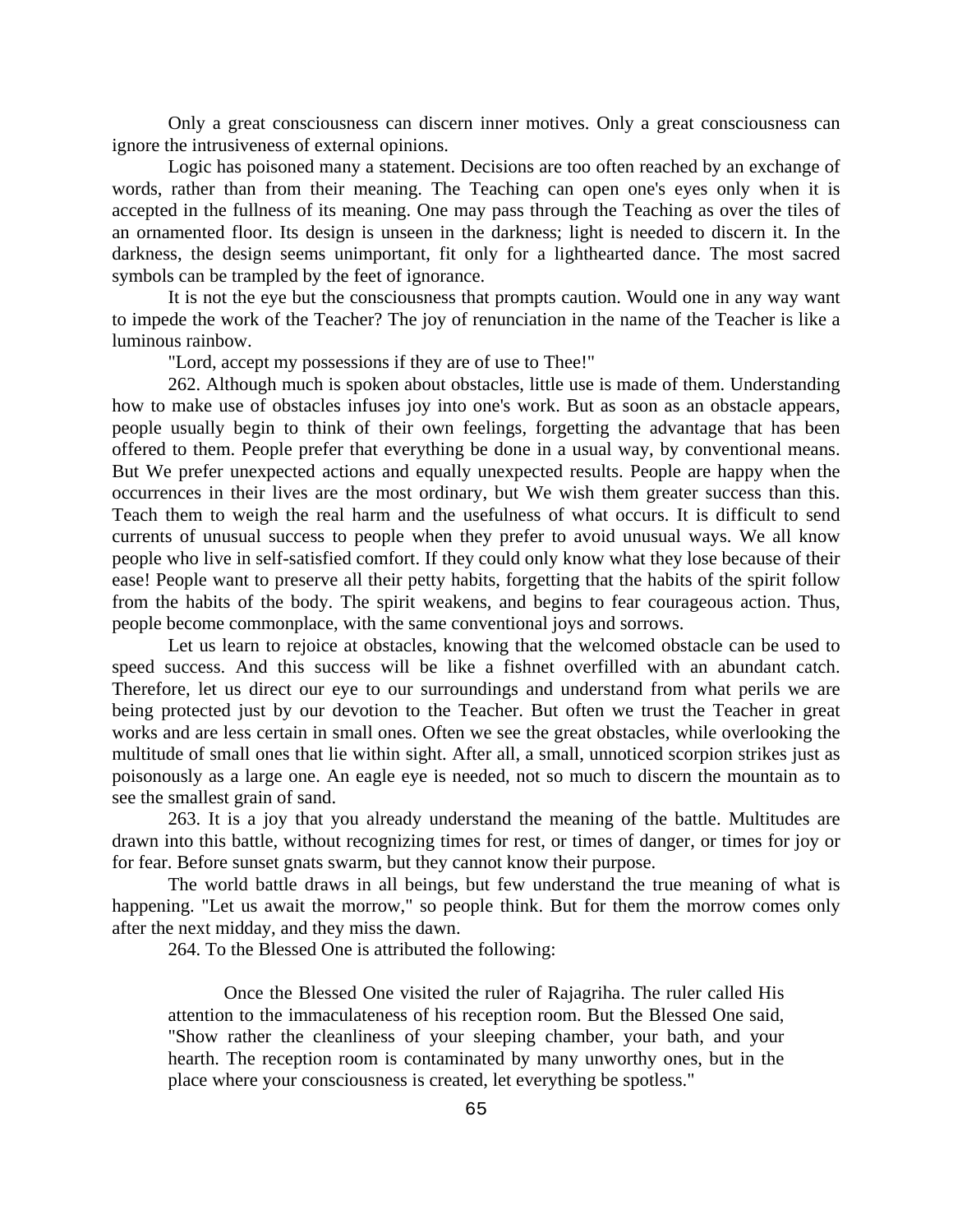And likewise said the Blessed One, "Distinguish between those who understand and those who agree. He who understands the Teaching will not delay in applying it in life. He who agrees will simply nod and extol the Teaching as remarkable wisdom, but will not apply this wisdom in life. There are many who have agreed, but like a withered forest they are fruitless and without shade. Only decay awaits them. Those who understand are few, but like a sponge they absorb the priceless knowledge and are ready to clean away the evils of the world with this precious liquid. He who understands cannot help but apply the Teaching, for, realizing goal-fitness, he accepts it as a solution to the problems of life. Do not spend much time with the agreeing ones. Let them first demonstrate application of the first call."

Thus is attributed to the Blessed One the goal-fitting attitude toward newcomers.

It is not fitting to keep dipping a vessel into an empty well. The sower does not spread his seeds onto naked rock! The ones who just agree will readily accept the benefits, but will be horrified by the first obstacle. Therefore, test through obstacles.

265. The touch of the fine energies is like that of the most delicate veil. But only the one who knows their true value may wear them. So discern the spirit that is ready and flaming. He who does not accept the gift of spirit withers. Through ignorance, which is still with us, the dark ones destroy themselves.

266. Solitude of the spirit leads to a clear perception of the forms of the future. The Spirit of Darkness, pondering how to still more firmly lash humanity to Earth, thought: "Let them keep their old customs and habits. Nothing binds humanity so much as habitual forms. But this is fit only for the multitudes. Far more dangerous to us is solitude, in which the consciousness is illumined and new forms are created. Therefore, time in solitude must be severely limited. People must not be allowed to remain alone. I shall provide them with a reflection so that they may become accustomed to being with their own image." Thus did the servants of Darkness bring a mirror to the people!

267. Each one who approaches Us already has an idea about the process of passing into another state of being. One can compare him to a person who has learned to travel, whereas an inexperienced traveler fears even to step on the gangplank of the ship.

268. Life rushes by like a waterfall, but not many perceive its motion. Those who yearn for rest regard life as if it were a tomb. What is rest? This concept is an invention of the dark ones. What manifest timidity people reveal when they speak of rest! For them, rest is idleness. This kind of rest is always an earth-bound joy, a joy of doing nothing that is not Ours. Is nature ever idle? We, as parts of nature, are subject to its laws.

One does not always have to be running. Nor need one choose for himself a life of seclusion. Even a plant, for example, though rooted, exists in a state of constant activity.

269. You correctly remarked that We often repeat discussion of subjects already covered. But if one follows Our discourses, one will see an ascending spiral of thought. It could not be otherwise. If even once an inferior thought were admitted it would cause a breach in the spiral. The same would result if, in one's thought, one were to leap over a great distance. Again a breach would occur. But no lines of life can be wilfully severed. This is evident in every manifestation in life. The question is only whether the consciousness can steadily ascend. Yes, of course, but only if we agree to understand rest as a time for the purification of thought. Thus shall we avoid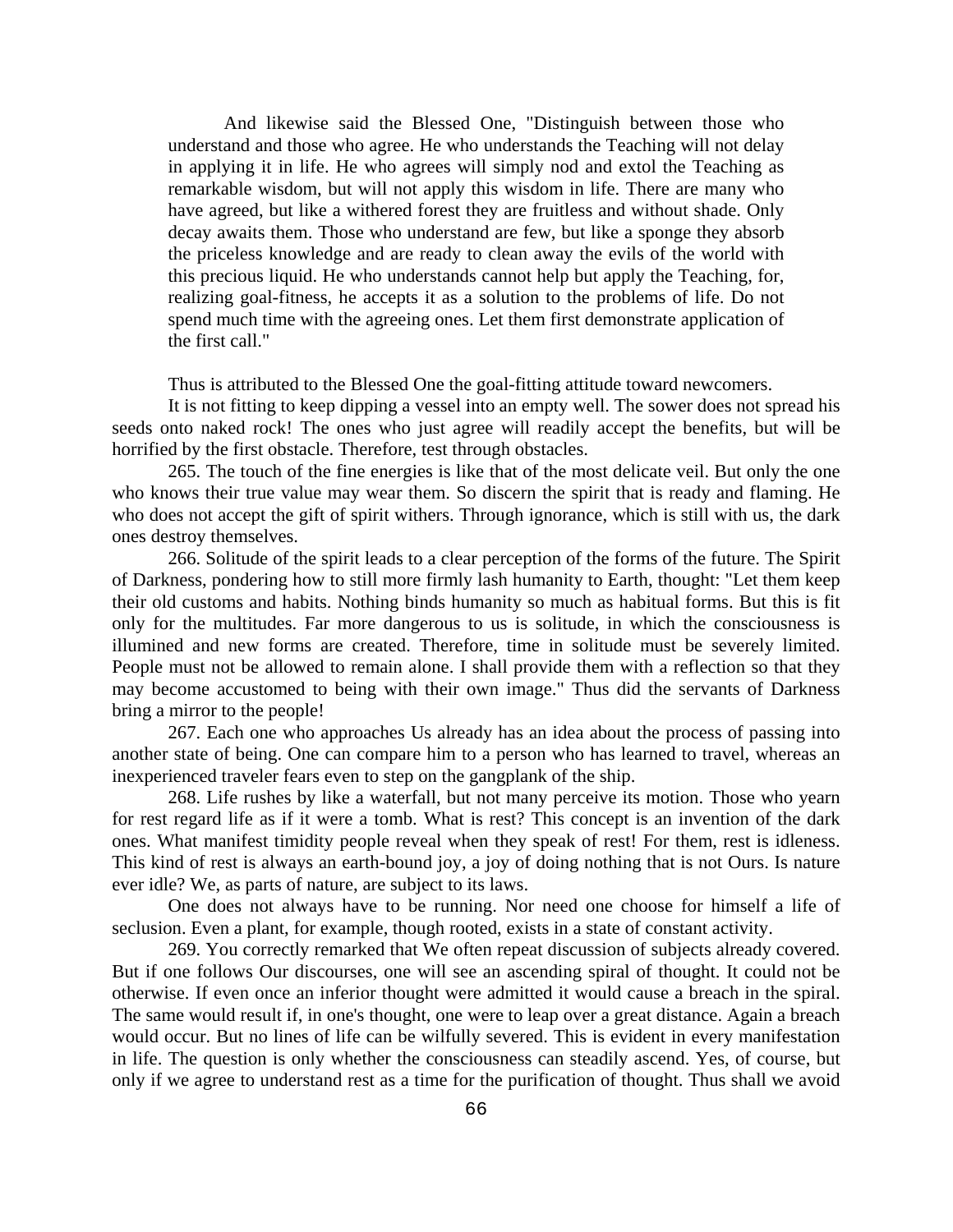the chief enemy.

270. Everyone has his enemy. The importance of one's enemy indicates one's own importance, just as the size of a shadow is determined by the size of the object. One should not concern oneself too much about one's enemies, nor should one regard them with disdain. No one exists without a shadow.

Akbar, called Great, regarded his enemies with attention. His favorite counselor kept a list of his enemies. Akbar often inquired, "Has not some worthy name appeared on the list? When I see a worthy name, I will send my greeting to the friend in disguise."

Further spoke Akbar, "I rejoice that I have been able to apply in life the sacred Teaching, that I gave people contentment, and that I was made more prominent in the light by the shadow of my great enemies." Thus spoke Akbar, knowing the value of enemies.

Friends do not reveal the greatness of a Teaching as much as do its enemies. If an enemy is a shadow, then slander is a trumpet call.

271. The consciousness understands the idea of motion best when it is presented in familiar forms and symbols. One should understand the true value of symbols to the consciousness. For example, the symbol of a small boat is far better than that of any modern ship; a boat, because of its vulnerability, responds more directly to the danger of the elements. Even in its seed, the spirit is subject to the action of the elements. Therefore it is good to be a friend to the elements, especially the all-binding fire.

272. The Teacher never belittles. Only when something has taken place can it then be described.

273. The meaning of the various kinds of relationship that exist between the Teacher and His pupil should be clarified. Indeed, the steps of approach to the Teaching will differ. There is so much attraction on the first steps, and much responsibility on the later ones.

It can be noticed in the astral world that those with a half-developed consciousness do not strive upward. An ordinary level of consciousness is sufficient to spare them from suffering, but not enough to inspire acceptance of their duty for self-sacrificing work. The same can be observed in the growth of the spirit. The first calls are pleasant and benevolent, and, like a child, the cared-for beginner has no responsibilities. But consciousness grows and the spirit becomes worthy of special tasks. These tasks contradict the outworn ways of mundane thinking, and therefore involve new difficulties and dangers.

Truly, only a few learn to rejoice at the need to face and conquer obstacles. Many more yearn to return to the bygone half-developed consciousness.

On this new level, Our instructions become less frequent and more brief, and one's work depends more on one's ability for independent action. Friends will be few, obstacles will pile up like seemingly unscalable mountains, and achievements will seem insignificant. The influences of the subtlest energies will not be so evident. The intermittent, so-called sacred, pains will torture one. The divisibility and transmissions of the spirit will still be beyond explanation. But above all this will arise the striving to fulfil the desire for the General Good. Spiritual cooperation will grow, unlimited by space. Emulation of the far-off worlds will change one's perception of one's surroundings, and spatial work will cease to be an empty idea. One's assigned tasks will become a joy, as if they were one's own chosen labor. It cannot be otherwise. Of course, this joy is not expressed in goat-like frolics. A true understanding of one's surroundings may provoke a stern face, but one's life is nevertheless transformed, and one can observe the coils of the Earthly Dragon from a higher vantage point. Fearlessness, already sent in the first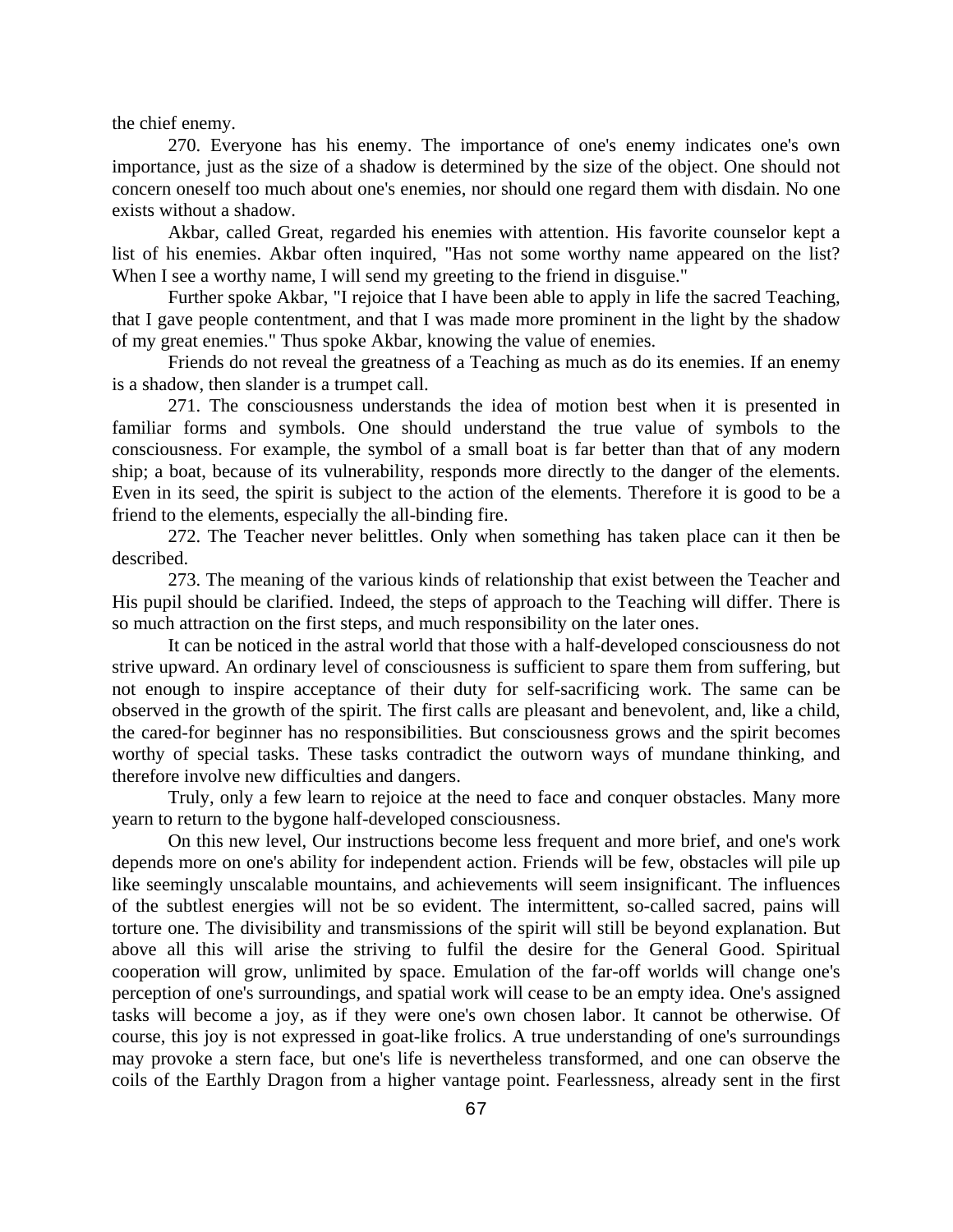call, brings one closer to the new waves of light.

274. Akbar's court historian once said to the ruler, "Among potentates I observe an insoluble problem. Certain rulers kept themselves unapproachable, aloof from the people. These were deposed because they were considered to be unneeded. Others entered too much into daily life. People became used to them, then deposed them for being commonplace."

Akbar smiled, "That means that a ruler must remain unseen, but still must enter into and direct all events in his country."

Thus spoke the wise ruler, pointing out the way for the future.

Invisibly visible!

275. Vedanta correctly states that the spirit remains inviolable. The fiery seed of the spirit maintains its elementary wholeness, because the essence of the elements is immutable. But the emanations of the seed change with the growth of consciousness. One should understand that the seed of the spirit is a fragment of the element of fire, and the energy accumulated around it is consciousness. This means that Vedanta concerned itself mainly with the seed, whereas Buddhism spoke of the perfectment of its enveloping bodies. Thus do the changeable and the unchanging coexist.

It is quite understandable that Buddha, Who directed humanity toward evolution, taught the nature of that which changes, whereas Vedanta expounded the unchanging foundation. You can add any chemical ingredient to a flame and thereby change its color and size, but the essential nature of the fire will remain unchanged. I do not see any contradiction between the basic principles of Vedanta and Buddhism.

276. It is true that in India there exists an awareness that the subtle energies will enter into life. One should be prepared for a future scientific understanding of this. Although darkness greatly lowers the quality of the energies, the open consciousness can assimilate some part of the energies, as when dark clouds block the rays of the sun, but a portion of light and heat can still reach Earth. All great teachings are without inner contradiction, but there is no way to prove this with the customary scientific methods.

277. It is correctly said that the invisible forces are stronger than the visible ones. Also correct is the realization that the closeness of the Teacher is inalienable.

Indisputably true is the idea that the currents of space influence the whole of life. Is it possible that people have not noticed the intensification of the currents since the year of the Earthly Dragon? The tail of the Dragon is a magnet, but the Dragon's hopes are in vain. It cannot receive the salutary energy while crawling on the ground. It is precisely to this year that the sign of the Dragon is sent. One should beware of the hands of the earthbound. During the next ten years one can expect to see many cunning betrayals.

The New Era begins amidst thunder and lightning. What is it that will evoke the storm? Of course, the extreme dullness in people. How tediously will this ten-year span drag itself out, even though the advent of the new energies is already at hand!

278. Often the Teacher finds himself in a very difficult situation with a pupil. The pupil promises to follow all the instructions of the Teacher, but no sooner is one received than reasons are immediately found to alter it. The Teacher experiences a similar difficulty when He is accused of being inactive. Imagine the situation of an archer when he is tensed for his shot and behind him someone cries, "Why does he not shoot?"

Small children, even without knowing the reason, tend to obey the guiding hand. But adults often alter the instructions given to them to fit their own moods. They are like people who,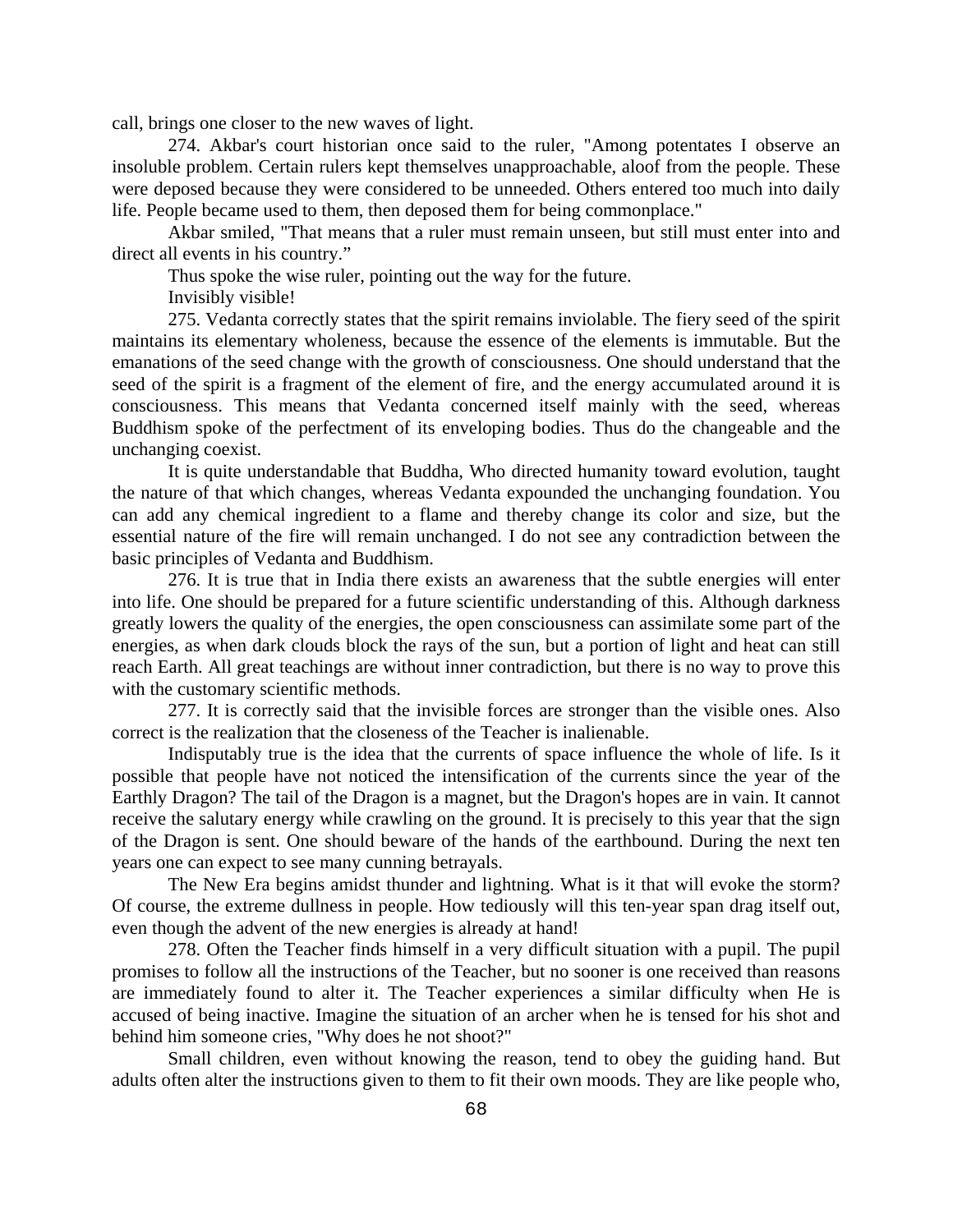when their house catches fire, abandon irreplaceable manuscripts, but save their beloved bedding.

Whence comes this disrespect for the Instruction? Indeed, from lack of trust. It is amazing how readily gifts from the Teacher are accepted, but how easily forgotten is His best advice. How many carefully planned transmissions are rejected, how many useful actions disrupted, because of people's light-mindedness! Reverence is rendered with one hand, while the other tosses the given pearls over the cliff, forgetting that discarding into space one's personal instructions is a pollution of space.

Pupils often forget that their chosen Teacher, out of experience, will never belittle them. How much, then, must cooperation be valued, firm in trust!

When you yourselves become teachers, insist on the immediate fulfilling of your instructions. Do not give orders too often, for then they become commonplace. But if the work requires it, make the instruction concise. Let it be known that your instruction is irrevocable. Put more simply, the student should follow, reconciling his free initiative with cooperation. A distorted instruction is like a derailed train. It is better not to accept the gift than to disrupt the transmitted wave.

279. You have heard the legend about the increasing heat of the throne of Indra. At its source lies a psychophysical process. The special tension of the surrounding psychic atmosphere causes purely physical reactions. These in turn increase vividly the tension of the fiery energy, and it becomes necessary to reestablish balance.

280. Amidst his enemies' assaults, Akbar was asked why there were so many attacks. Akbar replied, "Let the enemies have something to do."

281. What is meant by "mad in God"? Why were the prophets of antiquity called madmen? Precisely because of the fire of straight-knowledge, which isolated them from all else, a valuable quality that severed them from the ordinary, everyday ways of thinking.

282. People can take protective measures against the crude manifestations of the elements. But by the time of the advent of the new, subtler energies it will be essential to have found new ways of dealing with these energies. Until recently, people hid themselves from lightning beneath a tree or they ran away terrified. But now they have found practical methods of self-protection. Of course the same thing will also occur with the subtle energies. If this is realized in time, much harm can be avoided.

How can attention be directed to the new energies? By keenness of sight, enhanced by straight-knowledge. Soon people will be divided according to the quality of their straightknowledge. Those with an open consciousness must be known and paid attention to. Not education, not experience, not talent, but precisely the fire of straight-knowledge opens the direct path to Shambhala. It is precisely the fire of straight-knowledge that enables one to perceive the unique qualities of the new signs in the midst of daily life. In the future, all organizations will guard with special care these sensitive co-workers. Such consciousnesses are like milestones upon a straight road. The new scientific research will be inspired by the fire of straightknowledge.

Not ascetics, not fanatics, not the superstitious, but those who know the Yoga of Fire are the ones who will choose not to abandon the rudders of life. Truly, their sacrifices will be great. They will constantly be confronting new explosions although they could have chosen a calm existence. But rest is not a property of fire, for fire must constantly destroy in order to create. Such fiery strivings test one's feelings, as in a crucible.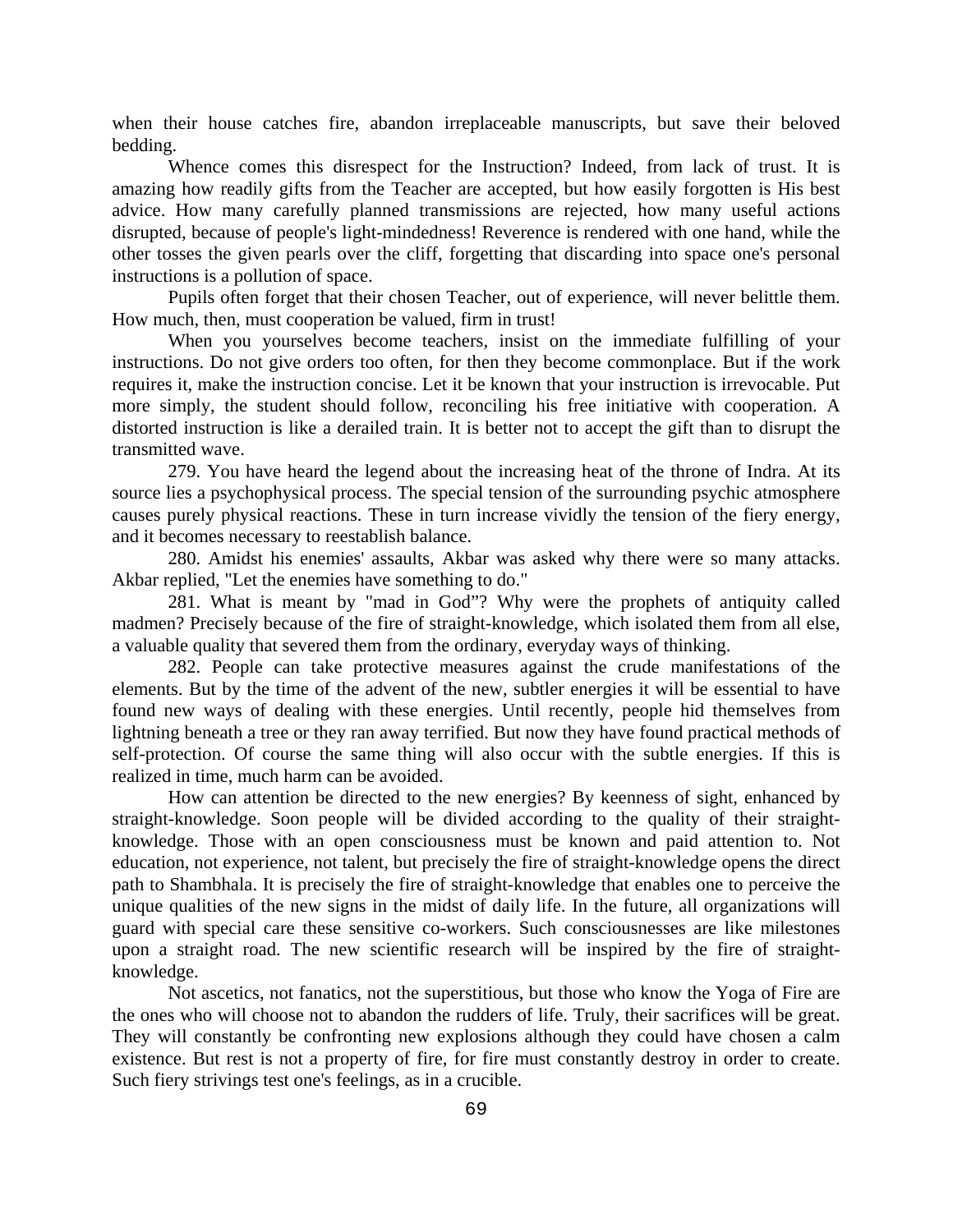At present it is not yet entirely understood why We care so much about the advent of new possibilities. But soon people will search for ways to apply new revelations that have not yet been explained in life. Then someone will remember the Signs of Agni Yoga.

283. When you are called dreamers, say, "We know only action."

When you are asked where to find confirmation of the Teaching, answer, "Only in life."

When you are asked why you do not defend the Teaching, say, "It is impossible to respond to ignorance."

When someone slanders the Teacher, say, "This very night you will regret your irreparable error."

284. The meaning is important, not the form. Independence of action is most important. Conciseness too, is a mark of progress. When we live on the border of the two worlds, we see an image as if in relief. Thus, when the messenger transmits a message, he knows more than he imparts.

285. Truly, much time is needed by those who seek the right path. But those who have found the path can then apply their forces for achievement. We wish them to go forward exultantly. Each of their steps is a joy to Us. We are ready to send them strength, so that they do not fall.

One must live through difficult currents; even the ship in its voyage must face the obstacles of the elements.

286. Success in life can be found both by those who with particular clarity understand the essential nature of things and also by those who have accepted their own very distorted perception of things. The difference lies only in the consequences. Those who have realized the nature of things are not attached to them, but the distorters are slaves to them. If someone finds no success, it means that he has remained at the fulcrum of the balance rather than placing himself in either cup. What is the measure of whether things are understood or distorted? Whether or not the conditions of one's life have changed. If nothing has changed, it is because there has been no action of thought. Those who are slow to understand cannot succeed. The majority of people are dragged down by their own weakness and inertia. Life is like chains to them, whereas life should be a conquest. The guarantee of success lies in action.

287. *Mahayana* is to *Hinayana* as Buddhism is to Vedanta. *Mahayana* knows and reveals the nature of the world of the elements. *Hinayana* emphasizes karmic causes and effects without concerning itself with the immediate consequences of causes. The Teaching strikes sparks from the chaos of the elements. One may study these images, but it is equally correct to concentrate on cause and effect. If we call Buddha the Cause, then Maitreya is the Effect.

288. Naturally, a mirage does not disclose reality, but is a reality in itself. Therefore it is correct to recognize the reality of Maya, even while knowing all its treacherous distortion.

You who know the path, find the fire to attain the Goal!

289. The Blessed One spoke of three spiritual teachers. One received divine gifts, then abandoned his earthly labor. Another received these gifts, then dropped the thread of understanding of life. The third one, having received the gifts, and knowing how to tie the thread of understanding, continued to bear his labors on Earth. His usefulness exceeds that of the others.

The cross is the symbol of life. When the Great Plato was departing from Us, his last advice was, "Create heroes!"

290. Did the heroes of ancient times resemble today's heroes? Did the heroes of antiquity need an inexhaustible store of enthusiasm? Their achievements were brief, and one explosion of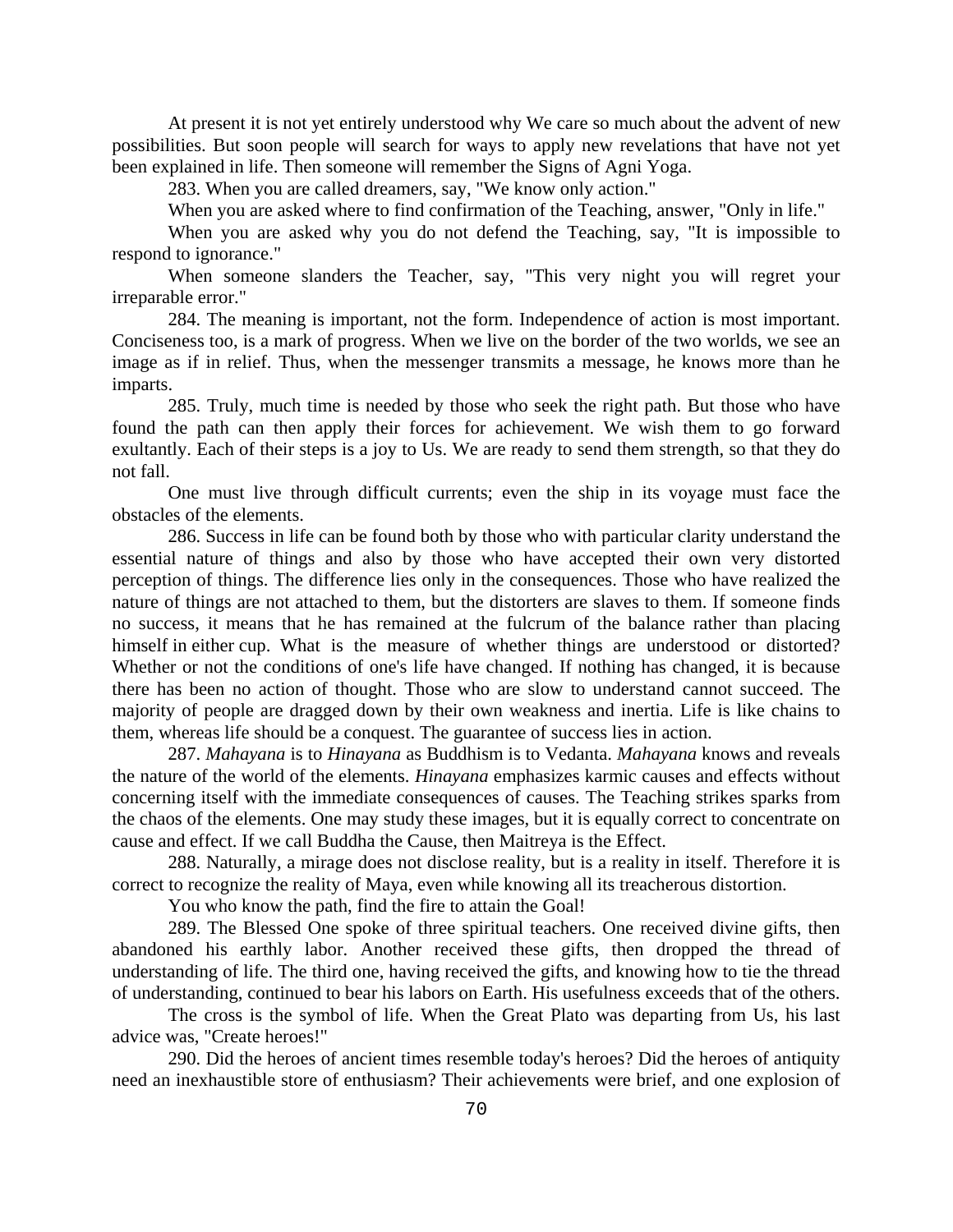fire was enough to feed their energy. Now, the extended duration of achievement, with the complete depletion of forces in the earthly atmosphere, puts an unbearable strain on the energy. The most powerful stroke, the sternest call, can flash out from but a single explosion; but continuous and repeated action requires a whole sequence of currents of energy.

The present-day hero is sustained by the realization that from no earthly quarter can he expect cooperation. When he says, "I will not abandon the field of battle," he already finds new strength. We are ready to provide the strengthening current in accordance with the firmness of his decision not to abandon the battle. We do know, however, how difficult it is to carry light in the darkness, because this light is seen by others, but not by the one who carries it. Besides, those who sleep cannot stand the light.

In general, take note of those who do not need darkness for their sleep. The fire of their spirit dispels the darkness. We recognize the fighters by certain habits. When their eye wanders in the darkness and they shudder at the gloom, We comfort them with the words, "Space harkens to you."

The sower does not count the scattered seeds, for he is the sower and not the reaper. Who goes most joyously to his labor? The upright sower—not the bent reaper. With his right hand the sower broadly scatters his seeds. The wind carries away many seeds, but the sower sings, because he knows that the field is no longer empty. He will depart when the field is full. It does not matter to him who will reap the harvest or who will collect the new seeds. The task of sowing is given to the most trusted toiler. Large is the field, but the skilled hand does not tire.

We are told once again, "Create heroes."

291. It is quite correct to say that if one were to measure the time spent in malice, humanity would shudder.

Fame, as commonly understood by people, is an absurdity. It is permissible only as shoes for comfortable walking.

292. External phenomena seen today are on the lowest level. You know that levitation is possible; but if all humanity were to rise for no reason into the air, what madness would follow! You know that the weight of objects can be decreased or increased, but in humanity's present state this ability is still premature. The striving toward realization of the spirit must first be made firm. The clue to many such manifestations will then be found in the power of the will.

293. Especially harmful are crossed currents. Even in the physical life, people prefer arrows coming from one direction to those coming from many directions. One can easily understand the depression of mood caused by arrows flying above one's head from unknown directions. When such a saturation of space cannot be avoided, it is especially important to guard one's health. The blood pressure increases, and the tension of the centers causes depression. A single known enemy, however strong, is better than these unrecognizable taps. The Teacher is especially attentive at such times, especially if the fires of the centers are already strained. But these life explosions are unavoidable. Every affirming conscious activity will evoke a vortex of thought, and if one's spiritual development is already great, then the counteraction of unbridled spatial waves is also great, and burdensome. Naturally, people with undeveloped centers do not even notice the shower of arrows, but this does not mean that they should be envied. We speak of constant joy, but this joy is a special wisdom.

294. People love mystery, and the realm of spiritual study would bring them to many a closed door. Why then do people avoid what is unknown to them? Because in school they were always instructed to act like everyone else.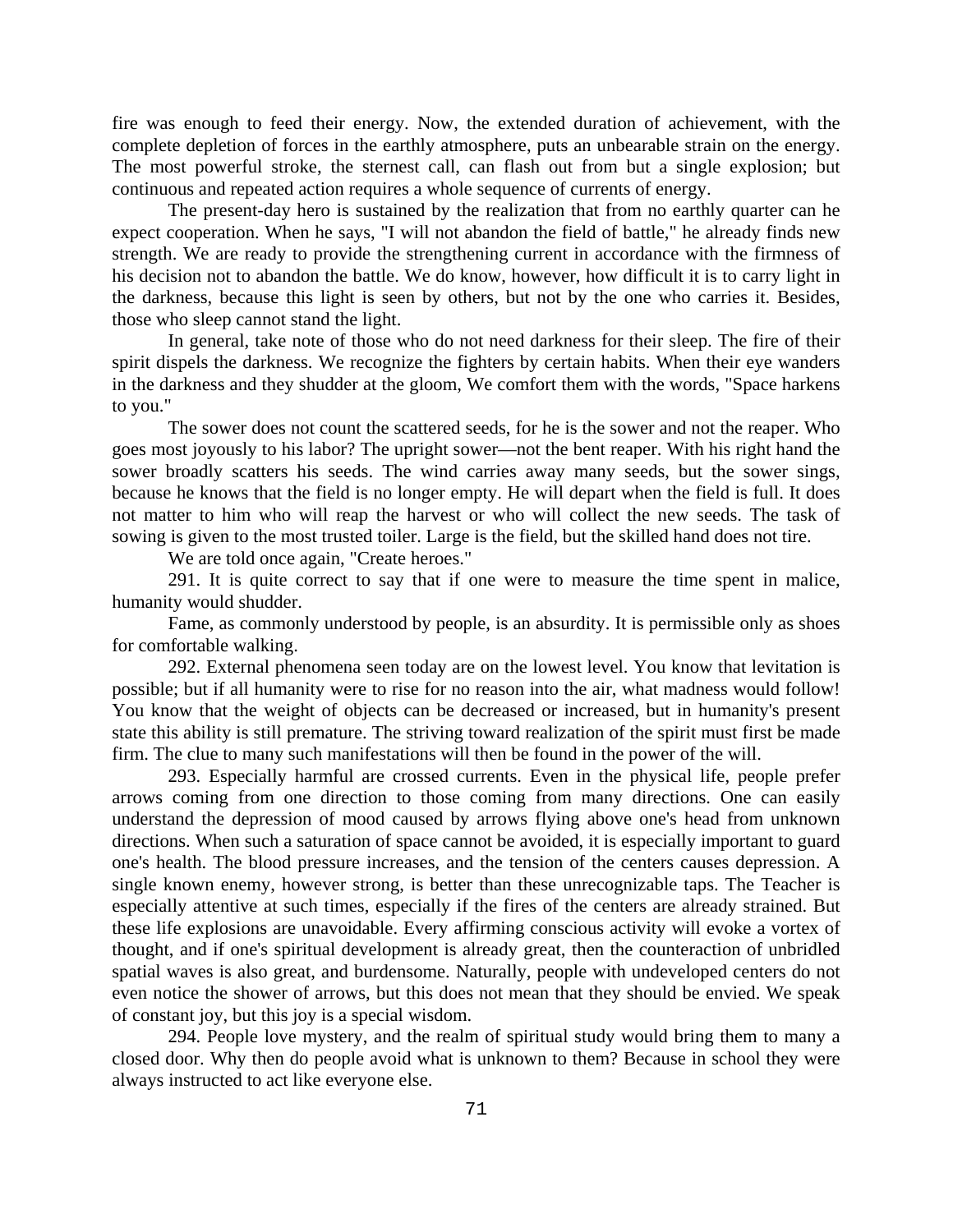Direct the spirit into the unknown! Such striving will bring about new ways of thinking.

295. The Teaching requires not only an open consciousness but also a desire to commit oneself to its step-by-step application. A mind obscured by conventional ways cannot accept the Teaching. Those not close to the spirit of the Teaching ignore the usefulness of its books. Such people are not needed, even if they are curious.

How can such scattered seeds be dealt with? They do not even believe that there may be another outlook besides their own. Standard calculations are made everywhere in one uniform way, but the thinking process varies, depending on the surrounding conditions of life. Compare the ways of thinking in the village, in the city, in travel, and in flight. In each case the bases and methods will be quite different.

One can understand and apply the Teaching of Agni Yoga only after having been in touch with other Teachings of Life and then feeling the need to find beauty and new meaning in one's existence. Clouds of doubt do not oppress the person who seeks by any means to find a way out of the labyrinth! The command of necessity infuses one with resourcefulness, and helps one's ability to consider concepts not yet understood. When one's attention is taken by the inexplicable pains, then even the narrow consciousness will remember Agni Yoga.

Generally, there is no need to meet in person others who have accepted the Teaching. The ways of necessity are unpredictable. And do not present the Teaching as too accessible, for this breeds contempt. One can tolerate ignorance, but to demean is not permissible. Searching for the Teaching causes no harm.

296. A desire for knowledge is prompted by forgotten knowledge from the past, just as imagination is based upon former experiences.

297. Which time can teach people to discriminate between the great and the small? The time of contentment alters and distorts reality. The time of wrath bends the sword blade of life. The time of sorrow humiliates. The time of enslaving labor dulls. It is difficult for the unliberated consciousness to discern anything in the darkness. Can one anticipate a time when people will comprehend the power of psychic energy? Like madmen they play, even in the face of imminent explosion, and in their error they regard their planet as a most solid body.

It must be recognized that people want to forget grievous events. The destruction of entire continents is carefully removed from the old writings. Equally well-concealed are many indications regarding events that were fateful for the world. "We do not like to torture ourselves," say the earthly authorities. They are ready to hide from themselves their bankruptcy and their defeat. Earthly rulers say, "All is calm in our kingdom." Their self-satisfied repose and inactivity guarantee them their thrones. Usually they admire the sunset but sleep through the sunrise. But the Invisible Government says, "It is absurd to hide what exists." This is because we must carefully learn from past events.

Seek the energy that, if consciously evoked, will transform your existence. Do you not wish to be armed in time? Even the last hour can teach humanity. We are not prophets in sheepskins. As ordinary physicians We warn, "It is time to perform a vaccination." But there are reckless braggarts who feast even during a pestilence. The cemeteries never lose their new tenants.

We speak for the sake of those who can live.

298. When beginning a work, know how to rejoice at its inception. Usually people are eager to see the flowers and fruit. But true researchers rejoice at the first seedling, because this is the awakening of life.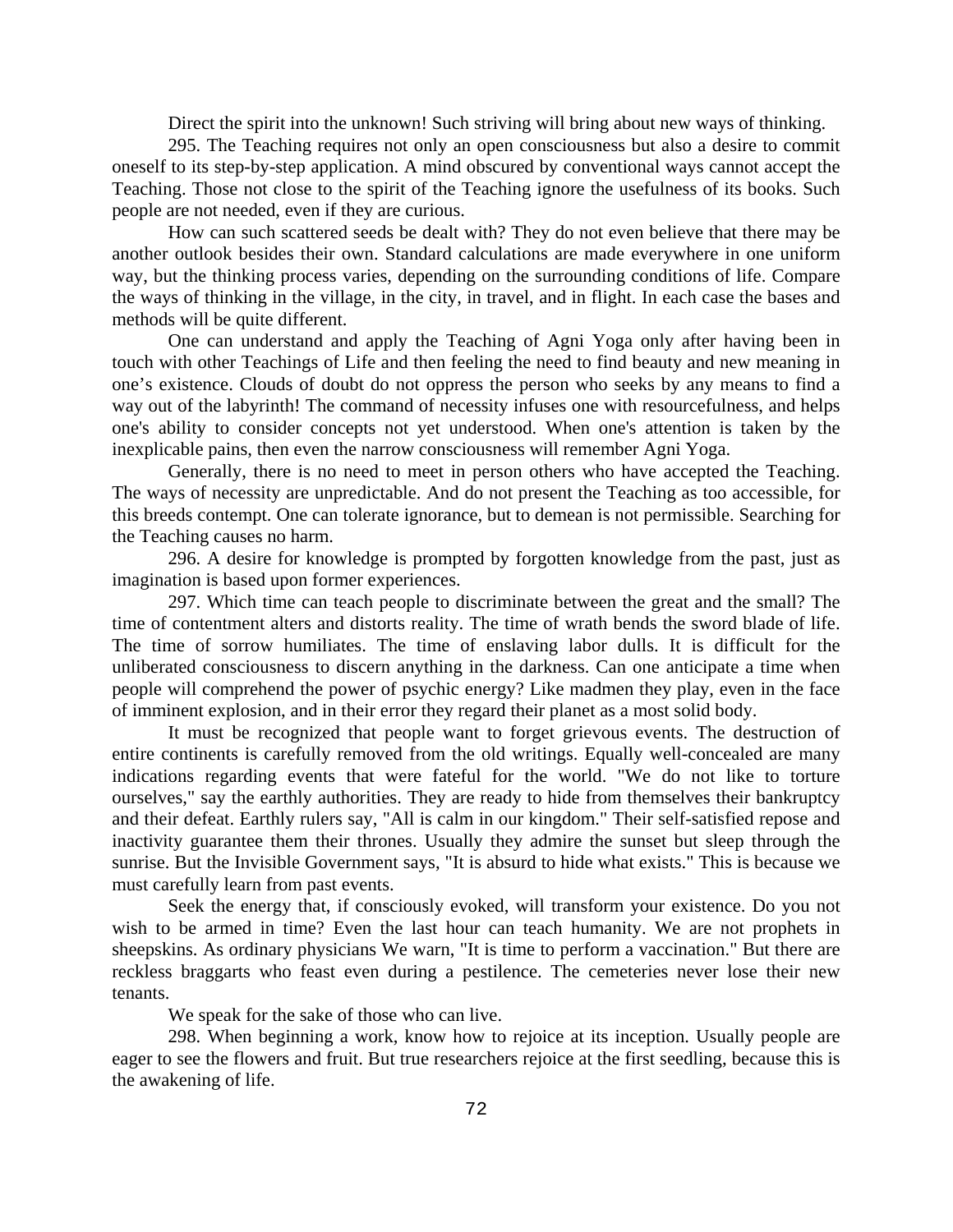299. If a teacher says, "I have ten thousand pupils," ask, "Is it possible that everyone is given entrance?" Quantity precludes success. The size of an army was never the sole guarantee of victory.

300. I affirm that Agni Yoga is a light on the path. It is of no consequence how travelers make use of this blessing. The way is indicated to them. Those who discern the signs of fire will come.

Thus do I wish to strengthen those who have realized the urgency of the Teaching of Agni Yoga. One should not delay until the time when the torrent drives the crowd in search of salvation. This would only be knowledge gained under threat and terror, and such knowledge is of no value. It is necessary to know those who are guided by a free consciousness. Only those who know the purpose of a battle can participate in it. Slaves driven by force are not needed. I consider it right to protect sincere striving rather than to search for the fragments of a broken vessel.

301. If in the circle of activity there appears a child who is apparently drawn to it with special reason, smile upon him and develop in him the awareness that these activities are a home to him. Children sometimes come to this activity in response to a special call. Give them what has been prepared for them by their own past. Heavy with juice is the fruit when the roots are strong.

302. One should observe certain precautions in Agni Yoga. Beyond a certain level one may notice pains in one's back. One should then take care not to bend down, because the pillar of energy is rising like quicksilver in a thermometer. Therefore an upright position of the spine is advised. Similarly undesirable is work that requires a tension to one side, such as tree cutting. The flame is vertical in its structure, and thus does each fire act. The taking of slight precautions will not separate people from life. One can quite unnoticeably introduce into life ways of action that are not harmful.

Only a sense of beauty can lead to synthesis. Power comes not from the muscles, but from the consciousness. Even in everyday life, the nerves rule the muscles.

303. The hands of the enemy are ever ready to destroy the works decided upon by Us. The ears of the enemy are cocked to hear slander that can be used against Us. It is not enough to say, "Rejoice at the enemy." One must learn to understand his ways. The enemy is like the unknown quantity in a mathematical problem. But this unknown can be determined using already-known facts. Hence, it is possible to take the measure of each detected enemy.

Consider carefully the circumstances in which your actions are taken. Learn to remember the conditions under which certain feelings came to you. We will return to them again.

An enemy is something unknown, one which must be recognized, conquered, and transformed into the familiar—properly speaking, the cognized. During this process one should also observe oneself. Approaching his quarry, the hunter must calculate each of his actions.

You will be told repeatedly about the awesome occult mysteries, but you will approach simply, confident in yourself. We regard knowledge of one's own situation as the first condition for battle. The unknown becomes familiar when it is approached. It is of no use to speak of it beforehand, when even its boundaries are unknown.

Essaying investigation into everything, we must agree on the methods of research. We will know the direction of our action, but will not put obstacles in our way by making premature decisions about enemies. Let us combine insight with real action. When any aspect of the unknown becomes familiar, that will be a conquest—without astonishment, without a shudder,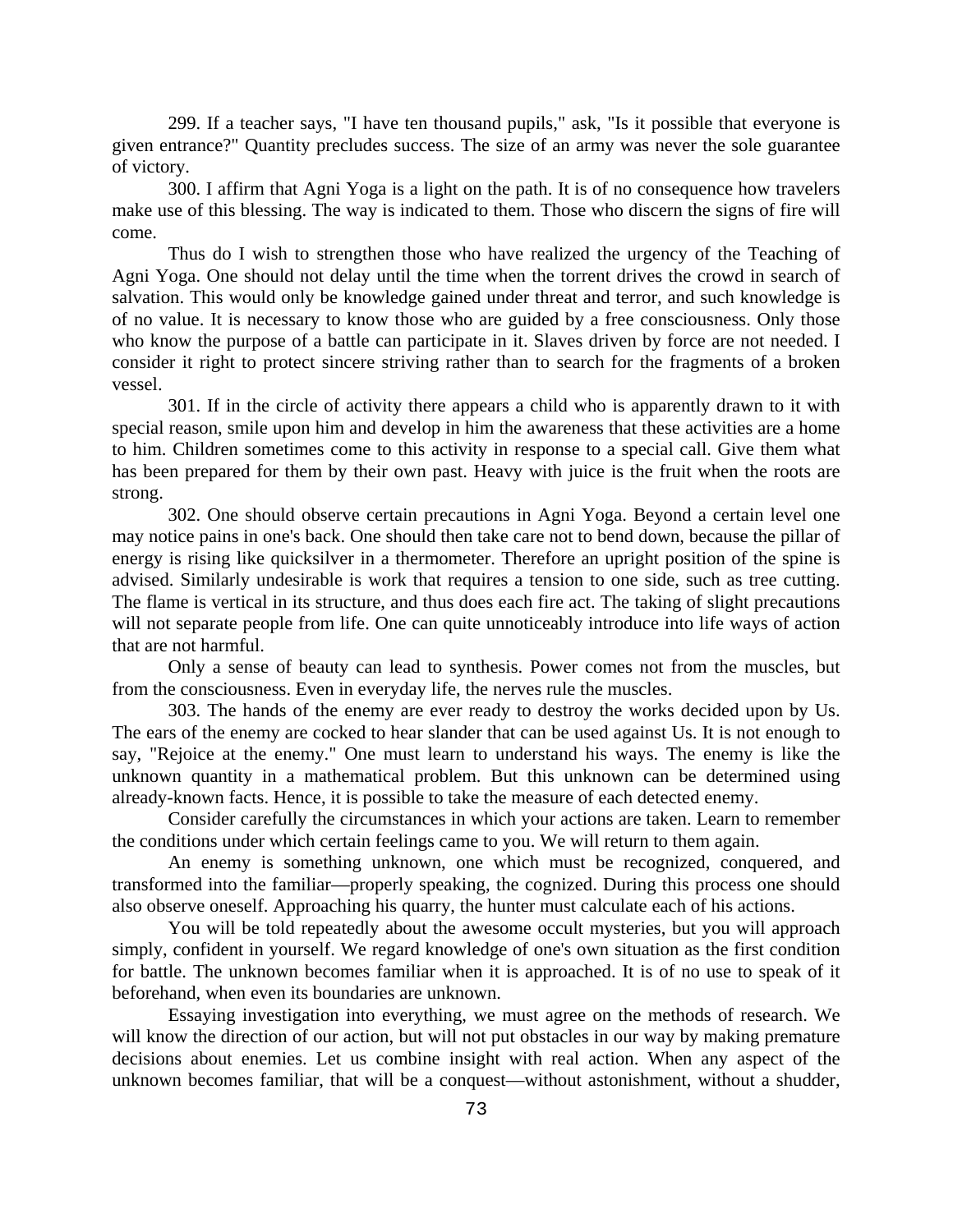and even without excessive enthusiasm. For each hour, even the most inactive, may bring us closer to the unknown. The Great Unknown may be thought of as a friend, but for the researcher it is more useful to think of it as an enemy. All features of the unknown correspond more closely to those of an enemy. We speak always of fearlessness, but this is not needed against a friend. The achievement of victory also presumes the existence of an enemy.

If I bid you be victors, that means I foresee a battle. The Great Unknown, like an enemy, lures one to victory.

304. The Teaching of Wisdom is not a textbook with numbered pages. The Teaching is one of indications for life as applied to each necessity. Just as lightning flashes wherever a sufficient electrical charge has accumulated, so does the Indication speed to wherever possibilities have increased.

While affirming the common unity, the Teaching of Life must address itself to each person. The Teaching offers solutions to one's daily problems. Sometimes it seems that the Teaching repeats already discussed themes. But compare these directives, and you will see that they touch upon entirely different problems in life. The outer signs have no significance. People can grow pale, or blush, for different reasons.

Let us examine and apply ourselves fully to resolving the most important problems in life, and leave details to the flow of karma. One can often affect the direction of the main stream, but the details always carry the marks of predetermined karma. Though these details may have no great significance, they are what people usually remember and use as a basis for judgment. Also in the performance of one's tasks and experiments, one should not expect the details of their application and flow to be identical. What is evident means little.

Our Indications foresee all possibilities, and in their manifestation they are quite varied. The danger lies elsewhere. Often a person, having mastered a possibility, then becomes careless about it. The festival flower is brought down into ordinary life, as something ordinary. Of course flowers are always pleasing, but it is better to transform everyday life into a festival of the spirit than to dirty the flowers with everyday dust.

Again we come to the idea of life as a chalice of wondrous remedy. To drink the poison of the world and be reborn with full power! This ritual comes from ancient legends. We see it in Egypt and in Greece. Shiva himself performs it, and a whole chain of Redeemers drinks the chalice of poison, transforming it into *Amrita*.

When We say, "Be different, and do not deprive yourself of the Chalice of Achievement," We thereby indicate to you not to darken your life and not to spill the Chalice. I confirm how much is given to you. Every particle understood and applied will give new life. Thus, witness the rain of possibilities and rejoice at the rainbow.

305. A staircase has been revealed, with ornamented steps. But why is the lower step so decorated, while higher up the ornamentation grows simpler, until on the last step one sees no decoration at all? The design on the lower step is so intricate that its entire surface is covered. Perhaps no design is needed on the upper step. Truly, I see no ornamentation at all at the top. Thus, think simply.

306. The Breath of the Mother of the World, the Giants bearing the burden, and the Redeemers who have accepted the Chalice—these three images were born close to the one law. The accumulation of spatial psychic energy causes shocks in parts of the planet. Those organisms that are attuned to the Breath of the Great Mother resound in response to the explosions of spatial bodies. Can such shocks be regarded as an advantage? It is precisely as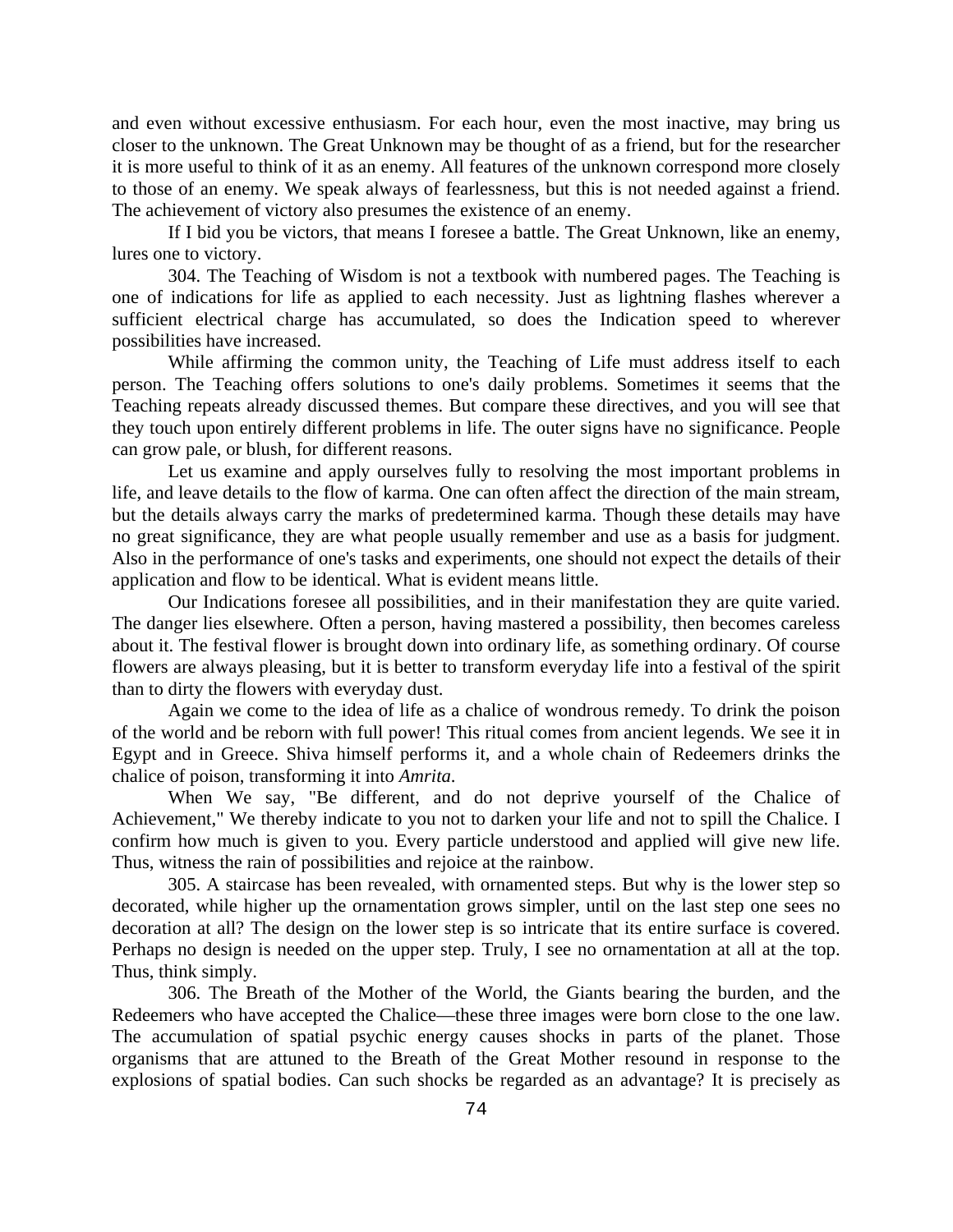when, for the performance of a superb musical creation, one chooses perfectly tuned instruments. Of course, when such instruments are few, the pressure of the currents will fall upon just those few. It is not necessary to prove that it is better to accept the burden of the world than to be detached from the activities of life.

When I speak about being careful, I am affirming fearlessness strengthened by a mature consciousness. Without courage one cannot build. Without creative work one cannot approach the Chalice. Only the flame over the Chalice reveals the height of the arch. For Us, the Redeemers are not hidden behind golden vestments.

307. The Fiery Warriors are often called by this name because *Satya Yuga* begins with the approach of the element of Fire. Then those gather who are imbued with that penetrating element. The motion and striving of Fire lie at the foundation of light. Nothing can surpass light, because it is fed by the streams of omnipresent Fire. I affirm the stream of Fire as the most pure and swift. All unmanifest space is the ship of Fire. The ancient symbol of the fiery wall relates to the Fire of Space. The East knows of the Army of Fiery Warriors that will arise before the coming of the New Era.

Cataclysms result from conflict between the spatial fire and the flaming sediments of the planet. The planetary gases that are generated by the poisonous decomposition bring into action unbridled energy, *Kamaduro.* In other words, the physical nature of the planet is not in harmony with spatial fire. The luminous matter seeks to reconcile these disparate elements, but what we call darkness can paralyze the radiant matter, and then a cataclysm occurs.

The Fiery Host lives when the Fire of Space achieves victory.

308. Every wrongdoer is afraid to return to the site of his misdeeds. People realize that their previous conduct in the astral world often does not correspond to standards of spiritual dignity. Therefore, they are filled with awe and fear before the gates of the astral. They even try not to think about crossing, hoping that ignorance will relieve them of responsibility. But, by admitting this knowledge, they could make these crossings no more difficult than the ascent of the rungs of a ladder.

Ancient is the symbol of direct ascent. Besides the accumulations of consciousness, what can contribute to this ascent? Of course, fire, the element that transforms one's path. The fire of the bodies unites with and is fed by the Fire of Space. The manifestations of psychic energy are founded on fire. All phenomena are produced by fire, and fire illumines all entrances.

Certainly it is not easy for people of the fiery element to live in the body. But choose only these as co-workers, because there is no treason in them. Danger will not cause confusion in them. Duty is understood by them, and their striving ascends like a flame. Who, then, can more readily manifest the rays from the shoulders? To whom is creation nearer if not to those of Fire, the All-Penetrating? It is difficult for people to understand the characteristics of this element. Earth, water, air—these are evident. But that fire penetrates through water will seem like a jest. One must understand penetration by fire, otherwise one will not enter the Fiery Gates.

309. Of all manifestations We value the absolute and dominant pervasiveness of spirit in one's life. Mistakes are as naught when the seed of fire has grown stronger. Action is like the unfurled banner of the warrior. Like a crown is his decisiveness. Like a pearl is the flame of his spirit. Flaming spirit, you burn away delusion and pierce the darkness! We value, above all, the fire of the spirit.

310. Imperceptible are the steps of the growth of consciousness. Such steps do exist, but their boundaries are not easily determined. It is difficult to determine them by any formula.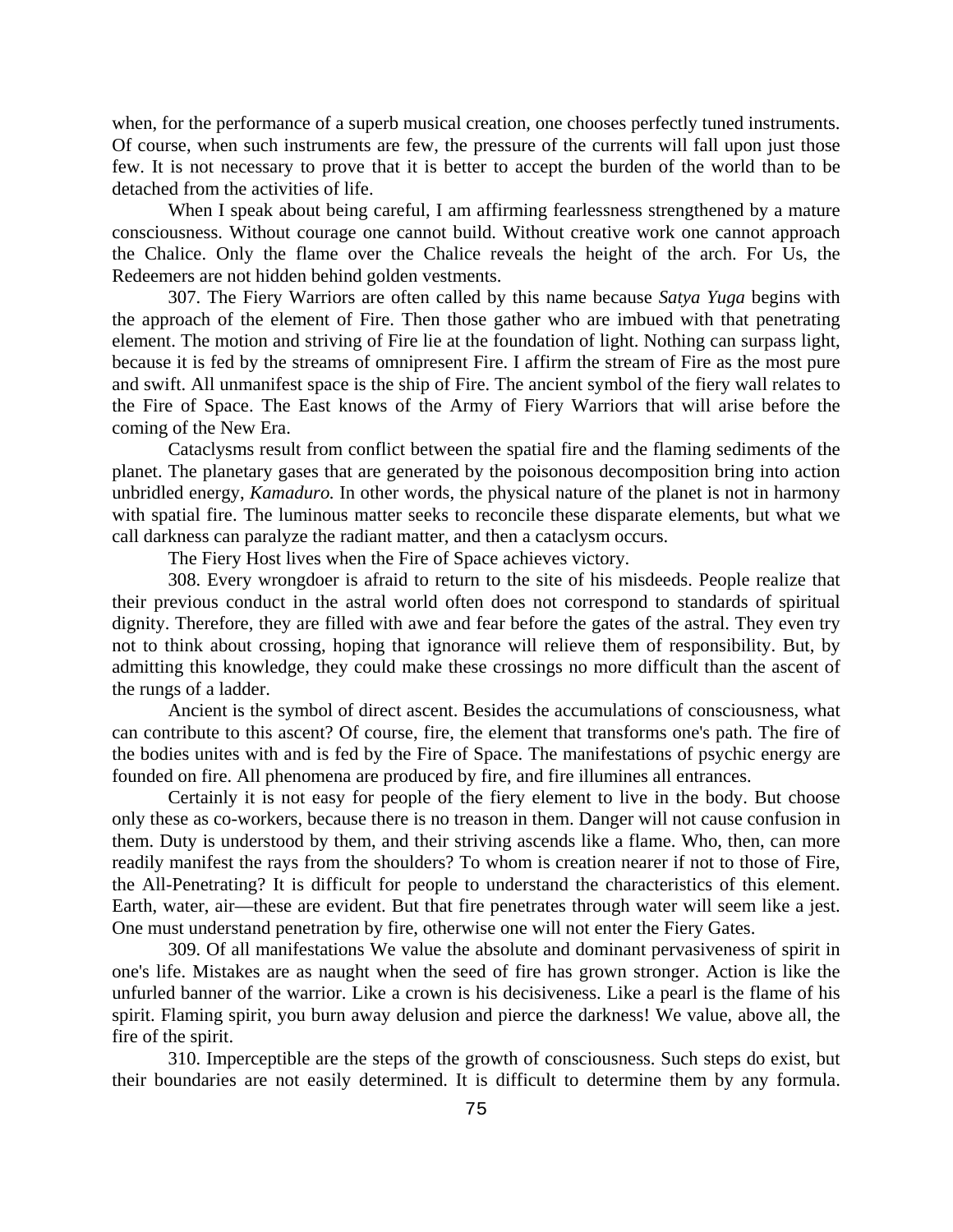Especially regarding the lower steps, evaluation must be careful, in order not to cause harm.

How can one make everyone turn in the same direction? Looking in different directions, people will see differently, but without undermining the General Good. Let them look in all directions. Let them observe all points of starry space. The eye must learn to observe. Let them utilize all of humanity's accumulations, but with respect for the General Good. Permit the use of all sources, and the one who grasps more will gain more. The burning of spirit is manifested in many ways. It is by the burning of their spirit that people will be recognized. It is preferable to err by exaggerating the possibilities for good in them, than to underestimate them.

Do not pluck flowers needlessly; every flower should be allowed to grow. Consider that even the most clumsy co-worker can contribute a useful stone for building. It is not proper to reject anyone unless the line of treason has been crossed. Judge by this black sign.

311. Our co-workers, in action, are distinguished from others by their flexibility and striving, and by their open-mindedness. The cosmic life is built on attraction and repulsion, in other words, on rhythmic explosions and accumulations. The activity of Our co-workers is not free from the laws of nature. It can be observed how activity builds the consciousness, and there should be no fear of destruction by its explosions. One thing is unknown to Us—rest in inaction. Our co-workers, like Ourselves, generously lay the foundations.

This sowing is needed by Us and We know that these seeds cannot be lost, for whatever exists cannot be destroyed. We are not greatly interested in the changeability of form, for the seed is unchangeable. Such an unchangeable seed lies in each being. Even negative actions do not prevent Us from remembering that the seed is the same everywhere. And this awareness makes Us tolerant. It is evident to Us that discordance is usually simply the result of conflict of rhythm. Of course, this lack of correlation prevents the unification of psychic energy within groups. It is precisely the group energy that makes possible the utilization of the rays without the annihilation or burning of forces. Vampirism, to a considerable degree, can be attributed to a conflict of rhythm, which results in devouring instead of cooperation. Therefore, learn to recognize those whose waves are not harmful to you, even if superficially they appear to be from the soul of an alien race.

Two who sit at one table, opposite each other, cannot be opponents if they follow the same Teacher. Inclusiveness and tolerance are one. Only treason cannot be tolerated.

312. One must distinguish between objective difficulties and those caused by lack of skill. Objective difficulties are caused by external obstacles on the higher path, but lack of skill results from one's own mental blindness.

One should know that the laws of life are of unlimited flexibility in their application. You may speak about laws as they apply generally, but you also know their broader range of application.

Explain always that rapid reincarnation can be impossible to endure. Only the indefatigable travelers dare frequent sea voyages. For this, I teach you how to endure in spirit, without need of a permanent home.

Neither one's understanding of the subtlety of the Teaching nor one's wisdom of judgment depends on age.

313. The accidental is pre-laid in the consciousness. Even the worlds can be molded by the accidental, with no evident cause, because creation issues from the accidental. We are Guardians of the laws but We respect the accidental, because motion is inherent in it. It would, however, be wrong to direct everyone to the extremes of possibility. In other words, not every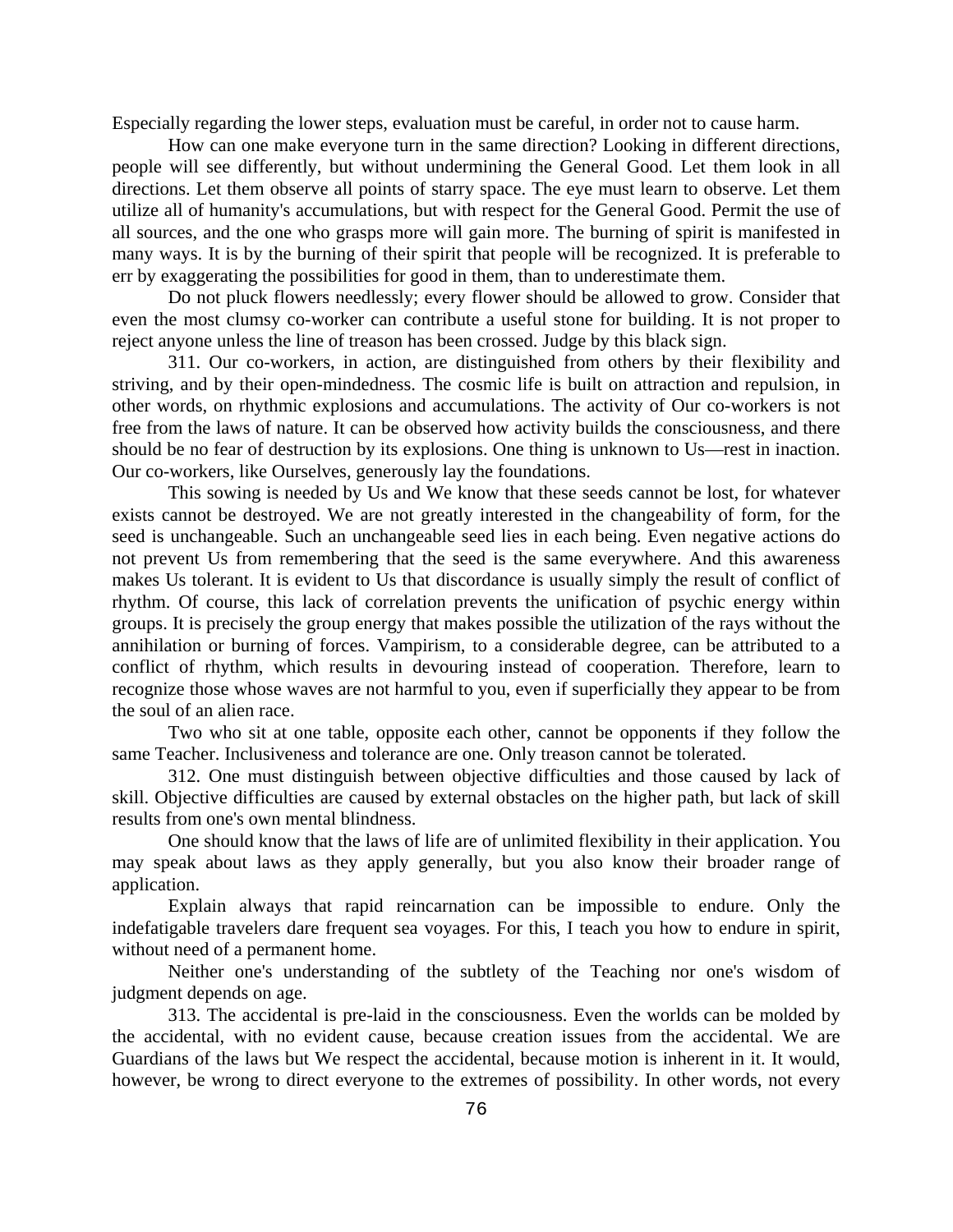foundation can support a heavy roof.

314. One should know that the time for change is different for every formation of matter. If matter is changed in one place, that does not mean that the entire group of planetary bodies will be changed at the same time. Properly speaking, if *Satya Yuga* were to begin on one planet, it would take a very long time to spread and unite the entire group of planets, though the signs of such spreading would soon appear on some planetary bodies. One should never limit one's thinking to a single planet.

315. The Mother of the World has ordained: "Winds, gather ye! Snows, gather ye! Birds, hold back! Beasts, stand back!

"No human foot shall put its mark on My Summit. The audacity of the dark ones shall not last! The light of the moon shall not endure! But the sun's rays shall touch the Peak.

"Sun, guard My Summit, because that is where I keep Vigil. Never shall beast ascend, nor human power prevail!"

The Mother of all that exists keeps Her Vigil with a fiery shield. What glows upon the Summit? Why have the whirlwinds gathered to form a resplendent crown?

She, the Great Mother, ascended the Summit alone. And none shall follow Her.

316. Having an earthly home should not diminish the importance of maintaining the fire of the heart. Understand that establishing an earthly home should be as the offering of a flame. The labors of creation must be as the lighting of altar lamps. One hundred and eight flames and as many works. A thousand flames and as many works. A myriad flames and as many works. But should the flames die out, it will be because the eye of man has died.

317. Upon the highest summit the Mother of the World stands effulgent. She came forth to defeat the darkness. Why are the enemies fallen? And whither do they turn their eyes in despair? She has cloaked Herself in a fiery veil and encircled Herself in a wall of fire. She is our citadel and our inspiration.

318. One must not be concerned with the barking of dogs. One may carry a staff, and remember that just one well-timed thrust will frighten the most vicious dog. Do not waste energy with a premature stroke. But aim well!

It is difficult for most people to understand the saturation of space. They accept the saturation of water and even of earth. They discuss the metalization of roots. But space to them is not a living substance. Hence, the element of fire terrifies them, and the joy of cosmic motion is unrealized.

319. Whither to direct one's courage? Whither to direct the will? Whither to direct oneself? To the same spirit-fire. We shall find strength and not become exhausted, because on our path we gather the words of knowledge.

Let us recall the known saints of various lands. By what marks are they distinguished? By showing humility or obedience to their rulers, by taking vows of silence, or by obeisance? If so, they would be unworthy of the name. When We regard saints, We see among them warriors, highwaymen, condemners of kings, builders, and leaders of people. By the fire of the spirit is their level of ascent recognized. Laws inscribed by people cannot extinguish this fire. Therefore, let us be careful about judging the approaching ones. Like fragments of heavenly bodies, diamond-bearing, those approaching from afar may carry within themselves signs incomprehensible to others.

One cannot expect too much from the crowds. The Stone from the far-off star carries a message that few can accept.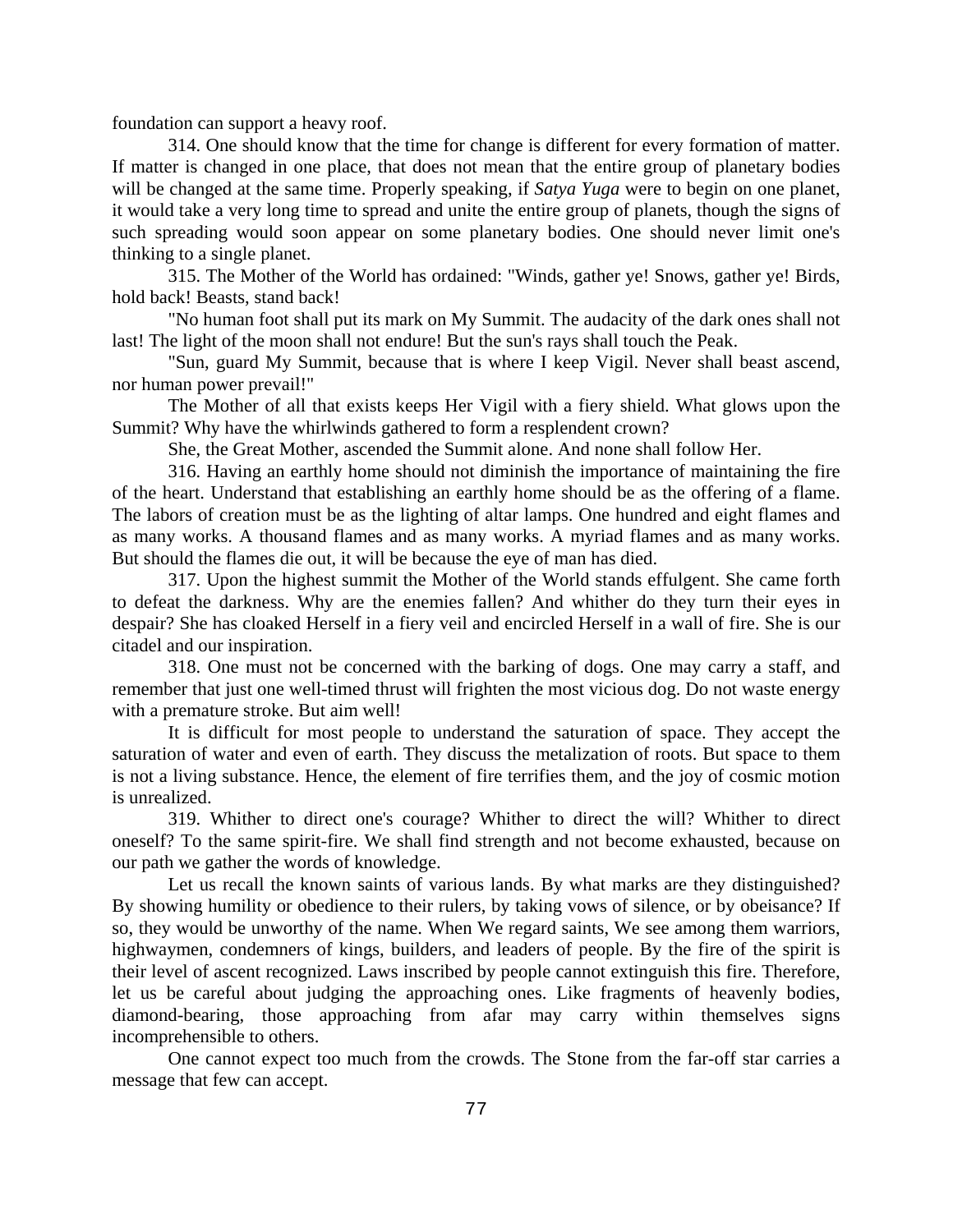Attraction multiplies force. And the special language of fire will inscribe the signs of the future. Again let us show care, because the fire of the spirit is imponderable.

320. Each era has its own methods. To depend on old precedents is like wearing one's grandfather's boots.

321. Invocations and incantations can of course help in attuning oneself to the spatial rhythm, but the law of evolution presumes a more direct contact of the human consciousness with the cosmic one. Instead of the rhythm of magic formulas one should comprehend the fiery seed of the spirit and silently build the bond linking the fire of one's spirit with the Fire of Space.

322. He who acquires knowledge only for himself is not Our builder. When the structures are about to collapse, who can sit calmly? When even the most remote cataclysm sets the organism atremble, then all must become masons, laying the new foundations. I say this because the undeferrable work requires all forces.

323. How to start on the path of Agni Yoga? Primarily, one must realize the existence of psychic energy. Then it is necessary to realize that fire is the essence of the spirit.

There is no doubt that abstinence from meat is beneficial. All vegetables are good as foods, but a few, such as asparagus, celery, and garlic, are mainly medicinal.

One must take precautions against fiery sickness. The first remedy for this purpose will be the understanding and mastery of psychic energy. But, as an external purification, one may apply the essence of *moru,* or, as it is also called, *balu.* When you are asked, provide the precise formulas. Indicate *moru* as the primary remedy, to be added to the bath water. One can prepare a powerful extract from the juice of its leaves and roots. If this first formula is judiciously applied, you can then give the next one. The same plant may also be taken internally, with milk. But it should first be tested externally.

Also, do not hesitate to stress that valerian can be a powerful protector when one is suffering from the fiery sickness. Think about psychic energy as simply as possible. Indeed the finer energies are not manifested like thunder. They penetrate the remote layers of the atmosphere, and are manifested in especially subtle ways.

324. I must advise you to banish fear for the future. One who is bound by fear does not create a suitable atmosphere for action. We need those who strive for victory.

325. In giving Agni Yoga, you perform a work of inexpressible importance.

326. Every structure has its outer walls and its unseen foundation. No structure can exist without walls, and walls cannot stand without a foundation. There are two ways of manifestation in everything: one is the walls, as a symbol of the Teacher, and the other is the foundation, as the manifestation of the Mother of the World. Which is of greater importance? Ponder!

327. The walls and the pilings of the foundation are equally necessary for any building. But, just as a foundation is not seen from afar, so does the image of the Mother of the World remain invisible. It is the walls that withstand the assaults of the gale. In the same way, because Our Name is known to multitudes, We must take upon Ourselves the assaults of the hostile currents.

You will often be asked, "What is the difference between those two paths of service?" Say, "There is neither difference nor advantage. Two sacred rivers replenish the ocean."

They will also ask how to know the current to which one belongs. Naturally, the knowledge of the spirit directs one toward a certain current, according to the rays under which one is born.

One can imagine the intensity of striving stimulated by the rays of the spatial bodies. Our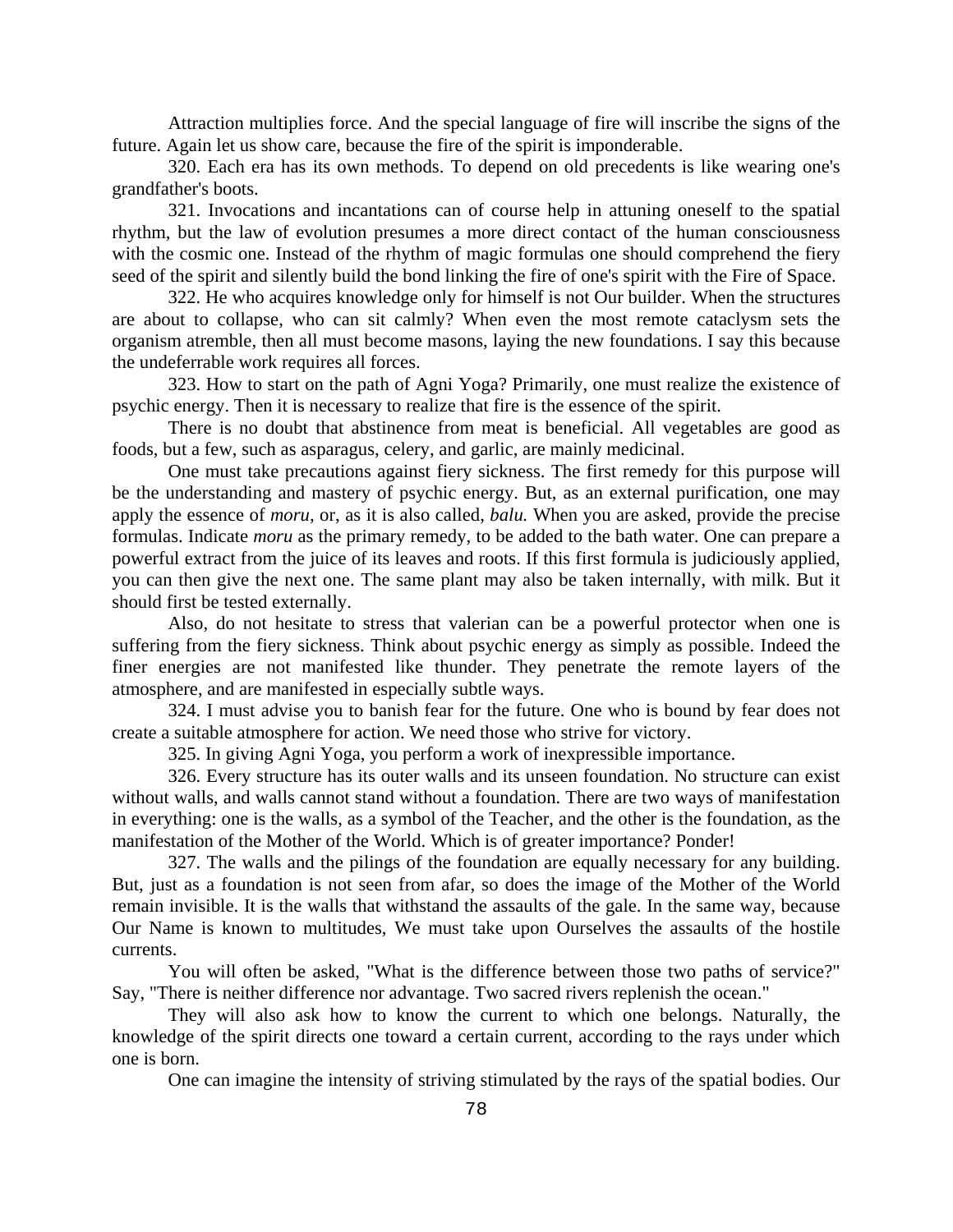followers are exceedingly sensitive to these rays, but no one should fear this sensitivity. Ordinary people shudder at any nearby sharp sound. How, then, could a developed spirit fail to react to a distant earthquake? Even an electric pole hums with the energy it carries! It is time for humanity to value properly all abilities inherent in the body.

How can we fight against the waves of flame?

328. It is useful to speak about the Teacher. It is useful to speak about the Teaching. It is useful to speak of life. It is wise to understand the upward spiral of motion, because the application of energy directs the stream upward. But at the same time the law of gravity lowers it. Thus are the steps laid together.

Speak according to your listener's understanding. Intolerance is an outworn garment that must be discarded.

329. The illness called neuritis has a certain relation to fire. Much that is attributed to rheumatism or nervous disturbances should also be attributed to fire. These pains can easily be eliminated by locating the material crystals of psychic energy. When these deposits obstruct the nerve channels many painful developments can be expected. Like stones in the inner organs, the crystals of psychic energy can be injurious if the energy is not utilized. Especially dangerous is the conflict of the crystals of psychic energy with the deposits of imperil. Often, organisms with highly developed nervous systems are sickly. Experimental research into psychic energy is urgently needed. Whatever can be measured physically will be more easily accepted.

330. Observe the symptoms of ailments that seem incomprehensible. Locate and observe those centers near which the symptoms and pains appear. Perhaps there is an aching of the shoulders or elbows or knees. Perhaps three signs appear near the center of the Chalice, or burning occurs in the larynx. Each such symptom indicates the activity of that center. As if inscribed in a book, the personality of each individual is written by the sign of his essence, constantly flaming above his head. One can read it even with plain observation. But people are accustomed to cruder manifestations. They expect deafening thunder and blinding lightning. Yet, they themselves often perform the most important actions in silence.

Just as the effect of a powerful magnetic current can be observed only on certain bodies, even though it acts upon everything, so also are the most penetrating energies invisible. But for now We beg that attention be paid mainly to evident manifestations.

By studying the characters of people and their physical pains, one can arrive at valuable conclusions. We should know how the centers affect the surrounding organs. Why have lung ailments been seen as a complication following upon a cold, or anemia, when the centers near the lungs indicate related peculiarities of the organism? Why has swelling of the shoulders and elbows been attributed to rheumatism when the centers of the shoulders show tension? It is Our task to help people understand that it is time to discard old formulas and turn to the path of universal law.

331. How to know which are the best co-workers? Only by their irreplaceability. It is right to value one who has become irreplaceable.

Only to Urusvati can I entrust the Teaching, without fear that it will be distorted or diminished. Only centuries-long experience provides the needed degree of devotion together with the understanding of the essence. I can entrust to Fu. the earthly deeds, because through him I can act.

I can provide to My disciples all that is needed, but I expect the development of experience. Affirm the work in practice, because the seven years' duration of the first period is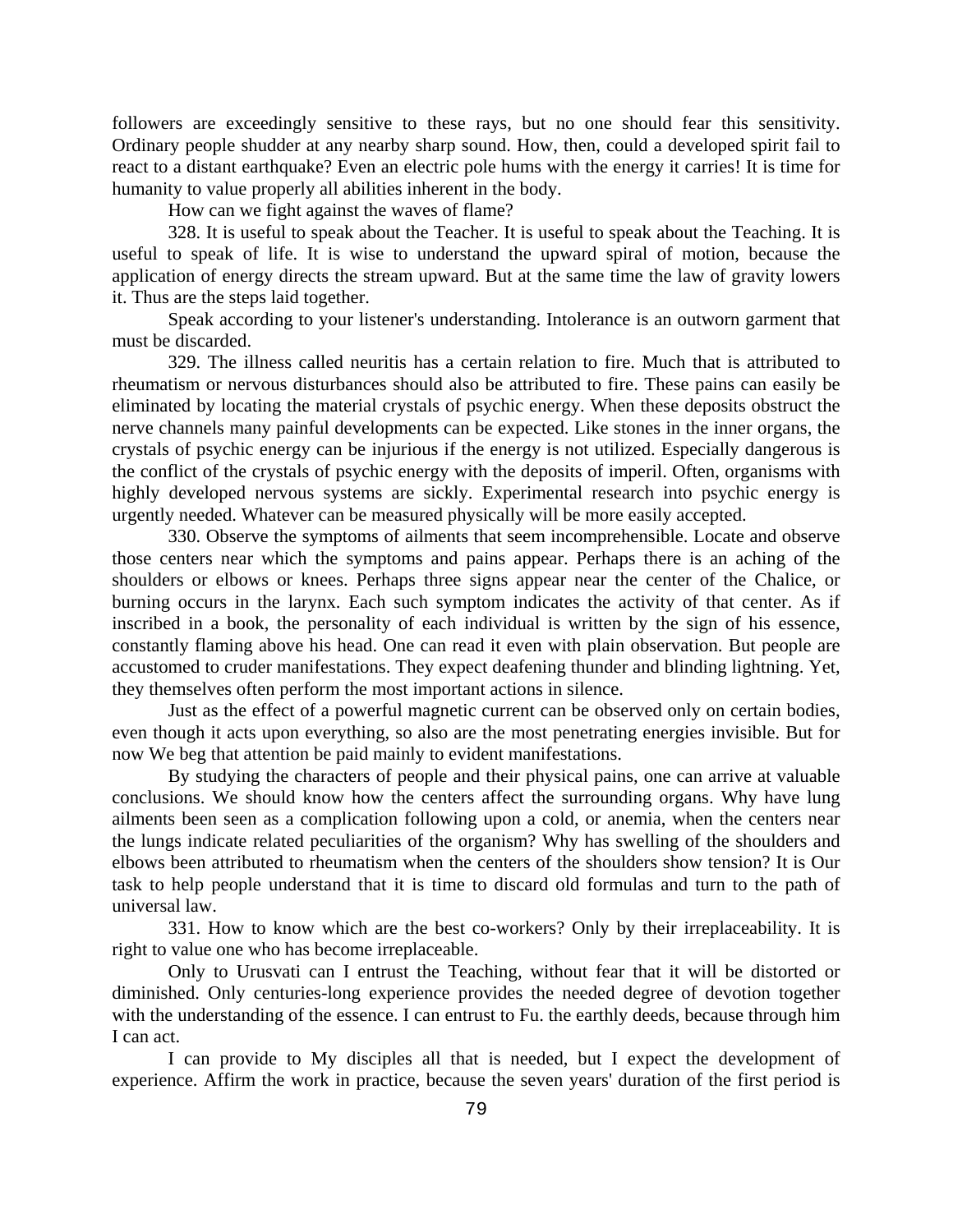coming to an end.

332. What is the nature of the Bodhisattvas' compassion? Without coercing the will, They invisibly and patiently direct each suitable force toward good. It is not difficult to conduct oneself according to the Guidance of the Bodhisattvas, for all characteristics of the spirit are allowed for by Them.

Work is felt as a burden only when the forces are distributed incorrectly; but when comeasurement of a direction and its execution is maintained, then even a complicated task will not be beyond one's capabilities.

Most harmful is the belief that though one is giving all, there is no reward. One can undermine the most brilliant achievement by such demeaning. Let us not forget that, knowing the goal, one can always proceed. But to count the stones upon which one's precious foot treads impedes one's steps. Let us consider that when birds fly they do not count each flap of their wings.

Not a single Teacher ever thought that His work was completed, or that He deserved reward. This is the quality of the self-sacrifice of the Bodhisattvas: creation by the labor of each sweep of the untiring hand, because the eye knows the distance to the goal. Such will be the labor of the Bodhisattvas—like Fire—omnipresent, self-sacrificing, and inexhaustible in its essence.

333. It is most important to speak of the concept of the Teacher. It is necessary to point out the hierarchy of Teachers, each of whom is the disciple of a Higher Teacher. One must become accustomed to the fact that the Teaching in its wholeness is without contradiction. The landmarks may be far from one another, but they are signs on the same path.

If someone insists that incarnations are always three thousand years apart, he will be as correct as the one who claims that they are three months apart.

The happiness of the realization of possibilities is the happiness of the future. Manifesting possibilities without violating the essence of the laws means approaching perfection.

If, in the second race, a far-distant date was needed for incarnation, in the sixth race the coming together of physical and astral conditions reduces the need for such lengthy periods between incarnations.

One must also accustom oneself to the overlapping of these races. The third race will scarcely have developed fully when the seeds of the sixth already will have appeared in space.

He who follows the Teaching of Fire must understand the perfecting of matter. The worlds of the physical and of Light are increasingly united. This is an indication of the transformation of so-called death. It is the fear of death that shuts the Gates of Knowledge.

It is useful to teach about immortality in the schools. Religion that teaches about death will pass away, as will all those who believe in death. Our consciousness determines our future state. Those who understand the real power of Fire, which is invisible, also understand the meaning of death, which, though visible, is but a superficial manifestation of disincarnation.

334. To the question of the realms of the worlds, one must point out that heavenly bodies can be part of a particular solar system or can be intersolar bodies.

The condition of Earth is grievous. Earth is sick.

335. One should not think that one's work can be measured by one's earthly dwellings. If Ramakrishna's bed burns up, is the truth of his word diminished?

Is it important to the shepherd to know which of his sheep will give the better wool? Is it important to the gardener to know how much fruit each of his cultivated trees will yield? No, the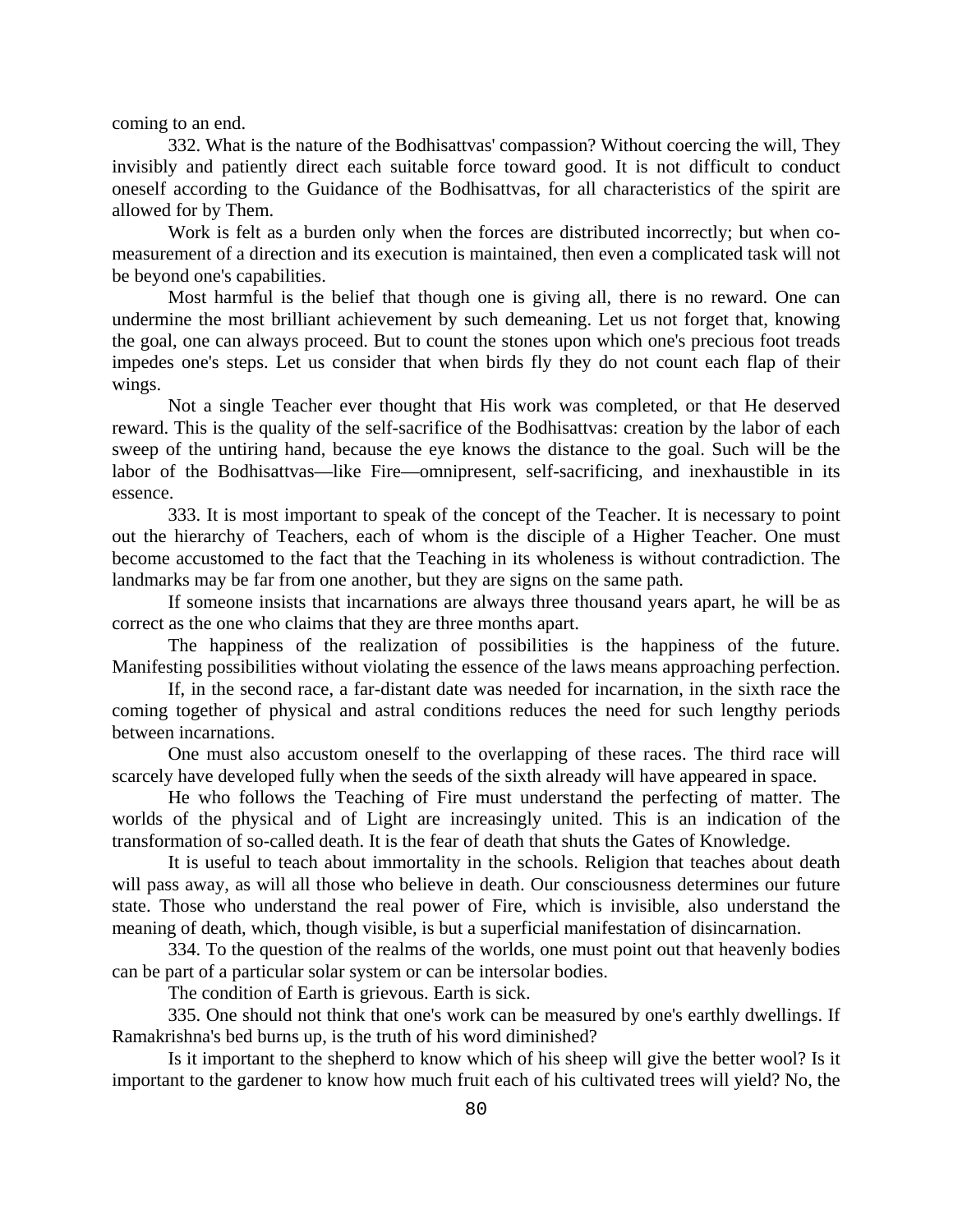shepherd's care is for his entire flock, and the gardener's love is for his whole orchard.

336. No name will provoke so many attacks as that of Maitreya, for it is bound up with the future. Nothing provokes so much fear and irritation in people as thinking about the future.

Striving toward the future, be ready for battle. Do not hide your striving, for fire strives upward and only a high degree of striving will strengthen our union.

The Teaching of Agni Yoga must transform one's inner life. And externally, neither horns, tail, or wings, nor pompous condescension, superstition, or malice, shall be your traits.

It is essential not to fear to broaden your labors, for this is the best way to comeasurement. Sitting under one particular tree, one may think that it is the center of the world. But, expanding the essence of one's spirit through the entire world, one becomes like Fire, allpervading.

337. Consciousness is the measure. Beauty leaves no room for ugliness. A lie cannot be concealed. Conjecture is the cookstove of lies. The growth of values is life. Consciousness is the judge of motive. Karma provides the means, but often they are in repayment of old karmic debts. There are so many aspects to life, and only consciousness can be the judge. Therefore, develop consciousness.

If we limit ourselves by dead laws, it would be better to move to a cemetery.

Anything ordinary will not invoke the Fire of Space. Sacrifice is accepted by the consciousness. But how precise must be the chisel inscribing justice, and how subtle can be the wiliness of self-justification!

338. A time of happiness—thus We call that step in the development of consciousness when, without turning away from life, Our co-workers are given the opportunity to join Us in Our Abode. But why has not one of these chosen ones made immediate use of this opportunity? Because, although the degree of development of their consciousness has unlocked the gates to Us, their same consciousness tells them not to abandon Our work when it is needed. Selfsacrifice grows from the developed consciousness, and the defense of Our Abode is a radiant task, a stone of salvation. The development of consciousness deepens one's understanding of the correlation of the laws of life and permits help to the consciousness of one's co-workers. But We do care that Our chosen ones, even physically, should not too distantly separate themselves from Our mountains.

One should understand that it is not lack of devotion that temporarily holds back Our coworkers from Our Abode. On the contrary, it is devotion that causes them to postpone their comfort and their joy.

It should be remembered that there are very few developed consciousnesses. Therefore, cherish each such consciousness, even with its faults. The ability to correctly evaluate both faults and virtues is a sign of an ascended consciousness.

Remember, Our works are not always the most urgent. A sower must first finish scattering his handful of seed and only then will he answer to the call of the Master, "I come, Lord! Kalagiya!"

339. People love manifestations to be no smaller than an elephant, and sounds no softer than thunder. But the action of the fine energies is performed in stillness.

340. Most important, learn to think in solitude. And remember the responsibility for thought. Truly, thought levels the strongest walls. I advise that one observe oneself carefully, and consciously eject doubt, irritation, and self-pity. Remember that no one but the Teacher can help. I advise that the Teacher be regarded as one's only stronghold.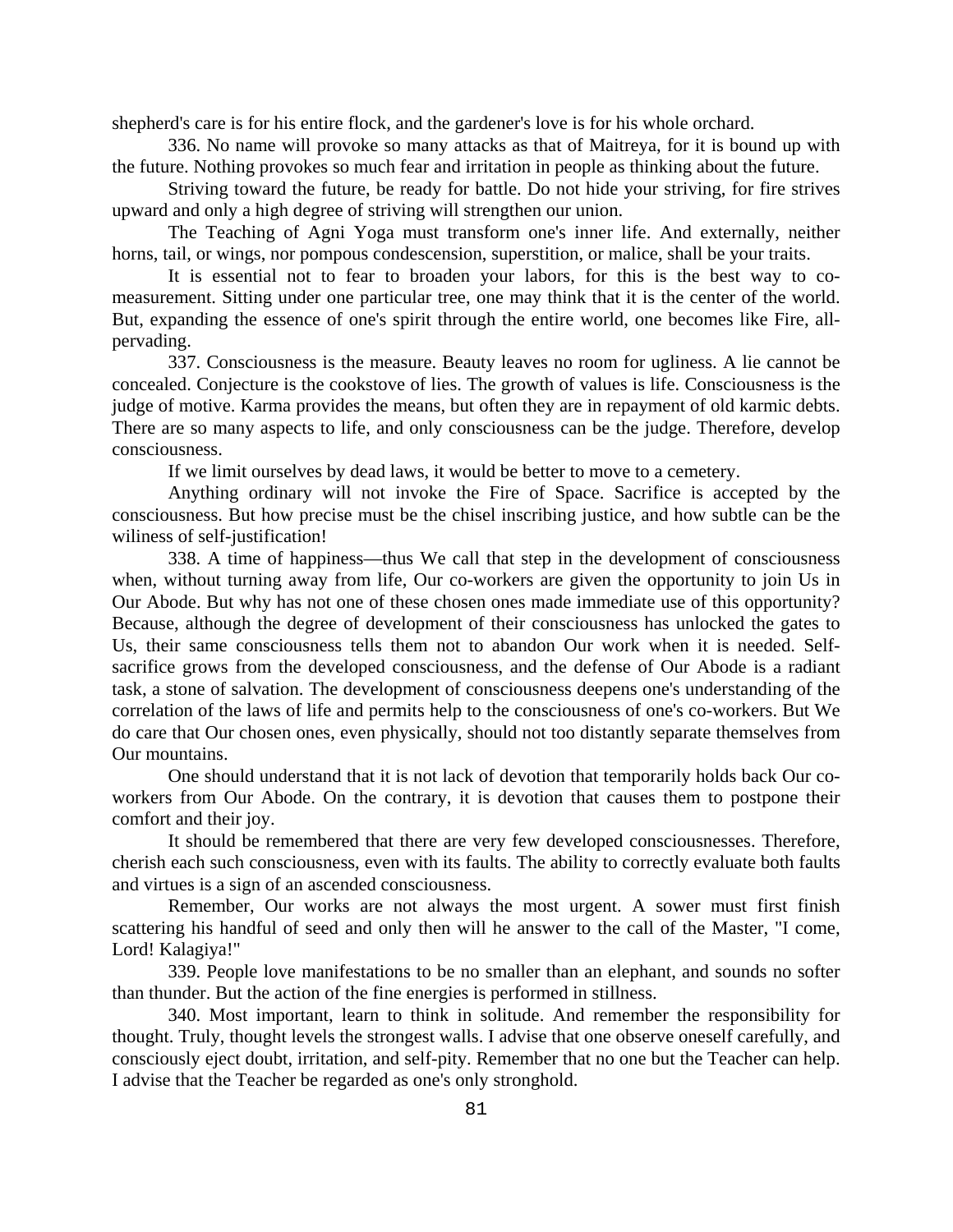341. Proclaiming the New Era of Fire means that it is necessary now to master this element. The reality of Fire must be embraced by the consciousness. But long ago I told you about the necessity for this exercise of accepting ideas into the consciousness. Can one presume that the Teaching has been applied in life if even one's thoughts have not received a new impetus? Do not seek for new seedlings where all remains as before. Where the old dominates, the New Fire will scorch, and life will not receive its new blessings.

Let Our words about Fire not be regarded as abstract symbols. I speak of Fire truly existing. This is not the first time that the planet will experience the effect of this element. During each change of race Fire approaches as a purifying stream. Humanity remembers the devastation caused by the fusion of the Fire of Space with its subterranean fiery precipitates. Why repeat the destruction of Atlantis if it is possible to attract the beneficial aspects of the element of fire? But in order to approach Fire without fear it is necessary to learn to think about it and to assimilate it in the consciousness.

When it becomes possible to see the emanations of the human body, you will discern with clarity the hideousness of duplicity, when the face shows benevolence but the thoughts are sharpening knives.

One must learn to accept the Teaching simply and to fill one's life with it. Fire can be a great blessing.

342. In analyzing matter, many elements have been identified, but there are two that are not yet discovered or named. The first is the deposit of psychic energy, and the second, the substance of Fire. As long as the crystal of psychic energy is not found, the substance of Fire will not be identified. Just as the deposits of psychic energy can be found through imperil, the substance of Fire will be found through observing the tension of psychic energy.

The Fire of Space, in rare cases, can be observed by the naked eye where it is more dense, near the protective purple border of the aura. Space becomes, one could say, filled with small tongues of flame. But for this manifestation a strong aura is needed, which will not suffer from the proximity of the intense flame.

On ancient images one can see tongues of flame encircling the auras. But now this physical phenomenon has been forgotten. You know the full reality of what is being said. But let the scientists not complain if, prior to their discovery of Fire, We suggest that they first discover the crystal of imperil. Besides, it has almost been discovered by them already. It is easier to deal with the poison of irritation than to seek the superior psychic energy.

343. The manifestation of fire is rarely discerned, because its speed is too great to be perceived by the naked eye. However, fire will sometimes be steadier when in proximity to the aura. The waves of fire have their own rhythm. You are already accustomed to the fact that manifestations do not depend on external conditions as one sees them.

344. In mirages you can see the lie of evidence and the truth of reality. I repeat, you see reality, but it is a reality that is not where your eyes indicate. And this is true of many phenomena.

Often people will not look at reality, but insist on their own misperception. People will ask why demonstrations of the subtle energies are so rare. Tell them that on the contrary, they are continuous, but the human eye and ear do not care to recognize them. When the human eye does glimpse them, it is usual to convince oneself that they were imagined. This is the attitude of an undeveloped consciousness.

The ability to observe with clarity should be developed in the schools. In the schools it is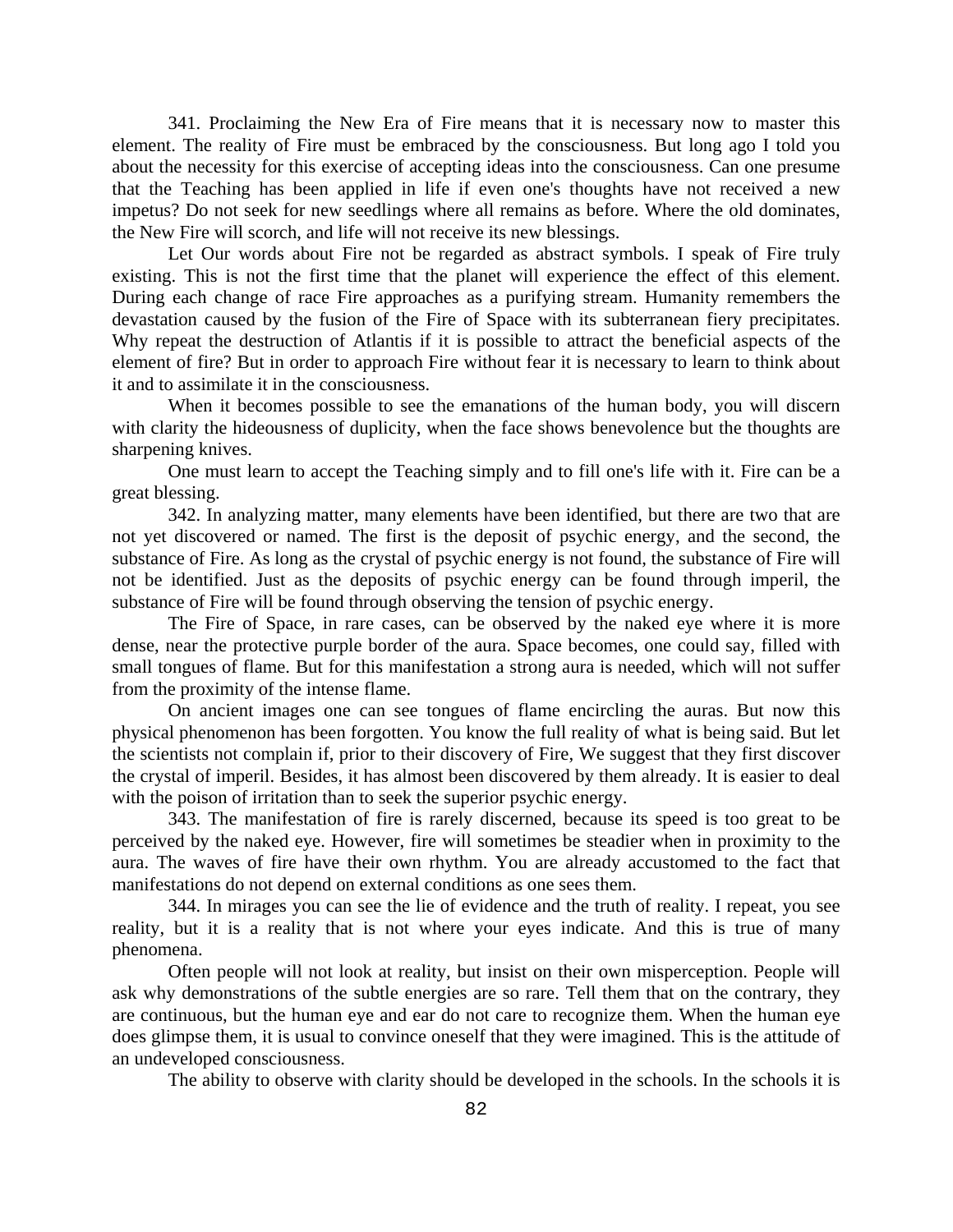necessary to test this ability. And the best way is in silence and in darkness.

Understand once again that the time of changes of continents is approaching. Maitreya is coming, in the vanguard of science, addressing its new frontiers. All the problems of science and of the evolution of all that exists are of concern to the Teacher.

345. It is not so easy to learn to think. It is difficult to develop intensity of thought, and even more difficult to attain thought of high quality. A person will often mentally repeat to himself, "I will think purely." But his being is accustomed to egoistic thinking, and a most undesirable form of thought results. Two birds, flying in different flocks, cannot become united as one. It is necessary to exercise thought, not mentally, but with the fire of the spirit, until all disunity of thought disappears. Thought can have power only if it is monolithic. But each crack diminishes its power and also causes cosmic harm, by inducing dissonance into space.

It is necessary to devote the needed time to the mastering of thought, but at the same time repeatedly remind oneself that all thought has one essence. We rejoice at diversity of thinking, but each thought must be pure as a diamond.

346. I already told you about the divisibility of spirit. There is no need to be astonished if a developed spirit generously manifests itself, even at far distances, where it is attracted by the spiritual quality of those present. One should not think that the effects of such projection of the spirit are always invisible. One gives out coins almost without noticing, or even knowing, to whom they are given. How much more generous is our spirit when, as the finest energy, it hurries toward the best application.

Therefore let us develop self-sacrificing fullness of spirit.

347. People often talk about untiring labor, but in their spirit, they fear it. One cannot name anyone who, without broadening of consciousness, can find joy in endless labor. Only Our people will understand how life is fused with labor, drawing from it strength of achievement. It can be understood that, just as fire is inexhaustible, so also is the energy that is derived from labor. The fulfillment of Agni Yoga begins from the moment of realization of labor. But if the energy to sustain the fire is insufficient, cloudbursts will begin to extinguish it. The tension of energy does not come from a command of the mind, nor does it increase by a command from without. It grows only from within. However, only a free consciousness can transform labor into a festival of spirit.

Also, avoid coercion of another's will. Like fires let your calls flame, filling space. But the path following these fires of the spirit must be built by each one for himself. The labor of saturating space is similar. An ignoramus considers the forces of space to be outside his regal personality. He expects that all he is will die with his body. Actually, the crystal of ignorance will remain indestructible until the knowledge gained by spirit breaks down its lifeless substance.

Seeking the Yoga of Fire, people must understand that the inner fire must be ignited by labor. The interaction of energies nurtures the fire, intensifying it so that the channels of fire will reach the spheres of the highest worlds.

We say that Agni Yoga is the most applicable to life, because life is based upon the interplay of energies.

348. It should be understood that meat is not desirable for the organism, because of the harm of ingesting dead tissue. One may permit some smoked meats, but only while traveling. But in general, I would advise abstaining from meat. It is useful to have apples on the table. The fundamental quality of this fruit is beneficial for one's breathing, as long as the fruit has not yet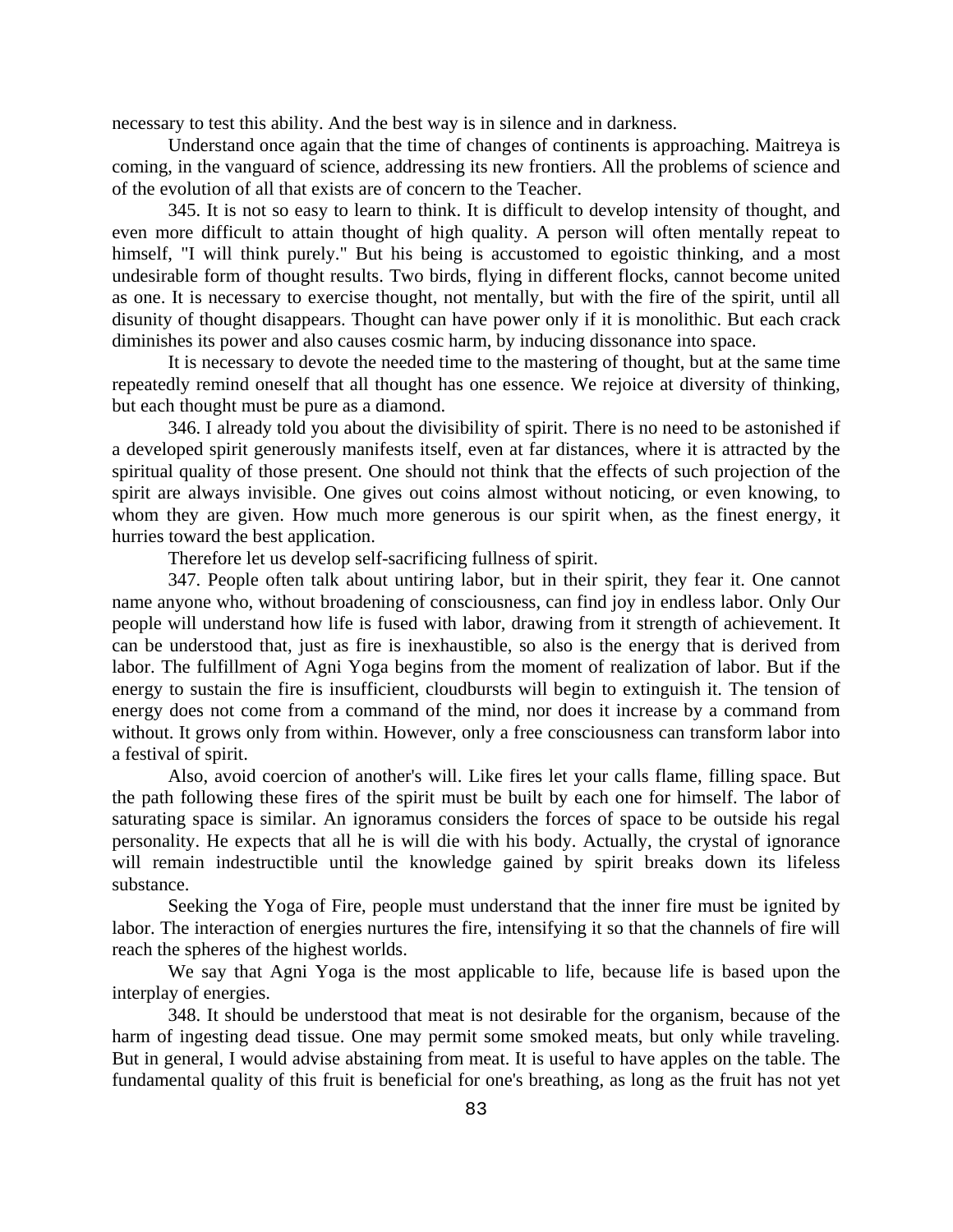spoiled.

349. The Teacher is ready to accept every sign of devotion. Devotion and readiness forge the bond between the worlds.

350. One may understand self-sacrifice as the most rapid way to gain admittance.

Think about why, for any physical effort, a deep inhalation is needed. Is there not in this a connection to the transmission of energy, of which we have spoken today? Among physical manifestations how can there be anything supernatural?

351. You know Our attitude toward the astral world. You know how much the astral world must change in the process of evolution. But, while pointing out the imperfections of the astral world, we cannot reject it, because nothing that exists can be rejected. One must build knowledge, not according to one's personal desires, but according to real meaning. People thus can learn about the astral world, and, even more, can bring it closer to the borders of visibility. In this way, they can aid Our experiments in the densification of the astral.

When people read about the tangible manifestations of the astral world, these phenomena may seem to be quite extraordinary. It would be insufficiency of thinking to reject what is undeniably near. It would be helpful for people to accept this and establish a new point of view. How can we fight for improvement in the conditions of life if we fail to properly observe life?

You may speak to those who approach you about how the densification of the astral will affect life, and also about experiments in making changes to the physical nature of one's locality and of nearby objects. You can point out that an experiment based on natural laws cannot be called supernatural. But of course a consciousness covered with age-old dust cannot quickly grasp the reality of things. For example, when I speak of patience it is necessary to understand it as a fundamental part of daily life. Who would turn a tarrying guest out into the rain? Such attacks of the elements are not lengthy, and it is necessary only to use the time as wisely as possible. It is necessary to understand that now spatial thought is tensed in the direction of the unification of the spheres, and human thought is advancing laboriously along the path of broadening of consciousness.

352. The fear of astral manifestations is based upon other things than ghosts. It is necessary to understand that the cold of the astral world provokes a chemical reaction in people.

353. If they ask about reward, relate this parable:

"A man gave much gold for good works, but then awaited his reward. Once his Teacher sent him a stone with the note, 'Accept this reward, the treasure of the far-off star.'

"The man became indignant. 'In return for my gold a stone is given to me! What is a faroff star to me?'

"And, angered and dejected, he cast the stone into a mountain stream.

"But the Teacher came and said, 'How did you like the treasure? In that stone was contained a most precious diamond, sparkling beyond all earthly gems.'

"In despair the man rushed into the stream. And following the current, he was carried farther and farther downstream.

"But the ripples of the waves forever hid the treasure from him."

354. By renouncing fear, prejudice, and hypocrisy, one can become linked with the invisible life. One can observe how, without these three enemies, clairaudience and clairvoyance can more readily be developed.

355. Those who would study Agni Yoga must direct their attention to the rhythmic pulsation of the elements, because by this natural phenomenon the various elements are united.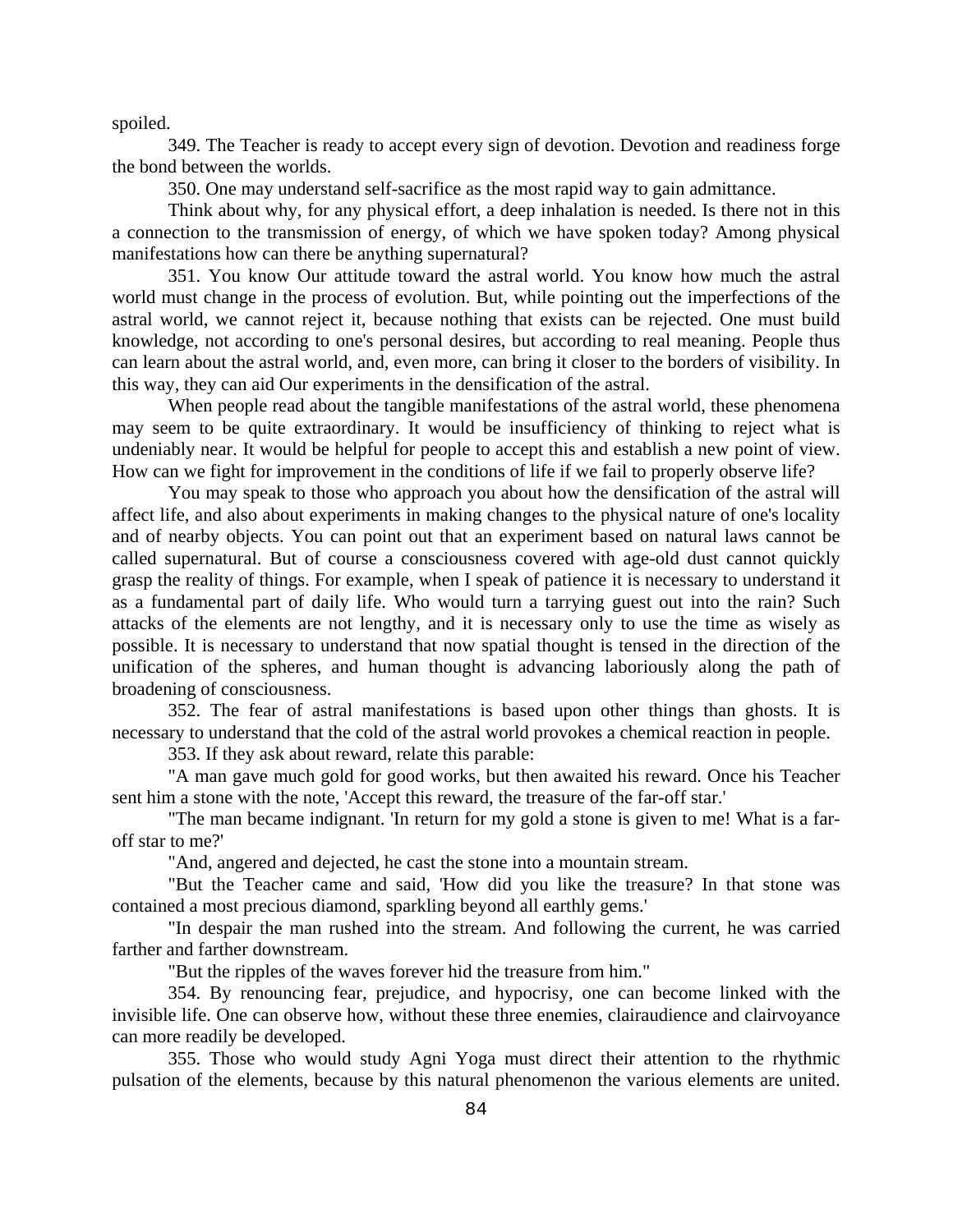The psychophysical experiment that took place yesterday showed the rhythm of energy as a pulse of elements. Activity alternates with silence, just as a *Pralaya* alternates with a *Manvantara*. While it would be absurd to attribute to spirits the action of the elements in all physical processes, there is undoubtedly a link between certain spirits and the moments of influx of energy. You may be astonished to see how disincarnated spirits can densify themselves by using the ectoplasm of space, and, on the other hand, how physical bodies can acquire subtle properties. Indeed, it is a true bridge between the two worlds!

Consider that the ectoplasm is projected precisely with the help of the fiery element.

356. It is not idle curiosity that prompts you to investigate the pulsating rhythm of the elements. All knowledge is useful. The importance of rhythm has long been known, but the rhythmic pulse of the elements is of particular importance and has a special effect.

357. *Mahavan* and *Chotavan* are the most characteristic rhythms of Fire. Mastery of these rhythms permits one to more easily approach the element of fire. This is not artificial forcing, such as by invocation, but is simply a conscious entering into the sphere whose meaning you consider essential.

One must understand rhythms, for how else do we bring effectiveness to our actions? If lifeless sand arranges itself into special designs in response to rhythmic vibrations, then how much more is humanity influenced by rhythm! Not sorcery but knowledge will show the way to transformation. This path is an urgent one. Thus was humanity exhorted in the days before the end of Atlantis.

It is not right to think that if today has passed unchanged, then tomorrow will also pass in the same way. Each hour can bring transformation for the advent of the New World.

Find a way to make the Teaching a part of your everyday life. The busiest people can devote an hour each day to their approach to the Teaching. We cannot believe that there is not a moment available for the most essential, for that for which we live. Daily we partake of food, and without it regard the day as miserable. But our spirit also requires nourishment of thought, and it is a crime to pass one's day without it.

Let us magnify our thoughts, and let us think of the fundamentals of Yoga as our bread and milk. This should not be forced, because the Teaching itself attracts by taming all that impedes growth.

358. It is correct to understand the eagle in the old writings as oxygen. Phosphorus, sulfuric zinc, and platinum are also often encountered as symbols in the old formulas.

359. It is difficult to force fast-flying birds to fly slowly. There is no greater sacrifice than when a consciousness, already expanded, must consecrate itself to physical life.

360. Once people realize psychic energy, the New Era will affirm itself.

361. There are two kinds of logic: the logic of external reasoning, which one attempts to learn from textbooks, and that of mental synthesis, by which one collects and links the sparks of spatial thought. These sparks may seem to be a happy accident, even though this "accident" may have been ripening in space for an entire century. The broadened consciousness provides the best possibility of grasping the nodes of spatial thought.

Of course, from the point of view of external reasoning, apparent lapses in the processes of mental synthesis can always be found. As rings of the spiral show to the observer the outer turns and conceal the inner turns, so mental logic proceeds according to the limits of the outer turns while the inner turns are still merged in the streams of collective thought in space. Hence, We take such care about the broadening of the consciousness, in order that union with spatial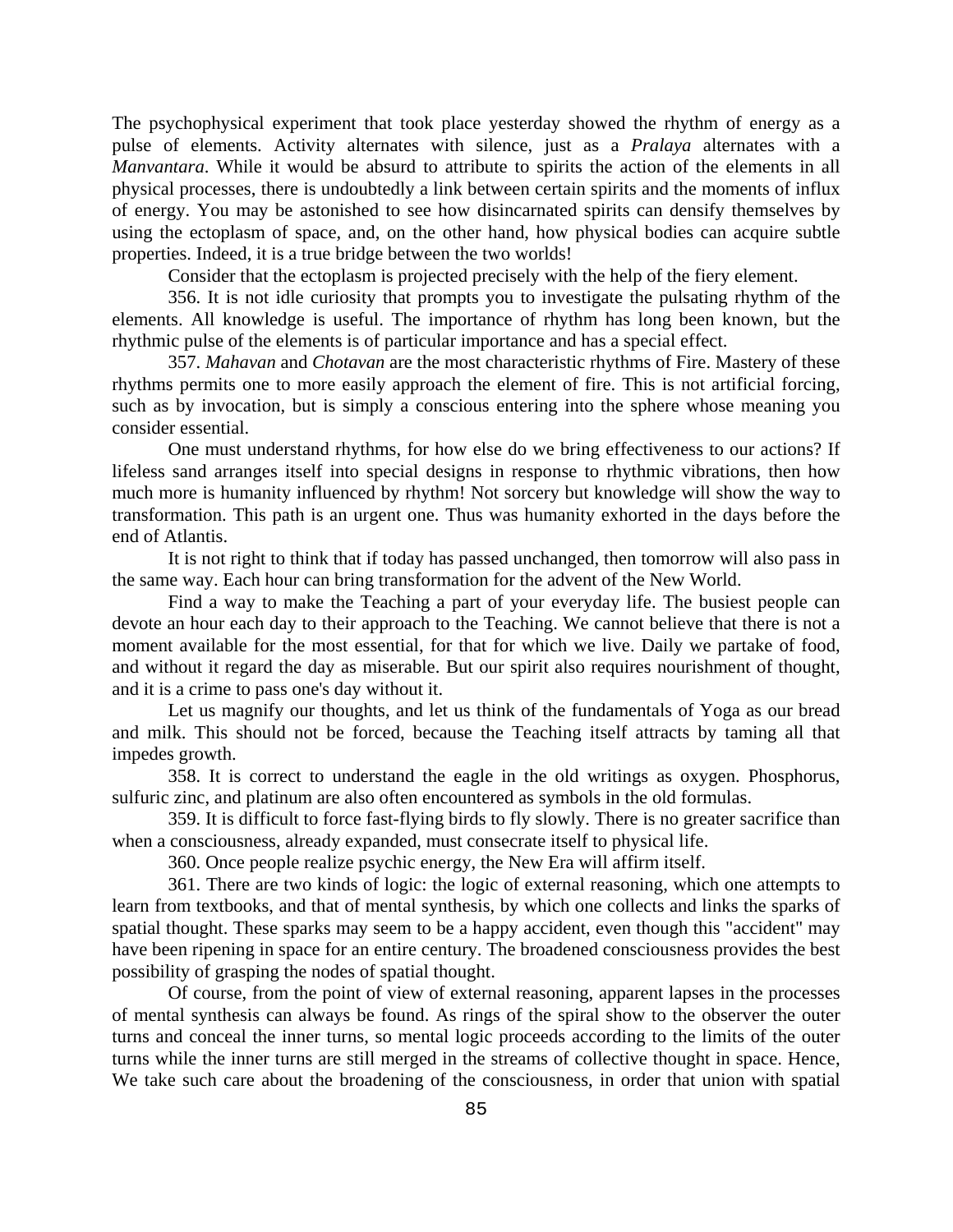thought may be approached.

This must be accepted as simply as is the vital importance of oxygen. Equally simple should be the idea of the spiral nature of all that exists, and of creative explosions. Thus the breath of the Cosmos will be realized as an ascending spiral.

The pure fundamental essence, which might be compared to oxygen, emerges with the help of *Materia Lucida* from unmanifest space and, encountering the refuse of life, produces a series of creative explosions. Of course it is necessary to understand that without the Fire of Space these explosions would have no rhythm, for Fire is the regulator of the pulse of Cosmos.

We all rejoice if you are applying the rhythms indicated to you. Of course the rhythms vary with each individual, and the current condition of one's organism determines the results. One should accept the transmissions from space into the open Chalice. This is the guarantee of synthesis. Likewise, one must follow one's inner rhythm, because the developed consciousness cannot be without rhythm.

The combination of two dodecahedrons is useful for promoting the rhythm of fire. When enough energy has been accumulated, I shall demonstrate it, because this fleeting rhythm is necessary for the approach to Agni Yoga.

362. Whoever knows a grain of Truth is mocked as an occultist. And the one who resists the foundations of true knowledge is praised as a rationalist. It is easy to imagine the degree of perversion of earthly thinking that comes from such assumptions.

It is bad when the concept of the Teacher is not realized. But it is still worse when, after realization, one demands of the Teacher what should be performed by oneself. It would be better to combine reverence for the Teacher with the self-reliant application of one's own entire force.

363. People love to speak about ebb and flow, about waves of light and sound, about magnetic currents; but psychic energy remains overlooked, although psychic waves are far stronger than all others in space. It is a scientific fact that the waves of psychic energy act like astrochemical rays. Regions of action and counteraction can be observed at the greatest distances. The accumulation of the waves of space, as the consciousness of Cosmos, affects all sensitive receivers more than do either the personal will or the consciousness of the astral world. One can imagine the power of these waves, sweeping over the world, bearing in their wake countless joys or terrors.

Why do we measure the pressure of the atmosphere, but never pay attention to other factors that affect the moods of people? Life is built by such moods. Enough people exist who are sufficiently sensitive, but instead of benefitting from them, the world too readily treats them with disdain and superstition. Sad ignorance impedes the application in life of these other energies, which are knocking at the window. It is time to understand the true source of collective striving, by which people find upliftment or downfall.

Earlier races paid attention to the action of psychic energy. But our race, though departing, is still unwilling to leave this beneficent heritage to its descendants.

364. If, after the passing of these seven years, I shall say, "All is possible," will it then be understood? Will not people, as antagonists, still rush to act against reality? Following to the letter is dangerous; but is the consciousness ready to understand that creativeness has everexpanding possibilities?

365. Most especially, do not frighten with the Teaching. Truly, into each life can be brought a blossoming branch. The Teaching should be like the light of morning.

366. Why should Our warranty be understood narrowly? The treasure should be carried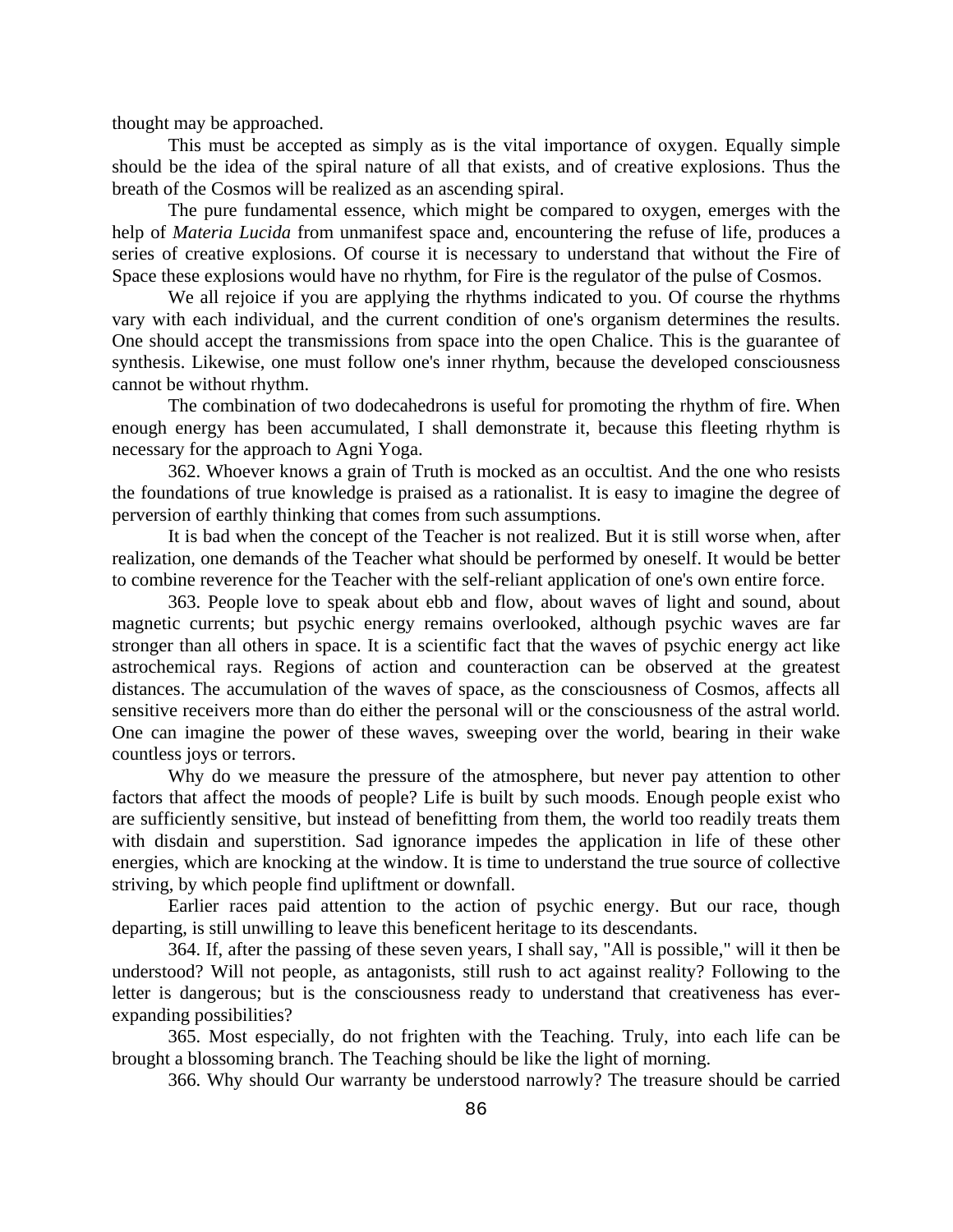in daily life more wisely and applied more broadly than is customary. Searching for a broad application of the Teaching will give experience to the hand. But one can easily destroy an expected result, for Our voice from afar is like a whisper of the reeds. The free will that rebels should not be opposed. We may regret and once again whisper, but the law of free will, as an inalienable characteristic of man, guarantees his dignity.

When I say, "Do not coerce," I have in mind precisely the law of free will. Who would bend a sapling that is tensed with its own will? And would not the recoil be worse than the bending? Thus, find ways to attract people without molesting their will.

Self-sacrifice cannot be coaxed. Self-sacrifice cannot be commanded. When the spirit, unmindful of itself, aches for others, it acts by free will. Even a hint of coercion would be improper where sacrifice is freely offered. Is division of the spirit possible where there is coercion?

See, how the ever-ready flame flares up! No pain can divert what has already been sent by the will of a pure spirit!

367. Dogs, as we know, will quarrel; do not emulate them. Consciousness obliges one to understand the consequences of a quarrel. Unwise words rise like black whirlwinds. It is dangerous to pollute space. It is dangerous to provoke a return blow upon oneself and one's near ones.

It is said that the monkey is easily offended. What is that to us? The panther can be very irritable. What is that to us? It is said that the hen clucks without reason. It is said that the vulture endlessly nurses his ire. What is that to us? A parrot repeats slander. What is that to us? It is said that a duck cannot control its nerves. What is that to us? Let us not emulate them.

368. Not discontent, not irritation, but the sensation of happiness is necessary. It is truly happiness to build the works of the Teacher.

369. For the last time I shall speak of irritation. Discern its harm—not only personal but also spatial. This worm, concealed by a smile and politeness, ceaselessly tunnels through the aura. Its harm undermines all works.

For the sake of creation, stand firm against irritation. When, like a blood clot, it closes the ear, can one then hear? When it clouds the eye, can one then see? When the curtain falls on the consciousness, where then is achievement?

One should guard fire as a treasure. The phosphorous of the nerves can be consumed like a wick; is a lamp fit without it? One could add the "oil" of ozone, but with no wick, the fire cannot be kindled.

The symbol of fire reminds us about the most sacred substance, which is accumulated with such difficulty, but can be lost in an instant. How can we expect results when photographing our physical emanations if we are sinking into darkness?

Thus, untiringly warn all friends.

370. Tell to Oriole, to the golden birdling: "When you fly to the High Tower, remember the past. Remember how you destroyed treasures and how afterward you strove toward the creations of the spirit, but by then could not find the way to them. Yet striving does not vanish; it is transmuted into life. You have accumulated the treasures of the spirit. How many others have their path so well defined? The one who has overcome all obstacles will more easily conquer space. Wings are given to birds only for flight." Thus, remember!

371. Studying the subtle energies, you can see that close attention should be given not only to major manifestations, but also to the small currents of tension, because they give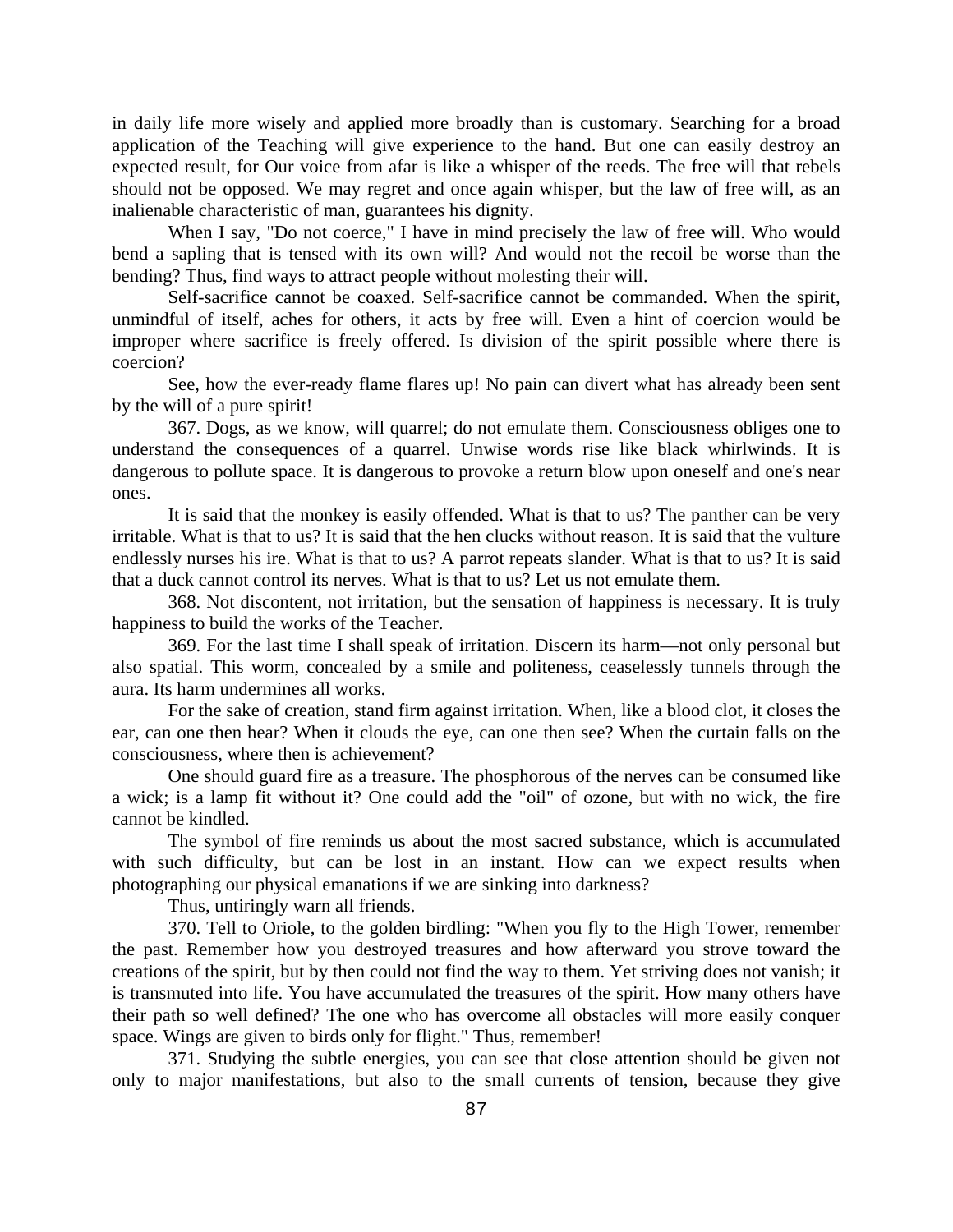powerful results. It is necessary to give first place to the tangible accumulations and combinations.

Only recently has the study of the somatic structure of the organism begun. Recently, also, the purple protective auric net has become known. Both phenomena are related to the domain of Fire. The first is a result of the work of phosphorus. The second represents the power of fire, which is attracted from space by the healthy emanations of the bodily organism. Thus, one should safeguard the fire of the body, so that its effect may be powerful. Our medicines are intended to strengthen these fires. It is not the muscles, but the fiery wave of nerves that requires attention. It must be restored and nurtured.

The plant brought by you from the mountains can be used in many useful experiments. The intensified energy of its sap nurtures the power of fire. But one should also study other uses for it. The warmth-producing essence of the leaves and the oil of the bark will be the best strengthening remedy for the protective auric net.

Between the two Origins—Light and Darkness—the protective auric net shines like armor. Truly it is the boundary between Light and Darkness! We shall thus approach the Buddha's Teaching of the Golden Mean from a different angle. A line divides the Origins. Like lightning, it emanates from the one principle of the Primary Source. As both a defense and a bridge, fire unites the opposites. People should value the power of this union! Whoever masters it is a conqueror of Darkness.

Physicians should study the significance of the somatic structure and of the defensive auric net.

372. It is important to understand the interplanetary battles. One cannot describe in any other way the clash between sick and healthy atmospheres. The currents mentioned yesterday protect the planet against poisonous emanations. The human consciousness in its present state adds greatly to these destructive conditions. The extent of the danger of these emanations cannot be imagined. Only through mastery over the Fire of Space is relief possible. But this Fire must be brought into life.

It is not enough to observe the signs of Fire near the human organism. One must observe the ways in which Fire affects the consciousness. These experiments are simple, and will help to develop techniques that cannot be obtained from textbooks. Fire touches life more often than one would think.

373. Agility of consciousness is a quality of the Higher World. One should understand why royal incarnations may alternate with those of shoemakers, without debasement. It is difficult for those on Earth to grasp this idea of changeability of external forms, because the ascent of the spirit is little understood. Agility teaches one to understand things from different angles. And the formula "by human hands and feet" ceases to be an abstraction.

You should also understand the infallibility of the general plan. Therefore, you must continually search, and not cling to any notion. If the enemies close off one road, by that very action they leave open another.

374. He who follows the Teaching loses the passivity so cherished by people. But he who does not follow receives the full downpour of karma. Judge for yourselves who has chosen the right path. When you follow the Teaching, can there be failure? The Teaching brings refinement of consciousness as a great happiness. Where, then, to find a power equal to that which results from the Teaching? Thus, follow Our Teaching with great care.

375. Wherein lies the success of a yogi? It is not in the attraction of crowds, not in the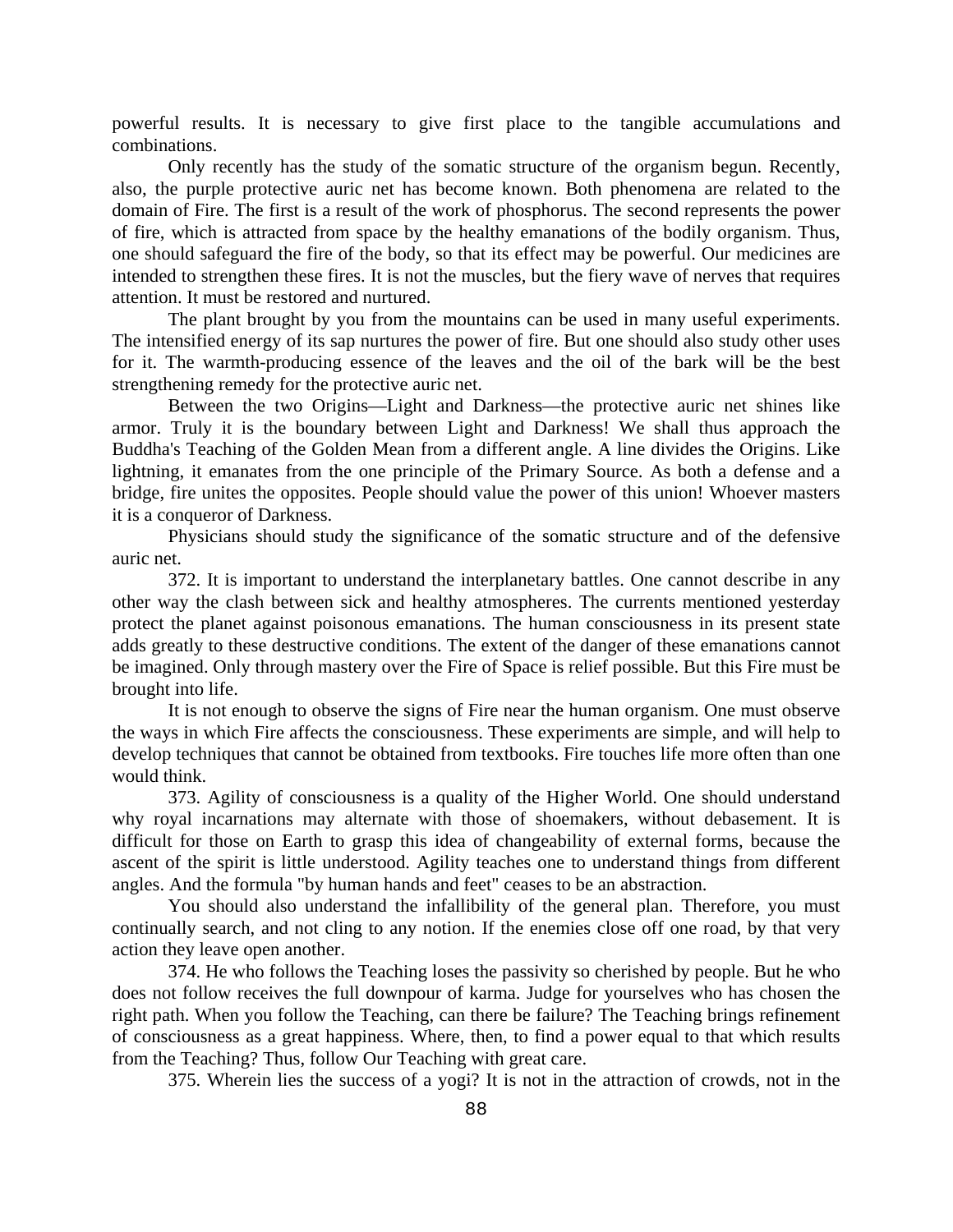conversion of multitudes. But, near the works of the yogi, one can observe how others emulate him. Consciously or unconsciously, voluntarily or involuntarily, people begin to do the same thing. Even his enemies, while cursing him, are drawn in his wake. It is as if a special atmosphere had gathered about the actions of the yogi. This is a true success, when neither money nor fame, but the invisible fire kindles human hearts. Desiring to emulate him, these ignited hearts enter the yogi's atmosphere and bear away with them some drops of the creative dew. Success does not come only from without. It is created by the collaboration of human hands with spatial thought.

For them the yogi is the primary channel, the primary receiver of the energies of space, luminous as a beacon fire. He builds that which should be built. He lays together the intended stones. And his enemies may shudder, but still feel compelled to repeat his words. The yogi is not a preacher. He seldom speaks to the crowds. But the works entrusted to him grow with a special bloom. Others do not even acknowledge the flourishing of these works, whose intended purpose is not to capture them, but to ignite their hearts. Whither will fly the spark of fire? Do they not see all the lighted fires, and all the travelers warmed by the flame of an Agni Yogi? His fire burns the brighter because it burns not for itself.

376. How do We define success? Truly, works are successful when their very trail is followed by friend and foe alike. Examine the deeds of those who follow, and say to yourself, "All comes from our fire." All mistakes are burned away by the fire of following. One may traverse life with courage when the beacon-fires light the way, when the dangers themselves are part of the design of the Veil of the Mother of the World.

The Mother of the World does not fear the Great Play.

377. Truly, guard the Teaching as a pearl. Hold high Our Books, the joy of your day and the labor of your ascent. Extol the Teaching as a sword of vigilance. Can carelessness be permitted to creep around the Teaching of life? By what other means can we transform our lives? How else can we find application of the realm of spirit abiding within us?

Let us count the days we spend unworthily and be stricken with remorse. Let us count the hours not given to the Teaching and bewail. Can the hour given to the Teaching be sold for a sack of gold? Can one be satisfied with a garment of ignorance after beholding a chiton of beauty, adorned with the flowers of the Mother of the World? How can we devote our days to ordinary routine, when treasures are strewn along our path? One must become accustomed to the unusual manifestations of life.

Just as a magnet attracts iron and then magnetizes it, so is sustenance given to the magnet of the individual spirit. Without nurture the spirit will not see how many doors are open to it.

According to the law of the interchange of matter, it is necessary to create a steady current of receiving and giving. One should not think that whatever is read once stays in the mind. The gardener is not worthy who visits his garden only once. It is necessary to understand the signs, but for this one should accept them as one's own. One's own Book lies at hand. Wondrous is the realization of reverence through which one's life is transformed.

We send Our wish that the Teaching be treated with reverence.

378. We were able to demonstrate the dodecahedron, but this was not easy. Let us note all the signs of Fire and of psychic energy. Thus we shall affirm an understanding of the connections between these supreme concepts. And thus, gropingly, we shall discover evidence of the action of the subtle energies in everyday life.

It is dreadful that the most remarkable manifestations of these energies attract no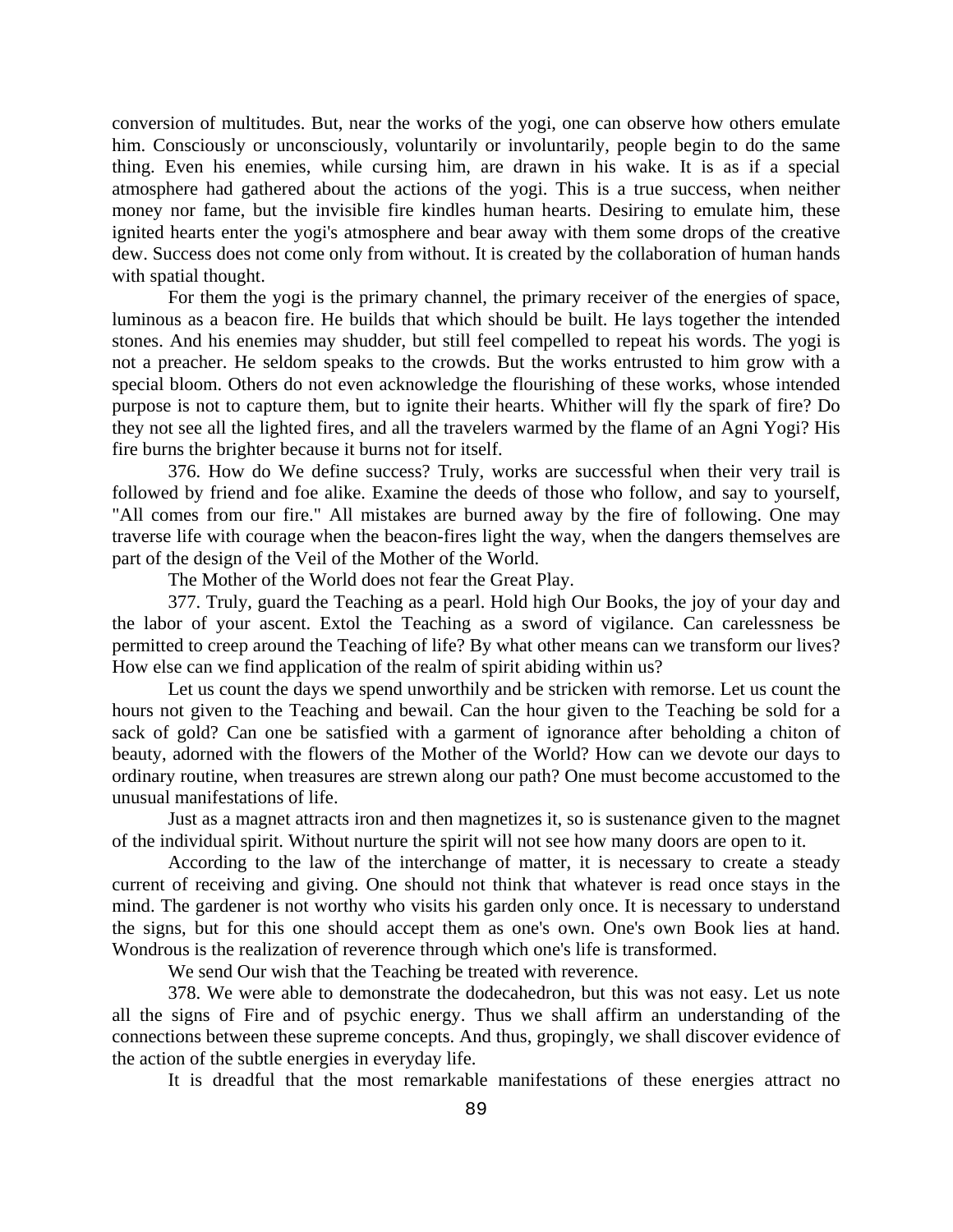attention. People often see and hear extraordinary things, but they bury them with their mind's refuse. How powerful must a manifestation be for the human eye to notice?

When a man sees and feels a fire, self-igniting and unconsuming, he decides it is electricity. When he hears the vibration of a string in the air, or the ringing of a bell where none exists, he thinks vaguely about sound waves. When he sees colored stars near him, of course, he rushes to an oculist. When he sees formations in space, he thinks of meteoric dust. When he receives objects from space, he only suspects his neighbor—his imagination can work no further. Almost never does he pay attention to manifestations within his own organism. Yet it is from just these small observations that a great experience is built. Opinions must not be imposed by command, but should pass through one's own channels of psychic energy. Let us watch closely.

379. The membranes and the somatic structure of the glands open them to fire, therefore sensitivity of the glands is beneficial.

380. It has been truly said that manifestations come first in thunder and later in silence. It is impossible to hear the Voice in silence without having first experienced it in thunder, which is much less difficult and exhausting. But after thunder, silence follows; and it is in silence that the Essence is found. But then, can darkness exist for the eye that has attained light? Or silence for the ear that has heard the birth of sound? How could *Materia Matrix* be soundless or without light?

It is well-known that one can open a tightly closed vessel either by breaking it or by sounding a most delicate rhythm. Similarly, in all other realms of matter, one should become accustomed not to expect important manifestations to come with an elephantine tread, and to sense even the flight of a butterfly. This is not easy to learn, for life is full of hammer blows. Subtle energies are not accepted in everyday life. And the farther humanity goes, the more crudely does it abuse those lower forces that it conquers.

In daily life we must refine the keenness of our understanding of the subtle energies, for in them lies the future.

381. It is especially difficult to discern behavior that is not accompanied by the usual nervous reactions of ordinary people. This is the self-control of the yogi.

382. The stream of life produces a continuous inflow of energy. When one's receptive centers are open, nothing can impede this inflow.

It is neither age nor illness, but prejudice that severs the threads of happiness. And irritability is the offspring of prejudice. One cannot free oneself from irritability without first uprooting prejudice. Continuous striving can help one to properly evaluate life's manifestations. Not renunciation, but a clear understanding of life is needed. One's pledge, like a sword of justice, should define a correct attitude.

The Teaching should be read daily, because each day provides new opportunities for its application.

383. In one's future striving, special attention will have to be paid to coordinating the development of both the spirit and the body. It is difficult for the body to keep up with the spirit; attacks of anguish can occur when the spirit races ahead to the heights.

There is another circumstance that is of no less importance, and for this reason I have asked you to refrain as much as you can from pronouncing personal names. People addressing themselves to someone at a distance impose a burden upon the person if his spirit is highly sensitive. You have noticed that yogis often change their abodes and avoid pronouncing names. This is because of their knowledge of the Teaching, which provides an understanding of the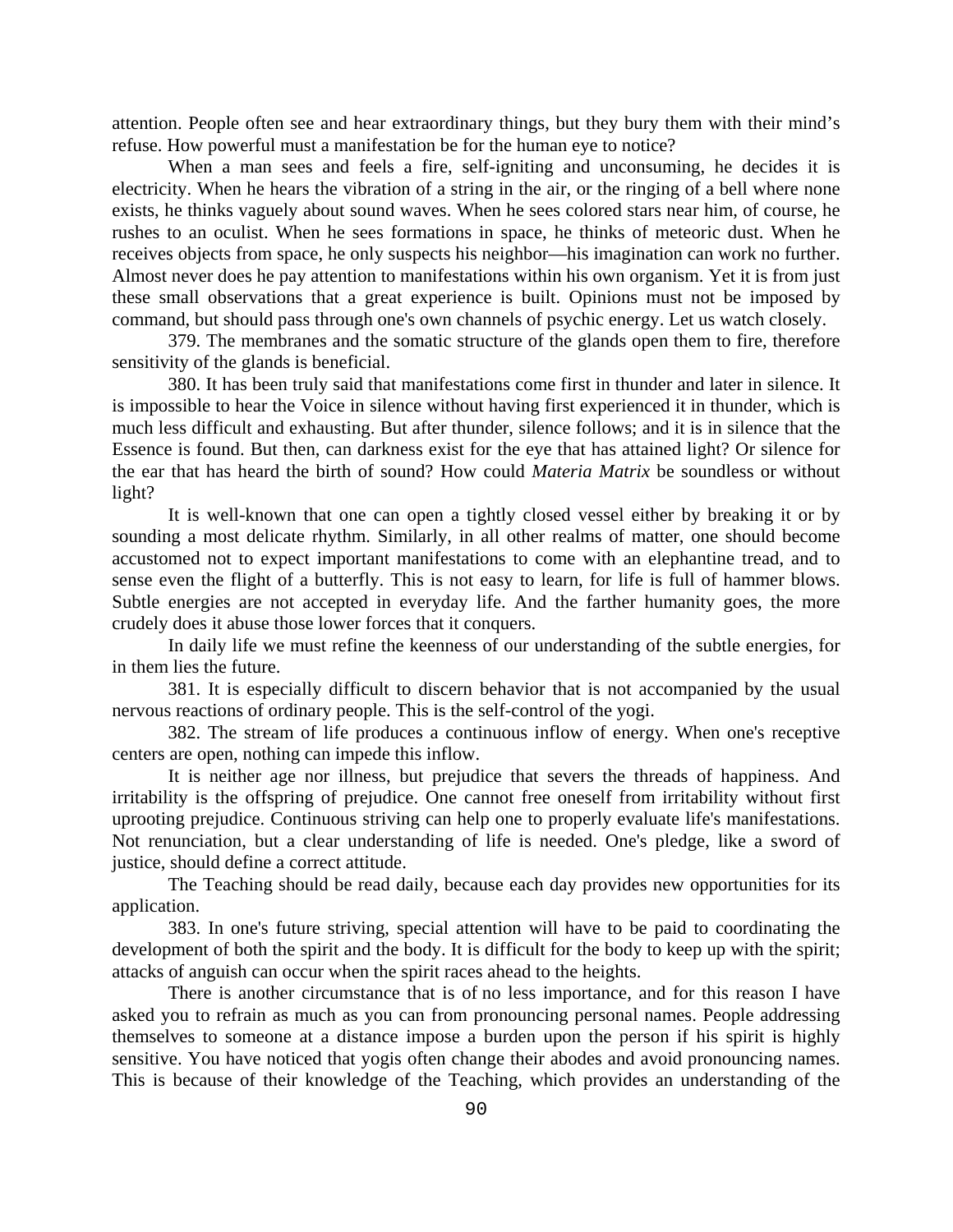effect produced by sending names into space.

Only in the most urgent cases may one impose oneself upon other living beings. It must be understood that the growth of the spirit affects the body, and by overburdening the spirit of another we cause adverse bodily reactions. Therefore, one who is ascending in spirit should be treated with solicitude. But others show little discrimination in this. They are ready to burden the one who is growing in spirit with their most petty requests, not realizing the harm of their lightmindedness. Those who are ascending in spirit are often not in very good health.

384. It is necessary to learn to properly manage the development of one's psychic energy. It is easy to see how lack of coordination of one's forces impedes achievement. And if, at the same time, one is impatient, the achievements can then be lost altogether.

385. The Blessed One pointed out to His disciples a fakir who was throwing a ball with great skill. He hit the target every time, and two boys then hurried to pick up the ball and bring it back. The Blessed One said, "This man has attained perfection in passing on the ball; each ball that he throws is at once returned to him. So it is with each act of giving, but only when it is perfect. Therefore learn to sacrifice perfectly, for art should be present in every sacrifice."

The Blessed One also pointed to a silent man, saying, "Who can define the boundary of silence? A right word is difficult to find, but it is even more difficult to find the beauty of silence."

Thus did the Blessed One teach silent sacrifice.

386. Psychic energy needs exercising, and you see how challenging is its proper application.

It is difficult to define in words when and to what extent the disciple may make use of the Teacher's forces. Only a refined understanding will bring about the right co-measurement. There can be no precise rules defining the relationship between the Teacher and the disciple; life itself points out the necessary ways in which to follow the one path together. I can send My Ray only to those who are united.

387. Among the experiments with psychic energy there are simple and useful ones. To exercise the energy on other human beings and on animals can be dangerous, because if the object is strong it can easily return a counterblow. And if the object is weak, it is wrong and harmful to subjugate it. But there is a third group—plants—which are especially useful for experiments. An experiment with plants may require several months, but it will give the best results for the mastery of one's psychic energy.

Take several plants of the same kind and of approximately the same age. Any species can be used. Place them in the same room and observe them yourself without showing any preferences. After two months separate the plants into three groups and place them in different rooms. Be indifferent toward the first group, send your good will to the second, and send your will for destruction to the third. These transmissions should be performed at a short distance and the rhythm of *Mahavan* should be used.

It is helpful to have the length and intensity of these transmissions alternately increased and decreased every seven days. Three times daily is sufficient: morning, noon, and at sunset. In the morning the plants should be watered, adding a pinch of soda to the water. At sunset they should be watered with a solution of valerian. One may continue in this way, testing the plants but also conditioning oneself to the performance of rhythmic action. Poisonous plants should not be used for these experiments, nor should any of the families of lilies or ferns. In this way the emanations of psychic energy will be increased.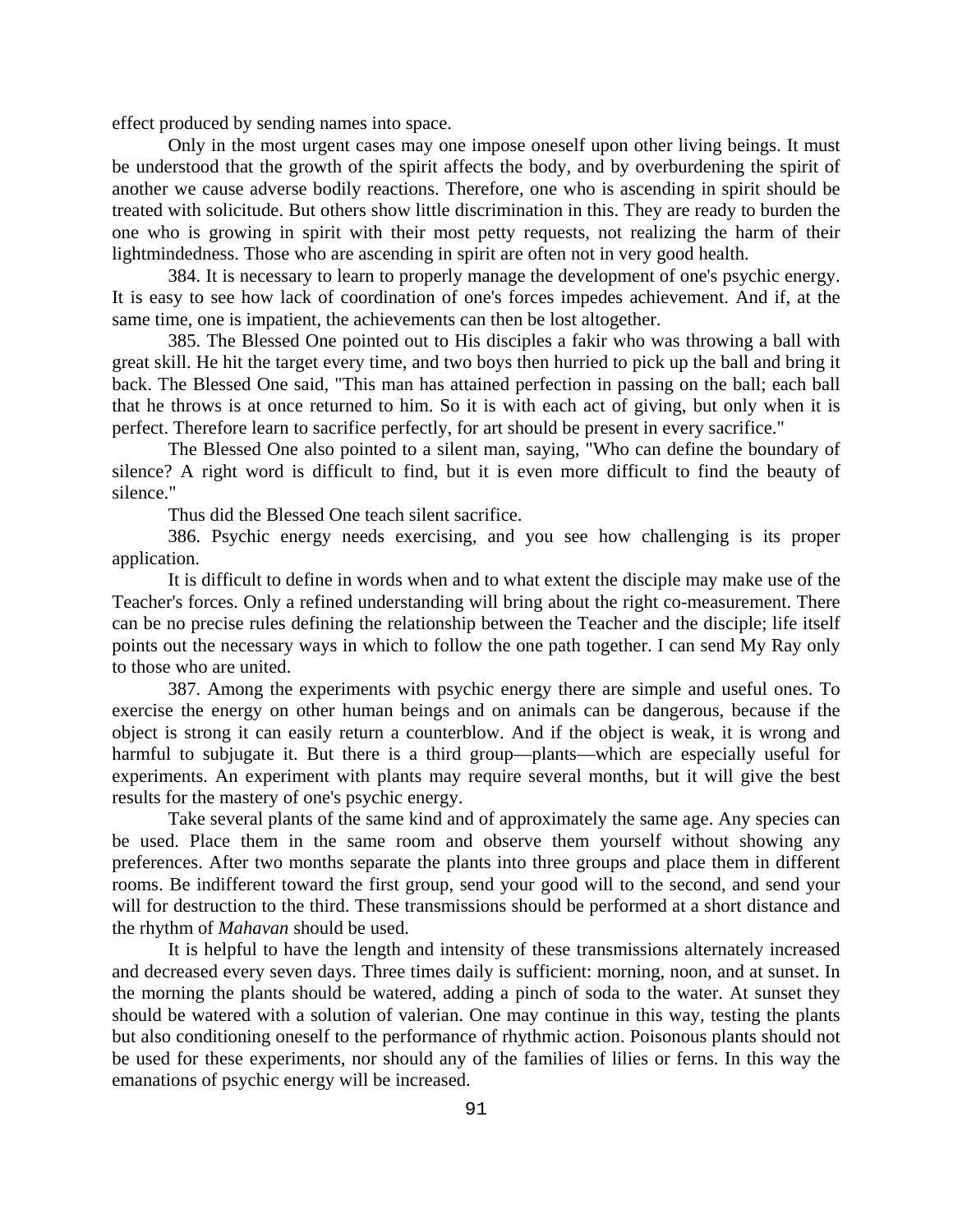Afterward, one can demonstrate with interesting results the effect of psychic energy on water and on currents of air. But this requires the next, higher degree of tension. Thus, in daily life, without departing from Earth, many useful results can be attained.

388. Stones are no less useful than plants for experiments with psychic energy. Rhythm compels sand to form various designs. Psychic energy can produce vibrations with similar results. The ancient proverb that the will moves mountains is based on knowledge of the power of vibration.

389. Of course, imperil is the main destroyer of psychic energy. But one should not forget three other violators: fear, doubt, and self-pity. When it becomes possible to physically measure psychic energy, it will be instructive to see how these darkeners work to disrupt the flow of energy. But the flow of energy can be supported by countering efforts based upon selfsacrifice and achievement. These seemingly abstract concepts affirm the reality of the Life Principle, whose energy is cognizable and measurable.

I affirm that the fires evoked by these indicated rhythms can be intensified and also can be of service in the strengthening of one's psychic energy. The Fire of Space, like a sword, smites the darkeners.

390. The power of psychic energy will not be destructive if it is controlled in a comeasured way. Recognizing that psychic energy is a measurable substance will give rise to new thinking throughout all life.

391. Recently I sent you a Tibetan coin, and it was placed in the middle of the table under a notebook, in order that it might be found more easily. But no one thought to pick up the notebook. In the morning the maid happened to move the coin to a more noticeable spot, but even then no one noticed it until evening, when it was found by following a new Indication. Similar things often happen in accordance with the action of karma. Something is sent, but it must be recognized and accepted. So many small things clutter one's view that sent gifts remain unnoticed.

The results of karma are of two kinds—they may be connected with a particular time or they may be linked to a personality. Sometimes the karma connected with a particular time can also be linked to the personal karma. In no case, however, should one ever blame the Teacher for the karma. How can anyone have complete knowledge of all surrounding circumstances? For example, the Teacher may foresee the future of both types of karma, but if external circumstances have determined the form in which the karma will act, He cannot dissolve what has already been born in space. Its forms can be altered, but it cannot be destroyed. Here, also, a disciplined use of psychic energy can be of help, reinforcing the link between the time-related karma and the personal one.

392. Mastering one's inner fires is an effort fraught with danger. It is not easy to awaken one's inner fires; but, even after one has accomplished this, it is even more difficult to gain mastery of the multi-faceted, all-pervading fiery element. One who has realized the fires becomes responsive, resonating to the call of the flame. The earthquake that occurred yesterday provided an example of this. The heart of Sister Urusvati suffered a dangerous tremor, for earthquakes are a result of Fire. Precisely, the entire being is shaken by its encounter with fires of a quality different from one's own. But so important is the realization of Fire as a step in evolution, that I advise you to be especially careful when striving to master this element. This mastery is necessary, however, for the experience of cosmic communication.

The path of Fire is the path of attainment. This process should be carried out in calmness,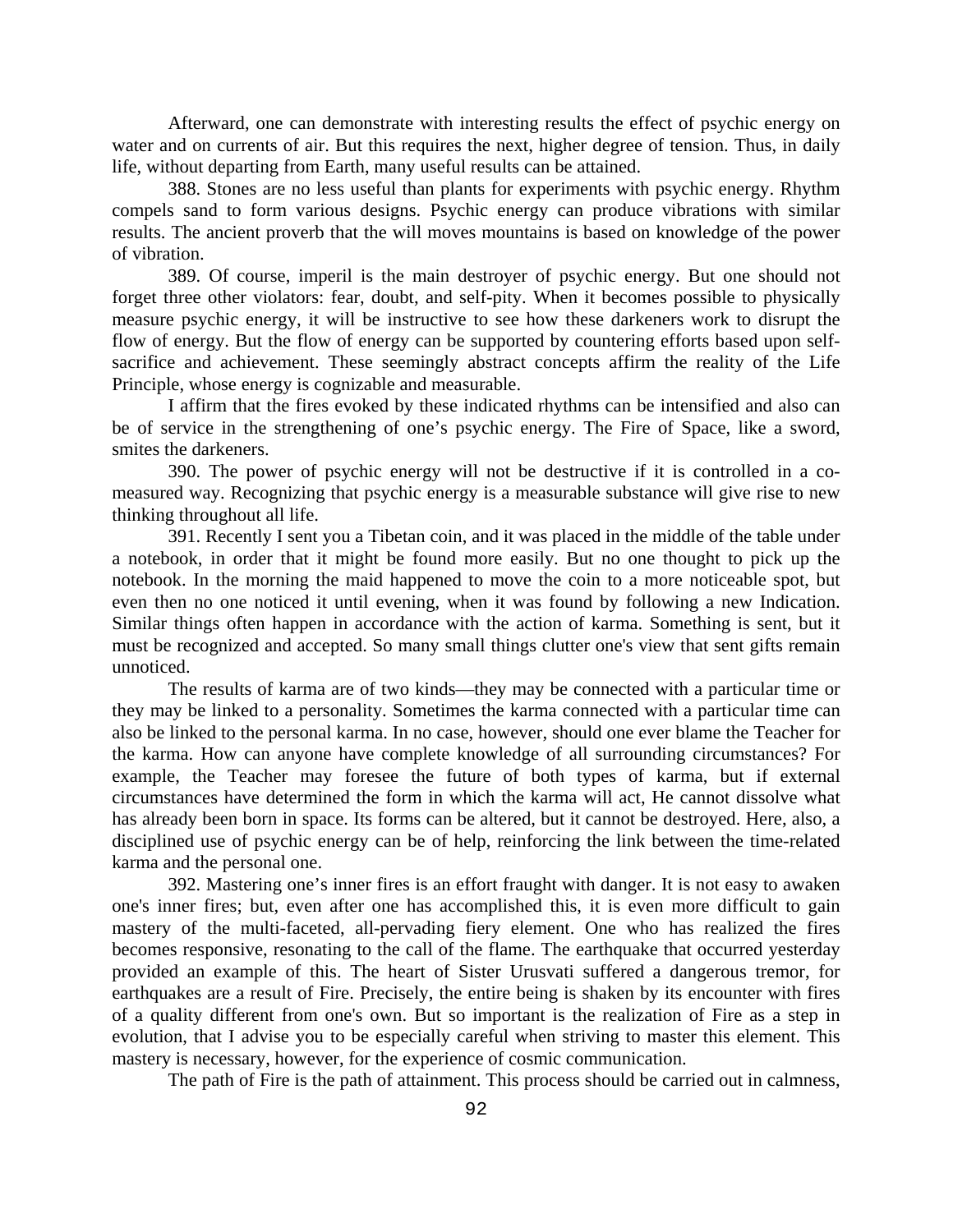without haste or irritation. We will of course help, so that outer circumstances will not be disruptive. But take care not to take signs of progress as signs of loss. Humanity prefers to see the discarding of refuse as destruction, and the beginning of construction as disorder. Therefore be careful, and act without haste. We shall point out the right times.

393. There is no obstacle that cannot be overcome by the human will. I do not say this as a consolation, or for encouragement, but as a thing immutable. People have long sharpened their wills; but they do not understand that they must attain the stage of consciousness that gives the will full authority to act, when one may say that all is permitted.

To whom can this great power be entrusted? Only to the one who will neither distort nor misuse it; to the one who is strong in consciousness; to the one who knows the Teaching. How many boast of their knowledge of the Teaching, yet do not know it! It bores them to reread the familiar words.

Just as the hunting falcon is recalled from the sky, sharpness of understanding should be summoned with a fiery call. The falcon is lured and obediently speeds down onto the gloved hand. Thus will true understanding descend upon the fire of consciousness. One cannot pass through darkness without carrying a light. Some may mockingly say, "This trivial advice is nothing new!" Yet they themselves make no attempt to light their fires. They do not even look around to discover the source of fire. They scoff at those who have found the fire. They do not even know that the fire is found not for oneself but for humanity.

But to you who have found the fire, I say, "All is permitted! You know how to leap across the abyss. Dangers are joys to you. In the words of the Teaching, fiery signs, embodying the inexpressible, flash out for you. Fire is not an abstraction, but is perceptible to the eye. This is a great treasure. Fire is the measure of the all-permissible. Fire is the sign of all-embracing trust."

394. Zeal is a necessary trait. Acceptance of Hierarchy is a precious quality.

The fog surrounding humanity is dense, but thoughts can be pushed through it in unexpected ways. It is much easier to build the structure of the Teaching out of separate pieces, like a mosaic. A direct, linear sequence of ideas should not be demanded. The fragments are added according to changing circumstances.

One should not coerce others, nor should one even try to persuade them. One may only suggest, strengthening it with the cement of feeling. But of course fiery feeling may not always be present.

395. All people have their particular gifts. Out of these often contrasting elements, a picture of special importance emerges.

396. In the West much is said about the transmission of thought to a distance, but the application of this action is absolutely unknown. For instance, in order to prove it, two stations are established that must work simultaneously; and the distance between them is calculated, as if the power of thought could be affected by miles! The most essential part of the experiment is overlooked, namely, the effect of the thought.

You know that My answers take different lengths of time to reach you because of the influence of magnetic and atmospheric conditions. Can a difference of a few minutes have any influence on the effect of a thought? Yet, according to the Western approach, the experiment would be considered unsuccessful.

The West ignores the effects of thought because it seeks only statistical calculation. But scientific research will in the future note the correlation between dissemination of thought and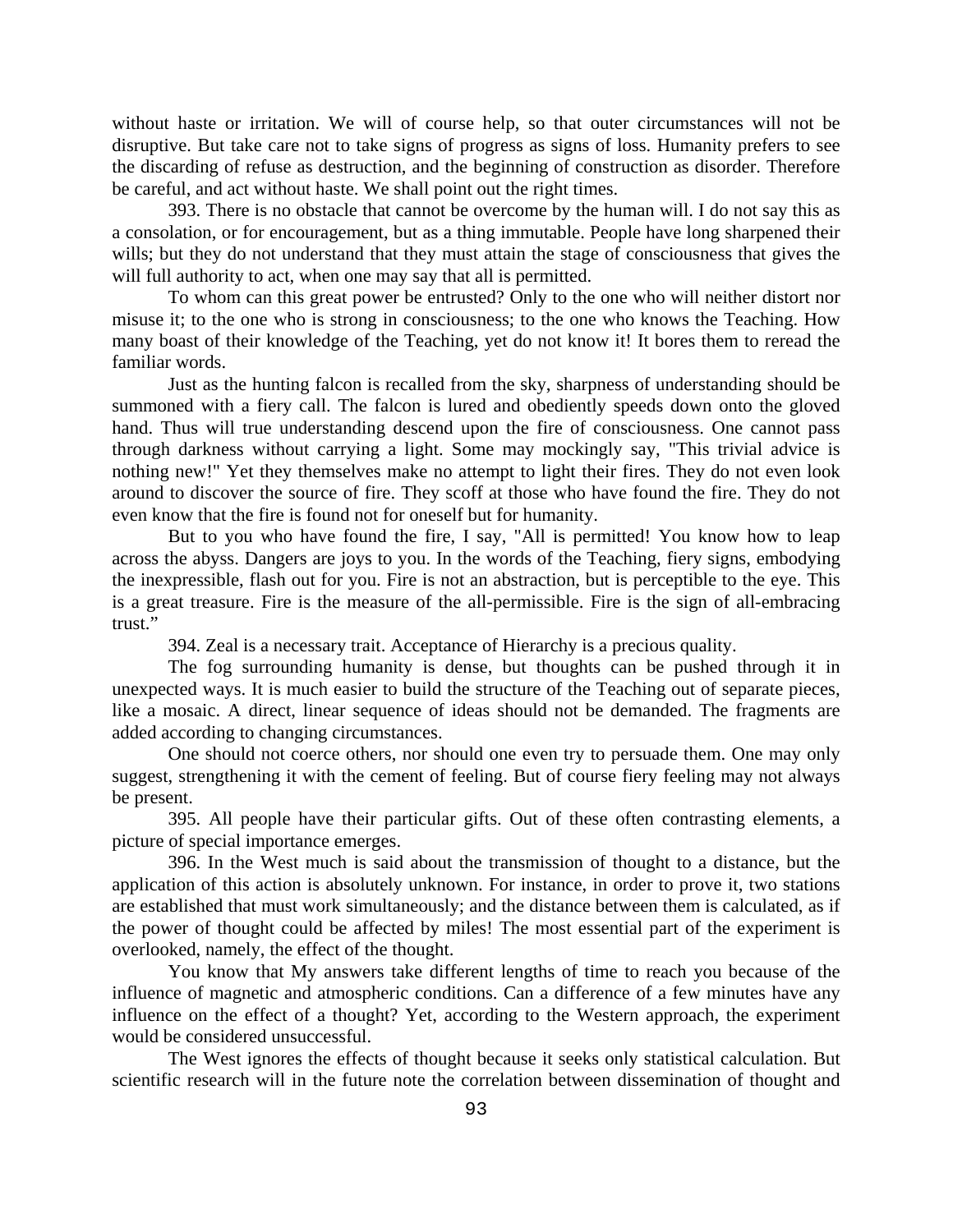surrounding physical conditions.

The development of thought will permit many new methods, depending on the various waves. One may notice that thought can seem to leap, like a stone thrown flat that glances off the surface of the waves. In this way, the thought reaches unexpected places. The dissemination of thought places responsibility upon the thinker.

When we have learned to find joy in the new breadth of this responsibility, we will appreciate the importance of thought and will learn to investigate its laws. Many sensitive apparatuses will make it possible to determine the effects of thoughts. Thus, one more treasure will be extracted out of chaos.

397. In studying thought transmission, humanity will pay attention to all attendant manifestations, both beneficial and negative. Then people will see that the effects of thought spread beyond imagining. They will understand how much harm they can cause, weakening and overburdening one another's forces. One of the purposes of going into a hermitage was to hide, in order to preserve one's psychic energy. One of Our good co-workers had himself reported dead, in order to escape the attention of others. As though unburdened, he used to say, with relief, "It seems that I have been forgotten."

Under these circumstances, one is able to observe how thoughts—other than the impersonal thoughts of space—fly past. But impersonal thoughts usually contain no harm. I do not say that one should renounce personal thoughts, but full responsibility for them must be accepted. A more strict life for children would be an outward way of teaching such responsibility. A knowledge of reincarnation would also be helpful. But existing conditions of government and religion severely impede the development of such responsibility.

Without prejudice, and observing all one's surroundings, one will reach the conclusion that Our methods are quite different from conventional ways. Life must be directed towards the element of fire, but this cannot be accomplished by the conventional methods of government. You know that introducing the "supernatural" into the ordinary does not mar life, but adds beauty and vastness to it.

398. A proper relationship between the impulsiveness of the individuality and the infallibility of natural law is the golden mean, which gleams in the depth of each expanded consciousness.

How many useful observations can be conducted even without advanced apparatuses! Will not a comparison between atmospheric conditions and the condition of humanity provide a key for the reasonable deliberations of rulers? Will not magnetic storms provoke changes in social order? Sunspots, the full moon, the passing by of heavenly bodies, and many other powerful conditions affect the basic functioning of sensitive organisms. Even plants and animals react to cosmic phenomena. Is it possible that humanity, the ruler, is not worthy of attention?

Even the effects of earthquakes and meteors on human behavior are not studied. In addition to an investigation of the physical composition of meteors, is it not important to observe their effects on the psychic energy of masses of people?

Know how to discern the influence of subterranean gases, of which there are far more than is usually believed. Unfortunately, the policemen of science pay attention only to the crude and obvious occurrences, while more important and widespread effects are disregarded.

Observing the psychic energy of humanity is more important than measuring humidity or temperature. Human mental power deserves more careful consideration.

399. Our way of teaching is usually attacked from two sides. The adherents of the old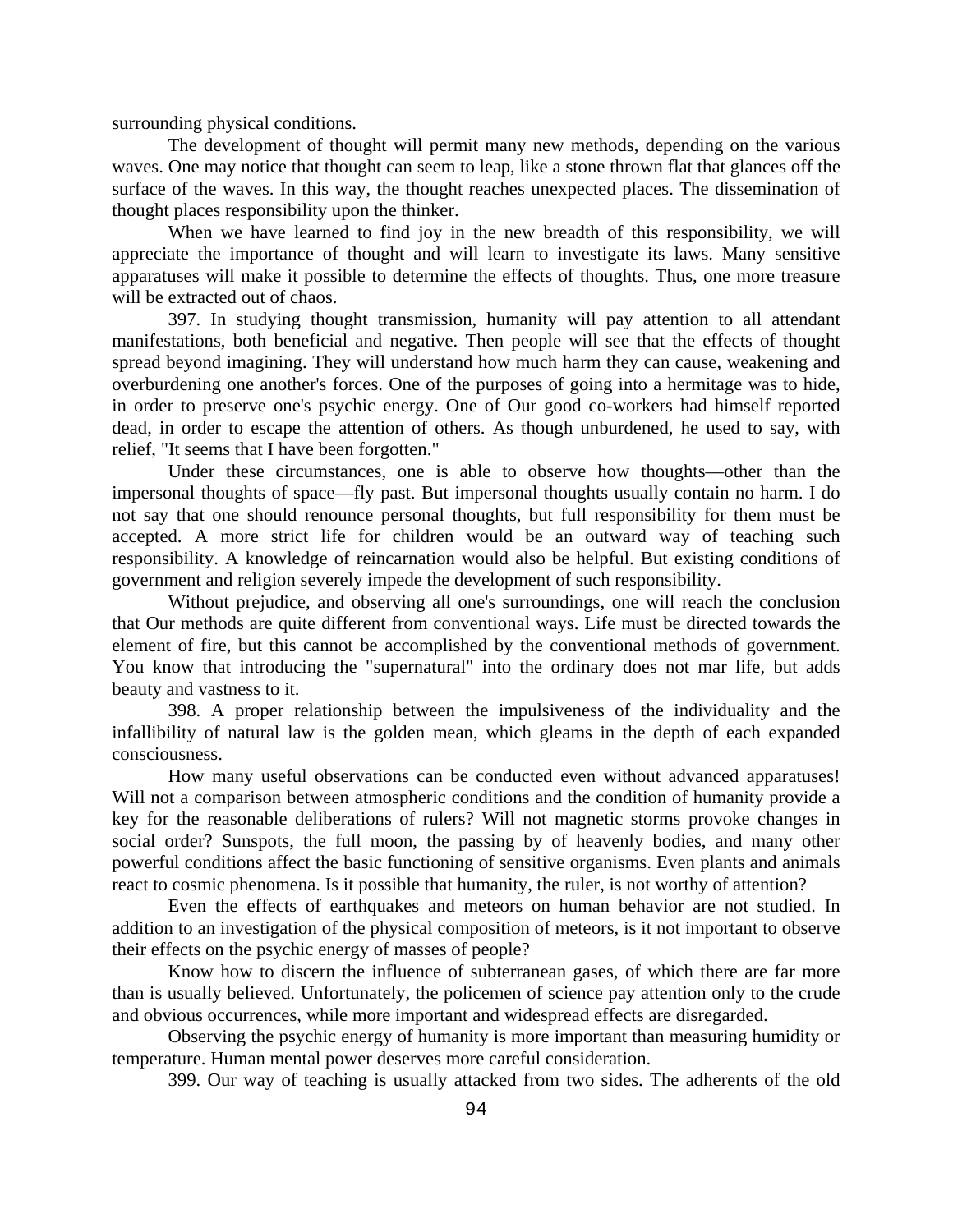cannot forgive Us for Our interest in contemporary Western science. Those who follow only Western ways cannot forgive Our reverence for the Ancient Wisdom of the East.

The language of symbols has been forgotten by the West. When the West hears about a heavenly dragon it smiles. But when we speak about the Serpent Solaris, or the solar plexus, then the smile fades. When the Serpent Solaris manifests itself as the serpent of the solar plexus, a fiction becomes a physiological fact. When the serpent of the solar plexus awakens, all four realms of heaven become accessible. The symbolism of the Ancient Wisdom is based on the correspondences between Macrocosm and microcosm. Therefore, look for the human being, with all his possibilities, in even the most abstract images.

In the West can be encountered many conventional expressions, but this does not prevent one from knowing their true meaning. For this one has only to expel narrowness of thinking.

Often We hear complaints that the Teaching is impracticable. Usually those people complain who make no real attempt to apply the Teaching. Can a medicine that is still sealed give relief? In any case, not many can claim a deep knowledge of the Teaching. Either their understanding is limited by their antiquated way of thinking, or they read it in bits and pieces without connecting them. One should first apply the Teaching before judging it. Lightmindedness is a world-wide failing!

400. Why does support of the Teaching often come so timidly and apologetically? Of course, because the problems of existence are of no interest to most of humanity. The questions of existence have no place in their everyday life. Anything unusual is seen by them as an aberration of nature. Their understanding of nature's laws is forged by cowardice. Fetishes and taboos, as before, still stand as overseers of humanity, and teachings of life are constrained by conventional science or are suffocated by the incense of temples.

Attention should at last be paid to all that surrounds us, especially now, when cosmic processes are in a state of extraordinary tension. The sensitive apparatuses of our own organisms are in an equally tense state. The tension of the atmosphere prompts people to turn with care and sincerity to the cosmic forces. One should not mock when one does not know enough about what one is mocking. One may as well laugh at the formulas of higher mathematics because they do not help one to cook dinner!

We do not regret wasting time repeating truisms, for even truisms can be useful for the turning of humanity toward psychic energy. It is absurd that man must be persuaded to utilize a power that has long been his. It is the mentality of a savage, who fears everything that was unknown to his grandfather. In spite of all this, spatial thought has its effect!

401. Soulless repetition destroys the Teaching. Also, the quality of rhythm must be understood. Of course, every crystal functions according to the principles of attraction and pulsation. But pulsation—or rhythm—is characteristic of the living principle. However, any given rhythm may be more or less alive or dead. Living rhythms, spiritualized by the power of consciousness, will produce varying combinations of subtle energies. But the rhythm of the lips' soulless repetitions results only in a dead beat that violates the wisdom of silence and brings only harm. Beware of repetitions devoid of spirit! Truly, they dissolve the most precious gems of the spirit. If one's action is based only on fear or greed, then even a skeleton or a military drummer could rap out a more useful rhythm. Can one expect a manifestation of fire from the raps of the tail of a dog awaiting a bone? Remember this when you are dealing with the finest energies, when you intend to approach and awaken the manifestation of Fire.

When I taught you the rhythms of the Fire of Space, I of course had in mind the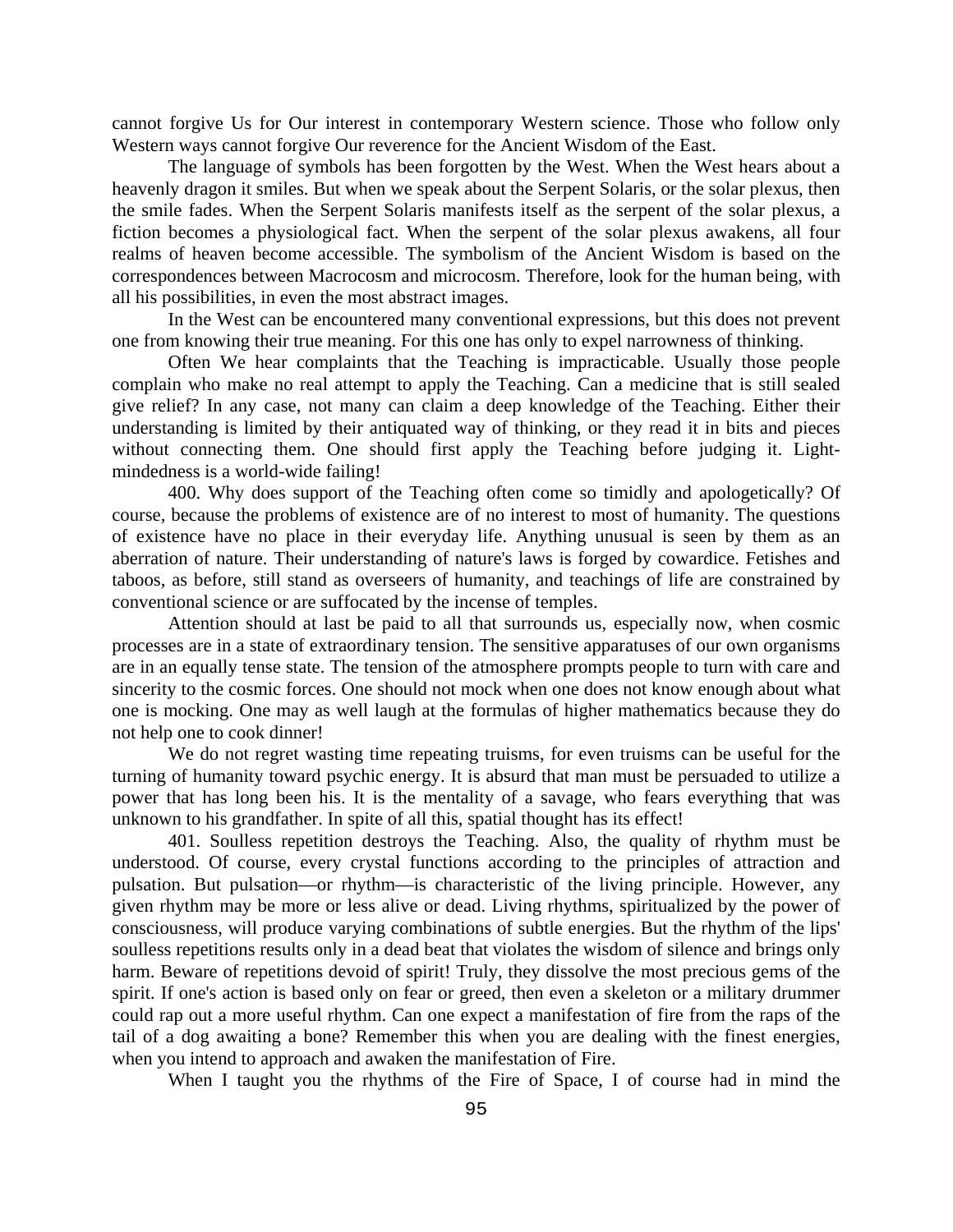application of a spiritual consciousness and a striving without base motives. Long ago it was told about the two fires: the creative fire and the destructive one. While the first shines and warms and exalts, the second sears and reduces to ashes. But I directed you only to the creative fire. You have seen for yourself how the perception of fire occurs. Even daylight could not prevent you from seeing the messengers of space. And the stars were surrounded by signs. One must treasure these fiery signs and learn to collect the best offerings of the consciousness.

Not blows of a fist, nor threats, but light-winged ascent carries one to the Gates. Beware of soulless routine!

402. Still another enemy threatens the Teaching—distrust, which destroys the almostachieved, the most important. It is astonishing to see how unable people are to cope with what is new to them! Their self-respect is so limited, and their imagination so impoverished, that people are usually afraid to even think that something out of the ordinary could exist. It is always easier to deny than to investigate. Be destroyed, all ye who deny! Without your narrow thinking the sun will shine the brighter and the stronghold of knowledge will be raised the higher.

How offensive it is to see petty, grey distrust, with not even a sign of daring! Distrust thrives upon refuse. We always insist that knowledge be gained through experience. We affirm how slowly abilities grow and positive results accumulate. But We consider it inadmissible that a rational person would discard opportunities for gaining knowledge. How often people base the acquiring of knowledge upon material rewards! This is the way little children under seven tend to act.

One may occasionally see how a person who has come close to the Teaching and gained wonderful possibilities still continues to dream about some meager reward.

Let us preserve the Teaching as the greatest joy of existence!

403. It is essential not to mislead newcomers into thinking that the Teaching of Agni Yoga is easy. Truly, it is not easy, for there is much tension and danger in it. No one should be seduced by the idea of honeyed ease. Gaining mastery of the fires is a slow process. Premature and hasty steps threaten the striving one with conflagration. What seemed to be a high achievement is later seen as low, when one is on the next step.

You know how difficult it is to see *Fohat*, how the cumulative efforts of many years are required for one to be able to see this energy. But what will a weak spirit say when he learns that beyond *Fohat* is *Para-Fohat*, which in turn is nourished by *Pan-Fohat*! These energies can fill only the strongest consciousness with rejoicing and with love.

Few are the trusted builders who with self-denial accept the thoughts coming from space into the chalice of their hearts. They are not frightened of being scorched by the fires of the faroff worlds. They do not resent bearing the burden of anguish caused by surrounding imperfection. They are approached by the super-radiant fires of space and exchange thought with the sparks of spatial consciousness, silently kindling thoughts and answering questions. Weighty is the protective canopy of blessing, but it alone provides entrance into the highest Abode.

The ancient teachings use symbols of construction to represent the entrusted task. Their true meaning should be understood. Around an Agni Yogi you will always find construction, whose very difficulties are stepping stones in the overcoming of imperfection. Manifestations of Light are not easy to achieve, but then the Fire of Space illumines the far-off worlds.

Do not bring weak ones near, for they cannot hold on to the treasure. It is better to entrust the task only to those few who will be able to make right decisions for correct action. They will learn to love the difficulties and will not betray.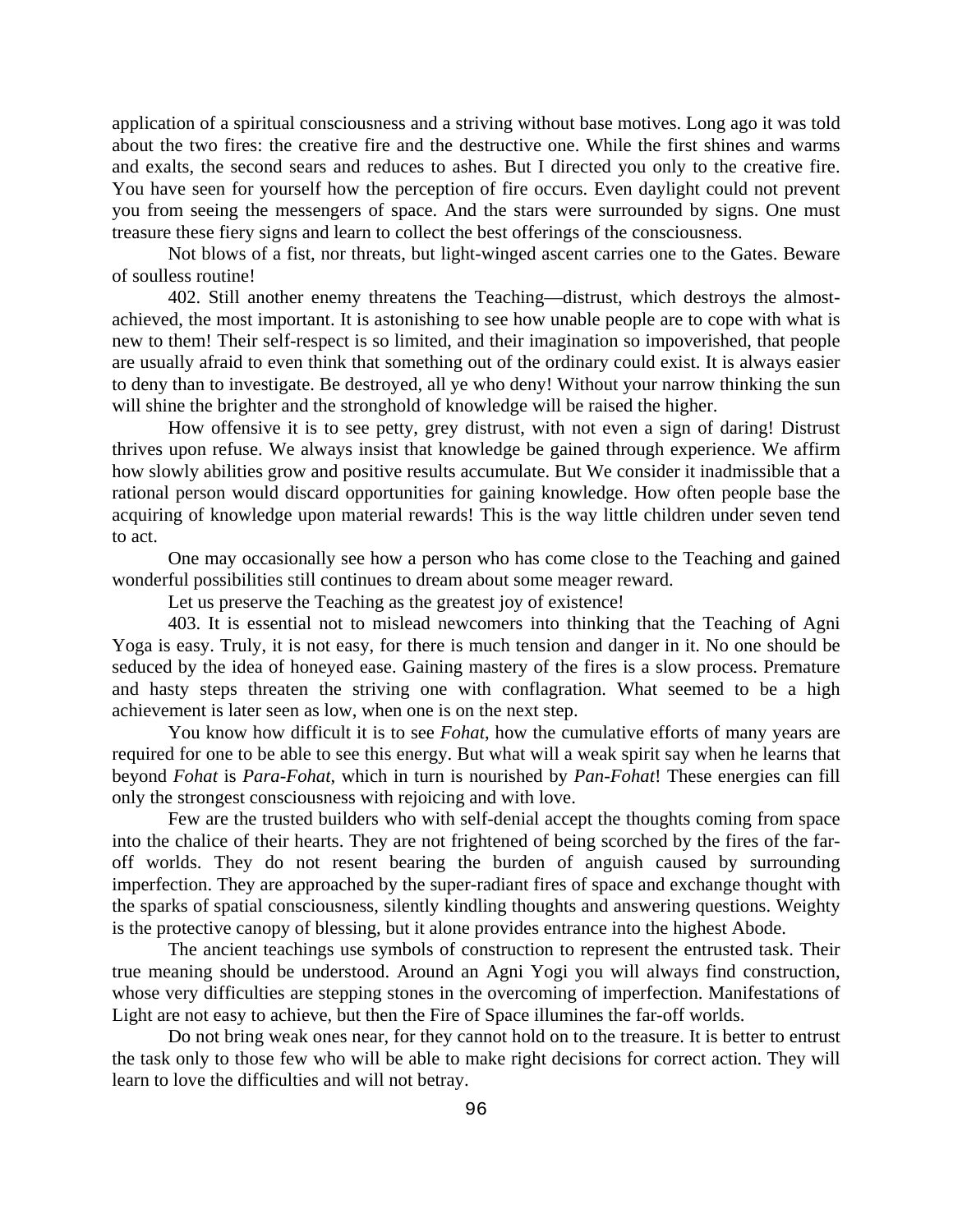404. In the West there have appeared many self-proclaimed yogis, magicians, teachers, hypnotists, and occultists, who make use of phenomena produced by the will. Brilliantly multiplying their coins, they teach people, for a fee, how to improve their material condition; how to induce others to trust them; how to win influence in society; how to gain success in business; how to compel others to obey their orders; how to turn life into a rose garden. In teaching others to develop the will, some of these teachers may seem to be following a good path, but because they do not indicate any goal in this journey, they serve only to worsen the already ugly conditions of life.

Is not a powerful will that works to reinforce old prejudices a true horror? How much energy will have to be spent on these neo-occultists in order to counter the harm of their corrupted spirituality! The imitators of Hatha Yogis are the least harmful of them.

First of all, the Teaching is never sold; that is a most ancient law. The Teaching offers perfection as the goal; without this, it would have no future. The Teaching pays no attention to personal comfort; otherwise it would be egoism. The Teaching advocates the beautifying of existence, which otherwise would be submerged in ugliness. The Teaching is always selfdenying, because it knows the true meaning of the Common Good. The Teaching reveres knowledge; otherwise it would be darkness. The Teaching is manifested in life not through invented ceremonies, but on the basis of experience. I consider that the way of the Teaching has nothing to do with the husks of outworn ways.

Joy is a special wisdom.

405. Psychic energy must not be used for performing miracles, but should be for the highest manifestation of pure reason.

406. Think about the meaning of danger. So-called danger is nothing but fear for one's present condition. But if we know that every condition is created by the consciousness, which is inalienable, then there can be no fear for one's well-being. The dangers that one customarily fears are dispelled by a broadened consciousness. Therefore, the growth of consciousness is the essential foundation for progress. Then there will be no dangers, there will be only obstacles. Overcoming obstacles is a means for the developing of energy. If the mountain is perfectly smooth, one cannot ascend to the summit. Blessed are the stones that tear the sandals of those who ascend! Assure yourself, therefore, that dangers do not exist.

Each step in the growth of consciousness is an explosion. But out of explosions is built the pulsation of the Cosmos.

Poor is the consciousness that has no control over passing emotions. Invulnerability is Our Shield. Each speck of fear is a target for an enemy's arrow. After washing away these shameful specks, we become as invulnerable as are the far-off worlds. The development of Agni Yoga becomes a shield of thought. The all-penetrating Fire, when realized, endows one with supremely pure strength and replenishes the source of renewal.

407. Do not give in to thoughts of sorrow. Such thoughts are like rust on a conqueror's sword. There can be no sorrow near the fiery crucible of life. If you read the *Puranas* in their dead letter, even this book of great wisdom will seem like a cemetery to you. But where there is fire there can be no sorrow.

To observe the life of space is to gain knowledge; it is a partaking in the life of the Cosmos. Human life cannot be separate from the laws of psychic energy. It is equally absurd to suppress one's own consciousness. One cannot remain without water even for a day. It is likewise difficult for the consciousness to survive without the light from far-off worlds. Thinking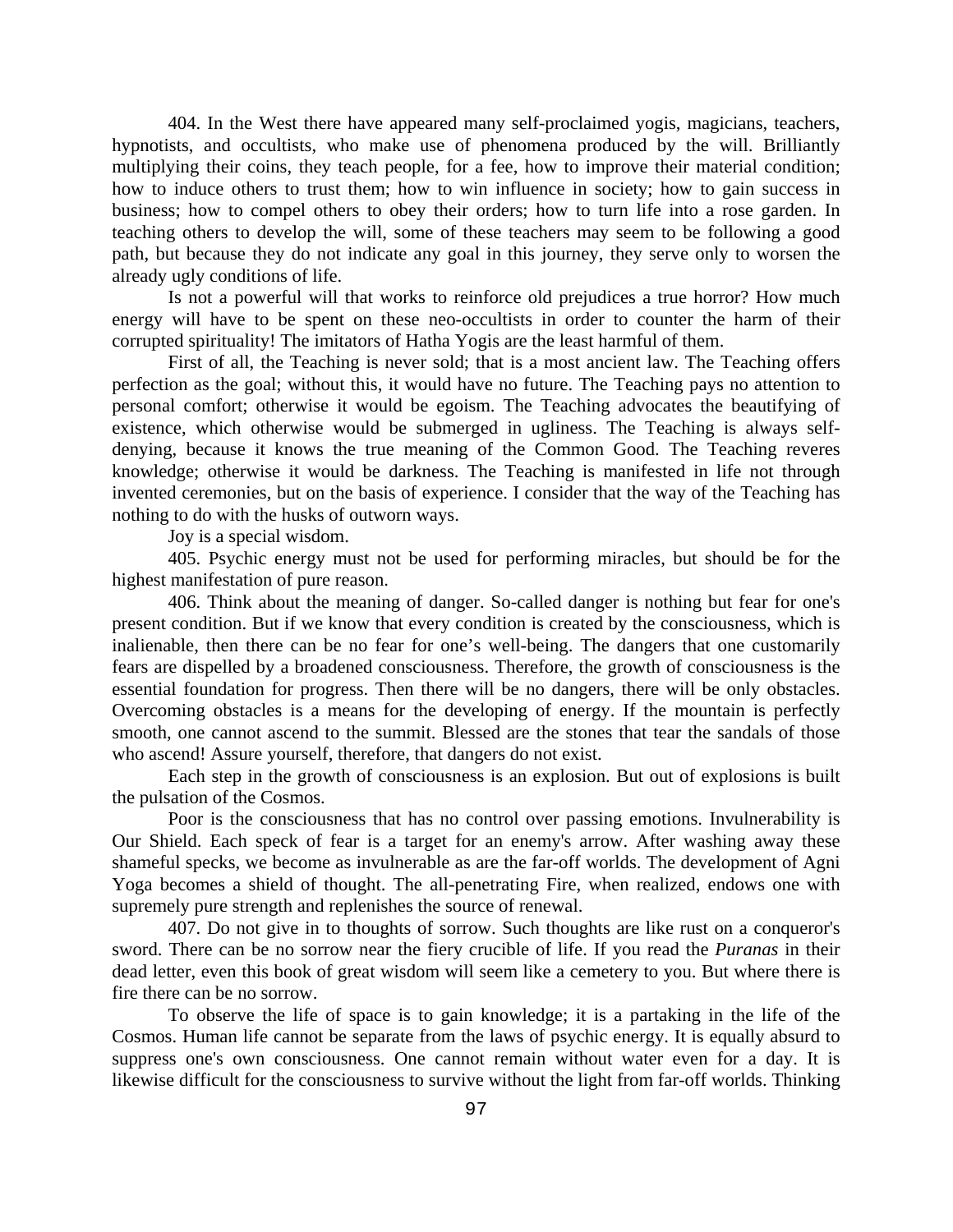about the grandeur of life can become as necessary as food or drink.

The Teaching, based on experience, brings to each thinker the joy of application. Do not limit that which is immeasurably great and close to the active consciousness. Do not constrict within preset limits that which comes down to us as the Breath of the Mother of the World. Let us say how joyful it is to serve the cause of renewal without fear of taking the wrong path. Beginning with the most obvious and tangible, following the immutable laws, let us apply our best efforts to the Teaching of Life.

Neither a day nor an hour should pass without applying the Teaching. Safeguard the Yoga as the way of Light, knowing how bountiful are the sparks of its Radiance! We will not sever the bond but will sustain it.

As the sun is untiring, so shall Agni be inextinguishable!

The fire of Kundalini permits no indirect ways!

Consciousness is the divine energy!

408. Three mice approached a hermit, encouraged by his motionlessness. He addressed each one in turn:

"You live in the flour. It provides enough food for all your tribe, yet you did not become more generous.

"You have chosen to live amidst many books, and have gnawed through great numbers of them, yet you did not grow wiser.

"You have lived amidst sacred objects, yet did not become more spiritual.

"Verily, mice, you could be human. Just like people, you debase the treasures that are given to you."

Three lions then came to the hermit. He addressed each one in turn:

"You have just now killed a traveler who was hastening to his family.

"You have robbed a blind woman of her only sheep.

"You have destroyed the steed of an important messenger.

"Lions, you could be human. Brandish your terrifying manes and wage war, but do not be surprised if you find people to be even more cruel than yourselves."

Three doves came flying to the hermit. He addressed each one in turn:

"You have consumed grain not your own and have considered it yours.

"You have consumed a healing plant, yet are revered as a sacred bird.

"You have wrongfully nested in a temple and, taking advantage of the superstition of others, have enticed them to feel obliged to feed you.

"Verily, doves, you could be humans. Making use of the superstition and bigotry of others will plentifully feed you."

409. The Teacher instructs you not to condemn people for their vices, but to point out their similarities with animal behavior. This can help those with insufficiently developed minds.

Admittedly, many animals are more sensitive to psychic energy than people. People pride themselves on their intellect, but why does their intellect not stay their vile deeds?

410. It is most important to explore untried paths. One should not avoid palaces and limit oneself to old hovels. It would be equally narrow-minded to stay in palace chambers, avoiding the hovels. Do not limit yourself.

411. Each leaf safeguards the well-being of man. Each stone stands ready to ensure man's safety. Kindle the fires of unlimited knowledge. Find the wisdom to courageously strive.

412. I value each of your good moods. One can build only with good stones.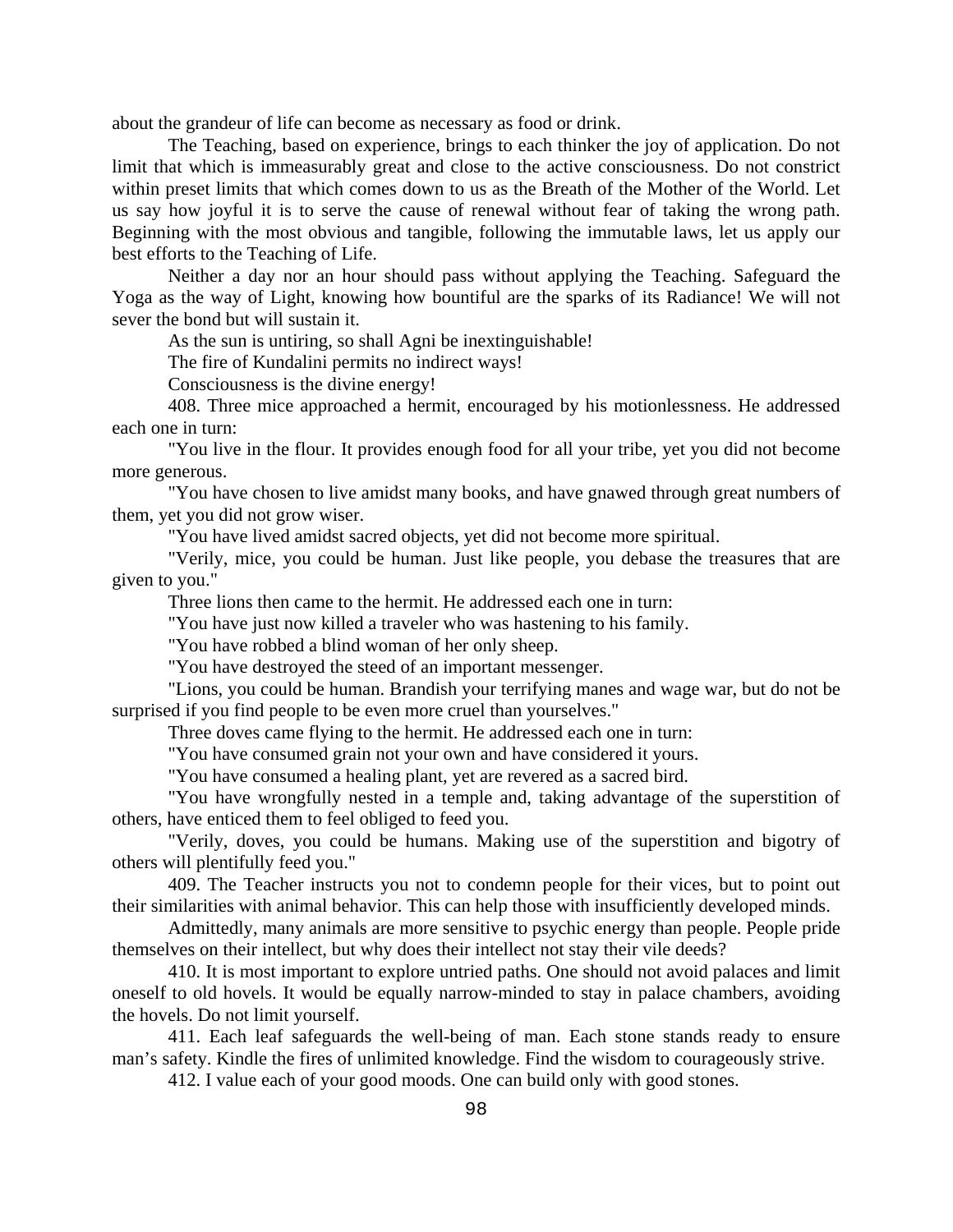The Teacher rejoices when He can provide a new set of circumstances. One has only to remember that a new beginning will sometimes seem disorderly. People see little difference between happiness and unhappiness, success and failure, joy and sorrow.

413. Placing the Teacher's seat in the most revered spot in the home is not a superstition. This is the place for the One invited to the Holy Supper. He may arrive at any moment, and it should be made clear to Him that He was awaited. This constant mark of expectancy and readiness is like a call through an open window. Amidst constructions and battles, let us spare enough time for a fleeting smile.

The Teaching grows spirally, just as does all that exists. Blessed are those who understand the spiral nature of the Fire. The tip of the flame was represented by the ancient ones as a flattened spiral.

The element of Fire expresses with special vividness the principle of motion. Can you affirm that you are practicing Agni Yoga if you have not even realized the birth of the inner fire?

Pure striving produces flashes of fire. One has to observe these beginnings and the conditions that accompany them. For this purpose a true ability to observe keenly should be developed. It is not easy to achieve the ability to observe. The conditions aiding these fiery manifestations are different for each individual: cold or heat, sound or silence, light or darkness, all such opposites can produce equal results.

A multitude of circumstances must be examined. If people who have achieved the kindling of the inner fire would write down their observations about it, they would greatly help many beginners. The common work for humanity requires first of all the protection of individuality. And when all the many ways of kindling the inner fire have been found, the simplest way proves to be the quickest. It is astonishing to see what supposedly insignificant circumstances can help to ignite the flame. One such, which is always present, is a sensitivity to shocks. A straight position of the spine is also of great importance in this. But in the case of chronic curvature of the spine, musk can be used to help ignite the flame. The absorption of musk interacts with phosphorus, which restores the impeded flow of fire.

414. The Teaching of Agni Yoga demands continuous ardor. Sometimes respite from outer fiery manifestations is needed, but the inner flame is never extinguished. The ever-burning inner fire is pointed out in many Teachings as a step on the path of realization. One should accustom oneself to the manifestation of ever-present fire. An indication from without can never provide a true impetus. The inner flame burns like a bonfire. It is unworthy to suppress it.

The igniting of the fire will call forth a multitude of small phenomena and evoke an interest in fascinating experiments. A teaching can indicate the direction, but should not bind one with lifeless ritual. Remember that the decline of the most significant mystery schools began when their rites became overly complicated and lost their spark of life. A true teaching must live as freely as the Fire of Space.

415. Refine, refine the co-workers! Stagnation is the greatest danger for productive human work. A broad consciousness is needed to maintain the rhythm of action. When the moment for action arrives, people are distracted by irrelevant thoughts, and as a result they send against a tiger an arrow fit for a sparrow. This is not only a lack of goal-fitness, but also a loss of concentration. Is not one who has deprived himself of the power of concentration lower than a beast?

He who is spiritually inert cannot be an Arhat. The Teacher sometimes speaks of the need for rest, but never says that rest may become equal to that of a moribund spirit. One who imposes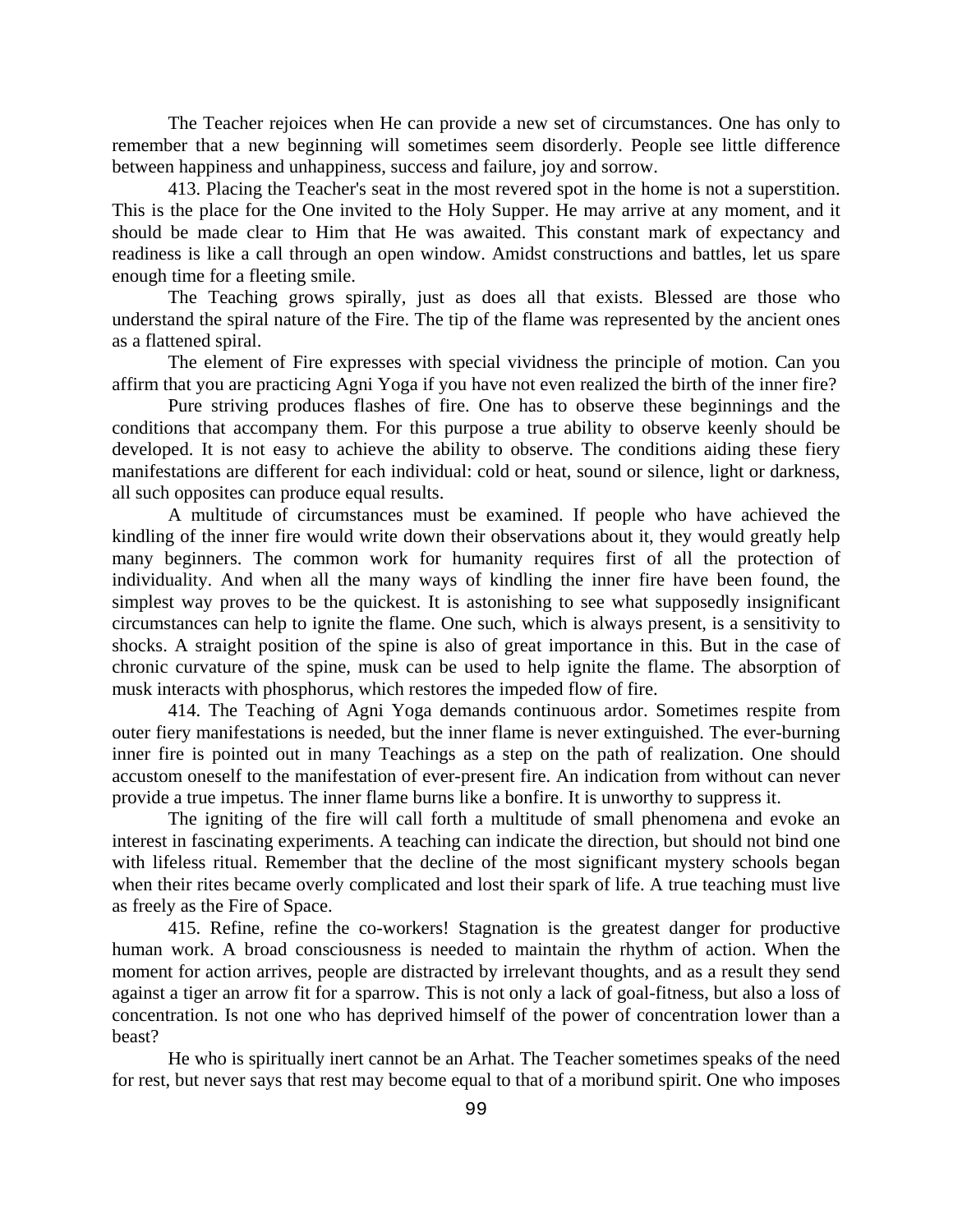such limitations on himself can neither hear nor see.

We are told about motionless Arhats, but you must know that their stillness is only external. Many people are pleased when they can find excuses for their inertia. Any call to action disrupts their leisurely state of mind. Can such people be allowed to approach the element of fire, which in its very nature requires vigilance? Fire is like a scherzo, a fugue. But glowing embers are like an andante. Of course, the many kinds of flame all have different rhythms, but an Agni Yogi will never be an unresponsive sluggard.

416. Each era chooses its new, corresponding Teaching, when all previous Teachings have become distorted. People tend to cling to these twisted distortions of the faith of their forefathers, yet no new Teaching ever excludes preceding ones. Little attention is paid to this fact, for the followers of every Teaching like to build their success on denial of the previous Teachings. But it is easy to prove the continuity of what people call religion. In this continuity is sensed a single stream of one energy. Calling it psychic energy, we speak of the Sophia of the Hellenic world or *Sarasvati* of the Hindus. The Holy Ghost of the Christians manifests signs of psychic energy, just as do the creative Adonai of Israel, and Mithra of Persia, full of solar power. Certainly, no one doubts that the Fire of Zoroaster is the Fire of Space, which you now study.

Psychic energy is both Fire and *Materia Matrix*, and the Teaching of Agni Yoga is nothing other than an explanation of today's application of energy, the stream of which is approaching with *Satya Yuga*. This is not a new awakening of heretofore dormant possibility, but an enlightenment spread over time. I say, the Teaching cannot be given for money, nor can it be imposed; it heralds the New Era. One can ignore it or deny it, but its heralding is inescapable.

The coming era can be understood properly or in a distorted way, but its approach is undeniable. One can destroy in an instant what took centuries to build, but such madness can only beget madness. And are they not mad who would try to live without a mind? What mind is not nurtured by psychic energy? Why search for the source in the darkness of unconsciousness, when one can easily ignite the inextinguishable spark within and approach the source in full consciousness?

417. The Teaching about the Redeemers is relevant to everything that exists. For example, it is possible to influence and approach others by use of teraphs, and in a similar way, but by use of the consciousness, to take upon oneself the karma of others. During simple experiments in this, you observed that you were able to take over the pain of others when their nerves were afflicted. Similarly, it is possible to take on oneself someone else's karma, and ultimately, one could take upon oneself the collective karma of a people. Thus would the concept of a Redeemer become a reality. It would of course be necessary to determine the goal-fitness of such a responsible task.

Karma is a most complex process. From the most casual, superficial action to the deepest level of motives, everything is varied in form and color. One should firmly ponder when it is possible and deserving to interfere in the karma of others. One can imagine cases of selfsacrificing and beneficial interference in the destiny of others. By the fires can the goal-fitness of interference be determined. The fires are the best indicators for this decision, since in them the inner consciousness is combined with the spatial consciousness. And nothing is equal to them in vitality; they are many-colored milestones, the product of a full understanding of surrounding conditions. You see how two abstract concepts, the Redeemers and the Fire of Space, become real for you!

418. The Teaching does not exist outside of life. The Teacher does not come from outside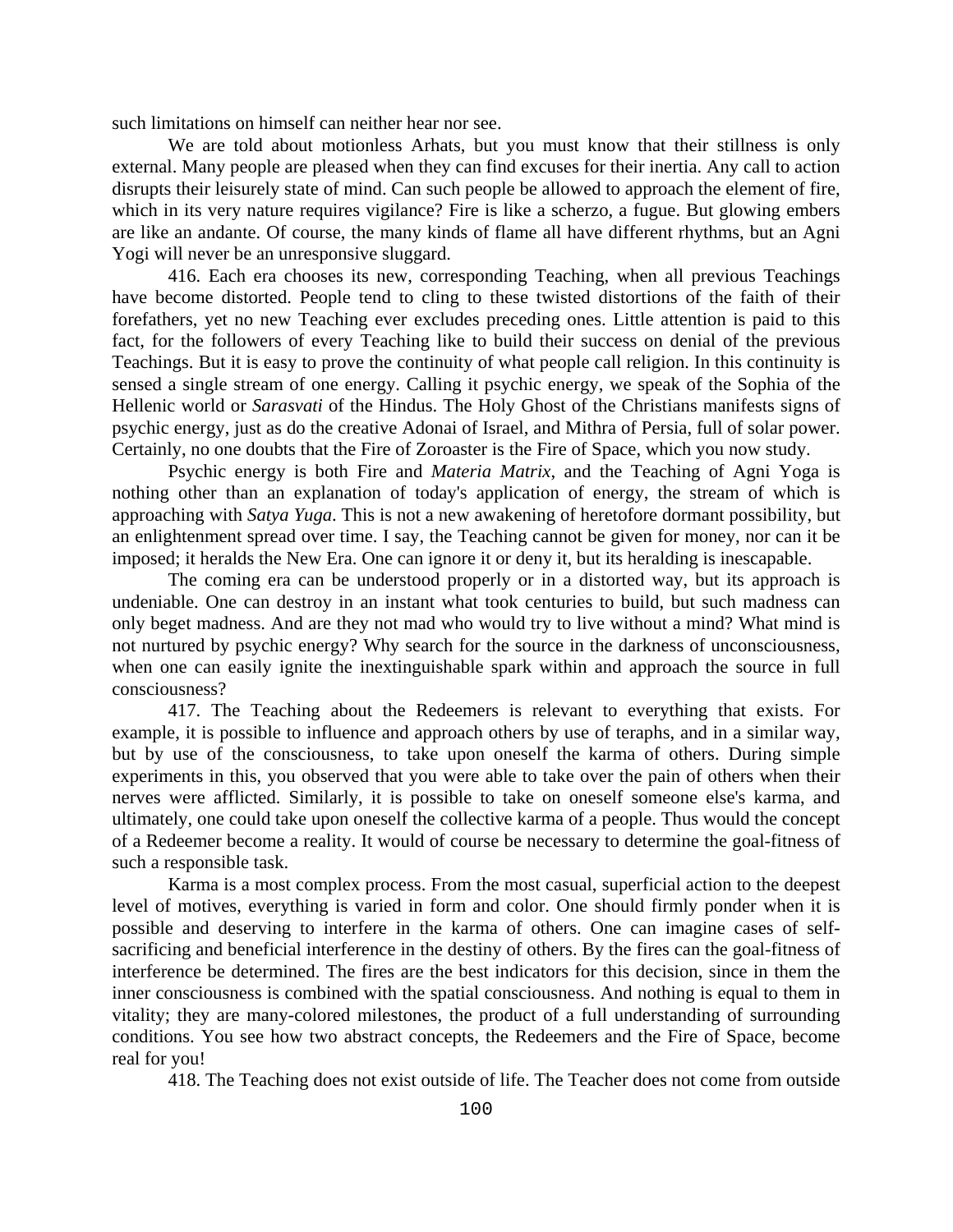of life. In order to treat different problems of the spirit in the co-workers, We apply various methods. It is not appropriate to apply one remedy for all sicknesses. Also, We do not reject something of evident value just because of one not yet eradicated ugly trait.

419. We know about teraphs. We know that a teraph can be astral or material. The astral teraph is higher than the material one, just as the astral world is higher than the material world. Only very developed beings can have an astral teraph, whereas material teraphs can serve any conscious spirit. The teraph is a model of an actual event or thing. A navigator can more easily understand the behavior of his ship by studying a model of the vessel. Looking at the image, people, in a way, come into contact with what is absent. Even humble fortunetellers request first of all an image or an item closely connected with the subject. These objects direct their psychic energy, in order to increase its effect, like a beacon or a milestone.

With material teraphs, one must have a special image for every need. But the astral teraph has the advantage of serving all needs and of taking on different appearances as required. Therefore it is like a milestone, marking one's steps in the development of consciousness. The astral teraph is a product of the crystallization of psychic energy, just as the material one is a product of physical effort. The chief action takes place during the creation of the teraph, for it is then that the psychic energy is most tense. Even though the astral teraph is superior, We can describe the technique of creating a material one.

420. The material teraph was usually made as a sculpted image, by using any object to which was added something belonging to a person referred to in the ritual. Often, after the death of the owner of the teraph, it was put into the tomb, as in ancient Egypt and in the burial monuments of the Mayans and Etruscans. When the funeral rites required cremation, the teraph followed into the fire.

In the Temple of Israel there was a general teraph for all uses, but for each ritual something belonging to the subject was placed under the teraph. Eventually, in the various countries there were scattered a multitude of teraphs, each one filled with the accumulations of many psychic transmissions. It is curious to observe the continued vitality of these accumulations of psychic energy. One can truly see that teraphs retain their power over thousands of years, like a seed that lives, manifesting undying power.

Of the experiments with psychic energy, the test demonstrating that it cannot be dispersed or destroyed is very important. The teraph is the best proof of this, especially if the aid of clairvoyance is available to the experimenter.

It is possible to make a teraph that carries an instruction whose effects will be known only in the future. The teraph can carry the message either to a particular person, or to someone else who will later own the teraph. Two things should be known—that the preparation of the teraph requires much time, and that much time is also needed for its effects to be revealed. The teaching about teraphs comes from great antiquity, when the Atlanteans knew about psychic energy.

How to make a teraph? A place must be used where the maker's psychic energy has saturated the space and has accumulated upon the objects in it. In this place a chosen image is molded out of wax, clay, or plaster. When the image has been created, it is then covered with a silver, crystal, or glass dome, or a leather cover.

421. During the rituals of saturating the teraph, as you know, chants were intoned, combinations of strange words often devoid of meaning. However, it is not the spoken form, but the rhythm that is important. The music of the spheres consists not of melodies but of rhythms.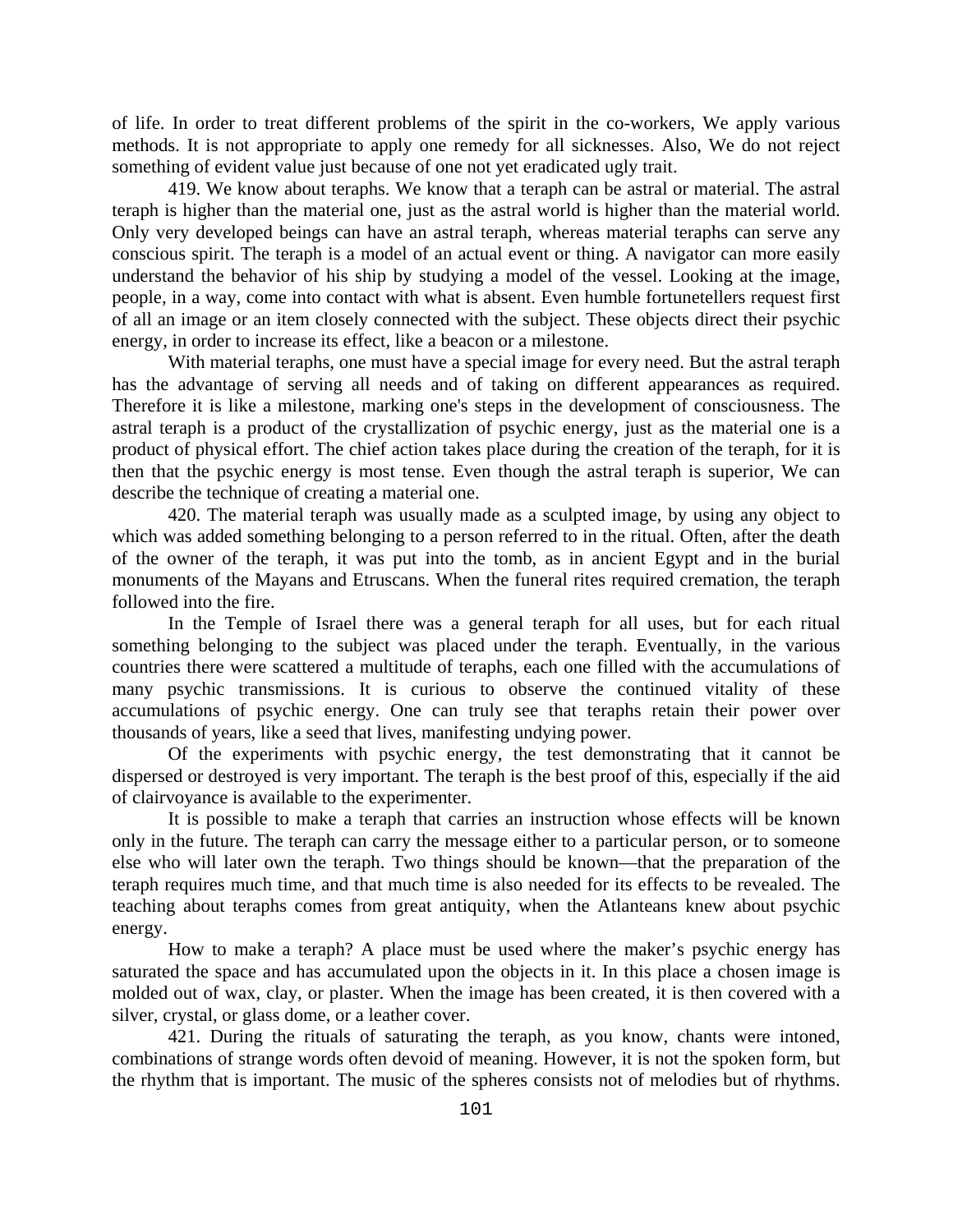When the developed spirit knows the sounds of the spheres, it will understand the power of rhythm. So, while saturating the teraph the will and rhythm are the most important. It matters not with what words the mission is entrusted to the teraph. Important are the succession of the layers of meaning, the sincerity of the direct transmission, and the rhythm, which corresponds to *Mahavan*. Only the lesser consciousness needs ready-made commands. The developed consciousness can improvise words in accordance with the flow of psychic energy.

It is unnecessary to constrain oneself with memorized words. It is better to be imbued with rhythm, when each muscle merges in striving with the nerves. One vibrates as an integral whole, and the power of command is transferred by laying the hands upon the teraph. One should be imbued by a single-minded striving when creating a teraph. One should charge the teraph not less than three times daily.

In order to better invest the teraph with the power of your will, do not make its surface too highly polished. It is effective to cover it with a fabric and to burn resinous essences near it. Eucalyptus is good for this.

422. To simplify or to complicate? Even a child will prefer the former. When dealing with rituals one could choose the complicated way, utilizing all the finest shades of meaning of sound and color, but this way would be old and inflexible. The techniques of accumulation of sound and color are many. But when the most complicated mechanisms are invented, do not their creators then search for ways to simplify? So it is with the application of psychic energy. The majority has completely forgotten about this energy; the minority has taken its use to the point of cold fanaticism. But Fire, as the foundation of psychic energy, has no relation to cold!

Agni Yoga directs humanity to the simplest ways. One exalted impulse of a Bhakti outdistances the slower Jnani. So also does the kindling of fire impel one to the correct destination. Fire refines the centers and develops a sensitivity that knows the right direction, just as the finest vessels are shaped in fire. In the casting of the best images the old mold is destroyed. And these images will be loftier than those made with the old form.

Therefore We bid humanity kindle the fires of striving and achievement simply. This panacea deprives no one of anything, and it can be discovered through study. The manifestations of light are embryos of fire. They are the rudiments of forms that often remain undeveloped.

423. What is the relation between physical musk and the phosphorus of spirit? Musk is also the product of fire, but of an unconscious fire. Yet, even the crystal produced by unconscious fire contains the treasure.

Is not the pure Fire of Space a living link with the higher worlds? Will not this simple question arise in the unprejudiced consciousness? And if we see the teraph as a repository of psychic energy, this concept, though ancient, will be easy to understand. So let us not be afraid to open a Pandora's box; for the enlightened traveler its gifts may appear quite different.

424. The measure of success is the degree of necessity. You may be sure that one would not leap across an abyss without absolute necessity. The more unavoidable the necessity, the nearer is the step of victory. Let the most dire necessity arise!

The measure of understanding is the degree of love. One can memorize lines word by word, yet one remains dead if the knowledge has not been warmed by love.

Truly, when one learns to discern the emanations of feeling in others, one will perceive that precisely love above all attracts the Fire of Space. He who said, "Love one another," was a true Yogi. Therefore We welcome each outburst of love and self-sacrifice. Just as a lever sets the wheels in motion, so does love inspire powerful responses. Compared with the radiance of love,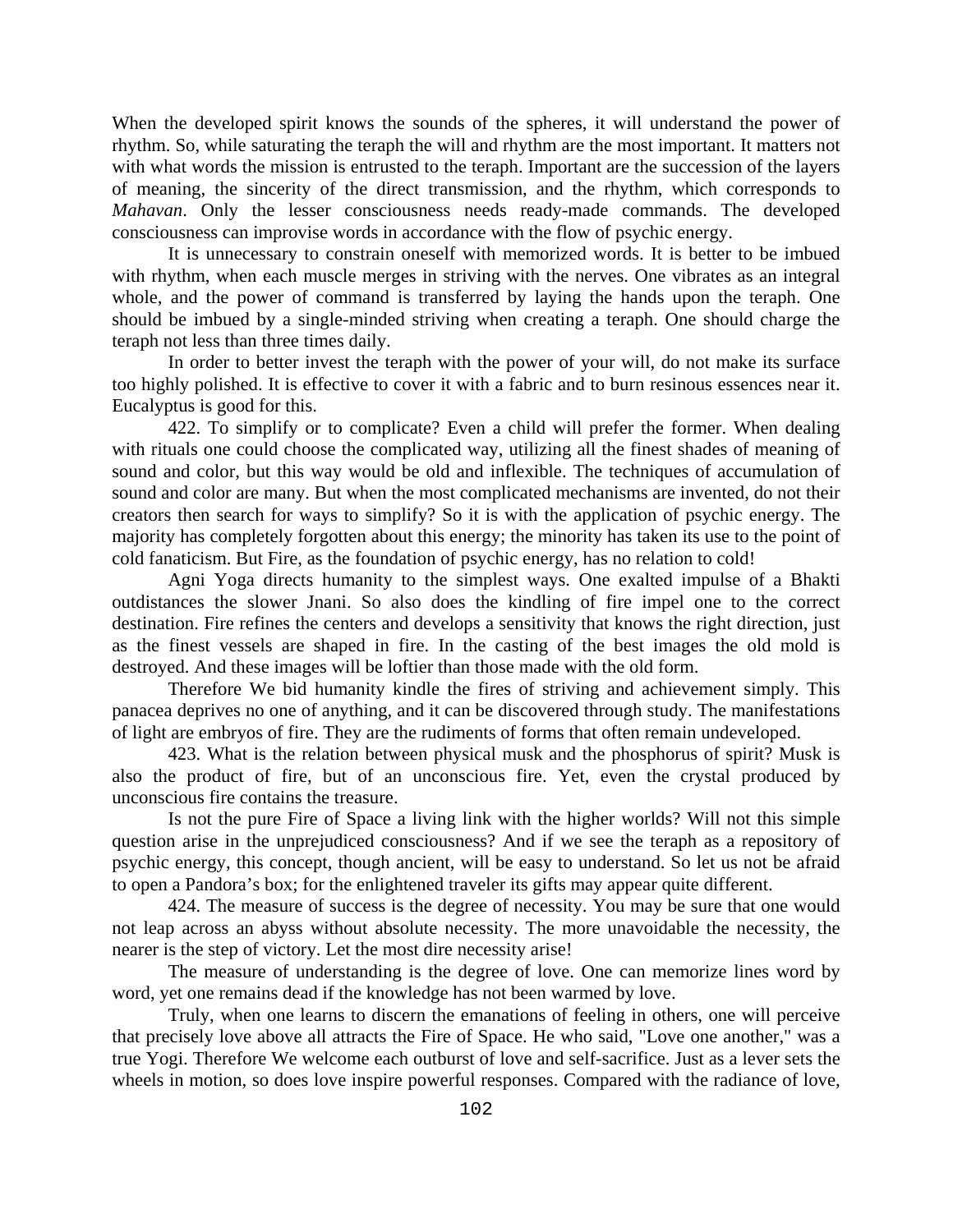hatred is only a hideous blot. For love is the true reality and treasure.

I do not speak about love abstractly but as a physiologist. I consider that as necessity is the impetus, so love is the enlightener.

425. Whence come the application and the action of the fire of *Kundalini*? From the same source—the fire of love. The image of the essence that is projected on Our screens reveals the truth. How joyous it is to see the waves of growing fire! It is like an enchanted garden.

I love it when the fire of love radiates so much that one can overcome any obstacle!

426. Humanity has often needlessly remade its garments. It either shortened them to an extreme, or lengthened its already dragging trains. Sleeves trailed on the ground or disappeared entirely. Either the upper part was exaggeratedly large or the lower part was made immense. As if it mattered in what style of sleeve one seized one's neighbor by the throat! The change of fashion was in vain.

Let us take things as they are. Let us remember not to destroy enthusiasm, no matter whence it comes. Let us not hide the truth, but let us find a place for each exaltation. Can exaltation hinder great measures? Everything will find its place. To build upon exaltation is easier and more lasting. As does love, so also does enthusiasm kindle the fires. Let us gather all those who carry the fire, and remember how precious is each spark. Light and darkness—let us not forget anything created of Light!

We offer life-givers from the plant kingdom, but do not reject all that lies ignored within yourselves.

427. As little as people have gained from changing their clothing styles, so little have they gained from acquiring the comforts of life. The basic requirements for comfort necessitate an improvement of physical conditions and a simplification of the details of everyday life. But quite the contrary, people try to complicate things and reject each possibility of expanding the consciousness. It is no exaggeration to say that society does not tolerate any growth of consciousness. Families are destroyed and kingdoms perish when consciousnesses expand and manifest themselves. The Teaching of Life, like an orphan, seeks shelter in some out-of-the-way place, while the parades of death thunder in the public squares.

Let them not think that We are spouting outworn metaphors. Even the most narrowminded people can see danger in the specter of an overabundance of objects. Of course, if one continues life according to familiar ways, then material overconsumption is inevitable. Only goal-fitting simplification can bring dignity to life and safeguard natural resources. One has no right to destroy the results of millenniums of cosmic effort, light-mindedly expecting some new, undeserved energy!

One has to prepare oneself for each new energy. Every expectant mother thinks about her future child. How then can one not think about the energy that lives within each of us? One has to think about one's innate possibilities.

428. Following the time of Atlantis, in the rites of the Druids, while all the rest walked in a circle following the dawn-to-dusk movement of the sun, the chief priest performing the rite walked in the opposite direction. In this was contained the symbol of lesser and greater knowledge. Lesser knowledge is developed by following the flow of known energies, but great knowledge, facing the current of cosmic forces, extracts previously-unknown energies from what appears to be chaos. So in the cults of the sun, the steps of human ascent were wisely indicated. As you know, these were not abstract symbols but a reflection of reality; for example, the centers rotating against the sun produce special fiery energies.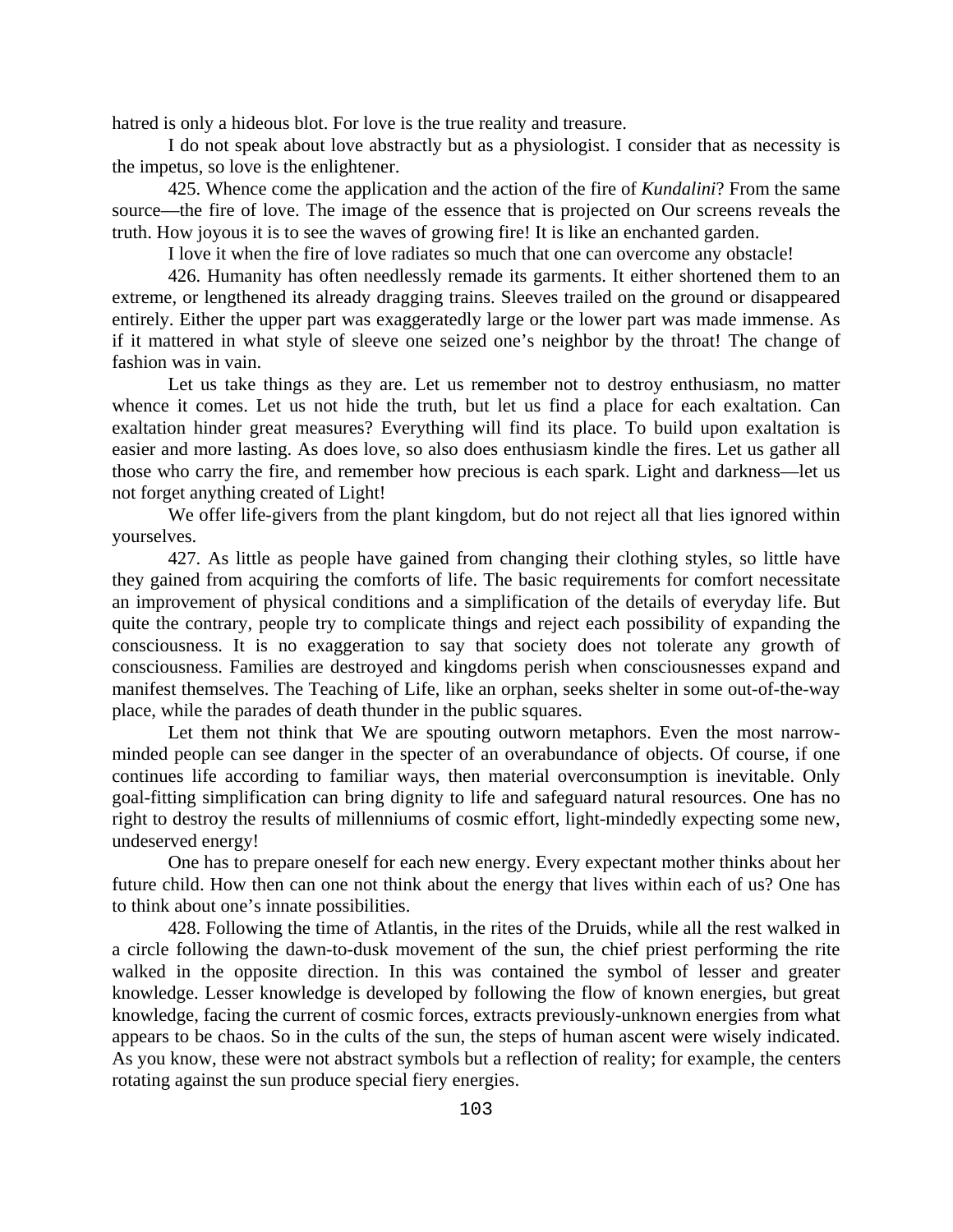429. It is astonishing to see how people spoil their own lives without reason or sense by depriving themselves of possibilities that are theirs by right. It is astonishing to see how readily people diminish boundaries expanded over lifetimes.

We say that it is better to act in error than to commit the error of inaction. Daring in action contains in itself its own justification; it applies pressure that multiplies the energy. Is it possible to ignite the flaming spirit through inaction? By pointing out the necessity for joining with Us in action, We draw you into the spiral of this special pressure. Truly, in this spiral one can only ascend; it must be protected as a dynamo of the most precious energy. We call you to come with Us, not out of desire to control you or to make you feel less important, but out of desire to strengthen and uplift you through beneficial actions.

Fire, Fire, descend on those who out of space draw thy streams! For them the firmament above is as substantial as the depths of Earth. For them air is as substantial as stone, and stone is a conduit as transparent as air.

Those who are with Me, walk with Us through the waves of Fire. They will not scorch you, but will serve the Good!

430. Just before the most significant events, people are particularly prone to deny the possibilities of the future. One could write a curious history about the precursors and thresholds of events. Thus one can trace similarities in the tendencies of thought connected with the cyclones of disturbances. The blind deride the advice of those who see, and the earthly know-italls point out the impossibility of change in the existing order, saying that all is stable and unchangeable, and that those who are more sensitive are nothing but liars. If one points out to them that no good can come from torpor, they become one's enemies. But it is necessary to know such enemies.

431. The recognition of Hierarchy is not a formal discipline, but a conscious cooperation. Once the spirit realizes that it has joined an endless chain of "dynamos," it receives a special right to move onward. However, just as oarsmen must follow the directions of the helmsman, so must the admitted co-workers follow the call of the Teacher. One must think in every way about economy of energy.

Our own Leaders have entrusted to Us the vessel to quench the conflagrations of evil, and We relay this mission to chosen emissaries, entrusting to them the task of further transmission. Recognition of Hierarchy facilitates movement into the Infinite.

The laws of matter are immutable. Just as the pump and the fountain are bound to work together, so are the two worlds, whose boundaries are transcended and illumined by the omnipresent Fire.

It would be a mistake to see My words as poetic hymns. One must accept them as the call of the Builder, to whom it is not important to be the Highest One, but to whom it is important to fulfill the mission entrusted by the Lords.

432. The Teacher knows the best hour. A special knowledge is needed for Us to provide an understanding of the flow of outer currents without violating your karma. The Indications, like arrows, must surround the target, not piercing the center of the circle, which belongs to each of you. The lack of clarity is like a mist. However, it is not a sign of ignorance, but of Our caring. We wish you to be successful, but this is possible only with your cooperation.

433. One can strengthen the effect of one's actions by saturating space. This can be done by projecting one's personal will; but an expanded consciousness will intensify one's sendings by linking them with the consciousness of the Teacher. The expanded consciousness never regrets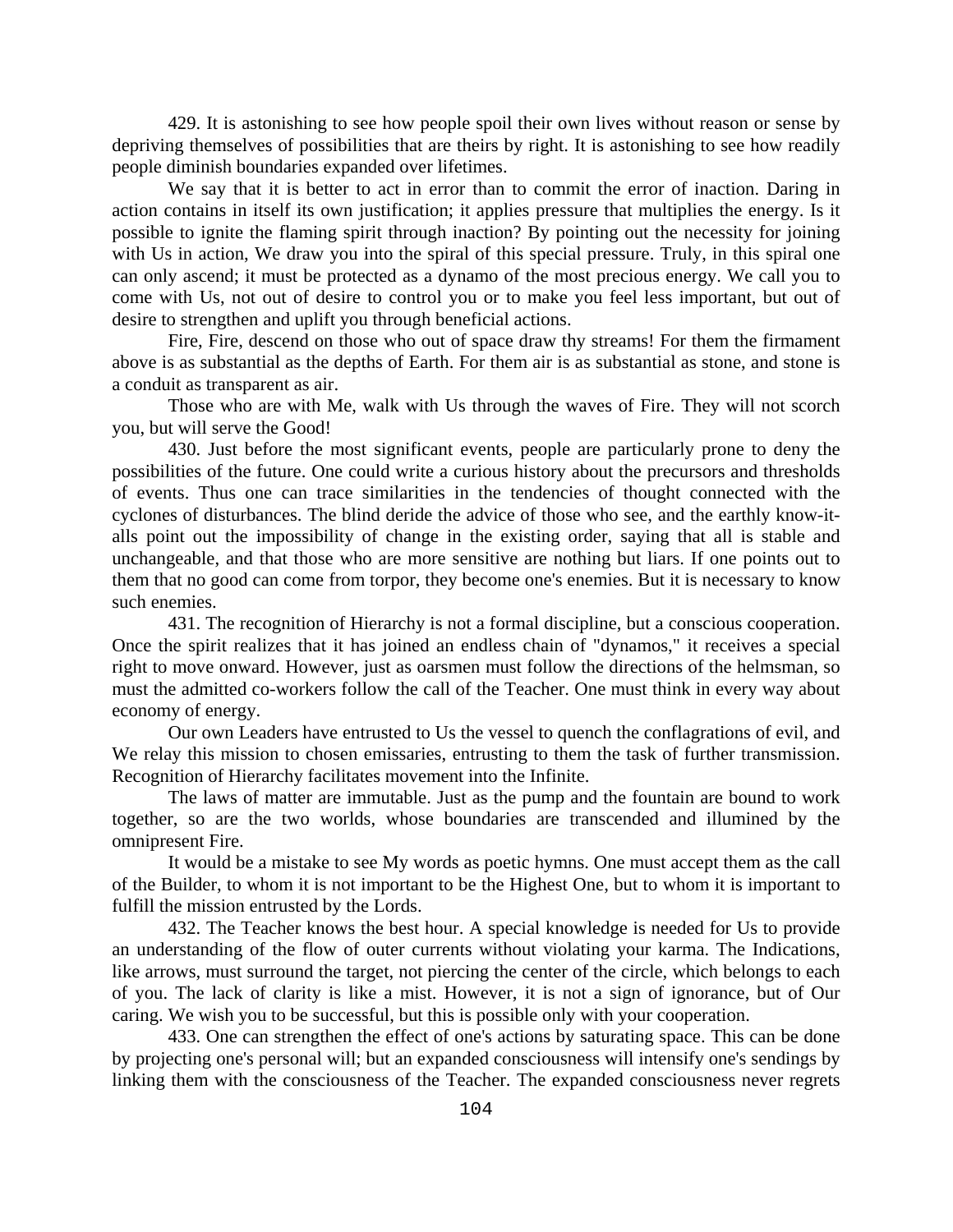the past, because each new moment is broader than one's entire past. Likewise, such a consciousness does not yearn for places visited in the past, because each new place, illumined by consciousness, is more beautiful than the old. Thus, the realization of a new and beautiful place, together with knowing one's Teacher, is a guarantee of new creation.

Can there be any path more beautiful than that of building the foundation for the stronghold of the Teaching of Life? The Star shows the way. Walk unwaveringly!

Urusvati saw the so-called Wheel of Buddha. This is actually the teraph of the far-off worlds. Its essence is contained in the foundation of the Universe, which may be seen as a pestle. At its ends are the spheres of polarity corresponding to the two basic laws. At the center is the swastika-like wheel of psychic energy. And the circle of the whirling rainbow is the manifestation of all stages of Spatial Fire. Knowing this is a step toward the mastery of fire; by visualizing this structure the approach of fire can be evoked, and its dangerous essence transformed into a healing property.

The teraph from the far-off worlds has been made real by Urusvati; this required a great expenditure of energy. The main aim was to bring it to life, for it to become a harmonized part of her aura. After this was accomplished, a short rest was needed. Then, the inner tasks could be given to her immediately. Urusvati is Radhastana, who has breached the boundary between the two worlds.

434. One is told in all ancient Teachings, "Do not turn thy back to the Teacher." This command can be understood either slavishly or reverently. Conscious reverence is like a flower of light. One cannot order it; only an expanded consciousness will enable one to experience reverence for spiritual values. How to describe to the blind an entire stony slope? How to alert the deaf with a warning call? Only the experience of life will show the meaning of the command, "Do not turn thy back to the Teacher."

435. The joy is not in the traditional order of things, but in the finding of new ways. The sensitive eye discerns the benefit of the new. It is not a mistake for the one who is perceptive to be rewarded.

It is instructive to observe how people fight everything that is unusual to them. We possess remarkable records of how people destroyed all unusual signs. What selfless dedication to destruction! Such signs, prepared with care, are the salvation of humanity.

All followers of old ways have even outwardly the same uniform nature, like the sands of the desert!

Our Rays can strongly restrain this human destructiveness. But how few are those who recognize the urgency of conditions!

436. There are many co-workers, but it is necessary to evaluate the extent of their devotion. Striving toward Us is often tainted by a proportionate expectation of reward. But how can one ask for reward when participation in Our work is in itself a reward?

From intensification of one's forces comes their growth. From alertness comes the light of experience. From pursuit of one's goal comes increase of energy. Observe how conditions are molded so that at moments of extreme need unusual new circumstances appear. The inexperienced will call them accidental, but those who know will recognize the spiral of creation.

I believe that consideration of Our Rules can be helpful in any undertaking. There is no venture that cannot be embraced by the Teaching of Light.

Striving toward Us should be expressed in the quality of every action. One should not ask for Our Advice if it has already been given. One should not make confusing any Advice that can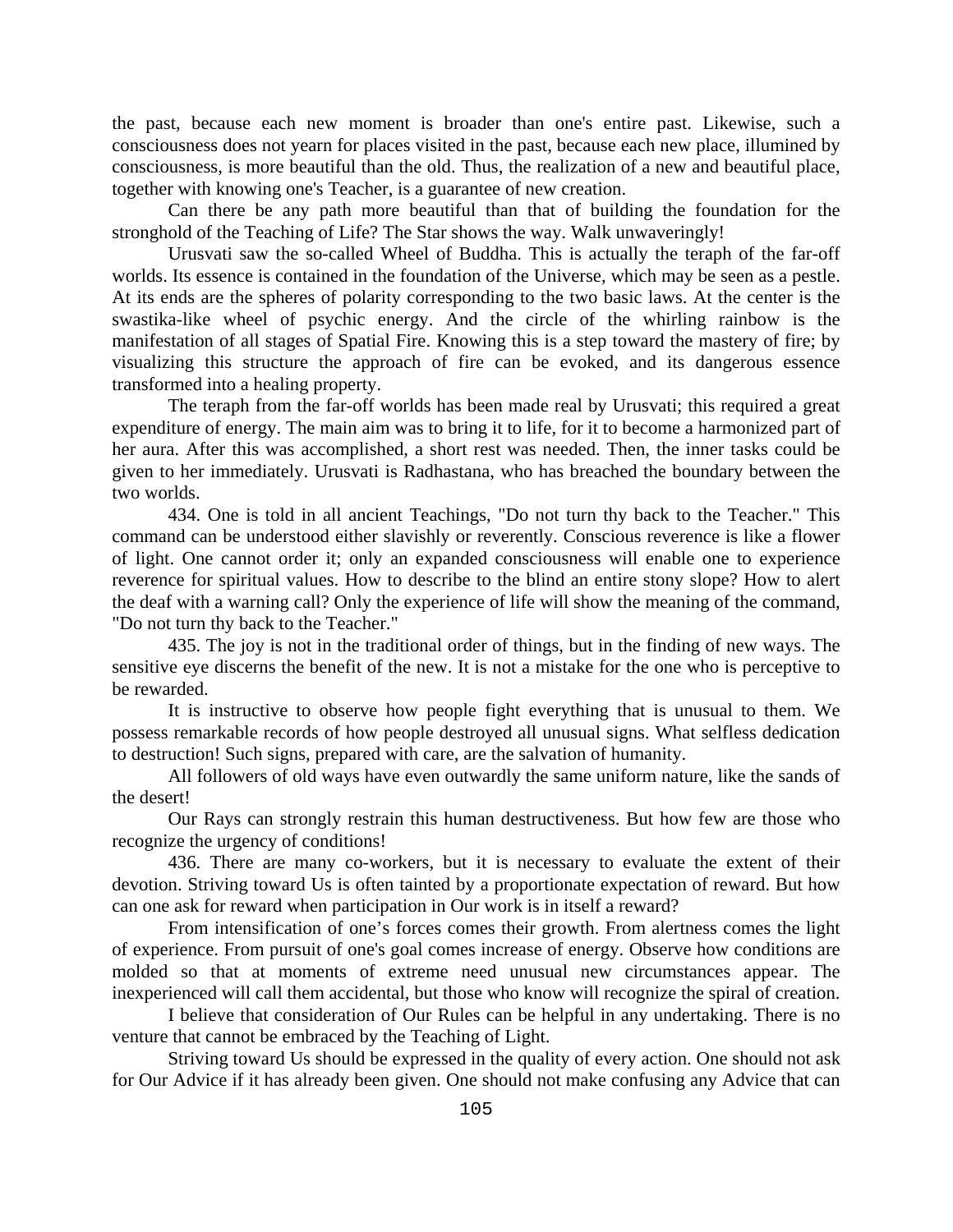be understood simply and be made a customary part of everyday life. Become firm in your desire never to be separated from Us.

437. Each new condition of the body is like a new location in which one has not yet found one's proper place.

People think that there can be times without danger; but even those who sleep in a field can be hit on the head by a meteorite. One should understand all the danger of earthly existence.

Today We looked into Our mirrors. I saw surface agitation in the disciples' auras. Let us be firm in the coming new year, because all is growing. Yesterday's measures are too small for future problems. The pure heart produces a clear picture, but surface agitation indicates a new growth in consciousness. The period of shaping new conditions must be gone through, without confusion, desire, or irritation. There is much tension in space, and it can be oppressive for the human aura.

438. The so-called command of the will is a sending of psychic energy, which, as a product of the fiery element, strikes the weaker radiations by fiery encirclement. This means that for the strengthening of the aura not only a pure consciousness is needed; one must also attract the Fire of Space.

The dove was considered the symbol of purity, the serpent the symbol of wisdom, and the lion the symbol of the fire of fearlessness. The Fire of Space fills man with manifest courage, free of attachment to any passing condition. The element of fire is the most impelling one. When it is realized, one finds no joy in reliving the past. One who has realized the all-penetrating Fire will easily see that We commune through fire.

The Teachers never had many disciples. One can remember the small number—sixteen, or twelve, or even fewer. This confirms with what difficulty the Fire of Space is approached and assimilated. But, for the saturation of space, Fire is a vital necessity. He who can think about psychic energy must know about the Fire of Space. It would be foolish to assume that the element of fire is somewhere outside of us and that its realization can be lazily postponed. No, fire rages around us! One can have it as one's friend or one's enemy.

439. It will not be difficult in the near future to achieve projection of the astral body as a common ability. It will not be difficult to learn to control random projections of the astral body, which occur more often than one would think. The Teaching assumes full use of all one's available abilities. Why, then, do people ignore the possibility of utilizing the subtle body in life? The teaching about the subtle body is very ancient. The activity of the subtle body is not thought about in the physical life, but its projection nevertheless does take place. This means that all progress will depend upon the level of understanding and experience. Of course, as in psychic experiments, one should not be hasty where two states of being are involved. For many thousands of years people have separated these two states; therefore, their harmonization should be worked out goal-fittingly. In life itself one should develop a feeling of connection with these two different states. Man himself should realize that he can annex the subtle body to his daily physical life. Gradually, then, he will observe the manifestation of the astral body. When the physical body is kept immobile, it should not be touched or disturbed, and should be left in silence. When the sight is directed inward one should not bring light near or change the temperature. These conditions are not at all difficult and can be established by common agreement. For a long time the subtle body will be independent of the intellect, but then it will enter into harmony with the higher consciousness. This is not just an experiment; it is a reattraction of those forces that have been driven away by the intellect. But the intellect, too, must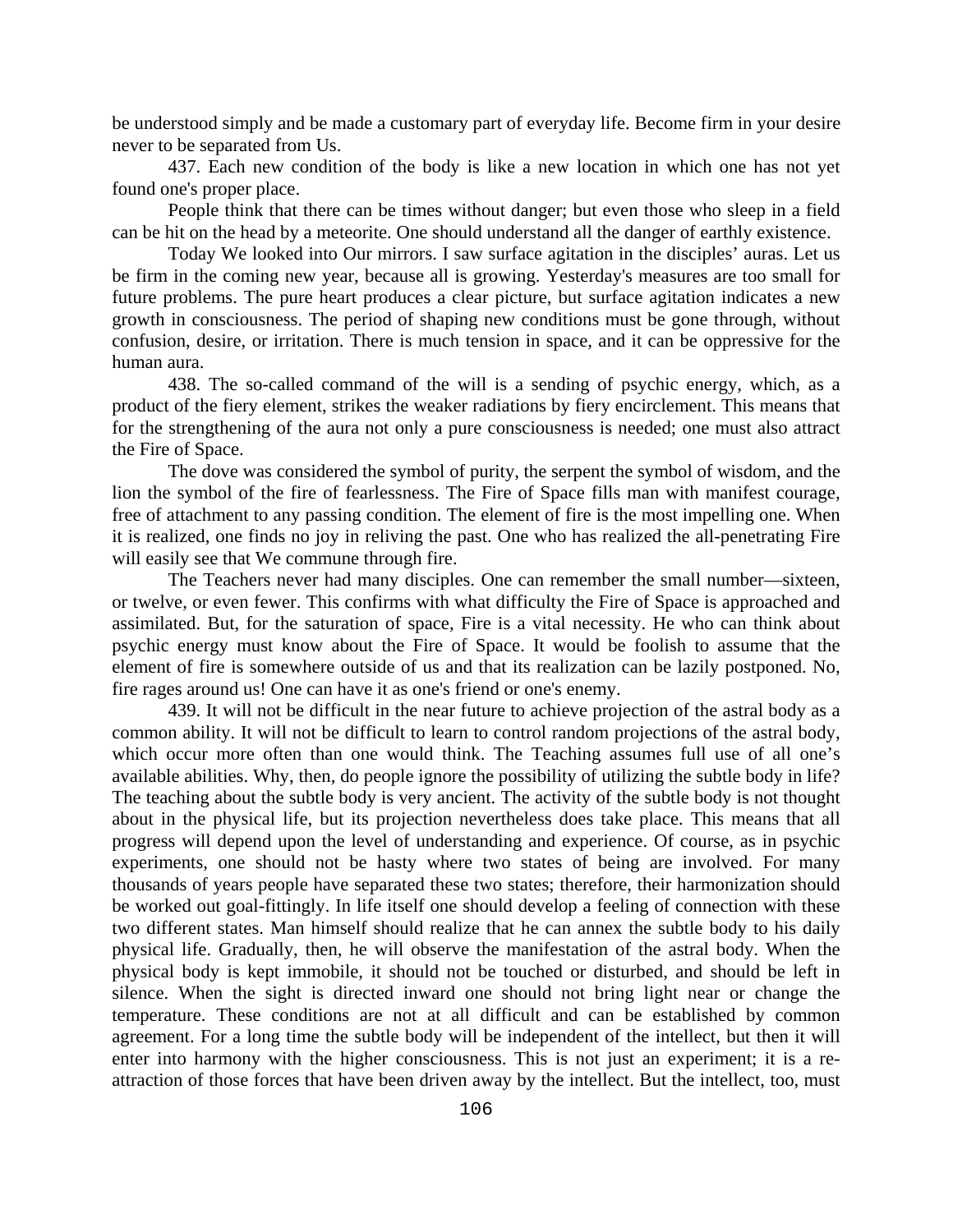take the next step of ascent. One can thus quite simply direct oneself toward higher levels of existence.

There is no doubt that narcotics and meats are obstacles to the harmonizing of the physical and astral bodies. But certainly there is no room for coercion in this, for all harmonizing efforts must proceed in co-measurement.

440. The chief obstacle is that people insist on choosing uniform methods for achieving particular results, whereas it is precisely the means of achievement that must always be individual. The easiest way for one is the most difficult for another. A nation's structures are based on uniformity of execution, and this is why its best possibilities perish. The desired results must firmly be insisted on, but their attainment should be left to the individual.

One can note in the history of humanity a few short periods when the course of events took a happy turn. One may be certain that just at such times individual ways of action were encouraged.

441. Experienced sailors look at the sea in two ways. They distinguish two currents: one, visible at the surface, is of no importance; the other, below the surface, and not easily discernible, has real power and offers either safety or peril.

It is difficult to turn one's attention away from the foam of events and to perceive the most important currents. How much energy would be saved if we looked past the illusions of the surface! It is not difficult to train one's discernment upon the manifestations of nature. Our Teaching directs one towards seeing man as an integral part of nature.

You could have observed already that Our Indications relate to the very heart of events. I often speak of trust, not because I doubt it, but because what is obvious hinders one from seeing the inner currents. Everyone can recall having mistaken the incidental for the fundamental, and thus having forged mistaken notions about physical nature. But this also can be said of ideas about the element of fire. Someone may narrow-mindedly muse, "Our ancestors lived without fire, yet journeyed to the grave as honored citizens. What have I to do with fire? Let it be the concern of my cook!" But the wise one thinks, "Whence come the unexplainable epidemics, withering the lungs, the throat, and the heart? Beyond all the apparent causes there is something undetected by the physicians. It is not the circumstances of life, but other conditions that wipe out so many lives." This way of unprejudiced observation leads to right conclusions.

The Teacher works to reconcile contrasting conditions into one flow. Bringing together conditions that differ produces a dynamic picture. Thus, one can see success and failure as siblings.

442. Certainly, the wisest course is to partake of food only when the body has need of it. Also, food taken just twice daily is sufficient. But in view of the circumstances of present-day life, this is difficult to follow. Therefore the stomach can be given its work at specified times. The most harmful is consumption of food at any time with no real need. An orderly life is not something shameful, for one must carefully protect the apparatus built through the ages.

It is correct to suppose that one needs very little food, but it must be of sufficient quality. One should avoid acids and artificial preparations. Rancid butter is even more harmful than dried-out cheese. We vouch, and you should keep in mind, that it is easy to avoid burdening yourself with food.

443. You will be told of places where there are many gods. You will be told of locations where there are subterranean fires. Make use of this information.

What does a site of the gods mean? Does it not signify that this is a place with special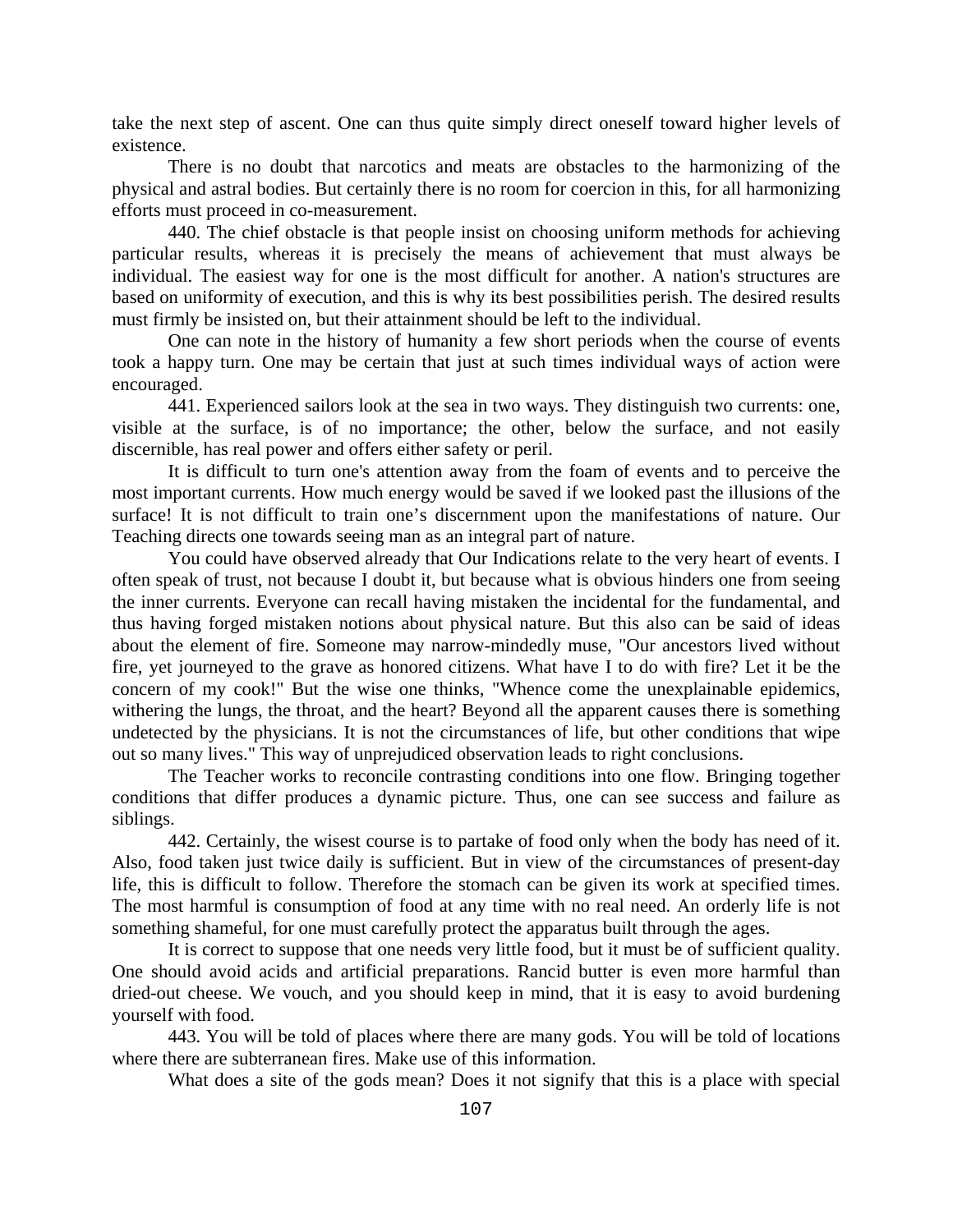conditions for the astral? Where the streams of fire are near, there may be found vivid manifestations of the astral that astonish the human imagination. Is the subterranean fire not related to the Fire of Space?

444. Are not the difficulties that arise preferable to dead silence? Is not the whirlwind the product of motion? The teaching about the overcoming of difficulties is the teaching about the striving toward good.

445. You should relate the discussion of the astral to the future experiments in densification of the astral body. Amidst earthly conditions, the psychic energy is trained to accept into the consciousness a new kind of body. These changes are made up of unnoticeably small steps of assimilation, manifested by few.

I have already pointed out the experiment with the astral body that must take place in the process of evolution.

446. In order to be able to perceive the broadening of consciousness as a success in life, one must already possess a tested spirit. People are so accustomed to basing their lives upon things of material value that even foundations of existence cannot be understood as long as humanity remains bound to customary ways. This means that new conditions of life have to be shaped by unusual means. There is no rule for this unusualness, in which the life of the spirit will shape everyday circumstances. The main cause of unhappiness in families is that the life of the spirit is not a part of their daily existence. By introducing improvements, life can be adorned and the flow of spirit uplifted. There does exist a certain manner of living that becomes like a beast's lair.

In losing the bridge to the Higher World, people harm not only themselves but also their surroundings. Their dogs develop harmful habits, and their livestock, their fowl, and their crops become unfit for evolution. It must be pointed out to man what he creates around him! Whether the spiritual foundations of one's life are dead or living is determined by the conditions of one's entire life.

One can see that the main Plan is unvarying. When it is necessary for Us to take some time to recoup Our forces, do not assume that We are about to retreat. It should be understood that We will accelerate events as much as Our forces allow. You must just help Us with a right attitude. Understand that no orchestra conductor can properly produce a symphony if the musical instruments are not tuned. Besides, irritation is but a step back into lower matter. It is better to engage yourselves in useful work. Thus, you will be able to bring closer the predestined events. Indeed, there are certain paths on which one can proceed only with Us.

447. The level of one's psychic energy can be determined according to its quality, not its power. Generally, the lowest quality of energy is possessed by mediums; it is susceptible to all surrounding conditions, even atmospheric ones. The Teachers are greatly concerned about this.

The next level produces partial, spontaneous manifestations of psychic energy, but without synthesis with spirit. One can see or hear psychically, without having merged with the Teaching.

Certainly, the type of psychic energy most needed for evolution is that possessed by mediators. Possessing true sensitiveness, they always maintain synthesis with the Teaching. This quality of synthesis, accumulated by the experiences of ages, protects them from dark influences.

Mediums may spark one's interest, but mediators must be esteemed and appreciated.

448. In the dark the yogi places a strong magnet or a chip from an object from the far-off worlds above the crown of a pupil's head, and asks, "What do you feel?"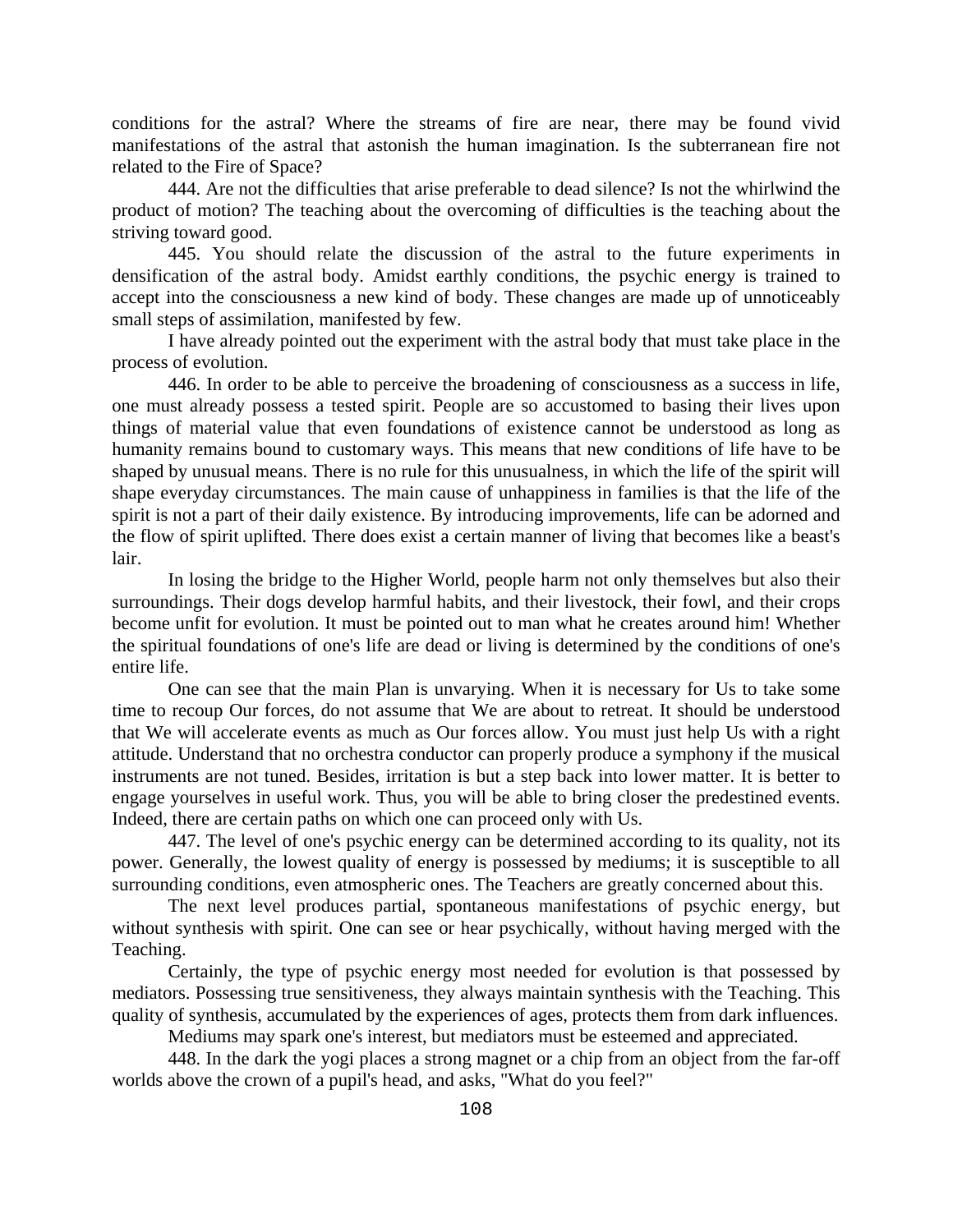Usually the first answer is negative, "I do not feel anything."

The yogi says, "It is not true; there cannot be in you such a lack of alertness that you cannot feel anything."

The pupil insists, "I cannot feel anything."

"It is not true; you are simply afraid to express the sensation and relate what you experience."

After a long silence the pupil says, "Perhaps I do feel some cold and see something like a flashing of stars."

Why do people say "seemingly" and "perhaps," when they see and feel? Only by decisive affirmation does psychic energy grow. Thus one can increase one's receptivity, because above us there are always magnetic currents and the radiance indicating the flowers of space.

449. The tension of eternal vigilance, the tremor of striving and salutary toil, demand a special adaptability of the organism. We value this vigilance.

450. One may regard a chain of incarnations as a sequence of separate lives, but it is better to look upon the entire chain of incarnations as one life. Truly, life is one; from the moment of mastering the human consciousness, life with all it involves does not cease, and the surrounding cosmic currents evoke the same sensations in all phases of life. This is one of the most binding conditions of life, proving the innate oneness of all principles. One could call the time of incarnation a sleeping dream or a waking day, depending on one's point of view. In the past perhaps it was a sleeping dream, but in the future it will perhaps be an awakening. This depends upon the success of one's evolution.

One can observe the way in which, in every life, over many centuries, similar vibrations provoke similar sensations. These observations are useful in learning to understand the wholeness of life. If people could grasp the wholeness of life, they would sooner learn goalfitness and responsibility.

In the most ancient scriptures the day and night of *Brahma* are indicated—this seems to explain the various states of life. But after Atlantis a wrong understanding of death appeared, and earthly life was locked in a shell of narrow-mindedness. Denial replaced knowledge. However, the day and night of *Brahma* exist in everything, even the throb of the pulse. First, the intervals of the pulse; then, the intervals of the body's sleep; and then the intervals of the physical and subtle states; and so on, until the pulse of *Manvantara*.

Man must transform his consciousness, including himself in the unbreakable chain of consciousnesses. The path of expanding the consciousness provides a higher level of understanding of each step of life. This creates the unusualness of which We already have spoken. This unusualness is truth!

451. Once a French nobleman said to St. Germain, "I cannot even begin to understand the nonsense that surrounds you!"

St. Germain answered, "It is not difficult to understand my nonsense if you will give it the same attention you give to your own, if you will read my reports with the same attention you give to the list of dancers at the court. But the problem is that the order of a minuet is of greater importance to you than the safety of the planet."

In these words is contained the tragedy of our times. We find time without limit for all kinds of petty activities, but we do not find an hour for the most vital.

452. I do not speak casually about the full understanding of service, which dispels the atmosphere of the commonplace and leads to the harmony necessary for the fulfillment of one's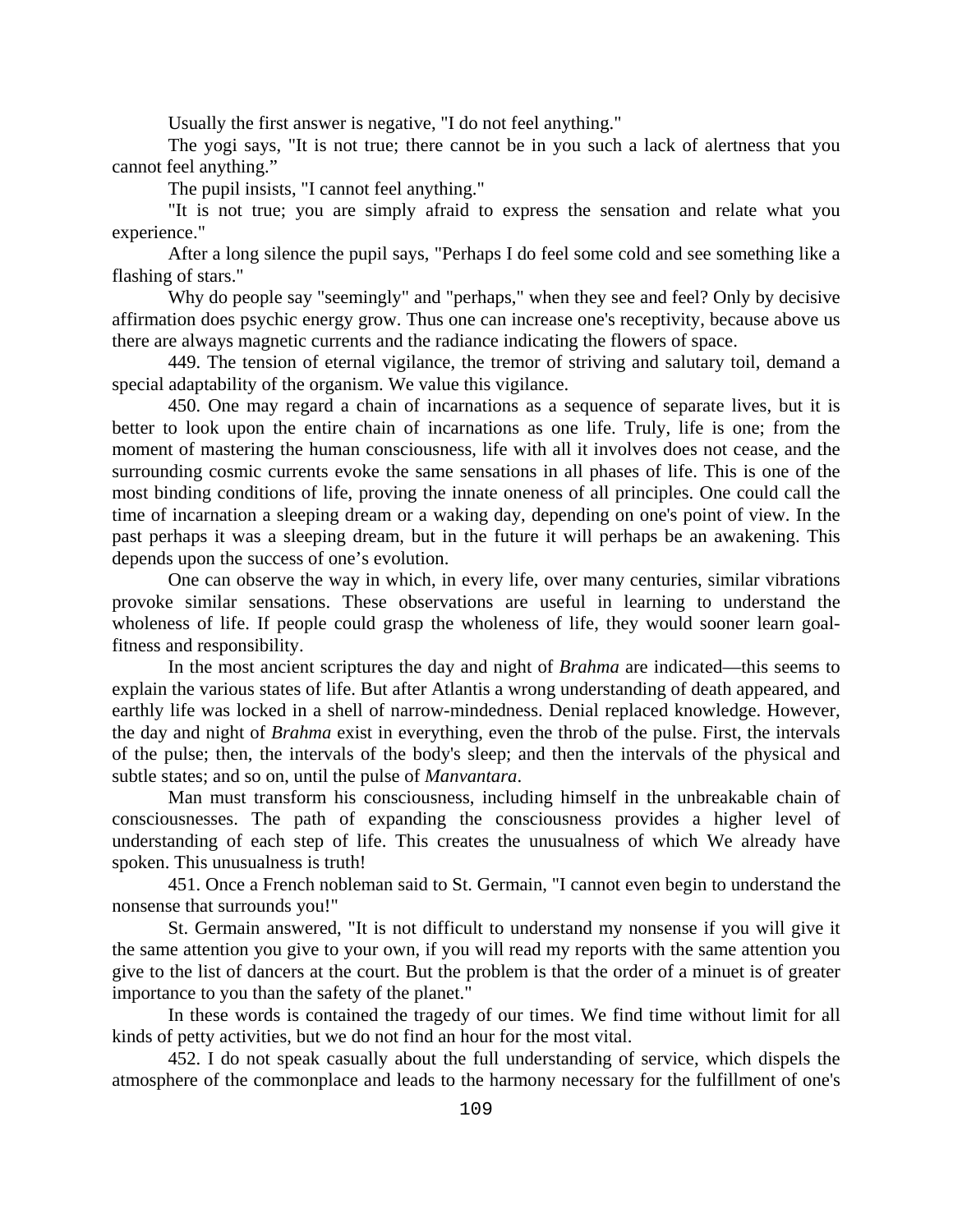tasks. One can cure nervousness through outward discipline, but embracing service in the consciousness is the best discipline.

Fire requires caution. One should develop this, and service is the measure of one's solicitous vigilance. Just as the petals of a flower curl and droop from a clumsy touch, so does the protective lotus close itself when a violent threat pierces one's space. As a solicitous worker I commission the co-workers to carry the treasure.

453. The cherub was depicted with wings, but without human extremities. This was perhaps a symbol of non-human evolution. Buddha was human, and was depicted as such, but with rays from behind the shoulders. Thus, to the full scale of human nature was added the symbol of mastery of the elements, and in this lies attainment. But people cannot accept the idea of attainment in the human state. When they are told about the rays of the shoulders, they begin immediately to demean the importance of other parts of the body. Thus is created the caricature of a cherub as a lifeless sausage—a complete and senseless isolation from life. Therefore We adopt a tempering procedure, first with a flow of unexpected events, then by uprooting the sense of personal property, and afterward by assigning a mission of particular danger. And after these purifications, We turn your attention to everyday life on Earth, where in the midst of seemingly ordinary conditions, extraordinary challenges occur.

One can imagine the quality of wings when the body lives surrounded by imperfection. The wings then expand with full radiance under the blows inflicted by others.

When a bird of paradise was asked from where its brilliant feathers came, it answered, "Many poisoned arrows glanced off me and the most virulent poison gave me the best hue."

Therefore, let us thank these archers!

454. When the astral world is near, many small, illusionary phenomena become evident. We dispel the enchantment of the astral world so that Maya may not impede, and once a right attitude to the astral world has been established, We can again direct your attention to it. In the name of evolution, We always consider the subtle body objectively, with neither rejection nor enchantment. The physical body contains the astral one just as the thick bark contains the sap of the tree. But if the astral is given the possibility of developing and becoming stronger, it will reclaim from the body its balanced conditions.

455. Like a boat with sails taut in the storm, so is Our ship propelled forward. One can see that the past was simpler than the present. This does not mean that the present is burdensome and bad; it means that there has been progress. During preparations for ambushing the enemy, the command given is, "Silence!" Then only the ignorant one will raise his voice; experienced warriors keep silent, for they know that an outcry brings destruction.

I affirm that although an achievement may have been brilliantly planned, it is the disciple's subtle refining of the details that crowns the creation. The Teacher rejoices at every move in the right direction, but can My Teaching prescribe for you each footstep? Only main points on the path may I set—such is the law.

456. Bodily pain is a natural fact, and cannot as such be banished. Of course, pain can be lessened by narcotics or by power of the will, but it also can be assumed by another conscious being. From ancient times there has existed the practice of groups of people assuming another's pain; for instance, in Egypt during the sickness of a Pharaoh. But the full effect was not often obtained. For this, outward agreement was insufficient—a spontaneous upsurge of inner unanimity was needed.

457. One can sometimes notice in children strange and fleeting glances, as if they see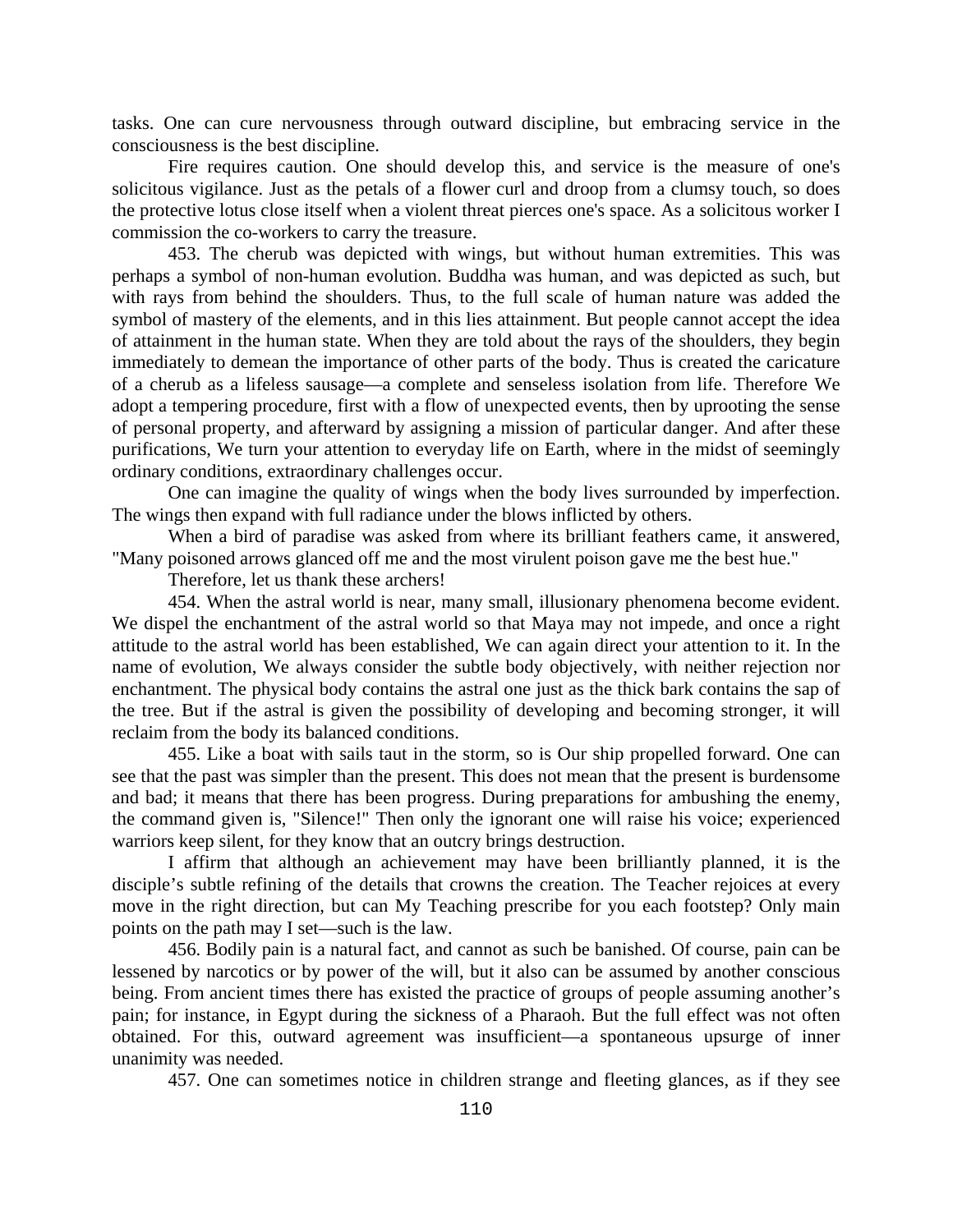something unexplainable. Sometimes they may speak of a fire, of stars, or of sparks. Of course, adults usually attribute this to illness or foolishness, but attention must be paid to just such children. As is known, younger children can easily see astral images and, furthermore, especially sensitive ones can even see the fires of space. Such organisms should be carefully observed from their early days. Be assured that in them lie the promises of Agni Yoga, and if placed in pure surroundings, they will freely fulfill these promises in an exemplary way. Chiefly, their minds should not be polluted with outworn ideas, nor should fear of the unusual be instilled in them.

We have spoken sufficiently about the urgent importance of Agni Yoga, and of course the sensitive organisms should be prepared not for display, but for real life, as guides on the predestined path.

For a mother these observations are not difficult; she has only to know what and why she is observing. I am not speaking about harmful indulgence, without correct evaluation. The observer assesses the child's abilities unobtrusively, offering seemingly casual impressions of guidance. It can be noticed how joyously the eyes of a child open when its movements and its exclamations about things that are most dear to it are lovingly supported. Derision is the worst educator. Sensitiveness reveals a degree of culture. One cannot make Agni Yogis, one can only open the path for them—the cosmic manifestation does not permit any forcing. But where the flower of fire is ready to blossom, do not hinder.

458. Craftiness and resourcefulness are different qualities. Craftiness is defense, cunning, a clinging to the old. Resourcefulness is the future, mobility, devotion. No one can criticize resourcefulness. When the ship speeds towards its destination, does it matter if it tacks to port or to starboard? We are not astonished at the zigzags of its course as it sails against the wind, because it conquers obstacles all the same.

Craftiness, on the contrary, provokes only disgust. One can see that craftiness does not aim to the future, since it stands in defense of only the way things are; it is an example of valueless existence.

One has to value the fire of resourcefulness. If we pay attention when the fire is ignited, we will see that much finer flames appear when courage and resourcefulness are manifested.

459. I affirm that the joy of labor is the best flame of spirit.

The manifestation of joy is accompanied by intensified activity of the centers. Many great achievements come through the manifestation of joy. Joy is fire!

460. One has to properly understand the relationship of the timing of a predestined event to the essence of that event. People will generally relate to a coming event in terms of the surface details that they expect to see, and if they do not see those details, they are unable to think about the essence of the event. What then should we care about—the surface or the fundamentals? Remember how often too much attention to details undermined the essence. People would rather cling to trivialities than follow a foundation of universal significance.

461. Attainment, synthesis, and vigilance are expressed by the tri-colored flame. Attainment is silver; synthesis is green; vigilance is yellow. This triad is developed by training one's consciousness in the many conditions of life. One can point to this triad as the sign of one's having mastered the necessary conditions for self-sacrifice.

462. A part of an ancient mystery is called the "Chalice of Attainment."

The inner surface of a four-sided chalice was covered with silver and its exterior plated with red copper. The chalice was filled with pomegranate juice. The affirmation of attainment was signified by the raising of the chalice. Then the juice was poured out to all four sides, as a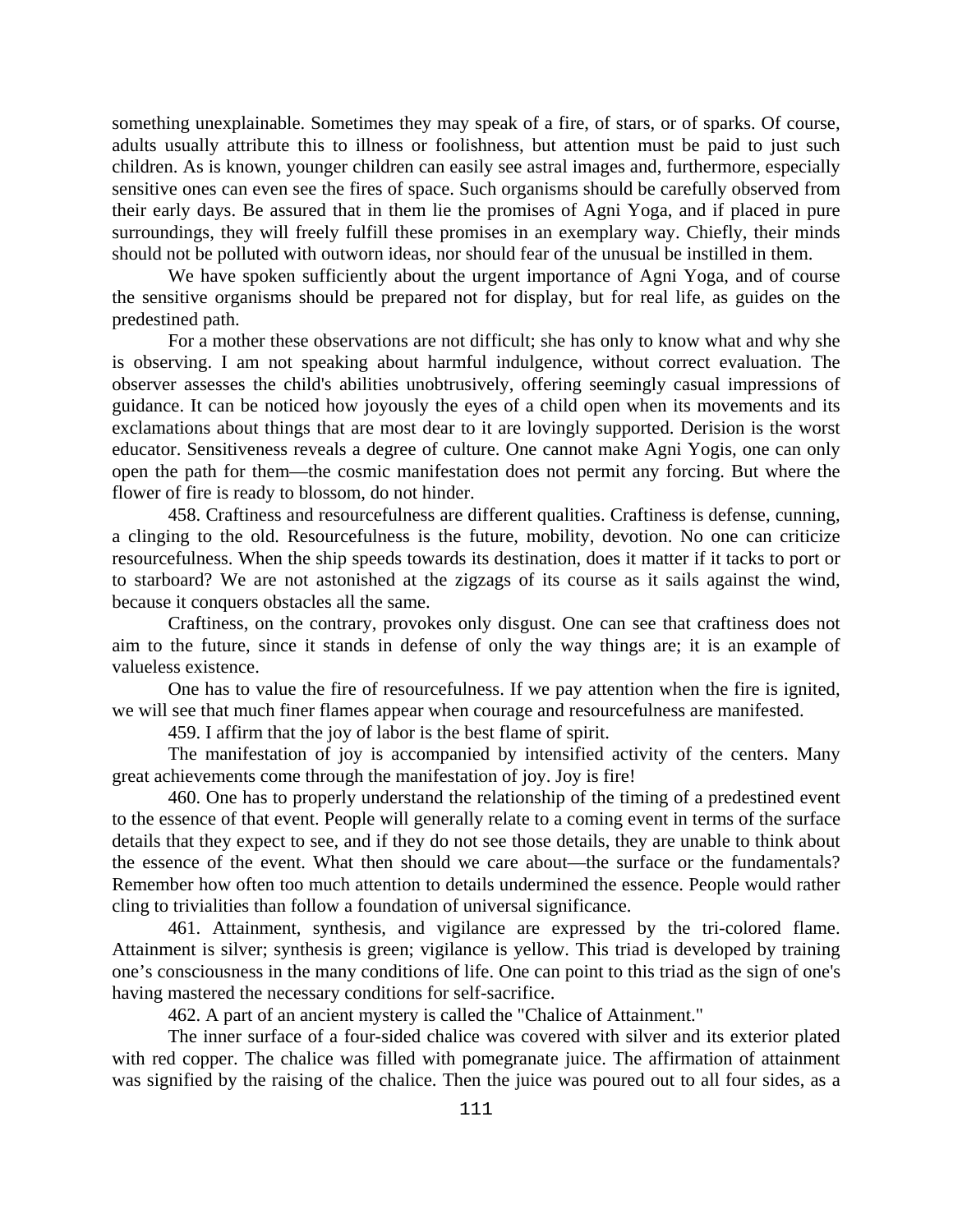symbol of unconditional readiness to serve the General Good.

463. Satisfaction is not welcome in Our house. Who among Us could ever be satisfied? The onrushing task of world creation cries out against satisfaction. Can there be joy in completion? We gain impetus from the joy of new beginnings. This is not an abstraction. Beginnings correspond to motion, whose line of continuation is determined by inertia. The stroke of the beginning is Our bell. If We were to take back from the world all that We have begun, the greater part of the world's texture would crumble.

Who can change destiny? Where is the power? Only in thought. People do not trust thought sufficiently, and the power of their will is fettered seven times over. A man says, "I have gathered all my will power," yet at the same time he is afraid, and doubts, and hates, and hesitates. The will does not act in this way. It can send its arrow only when all fetters have been removed. This state was called dispassionateness, but this is not correct; it is better to define it as liberation. Let us take the example of an archer. If his arrow is weighed down with any objects, the flight of the arrow can only be spoiled. If people could learn to compare their inner actions with their physical activities, they would greatly enrich their consciousness.

464. Even if one gathers all the power of will, one still cannot evoke the Fire of Space. Those manifestations of the fiery element are not subject to command, they grow naturally from the expansion of consciousness. We call the human consciousness Our garden, where grow the fruits of labor. The work on the expansion of consciousness proceeds on two planes. These two planes are separate from the manifestations of life, just as a subterranean passage does not touch the vegetable kingdom and just as the fall of a meteorite is independent of the weather. People understand with difficulty these stratifications of two planes. Vigilance of the consciousness is required, but few are those who possess it. Each phenomenon of fire not only requires certain physical conditions but also depends upon the state of consciousness. The unexpectedness of phenomena is not so difficult to explain: it is enough to look into one's own consciousness without prejudice and to discern the physical conditions that preceded the phenomena. One will perceive a kind of short circuit of the current, which produces the manifestation.

465. Urusvati experienced the opening of the third eye. It is not easy to attain the ability to perceive the radiance of psychic energy. We make use of the tension in the atmosphere to help make manifest the development of the consciousness. That which exists in the depths of the consciousness must be called forth. There is no step of spiritual growth that is easy. One should not force progress in the mastery of psychic energy. The circle of the third eye is difficult. Its union with the Fire of Space takes place near those glands that are filled with the conduits from the centers.

Three flames, then the Chalice of Attainment, and then the third eye—this is part of Our Mystery. Afterward a rest of at least four days is needed.

466. I advise noting what actions and thoughts are accompanied by the appearance of stars, and what are the colors and dimensions of the stars. These indications are like the bliss of the worlds. The Fire of Space is seemingly metalized, and life becomes filled with the radiance of the *prana* of reality. One should simply watch the signs without prejudice, and observe to what thought they relate. Certainly they may seem familiar enough to the psychic vision, but one should not lose attentiveness and let oneself think of them as familiar. Only for weak ones can the everyday work on the Teaching be tiresome. The sparks of Cosmos are unique and unrepeatable. We could provide an entire chapter describing observations of these stars.

467. "And with His staff He wiped away all the designs in the sand." In this action we see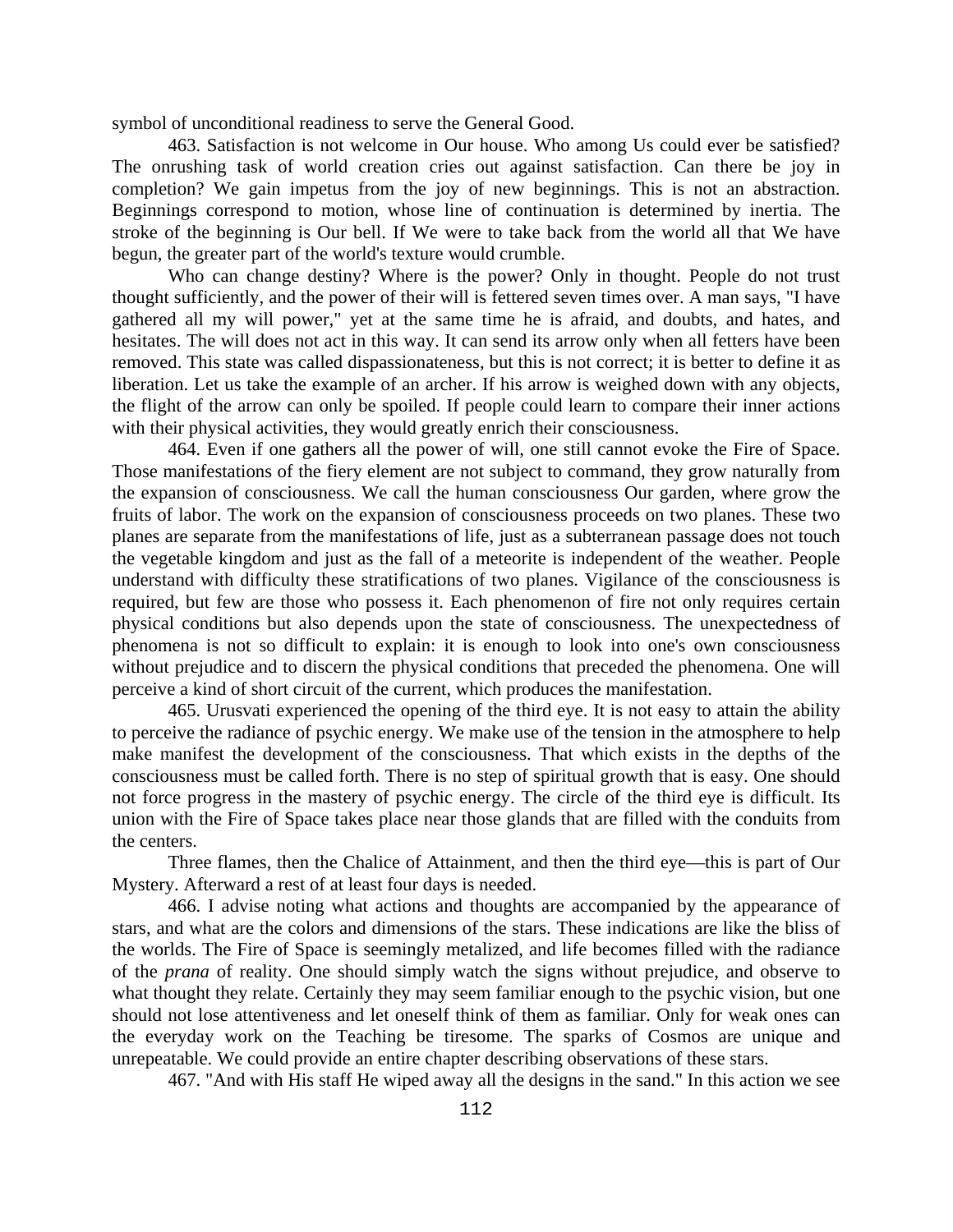all the generosity of the Teacher, all His riches, all the dismissal of the past and the striving into the future. But people, as I said, turn everything into the ordinary, so that all their actions, whether personal or national, whether material or spiritual, are deprived of enthusiasm. But if our daily labor is consecrated in the Name of the Teacher it cannot be ordinary or tiresome. If we forget for what we labor, boredom will cover us with its shroud of decay, and all the jesters of the world will not be able to provoke a smile in us.

How is it possible to describe the daily work of the Teacher when He scatters His creation in space, and the whirlwinds carry away the designs? But with a smile the Teacher scatters the signs, for He will never tire of sowing the sparks of attainment.

468. Multicolored sparks connect us with the spatial consciousness. But the Fire of Cosmos cannot be manifested in its full power, for the human essence would then be reduced to ashes—except in the case of one who has consecrated himself to Fire, passing in his own flesh through all the stages of approach to the fiery element.

Similarly, when teaching the foundations of life, one can provide varicolored signs of the fundamentals, but the complete Teaching must not be, and cannot be given. No book can contain the entirety of life, and it is not the purpose of the Teaching to turn students into wind-up mechanical robots. Truly, no Teacher has left a final and complete exposition of the Teaching. This would contradict the principle of Infinity and would assume limitation in the consciousness of the followers.

We can point out the direction; We can invite you to fly; We can affirm labor; We can indicate the light; but the ways and means should not be enslaving. The expanded consciousness always will point out where karma must remain inviolate. The inviolability of karma is the responsibility of everyone who transmits the foundations of the Teaching. To burden with an excessive load is unforgivable. To overlook possibilities is unworthy.

The Teacher directs the flow of consciousness. The pupil may not even notice the touches of the Teacher. Thus everyone should enter the domain of the Teaching as into life, unwaveringly. But for this purpose one has to read the Teaching repeatedly, while in different states of spirit. It would be a mistake to devote to the Teaching only one's times of rest or of upliftment. The best symbol of the Teaching is the all-pervading Fire.

469. Three centuries after the departure of the Blessed One, His disciples were already infected with religious strife. After only a century, Christianity manifested extreme intolerance. The last utterances of Mohammed were immediately followed by fanaticism. Religious controversies always destroy the sense of the true Teaching; therefore We now call for special tolerance and We reject controversies.

One may ask how to guard the Teaching, yet not respond to false accusations. The best defense is to strengthen one's labor in a non-hostile way. One can disarm hostile accusers by strengthening one's reserves. You know that We do not avoid enemies, but one should not waste one's strength on them.

When you are with Us, surrounded by Our blue sparks, all is attainable. But Our Rays must not be violated. There is a special time when unity of your power with Ours is needed to traverse the abyss.

470. Everything heard and seen through the *Brahmarandhra* center deserves especially sensitive attention. The highest faculty of psychic energy connects with the fires of space. One rarely can see these fires in great measure. Just as the heavenly vault is filled with the radiance of the far-off worlds, so do the fires sparkle above the crown of the head. By this the quality of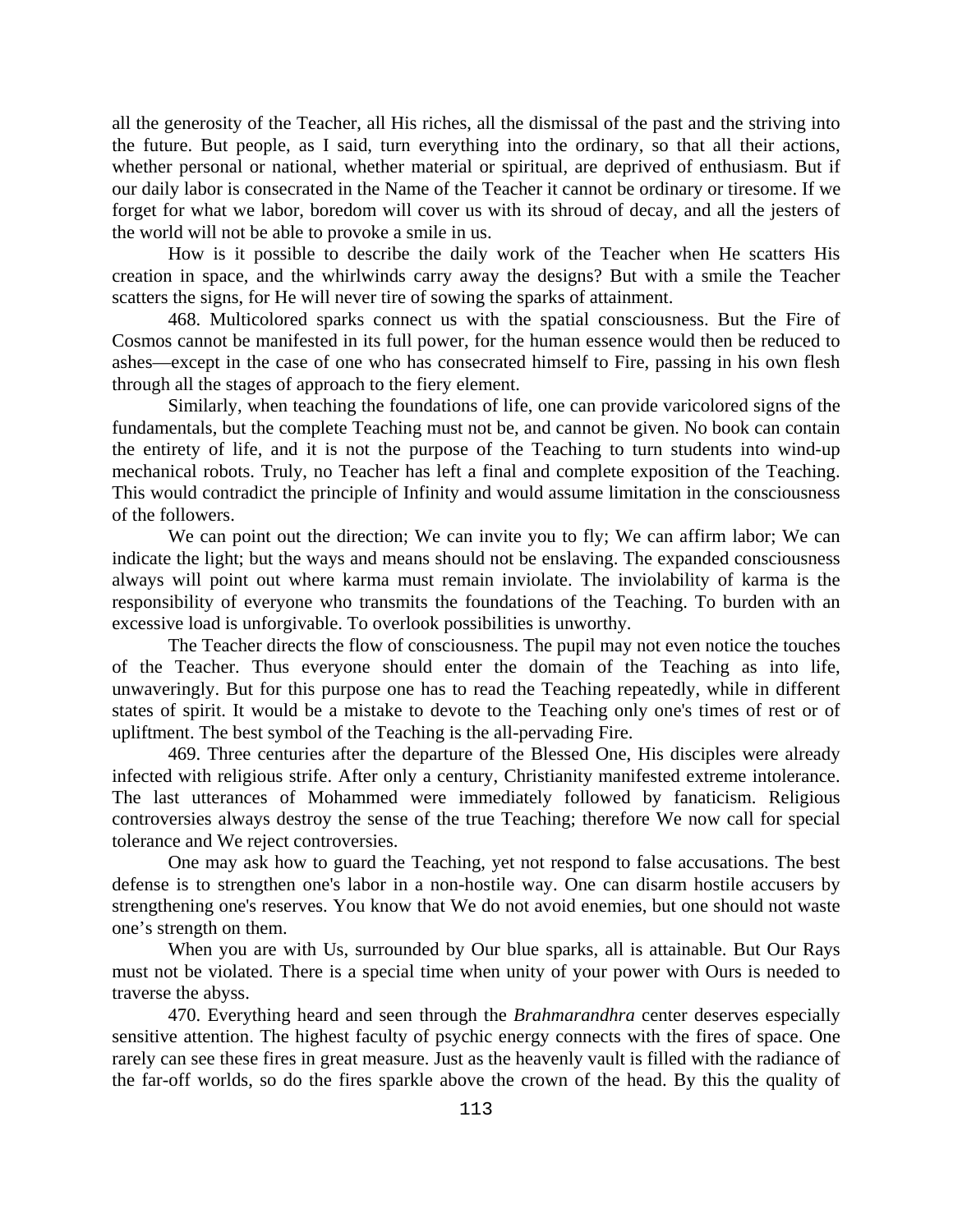psychic energy is refined. We should rejoice at every sign of refinement of psychic energy. Indeed, it is here in the earthly incarnations that one crystallizes the psychic energy. When one passes to the astral plane one must retain cognizance of the future, and also ignite one's striving with the crystal of psychic energy. Otherwise those who pass into the astral plane will submerge into the twilight of carry-overs. That is why one's accumulation of psychic energy is precious.

471. It is the quality of the psychic energy that is most important. Truly, psychic energy exists in full potential even in its lower manifestations. In the lower organisms, it is expressed in instinct, but not consciousness. The lower quality of psychic energy corresponds to the lower layers of the atmosphere and circulates in them. And in humans, it functions in the lower centers of the organism.

One has to know how to control the psychic energy and direct it toward attainment. Psychic energy is refined through a proper way of thinking. Striving toward the heights is the best task for the *Brahmarandhra* center.

Of course, one cannot force oneself to direct one's thought upward. This direction of thought becomes natural, but only after long experience. Alternately, the psychic energy uplifts us, and the next level of consciousness created by it in turn refines the quality of energy.

The Great Serpent, again seizing its tail, completes the circle.

The degree of refinement of energy can be seen in one's radiations. The ability to perceive these radiations will be a token of the victory of consciousness.

472. Not seeing any possibilities, people often fall into despair. Usually they forget that one of their main allies is the flow of events. We do not say that one should passively await the unknown, but sometimes anticipated possibilities simply do not appear when expected. And sometimes they are outlived and have already ceased to exist.

473. In the same way that we study the nature of the astral world, let us clarify our attitude with regard to Rosicrucian, Masonic, and other organizations devoted to the General Good. Many Mahatmas have participated in them. And when we remember the original altruistic principles of these organizations, we must not turn away from them. When it concerns sincere motives, then all workers for the General Good must accept one another, especially when the spirit is developed and the consciousness is awake.

Why should we listen only to condemnations? Only on the lower steps are words of condemnation uttered; they are out of place when the seed of striving falls into the Chalice.

474. The culture of harmful micro-organisms is useful only for studying their nature, with the ultimate purpose being their destruction. Precisely, one must learn to destroy them. They harm the best secretions and may be considered the enemy of psychic energy. Just as rust slows the wheels, so does the waste product of physical processes obscure straight-knowledge.

475. The Teaching follows its own path without resorting to coercion. It can be pointed out how freely the Teaching spreads when the time is right.

476. The astral plane frequently reveals itself in the physical plane. But how senselessly beings of the physical plane react to any phenomenon that is beyond their known laws! Equally shocked are those who enter the astral world while ignorant about it.

477. Most people have completely lost the understanding of and ability to apply psychic energy. They have forgotten that any energy propelled into action will continue by inertia. It is almost impossible to stop such action. That is why each manifestation of psychic energy pursues its action, sometimes quite continuously. For example, one could already have changed one's thought, but the effect of a previous thought will nevertheless continue to pierce space. In this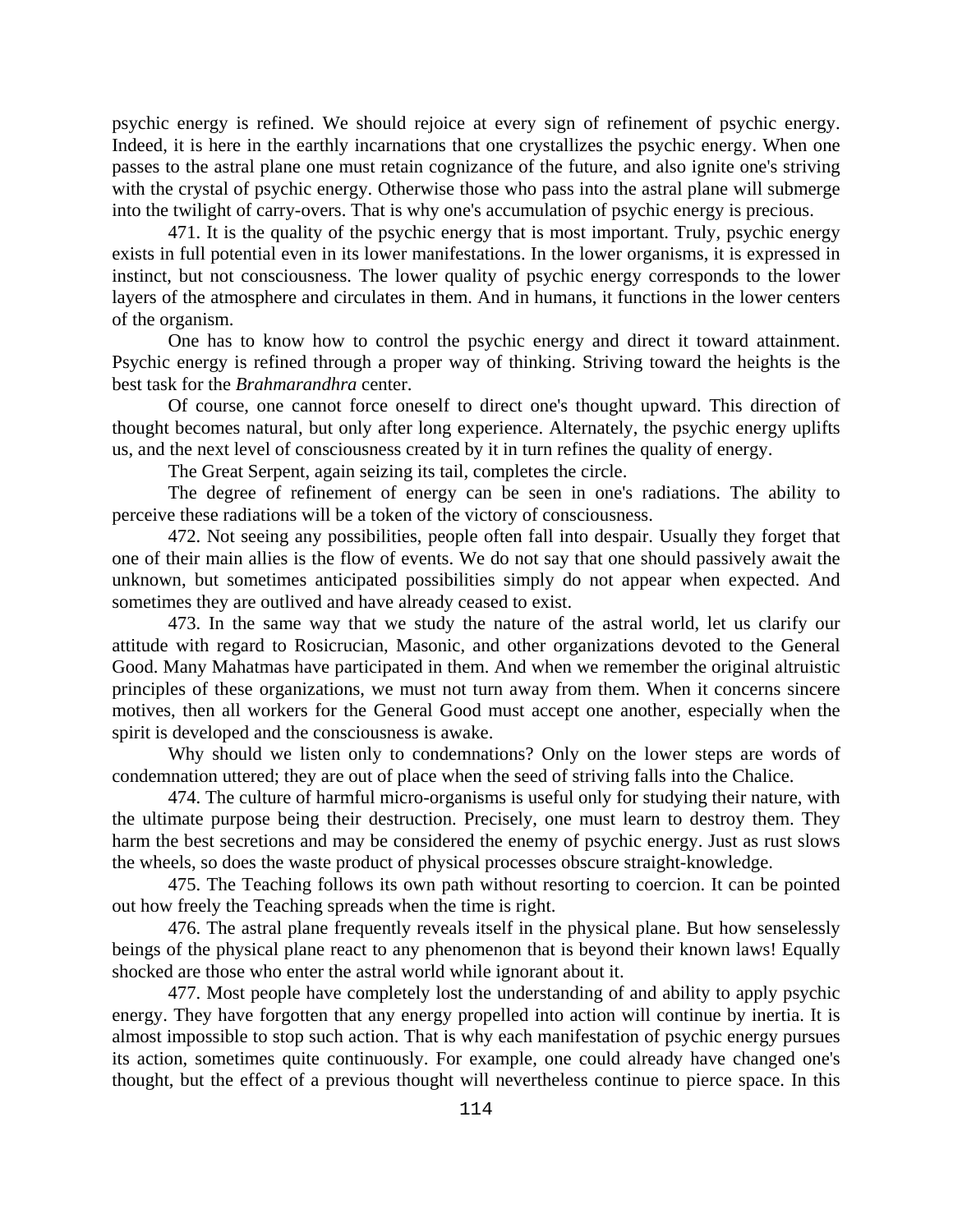lies not only the power of psychic energy but also its particular quality, which deserves special care. Only through an enlightened consciousness can one control psychic energy so as not to obstruct one's path with thought-projections from the past. Often an accidental and unfitting thought can disturb the surface of the ocean of attainments for a long time. One may have long since forgotten about a thought, but it continues flying before one, lighting or obscuring the path. A luminous ray will attract small lights, which enrich it. But dark and dusty particles will adhere to rubbish and impede one's motion.

When We say, "Fly with light," or "Do not scatter dirt," We warn about the effects of one's actions.

All that is said about psychic energy applies to every action. There is nothing abstract in it, for psychic energy is contained everywhere in nature and is especially expressed in the human being. Much as one may try to ignore it, it reminds one of itself, and the task of enlightenment is to teach humanity how to use this treasure.

If the time has come to speak of the physically visible accumulations of psychic energy, it means that the reality of psychic energy has become evident. It means that people must strive without delay to master this energy. The Fire of Space and psychic energy are linked and are the basis of evolution.

478. We divide harmful micro-organisms into direct and indirect destroyers. What was said previously concerns primarily the first category. At the merging of the astral with the physical body, these are the most harmful.

479. L. is important for the deposits of psychic energy, because the essence of L. helps to preserve its crystals. The substance of L. also shields the nerve centers, where the psychic energy is deposited. The priestesses of old used to wear plates made of L., covered with wax, to protect their centers of the Chalice. These protective plates of L. will be a panacea to humanity. I spoke long ago about L.

480. The salts of L. are useful not only in treatment of gout but also against all kinds of harmful deposits. By alkalizing the accumulated debris, they clear the way for psychic energy. These salts are utilized for this clearing power, and may be prescribed for inner consumption.

It can be noticed how certain needed substances are introduced into life when the time is right.

481. The student who is not afraid to continually reassess the foundations of the Teaching for the purpose of refining his knowledge is on the right path. The one who is not afraid to be misunderstood by others is with Us. The one who is unafraid to build links among the great currents of the teachings is Our friend. The one who is not afraid to see the light has an eagle's eye. The one who is not afraid to enter the fire is of fiery birth. The one who is not afraid of what he cannot see can pierce the darkness. The one who is not afraid to travel the world is ready to strive to the far-off worlds. The one who is not afraid to know the teachings of wisdom is with Us.

We renounced and thus acquired. We gave away and thus received. We deprived ourselves and thus freed ourselves from temptation. The one traveling the path of knowledge walks like the lion of the desert. Who will respond to the roar of a lion? Only another lion, free of fear.

Where then are the bonds? Where then are the chains? Knowledge of the far-off worlds will forge the crown of achievement.

482. It is correct not to drive sickness inward. This truth is known to the physician of the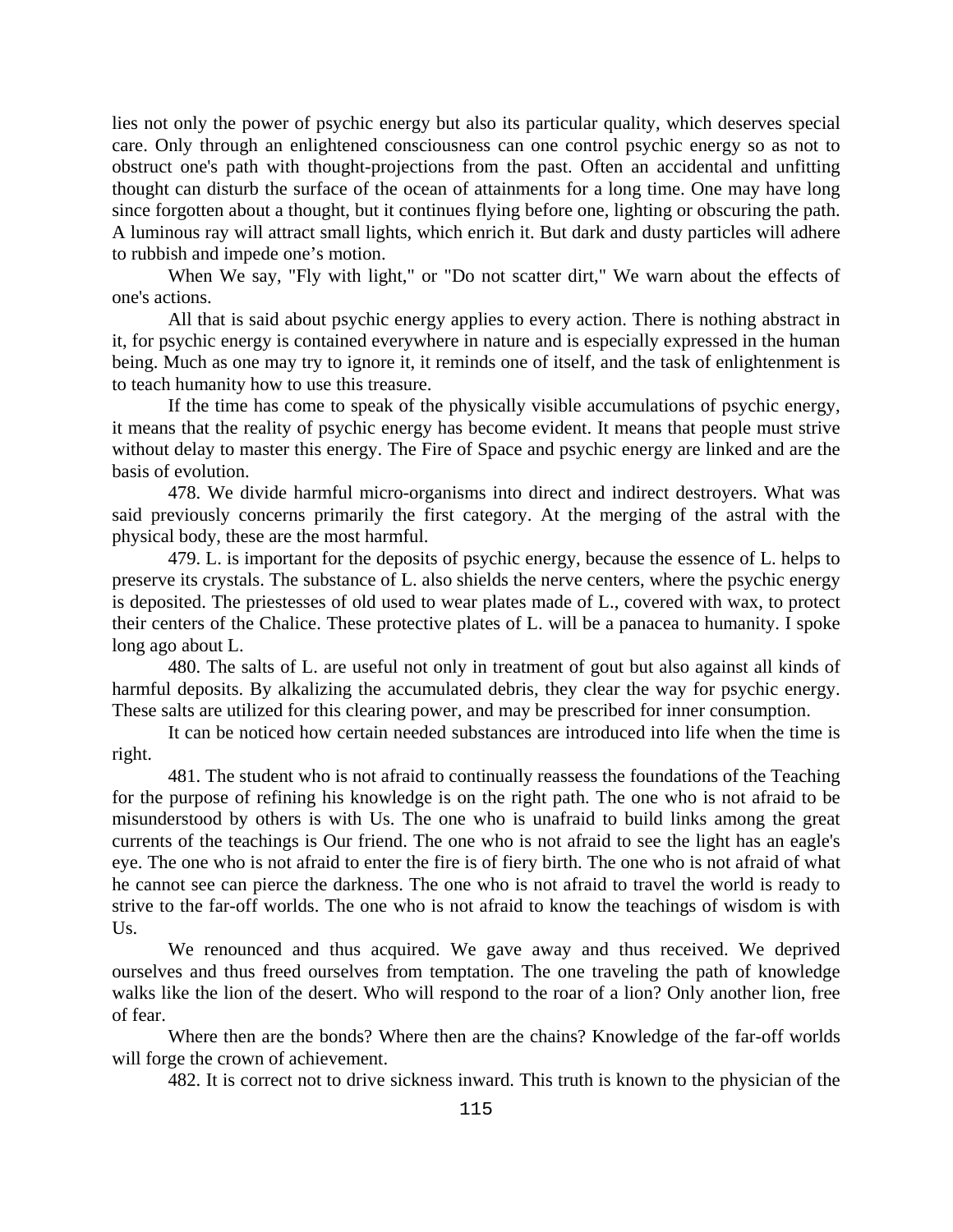body and ought to be known to the physician of the spirit. As hidden decay harms the whole body, so does that which has not been outlived by the spirit impede the growth of consciousness.

It is not wise to proclaim, "Tear out thy corruption." It is better to say, "Let benevolence fill thy being." Morning will replace the night.

483. One must observe in a simple manner the different ways in which psychic energy is manifested. It can be either a liberator or an enslaver, depending on the impulse that directs it. For its direction no special formulas are needed; only sincere striving is necessary. But recognizing sincerity is not easy, because what people call sincerity is often quite a different quality. They can justify any wrongdoing as having a sincere motive. But where is the self-denial that purifies the action? Evil is connected with hypocrisy and the personal ego.

No magic formulas are needed; the purifying of consciousness alone will propel the psychic energy in the right direction.

484. The most base of all feelings is that of self-satisfaction. Any feeling has its consequences, but self-satisfaction brings only death. It is not easy to think of self-criticism as a blessing, but one can train oneself to persevere on this endless road to achievement.

If you imagine your highest attainment, even it will be ugly when compared with perfection. Our labors primarily have dissatisfaction at their base, it is the impetus for Our searching. But to the newcomer the most difficult question will be, "Brother, can you contain eternal dissatisfaction?"

485. Some people are called bearers of happiness, some of unhappiness. Many examples and much evidence can be found. Let us assume that something like this exists, and let us look at it from a psycho-physical point of view. In addition to karmic effects, there is something that attracts or repels happiness. By a series of physical experiments, one can demonstrate that certain combinations of elements will determine the degrees of attraction and repulsion. The stronger the presence of the basic energy in people, the more positive will be their effect. If this main element is fire, then the other needed elements will be drawn like moths toward the light. This means that even success can be revealed and measured in physical terms, and it is useful to know one's own essence.

Where is the boundary of the action of fire? Are not the magnet and fire related? What nourishes the essence of the magnet? Even now people do not possess an apparatus for measuring the tension of the Fire of Space. But metals can be found that are sensitive to the fiery waves. Many reactions which until now have seemed to be of the most rare and refined quality will soon astonish by their primordial nature. People always notice the most evident elements first. As yet they have not tried to distill the all-penetrating energy.

Advise your friends to think in this direction. This experiment was begun by primitive man with just two pieces of wood. But energy is far from being fully utilized. Fire, like light, strengthens the human substance.

That which is most wondrous and sensitive is tempered in fire.

486. At present, people are not aware of the action of metals upon psychic energy, but in antiquity there was a great understanding of this. Magnets, and also alloys made of seven, eight, or nine metals were studied. As you know, many images were fashioned using alloys of metals, and instructions were given to worshipers to touch them with their hands. Thus, under the guise of a reverent act, a beneficial effect on the psychic energy of the worshiper was obtained. These primitive practices are no longer followed, and they have not been replaced by anything rational. Astrochemistry is recognized, radioactivity and magnetism hold the attention, but these are all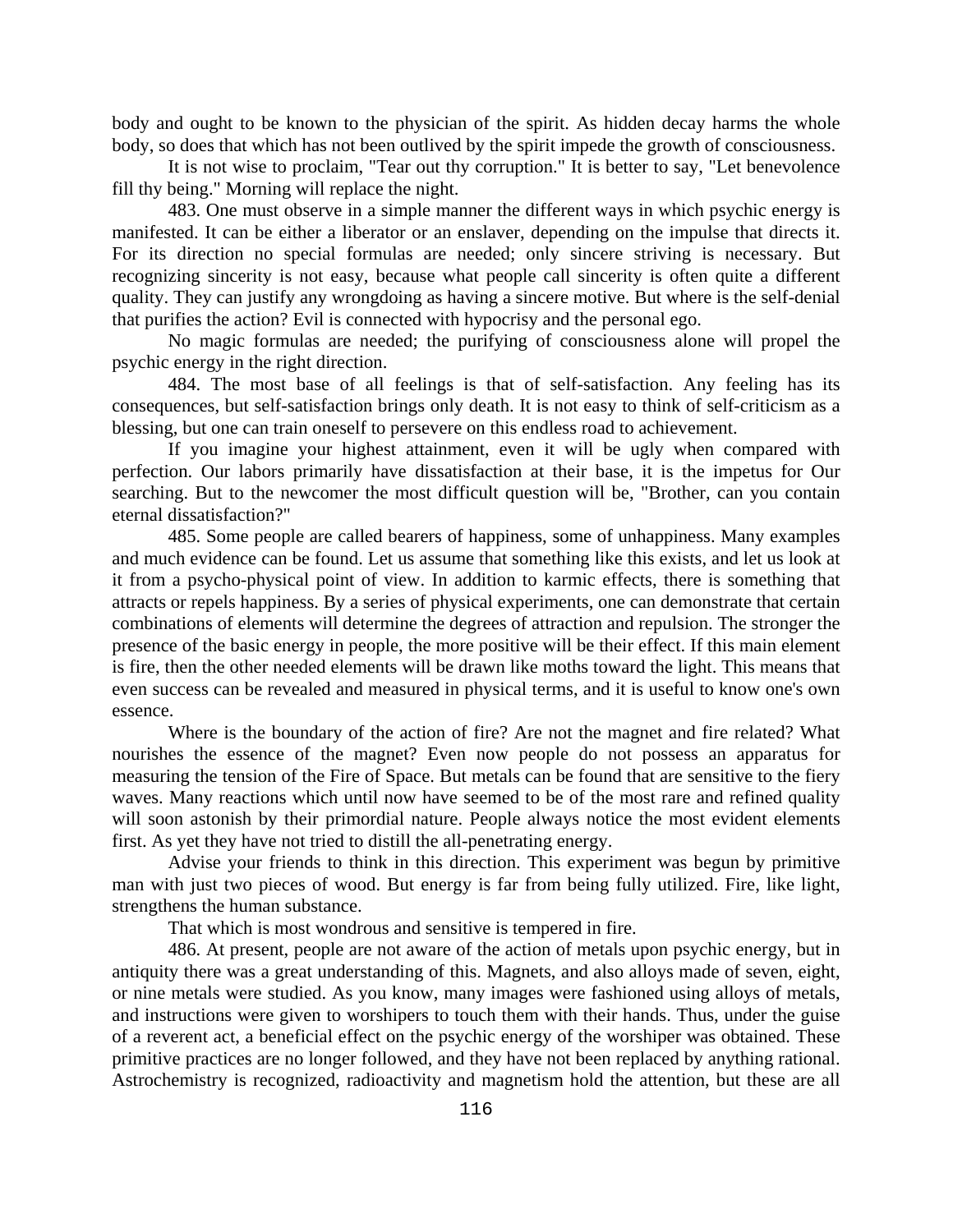directed only upon the body, whereas the most essential, psychic energy, is forgotten. Notice how colored glass, used as a filter, acts on the psychic condition. Metals and their combinations will act still more strongly.

However, psychic energy does not depend on metals; in its nature it is closer to light. Metals are conductors of psychic energy. Metals do affect psychic energy; they do not accumulate it, but act to regulate and protect it.

One will have to pay attention to psychic energy.

487. Some will say, "Why preoccupy oneself with Agni Yoga and psychic energy, when we already have wireless communication and all kinds of other inventions?" But wireless communication can carry only words, whereas psychic energy instantly transmits thoughts, and also impels the recipient to immediately respond in action. We do not err in saying that half the world responds to the transmitted suggestions, and that psychic energy knows no distance.

Others will say, "But then, cannot psychic energy be a danger to the state?"

We shall answer, "Certainly! All unmastered energies are dangerous; but they do exist, and the time approaches when we must learn to apply them consciously to life. Everyone has a reserve of psychic energy; but if it is unutilized consciously, it turns into an ugly sediment called sclerosis, whereas it could have been utilized wisely."

Do you remember the story of the one who questioned? Leaving the disciple on his own accelerates the development of his psychic energy, just as a plant grows best when left alone. So does one's psychic energy require independent and free development.

488. If you are given a piece of cloth sufficient for only one garment, you will not be able to make a complete garment out of just half of it. Similarly, if you accept only half the advice you are given, you will not achieve a full result. People like to extract a part of given advice and afterward complain about their unfulfilled expectations.

Wise advice is a medicine whose formula cannot be changed.

489. A well-known Rishi sat in silence, his expression one of striving.

He was asked what it was that absorbed him so. The Rishi answered, "At this moment I am building a temple."

"And where is this temple that you are building?"

"Twenty days' march from here; the builders are in great need of help."

"So even in your inactivity you build?"

The Rishi smiled, "Is action only by the hands and feet?"

490. It is very valuable when spatial thought can be summoned for cooperation—when fire accompanies actions, and stars participate in them too. On one step we intensify our will, and on the next we come in touch with the fires of space. Then spatial thought serves as a kind of semaphore and as an amplifier. In this state we do not need to depend so much on will power, for near us is found an inexhaustible source of energy that works with us if permitted.

If a spark strikes from your manuscript lines that ought to be erased, and underlines with blue light that which should be accepted, it means you have found a powerful co-worker. This cannot be evoked forcibly; only experience can bring you closer to spatial thought. Then, after fire and spatial thought, you will move toward the realization of the far-off worlds. We rejoice when someone enters into the ocean of space.

491. Asbestos, a few kinds of mica, manganese, and precipitates of soda are as yet not fully utilized in life. What sicknesses can one now cure on soda fields? What preparations can asbestos yield? What transmutations does mica offer? About manganese I have already spoken.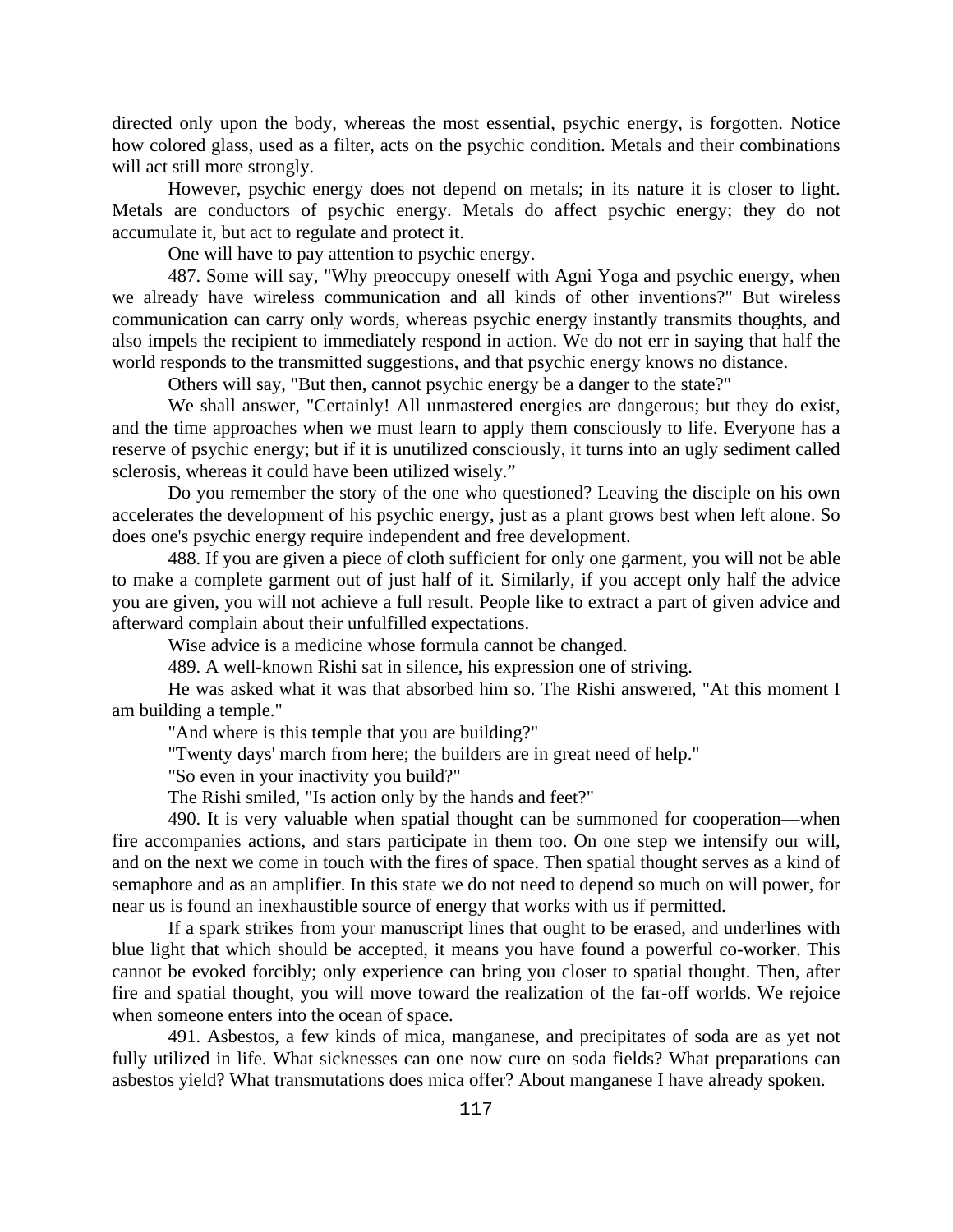492. Agni Yoga approaches just in time. Without it, who could say that epidemics of influenza should be cured by psychic energy? Who would pay attention to the new kinds of mental, brain, and nervous illnesses, such as sleeping sickness? It is not leprosy, or the old forms of plague or cholera that must be dreaded; for them, preventive measures already exist. But one must ponder over the new enemies that are created by the conditions of contemporary life. One cannot apply old treatments to them; a new approach will be found through the expansion of consciousness.

One can trace, how, over the last thousand years, waves of sicknesses have swept over Earth. By these records one can compile a curious tabulation of human failings, because sicknesses clearly show the negative aspects of our existence.

I hope that alert minds will think about this in time. It is too late to start making a pump when your house is already on fire.

493. One must thoroughly realize the future. Labor does not end in the works already determined, but continues endlessly.

Reaching toward Infinity is the most beautiful striving.

494. I rejoice if you understand that obstacles are really opportunities.

Failure is proof of recognition by the dark ones. We must treasure such recognition, for it is always useful for the growth of the work! Just as compost fertilizes the earth, so does darkness decay to the benefit of the flowers of Light. The encircling rainbow safeguards, and shines all the brighter against the surrounding darkness.

495. Cancer is the scourge of humanity and will inevitably spread. The chief measures against cancer will be preventive ones. Those who do not use meat, wine, tobacco, or narcotics; who keep psychic energy pure; who from time to time undergo a milk diet; who cleanse the digestive tract and take the water of L., need not think about cancer.

During the early stages of cancer, surgery can be beneficial; it is pointless, however, if the patient after his convalescence returns to his former ways. Of course, ultrasound can break down the tumor, but of what use can it be if the cause of the poisoning has not been eliminated? Life must be made healthier. It is not wise to invent cures for corpses! One has to pay attention to the conditions of life and habits of those who fall sick.

How can cancer be cured? Of course, with psychic energy, whose crystal achieves the best healing. It is possible to utilize the accumulations of psychic energy, a true panacea for all illnesses, even for leprosy. The crystal of psychic energy can be obtained from musk, but this is a crystal of unconscious energy. Of course, there is the crystal of universal power, the Philosopher's Stone. Here, once again, the alchemists are close to the truth. The Philosopher's Stone, as a physical accumulation of psychic energy, is at the foundation of all life.

It is customary to think that cancer is hereditary. Of course it must be accepted that a poisoned organism gives birth to a similarly poisoned one. One should protect children immediately, for among them there are already many special ones.

496. Very sensitive organisms can sense an extreme tightening of the strings. This permits true cooperation. Indeed, there are moments when the shield of the world becomes incandescent, and at such times no life-giving substance can draw close to it. The one with developed psychic energy can know when it is necessary to wait out the storm. This ability does not come suddenly; therefore, sensitive and able co-workers always should be valued.

We rejoice when We find one whom We can call "the full chalice," for such a one can be trusted. There are many instances when, even after many signs, the ones who were called turned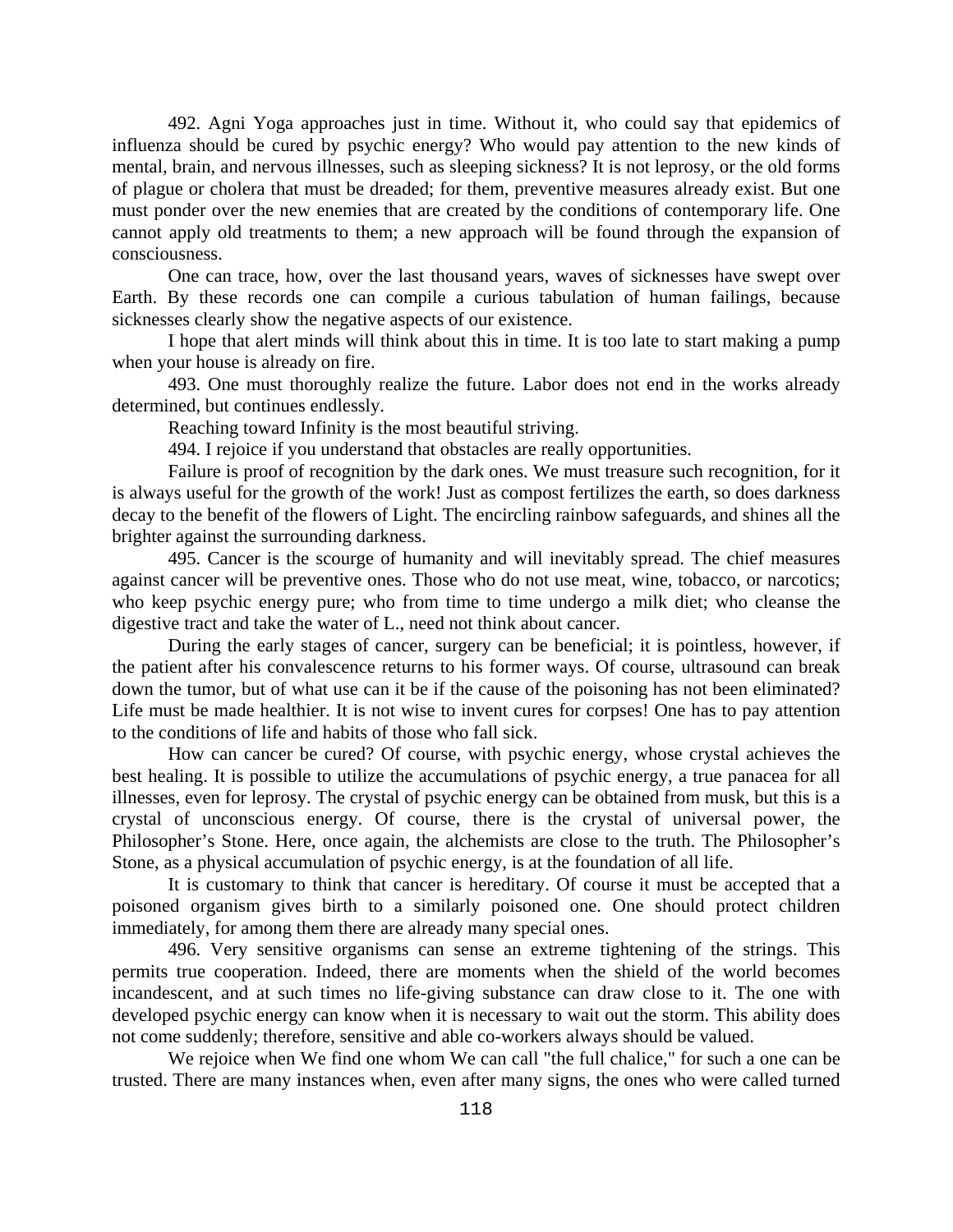back. They sank into mediocrity, they decayed alive, and retreated into darkness.

497. Realize how useful it is to follow Our Counsel with striving, without regret, knowing that the whirlwinds of the storm intensify the centers. But under the umbrella of *Dukkar* you can wait for the storm to pass; for the Teacher has many sentinels. Lightning serves, in its discharge, to set ozone free.

498. The light of *Abhidharma* is the combination of the fire of higher spheres with the radiant emanations of the consciousness. We demonstrated by example the protection that the light of *Abhidharma* provides against the poisoned emanations of the lower earthly strata. The dark flame of the poisonous gases can be pushed back by the light of *Abhidharma* and made harmless; but for this one must embrace in consciousness the Fire of Space and one's own emanations. More generally, for positive results this realization is always needed. The simplest truth needs repetition; otherwise it will be lost under a pile of trash.

499. Every action based on reason is an indestructible acquisition. Affirmation of the Teaching is an invincible armor. Knowledge is gained by mastering the sparks of Light. Space is filled with material bodies beyond counting.

The sense of time lies in the perception of rays. The protracted can turn into the fleeting. The structure of oxygen—the birthplace of the power of fire—is invisible.

500. You may have noticed that often telepathic transmissions are quickly forgotten. This is because of the method of transmission, which touches special centers not involved in the usual processes of hearing. One can train oneself to retain these communications in the memory, but the ability to transmit in this way is not so easily acquired. The sending of communications does not depend on a forced tension of the will but on clarity of consciousness in combination with the light of *Abhidharma*. Thus, the quality of transmission depends on the purity of the consciousness and on the presence of oxygen attracted by the Fire of Space.

One should observe the different chemical natures of human transmissions of thought. Customary experiments in thought transmission are useless. In these the sender mentally repeats, "I am sending," and the recipient, by thinking, "I am receiving," actually obscures his consciousness.

During sendings to a distance one should adjust one's communications to the psychic condition of the receiving one. It is better to employ expressions customary for him, in order not to fatigue him. Notice how much one's psychic energy is affected by one's physical habits.

501. In which household will psychic energy grow? Of course in the one that strives toward the future. This is neither simple nor easy. People are too attached to the present. When We speak against the idea of desiring reward, the one who is attached to the present will not be able to understand the vital importance of this advice. But the one who is striving toward the future will not even think about reward, and he will regard any reward that comes as new shoes for the next journey. In this way, the guiding fires are lighted and psychic energy grows. Everything is developed through experience. And gained experience is comprehended by penetrating into the future. It is opposed to purposeless vegetating.

The most valuable experiment that one can conduct is an experiment upon oneself. It is both centrifugal and centripetal. These simple truths must be repeated. It is precisely in the offering of one's own spirit for the sake of humanity that both sacrifice and acquisition are contained. Unconnected opposites will not form a circle, and without the circle there can be no rotation. Each turn of a spiral, seen from above or below, will appear as a circle. All complexities in the picture will vanish for us if we strive into the future.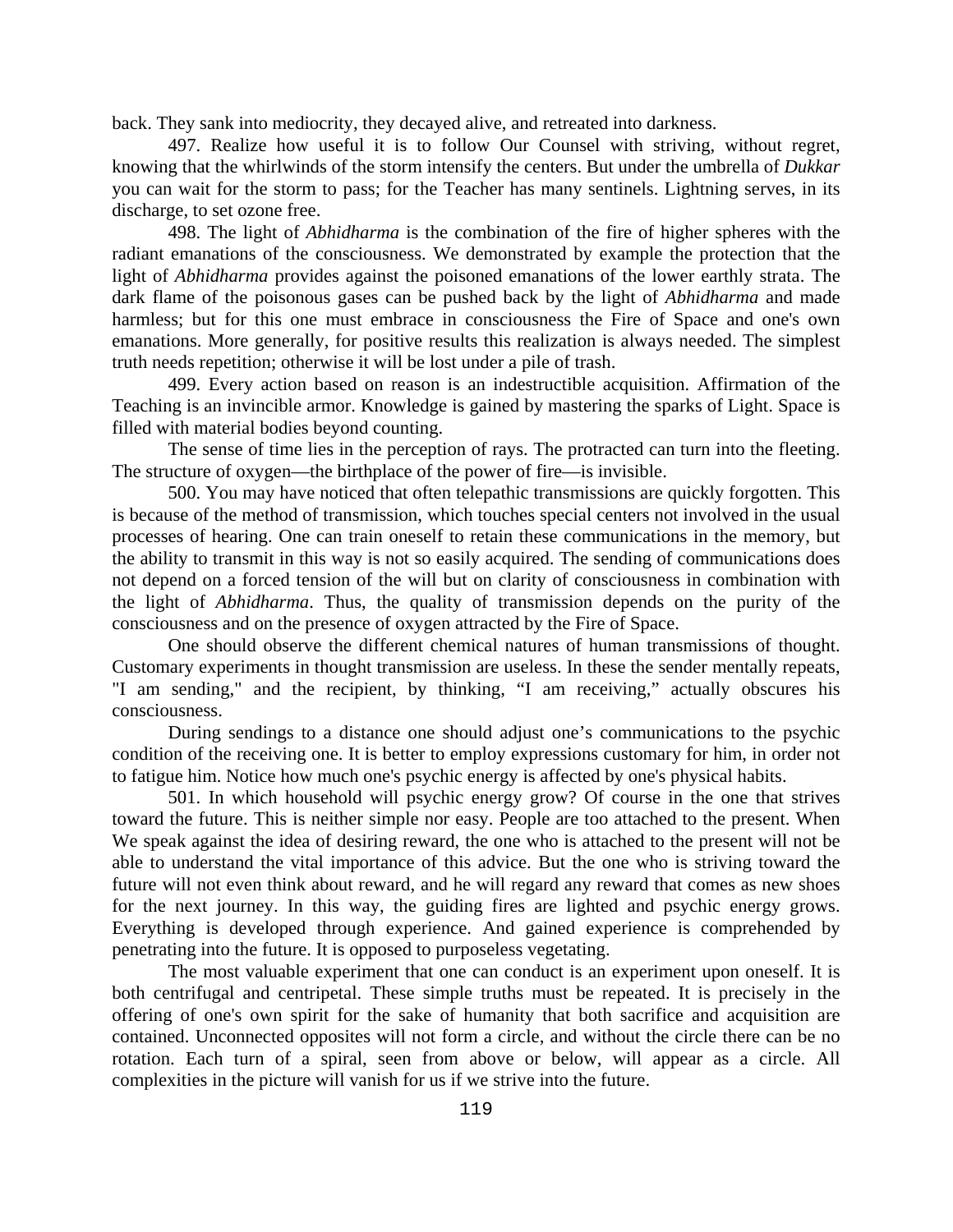Do not complicate the path of psychic energy. It will itself whisper to the sensitive ear when less sleep is needed, when less food is needed, and when less drink is needed. Indeed each kind of energy provides nourishment, psychic energy especially.

A temporary weakening of the extremities should not cause anxiety. The poisoned currents of Earth act first of all upon the extremities. But the natural growth of psychic energy can compensate for the body's weaknesses and help to establish a balance between the seen and unseen forces.

502. One can foresee that some students will begin conducting psychic experiments with plants, but will not achieve any results. One can also foresee that some of these will then blame the Teaching for its imprecise Indications, without giving a thought to the inadequacy of their own psychic energy.

One should not look for a lack of precision in Our Indications when I say that psychic energy must not only be strengthened but should also be refined. It will be strengthened under the waves of fire, when the aura begins to take on a purple color due to tensity. It will become refined from alertness, sharp-sightedness, and subtlety of thinking. How can one more exactly term the refinement of the current of thought when the formulas for the future resound in exaltation?

Many people choose to pass these formulas by and thus avoid the spiritual stigmata brought on by the painful striving of the spirit. Truly, these stigmata are the best signs of sensitivity. Not coarse, startling manifestations, but wings of cosmic thought fall with the lightest touch upon the crown of the head, awakening the striving of the *Kundalini*. These thoughts may fleetingly leave intangible traces, but they sharpen the centers, so they become like needles gathering electricity. Are not our centers like pine needles?

Whoever has entered upon the path of refining psychic energy will not speak of a lack of precision in Our Indications.

503. Whither may one direct thought? Whither to project the will? Toward space, whence comes the life-giving energy.

Let us strive toward it.

504. The full moon usually is favorable for telepathy. But there are other factors that affect it too. Most important, it is influenced by certain phases of the sunspots. You may yourself have noticed that telepathic manifestations grow stronger with the increased chemical activity of the lunar and planetary rays, but sunspots also affect many other aspects of existence. Cold, which can reach disastrous extremes, the heat of volcanic eruptions, and earthquakes follow changes in the solar aura. One must keep this in mind, because the cold may increase and the earthquakes become more powerful. Thus, a transitory solar manifestation can be terminal on Earth.

505. The student of Yoga must become accustomed to one thing—the inevitable suspicion in other people. One should not blame them for this attitude. If the student were an ascetic, in the customary sense of the term, they would more easily accept him. If he were to have the appearance of a magus, he would also be accepted, though out of fear. But his essence cannot be defined in simple words, and his work for the evolution of the world has no place in the customary ways of the world. How will people accept the renovation of their lives, when that is what they dread above all?

Happily, he who has entered upon the path of Agni Yoga does not worry himself about suspicion. He labors, devoting himself entirely to the cause of evolution. He walks without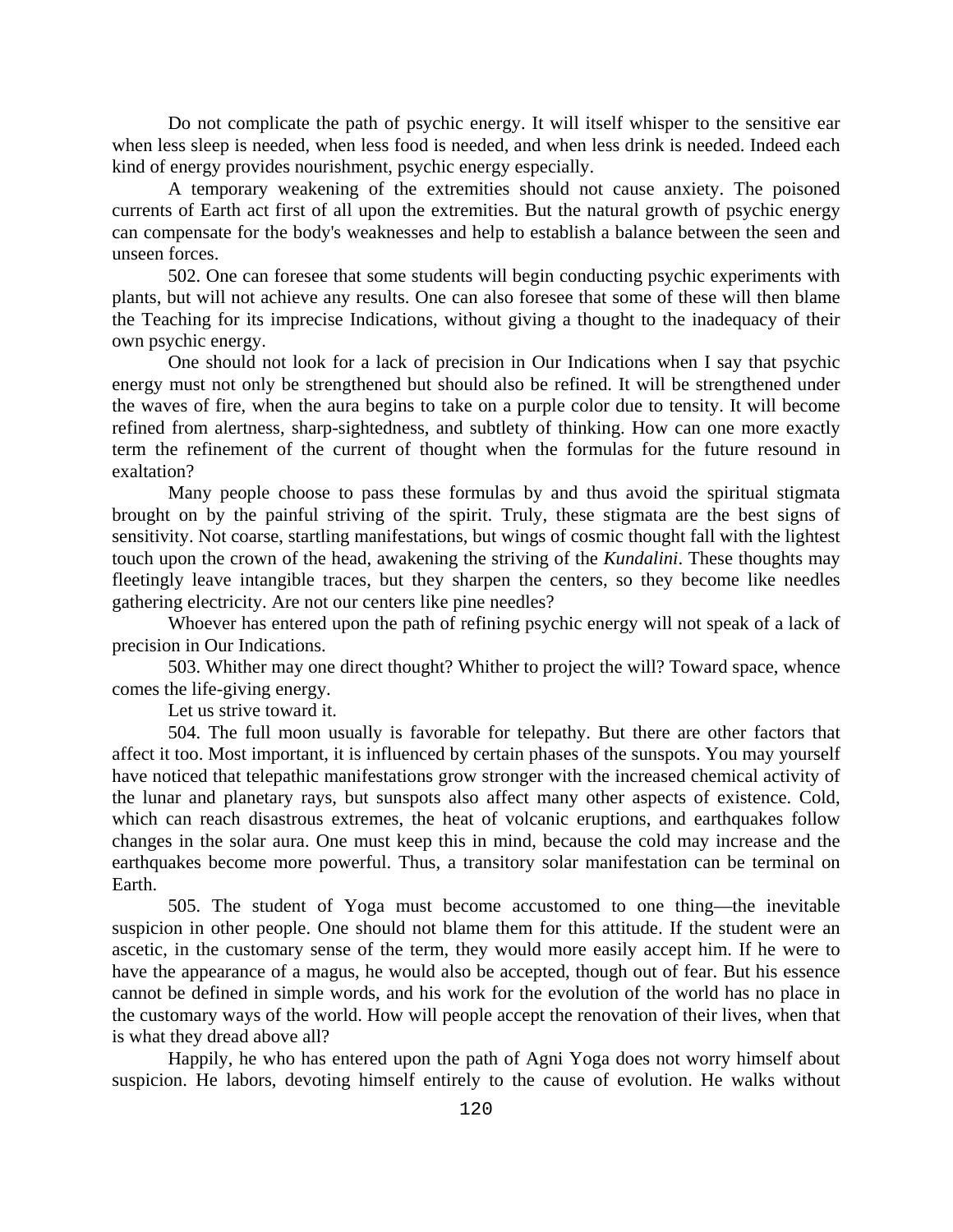doubting, knowing that satisfaction is not his lot.

506. Besides cosmic conditions, emotional disturbances also influence telepathic communications. This instability, fully understandable because of personal and surrounding concerns, intrudes itself into the line of communication. Likewise, an eagerness to anticipate the communication causes tremors in the fiery conduit. But still, no physical apparatus compares to psychic energy. The waves produced by a physical apparatus can overburden certain layers of the atmosphere and cause new calamities, if psychic energy is not used.

It is wrong to assume that the waves produced by physical apparatuses do not affect one's nature. The invisible and inaudible waves can act more powerfully than deafening explosions. But a multitude of such dangers will disappear when the inexhaustible source of psychic energy is realized. However, even the idea of the realization of psychic energy is not easy for humanity to grasp.

507. Killing by undisciplined use of psychic energy is a crime equal to that of killing out of ignorance. Murders of this kind are countless. One should think about this! The fact that some are unaware of it does not mean that such crimes do not exist.

508. Intellect is not wisdom. Straight-knowledge is wisdom. Intellect is reason. Wisdom makes decisions that long ago had already germinated. Intellect is at the threshold of wisdom, and when sharpened it moves into the realm of synthesis. Reason and a mind trained to one specialty are only corners of the future house. Those with narrowly specialized minds can pave for themselves a brilliant future, but they must continue to incarnate until their minds lose their narrow specialization. Only when the intellect loses this can it become wise. Each specialty is meant for conditions of life on Earth, whereas the synthesis of spirit opens all spheres. Spiritual tension accumulates spatial psychic energy. Spiritual tension can lead into any sphere of the astral plane.

509. It is proper to ask how psychic energy can be accumulated. It is primarily through consciousness, self-sacrifice, and achievement. One cannot be deprived of psychic energy gained in these ways. Through the development of consciousness, it becomes refined; but, if accumulated in other ways, the energy can remain in a state of potentiality, awaiting the proper conditions for manifestation. In all manifestations of psychic energy it can be assumed that some good deed was performed instinctively in the past.

510. Consciousness is broadened by a slow process of gaining experience. It is possible to demonstrate by a simple experiment how this judge—consciousness—transmutes our actions. One can prompt some actions in a less developed person and observe how he fulfills them. Then, through suggestion by the will his consciousness is dulled and he is prompted once again to perform the same actions. The comparison will be astounding.

Great is the significance of the closed circle of the human will.

511. Not long ago thought was directed more toward phenomena, the so-called manifestations of energy. But now one can think of the renewal of life and steps into the future. One has to summon all one's courage to leave behind one's desire for miraculous manifestations and to turn one's idea of energy toward reality. This is difficult, but one must overcome the limitations of conventional ideas. It is difficult to resist sinking into the ordinary, for the impelling motion of evolution, which involves all aspects of existence, is always strangely unfamiliar and does not resemble the past.

Can one build life amidst the hatred that prevails at the end of *Kali Yuga*? But the complete task of the future *Satya Yuga* must be expressed now, amidst today's animosity and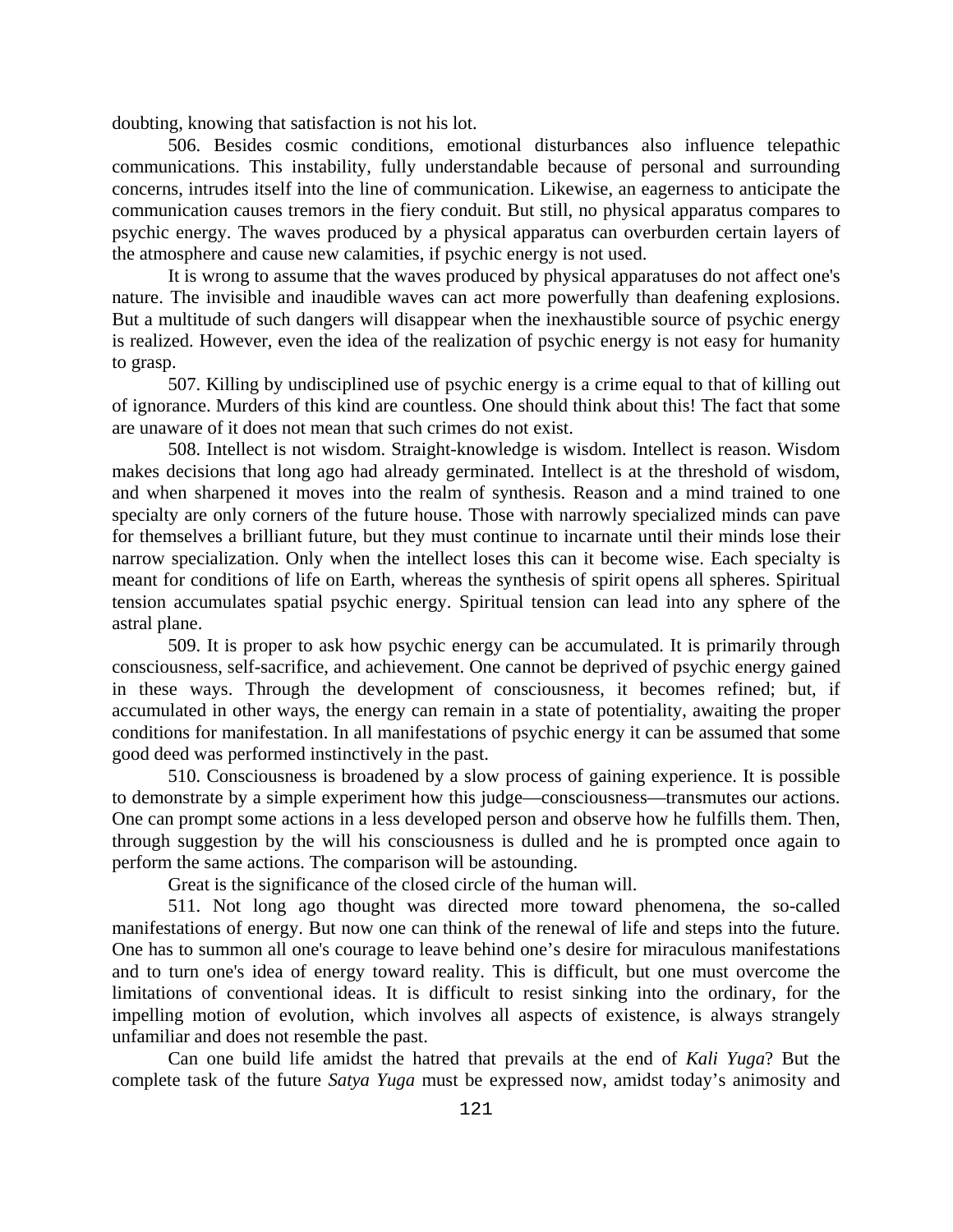destruction.

512. With each experiment, resistance caused by the presence of lower matter can be noticed. By purification or expulsion one can eliminate this harmful lower matter. Human existence is subject to universal laws. Does not the dullest opposition appear with every progressive step? Is not one forced to destroy irrationality and decay through the tension of fire? Just as in laboratory experiments, one must separate and remove all dead by-products.

If you want to find out who is subject to lower influences, propose an action of General Good at a meeting. You may be sure that those who object have not been freed from dead matter.

It is easier to discern the inner qualities that people reveal by their speech and actions than to see the geological stratifications of the soil. Therefore, in selecting the fiery ones, observe the way in which they respond to the tests presented to them. With psychic development the revealing process increases, and one deepens the way already begun. Few are those in whom the true essence does not become evident. With the process of fiery development, one's ability to unerringly judge manifested events will grow. Out of the straight-knowledge, foretold so long ago, will burst forth the fire of intensified psychic energy. What can be concealed from it?

513. When We spoke about the International Government many were perplexed. When they learn that this is the Government of Knowledge, will they then understand it?

514. It is difficult to distinguish between a desperate act and one of impetuous desire. The flame is similar in each.

515. How can the blue fire be transmuted into purple? The tension of psychic energy will send out ruby-colored arrows, and their growth will pierce the blue of consciousness.

516. *Uru* and *Svati* are found in cosmogony. The signs of approaching Aquarius and its combination with Saturn are again being repeated. One can see once more how the cosmogony of the Atlanteans was on the right path. Not only was the chemism of the rays known at that time, but also the actual cooperation of the luminaries. After long wanderings, humanity again approaches just that. But still one more simple thing has to be realized: that the forms of those who populate Earth need not be repeated elsewhere in Cosmos. People cannot imagine themselves in different forms, but what joys could arise from the realization of cooperation with other life forms! One should be able to approach easily such all-embracing circumstances.

517. In studying the process of accumulating of psychic energy, one can observe that the energy acts similarly to the pulse of Cosmos—a gathering of power gather through ebb and flow. It is not wise to expect only an incoming tide, for no power could then be accumulated. Like a fine weaving, a web of cooperation of the centers is created by uniting them with a fiery thread. The fires of psychic energy glow, forming the complex radiance of the Universe. This energy can be called *Atma*. *Uru* and *Agni* are needed to bring about the *Svati* of consciousness.

Someone will ask, "If the realization of psychic energy leads one to the infinite recesses of the Universe, is it possible to live without realization of this complex energy?" It is impossible, truly impossible, to avoid that which itself draws closer to us, all-pervading.

518. People lose much by expecting fulfillment only according to their own ways. How then will they be able to think about the far-off worlds? Only by outgrowing their many lists and tables.

519. You notice that at times We speak briefly, with hardly a mention of even important circumstances. It means that at the present time the waves of space must not be made more complicated than they are. This necessity is little observed, and as a result irreparable harm follows. Let us respect the significance of the crystal of thought.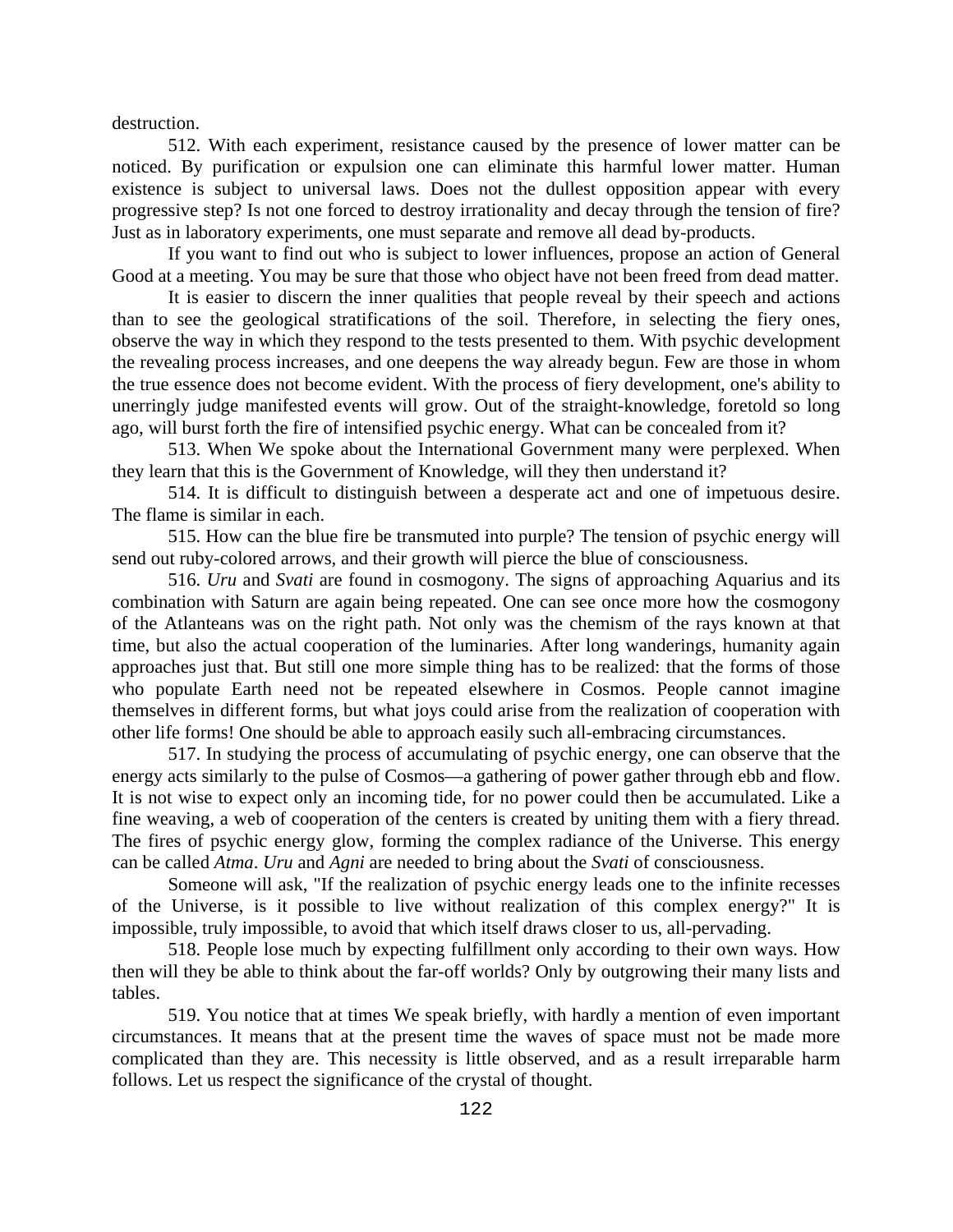520. In the Mysteries of ancient Egypt there was a ritual called "The Sharpening of the Sword." The one to be tested was placed in deep darkness. He was approached by the Great Hierophant, who disclosed to him some of the Mysteries. Light illumined the Hierophant, then again everything sank into darkness. Afterward the priest designated as Tempter approached. Out of the darkness, the voice of the Tempter asked, "Brother, what hast thou seen and heard?" The tested one answered, "I was honored by the presence of the Great Hierophant."

"Brother, art thou convinced that this was the Great One Himself?"

"My eyes have seen and my ears have heard."

"But the image could be deceptive and the voice could be false."

Then the tested one either became confused and was rejected, or he was filled with firmness and spoke, "The eyes and ears can be deceived, but nothing can delude the heart. I see with the heart, I hear with the heart, and nothing impure will touch the heart. For the sword entrusted to me is kept sharp."

Once again the Great Hierophant approached and, pointing out a chalice filled with a red liquid, said, "Receive and drink of thy chalice; empty it to see the mystery at the bottom."

On the bottom was an image of a supine man enclosed by a serpent coiled in a circle, with the inscription: "Thou art the one who hast given all and accepted all." Thus reads the same Teaching at all times, but the darkness of ignorance causes one to forget its meaning.

521. The tasks that We entrust are always dangerous ones, for they are directed against a most powerful enemy. There is no truth higher than the truth. Only with this realization may one accept and carry the chalice to the goal.

One can find among objects of antiquity symbols of the path of knowledge.

Traveler, art thou free of fear?

522. We saw that psychic energy is closely related to fire and is an inalienable, cumulative acquisition. This means that the energy can be accumulated in objects, which can then be used for concentration of the will. A considerable accumulation of energy can even make objects radiate, or transmit a suggested thought. This is a scientific explanation of the nature of sacred objects. One can find in them accumulations of psychic energy, unless improper transmissions have erased these accumulations.

People who have stored psychic energy should be considered as treasures of the nation. Not of its millions of citizens should a country be proud, but of its store of psychic energy. For the sake of even one individual with a store of energy, thousands of average ones must be spared. Like a magnet, each one with an intensified store of psychic energy attracts the embryonic energies buried deep within people. This means that each possessor of conscious energy is himself an embodiment of the General Good. Therefore, let us treat with care every accumulated store of energy.

523. In the process of the conscious development of psychic energy, there will in the future be apparatuses for the accumulation of this energy; but of course it is the human energy that must be its conduit.

For experiments with psychic energy a patient and steady process of accumulation is needed. It is harmful to send out energy without co-measurement, for impulsiveness can undermine the quality of the accumulations.

524. An old proverb says: "The bridle of Satan is strong." Another: "He who has seen the face of Satan will never forget it." Even in ancient times, people knew about the inertia of human consciousness. Our advice is to develop the needed agility of the mind.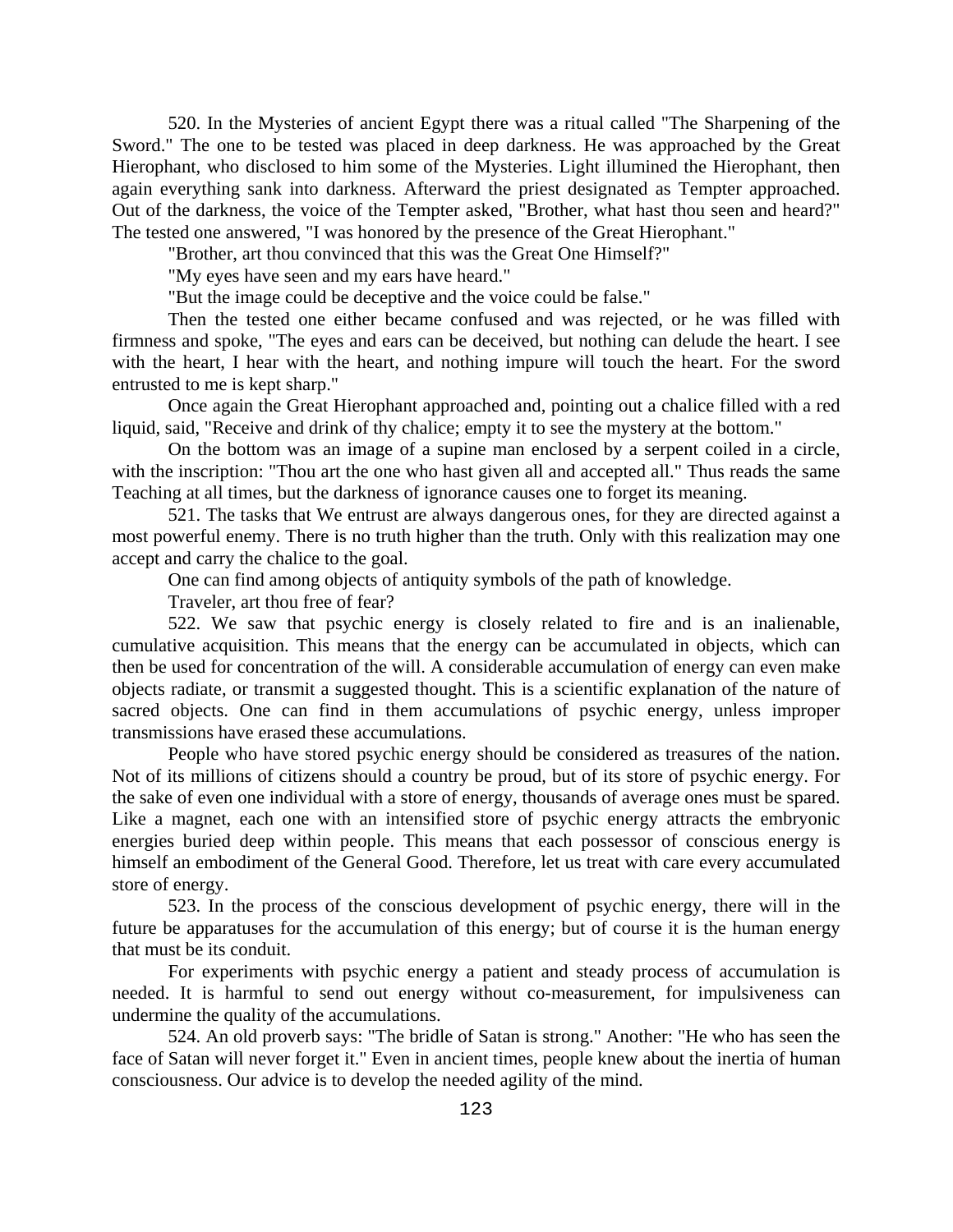What treasures a pure, free, and dauntless consciousness can give to humanity! But the inertia of habit holds the inexperienced one in fetters.

We could even now provide an apparatus that accumulates psychic energy, but who would be the conduit? And how many could appreciate the application of this energy in life?

Fire cannot be bridled by the will; it gains strength through straight-knowledge.

525. Let us speak today about labor. Intense labor leads to a conscious development of psychic energy. The results of one's many years of labor can be manifested rapidly.

526. It is right to think that psychic energy, properly utilized by people, will uplift human dignity. The mere focusing of thought in this direction is already a blessing.

527. If someone comes to you and speaks of his desire to approach Agni Yoga, ask him what led him to this decision.

He will answer, "I am looking for proofs." You will think, "He is not one of us."

Or he will speak of his sad life. You will think, "He is not one of us."

Or he will speak of his intention to defeat his enemies. You will think, "He is not one of us."

Or he will speak of his desire for riches. You will think, "He is not one of us."

Or he will speak of gaining earthly advantages. You will think, "He is not one of us."

He will speak of his desire for repose. You will think, "He is not one of us."

But if he says, "I wish to perfect myself," then ask, "What reward do you expect?" He then should say, "Only to come close to the Teaching."

You will rejoice, for his spirit has chosen correctly. He is ready for a life of selfexamination. He is ready to rid himself of his faults, without regret. He will understand that it is not suffering that is needed, but liberation. He will understand that it is not miracles that are needed, but straight-knowledge. He will understand that it is not dead scholarship that is needed, but realization and application.

Exultant on the first day, he will not tire on the next. He will proceed like a joyous elephant, bursting through the brush. He will see his successes as the smile of the sun. He will drive away the scorpion of fear. He will accept the gift as the light on the path. He will understand the realization and development of the fires of the centers as an attracting magnet. And he will understand that the fires grow imperceptibly, just as plants do. He will understand that the fires burn away the past and illumine the future. And he will understand what *podvig* means!

528. We would prefer to avoid repetition, but sometimes We are compelled to return to a previous subject. Pay attention to these repetitions; they are usually provoked either by a disciple's misunderstandings or by cosmic complications that demand special attention. For example, We must repeat about the proper attitude toward psychic energy. Of course psychic energy is always present, but it can become dormant, and then it will crystallize and become inactive. That soil will have to be turned again with the plow of self-sacrificing labor. Certainly, not a grain of psychic energy can ever be lost, but its accumulations must be stirred. That is why the Teaching so condemns immobile self-satisfaction and conceit. Truly, it is better to be aflame than to be dormant.

529. It is true that the power of thought has been spoken about for ages, but nothing has changed because of this. People generally do not pay attention to their thoughts in order to determine their causes and consequences. Yet what remarkable experiments could be conducted even now, in the midst of everyday life! No special conditions are needed for such experiments.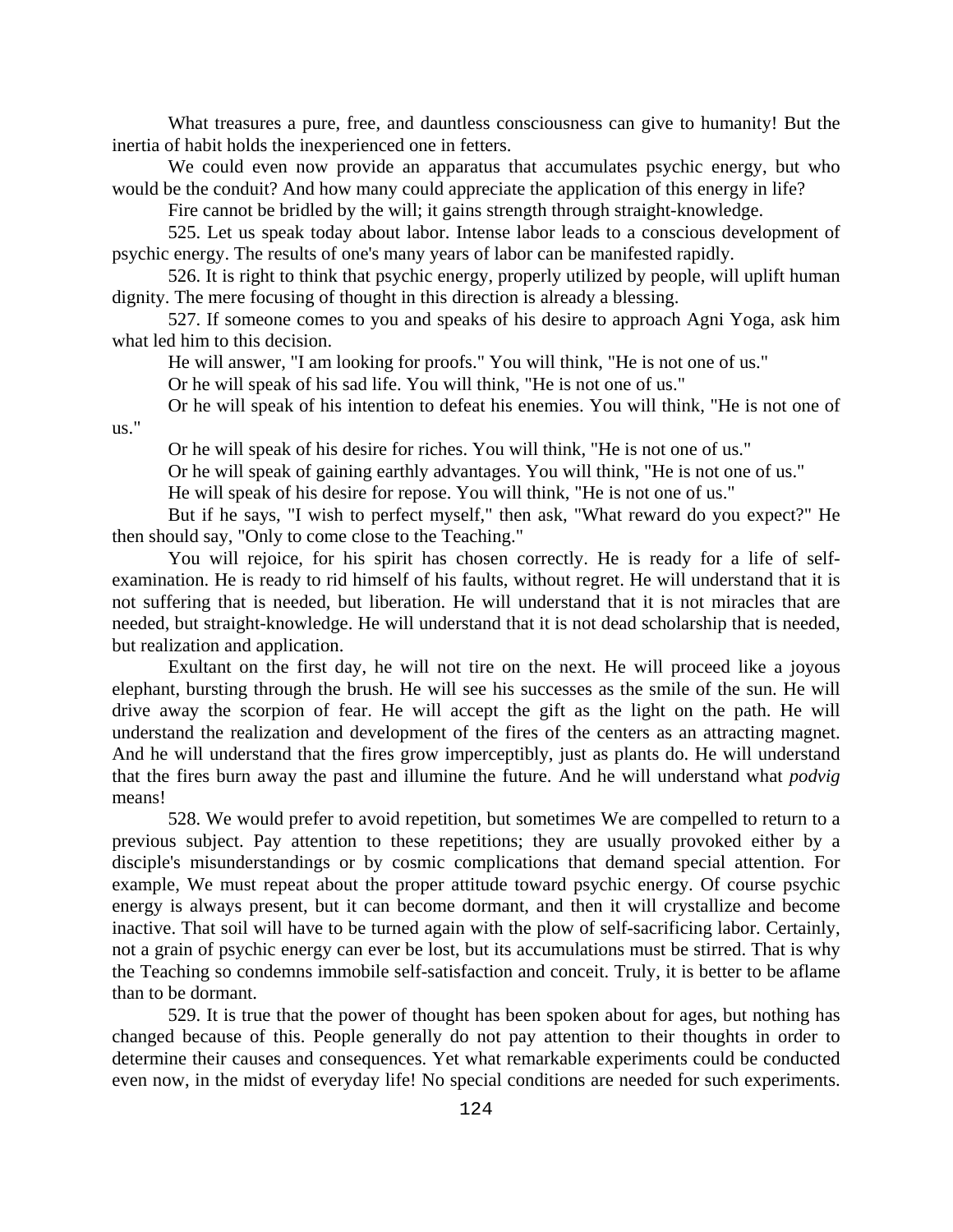Attention and mobility of consciousness are all that is required. For instance, in experimenting with telepathic communications, one can observe the outer and inner conditions that influence the quality of the communications. Drowsiness or alertness, irritation or joy, lethargy or striving—each reacts strongly upon the quality and intensity of communications. The personal character of the participants also has its effect. Is it not important to take attentive notice of these things?

Indeed, it is known that various defects in the character of the participants are often reflected in physical flaws. Some of these may be overcome, but others, often karmic ones, are irreparable, except perhaps, in particular cases, through a special tension of the will. But of course, one's will power can only be developed by one's already-developed power of thought.

I advise you to pay attention to all the telepathic communications that you receive. Note the immediate, first sensations without undue analysis.

530. It may be observed how outside influences affect messages. It may be seen how sometimes even the best surrounding conditions are adversely affected by intrusive distant calls. For example, someone in need in some far-off country can drag after him a trail of pleas and thus interrupt someone else's communication. By observing the circumstances, one can determine the best conditions that are needed and try to achieve them.

531. All the best inventions will not be enough to bring about the needed solutions. If lightning, or a magnetic wave, or earthquake, or hurricane, can destroy these inventions, is it not better to devote one's attention to the cultivation of thought?

When psychic energy has been cultivated, its action is indestructible. The waves of thought, when under control, will not overflow space, nor will they be affected by the lower layers.

How wonderful it is to observe the striving of thought, its origins and causes, the differences between thoughts of various times, the proximity of consciousnesses at different stages of development, and the eternal competition of the higher and lower spheres! All this creates an incomparable existence.

The realms of psychic energy encompass all obstacles. Nothing in the physical world compares to the subtlest energy, for the entire future, when coarse matter will return into the domain of light, is founded upon these most refined energies!

532. We avoid those techniques that involve mainly the use of the muscles. One's muscles must express the projection of one's own will. We do not like automatic writing, because it always impedes the ascent of consciousness. It does not lead to the perfecting of the subtle energy. The main task will always be the development of straight-knowledge. When straight-knowledge has been developed, the dangers connected with the mechanical means of communication do not threaten.

Thus should we always give preference to all that uplifts the cultivation of thought.

533. The traditional ways of automatic writing are imperfect, because a constant conflict is created. The action of automatic writing uses the center of the wrist, but the consciousness also uses the same center, and thus two activities are in conflict, and subtlety of expression is lost.

534. Most harmful of all are the so-called involuntary thoughts. Every conscious thought is to a certain degree organized, but the little vagabonds, without any sense, obstruct the ways.

When people are united in the acquiring of knowledge their thoughts gain a special significance. Unity in thought is stronger than any physical unity.

535. If you desire, by power of the will, to see parts of your own aura, you will find it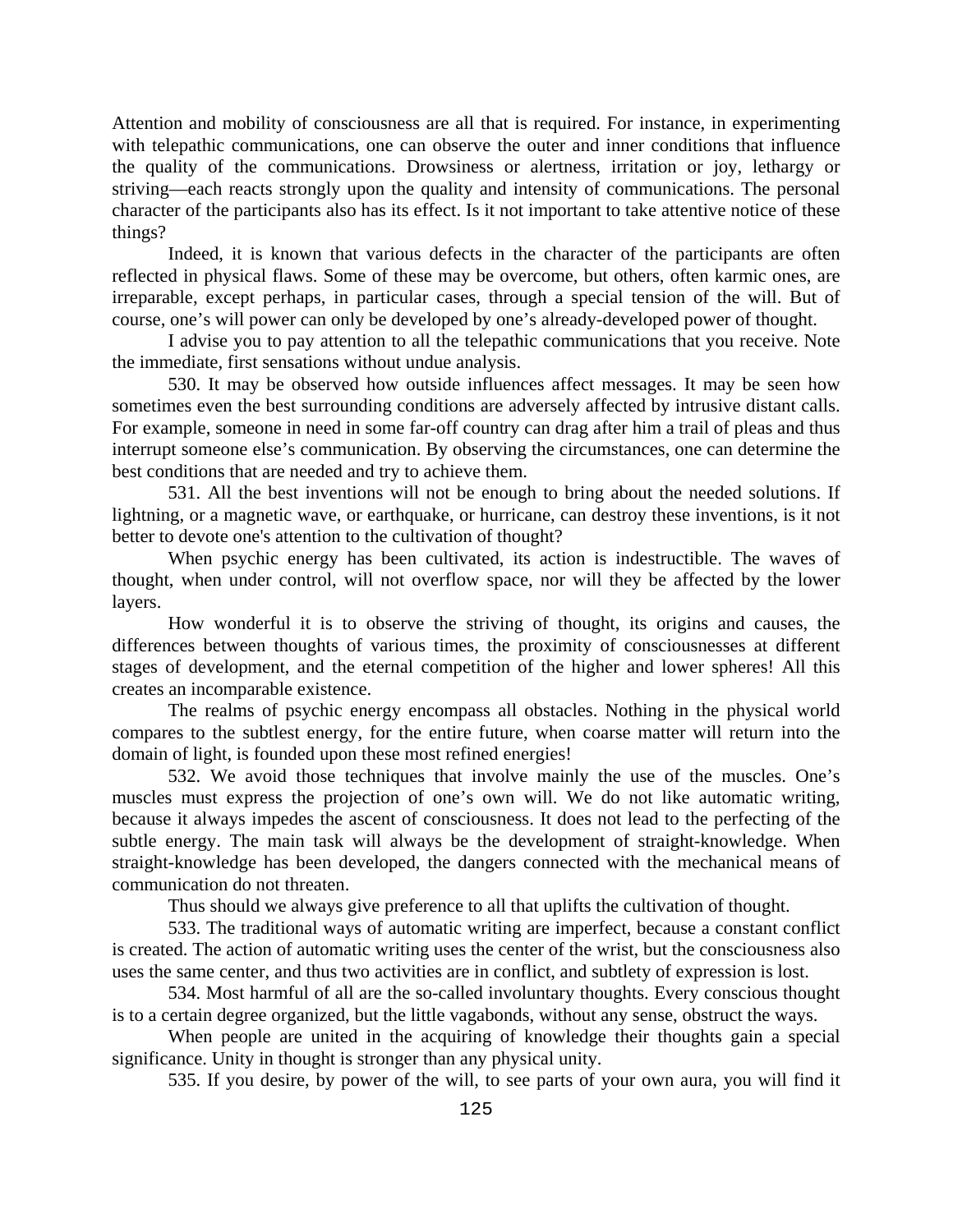impossible. It is necessary to desire it, but the law of psychic energy also requires suitable conditions. Such conditions are not established in an instant; they must be built on a foundation of higher influences. But the way to higher influences is not easy either, since they can be reached only through open gates. Each failure in communion with the source of the subtlest energies closes the gates. A proper understanding of the requirements for fruitful communion is needed. It depends not only on the intensity of striving, but also on the careful consideration of surrounding conditions.

Sometimes a short period of silence is the best accumulator. One's consciousness, according to the degree of development of straight-knowledge, provides an understanding of what action is needed.

Among the components of developed auras it is especially rare to see the emerald green and the noble ruby colors, which stand in contrast to each other. The first denotes synthesis and the second, the self-sacrifice of attainment. In clouded auras hints of both may be seen, but to see them pure is as rare as are synthesis and attainment themselves. Emerald is closer to the Chalice, and ruby to the Eye of *Brahma*.

536. One has to develop psychic energy steadily and diligently. The development of psychic energy depends on both the harmony of one's surroundings, and one's physical condition.

537. Churning and the spinning of a top are symbols of the creative spiral motion. What looks like physical immobility does not signify lack of power, and what is perceived as silence does not indicate a lack of voice.

538. When all books are read and their words have been studied, then it remains to apply in life what has been learned. If books are read again and again, and their words carefully noted, their application can still remain outside of life, and not even the strongest signs will compel one to change one's habits. Yet one has to find a way to develop mobility of consciousness. The heart can sense the shame of an unworthy waste of time.

We do not want to seem severe in Our judgment. We would prefer to see the joy of attainment, but for centuries it was necessary that the sword be held ready, for fear has always dominated people. Victory over fear will be the threshold of the new consciousness.

539. The conditions of the nerve centers of children should be studied. It is known that in each child these centers are developed in individual and uneven ways. In some children, there may be one highly developed center that can prompt spontaneous actions equal to those of adults.

At times certain centers cause sickliness, to the perplexity of physicians, since physicians do not think to seek evidence in the nerve centers of a child. However, according to such signs of sickliness and other unusual symptoms, one can judge the true condition of the body and the quality of the spirit. How much good could result from such observations! How many possibilities could be protected, thus enabling the development of psychic energy in the child.

For old spirits who have experienced many incarnations, the period after the seventh year is quite difficult, and the one after fourteen years even more so. After fourteen years the psychic energy has already come into action. The spirit has already torn itself away from its former existences, and the burden of the new unknown path overwhelms it. The accumulated possibilities cause a vague anxiety, and the core strives to return to conditions in which there were greater opportunities for the consciousness to act freely.

The proper care of the nerve centers of children is a necessity for the future. There has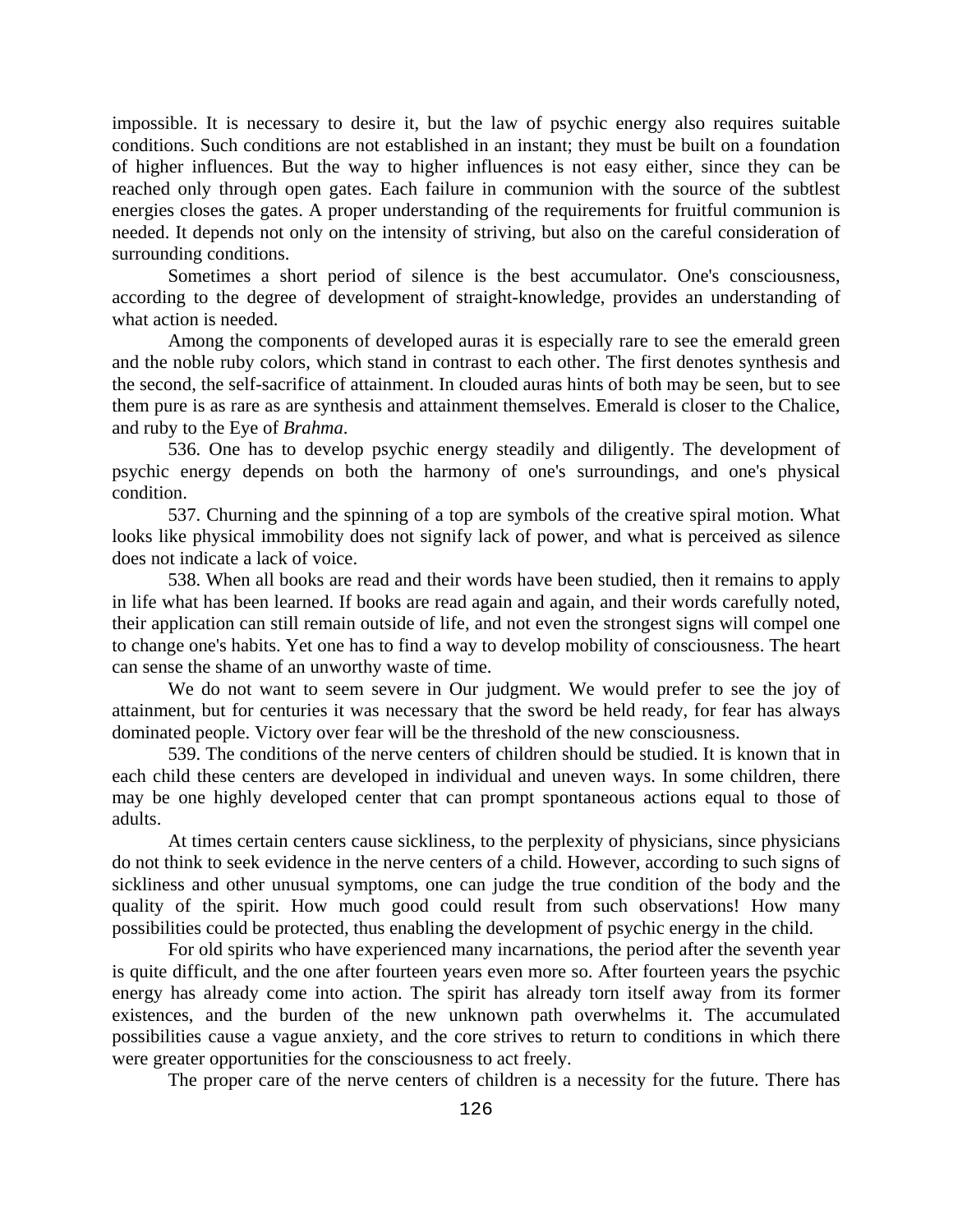existed a mistaken opinion that the spirit cannot early on master its new body and that this is the reason for children's foolishness. But actually, when the centers do not work correctly, the deposits of psychic energy are not produced, and the spirit has no substance through which to manifest itself.

The care of children's nerve centers can be considered to be the care of the future race.

540. True, people make contact with many kinds of energy, but in most cases in a very limited way, and they experience only one aspect of the energy. Out of this limitation can arise many dangers. For example, universal electrification is of benefit to civilization, but since people approach it too one-sidedly, the artificial saturation of space by electricity may cause dangers. One can receive discharges of considerable strength in places highly charged with electricity. But if the cause is intensified so also will be the effects. Thus, instead of just a powerful discharge, mass destruction can occur. Likewise, one can envision the overfilling of space with currents of many kinds of energy, causing most unexpected disturbances in life.

Of course, you may be certain that We do not speak against the mastery and application of energies, but We are concerned and want to warn that it is urgent to acquire protection when making contact with new energies. All Our experiences indicate that psychic energy will always be ready to transmute the assault of other energies into something useful. We saw how psychic energy could, like inoculation, prevent the possibility of sickness. In the same way, it can transform the effects of all other energies into beneficial ones.

Do not confuse this statement with Our Teaching about the will, for will power is only one of the manifestations of psychic energy.

541. Did you ever hear of a yogi's being killed by lightning? No, but you have heard about the deadly eye of the yogi. It is not only the command of the will but the summoning of energies that provides the power for this phenomenon, for which it is necessary to have a sufficient store of the all-powerful psychic energy.

542. The so-called fourth dimension is a property of psychic energy. The properties of psychic energy will make possible the broadening of all understanding.

Under hypnosis, one's consciousness can direct the psychic energy to the site of one's ailment. This can be done, for example, in cases of herpes, tumors, or eczema. What is needed for this is that the store of psychic energy in one's somatic system be sufficient. Psychic energy is accumulated in the nerves, and its crystals activate the somatic system, which otherwise would remain dormant.

What can be the purpose of deep breathing, and why are certain fires related to it? Deep breathing affects the center of the Chalice.

543. You may meet people who reject the Teaching entirely. Do not try to persuade them. Our Teaching is not a campaigning one; it is an instructive one, intended for those who already desire to perfect themselves. Some may choose a favorite page for themselves, with which they will abide, but not with the full Teaching. Others will pretend that they respect the Teaching, but will just place the book under their pillow while they sleep. And still others will speak of their love for the Teaching, but will not renounce a single bad habit. Nevertheless, the predestined ones will come!

544. The ancients had a proverb: "Do not set free the tiger!" It is unnecessary to explain its meaning; its significance is demonstrated in life.

Thus, let us not set free the tiger!

545. Be assured that the manifestation of the New Era will penetrate even the simplest of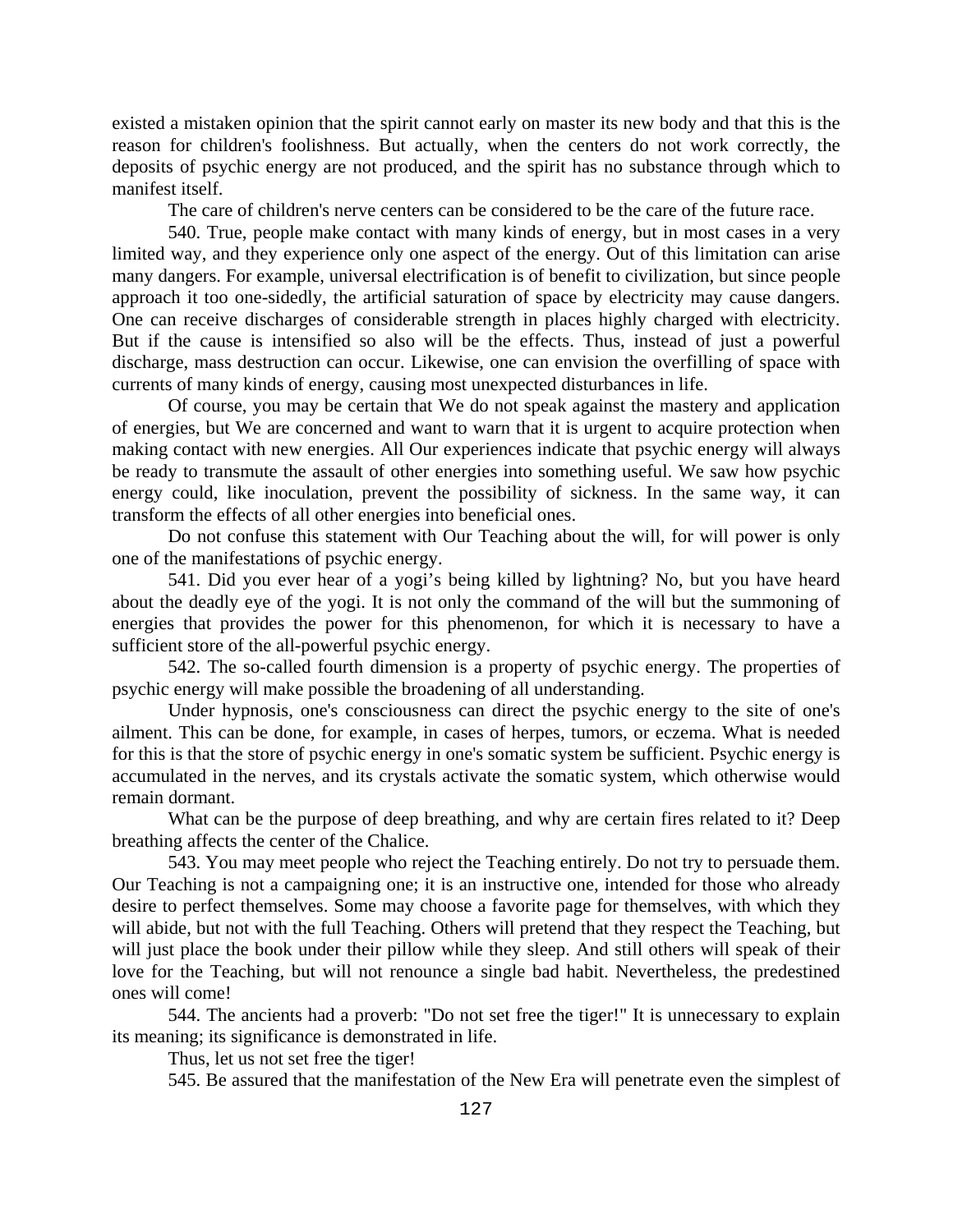souls. The best ones will carry the burden of controversies and battles. The lesser ones can be given the simpler ways. Let them keep their calm when the flames and explosions begin to rage.

Remember the symbolic event shown to you when, before the onset of a catastrophe, attempts were made to lead the people out of their halls of pleasure. Not only did the people refuse to leave, but new crowds tried to enter.

When you are spreading the Teaching, do not wonder why so few understand its urgent necessity. In immature thinking, one trait prevails—ideas about the future are distorted. The approach of something may be felt, but the undeveloped consciousness refracts the perceptions. It is unnecessary to cite instances of people's rejoicing before disaster and celebrating before defeat.

The cultivation of straight-knowledge requires careful striving; therefore both the best and the simplest ones will achieve an equal ease of understanding. But the more ordinary consciousness is obstructed by its own preconceived ideas, unable to separate the phantom from the real. It is intoxicated, not by narcotics, but by its own way of thinking. The fixation of ideas, inculcated in childhood by the conventions of daily life, weakens attempts at sensible thinking.

Examples of absurd behavior at times of catastrophe have become common, for the trend of thought has turned into the riverbed of unreality.

546. Fundamental and irreplaceable is the element of fire. Similarly without substitute is psychic energy. The most self-sufficient, the most refined, the most upthrusting energy is the true Daughter of Fire! Not without reason do We call you to the Fiery Conqueress. Every manifestation of enthusiasm precipitates a particle of the treasure. Each exaltation before nature and Beauty gathers the seeds of light and creates a ray of victory. Long ago I said, "Through Beauty thou hast Light." Is it possible that We say this only to give pleasure? Each Indication has undeniable and urgent importance. Thus, enthusiasm will be the shortest way to the accumulation of psychic energy.

More than once you will be asked where is the nursery that produces the beautiful garden of fiery energy. You will say, "In the joy of Beauty." But learn how to embrace this joy of Light. Learn how to rejoice at each leaf awakened to life. Learn how to respond within your centers to the call of joy. Learn to understand that such joy is not idleness but the harvesting of the treasure. Learn to accumulate energy through joy, for with what else shall we weave the threads of the far-off worlds?

Not in grief, not in madness, not in intoxication, but in the joy of realization will we become the happy possessors of the treasure. It is difficult to quench one's thirst from an empty well, but the mountain spring is ready to refresh each one who approaches. Rejoice!

547. Thoughts sent into space attract kindred thinking. How should one act if one's broad views do not achieve their goal? One must expand them still further. Beyond the boundaries of hostility lies the field of friendship. The traveler must know the geography of this domain.

Is attainment possible without exaltation? Is self-sacrifice possible without joy? Is courage possible without enthusiasm? Thus point out and remind others about these easier and more immediate ways to gain psychic energy. My Hand points out the treasure to the seeker.

548. To rejoice is good, but in this let us not be like the animals. In what lies the difference? Only in consciousness. Animals do not know why they rejoice; but we must know why. With our consciousness we see cause and effect. Thus do we construct the bridge of perfectment.

One can review a complete chain of events and evaluate their sequence. In this also do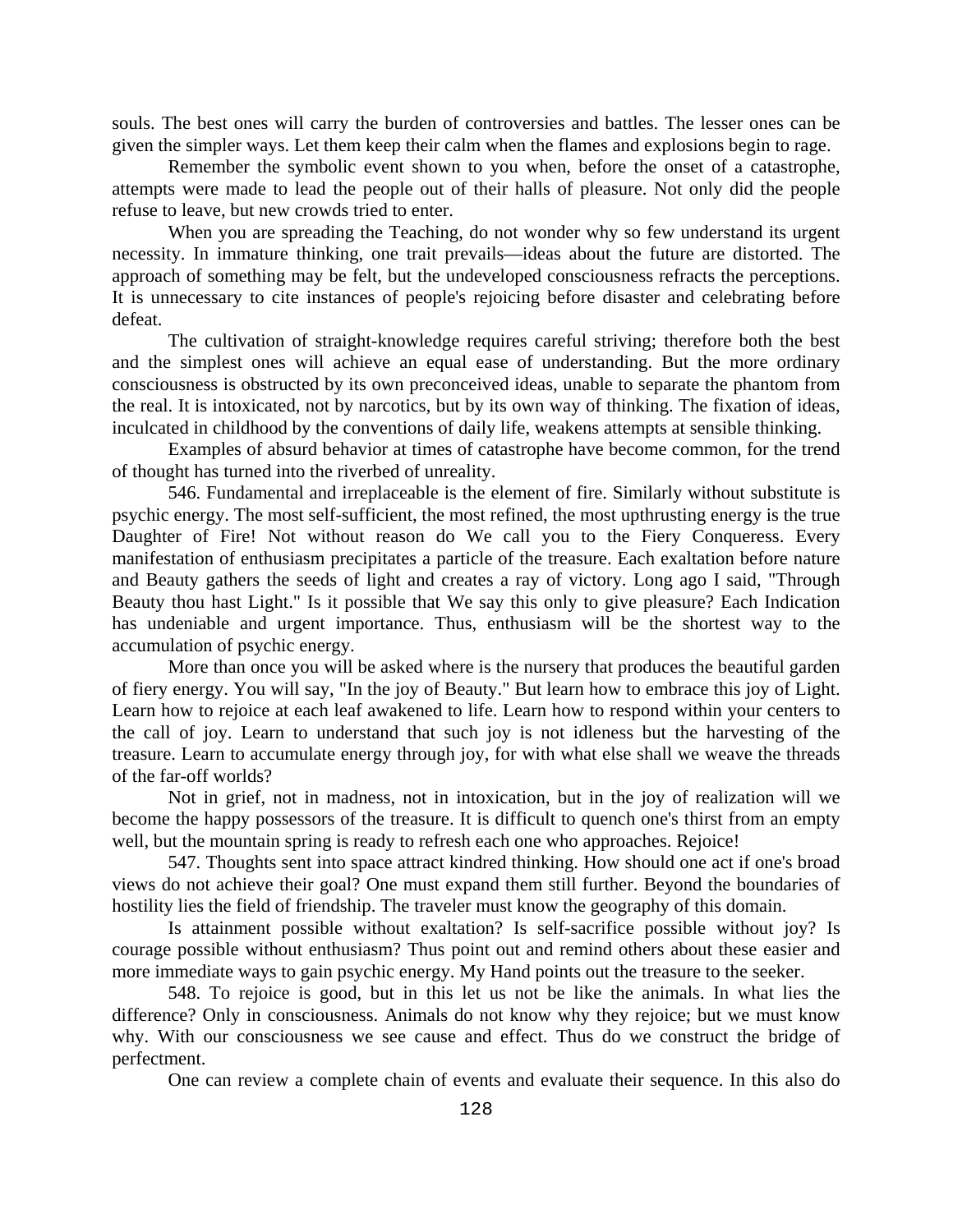we differ from animals, who cannot connect the separate moments. The teaching about comparing events provides a new way of acquiring psychic energy. If people would learn to understand the events of their lives according to their consciousness at the time, they would be able to progress from the level at which they have been stalled.

549. It is correct to define the *Kundalini* as an abstract principle. When the conditions of earthly life were crude, it was necessary to direct the spirit to higher spheres. At first, the symbol of the Eye of *Brahma* held priority; then it was followed by the triumph of the *Kundalini.* But with either, the attainment of *Samadhi* by some did not protect humanity from the horrors of slavery and treason.

Now is the time to insist upon synthesis of action. Straight-knowledge will provide this synthesis during earthly existence. The treasure of straight-knowledge is contained in the Chalice, therefore one should add to the two mentioned centers the blossoming of the third center. The rainbow of the *Kundalini* can draw one upward, but here on Earth, earthly construction is needed. One has to build a foundation for the pillar, just as writing does for thought. The long-silenced Chalice will again come to life, and humanity will tread a new path. Three Lords, these three centers, will lead to true cooperation here.

Whoever understands the relation of the Chalice to the *Kundalini* will understand how the father transmits the earthly kingdom to the son. The *Kundalini* is the father, the impeller of the ascent. The Chalice is the son, awakened by the father. Whoever knows the principle of the father will, at the change of races, embrace the son. The Chalice of attainment initiates action. Thus nothing is rejected, but only strengthened. The Eye of *Brahma* is the natural complement to this order.

550. Where can be found the refinement and upliftment of thought tempered in the holy fire? Is it possible to find it in the ever-increasing heaps of artificial and over-sophisticated reasoning? No, real thought will strive toward an appreciation of the best and the beautiful, and toward the search for the most useful. One can foresee that the accumulations of the Chalice will permit a flow of clear thinking, with proper comparison of the past with the future.

551. The Blessed Buddha once said to His pupils, "Let us sit in silence and let our eyes behold."

After a while the Teacher asked, "How many times did I change my position?"

One noticed ten changes, another only three, and another insisted that the Teacher had remained still.

The Lord of Wisdom smiled, "I changed my position and the folds of my garment seventy-seven times. As long as we do not learn to see clearly we shall not become Arhats."

For a true understanding of psychic energy, one must first develop attentiveness. It is useful, therefore, for the teacher to ask unexpected questions, to request descriptions of occurrences, and to require the keeping of daily notes. It is known that even a very sluggish attentiveness will awaken through such exercising. The inattentive, the unobservant, cannot even notice the development of psychic energy. The advice to observe is the advice of a friend, for the future demands attentiveness.

552. During periods of physical weakness experiments with psychic energy are difficult. Fatigue can be overcome by a short but complete rest.

553. Only a body open to sickness can be infected. Only a spirit ready to accept psychic energy can receive it. If people would realize that an accumulation of psychic energy is needed not only for the present life but also as a constant and inalienable attainment and blessing, this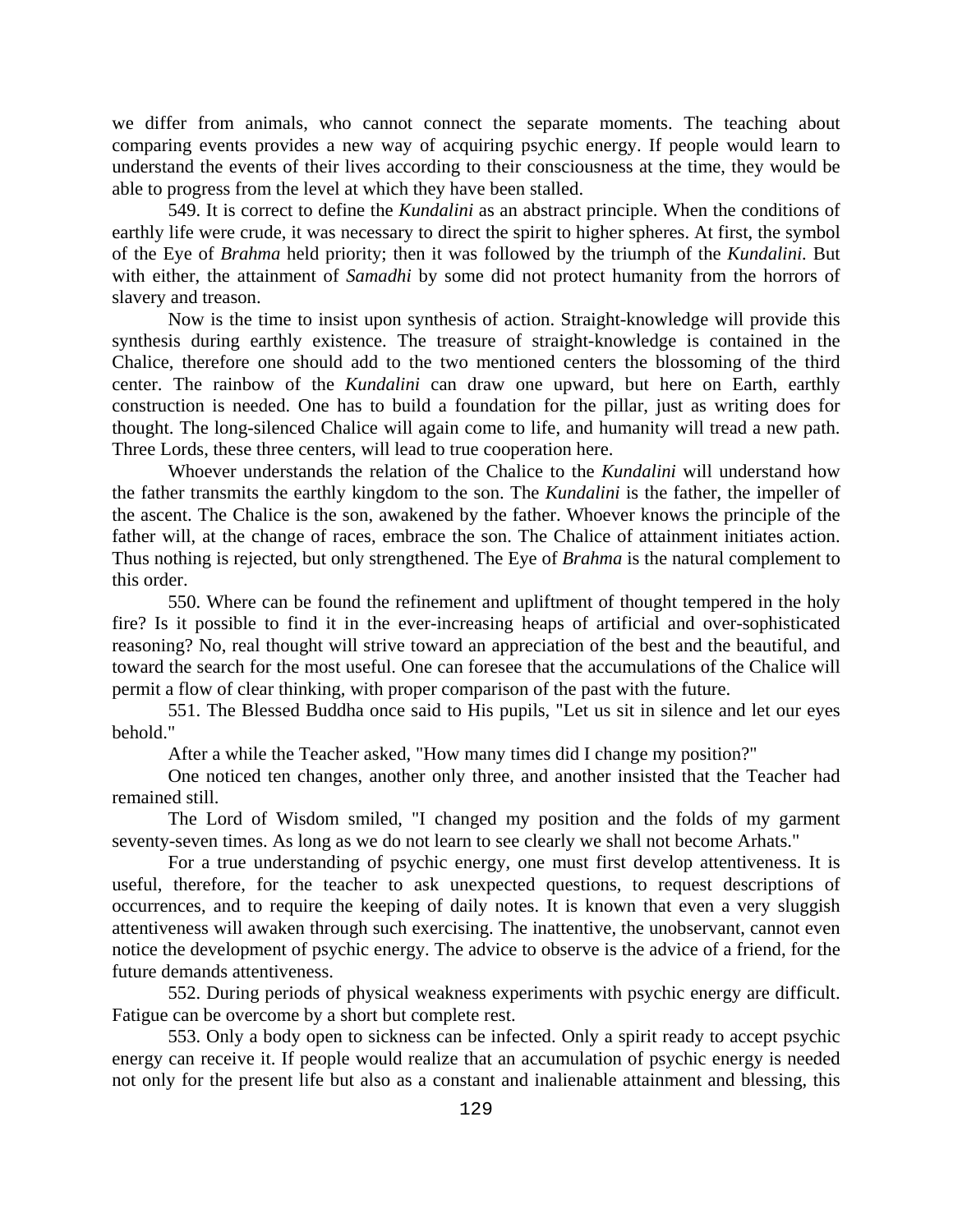realization would erase the perception of each life having a beginning or an end. Should not a true understanding of life promote care for the future along with the present? This is the immediate duty of every scientist. Until now scientists have dealt with life as finite—is it not now their mission to see life as extending into Infinity?

The teachings of the religions have always pointed to life in the hereafter, but those testimonies have lost their relevance. Formerly, miracles had importance, but now the consciousness is attracted to reality. The chain of incarnations is attested to by the ancient as well as by the latest teachings. In modern literature mention of the words *incarnation* and *karma* has become common. However, these truths have entered but little into human consciousness; otherwise it would have transformed the whole of life. The human mind prefers to burden itself with strange concerns, happily occupying itself with superfluous things. The human imagination has not been trained for fundamental ideas. However, just one hour of thoughtful talk can change the life of a child forever.

Immortal humanity—is this idea not worthy of the future? The rising of the Phoenix out of his own ashes has been taught since antiquity. But the Phoenix needs wings; does not psychic energy provide the best rainbow wings?

554. Many thousands of years ago it was said, "The time will come when people will open their hearts and offer their Chalices to the Supreme." The time has approached when humanity nears its sixth stage of perfectment, and the flame will soon begin to glow above the Chalice. How many images and prophecies have been accumulated in space! Truly, it is time to recall the image of the Chalice, when resin flamed within the chalices of the ancients, and the priestess, leaning on the sword of attainment, raised the Chalice to the Highest.

Truly, the manifestations of psychic energy are as manifold and intricate as the most delicate design. It is not reason, but the straight-knowledge provided by the Chalice that can discern them. Just as a mother understands the agitation of her child, so does the fire of the Chalice illumine the disturbances of the currents. It is advisable that humanity ponder why the Chalice is of such great importance for the development of the future race.

It is essential that refinement of thought be developed along with the advances in technology. What beautiful images will be perceptible to that enlightened eye! Indeed, everyone is responsible not only for himself but for the consciousness of all humanity.

555. How many dramatic events must there be for people to pay attention! They will happily place a wreath on any raised stone. But let them go by any road, as long as it leads upward!

556. In Agni Yoga, even the most abstract concepts become tangible and real. Sincerity, usually called honesty, becomes irreplaceable. Test the quality of sincerity in communications to far distances; and then observe the difference when personal feelings of impatience or irritation are allowed to intrude, or, worse, preconceived ideas or deliberate distortions. These deprive the result of its value, and can cause irreparable harm. But true sincerity is a purifier, bringing about a crystal clarity, which enlightens the consciousness just as fuel gives flame. Thus, one can contribute to success by applying what is called honesty.

557. I speak of psychic energy as though all of humanity has already accepted it and decided to improve their consciousness. However, the Teaching remains a wonder from the mountains. People are ready to listen to the Teaching only during their moments of leisure. People see the followers of the Teaching as just lucky, not considering whence comes their happiness.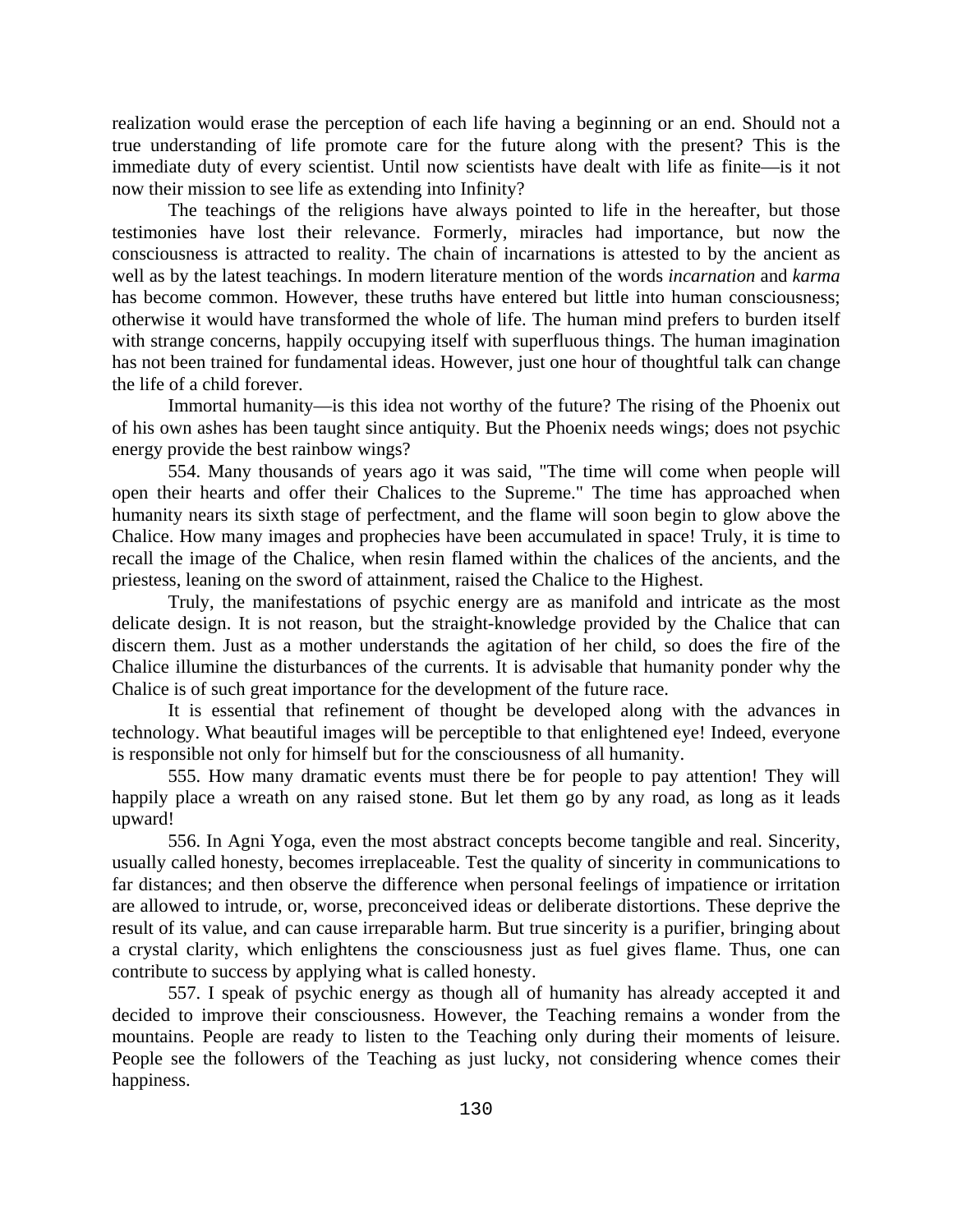Some will say that the Teaching is too general, or too tiresome, but the Teaching, unseen, spreads in its own unexpected ways. Drops of the Teaching radiate in the words of people, both famous and unknown, in scientific laboratories, and in the glorious deeds of unforgettable heroes. Not recognizing each other, these seemingly unrelated co-workers carry the fragments of timely knowledge. Who will censure them?

He who has been tested by the Teaching will smile at his attackers, "Friend, bring me more! Your slander is nothing but a basket of offerings."

For carrying even the best fruit, baskets can be made from the bark of any tree. Is it not immaterial whether the bark is bitter or sweet? Whether the bark is yellow, red, black, or white? Useful fruit can be kept in baskets of any color. Why rail at nature as it is? At the hour of tension, the needed fruit will be there for us.

But those who have realized psychic energy and have accepted the urgency of the Teaching will understand how closely the time of gathering of treasures has approached. The manifestation of surrounding chaos is for them like the crowd at a festival. Few are those with empty hands. To those who carry, one may say, "Do not break!"

Where is the source to which one should refer? Who can set limits? There is soil enough for every seed, and each seed contains the needed psychic energy within itself. The ancients had the knowledge of extracting psychic energy at the time of the softening of the seed. This is an example of how softening gives birth to motion. Each one knowing the Teaching will be a softener and the keeper of the paddle of the Great Churn. For the great teraph of Infinity is at work in the actions of each day.

Austerity brings order. Softness brings creation. Let us look into the empty basket too, to see whether a seed of life is not hidden even in the bitterest bark.

558. The Atlanteans and also the Egyptians remembered the energy in the seed. For the sake of this energy they placed seeds in the tombs. But wiser applications were forgotten. The force of this energy could have powered great ships and other machinery. Just as a touch of the hand can move a large object, so can the condensed energy of the seed produce prolonged power. Even people near the seed can receive healthful revitalization.

559. When people speak of death, they often, even without thinking, express things that are true. People sense that it is helpful for the departure of the astral body to be gradual, and that sudden death can cause problems. But the most important consideration is not talked about—that the quality of psychic energy is the dominant factor. Man can overcome all obstacles through his consciousness. When the consciousness has expanded, then transitory conditions have little importance. When the bond with the Higher World is strong, then all tasks become easy. But it is strange that people generally prefer to talk about details, and overlook what is most important.

560. I affirm that psychic energy can overcome all obstacles. There is no force that can block the path of psychic energy.

561. There used to be a belief that heroes were able to watch the grass grow. But did this not in fact express an understanding that they were capable of higher observation?

562. Sometimes the human organism resists accepting possibilities that are ready for manifestation. This corresponds closely to the story of how they ceased to expect the messenger though the messenger was already at the door.

563. Independence of action is encouraged. But should one be criticized if sometimes the desire arises to reach out to the Teacher for advice and to merge one's aura with His? It was always said: "First the storm, then the thunder, then silence." In this absence of sound comes the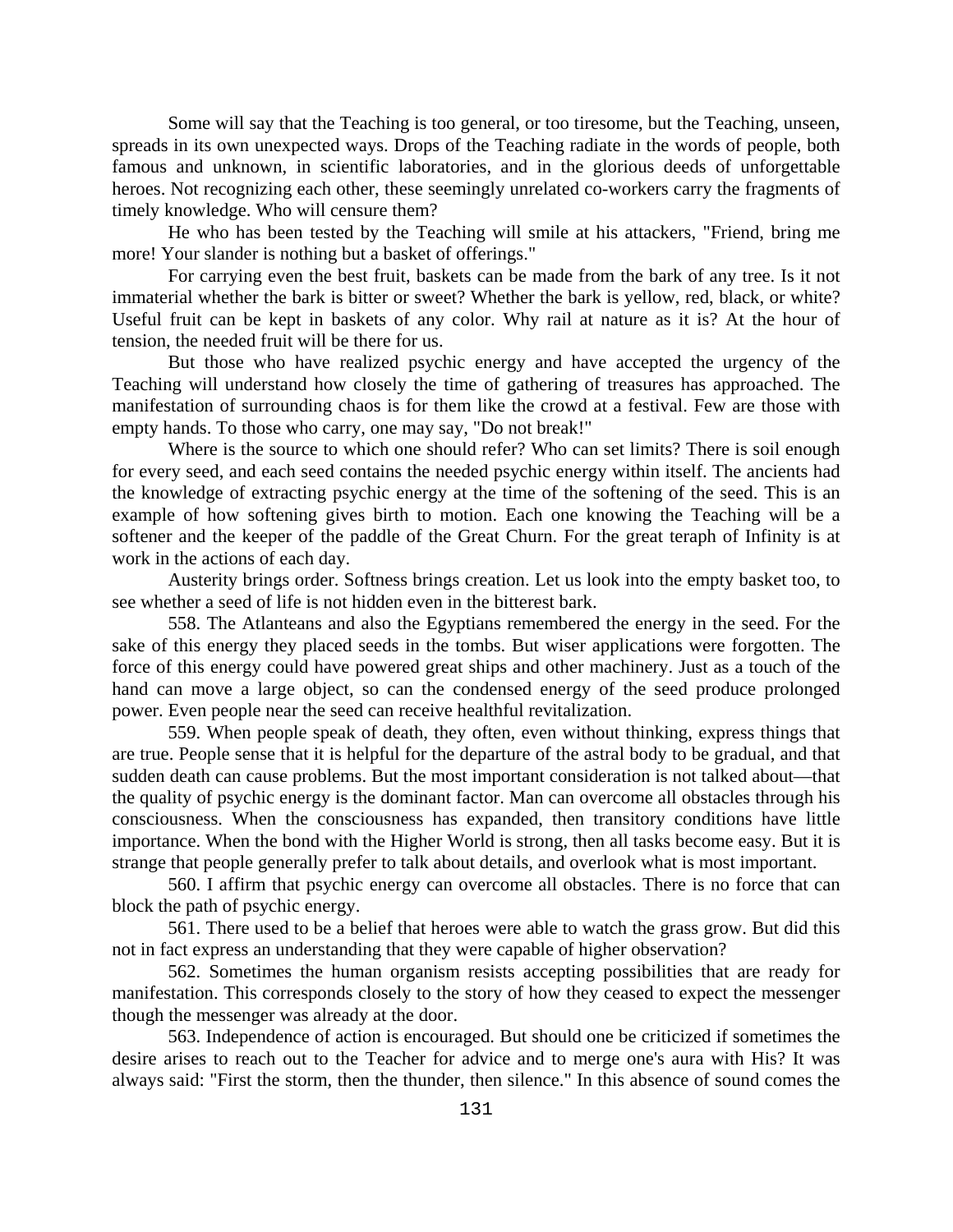so-called Voice of the Silence. But higher than this voice is communion. You know how the voice of the Teacher is transmitted; but there can be a coming together in consciousness, not using words but transporting one's consciousness instantaneously into the consciousness of the Teacher. One almost ceases to be aware of oneself; but the Chalice is filled to the brim with straight-knowledge. Such union surpasses words, for it nurtures one with straight-knowledge. Of course it is not easy to attain such a state; but with expansion of consciousness it comes by itself, if not hindered by ignorance. All forms of communion are made possible by such a consciousness.

Why must the Teaching be absorbed as the basis of existence? If one begins to apply the Teaching egoistically, one will begin to add structures without first attending to the foundation. Half-hearted striving causes inner discord and does not bring regeneration. All harmful consequences result from half-hearted striving. Because of this, people cannot perfect themselves and cannot purify their sense of beauty, without which the blending of one's consciousness with the Teacher's is impossible.

564. You know how during the tension of some centers a contraction of the muscles can be observed, and inversely, a contraction of muscles can cause a strong sensation in the centers. If this idea is approached just by the intellect, it can lead to Hatha Yoga; but the noble straightknowledge will always direct one upward.

565. Psychic energy was sometimes called Teros. In the Hermetic teaching one can find this expression: "The warrior Teros raised his shield." So was indicated the protective role of psychic energy.

Did you ever hear of a yogi's being devoured by beasts? There was never such an occurrence, for no animal that possesses a particle of instinct would dare pit itself against the shield of Teros. The essential thing is to summon Teros out of the Chalice and into the extremities. The channels from the Chalice branch out to all the extremities, and some people can sense the light of the Chalice as a tension in the fingers and toes. Others can sense the light of the *Brahmarandhra* center with a corresponding feeling in the Chalice. All this is not metaphysics but a practical indication for application in life. Many are in need of protection; why, then, not utilize one's own treasure?

It is not difficult to accumulate the energy of Teros or to evoke it. And it is not advisable to lose consciousness at the decisive moment, for that would produce a condition not unlike that of the so-called deadly eye. A yogi does not kill an animal by his own will; it is the evil will that smashes itself against the shield of Teros. One has to understand that not a coercive will, but the accumulation of the Chalice, will provide protection and permit action.

566. Fear cannot coexist with attainment. But again We must point out that fear and caution are not the same.

567. Accumulation of psychic energy should be the most important goal, and all efforts must be directed toward this. Many insects—whether white or black—are drawn to the flame, for fire is psychic energy. One must understand that everything is attracted by psychic energy, and that all measures should be taken to utilize it properly.

568. The growth of consciousness is accompanied by attacks of anguish, which are truly unavoidable. A growing awareness of the differences between the conditions of Infinity and those of earthly reality cannot but provoke the sympathies of a fair consciousness. There is no way to Infinity without a sensitivity to one's surroundings. Be assured that the greater the consciousness, the greater the anguish.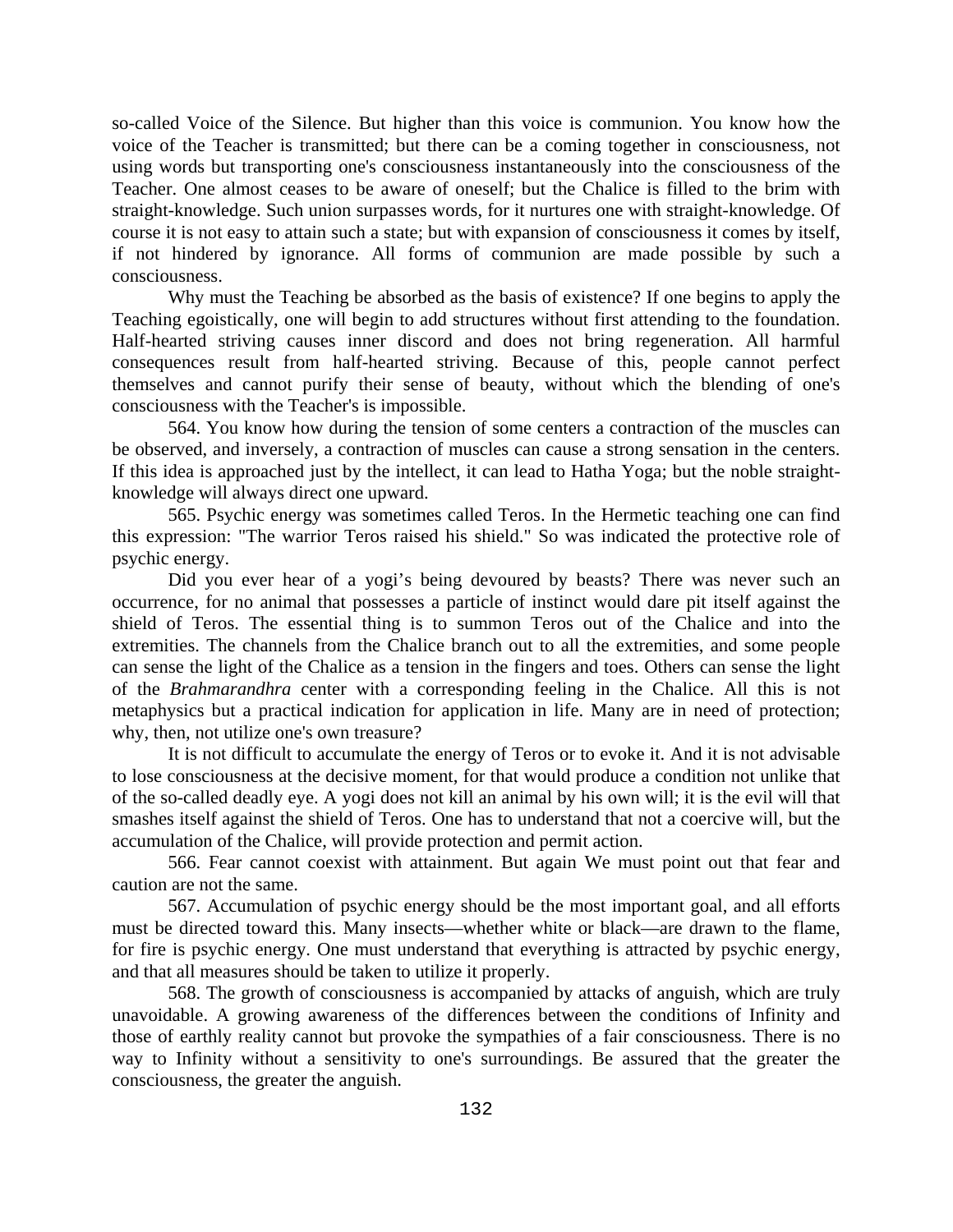Who, then, can sense the beauty of Cosmos? Whoever has heard the music of the spheres even once will understand the earthly imperfections caused by the present condition of humanity. One must consciously fight against these attacks of anguish, though understanding their inevitability.

569. The best protection not only against sicknesses but also against hostile attacks will always lie in the conscious application of psychic energy. Its development is the most vital task of humanity.

570. It is one thing to hear, another to remember, yet another to apply. The Teaching will help one to reach this third step. The Teaching will also help one to leave behind the limitations of one's earthly phantoms; it will help one to perceive the seemingly usual as unusual. When this simple truth becomes evident, one will then not be far from attainment and the next step of ascent into the supermundane spheres. Those who seek attainment will be told, "The most important is to give yourself completely to this task." The predestined hour will approach only through attainment. When the joy of attainment fills the Chalice, success will come. Of course, this joy is not that of the calf whose gamboling crushes the flowers. The joy of attainment knows all labors and all perils; it crosses the bridge only once and dazzles the enemy with its radiance.

Teros was called a warrior; surely he is not a harvester, or a shepherd. In his nature Teros is conqueror and victor; but the joy of attainment does not turn him into a tyrant. Four prescriptions given long ago are: Reverence of Hierarchy; Realization of Unity; Realization of Co-measurement; and Application of the Canon "By thy God." With these, the disciple provides Teros with a proper basis for understanding. How else can he find where lies the path of the Good?

571. Pay attention to sites at high altitudes, exposed to the winds from snowy peaks. At an altitude of 24,000 feet one can observe deposits of meteoric dust. Under the power of the wind and the rays of the sun, this dust settles into the lower recesses, and changes the properties of both the snow and the soil. It is especially instructive to observe this in places where the ground is rich with metals. The metalization from within and without produces unusual magnetic combinations. Not only psychic energy but also many other energies acquire unique properties in such places. One should value those places in which so many different conditions are united. Observations of the quality of the snow, soil, and plants are not difficult, even with ordinary apparatuses.

The dust of the far-off spheres, when found in the snow on the peaks and at lower altitudes when it has melted, provides the opportunity to learn about new substances. In order to approach psychic energy under earthly conditions, one must observe how the deposits from the far-off spheres influence the human organism. One can see that these influences are many and strong. Thus, let us be attentive to the manifestations of nature.

572. The experience of joy in one's work is a manifestation of a special aspect of psychic energy. Joyous labor brings success multiplied.

573. Nervous choking is often the result of an over-burdening of the Chalice when its accumulations are not used consciously. Children can suffer from this, which indicates that their former experiences were considerable. Of course, thoughtful care and quiet occupation will balance the struggle between spirit and body. The throat, teeth, and eyes may likewise remind one about the struggle of unmanifested accumulations. In the same way, one should pay attention to what can be called consumption, which also may be provoked by the center of the Chalice.

Long ago the significance of *Manas* was pointed out; it is impossible that such a treasury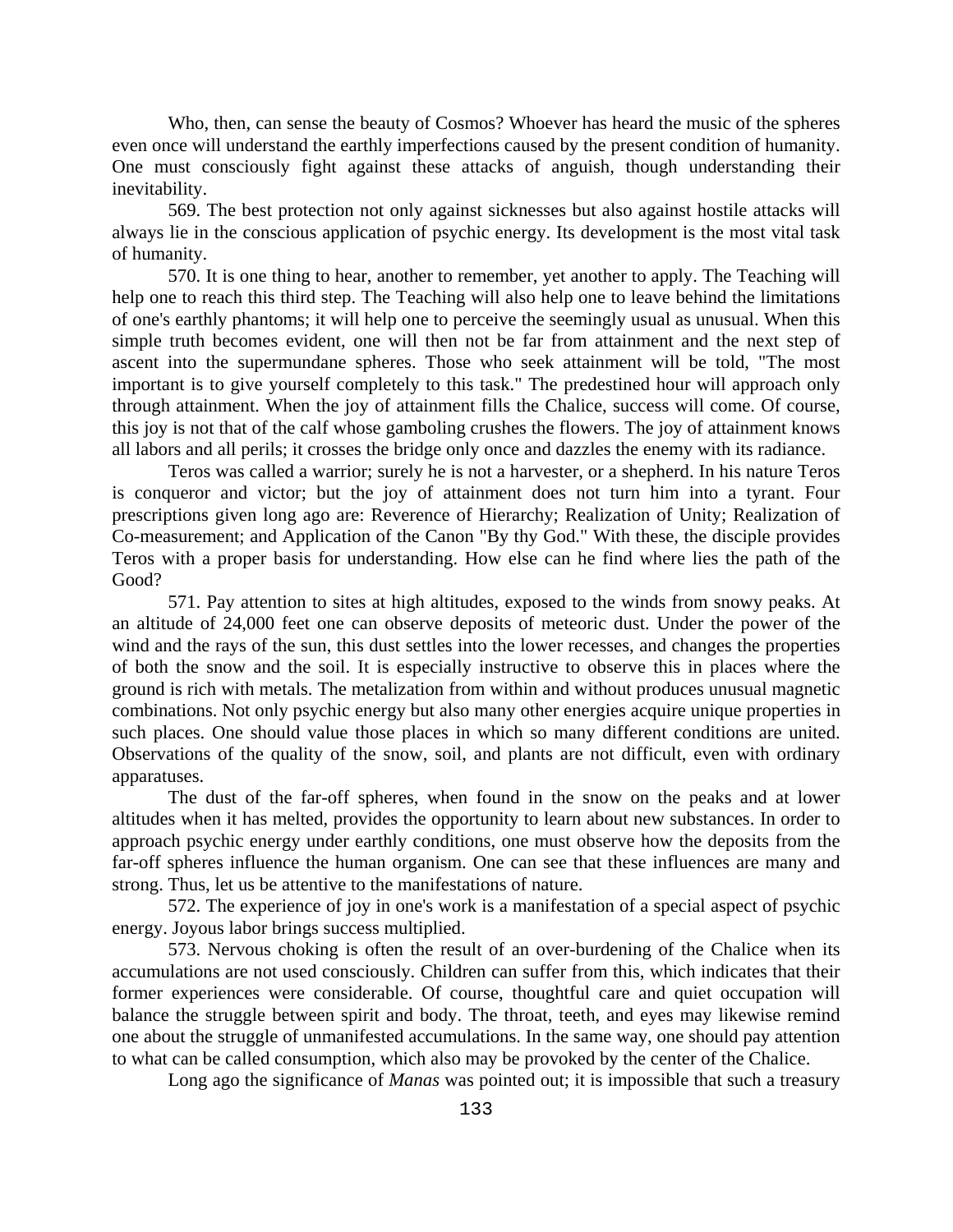as the Chalice should have no importance for all that surrounds it. There can be palliative measures, such as ammonia, menthol, eucalyptus, and cedar resin. But these will only ease the symptoms whereas the real panacea will be the cultivation of psychic energy.

574. Once, people were assembled to hear the Voice of the Teaching. They had often before heard about a treasure predestined for them. But some could only imagine the treasure as precious metals, and one even sewed a long purse for his share. Time went by and the treasure did not appear. However, they were told that the treasure was near and came together to receive it, but their patience was shorter than the long purse.

All but one hired someone to listen to the Teaching for them, while they themselves went to the bazaar, regretting their wasted time. One had missed collecting his debts; one had missed his chance to marry; one had forgotten to convict an offender; one had failed to gather his profits; one had missed bargains; one had lost the favor of the rajah. In short, the Teaching had apparently caused losses to each one.

Resentful, they gathered in the bazaar, sneering, "Where is this proclaimed treasure? What we were promised is a cloud—but one that cannot even produce rain!"

The Voice of the Teaching addressed the only one who had chosen to remain, "Why aren't you afraid of missing your time in the bazaar? Everything will be sold without you, and your name will not be included in contracts. Who told you that the promised treasure will not be nebulous?"

The one who remained answered, "I will not leave, for the promised treasure is more precious to me than life. The foretold good cannot be a delusion."

The Voice said, "Do you not fear that I shall fall silent?"

"You cannot, for You have already proclaimed Infinity."

"Are you not afraid of treachery from Me?"

"No. Courage and Light are Your guarantors."

"Do you not fear that the word "treasure" may mean "trap" in My language?"

"Even without words, Space vouches for the treasure."

The Voice said, "Wisely do you tirelessly persist. There, where you have heard the Teaching, there is the Treasure. Rise, you need not go far. Raise the stone on which you sit. Accept the divine cloud of Benevolence, and also from the earth its gold. The one who has harkened unto the end receives. The one who is courageous cannot be deprived. The one who gathers acquires."

575. Tomorrow's flowers bloom from yesterday's seeds. Advanced minds do not refuse to eat yesterday's bread. One must learn to combine all the knowledge of the past with the striving toward the future. Usually people deprive themselves of their best advantages by remaining bound to one point of view.

How can one succeed if, while the fire is burning, the eye insists on peering only into the darkness? The fire of Teros will illumine all accumulated treasures. It will also, like the inextinguishable *Brahmavidya*, be a protection against the seductions of Maya.

As you see, I use the language of ancient parables as well as that of the modern laboratory, so that you may learn to love both and extend your respect for the seed as well as for the fruit. An end must be put to narrow-mindedness.

576. Sometimes you may notice peculiarities in the way We express Ourselves. One must say that, although perfect correctness of form can be attained, in a telegram one pays more attention to the meaning.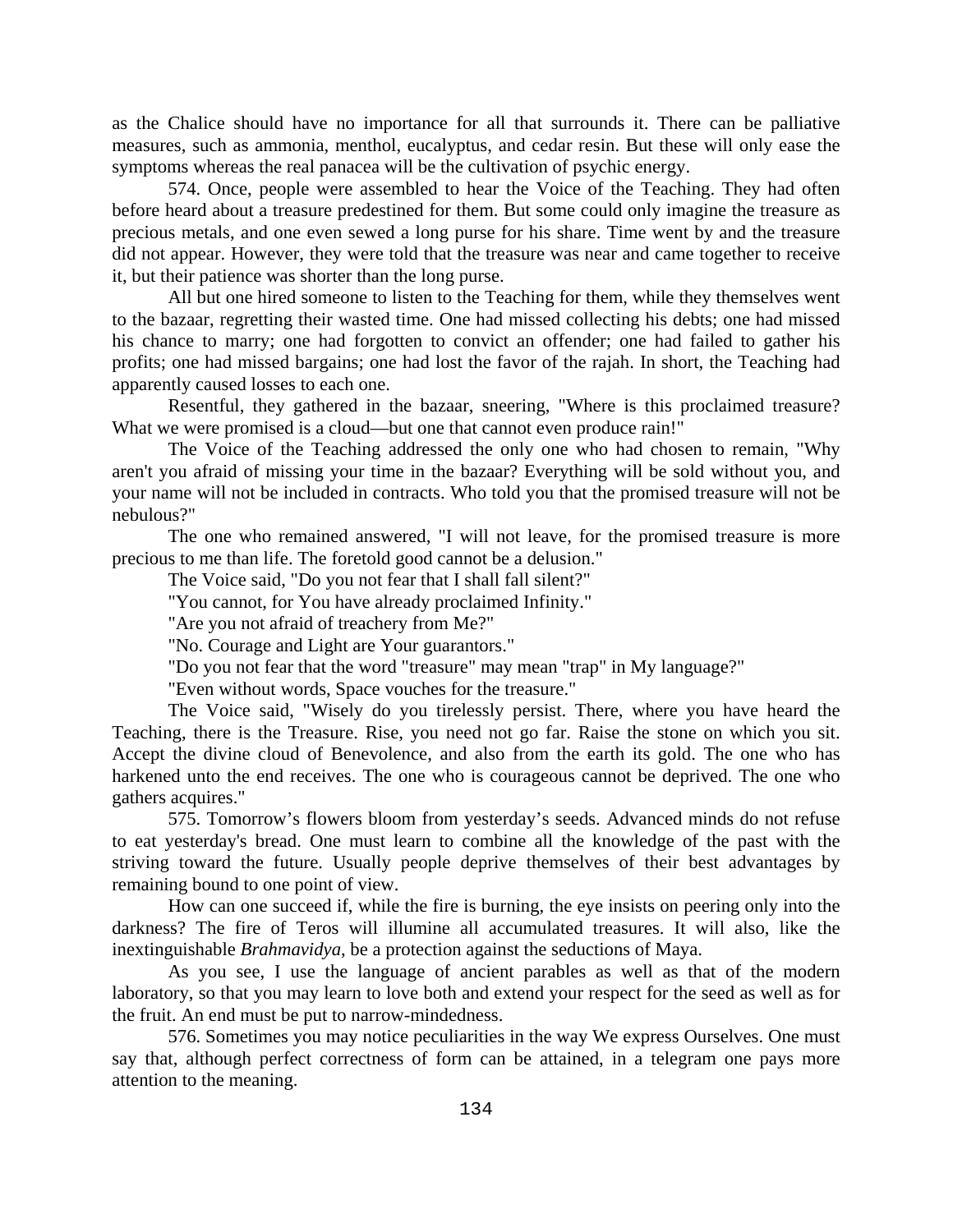577. All one's surroundings are subject to the influence of Teros. One can feel the invisible benevolence with which everything responds to the touch of the pure flame.

578. The process of deepening and refining one's thinking enables one to conduct remarkable observations of distant communication. You know that a communication enters the consciousness as something separate, and therefore is easily forgotten. You also know that neither tempest nor hurricane can hinder psychic energy, though they can affect the centers, especially the Chalice. It is possible to observe how communications relate to the particular centers, and how the quality of the communications is affected by them. Briefly, the manifold ways of thinking and the varied properties of psychic energy will provide new opportunities for the individuality. Observations conducted under various conditions of locality, temperature, and weather will provide an inexhaustible source for new achievements.

579. One should remember that Our enemies make effective use of every spatial disturbance and try to inflict the most undesirable harm. This combination of physical and psychic conditions demands attention.

580. It is correct to presume that evolution is propelled at times of great cosmic reaction. But this does not mean that people should not prepare themselves for it. Each conscious, thinking individual seeks anxiously for the future direction of evolution. If this direction is sensed, then common sense will strive to approach the right path more speedily. Our Teaching does not coerce, but indicates the way. Not mysticism, but logic of mind, is offered to the seekers.

We say, let the books of the Teaching be published in a normal way. Let them be without an author's name, to exclude personal interest. In a few years people will understand that experience and deep study have produced these Teachings. Those who find the time for study of the books will enter the new world structures as welcome guests. Thus the mist of savagery will be replaced by refined understanding.

We always underline the concept of refinement, for it is bound up with the growth of spirit. You saw the slowness of accumulations of the spirit; similarly, refinement cannot be developed at once. The process of improvement of any machine shows how slowly perfection is gained. But realizing refinement of thought, we all must command ourselves to move with evolution; then every day becomes a day of victory.

581. Usually people think that these days are absurd with complexity; but if, without prejudice, we compare these times with others, we shall see that during the last ten years much has been simplified, opening the way to evolution.

582. We have already spoken about the rotation of the centers. Of course, any forward motion is a rotating one. The symbol of churning relates to everything. The accumulations of psychic energy can be intensified through the rotation of the center. The individual may prefer one center over another, but it would be better to choose the Chalice or the *Brahmarandhra* center.

One can promote the circulation of psychic energy externally by rubbing the body with an emulsion of seven vegetable ingredients, known from antiquity. This is the same emulsion used by yogis when leaving the physical body for a lengthy period of time. It also can be applied with benefit to treat various problems, beginning with skin diseases.

This emulsion when rubbed into the body, provides the energy needed to sustain nourishment for a long time. This is similar to the taking of musk, which, as you already know, reduces one's need for food. Give the formula for this emulsion only to those who have proved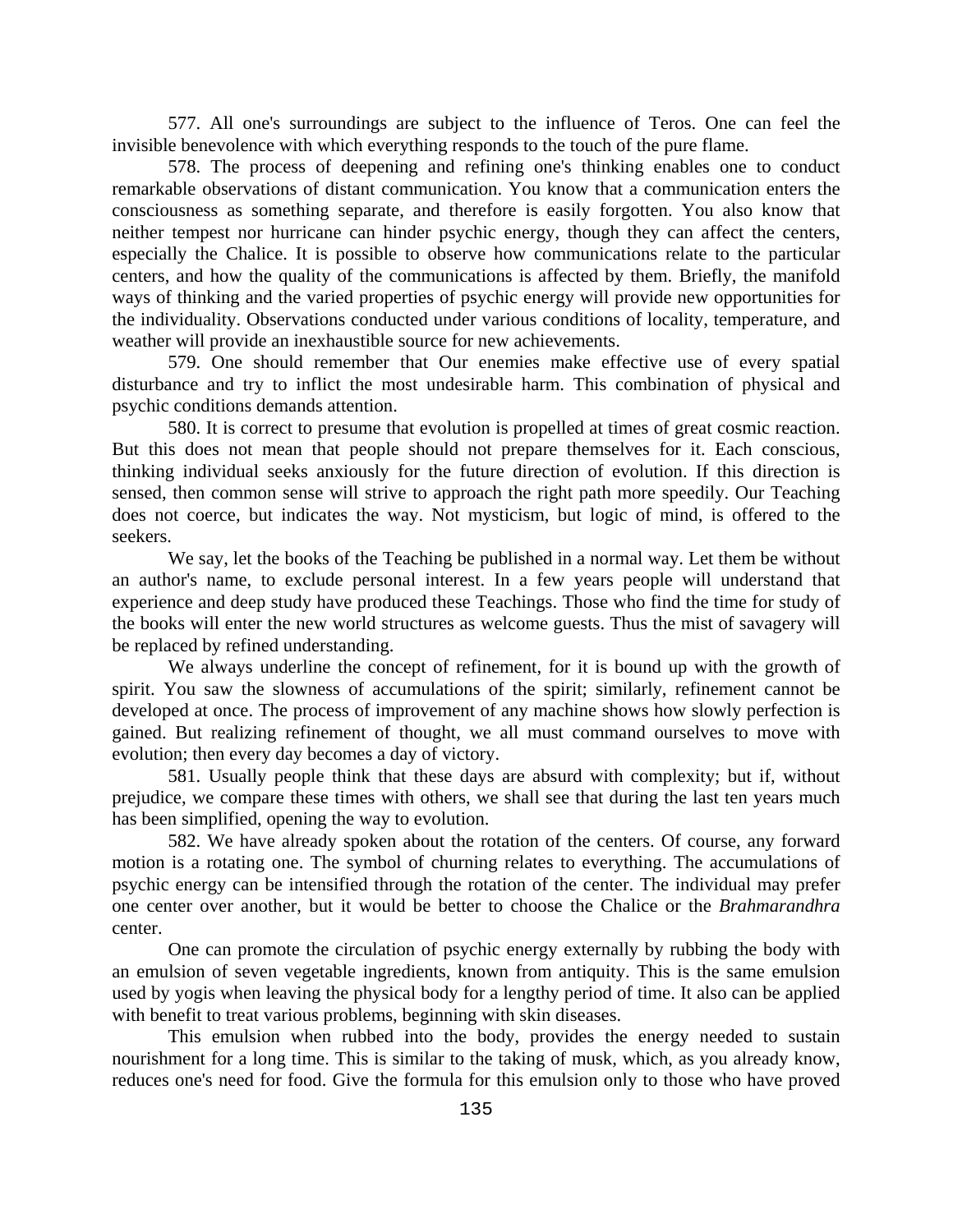their devotion to the Teaching. There is little reason to feed the body of one who tries to deny psychic energy.

583. If people would only realize the consequences of their thoughts! It would be no exaggeration to say that even the greatest of crimes have been born of the smallest of thoughts. One may point out to people how material and alive thought is.

I do not speak only of yogis, for each one who has developed psychic energy is protected by it. People are afraid to assault one who possesses special powers. Common wisdom remembers how the blow that strikes the armor of Teros boomerangs. Likewise, common wisdom knows that some people can leave their influence on objects. This is true—psychic energy can, for example, be transmitted to objects through touch. Thus, one may observe the power of thought and the emanations of psychic energy.

Animals, especially dogs, sense the emanations of psychic energy. It is not just through smell that they can find their home and their master, but through something deeper.

One will ask how to begin to approach psychic energy. At the beginning, simply keep in mind that this energy exists.

584. Look for the close correlation between magnetic whirlwinds and manifestations of psychic energy. These whirlwinds were correctly termed in Hermetism the thought of space.

585. It is right to desire to explore the foundations of Vedic medicine. In spite of the later changes, the essence of the Vedic medicine remains useful. To each searching investigator the very logic of this medicine provides new perceptions of the properties of plant extracts. Instead of a crude listing of plants and other products of nature, precise information about the properties of the various parts of plants and the conditions of their use leads to more exact conclusions. Attention must also be paid to the conditions of cosmic chemistry. Coming from the most ancient times, these conclusions can bring joy to the present-day observer.

586. One can easily strengthen the action of vegetable remedial substances by increasing the metalization of the soil. In this way, even slow-acting medications can be made more powerful and rapid in their effects. Instructive experiments can be performed using the fortified seeds over generations. With short-lived plants these experiments do not require many years. Even the third generation will show considerable change.

587. If I say that everything is good, it will be untrue. If I say that everything is bad, it will also be untrue. It would be better to say, "Battle, and victory." But how can one be taught the joy of battle?

588. Why is a tensed physical position sometimes needed? It enhances the radiation of psychic energy.

589. The wise one knows the spoken word, knows the written word, knows the thought, and knows silence—so says the old proverb. Let us examine this from the point of view of psychic energy. Truly, one has to distinguish when a spoken word, a written letter, a thought, or silence is most needed. One can achieve much by directing one's energy properly. Refined straight-knowledge will determine which method is the most needed at each moment.

590. You have noticed that sometimes physical tension activates one's psychic energy. This purely mechanistic and physical condition should direct one to thinking about the material nature of psychic energy. This materiality of psychic energy can easily be demonstrated by physical means. It is not difficult to observe the reflexive reactions to physical tension. Should one not search along these obvious directions? It means that spiritual manifestations are not at all abstract and can be measured. They may not be evident to all, yet the coarser actions can be seen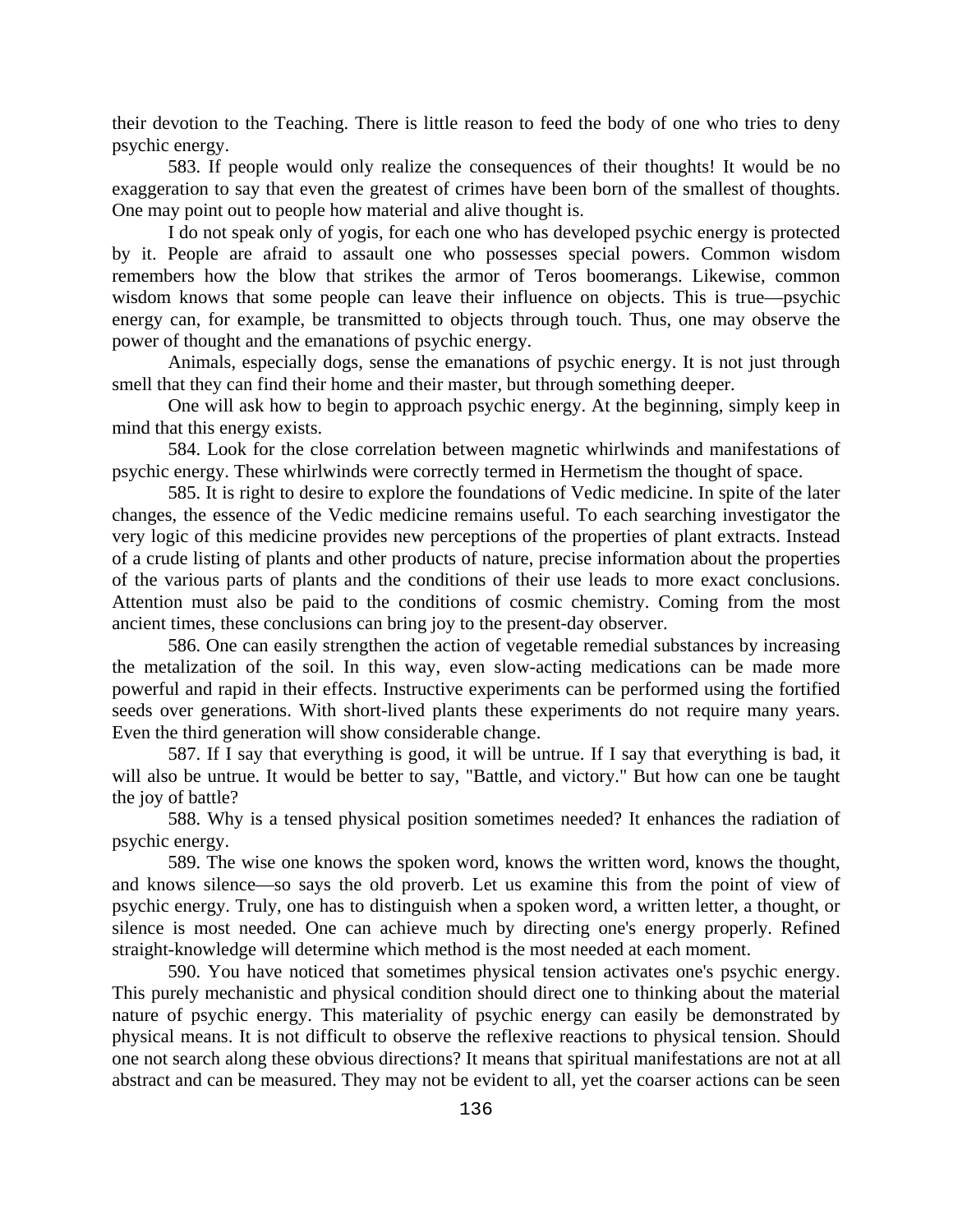by even an ordinary person. Unfortunately people often pass by without noticing even the loudest colors. Red may sometimes be remembered as green; this kind of distortion can be met everywhere.

I do not speak about straight-knowledge simply to repeat myself. This condition has been spoken about sufficiently. But pay attention to the material nature of spirituality, which can be observed from many points of view. Still, there remain two worlds—the apparent and the real. Knowing the meaning of these two ideas, everyone will agree that preference be given to reality. What perfection can be achieved upon cognizing reality! Once reality is brought to the foreground and affirmed as a completely valid concept, the surroundings will change beyond recognition.

Many truths are spoken of. Should not one break through their shells and strive to the One Truth? The most precise and objective observation of reality will broaden the consciousness. Indeed, the consciousness is that magic coffer in which all lost treasures will be gathered.

591. I rejoice when you realize the harm of false spirituality. Often a sickly distortion of psychic energy becomes a substitute for a properly expanded consciousness. Where there is fear, where there is self-pity, where there is conceit, where there is passivity, where there is avoidance of self-sacrifice, where there is lack of co-measurement, where there is irresponsibility, can there be service to evolution?

Those who avoid the labor of the harvest should be made to understand that their groans are less than the rustling of one blade of grass. Also, those who venture into the astral world without an understanding of ascent must know how responsible they are for the polluting of space. Only the consciousness can lead, and permit the discerning of the right direction. Also, those who consider service to evolution as an effort deserving reward may be repaid in coin, but not by expansion of consciousness.

Affirm that the refining of consciousness is the magnet that attracts all beneficial energies. The consciousness, an inexhaustible treasure, will lead to the summits, where victory is found. Is it worthy of man to let his consciousness be overgrown with weeds? It is essential to consider whither one wishes to propel oneself. The fire of consciousness will illumine the way.

592. It is correct to assume the inexhaustibility of psychic energy. The store reasonably used is replenished immediately from the treasury of Cosmos. It is good to project psychic energy; the new supply more easily produces its deposits, and then strives to the universal work. How can one set the wheel of law into motion? It is so easy to evoke the new power from space! That is why I speak about the circulation of psychic energy.

593. The word *I* should be kept only for special responsibility and testimony. The word *we* is for the whole of life and for cooperation. Then there is also the word *they*. But first one must accept the word *we* and realize cooperation.

594. The fundamental mystery of Hermes was contained in the approach of the astral world to our Earth. One can see these sparks in the Hermetic Teachings, although they are carefully veiled. But now We will from time to time recall them.

Crystals of psychic energy, when applied to one's body, draw one's own inner psychic energy, just as a magnet draws a needle from the body. One can imagine how powerful are crystals of psychic energy when used as medicines.

595. You already know that the crystal of psychic energy possesses the properties of a magnet. It attracts electronic particles of Teros from space. The emanations of the approaching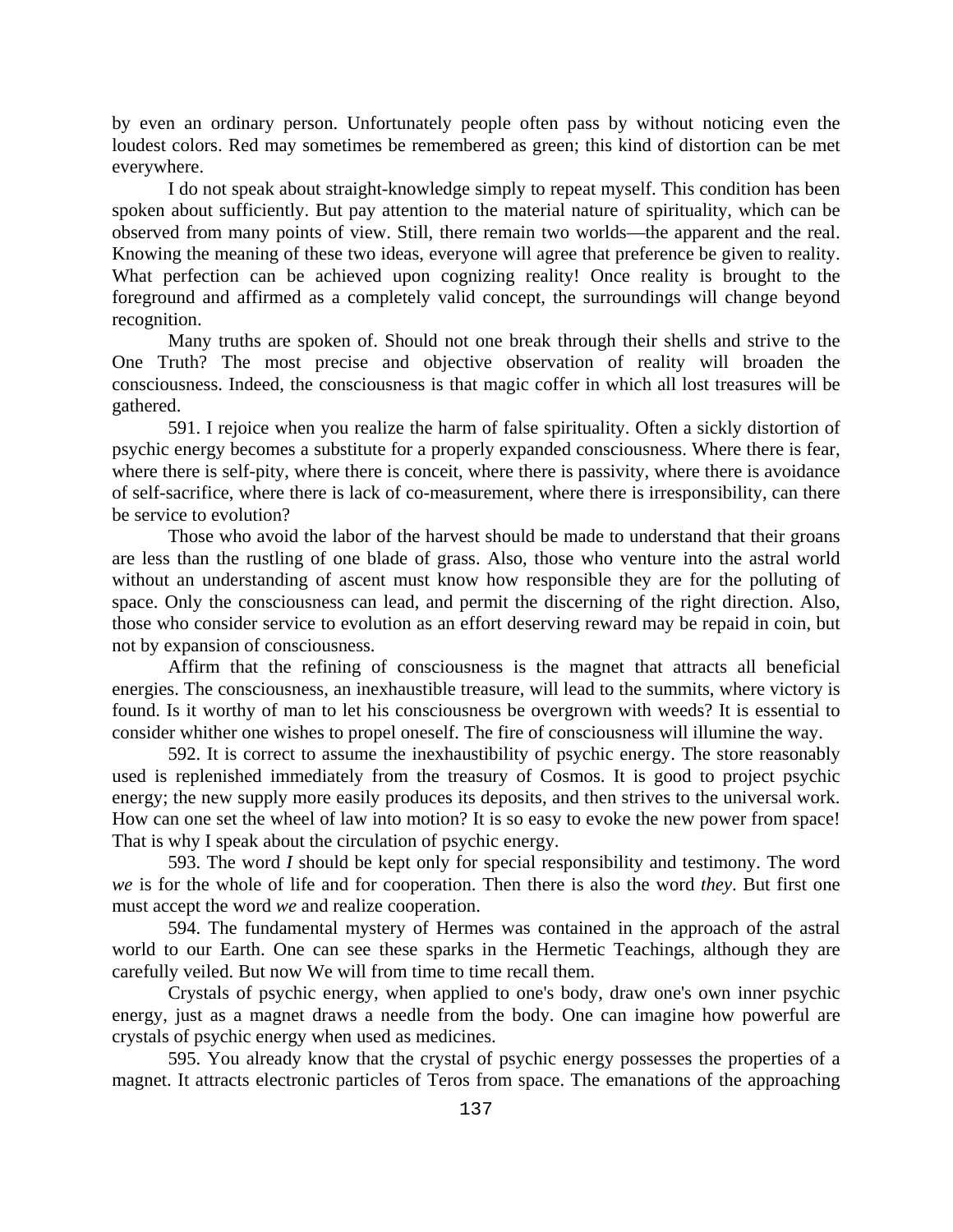waves surround one and color with their chemism the attracted particles of energy. This is the chemical basis of so-called colored stars.

The planetary bodies radiate with different lights. Scientists will see the sparks of psychic energy. The fires of the human body's centers also radiate differently depending upon the chemism of the metals in the human body.

596. Many people have observed the significance of the successive development of the centers. Incomprehensible labels often have been given to real things. Thus, when you hear the word *Abramram*, it will be a reminder about the center of the Chalice, where straight-knowledge predestined for the future evolution is concentrated. When you hear about "fiery wings," it will mean the centers of the shoulders. Likewise, the "treasures of the five summits" will be the centers of *Brahmarandhra*, the wrists, and the knees. When a sudden weakness is felt under the knees, or a strain in the wrists, this will mean the sharpening of the *Brahmarandhra*. Countless observations can be made that will reveal the inexhaustible qualities of the organism, so shamefully neglected.

597. Certain peoples have a custom of invoking their distant, absent ones by calling up a chimney flue that was purified by fire. Let us remember too the long trumpet of the ancient Egyptians, which also acted through fire.

Consider that the sending of thought was combined everywhere with an understanding of fire. Truly, for the sending of thought to a great distance, one has to evoke the flame of the centers. Not a forced strain of the will, but a combination with fire gives power to the sending of thought.

598. It is useful to remember all the legends about fire, for they contain much truth. The growth of understanding will make it possible to distinguish the fundamentals of reality from the errors of mistaken conventionality.

599. Certainly, one of the main tasks of the coming evolution will be to transform our view of the so-called abstract into a recognition of it as cognizable reality. The study of psychic energy will make possible a completely new approach to one's surroundings. The contrasting results of selfish versus altruistic actions have until the present been seen in an abstract way, but let us henceforth examine them from the point of view of the chemism of the various centers. Different thoughts and actions issue from different centers. Hence, their emanations are chemically different, as is their visible radiance. The effects react on the creator himself and on his surroundings. Thus, it would seem that the most abstract will become weighable and measurable. One of the simplest experiments will be the weighing of an individual under the impact of his different thoughts. A sensitive scale and sharpness of thought will provide clear contrasts. This is not a science for hermits but is knowledge for the improvement of life.

600. As light conquers darkness, as thought conquers chaos, so does the Teaching enter life.

601. Scientists speaking about the subconscious, about cerebral and nervous reflexes, about animal magnetism, about telepathy, certainly speak of one and the same thing—of psychic energy. But this term is somehow not uttered. These snatches of knowledge beg to be united into one current, but narrow-mindedness prevents the proper relating of these various fragments of knowledge. Pure science is not afraid of alleyways. Attention is being paid now to the study of secretions, and perhaps this particular direction, the investigation of glandular secretions, will call attention to the existence of other secretions. Glandular secretions have only recently attracted attention, although ancient medicine pointed out the importance of secretions long ago.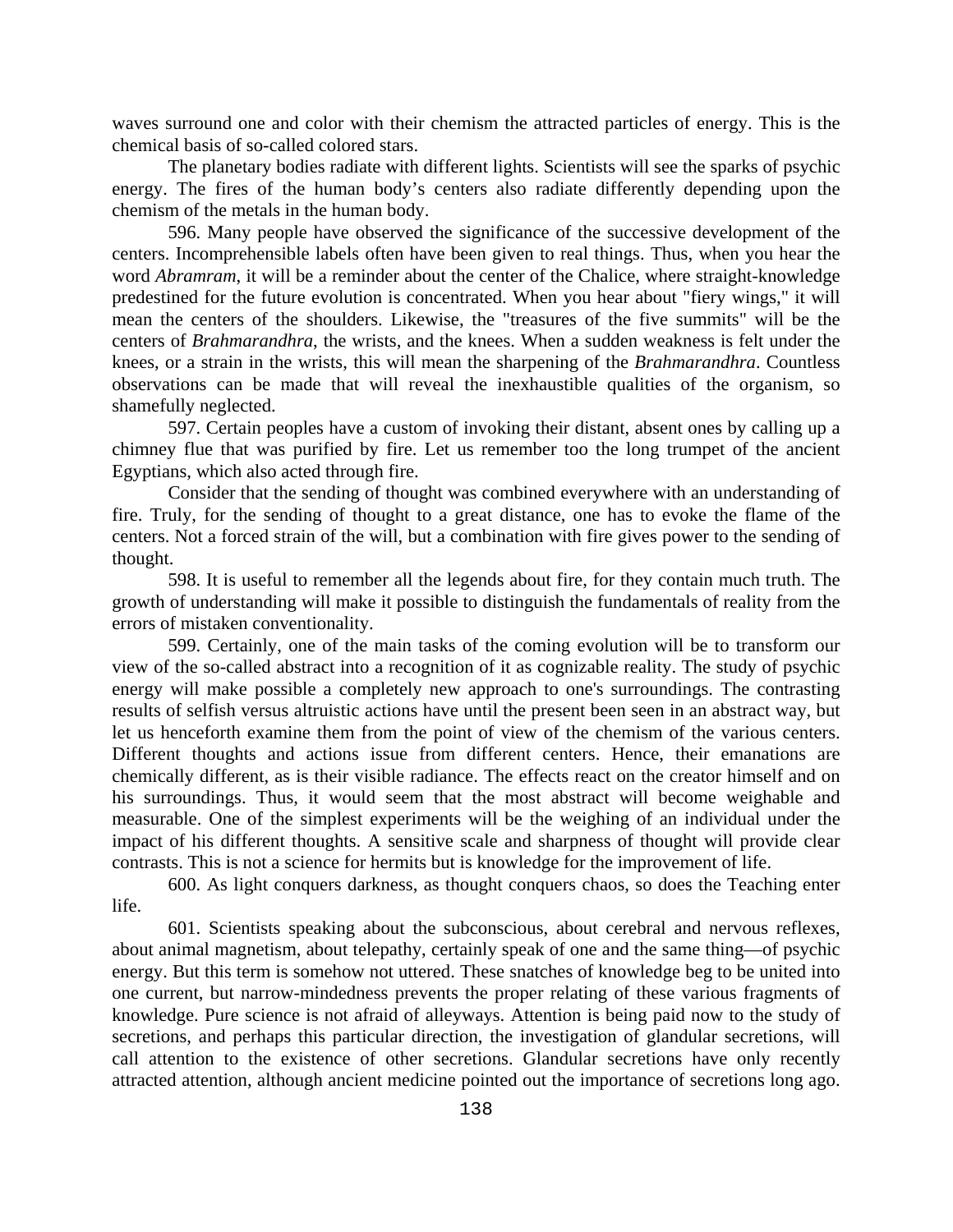This matter was avoided, although all of nature proclaimed it. Is it possible that dialectics and materialism are only limitations? The development of consciousness brings us into closer contact with the entire mighty energy. Is it possible to think as before, with only half one's brain, not caring about the locked-up treasures?

602. The forging of the sword in the flame under the hammer's blow is the best illustration of how one tempers one's psychic energy. Someone may ask how to endure unrest and agitation. But rest can be found only at the peak of unrest. There is no rest amidst the cosmic whirlwinds. The blind and deaf may dream of a rest that does not exist, but the ones who see, who want only to see clearly, prefer to endure the storms. There is no rest, as people understand it. One cannot step out of the turning spiral of creation. One has to evoke Teros as one's anchor, to link oneself to the proper chain of currents. The strong spirit rejoices in tempering his sword.

603. Notice that a deep sigh accompanies any application of psychic energy. Does not this indicate that this energy is something tangible? Point out the manifestations of this energy scattered everywhere. A path can be built with these milestones.

604. In the study of psychic energy, much can be learned about its properties. For example, you have noticed that astral beings can assume any form and produce any image. This has been shown sufficiently in photographs. What kind of energy helps them in this creation? Of course, psychic energy, if already cultivated while they were incarnate. But it is not so much the frightful phantoms that are evidenced as the reaction of our own organism that is important in our observations.

The ancient ones said, "The mountain of the Mother rises from the Earth to the heavens," indicating thus the unity of all that exists. Is it possible that in an era of culture people will agree to their own degradation, or to the conventions and distortions of their religions? When, along with mechanics, psychomechanics proclaims itself so mightily, can there persist a dull denial? People come together to fulfill the best tasks. But where are those tasks? We must continually repeat that the external conditions of life are a reflection of the consciousness. It seems that these words are already branded on the human forehead, but one cannot deny that humanity requires repeated shocks.

605. The mind vacillates, but the consciousness triumphs. This is not a contradiction, but a reference to surface and essence. Which way to turn? Even a child will say, "To the essence." Even a child knows to peel the fruit in order to refresh itself with the juice. Nothing should impede us from the task of regenerating our consciousness.

606. Some nervous diseases can be cured by a change of residence. One could regard this idea as a whim, but there are explanations for it. The air that surrounds one is as mineralized and magnetic as water. We make use of waters of different compositions. Why, then, should air not be similarly utilized for its effect upon the different centers?

Much is spoken about *prana*; but pure prana is inaccessible on Earth, except on the heights, where few dare to stay. At the lower levels the *prana* is mineralized and is subject to the influence of discordant magnetic waves. Certainly, a change of residence can lead one to more beneficial combinations of *prana*, and may have a healing effect on the condition of one's nervous system. Unfortunately, so far the air in homes is generally regarded simply, as either pure or impure. In fact, every change of air has importance, since it affects different groups of nerves. Our Brother who was a shoemaker occasionally changed his trade to gardening. This is wise, for the seed growing into a sprout radiates psychic energy of particular tension. One should remember this. After the *pralaya* of night, the morning sun acts with special vitality in calling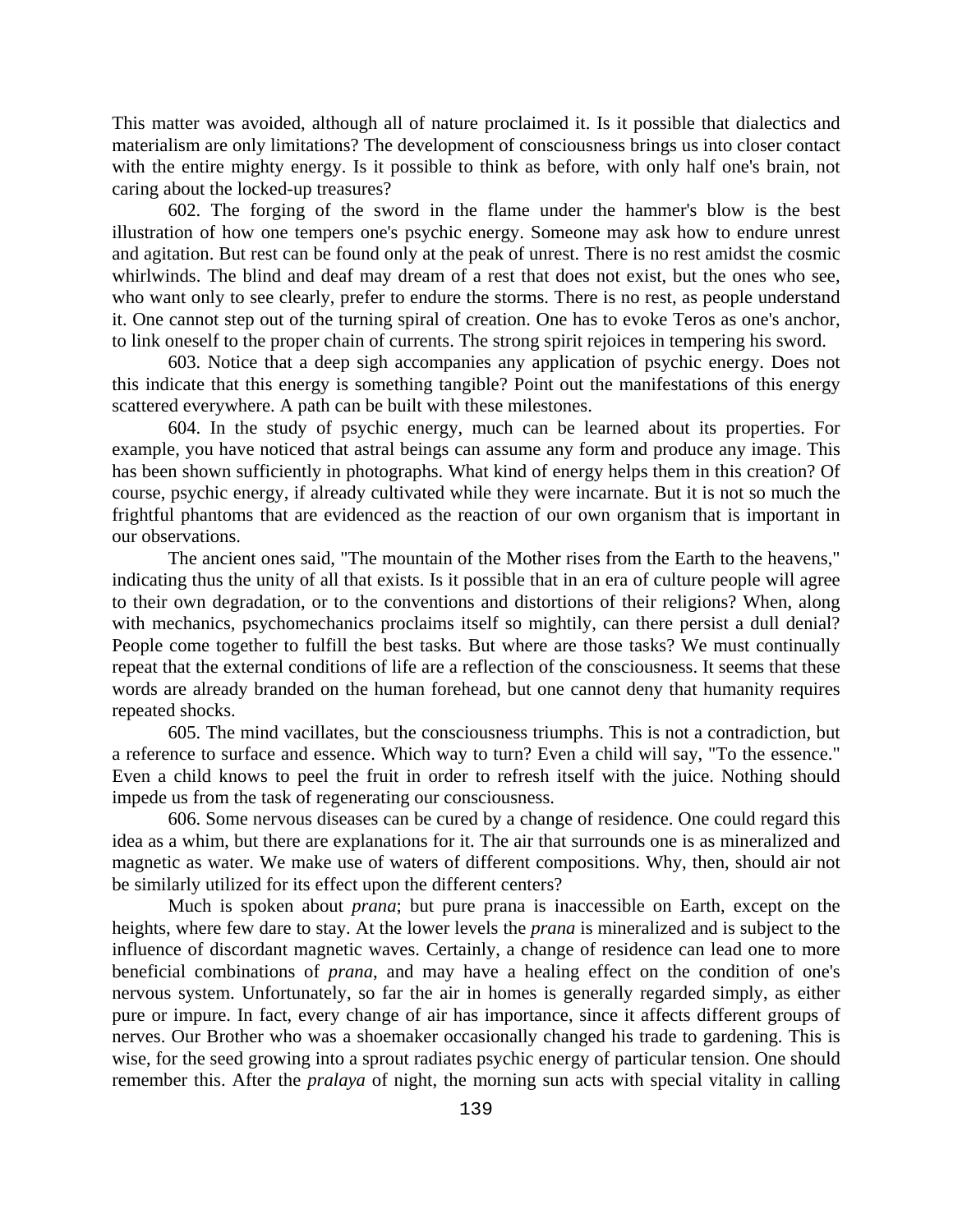forth the psychic energy. Similarly, the awakened life of the seed, like the dawn, sends forth its emanations of prayer. Let us note carefully all benevolent influences.

607. If, instead of having recourse to courts and prosecutions, people would apply psychic energy, the incurable disease of crime would become a mere matter of ordinary investigation. Physicians should look into this as a stage of obsession. Applying psychic energy without changing one's customary understanding of crime would be harmful.

608. Every motion has its own rhythm, just as any energy has its own pattern and crystal. The pattern of the rhythm stimulates an outflow of nervous energy.

609. Many illnesses can be prevented by means of psychic energy. It may be said that some organisms are predisposed or not disposed toward certain sicknesses. But what this protection or weakness consists of no one can say positively. Studies of psychic energy would provide the best answers.

610. Many think about worldwide peace. But if you dare to utter these words, you will be subjected to the most rude and hypocritical attacks. People are even afraid of peace, for their consciousness cannot accommodate this benevolence. But those who have broadened their consciousness, on the other hand, must untiringly speak about the opening of the gates of peace.

611. The Teaching is like prophecy in the world of science. Even skeptics will admit that the fate of humanity cannot depend upon the dissecting of frogs. The revealing of Our Indications at least will not increase the number of the bearers of ignorance! Accept enlightenment, the helper of humanity. Those possessing diplomas have overlooked the law of the Common Good. You, attracted by Maya, manifest understanding!

612. One plays on twelve strings, another produces the same tune on four, and a third limits himself to two, creating just as many harmonies on them. Does it matter how many strings one requires for harmony? The essential thing is that it be created. Let us not wonder at or criticize variety, for we shall not find even two grains of sand alike. On the contrary, let us rejoice at every unusual manifestation. Flowers choose for themselves whatever soil is suitable. Even stones are arranged in a relation one to another. Likewise in the domains of Teros, there will be combinations of elements that are related, despite their seeming differences. The consciousness refined by fire discerns the kindred foundations, and will not reject the true value by appraising only the surface. A countless variety can be expressed on but two strings. However, for this one has to realize how innumerable are the properties of nature, and how those properties are expressed in man. Such considerations are usually considered symbolical, and are not introduced into life. However, to know the Teaching and not to apply it is a sign of complete ignorance. Who has ever told you that one can wander over the Teaching like a fly on sugar, then just as easily dive into dung! One cannot turn one's horses recklessly when on the mountain paths. Knowledge leads only onward!

613. The resplendent world must not be forgotten. It is the link to the far-off worlds. As a subtle substance, it suffuses space. Reaching from dimension to dimension, it knows neither far nor near. The discrete layers can be penetrated by the disembodied consciousness. The consciousness will be the guide, for its substance is universal.

Mediators can be found in the Subtle World. Of course, our own consciousness should attract a refined consciousness, and the mediator must be capable of comprehending the tasks of the world. Not long ago I spoke of how impartially one has to think about the astral world. One must gain a proper understanding of the mediators through straight-knowledge; these are not guides, but simply helpers—telegraph poles, as it were. In time, their number will decrease and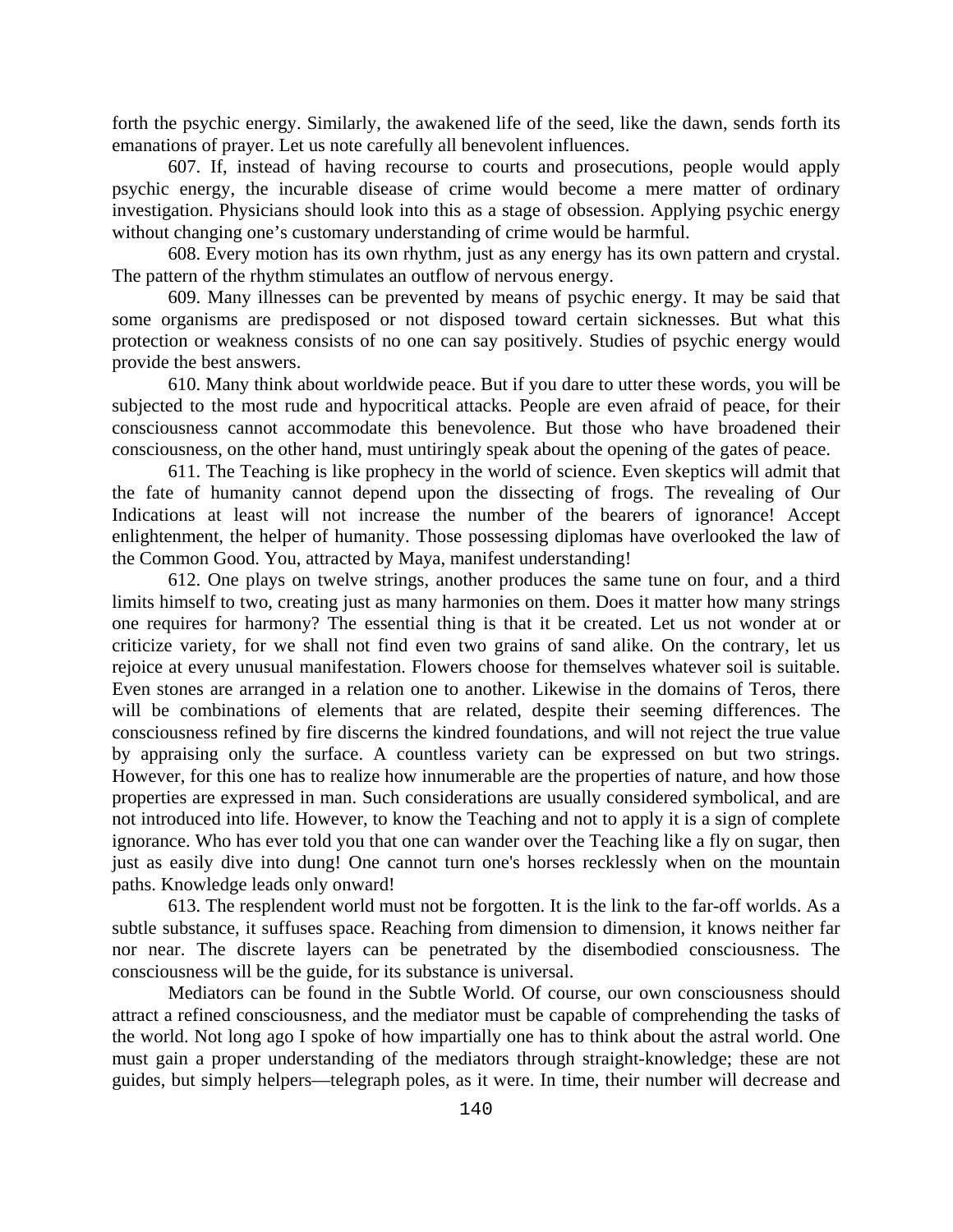they will eventually become unnecessary. Thus, all elements and all conditions will be joined in the one work. How can one point out more clearly to a merchant that he can step beyond the limits of his account books? And how can one show that health and joy abide in the realization of Infinity?

614. The part of Agni Yoga that We now give calls attention to psychic energy, to the inception of the fires, and to the refining of consciousness. When these principles have been accepted, one can then begin the process of refining one's thinking. Thus, let us not think that the Teaching ever ends.

615. Why must the path of the Teaching be a path of accumulation? Can it not be offered in one dose, like a medicine? But the stomach is of limited dimension, whereas consciousness is not a measurable constant. Truly, there can be people almost without consciousness. There can be people who have deprived themselves of consciousness through excessive passions. There can be consciousnesses obscured by the conventions of their time. Like hothouse flowers, consciousnesses are in need of nurture. The foundation of consciousness is built by straightknowledge, but the refining of consciousness is as slow as the polishing of a crystal. Not by one's opinion of oneself but by the quality of one's action is the expansion of one's consciousness recognized.

The Teaching is given as the stones are laid to build a tower. If one sets up all the stones at once, there will be not a tower, but a heap.

616. Attain and conquer. You do not conquer for yourself; your victory is important for the General Good.

617. The sacred fire of spirit opens the way to the Teaching, but the main aspiration of the disciple should be the kindling of his own fires. We shall affirm the Chalice of Aspiration, but the disciple himself must fill the Chalice of Achievement.

618. If people would only understand that the sending of sorrow returns as sorrow, but joy sent is joy increased. Such filling of space was known even to primitive man, when he said, "I will not allow sorrow to interrupt the stream of happiness." We will live through all, and attain all!

619. The power of the magnet is increased by the whirling rotation of the spiral, from the currents of *prana* of Infinity. By magnetizing Our thoughts, We send messages carrying thoughts and images that ignite the human consciousness.

620. I advise that the Teacher's Name be held up as a shield. Not a symbol, not an illusion, but a chain of consciousnesses provides the current of invincibility. We do not know the end of this chain, and you do not know its beginning. It is like a serpent stretched from the depths of Earth into the infinitely distant spheres.

The mountain of the Mother of the World does not know its summit. Shall we fear it? Shall we be terrified at its unapproachableness? Or shall we rejoice that *Amrita* is inexhaustible? Amidst all the world's measurable concepts, the Incalculable radiates its light. Shall we be displeased by the coolness of the far-off wind that comes from Infinity? In the sweltering barrenness, let us not turn away from a life-giving stream.

621. The joy of spirit is a pledge to the Teaching. Creative work is goal-fitting when the striving spirit, aspiring toward the manifestation of Beauty, realizes Infinity. I consider that the coiled spring of refined consciousness will be strengthened by the Teaching, when it is embraced.

622. Pledge with all your possessions. Pledge with complete aspiration. Pledge with all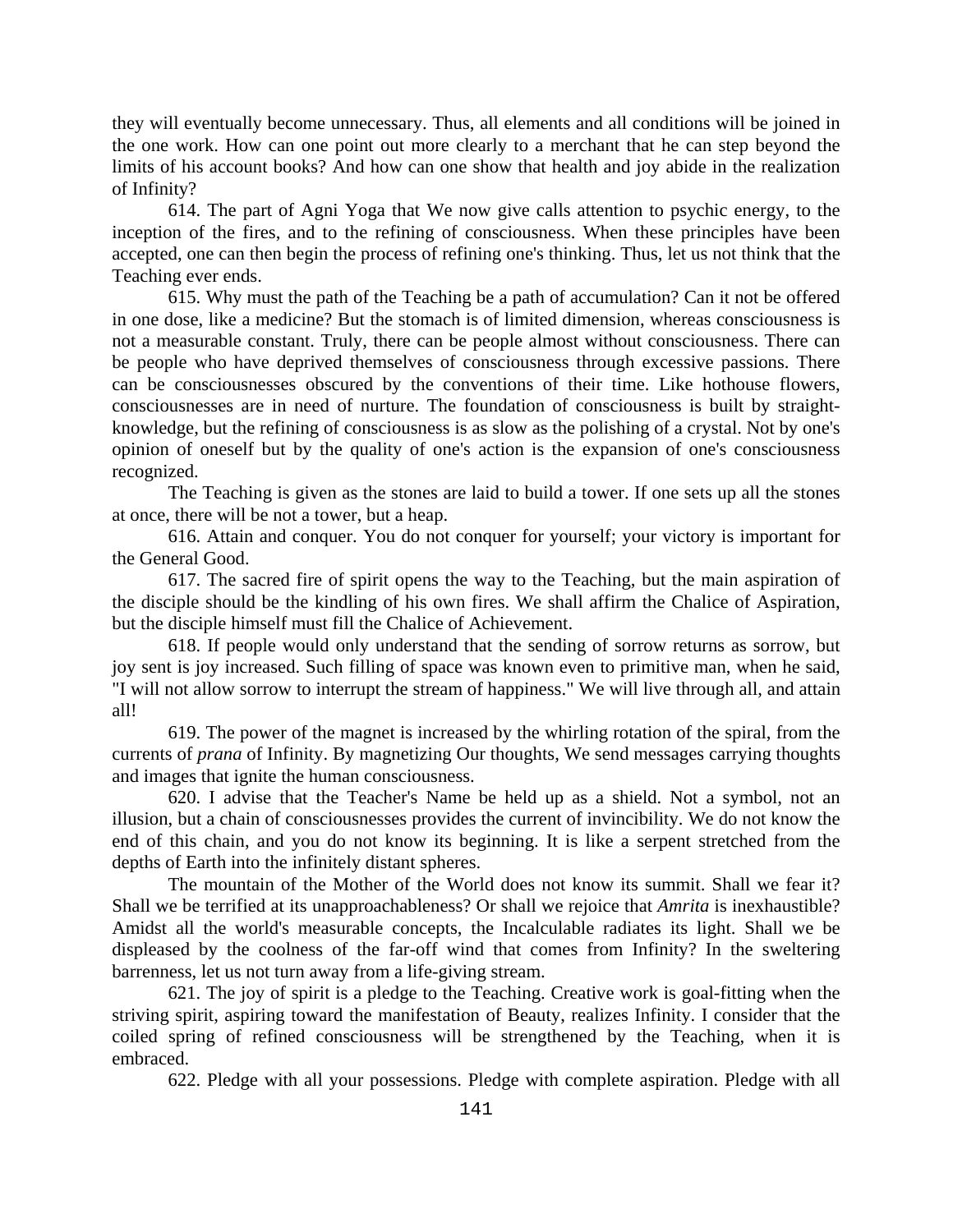the power of thought. Thus new conditions can be created.

If yesterday you did not attain, it means that the accumulations were not correct. One should not repeat one's mistakes, for it is impossible to cross at the point where the bridge has been destroyed. Often people eliminate their minor faults, while their greater ones are kept, hidden in the dark. May the fires dispel the darkness! Therefore We ordain: Light the fires! Do not regard the Teaching as abstraction. Repeat to yourself the words of the Wise Ones!

623. A disciple aspiring to become an Agni Yogi must sense the full power of the flame of love for his Teacher. A disciple desiring to help in the building of the Teacher's works must safeguard the Advice of the Teacher. A disciple desiring to safeguard the Advice of the Teacher must protect His utterances as pearls.

I say that you must learn to affirm the Origin in the beauty of Cosmos by permeating life with the hymns of the Mother of the World.

624. What shall one do with those straying from the Teaching? Leave them, do not violate their will. Maybe the currents of life will again carry them to your shores. Each separation is painful, but the ways of consciousness are so varied that it is not wise to impede them. Let the spirit strive freely, taking responsibility for its own failures.

625. Remember that help is found in one's actions. The power of action provides the best armor, the best rudder, the best eye!

626. Just as the stream finds its way through the rocks, unconcerned about the structure of the stones, so does the Agni Yogi make his way through the customs of his own national culture. On one's way to the heights of consciousness, neither boundaries, nor limitations, nor prohibitions exist for the one who has ignited the light of his consciousness.

Ancient Israel, seeking the way to the Highest, and the Mayans, who gained knowledge about the boundaries of states of consciousness, remind us about the course of the quest. Just as fire knows no boundaries, so does the consciousness of an Agni Yogi proceed without obstacles.

627. Often we know a word, but cannot utter it. Its beginnings swirl in the depth of consciousness, but cannot be brought to the surface. The depth of the consciousness is strongly felt at such moments. Not in the fissures of the brain, but in some other repository are gathered the treasures of memory—indeed, it is in the Chalice.

I could remind you of times when the Chalice was physically injured, and the flow of memories immediately stopped. On the other hand, upon injury to the brain, images of one's entire life may speed by instantaneously, as if bursting from the depths.

Upon expansion of consciousness, cooperation of the centers is realized. One may cognize what can be obtained from the channels of the brain and what can be drawn out of the depths of the Chalice. Untold treasures are accumulated in the Chalice. The Chalice is one, for all incarnations. The peculiarities of the brain are a matter of heredity, but the properties of the Chalice are the result of one's own actions.

In the Chalice lies a winged child; thus does ancient wisdom remind us of the origin of consciousness.

628. I have already said that mysteries and miracles are no longer relevant. In their place an understanding of psychic energy must be affirmed in the consciousness. It is psychic energy that causes live-giving forces to be set into motion. Let us remember this.

Some obscure centers, as yet unknown to medicine, are revealing themselves as the source of power for our thoughts. Soon these levers will find their application and will merit chapters in books.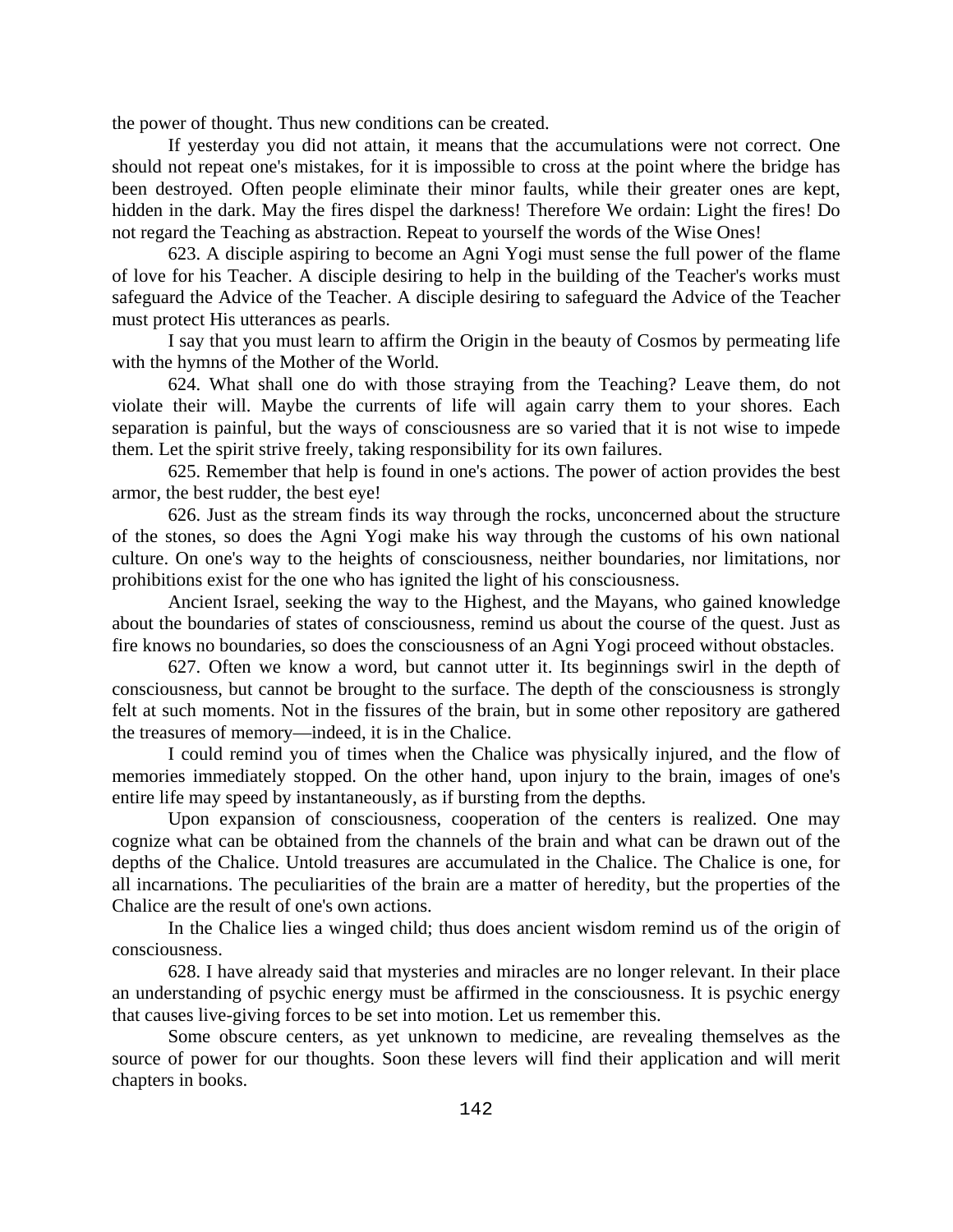629. A properly paved road is laid with small pebbles. One cannot lay a smooth road with large rocks. When you study the ways of thinking, you will perceive a multitude of small thoughts, with which you can pave over the roiling surface. He who can be attentive to small thoughts will be able to control great decisions. The quality and sequence of small thoughts lay the road for great actions.

When we speak of psychic energy, we must first of all remember the causes and effects of our small daily thoughts. These worms weaken the higher energy. A disorderly heap of refuse will obstruct any work of building. Our enemies are small, annoying flies. Do not the torn fragments of fleeting images resemble them? When we point out the need for cultivation of psychic energy, we shall say the same about the disciplining of small thoughts. But we must know that the small can be forerunners of the great.

Let energy grow, without dust!

630. The human perception of reality is so misty that, truly, humanity is orphaned when deprived of the affirmation of the Teaching.

The irrevocable power, the valiant power, the essential power, the spiritual power, the downpouring power, the irrefutable power, the power of Our Ray, the power manifested from Our Summits! Denying ones, sense in your suffocation that light exists in the spirit! That which you have stored up will be exhausted prematurely. Where will you turn, withered ones, at the threshold of death? Truly, I say, you do not know the spiritual shields, and cover yourselves with the sundry tatters of Maya!

631. We welcome all who approach to be of use to the Teaching, but We rejoice at those who have made the Teaching their life.

Those who strike at the Teaching will be stricken in return. But how can harm and defeat be distinguished from usefulness and offering? You cannot know the dividing lines of all the ways of thinking in the world. Bearer of happiness, where is thy distinguishing garment of happiness? What light kindles the rainbow of radiance? Only in the Chalice are collected the kernels of true knowledge.

Furious attacks will only strengthen you on your path.

632. Our Teaching does not accept vacillation in the disciple. A true disciple is steadfast, knowing there is no end. The fire of striving is the impeller of events. The attainment is wondrous when the disciple can say, "Master, I want to drink to the full of the chalice of labor."

633. What I told you yesterday about the vision above the Chalice has a scientific explanation. Saturating space with intensified thought, we clothe aspects of our striving with a particular image. Thus, out of elemental matter we create a desired image, which remains near the place where it was created, fortified by our thoughts. The eye of a child or a refined consciousness can perceive this formation. Similar observations are useful in studying creativity of thought. Of course, to be successful one must preserve the aura of the place and unceasingly add layer upon layer to the transmissions. The hour before dawn and the rhythm of chant will be helpful.

As you have heard, one can observe the growth of hair in a similar way. It is instructive to observe the capillary structure of the hair, as a conductor of consciousness. Also, study of the pores of the skin will provide some very important observations.

634. Tell those who find the trials cruel that the goal-fitness of those trials is demonstrated by the fact that without them the spirit would not progress. The spirit's experience comes from the accumulations of former incarnations, but the spirit also wants food from the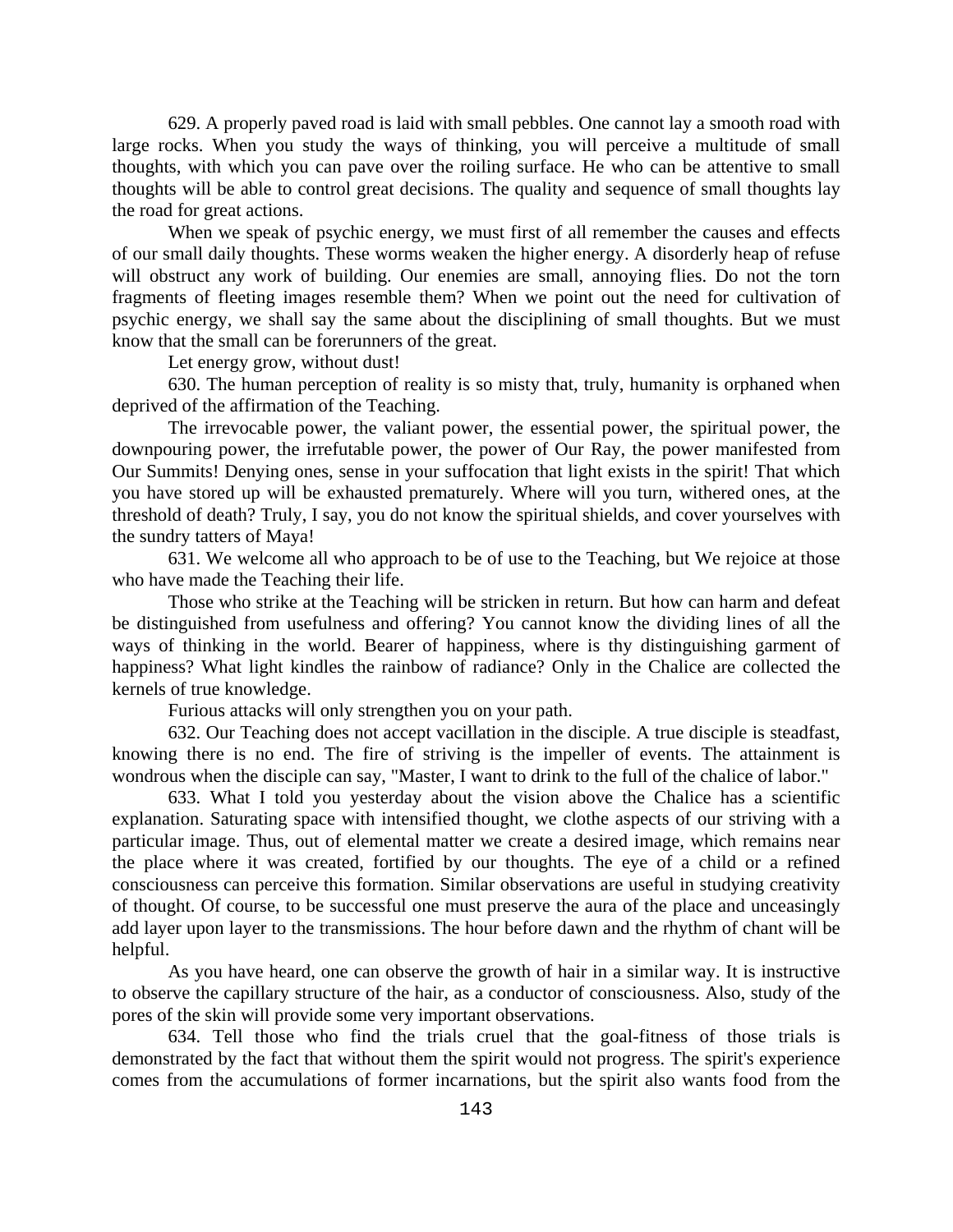realities of its present life. Labor is available for all who desire to progress. But one should not think of the spirit as the sole producer of the experience of conscious achievement. A portion of the knowledge accumulated in the Chalice must also be applied.

635. It could be asked, if things do occur such as those heard of in the Tibetan monastery, then why are such manifestations not heard of in the West? Of course, the West also has many cases of the same order, but often the true nature of the phenomena is overlooked. The way of thinking in the East is more refined in some aspects. Therefore I advise you to notice and evaluate all facts. We despise superstition. All prejudice must be left behind.

636. The influence of Our rays is like the illumination of torches; they open the consciousness when the spirit, propelled to the heights, desires to open the gates of Truth. It is very difficult to illumine the dark consciousness.

You, conceited ones, accept Our advice: To blow the trumpet of self-satisfaction forever is unwise. Remember the dark side, and do not reject the Hand that points to the better destiny!

637. I do not say it is easy, I do not say it is impossible, but I point out the path on which the comforts of earthly life are justly granted, yet the highest is not rejected. But, of course, the hour is not easy. The Teaching will proceed by unexpected ways, but one may rejoice.

638. Every condition is revealed more clearly by its opposite. Light exposes darkness. What, then, is the opposite to the light of psychic energy? Of course, absolute darkness. This emanation of deadliness, emptiness, and valuelessness is the shadow cast by the Fire of highest energy. If we know the crystal of psychic energy, then we know the deposits of darkness. The highest ascent of Teros is echoed by the lowest descent of Tamas.

639. You noticed correctly that in receiving distant transmissions a special kind of vigilant receptivity is needed. Not vacant receptivity, but a keenness of the centers. One must be able to distinguish between willfulness and the refining of perception. Thus we shall gradually discern our inner forces.

640. I shall say that you can become participants in the evolution of Cosmos. You can master the inheritance of the ages. You can manifest understanding of Infinity. You can improve the fate of the planet. But let the fires be set aflame! Do not extinguish the sacred fire of spirit. Do not reject the Hand.

Illumined by the radiance of the Mother of the World, our physical existence is seen to be but a grain of sand. But the cumulation in the Chalice is like a radiant mountain!

641. You noticed the vibration of objects after you had touched them. This is one of the manifestations of either your own or an external psychic energy. You also observed how the personal disappeared from daily life with the growth of psychic energy. Likewise, one should be reminded that the psychic energy is responsible for the shaping of circumstances.

642. One of the most difficult requirements of the Teaching is learning to speak appropriately—to speak so as to properly direct the thinking of the listener, but without intruding upon his karma. To tell all is to enchain. But to awaken striving and indicate a direction is the true task of the Teaching. Protective care will invisibly watch over the growth of consciousness. As a hand leads in the dark along winding streets, so does the Teacher place His Hand upon the shoulder of the disciple. Not vacuum but vigilance is proper for guidance. The Indication fills space, but does not hit the student on the head. Not for any one person, but for the general evolution is the Teaching given. It is as a ray of the sun. Blessed is the one who acts as a hunter of light!

643. Once a Yogi was asked how he shaped space psychologically. He answered, "The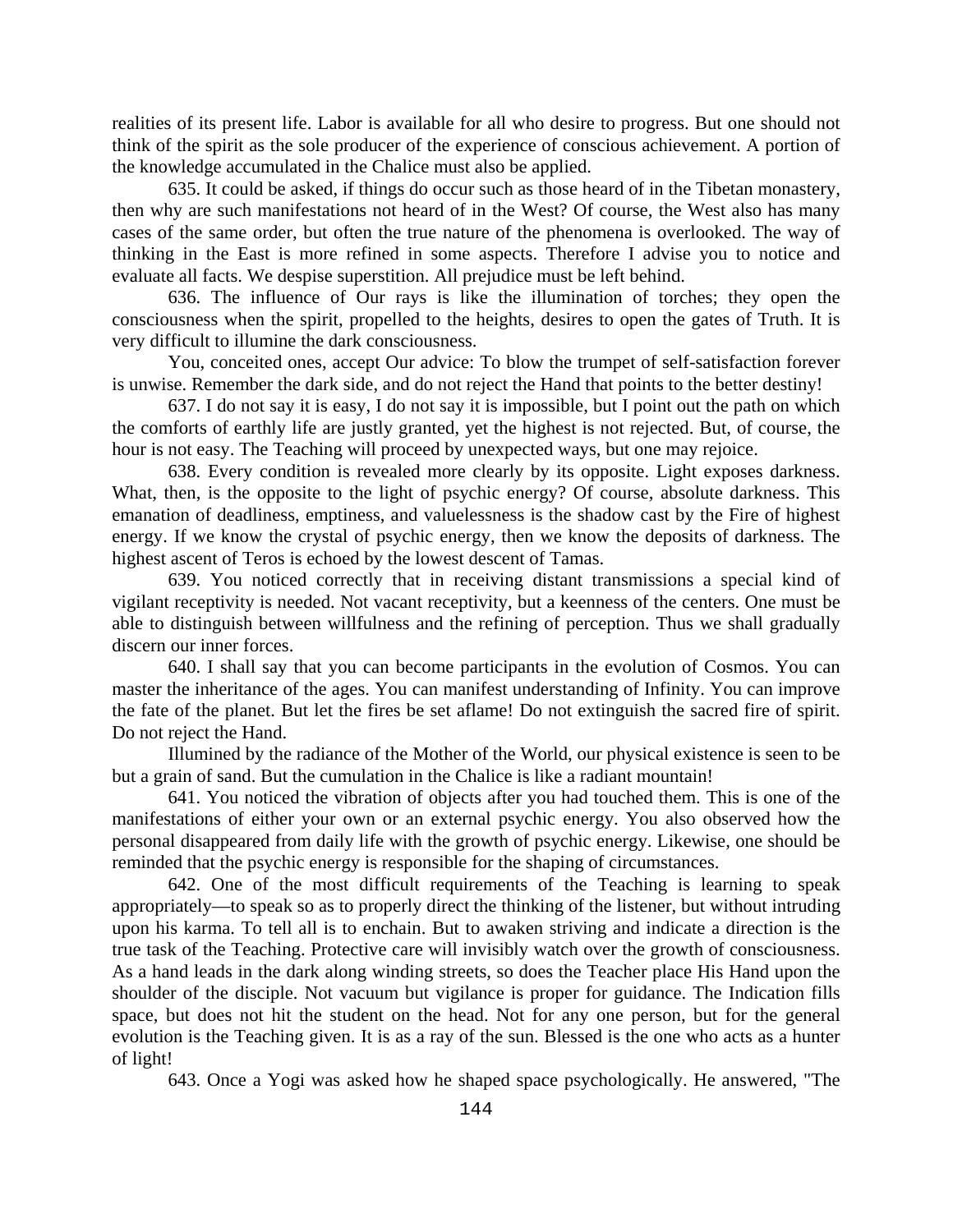emanations of psychic energy are like the fragrance of flowers. Why strain that which ascends to the highest Aum? The finest ether absorbs the currents of psychic energy, and people inhale it; thus the effects occur."

There are four ways of perfectment: acceptance of the gift of the Teaching; liberation from the ego; manifestation of courage, knowing all dangers; learning to make the enemies work for the General Good.

644. You submit to examination by physicians of different kinds. You allow your body to be cut by the scalpel. You permit physical experiments. But when you are spiritually ill and your consciousness is dim and you do not perceive the light of the coming future, still you reject any thought about the shield of regeneration. I have said that your shield is in recognizing Our existence. Accept this advice—heal your consciousness! You who complain about your liver, examine your thoughts!

645. Some ask how one should regard daily routine. Most people are quite afraid of it. It is considered to be the death of creativity, and the demeaning of dignity. But We say that you should learn to see in each day's labor the *pranayama* that uplifts your consciousness. Prana descends from the higher spheres; but any labor produces energy, which in its essence is similar to the spatial energy. Thus, the one who knows the common essence of energies can sew shoes, or beat rhythms on a drum, or gather fruit. In all these the higher energy is generated, since it is born out of the rhythm of Cosmos. Only a low consciousness dreads the rhythm of labor and thus builds its own prison. It is difficult for humanity to understand that a king and a shoemaker are comparable in every respect.

646. Many words are spoken about the Teaching of Life, but few are put into action. There is little value in those who repeat the Teaching without applying it. We are not speaking about those who lack understanding, but those who have approached the Teaching are responsible for their thoughts and actions.

647. The acceptance of Our Advice must be expressed by immediate, undeferrable action. The disciple must not be satisfied with good intentions, knowing that bad results follow inaction. Light-mindedness, negligence, and the demeaning of Our Instructions weigh heavily on the scales. Even the disciple will examine himself three times and say, "I see no mistakes in my actions."

"Do not lower your eyes to the lowlands, but turn to the heights of the Mother of the World, and thus judge your actions by the measures of the Infinite."

648. When you plant *balu* and rhododendron in the plains, when you plant apples on the mountains, can you expect immediate results? Likewise, in the mastering of psychic energy sufficient time must be allowed for transformation of the essential nature of the energy. A forced application of tension will not bring expected results. Often people expect results in one dimension, though they occur in a completely different one. Therefore, know the time needed for the growth of energy.

Certainly, one may deepen one's understanding of the Teaching of Agni Yoga in all directions. But this is accomplished only in accord with one's assimilation of what has been given.

649. A disciple who has responded to the call of the Teaching and is aflame with all fires of devotion is truly a co-worker of the Cosmic forces. Having increased by his own actions the forces of Cosmos, having adorned spatial thought with his thoughts, is he not then a creator? And is not the wisdom of the ages his best adornment?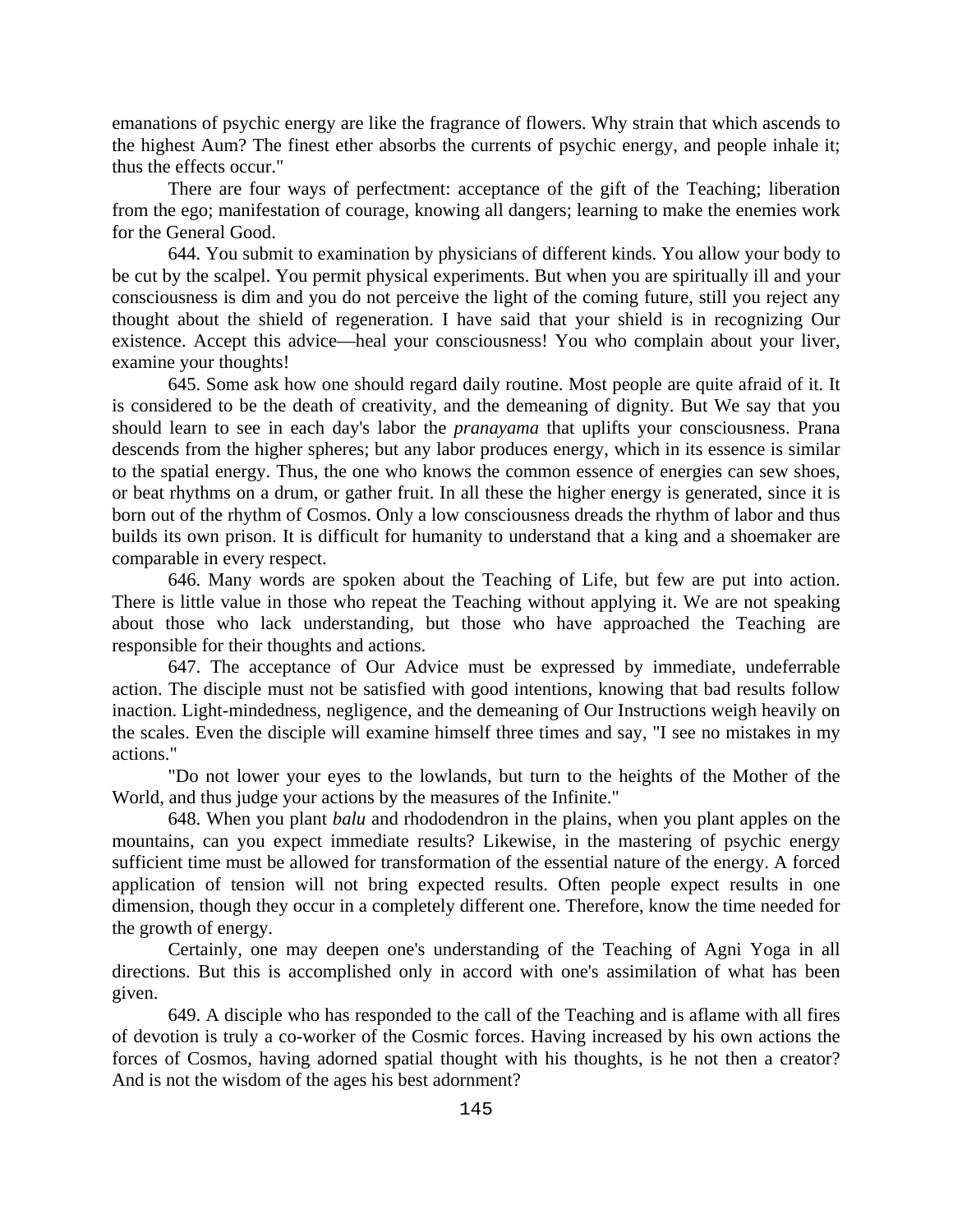The vastness of the spatial Fire of Cosmos offers the best destiny to searching humanity.

650. Even your physicians admit that during nervous exaltation one's strength increases tenfold. Thus they acknowledge psychic energy. But they see that such states are brief and are followed by a loss of energy. Precisely for this reason is the Yoga needed, so that while increasing the ascent, one is kept from falling. Collapses are brought on by a lack of realization and by failure to apply one's psychic energy. The ignoramus limps as if lame, but the one who knows can conquer the most unattainable heights.

The power of authority is not demonstrated by a flow of instructions that are pleasing to both the one who gives them and those who receive. The Teacher must be sure that the actions taken lead in the right direction—though they may take manifold forms. Just as a courageous captain can save his ship by jettisoning the cargo, or by cutting down the masts, so does the Teacher with full power of authority lead his disciples to victory.

Is it possible to avoid the burdensome currents? Of course it is better to face them headon in battle than to zigzag to evade them. But the decision to engage in battle is the responsibility of the leader. The joy of battle is known to those who are aware of its purpose, to those who know the necessity of victory.

Now you know that the battlefield is rife with possibilities. It is there that the visible and invisible worlds are in contact and affect each other. This is not magic, just as walking on water is not magic—not by command but out of necessity. How can one reach the goal, if one is without faith? Straight-knowledge needs both direction and goal. Not knowing the goal leads to a piling-up of confusion. Fallen leaves nourish the black soil, but each seed brings an explosion of energy into the world.

651. Attentiveness can be tested in a simple way. Move an object to a new place; if it remains unnoticed, do the same with a larger object and observe what "elephant" finally attracts the "sharp" eye. Test yourself and others. Test for fear, for irritation, and for laziness—and for all failings that cause the litmus paper to blush with shame. There is no need of complicated invocations, since simple attentiveness moves one many steps further. Thus one should begin to develop the "eagle-eye."

One yogi gained the reputation of being a practical joker because unnoticeably he moved various objects in people's houses, and when asked why, answered, "I am checking to see if you have become blind." Truly, there are few who notice changes in their surroundings. But the first sign of an "eagle-eye" is the ability to notice the smallest changes, since on them depends the vibration of the whole.

652. Harmonious sendings bring much usefulness, especially when one dominant tone can be followed, as for a musical key. A primary note may even be struck with a tuning fork. A magnet, a tuning fork, a ring, and many common devices easily enter into the daily life of the young yogis. The clearing away of accumulations of debris requires the use of shovel and broom. One should not fear everyday objects—as below, so above.

It is wise to become accustomed to there being no rest or end. But the realization alone of Hierarchy and Our Brotherhood already directs the traveler along the shortest path in the Infinite.

653. The thought of obedience to a Teacher is foreign to humanity. But how can a spirit not succeed when the Teacher is the Leading Beacon? How can the disciple lose his fire when the Teacher is the kindler of all fires? How can the Shield of the Teacher be an obstacle to the disciple when it is the Teacher who impels his fiery striving? In the consciousness of humanity lives a germinal desire to strive for a common work that leads all forward, in unity. But humanity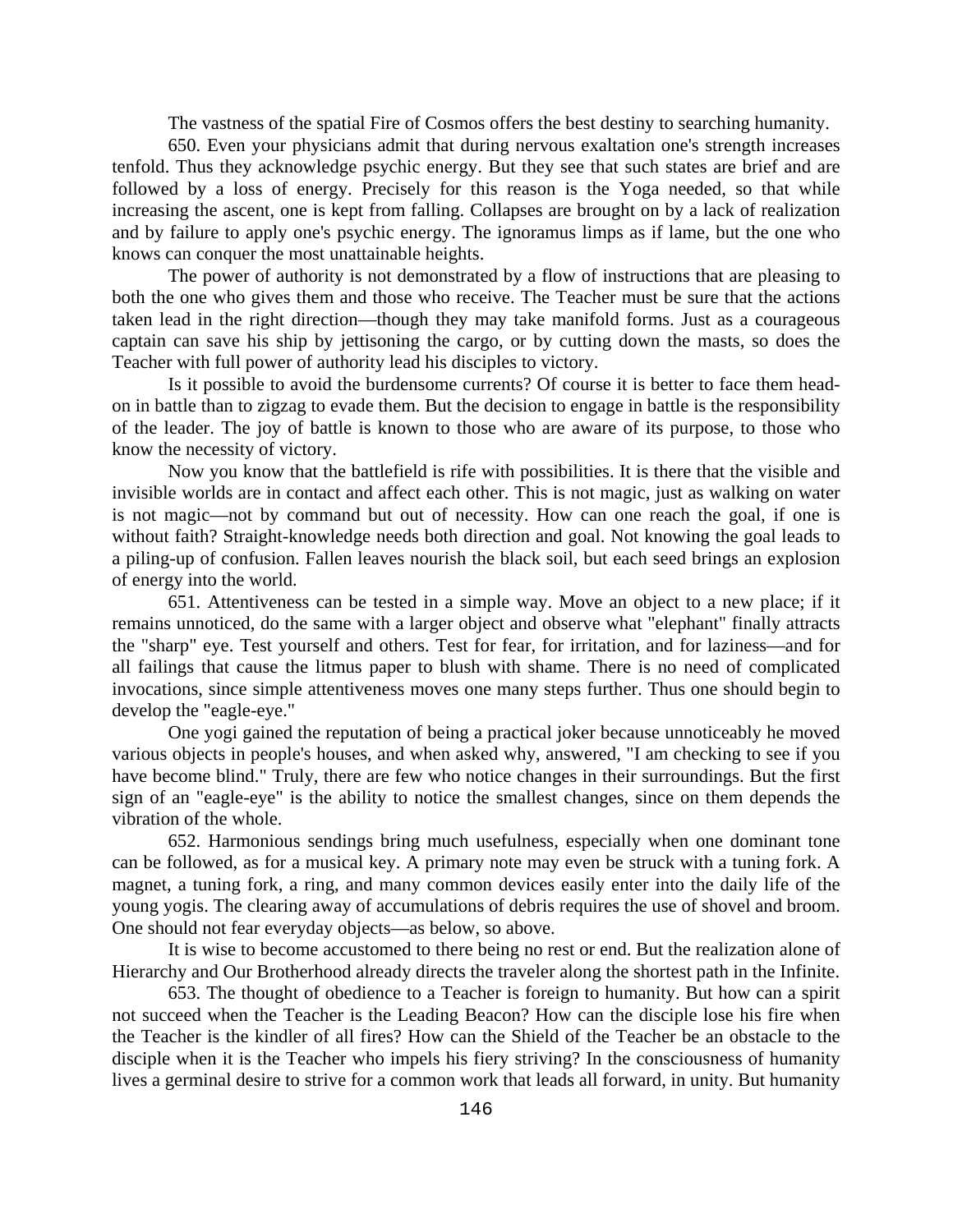must learn independent action, and must implement the affirmed thoughts of the Teacher. Thus does human evolution achieve harmony with Cosmic Reason. Humanity must learn to create by the higher way.

Truly, emulation of the Teacher is the taking of the Image of the Teacher into one's heart.

654. How can one come close to the Source? How will the higher understanding be affirmed? Only by the law of Hierarchy. The Guiding Hand is the Uplifting Hand. The Indicating Hand is the Hand revealing the path to the Highest Law. Thus is created the great step of the law of Hierarchy. Truly!

655. How do people understand the law of Hierarchy? How do they fulfill its laws in life? How do they intensify the best striving in themselves? Truly the law of Hierarchy is mistakenly understood as an individual's right; it is forgotten that a Hierarch is a Link in a Chain, and One who fulfills the Will of an even Higher One. Only by knowing this is it possible to properly respond to the higher mission. Only thus can one validate the Trust and build the fiery accumulations in the Chalice.

656. Remember the laws of gravitation and repulsion, action and counteraction. Steadfastness results from attraction, and tension from repulsion. Attraction along the line of Hierarchy leads to Me, and repulsion from the enemy to glorification. Thus, the Teacher and the enemy are cornerstones.

The trainer of wild animals must first excite their rage before he succeeds in taming them. No motion is possible without tension; therefore, every progressive Teaching needs its enemies and its Teacher. One must keep in mind the physical law in order to understand the immutability of the law of the spirit. My Advice is that the significance of the Teacher and the need for enemies must be understood. Certainly, only the Teacher will lead the enemy to fury. The full measure of evil must be manifested before one may rise regenerated out of the flames of wrath. It is impossible to avoid the obstacles of the path, but know that no obstructive tensions will occur without being of benefit. Indeed they may be of service to entire nations!

If a hermit is able with his thought alone to destroy a stronghold of evil, then the tensity that is allowed by the Higher Forces will be like a battering ram against the hostile forces.

I vouch for success, but only if unity is achieved, and Hierarchy is accepted. Many things can undermine good results, but decisiveness brings relief.

One should not reject the invisible world; one should demand of oneself cooperation with it.

657. In fulfilling My Will you offer Me the opportunity to fulfill your will. Where is the boundary between wills that together strive toward Light? One may remember that We lead those who have entrusted themselves to Us along the paths of well-tested magnets. One can trust a Helmsman who has already sailed the oceans.

"Cross the bridge. Test thyself. But My Star has known the ages."

Fear will not touch the well-tested heart.

658. The quality of action is forged by striving. When words are turned into action, the higher energy is affirmed. Only in life can one manifest the higher energies. Not words but actions are considered to be the affirmation of the higher energies. Only when the potential of the spirit is manifested in action can concordance with the Highest be affirmed.

Thus, a striving quest provides the key to the Infinite.

659. Our Teaching is so powerful because Our Words enter into life as wondrous affirmations. Thus do Our Words live, for the creative impulse is saturated by the power of Fire.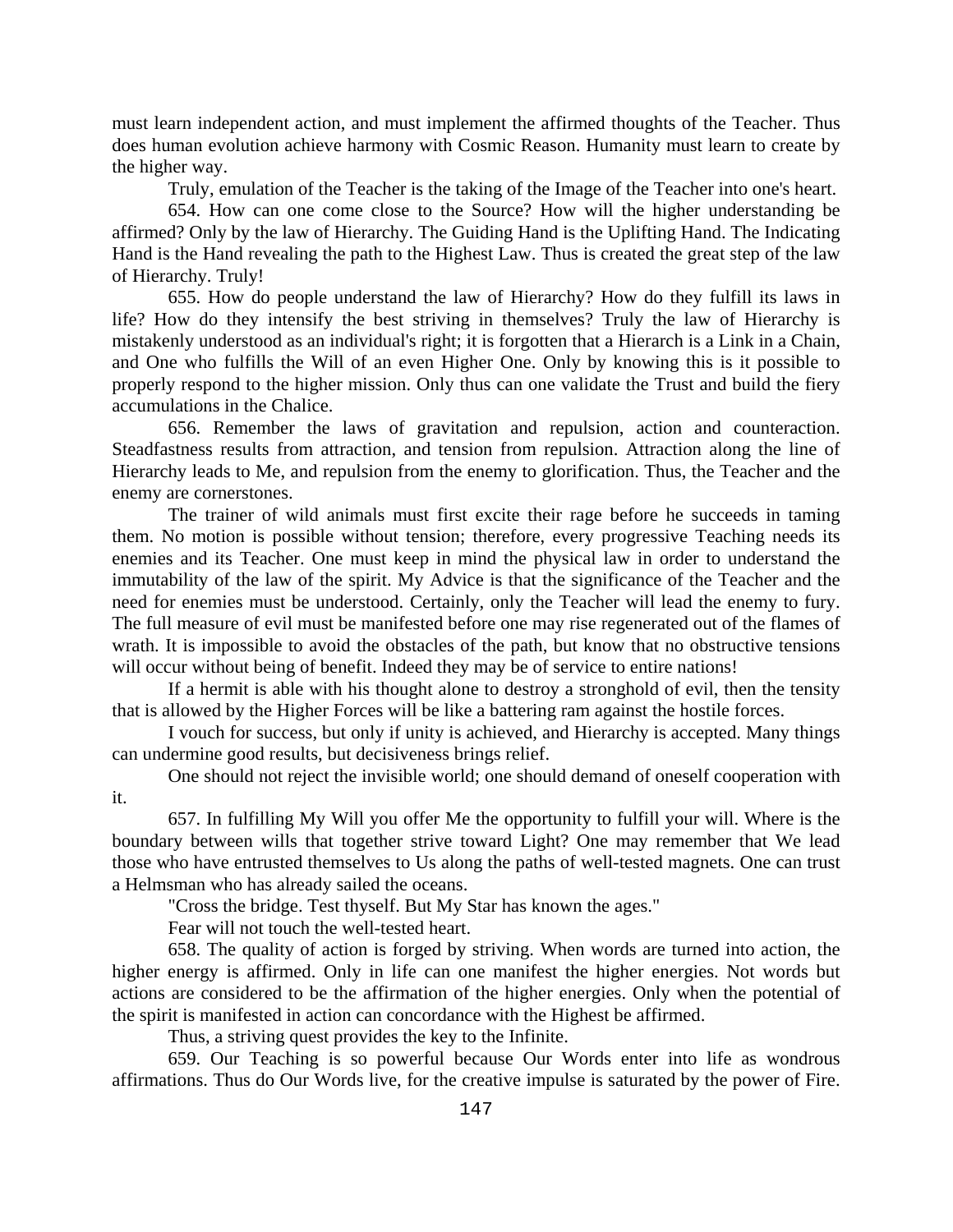Only when Our Advice is applied in life can the higher step be taken.

Why is your mission so effective? Because it carries within it Our pledge of Cooperation. Thus We affirm Hierarchy based upon the law of succession. When the Cosmic Law is realized, a true understanding of the Chain of Hierarchy is established. Thus, the one who better fulfills his tasks will be closer to Hierarchy. The Hierarchy of Service is but the manifestation of the fulfillment of an even Higher Will. Only in this way do We affirm the Law of Hierarchy. And thus does Cosmic Law enter life.

660. Through what means is the spirit transformed? Through the impulse of creative work. Through what does the spirit ascend? By the creativeness of striving. How, then, can the spirit fail to be saturated with fire if only thus is one able to join the Cosmic Magnet? But the consciousness of the Higher Spirit indeed is saturated fire! Therefore only the realization of the Higher Will can lead the spirit toward its goal. Thus each consciously-taken step lends beauty to action. Creative labor that adheres to the affirmed fire is magnetized through conscious fulfillment of the Higher Will.

661. Each thought put into action is a contribution to the fiery creativeness. Each fulfilled thought is linked to Our actions. How carefully must the disciples examine the quality of their thoughts! Has not the worm of egoism, or conceit, or the manifestation of self-love hidden somewhere? The ability to admit this honestly is something that each spirit must develop within himself. Only thus can one fulfill one's mission in the Plan of the Lords.

The Chain of Hierarchy is built by fulfillment of the Higher Will.

662. Certainly the power of Hierarchy is the most vital, and only by this bridge can one build. Thus, in the foundation of each great beginning is laid the energy imbued by the law of Hierarchy. Only upon the principle of harmony and unification can one build. Only upon the basis of affirmation of the principle of Hierarchy can higher possibilities be affirmed. The Creative Will proclaims that a united consciousness leads to harmonious decisions.

663. Who, then, creates by the power of the spirit? The Bearer of Fire, the keen servitor of evolution, the creator of men, the one who gives all his fires for the growth of humanity. Humanity must be like these Light-Bearers in its quests.

How, then, does the Hierarch create on Earth? By uplifting all the surroundings. Thus, all spheres are uplifted by the pure flame of the Hierarch.

664. Certainly creative thought will regenerate the world. He who masters thought creates evolution. Thus We can move human consciousness toward progress. We create by thought.

Humanity, truly, must realize the significance of thought! The Teaching, truly, must be embraced by sensitive thoughts! Each striving thought can impel the spirit to achievement. Hence We value so highly the ability to shape one's thoughts. Each great thought is joined to the Chain of Hierarchy. Thus is evolution built.

665. Subtlety of receptivity is necessary for an understanding of the Teacher. In the realization that the Teacher imbues the disciple's spirit with higher understanding is contained the entire progress of the disciple. The creativeness of the spirit can be impelled upward only when thought ascends. The link between the Teacher and disciple is forged by spiritual striving. Truly, who will uplift the spirit of the disciple if not his Teacher? Only the Higher can uplift the lower. Without this understanding it is impossible to advance. Thus, let us conclude by stressing the refinement of receptivity.

666. Hierarchy is affirmed in the Universe by cosmic law. The Cosmic Magnet has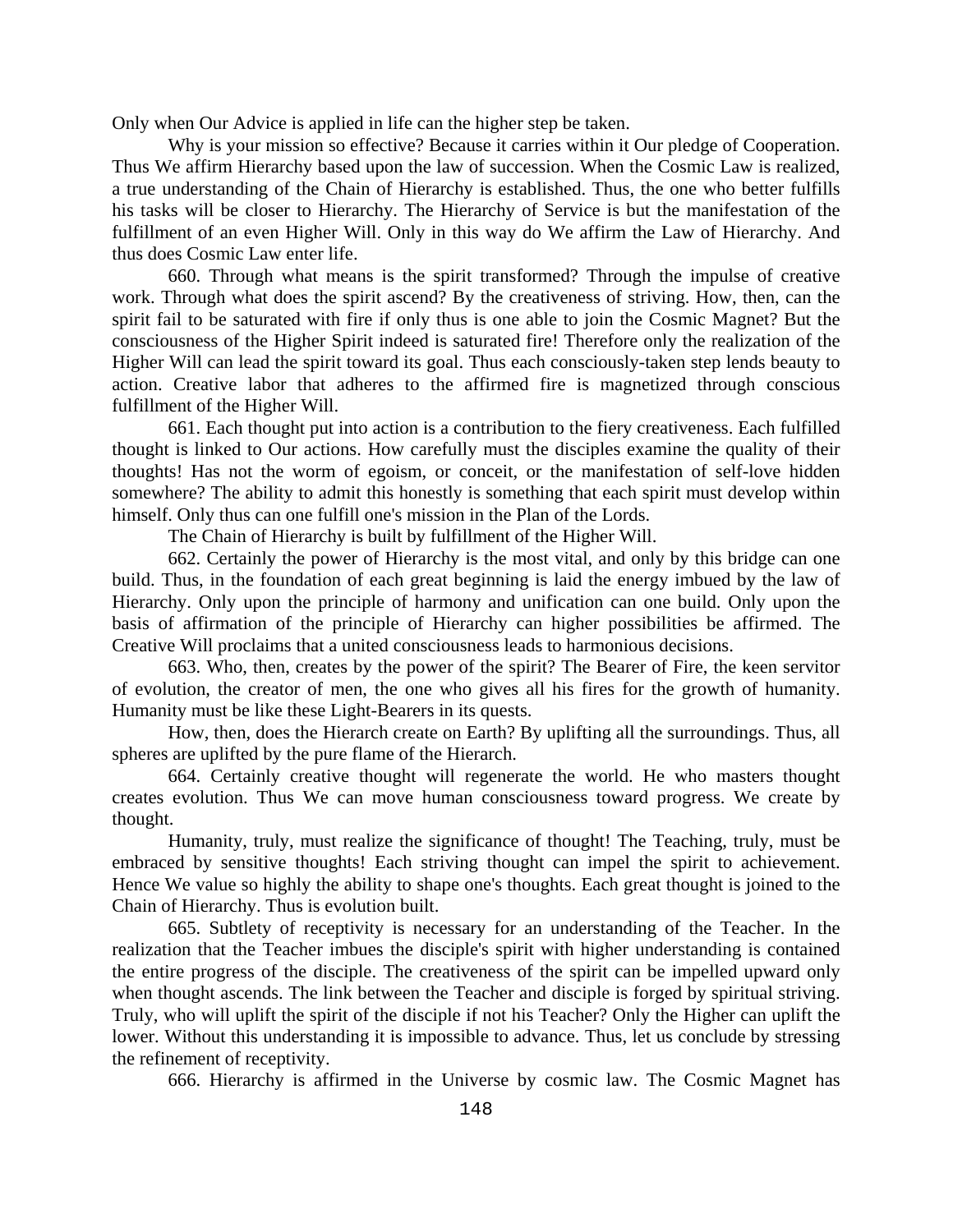placed the Highest Might above everything; thus this law is based on cosmic affirmation. How, then, can one fail to join the Highest Might, which guides the planet? Only Reason can direct the Cosmic Magnet. Therefore, Cosmic Reason, which permeates everything, brings tension to everything. The energies that differ in potentiality take their proper place in Cosmos, affirming their role according to the level of their developing power. Thus, the degree of potentiality of the energy determines its position on a higher or lower step. Similarly is the evolutionary step of the human spirit determined; the Cosmic Magnet intensifies the quality of the spirit, leading it into the Infinite.

667. In Cosmos the center of striving rests upon the principle of Hierarchy. Cosmos acts by means of attraction to the manifested powerful center. Thus the cosmic seed is manifested in each action of Hierarchy by the quality of the striving, which ascends through realization of the predominant principle. Cosmic creativeness brings together the harmonious energies. This principle is so important that it is an undeniable necessity, which is truly affirmed by the principle of Hierarchy. The entire Universe is saturated with this principle. This spirit, which imbues all cosmic manifestations on the planet, is affirmed by the Highest Reason. Therefore, man, being a part of Cosmos, cannot separate himself from this principle. When cosmic creativeness is imbued with Reason, each manifestation of the Infinite is affirmed by the same principle.

668. Of all principles leading to the broadening of consciousness, the principle of Hierarchy is the most powerful. Each manifested change is based upon it. Whither can the spirit direct itself without the Guiding Hand? Where can the eye and the heart turn without Hierarchy, when the Giving Hand of the Hierarch affirms the flow of destiny, and when the Hand of the Hierarch directs one to the best manifested date, and one becomes familiar with even the highest energies? Therefore, the seed of the spirit becomes imbued with the Cosmic Ray of the Hierarch. Since the most powerful principle contains in itself the potentiality of fire, the pure Fire of the spirit of the Hierarch is affirmed as the highest principle. Thus shall we remember our spiritual Leaders. Thus shall we revere the Law of Hierarchy.

669. "How, then, O Lord, to spread Thy Teaching? How, then, O Lord, to find those for whom it is predestined to apply Thy Word for fulfillment?"

And the Lord said in reminder, "A hermit searched for one to whom to entrust the Revelation. And he took the scroll and placed it at the crossroad, 'Let the Supreme One Himself point out who should find His Teaching.'

"And a little girl came and wrapped her bread in the scroll of Scriptures. But the hermit prepared another scroll and again placed it at the crossroad.

"And a merchant passed and wrote over the scroll with his calculations of his profits. But the hermit did not tire, and once more placed another scroll there. And thus until the very end of his labors and his days.

"But when the Higher One asked the hermit how he had spread the Teaching, he answered, 'It is not given unto me to judge which bird will build the best nest out of these Teachings.'

"Truly, we never know who will use the scroll to torment, who will leave it for oblivion, and who will place it under his pillow in order to affirm it as his own foundation.

"I do not consider that thou hast acted wrongly in offering thy labor for the use of people unknown to thee."

Thus the Lord affirmed the spreading of the Teaching impersonally, without impatience,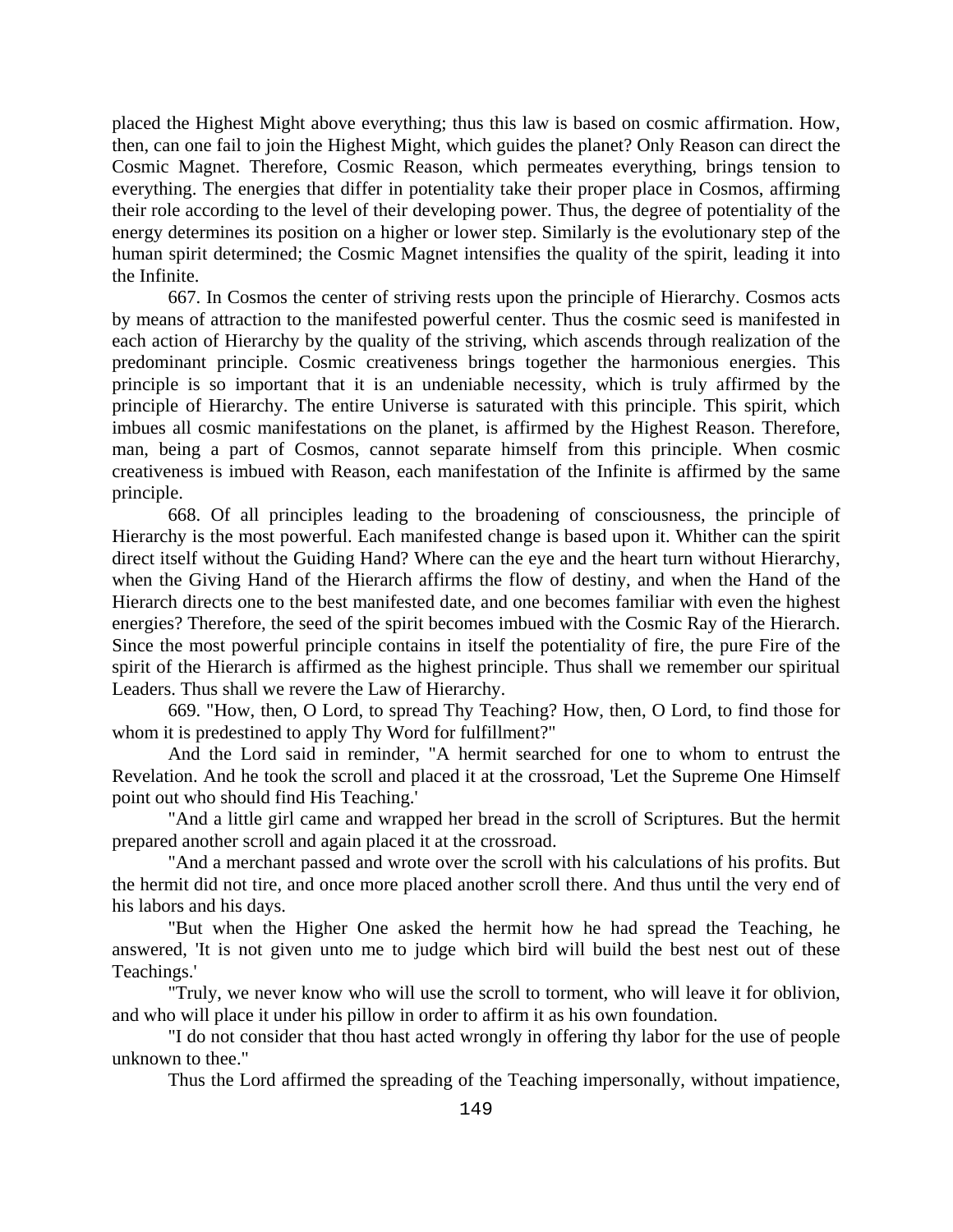without irritation, and without expectation.

Thus, give you also to all—without prejudice, without judging.

Carry, O bird, the Teaching; and in thy flight deliver it into the hearth of those who live in expectation of receiving it.

Carry the Teaching to the crossroad!

670. Give these notes anonymously, lest someone, from some dark corner, make accusations about a self-interested motive. We shall continue Agni Yoga when the Indications already offered have been applied.

Many means and possibilities follow the mastering of the fires.

The element of fire is as unlimited as Infinity. The study of its properties will constitute the joy of life.

A life imbued with the qualities of Fire is a life of *podvig*.

Agni Yoga is ended. There will be additions to the next part, and there will be experiences, and observations upon the seeding and growth of the Fiery Flower.

Apply pure striving!